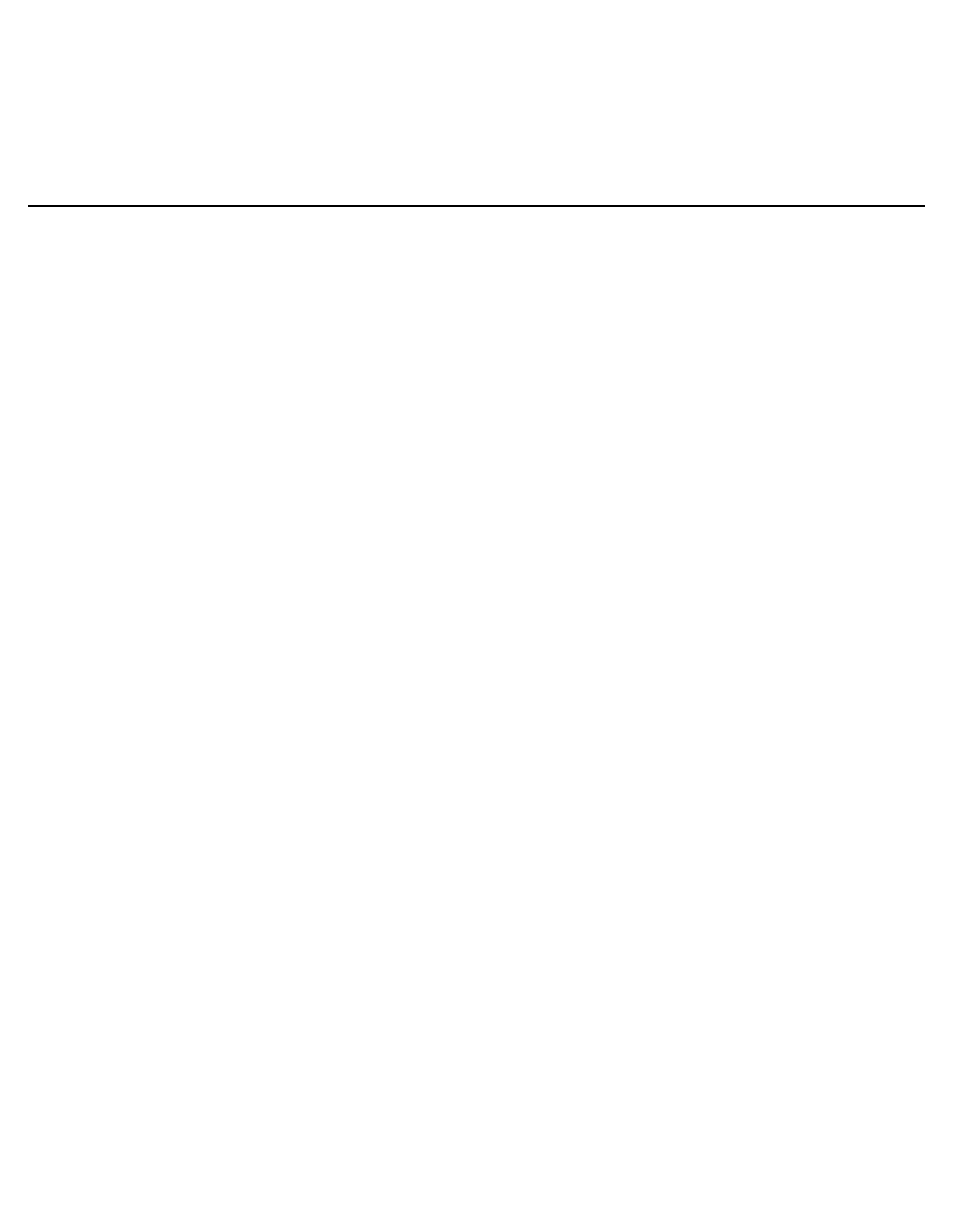

| <b>ACCOUNT</b> | <b>VENDOR</b>                            | <b>AMOUNT</b> | REF#             | <b>TYPE</b> |
|----------------|------------------------------------------|---------------|------------------|-------------|
|                | <b>FUND#: 1000- GENERAL FUND</b>         |               |                  |             |
| 179 - LIBRARY  |                                          |               |                  |             |
| 61807          | AMAZON.COM LLC                           | 9.57          | 154817           | <b>ACH</b>  |
| 61807          | <b>BAKER &amp; TAYLOR</b>                | 1,078.48      | 349361           | <b>CHK</b>  |
| 61807          | <b>INGRAM LIBRARY SERVICES</b>           | 241.00        | 349404           | <b>CHK</b>  |
| 61807          | <b>BAKER &amp; TAYLOR</b>                | 1.463.19      | 349784           | CHK         |
| 61807          | HARPER COLLINS PUBLISHERS LLC            | 38.11         | 349832           | <b>CHK</b>  |
| 61807          | <b>INGRAM LIBRARY SERVICES</b>           | 47.54         | 349840           | <b>CHK</b>  |
| 61807          | <b>BAKER &amp; TAYLOR</b>                | 29.95         | 350262           | CHK         |
| 61807          | <b>BAKER &amp; TAYLOR</b>                | 534.50        | 350525           | <b>CHK</b>  |
| 61807          | <b>INGRAM LIBRARY SERVICES</b>           | 793.05        | 350545           | CHK         |
| 61814          | AMAZON.COM LLC                           | 97.23         | 154780           | <b>ACH</b>  |
| 61814          | <b>BAKER &amp; TAYLOR</b>                | 38.46         | 349361           | <b>CHK</b>  |
| 61814          | RANDOM HOUSE LLC                         | 63.75         | 349449           | CHK         |
| 61814          | <b>MIDWEST TAPE</b>                      | 481.81        | 349861           | <b>CHK</b>  |
| 61814          | MULTICULTURAL BOOKS & VIDEOS             | 64.07         | 349865           | <b>CHK</b>  |
| 61814          | <b>RANDOM HOUSE LLC</b>                  | 138.75        | 349887           | CHK         |
| 61814          | <b>MIDWEST TAPE</b>                      | 268.98        | 350290           | <b>CHK</b>  |
| 61814          | <b>BAKER &amp; TAYLOR</b>                | 21.99         | 350525           | CHK         |
| 61814          | RANDOM HOUSE LLC                         | 30.00         | 350556           | CHK         |
| 61830          | RECORDED BOOKS LLC                       | 2,000.00      | 349889           | <b>CHK</b>  |
| 61830          | NEW HAMPSHIRE STATE LIBRARY              | 1,260.00      | 350296           | CHK         |
| 68322          | AMAZON.COM LLC                           | 37.99         | 154738           | ACH         |
| 68322          | AMAZON.COM LLC                           | 35.98         | 154780           | <b>ACH</b>  |
| 68322          | <b>ASHLEE NORWOOD</b>                    | 44.00         | 349299           | CHK         |
| 68322          | PETTY CASH                               | 137.38        | 349300           | <b>CHK</b>  |
| 68322          | ELIZABETH ATKINSON                       | 200.00        | 349710           | <b>CHK</b>  |
| 68322          | AC MOORE INC                             | 109.22        | 349770           | CHK         |
| 68322          | <b>MARITA KLEMENTS</b>                   | 8.48          | 349848           | <b>CHK</b>  |
| 68322          | OTC BRANDS INC                           | 168.22        | 350520           | CHK         |
|                | TOTAL 179 - LIBRARY                      | \$15,027.91   |                  |             |
|                | <b>181 - COMMUNITY DEVELOPMENT</b>       |               |                  |             |
| 61100          | AMAZON.COM LLC                           | 64.75         | 154817           | <b>ACH</b>  |
| 61100          | WB MASON CO INC                          | 69.88         |                  | <b>CHK</b>  |
| 61100          | WB MASON CO INC                          | 308.28        | 349483<br>349915 | <b>CHK</b>  |
| 61100          | WB MASON CO INC                          | 23.36         | 350569           | <b>CHK</b>  |
| 61650          | WB MASON CO INC                          | 29.03         | 349483           | <b>CHK</b>  |
| 61650          | WB MASON CO INC                          | 48.41         | 350569           | CHK         |
|                |                                          |               |                  |             |
|                | <b>TOTAL 181 - COMMUNITY DEVELOPMENT</b> | \$543.71      |                  |             |

**182 - PLANNING AND ZONING**

| 55200 | NH ASSOC OF CONSERVATION     | 1.075.00 | 349440 | <b>CHK</b> |
|-------|------------------------------|----------|--------|------------|
| 55307 | ROGER HOUSTON                | 177.13   | 350217 | <b>CHK</b> |
| 55307 | LINDA MCGHEE                 | 159.14   | 350220 | <b>CHK</b> |
| 55421 | NH MUNICIPAL ASSOCIATION INC | 125.00   | 349751 | CHK        |
| 55421 | LINDA MCGHEE                 | 75.00    | 350220 | <b>CHK</b> |
| 55421 | NEW HAMPSHIRE PLANNERS ASSOC | 45.00    | 350244 | <b>CHK</b> |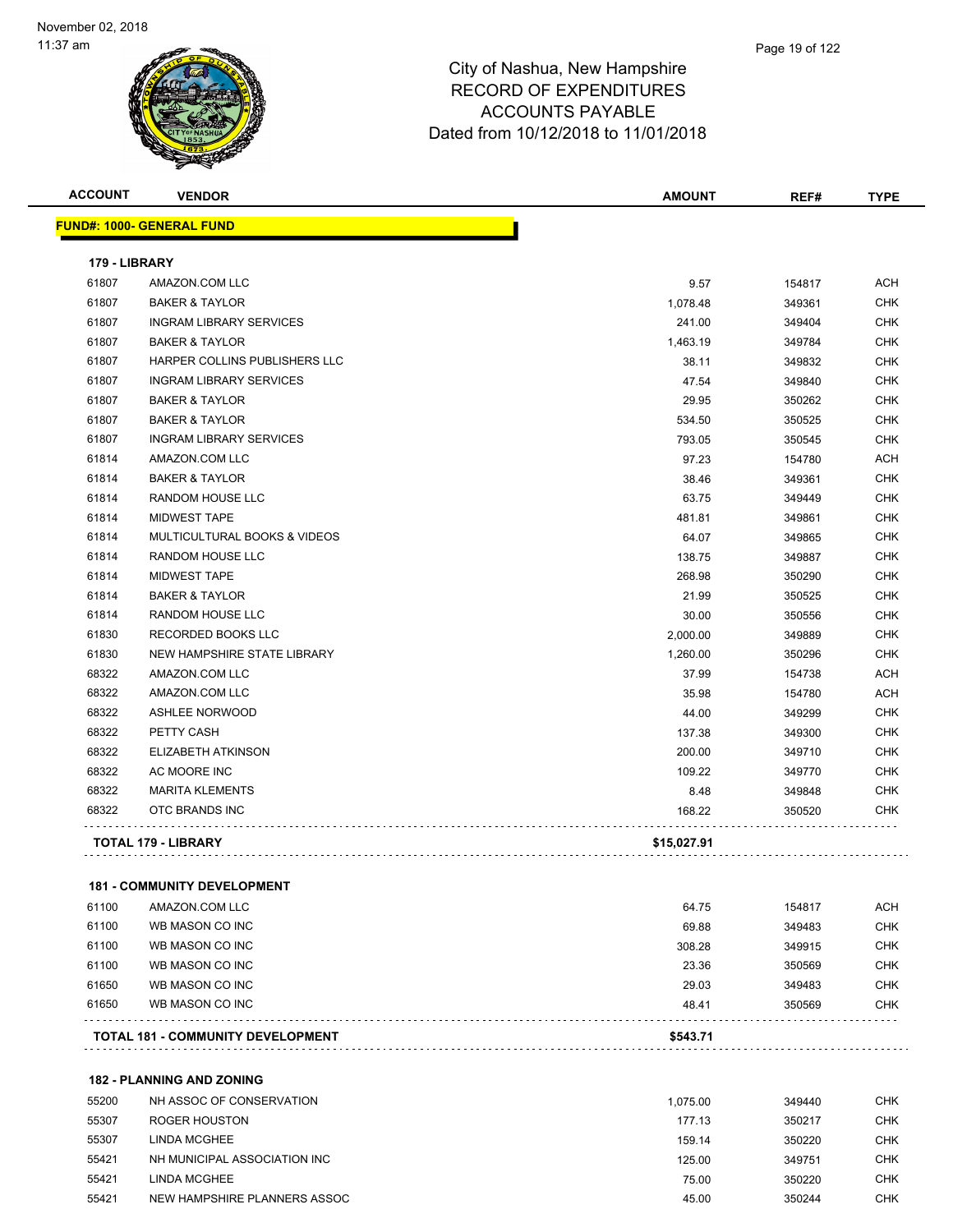# City of Nashua, New Hampshire RECORD OF EXPENDITURES ACCOUNTS PAYABLE Dated from 10/12/2018 to 11/01/2018 **ACCOUNT VENDOR AMOUNT REF# TYPE 182 - PLANNING AND ZONING TOTAL 182 - PLANNING AND ZONING \$1,661.27 183 - ECONOMIC DEVELOPMENT TOTAL 183 - ECONOMIC DEVELOPMENT \$650.00 191 - SCHOOL** Page 20 of 122

|                     | <u> FUND#: 1000- GENERAL FUND</u>       |            |        |            |
|---------------------|-----------------------------------------|------------|--------|------------|
|                     | <b>182 - PLANNING AND ZONING</b>        |            |        |            |
| 55614               | HILLSBOROUGH COUNTY REGISTRY            | 5.00       | 349397 | <b>CHK</b> |
|                     | TOTAL 182 - PLANNING AND ZONING         | \$1,661.27 |        |            |
|                     | <b>183 - ECONOMIC DEVELOPMENT</b>       |            |        |            |
| 53400               | <b>FIREHORSE CREATIVE</b>               | 650.00     | 154736 | ACH        |
|                     | <b>TOTAL 183 - ECONOMIC DEVELOPMENT</b> | \$650.00   |        |            |
| <b>191 - SCHOOL</b> |                                         |            |        |            |
| 52300               | <b>GUARDIAN</b>                         | 10,159.79  | 350416 | <b>CHK</b> |
| 52300               | UNUM LIFE INSURANCE                     | 1,474.51   | 350502 | <b>CHK</b> |
| 53128               | <b>JACKSON LEWIS LLP</b>                | 3,250.00   | 350030 | <b>CHK</b> |
| 53128               | GARY D ALTMAN ESQ.                      | 975.00     | 350360 | <b>CHK</b> |
| 53600               | <b>HAMPSTEAD HOSPITAL</b>               | 150.00     | 349562 | <b>CHK</b> |
| 53600               | NASHUA YOUTH COUNCIL                    | 6,132.50   | 349647 | <b>CHK</b> |
| 53600               | ADULT LEARNING CENTER                   | 29,509.30  | 350358 | <b>CHK</b> |
| 53607               | EDWARD V GERETY                         | 4,000.00   | 350010 | <b>CHK</b> |
| 53607               | <b>CHRIS ANN POWERS</b>                 | 725.00     | 350110 | <b>CHK</b> |
| 53614               | <b>CLARK ASSOC</b>                      | 43,083.80  | 349527 | <b>CHK</b> |
| 53614               | <b>AMY MCCARTNEY</b>                    | 11,176.50  | 349594 | <b>CHK</b> |
| 53614               | <b>CLARK ASSOC</b>                      | 40,642.10  | 349970 | <b>CHK</b> |
| 53614               | READYNURSE STAFFING SERVICES            | 1,336.17   | 350114 | <b>CHK</b> |
| 53614               | AMY MCCARTNEY                           | 9,667.00   | 350361 | <b>CHK</b> |
| 53614               | READYNURSE STAFFING SERVICES            | 1,360.25   | 350479 | <b>CHK</b> |
| 53628               | DJ KEVIN SAWLER                         | 250.00     | 349621 | <b>CHK</b> |
| 53628               | NASHUA YOUTH COUNCIL                    | 10,000.00  | 349647 | <b>CHK</b> |
| 53628               | CUSTOM COMPUTER SPECIALIST INC          | 21,177.76  | 349981 | <b>CHK</b> |
| 53628               | MSB CONSULTING GROUP LLC                | 5,649.90   | 350083 | <b>CHK</b> |
| 53628               | NORTHEAST PRO-CON SOLUTIONS             | 770.00     | 350098 | <b>CHK</b> |
| 53628               | STATE OF NH CRIMINAL RECORDS            | 249.00     | 350340 | <b>CHK</b> |
| 53628               | STATE OF NH CRIMINAL RECORDS            | 269.75     | 350341 | <b>CHK</b> |
| 53628               | STATE OF NH CRIMINAL RECORDS            | 459.00     | 350342 | CHK        |
| 53628               | STATE OF NH CRIMINAL RECORDS            | 329.00     | 350343 | <b>CHK</b> |
| 53628               | STATE OF NH CRIMINAL RECORDS            | 376.00     | 350344 | <b>CHK</b> |
| 53628               | STATE OF NH CRIMINAL RECORDS            | 479.75     | 350345 | <b>CHK</b> |
| 53628               | STATE OF NH CRIMINAL RECORDS            | 479.75     | 350346 | <b>CHK</b> |
| 53628               | STATE OF NH CRIMINAL RECORDS            | 464.50     | 350347 | CHK        |
| 53628               | STATE OF NH CRIMINAL RECORDS            | 479.75     | 350348 | <b>CHK</b> |
| 53628               | STATE OF NH CRIMINAL RECORDS            | 489.50     | 350349 | <b>CHK</b> |
| 53628               | STATE OF NH CRIMINAL RECORDS            | 453.50     | 350350 | <b>CHK</b> |
| 53628               | STATE OF NH CRIMINAL RECORDS            | 479.75     | 350351 | <b>CHK</b> |
| 53628               | STATE OF NH CRIMINAL RECORDS            | 495.00     | 350352 | <b>CHK</b> |
| 53628               | STATE OF NH CRIMINAL RECORDS            | 453.50     | 350354 | <b>CHK</b> |
| 53628               | <b>BAY STATE INTERPRETING</b>           | 271.25     | 350370 | <b>CHK</b> |
| 53628               | DTS COMMUNICATIONS LLC                  | 1,135.62   | 350396 | <b>CHK</b> |
| 53628               | MSB CONSULTING GROUP LLC                | 835.27     | 350463 | <b>CHK</b> |
| 53628               | <b>SECURADYNE SYSTEMS</b>               | 25,566.38  | 350492 | <b>CHK</b> |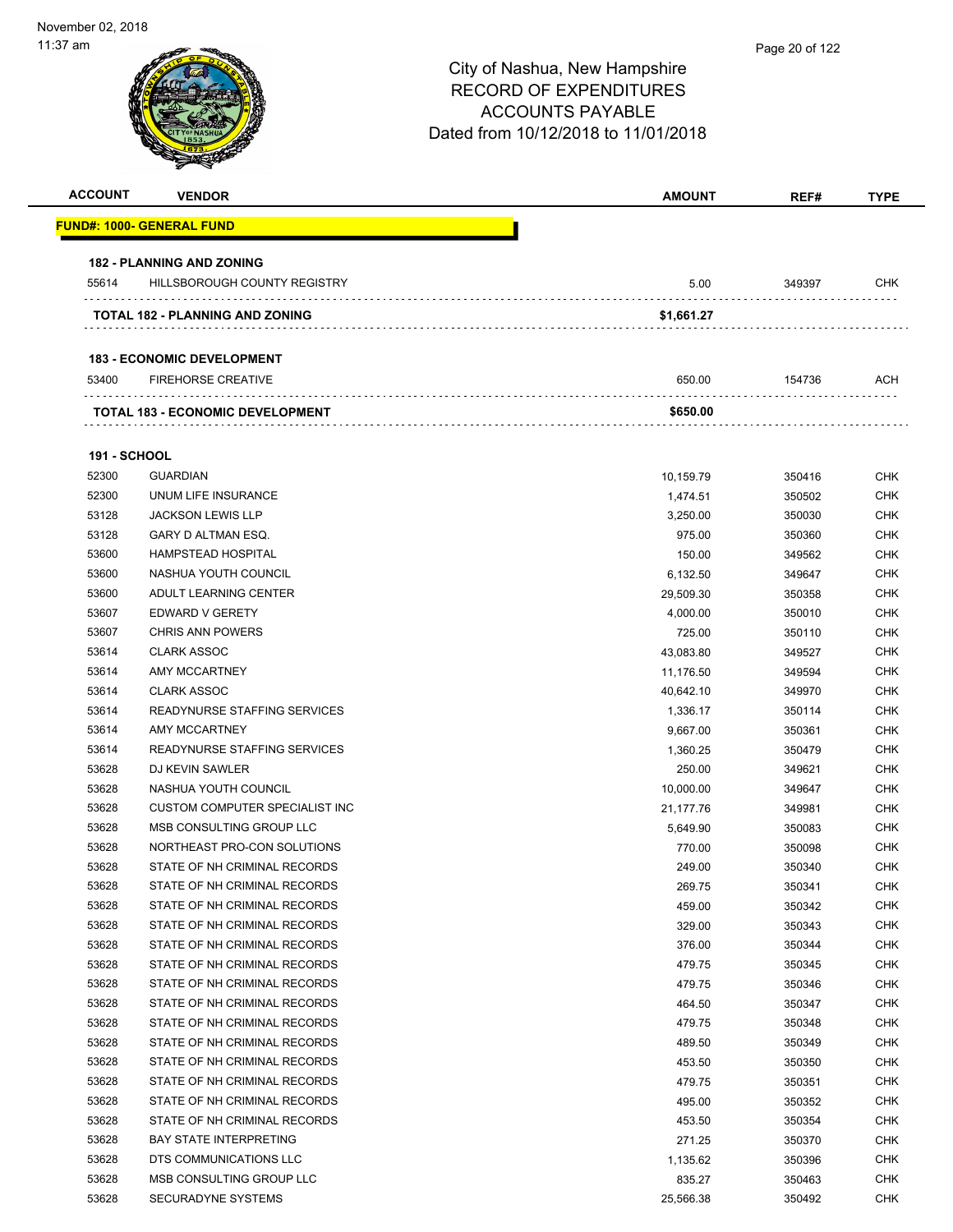

| <b>ACCOUNT</b>      | <b>VENDOR</b>                    | <b>AMOUNT</b> | REF#   | <b>TYPE</b> |
|---------------------|----------------------------------|---------------|--------|-------------|
|                     | <b>FUND#: 1000- GENERAL FUND</b> |               |        |             |
| <b>191 - SCHOOL</b> |                                  |               |        |             |
| 53628               | UNITED SITE SERVICES NORTHEAST   | 95.35         | 350501 | <b>CHK</b>  |
| 54100               | <b>EVERSOURCE</b>                | 127,975.38    | 349490 | <b>CHK</b>  |
| 54100               | <b>EVERSOURCE</b>                | 5,808.04      | 349922 | <b>CHK</b>  |
| 54100               | <b>EVERSOURCE</b>                | 16,491.70     | 350336 | <b>CHK</b>  |
| 54114               | <b>LIBERTY UTILITIES</b>         | 683.71        | 349491 | <b>CHK</b>  |
| 54114               | <b>LIBERTY UTILITIES</b>         | 973.21        | 349923 | <b>CHK</b>  |
| 54114               | <b>DIRECT ENERGY BUSINESS</b>    | 154.23        | 349985 | <b>CHK</b>  |
| 54114               | <b>LIBERTY UTILITIES</b>         | 1,968.06      | 350337 | <b>CHK</b>  |
| 54114               | <b>DIRECT ENERGY BUSINESS</b>    | 788.99        | 350393 | <b>CHK</b>  |
| 54141               | PENNICHUCK WATER WORKS INC       | 1,302.05      | 349492 | <b>CHK</b>  |
| 54141               | PENNICHUCK WATER WORKS INC       | 3,085.70      | 349924 | <b>CHK</b>  |
| 54141               | PENNICHUCK WATER WORKS INC       | 4,272.07      | 350339 | <b>CHK</b>  |
| 54280               | ALAN'S WNDOW FASHIONS            | 256.00        | 349499 | <b>CHK</b>  |
| 54280               | <b>BELLETETES INC</b>            | 190.13        | 349511 | <b>CHK</b>  |
| 54280               | <b>BSC INDUSTRIES INC</b>        | 345.00        | 349518 | <b>CHK</b>  |
| 54280               | HOME DEPOT CREDIT SERVICES       | 145.69        | 349571 | <b>CHK</b>  |
| 54280               | MERRIMACK BUILDING SUPPLY INC    | 130.87        | 349596 | <b>CHK</b>  |
| 54280               | <b>B &amp; S LOCKSMITHS INC</b>  | 250.09        | 349937 | <b>CHK</b>  |
| 54280               | <b>BELLETETES INC</b>            | 160.45        | 349947 | <b>CHK</b>  |
| 54280               | BUDGET 1 HR. SIGN CTR., INC.     | 160.00        | 349958 | <b>CHK</b>  |
| 54280               | <b>HARRIMAN ASSOCIATES</b>       | 150.00        | 350019 | <b>CHK</b>  |
| 54280               | HOME DEPOT CREDIT SERVICES       | 44.29         | 350026 | <b>CHK</b>  |
| 54280               | JOMAR DISTRIBUTORS INC           | 15,237.10     | 350035 | <b>CHK</b>  |
| 54280               | MARVELL PLATE GLASS INC          | 174.50        | 350064 | <b>CHK</b>  |
| 54280               | NASHUA WALLPAPER & PAINT CO      | 842.52        | 350088 | <b>CHK</b>  |
| 54280               | PAPPAS COMPANY INC               | 540.00        | 350102 | <b>CHK</b>  |
| 54280               | STANLEY ELEVATOR CO INC          | 59.12         | 350140 | <b>CHK</b>  |
| 54280               | <b>ALAN'S WNDOW FASHIONS</b>     | 240.00        | 350359 | <b>CHK</b>  |
| 54280               | <b>B &amp; S LOCKSMITHS INC</b>  | 44.40         | 350366 | <b>CHK</b>  |
| 54280               | <b>BELLETETES INC</b>            | 73.19         | 350372 | <b>CHK</b>  |
| 54280               | HIGH OUTPUT INC                  | 840.00        | 350423 | <b>CHK</b>  |
| 54280               | HOME DEPOT CREDIT SERVICES       | 65.84         | 350426 | <b>CHK</b>  |
| 54280               | MARVELL PLATE GLASS INC          | 1,387.25      | 350456 | <b>CHK</b>  |
| 54280               | STANLEY ELEVATOR CO INC          | 6,921.00      | 350496 | <b>CHK</b>  |
| 54280               | VIKING ROOFING INC               | 186.31        | 350507 | <b>CHK</b>  |
| 54280               | NASHUA WALLPAPER & PAINT CO      | 648.93        | 350575 | <b>CHK</b>  |
| 54450               | MAILFINANCE                      | 455.40        | 350453 | <b>CHK</b>  |
| 54487               | <b>RENEE ARCHER</b>              | 23.97         | 349502 | <b>CHK</b>  |
| 54487               | DAVID BAILEY                     | 50.00         | 349939 | <b>CHK</b>  |
| 54487               | <b>MAINE OXY</b>                 | 26.00         | 350060 | <b>CHK</b>  |
| 54487               | <b>ACCESS AV</b>                 | 378.27        | 350357 | <b>CHK</b>  |
| 54487               | I.T. INSIDERS                    | 315.00        | 350430 | <b>CHK</b>  |
| 54487               | JOHNSON CONTROLS FIRE PROTECT.   | 1,375.00      | 350435 | <b>CHK</b>  |
| 54600               | SANEL NAPA                       | 275.47        | 349619 | <b>CHK</b>  |
| 54600               | AMERICAN VAN EQUIPMENT           | 1,222.55      | 349931 | <b>CHK</b>  |
| 54600               | CARPARTS OF NASHUA               | 130.00        | 349963 | <b>CHK</b>  |
| 54600               | MAYNARD & LESIEUR INC            | 311.90        | 350067 | <b>CHK</b>  |
| 54600               | MERRIMACK AUTO CENTER-NASHUA     | 59.00         | 350075 | <b>CHK</b>  |
|                     |                                  |               |        |             |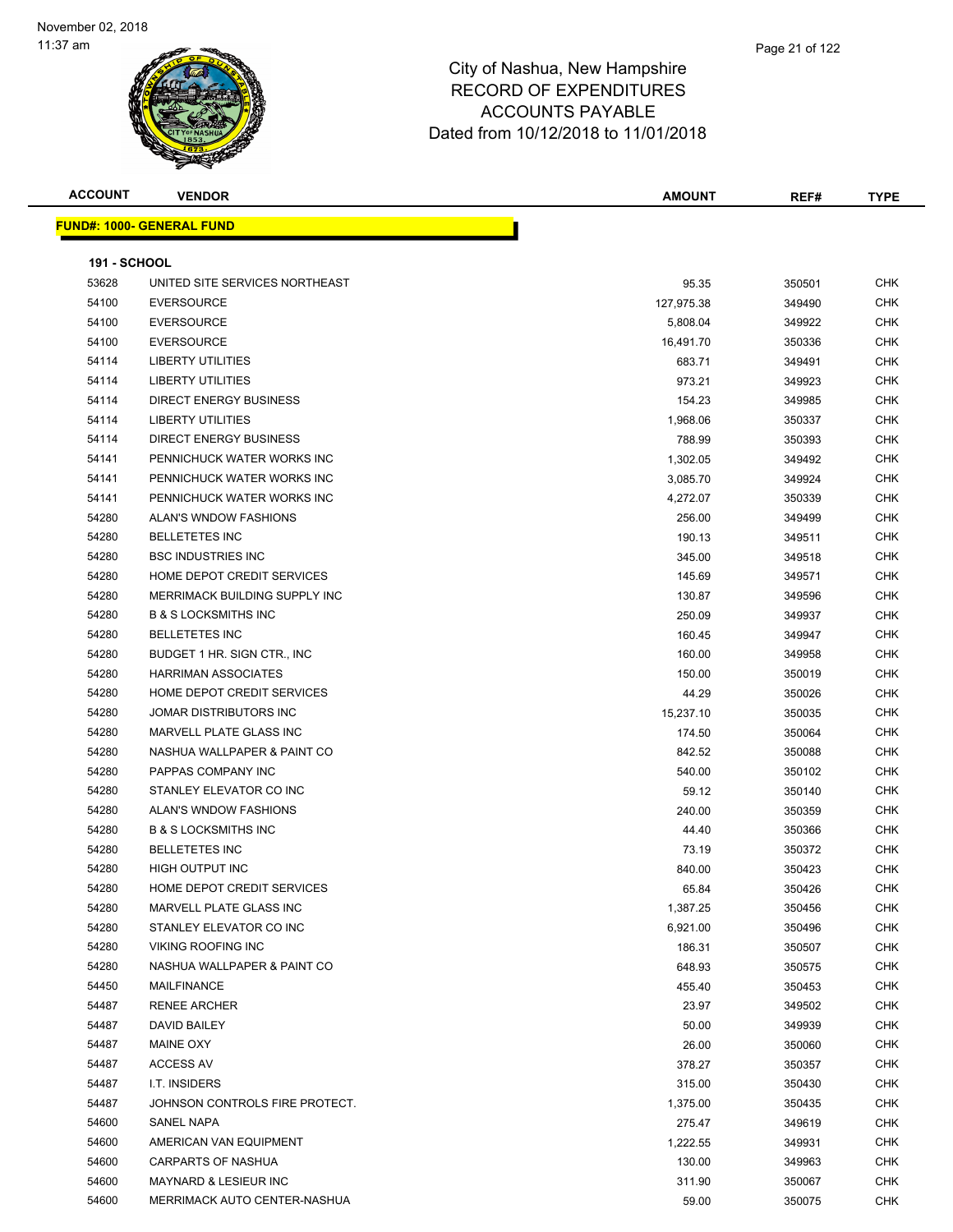| <b>ACCOUNT</b>      | <b>VENDOR</b>                    |            | <b>AMOUNT</b> | REF#    | <b>TYPE</b> |
|---------------------|----------------------------------|------------|---------------|---------|-------------|
|                     | <b>FUND#: 1000- GENERAL FUND</b> |            |               |         |             |
| <b>191 - SCHOOL</b> |                                  |            |               |         |             |
| 54600               | <b>SANEL NAPA</b>                |            | 286.01        | 350123  | <b>CHK</b>  |
| 54600               | D & R TOWING INC                 |            | 45.00         | 350389  | <b>CHK</b>  |
| 54600               | SANEL NAPA                       |            | 90.88         | 350487  | <b>CHK</b>  |
| 54899               | <b>BRADY SULLIVAN</b>            |            | 50,436.00     | 154709  | <b>ACH</b>  |
| 54899               | <b>BRADY SULLIVAN</b>            |            | 12,609.00     | 154821  | <b>ACH</b>  |
| 55109               | <b>EARTHLINK BUSINESS</b>        |            | 427.15        | 349489  | <b>CHK</b>  |
| 55109               | <b>COMCAST</b>                   |            | 215.25        | 349920  | <b>CHK</b>  |
| 55109               | CONSOLIDATED COMMUNICATIONS      |            | 2,839.86      | 349921  | <b>CHK</b>  |
| 55109               | VERIZON WIRELESS 742005979       |            | 361.08        | 349925  | <b>CHK</b>  |
| 55109               | <b>COMCAST</b>                   |            | 289.85        | 350334  | <b>CHK</b>  |
| 55109               | CONSOLIDATED COMMUNICATIONS      |            | 109.17        | 350335  | <b>CHK</b>  |
| 55200               | MBG CONSULTING LLC               |            | 250.00        | 349592  | <b>CHK</b>  |
| 55200               | <b>NHTFCA</b>                    |            | 60.00         | 349604  | <b>CHK</b>  |
| 55200               | <b>WAYNE SIEJKOWSKI</b>          |            | 85.00         | 349628  | <b>CHK</b>  |
| 55200               | <b>THOMAS BELLEN</b>             |            | 95.00         | 349946  | <b>CHK</b>  |
| 55200               | <b>TRACEY A CASSADY</b>          |            | 79.00         | 349965  | <b>CHK</b>  |
| 55200               | <b>NHASP</b>                     |            | 40.00         | 350093  | <b>CHK</b>  |
| 55200               | <b>NHTFCA</b>                    |            | 60.00         | 350095  | <b>CHK</b>  |
| 55200               | DANIEL DONOVAN                   |            | 430.00        | 350394  | <b>CHK</b>  |
| 55200               | ELITE SPIRIT OFFICIALS OF NH     |            | 40.00         | 350398  | <b>CHK</b>  |
| 55200               | CITIZENS BANK CREDIT CARD        | Mail Chimp | 45.00         | 9201904 | ACH         |
| 55300               | ROBERT LALANCETTE                |            | 75.00         | 350443  | <b>CHK</b>  |
| 55307               | <b>NATHAN BURNS</b>              |            | 159.79        | 349519  | <b>CHK</b>  |
| 55307               | DANIEL DONOVAN                   |            | 23.44         | 349538  | <b>CHK</b>  |
| 55307               | <b>BRENDA G FRENETTE</b>         |            | 4.58          | 349551  | <b>CHK</b>  |
| 55307               | <b>CHELSEY GILLIS</b>            |            | 144.81        | 349556  | <b>CHK</b>  |
| 55307               | DANIELLE JULIEN                  |            | 128.15        | 349579  | <b>CHK</b>  |
| 55307               | <b>GARTH MCKINNEY</b>            |            | 58.39         | 349595  | <b>CHK</b>  |
| 55307               | <b>DENISE PETZ</b>               |            | 56.65         | 349611  | <b>CHK</b>  |
| 55307               | MICHAEL SCARPATO                 |            | 31.89         | 349622  | <b>CHK</b>  |
| 55307               | <b>DENISE TROMBLY</b>            |            | 16.35         | 349634  | CHK         |
| 55307               | DAVID VARANO                     |            | 13.08         | 349639  | <b>CHK</b>  |
| 55307               | <b>MARCIA BAGLEY</b>             |            | 75.90         | 349938  | CHK         |
| 55307               | KIMBERLY CALLAN                  |            | 55.32         | 349961  | <b>CHK</b>  |
| 55307               | AMY CONNORS                      |            | 29.70         | 349974  | <b>CHK</b>  |
| 55307               | <b>CARMEN KOSOW</b>              |            | 16.62         | 350045  | <b>CHK</b>  |
| 55307               | ELIZABETH KRAHENBUHL             |            | 23.57         | 350046  | <b>CHK</b>  |
| 55307               | <b>SCOTT MAYS</b>                |            | 101.20        | 350068  | <b>CHK</b>  |
| 55307               | <b>WILLIAM NELSON</b>            |            | 9.81          | 350092  | <b>CHK</b>  |
| 55307               | JANE MACLACHLAN M.Ed CTVI        |            | 73.57         | 350434  | <b>CHK</b>  |
| 55307               | DANIELLE JULIEN                  |            | 107.16        | 350439  | <b>CHK</b>  |
| 55307               | RUTH LEVY-MEYER                  |            | 13.62         | 350449  | <b>CHK</b>  |
| 55307               | SUSAN A LEWIS                    |            | 6.54          | 350450  | CHK         |
| 55400               | KIMBERLY FOSTER                  |            | 1,432.20      | 349550  | <b>CHK</b>  |
| 55400               | <b>NAOMI HALL</b>                |            | 95.00         | 349560  | <b>CHK</b>  |
| 55400               | <b>FALGUNI VASHI</b>             |            | 1,666.40      | 349640  | <b>CHK</b>  |
| 55400               | <b>SUSAN WILBORG</b>             |            | 65.73         | 349645  | <b>CHK</b>  |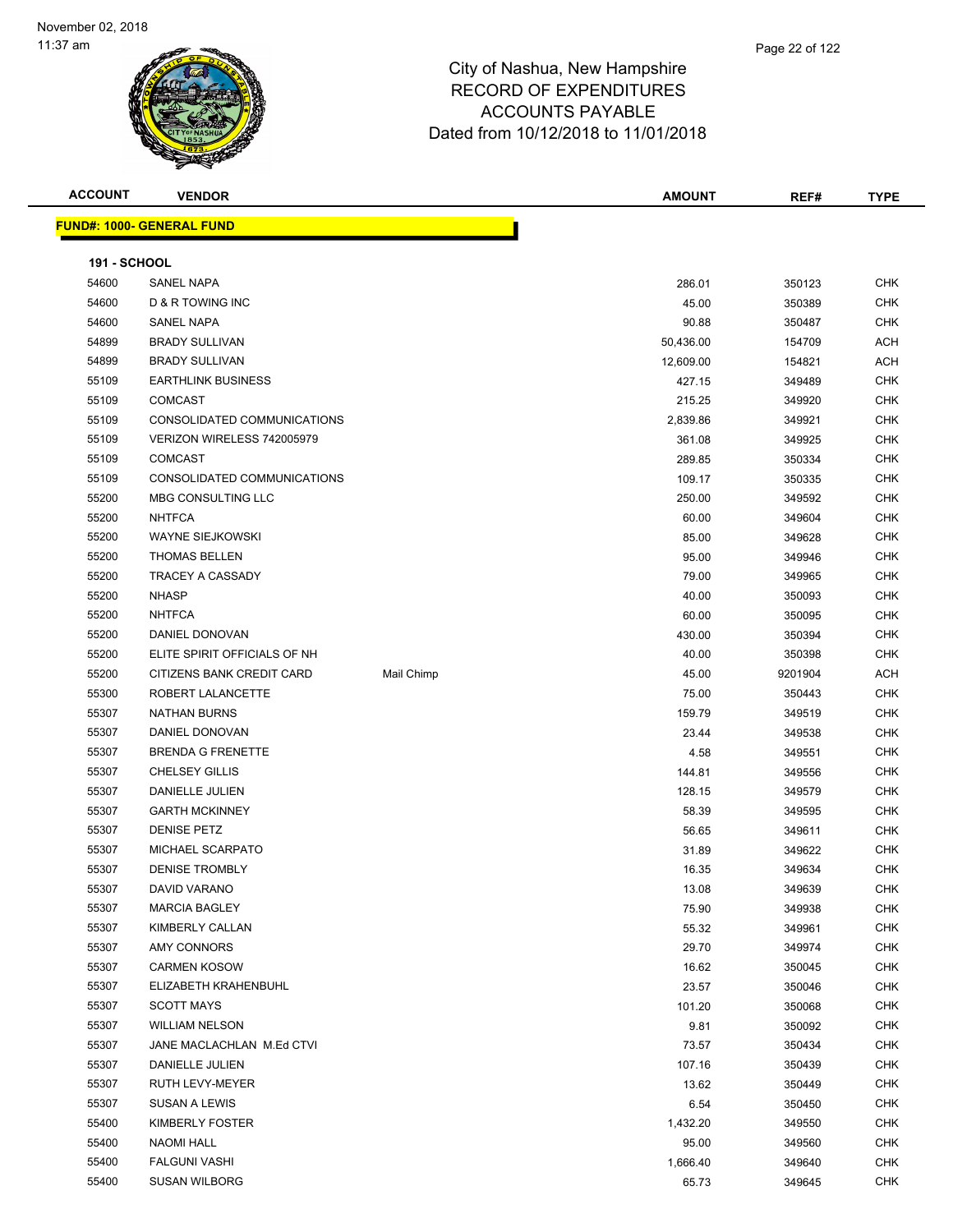| <b>ACCOUNT</b>      | <b>VENDOR</b>                    |               | <b>AMOUNT</b> | REF#    | <b>TYPE</b> |
|---------------------|----------------------------------|---------------|---------------|---------|-------------|
|                     | <b>FUND#: 1000- GENERAL FUND</b> |               |               |         |             |
| <b>191 - SCHOOL</b> |                                  |               |               |         |             |
| 55400               | <b>COLLEGE BOARD</b>             |               | 245.00        | 349973  | CHK         |
| 55400               | KATHI MARSHALL                   |               | 49.00         | 350063  | <b>CHK</b>  |
| 55400               | MASS COMPUTER USING EDUCATORS    |               | 580.00        | 350065  | CHK         |
| 55400               | <b>NHSAA</b>                     |               | 305.00        | 350094  | CHK         |
| 55400               | <b>JENNIFER CAMPO</b>            |               | 131.90        | 350379  | <b>CHK</b>  |
| 55400               | <b>TRACEY A CASSADY</b>          |               | 100.00        | 350381  | CHK         |
| 55400               | <b>MELANIE GELINEAU</b>          |               | 99.99         | 350410  | CHK         |
| 55400               | MASS COMPUTER USING EDUCATORS    |               | 210.00        | 350457  | <b>CHK</b>  |
| 55400               | <b>NHASP</b>                     |               | 140.00        | 350471  | CHK         |
| 55400               | <b>NHSAA</b>                     |               | 145.00        | 350472  | <b>CHK</b>  |
| 55400               | <b>MARYANN PINTO</b>             |               | 325.00        | 350476  | <b>CHK</b>  |
| 55400               | NATALIE SPOTTS                   |               | 287.55        | 350494  | CHK         |
| 55400               | <b>NEATE</b>                     |               | 300.00        | 350576  | <b>CHK</b>  |
| 55500               | <b>MONSTER</b>                   |               | 275.00        | 350079  | CHK         |
| 55500               | CITIZENS BANK CREDIT CARD        | <b>INDEED</b> | 274.18        | 9201904 | ACH         |
| 55600               | THE COPY SHOP                    |               | 1,710.00      | 349976  | <b>CHK</b>  |
| 55600               | <b>HIPPO PRINTS</b>              |               | 49.00         | 350024  | CHK         |
| 55600               | <b>JOSTENS INC</b>               |               | 16.68         | 350438  | CHK         |
| 55607               | RUTH LEVY-MEYER                  |               | 300.00        | 349584  | CHK         |
| 55607               | STAMP FULFILLMENT SERVICES       |               | 1,802.10      | 349630  | CHK         |
| 55607               | US POSTAL SERVICE                |               | 228.00        | 349638  | <b>CHK</b>  |
| 55607               | <b>TARA KINSELLA</b>             |               | 7.25          | 350041  | CHK         |
| 55607               | <b>RESERVE ACCOUNT</b>           |               | 2,000.00      | 350116  | <b>CHK</b>  |
| 55607               | NHS SOUTH PETTY CASH             |               | 19.77         | 350338  | <b>CHK</b>  |
| 55607               | CMRS-POC                         |               | 4,000.00      | 350385  | CHK         |
| 55607               | US POSTAL SERVICE                |               | 400.00        | 350504  | CHK         |
| 55642               | <b>WAYNE HUSBAND</b>             |               | 48.00         | 349486  | CHK         |
| 55642               | PIERRE BELANGER                  |               | 146.00        | 349508  | CHK         |
| 55642               | RONALD P BELANGER                |               | 88.00         | 349509  | <b>CHK</b>  |
| 55642               | <b>LAUREN BENSON</b>             |               | 146.00        | 349512  | CHK         |
| 55642               | JOSEPH BRUNS                     |               | 68.00         | 349517  | CHK         |
| 55642               | PHILIP CLINTON                   |               | 68.00         | 349529  | <b>CHK</b>  |
| 55642               | STEPHEN M COBURN                 |               | 58.00         | 349530  | <b>CHK</b>  |
| 55642               | JEFFREY F DESROSIERS             |               | 88.00         | 349537  | <b>CHK</b>  |
| 55642               | <b>JAN GRUCZKA</b>               |               | 58.00         | 349559  | <b>CHK</b>  |
| 55642               | STEPHEN R HALL                   |               | 58.00         | 349561  | <b>CHK</b>  |
| 55642               | <b>RICHARD HIGGINS</b>           |               | 58.00         | 349568  | CHK         |
| 55642               | DANIEL HURLEY JR                 |               | 88.00         | 349572  | CHK         |
| 55642               | <b>MARC R JOHNSON</b>            |               | 68.00         | 349576  | CHK         |
| 55642               | EDWARD JONSON                    |               | 68.00         | 349578  | <b>CHK</b>  |
| 55642               | ROGER KONSTANT                   |               | 146.00        | 349581  | <b>CHK</b>  |
| 55642               | <b>JOSEPH KURTA</b>              |               | 68.00         | 349582  | <b>CHK</b>  |
| 55642               | <b>WILLIAM MAKARAWICZ</b>        |               | 68.00         | 349589  | <b>CHK</b>  |
| 55642               | <b>NICK MANDRAVELIS</b>          |               | 136.00        | 349590  | CHK         |
| 55642               | PATRICK MCCARTHY                 |               | 88.00         | 349593  | CHK         |
| 55642               | <b>BARBARA MICHAEL</b>           |               | 68.00         | 349597  | <b>CHK</b>  |
| 55642               | JEANNE P O'BRIEN                 |               | 146.00        | 349607  | <b>CHK</b>  |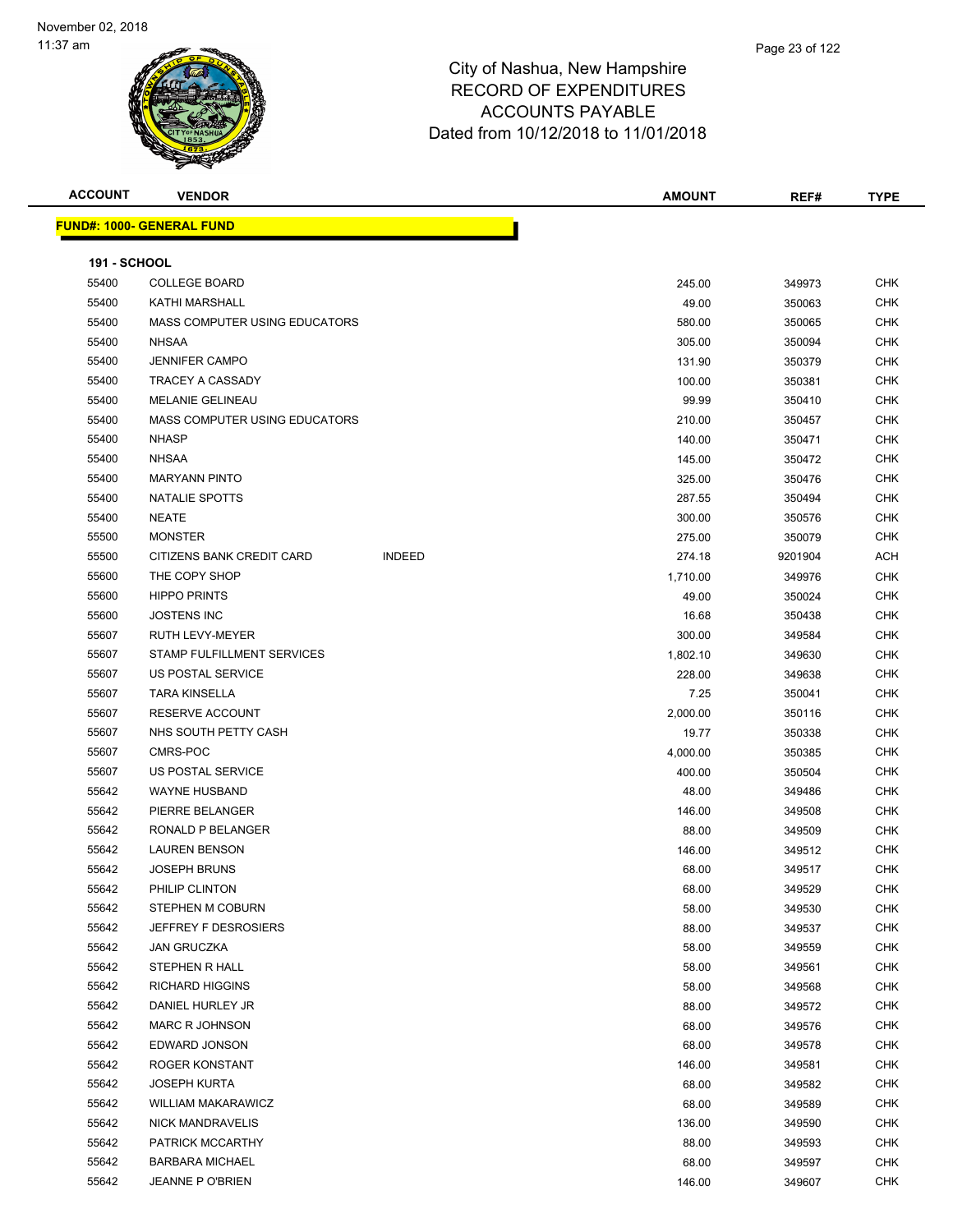| <b>ACCOUNT</b>      | <b>VENDOR</b>                    | <b>AMOUNT</b> | REF#   | <b>TYPE</b> |
|---------------------|----------------------------------|---------------|--------|-------------|
|                     | <b>FUND#: 1000- GENERAL FUND</b> |               |        |             |
| <b>191 - SCHOOL</b> |                                  |               |        |             |
| 55642               | <b>JOHN KEVIN O'LEARY</b>        | 176.00        | 349608 | <b>CHK</b>  |
| 55642               | <b>BARRY REYNOLDS</b>            | 58.00         | 349617 | <b>CHK</b>  |
| 55642               | <b>NICKY SANDERS</b>             | 58.00         | 349618 | CHK         |
| 55642               | ELIZABETH M TWITCHELL            | 68.00         | 349635 | CHK         |
| 55642               | <b>GREGORY ANDRUSKEVICH</b>      | 68.00         | 349932 | CHK         |
| 55642               | <b>ANDRE AREL</b>                | 170.00        | 349934 | CHK         |
| 55642               | <b>WILLIAM AUBIN</b>             | 102.00        | 349936 | <b>CHK</b>  |
| 55642               | <b>JOHN BARRY</b>                | 68.00         | 349941 | CHK         |
| 55642               | <b>EMILY BEDARD</b>              | 68.00         | 349943 | <b>CHK</b>  |
| 55642               | PIERRE BELANGER                  | 146.00        | 349944 | CHK         |
| 55642               | <b>LAUREN BENSON</b>             | 102.00        | 349948 | CHK         |
| 55642               | <b>KEVIN BOLDUC</b>              | 88.00         | 349952 | CHK         |
| 55642               | <b>KENNETH A BOURQUE</b>         | 68.00         | 349957 | CHK         |
| 55642               | DEE ANN BURNS                    | 68.00         | 349960 | CHK         |
| 55642               | DAVE CHESTNUTT                   | 68.00         | 349969 | CHK         |
| 55642               | MICHAEL CROSBY                   | 176.00        | 349979 | CHK         |
| 55642               | <b>FRANCIS DEPINTO</b>           | 146.00        | 349984 | CHK         |
| 55642               | DONALD HURLEY                    | 68.00         | 349987 | <b>CHK</b>  |
| 55642               | WILLIAM J DONOVAN                | 68.00         | 349988 | <b>CHK</b>  |
| 55642               | <b>SUSAN DOUGLAS</b>             | 136.00        | 349989 | <b>CHK</b>  |
| 55642               | <b>RICHARD DRISCOLL</b>          | 88.00         | 349990 | <b>CHK</b>  |
| 55642               | <b>ELAINE ENGELHARDT</b>         | 68.00         | 349994 | CHK         |
| 55642               | <b>MARK T FOLEY</b>              | 88.00         | 350001 | CHK         |
| 55642               | <b>LARRY FRIZZELL</b>            | 102.00        | 350005 | CHK         |
| 55642               | <b>KEITH FRONK</b>               | 88.00         | 350006 | CHK         |
| 55642               | JOHN FULTON                      | 146.00        | 350007 | CHK         |
| 55642               | THOMAS M GILPATRICK              | 102.00        | 350012 | CHK         |
| 55642               | DANIEL GREENLEAF                 | 68.00         | 350016 | CHK         |
| 55642               | <b>MICHAEL J HARRINGTON</b>      | 88.00         | 350020 | <b>CHK</b>  |
| 55642               | ANDREW HARTERY                   | 68.00         | 350021 | CHK         |
| 55642               | <b>LANCE HEDQUIST</b>            | 102.00        | 350022 | <b>CHK</b>  |
| 55642               | <b>ISAAC HARRINGTON</b>          | 68.00         | 350029 | <b>CHK</b>  |
| 55642               | <b>JOHN JASKOLKA</b>             | 88.00         | 350031 | <b>CHK</b>  |
| 55642               | JOHN KEVIN O'LEARY               | 156.00        | 350032 | <b>CHK</b>  |
| 55642               | <b>MARC R JOHNSON</b>            | 204.00        | 350033 | CHK         |
| 55642               | ROBERT JOHNSON                   | 292.00        | 350034 | CHK         |
| 55642               | JAMES W JOSEF                    | 68.00         | 350036 | <b>CHK</b>  |
| 55642               | <b>CHARLES KAJEN</b>             | 136.00        | 350038 | <b>CHK</b>  |
| 55642               | ROGER KONSTANT                   | 146.00        | 350044 | <b>CHK</b>  |
| 55642               | ROBERT KRUPICKA                  | 88.00         | 350047 | <b>CHK</b>  |
| 55642               | DAVID KUZMICK                    | 68.00         | 350048 | <b>CHK</b>  |
| 55642               | <b>FREDERICK LATHAM</b>          | 136.00        | 350051 | <b>CHK</b>  |
| 55642               | <b>JOHN LEQUIN</b>               | 14.00         | 350054 | <b>CHK</b>  |
| 55642               | <b>SARA LOUGHLIN</b>             | 146.00        | 350057 | <b>CHK</b>  |
| 55642               | <b>NICK MANDRAVELIS</b>          | 68.00         | 350061 | <b>CHK</b>  |
| 55642               | MITCHELL MASTROMATTEO            | 58.00         | 350066 | CHK         |
| 55642               | <b>WILLIAM MEISEL II</b>         | 88.00         | 350071 | CHK         |
| 55642               | <b>DENNIS MELANSON</b>           | 68.00         | 350072 | <b>CHK</b>  |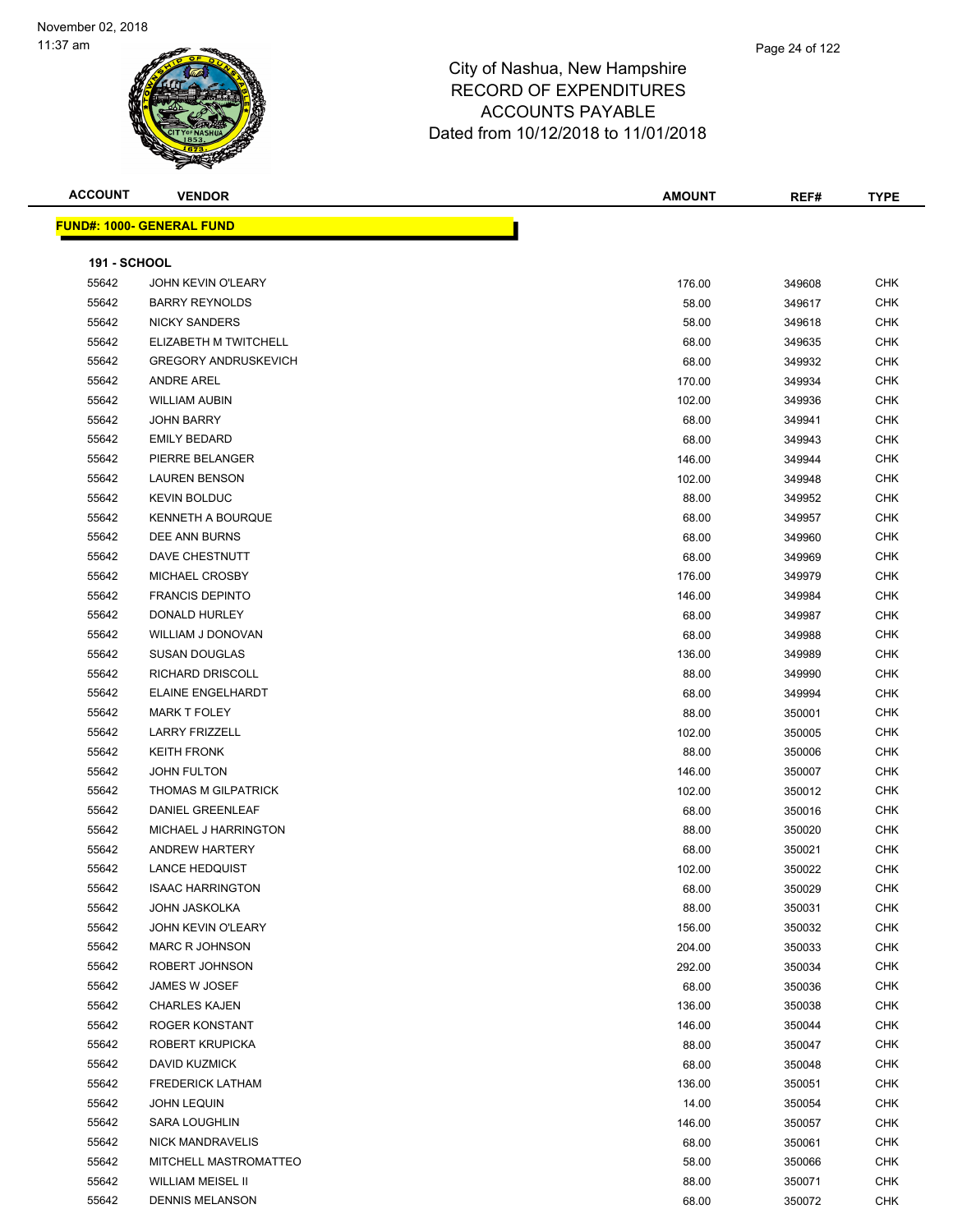

| <b>ACCOUNT</b>      | <b>VENDOR</b>                      | <b>AMOUNT</b> | REF#   | <b>TYPE</b> |
|---------------------|------------------------------------|---------------|--------|-------------|
|                     | <u> FUND#: 1000- GENERAL FUND</u>  |               |        |             |
|                     |                                    |               |        |             |
| <b>191 - SCHOOL</b> |                                    |               |        |             |
| 55642               | <b>RICHARD MILBURN</b>             | 146.00        | 350077 | <b>CHK</b>  |
| 55642               | <b>JONATHAN MOUNCE</b>             | 68.00         | 350081 | CHK         |
| 55642               | <b>GERIN MURPHY</b>                | 58.00         | 350084 | <b>CHK</b>  |
| 55642               | <b>JOACHIM S MUSEKIWA</b>          | 68.00         | 350085 | CHK         |
| 55642               | WILLIAM NUNNALLY                   | 146.00        | 350101 | <b>CHK</b>  |
| 55642               | PAUL C SMITH                       | 88.00         | 350104 | <b>CHK</b>  |
| 55642               | <b>MARIO PENA</b>                  | 136.00        | 350105 | <b>CHK</b>  |
| 55642               | <b>JAMES JEFFERSON PHILLIPS II</b> | 68.00         | 350107 | <b>CHK</b>  |
| 55642               | <b>WALT PRYOR</b>                  | 146.00        | 350112 | <b>CHK</b>  |
| 55642               | <b>RICHARD TRACY</b>               | 88.00         | 350118 | <b>CHK</b>  |
| 55642               | <b>HARRY ROSENSTEIN</b>            | 258.00        | 350121 | <b>CHK</b>  |
| 55642               | <b>GINA ROSINSKI</b>               | 146.00        | 350122 | <b>CHK</b>  |
| 55642               | <b>TAYLOR SIMPSON</b>              | 88.00         | 350134 | <b>CHK</b>  |
| 55642               | <b>JAMES SMITH</b>                 | 88.00         | 350136 | <b>CHK</b>  |
| 55642               | <b>RUSSELL SMITH</b>               | 88.00         | 350137 | <b>CHK</b>  |
| 55642               | THOMAS G THORNE                    | 68.00         | 350142 | <b>CHK</b>  |
| 55642               | <b>GERALD M VEILLEUX</b>           | 68.00         | 350147 | <b>CHK</b>  |
| 55642               | <b>KAREN ZIELINSKI</b>             | 136.00        | 350155 | <b>CHK</b>  |
| 55642               | <b>DAVE ZWICKER</b>                | 88.00         | 350156 | <b>CHK</b>  |
| 55642               | <b>GREGORY ANDRUSKEVICH</b>        | 275.00        | 350362 | <b>CHK</b>  |
| 55642               | <b>WILLIAM AUBIN</b>               | 98.00         | 350364 | CHK         |
| 55642               | <b>JEREMY BAKER</b>                | 58.00         | 350367 | <b>CHK</b>  |
| 55642               | <b>JOHN BARRY</b>                  | 68.00         | 350369 | CHK         |
| 55642               | SHAUN P BEAN                       | 88.00         | 350371 | <b>CHK</b>  |
| 55642               | DANA BOURASSA                      | 98.00         | 350376 | CHK         |
| 55642               | <b>BRIAN OSBORNE</b>               | 68.00         | 350377 | CHK         |
| 55642               | DAVID F DICKSON                    | 88.00         | 350390 | <b>CHK</b>  |
| 55642               | WILLIAM J DONOVAN                  | 68.00         | 350395 | CHK         |
| 55642               | ELAINE ENGELHARDT                  | 68.00         | 350399 | <b>CHK</b>  |
| 55642               | DANIEL GREENLEAF                   | 68.00         | 350415 | <b>CHK</b>  |
| 55642               | <b>LANCE HEDQUIST</b>              | 68.00         | 350420 | CHK         |
| 55642               | NIC HEDSTROM                       | 98.00         | 350421 | <b>CHK</b>  |
| 55642               | PAUL IACONIS                       | 58.00         | 350431 | CHK         |
| 55642               | EVAN JOHNSON                       | 102.00        | 350436 | CHK         |
| 55642               | <b>JASON KOHM</b>                  | 68.00         | 350441 | CHK         |
| 55642               | <b>JOSEPH KURTA</b>                | 68.00         | 350442 | CHK         |
| 55642               | <b>FREDERICK LATHAM</b>            | 68.00         | 350445 | <b>CHK</b>  |
| 55642               | <b>CORETTA LEE</b>                 | 58.00         | 350448 | CHK         |
| 55642               | <b>DENNIS MELANSON</b>             | 88.00         | 350459 | CHK         |
| 55642               | MICHAEL MORGAN                     | 68.00         | 350461 | CHK         |
| 55642               | <b>WILLIAM NEVERETT</b>            | 68.00         | 350469 | CHK         |
| 55642               | RICHARD PALAZZOLO                  | 88.00         | 350474 | CHK         |
| 55642               | <b>GEORGE RUPPEL</b>               | 68.00         | 350484 | CHK         |
| 55642               | <b>FRED RUSSELL</b>                | 88.00         | 350485 | CHK         |
| 55642               | DEBRA STOLL                        | 68.00         | 350497 | CHK         |
| 55642               | <b>GERALD M VEILLEUX</b>           | 88.00         | 350506 | <b>CHK</b>  |
| 55642               | <b>GARY WRIGHT</b>                 | 58.00         | 350514 | <b>CHK</b>  |
| 55642               | ROBERT ZUCCARO                     | 68.00         | 350515 | CHK         |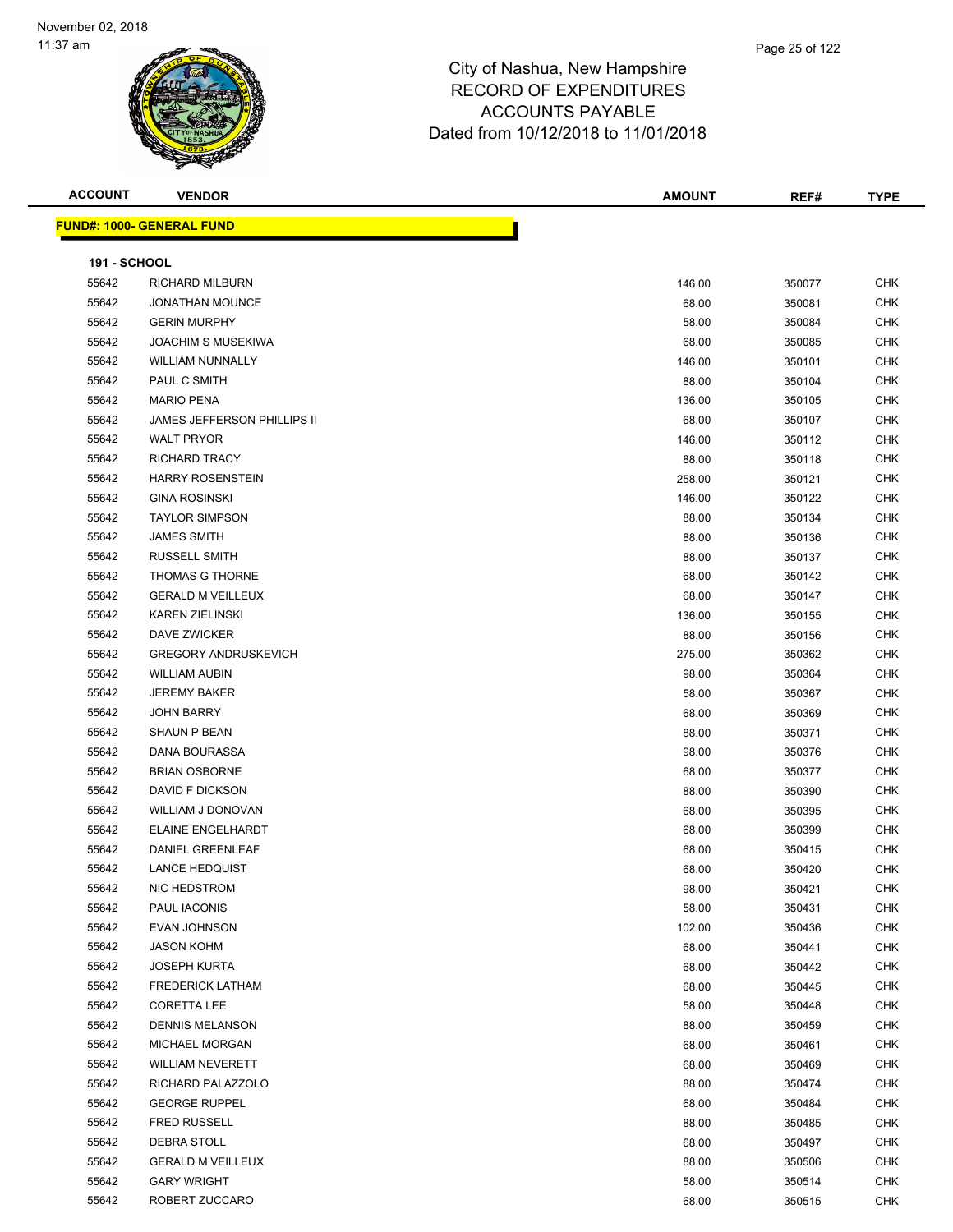| <b>ACCOUNT</b> |  |
|----------------|--|
|----------------|--|

**FUND#: 1000- GENERAL FUND**

| <b>ACCOUNT</b>      | <b>VENDOR</b>                     | <b>AMOUNT</b> | REF#   | <b>TYPE</b> |  |
|---------------------|-----------------------------------|---------------|--------|-------------|--|
|                     | <u> JND#: 1000- GENERAL FUND </u> |               |        |             |  |
| <b>191 - SCHOOL</b> |                                   |               |        |             |  |
| 55649               | STEPHEN ROSSETTI                  | 910.00        | 349632 | <b>CHK</b>  |  |

| 55649 | STEPHEN ROSSETTI                     | 910.00     | 349632 | CHK        |
|-------|--------------------------------------|------------|--------|------------|
| 55690 | <b>TONY COUROUNIS</b>                | 102.37     | 349532 | CHK        |
| 55690 | FIRST STUDENT INC                    | 28,396.66  | 349548 | CHK        |
| 55690 | U-HAUL                               | 135.26     | 349636 | CHK        |
| 55690 | FIRST STUDENT INC                    | 3,040.93   | 349999 | CHK        |
| 55690 | FIRST STUDENT INC                    | 636,253.50 | 350404 | CHK        |
| 55690 | U-HAUL                               | 125.04     | 350499 | CHK        |
| 55691 | CARING HANDS TRANSPORTATION LL       | 18,040.00  | 349520 | CHK        |
| 55691 | DURHAM SCHOOL SERVICES               | 54,344.33  | 349541 | CHK        |
| 55691 | FIRST STUDENT INC                    | 296,402.95 | 349548 | CHK        |
| 55691 | <b>TINA PILLSBURY</b>                | 107.91     | 350108 | CHK        |
| 55694 | <b>CEDARCREST INC</b>                | 234.70     | 349524 | CHK        |
| 55694 | CROTCHED MOUNTAIN REHAB CTR          | 540.00     | 349533 | CHK        |
| 55694 | SPAULDING YOUTH CTR                  | 15,020.59  | 349629 | <b>CHK</b> |
| 55694 | DOCTOR FRANKLIN PERKINS SCH          | 27.00      | 349986 | <b>CHK</b> |
| 55694 | <b>EASTER SEALS OF NEW HAMPSHIRE</b> | 12,331.25  | 349992 | <b>CHK</b> |
| 55694 | INSTITUTE OF PROFESSIONAL PRAC       | 5,187.00   | 350027 | CHK        |
| 55694 | MOUNT PROSPECT ACADEMY INC           | 891.96     | 350082 | <b>CHK</b> |
| 55694 | SPAULDING YOUTH CTR                  | 26,939.90  | 350138 | CHK        |
| 55694 | WILLIAM J WHITE CONSULTING           | 1,347.50   | 350152 | <b>CHK</b> |
| 55694 | YORK MS CCC SLP TRICIA               | 2,231.29   | 350154 | <b>CHK</b> |
| 55694 | ADULT LEARNING CENTER                | 30,725.90  | 350358 | <b>CHK</b> |
| 55694 | <b>BOOTHBY THERAPY SERVICES LLC</b>  | 1,232.00   | 350375 | <b>CHK</b> |
| 55694 | <b>CEDARCREST INC</b>                | 234.70     | 350382 | <b>CHK</b> |
| 55694 | CROTCHED MOUNTAIN REHAB CTR          | 17,793.73  | 350387 | <b>CHK</b> |
| 55694 | DEVEREUX ADVANCED BEHAVIORAL         | 15,751.20  | 350392 | <b>CHK</b> |
| 55694 | <b>EASTER SEALS OF NEW HAMPSHIRE</b> | 11,225.07  | 350397 | <b>CHK</b> |
| 55694 | EVERGREEN CENTER INC                 | 20,982.60  | 350400 | CHK        |
| 55694 | <b>GATEWAYS COMMUNITY SERVICES</b>   | 1,522.80   | 350409 | <b>CHK</b> |
| 55694 | HILLCREST EDUCATIONAL CENTERS        | 4,337.72   | 350424 | CHK        |
| 55694 | LANDMARK SCHOOL OUTREACH PROG        | 10,752.50  | 350444 | <b>CHK</b> |
| 55694 | LEARNING SKILLS ACADEMY              | 59.82      | 350447 | <b>CHK</b> |
| 55694 | MELMARK NEW ENGLAND                  | 20,996.64  | 350460 | <b>CHK</b> |
| 55694 | MOUNT PROSPECT ACADEMY INC           | 3,344.85   | 350462 | <b>CHK</b> |
| 55694 | NFI NORTH INC                        | 2,208.00   | 350470 | <b>CHK</b> |
| 55694 | THE PLUS CO INC                      | 224.00     | 350477 | <b>CHK</b> |
| 55694 | REGIONAL SERVICES & EDUCATION        | 530.00     | 350481 | <b>CHK</b> |
| 55694 | SPAULDING YOUTH CTR                  | 29,459.01  | 350493 | <b>CHK</b> |
| 55694 | ST ANNS HOME INC                     | 7,880.40   | 350495 | <b>CHK</b> |
| 55694 | VALLEY COLLABORATIVE                 | 20,215.80  | 350505 | <b>CHK</b> |
| 55694 | WILLIAM J WHITE CONSULTING           | 3,279.50   | 350510 | CHK        |
| 55699 | <b>EXTRA DUTY SOLUTIONS</b>          | 529.36     | 154748 | ACH        |
| 55699 | <b>EXTRA DUTY SOLUTIONS</b>          | 529.36     | 154785 | ACH        |
| 55699 | <b>EXTRA DUTY SOLUTIONS</b>          | 530.24     | 154822 | ACH        |
| 55699 | MICHELE MELANSON SCHMITT             | 525.00     | 350073 | CHK        |
| 55699 | AUDREY VARGA                         | 1,172.50   | 350146 | CHK        |
| 61100 | AMAZON.COM LLC                       | 313.29     | 154784 | ACH        |
| 61100 | DEMCO                                | 100.94     | 349536 | <b>CHK</b> |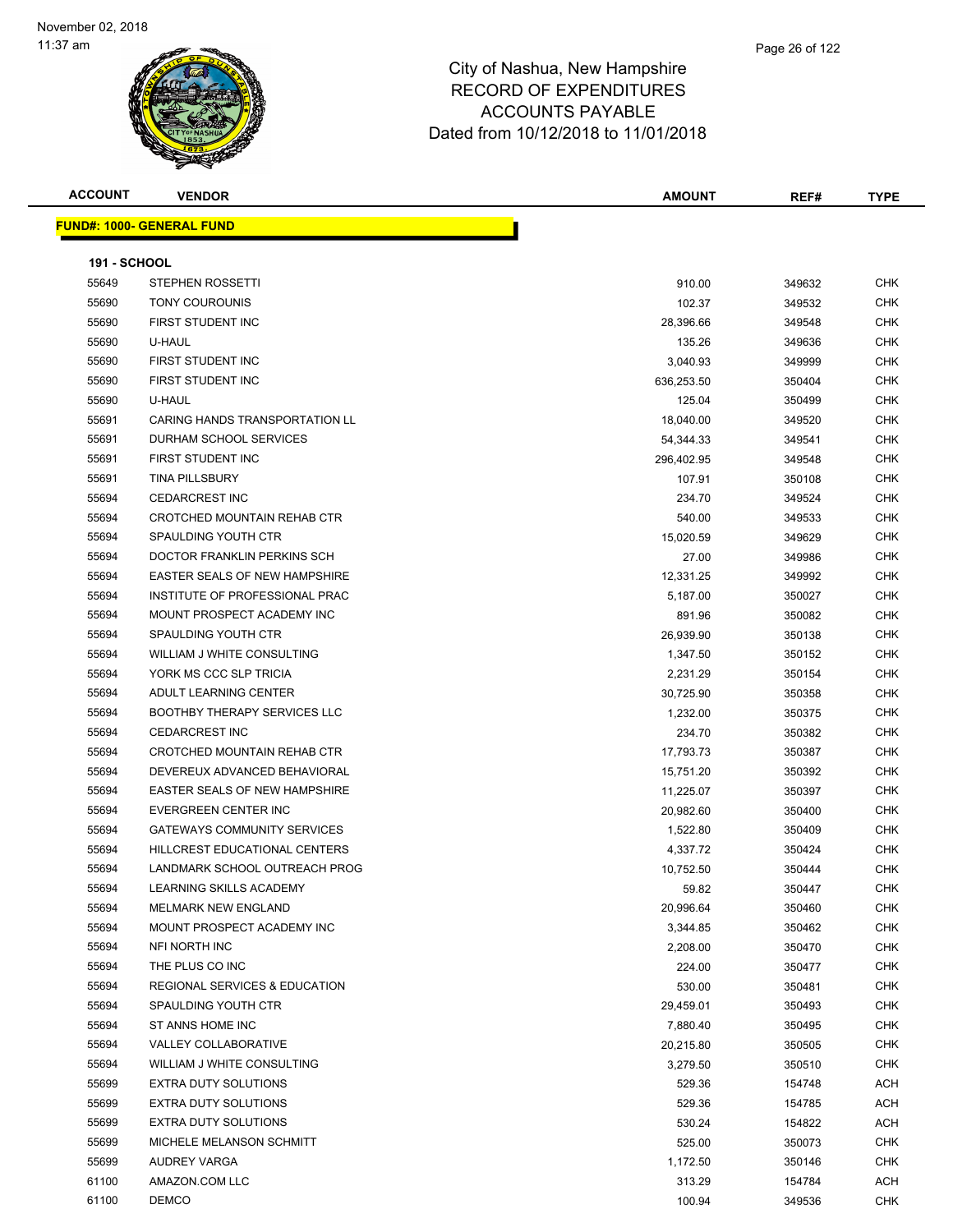

|               | Page 27 of 122 |
|---------------|----------------|
| ampshire      |                |
| <b>ITURES</b> |                |

| <b>ACCOUNT</b>      | <b>VENDOR</b>                    | <b>AMOUNT</b> | REF#   | <b>TYPE</b> |
|---------------------|----------------------------------|---------------|--------|-------------|
|                     | <b>FUND#: 1000- GENERAL FUND</b> |               |        |             |
|                     |                                  |               |        |             |
| <b>191 - SCHOOL</b> |                                  |               |        |             |
| 61100               | <b>WAL-MART</b>                  | 59.88         | 349641 | <b>CHK</b>  |
| 61100               | WB MASON CO INC                  | (30.90)       | 349643 | CHK         |
| 61100               | MCINTIRE BUSINESS PRODUCTS INC   | 71.16         | 350070 | <b>CHK</b>  |
| 61100               | <b>SCHOOL SPECIALTY</b>          | 1,451.86      | 350130 | CHK         |
| 61100               | WB MASON CO INC                  | 4,535.25      | 350150 | <b>CHK</b>  |
| 61100               | <b>SCHOOL SPECIALTY</b>          | 95.84         | 350491 | <b>CHK</b>  |
| 61100               | WB MASON CO INC                  | 3.61          | 350509 | <b>CHK</b>  |
| 61100               | WB MASON CO INC                  | 2,066.30      | 350581 | <b>CHK</b>  |
| 61135               | AMAZON.COM LLC                   | 1,861.81      | 154747 | ACH         |
| 61135               | <b>MAKERBOT INDUSTRIES LLC</b>   | 798.00        | 154749 | ACH         |
| 61135               | AMAZON.COM LLC                   | 2,583.94      | 154784 | ACH         |
| 61135               | AMAZON.COM LLC                   | 1,232.60      | 154820 | <b>ACH</b>  |
| 61135               | <b>MAKERBOT INDUSTRIES LLC</b>   | 251.22        | 154823 | ACH         |
| 61135               | BIRCH HILL SCHOOL PETTY CASH     | 147.07        | 349487 | <b>CHK</b>  |
| 61135               | <b>ACP DIRECT</b>                | 50.85         | 349498 | CHK         |
| 61135               | <b>CHELSEA ANDERSON</b>          | 69.95         | 349500 | CHK         |
| 61135               | <b>BAILEY POTTERY EQUIP CORP</b> | 466.98        | 349504 | CHK         |
| 61135               | AMANDA BASTONI                   | 80.00         | 349506 | CHK         |
| 61135               | <b>LYNNE BROWN</b>               | 132.99        | 349516 | CHK         |
| 61135               | CAROLINA BIOLOGICAL SUPPLY CO    | 84.96         | 349521 | <b>CHK</b>  |
| 61135               | CARTRIDGE WORLD MANCHESTER       | 129.99        | 349522 | <b>CHK</b>  |
| 61135               | <b>BLANCA CHAVEZ</b>             | 56.57         | 349526 | <b>CHK</b>  |
| 61135               | D A BUCCI & SONS INC             | 54.00         | 349535 | <b>CHK</b>  |
| 61135               | KATHLEEN DONOVAN                 | 57.48         | 349539 | <b>CHK</b>  |
| 61135               | <b>ALICIA DUBOWIK</b>            | 14.72         | 349540 | <b>CHK</b>  |
| 61135               | <b>ERIC ARMIN INC</b>            | 165.31        | 349543 | CHK         |
| 61135               | <b>FIELDTEX PRODUCTS</b>         | 533.70        | 349546 | CHK         |
| 61135               | <b>FLAGHOUSE INC</b>             | 363.10        | 349549 | <b>CHK</b>  |
| 61135               | GENERAL LINEN SERVICE INC        | 278.91        | 349555 | <b>CHK</b>  |
| 61135               | <b>HANNAFORD</b>                 | 168.17        | 349563 | <b>CHK</b>  |
| 61135               | RICHARD HEUSLEIN                 | 7.97          | 349566 | <b>CHK</b>  |
| 61135               | <b>CAITLIN HIGGINS</b>           | 89.41         | 349567 | <b>CHK</b>  |
| 61135               | HOME DEPOT CREDIT SERVICES       | 43.45         | 349569 | <b>CHK</b>  |
| 61135               | HOME DEPOT CREDIT SERVICE        | 20.94         | 349570 | <b>CHK</b>  |
| 61135               | COMPUTER HUT dba IT INSIDERS     | 203.95        | 349574 | <b>CHK</b>  |
| 61135               | <b>JW PEPPER &amp; SONS INC</b>  | 314.00        | 349575 | <b>CHK</b>  |
| 61135               | LUMBERJACK LUMBER INC            | 4,200.00      | 349586 | CHK         |
| 61135               | MARKET BASKET ACCT 2589096       | 15.96         | 349591 | CHK         |
| 61135               | MINDWING CONCEPTS INC            | 94.96         | 349598 | <b>CHK</b>  |
| 61135               | MODERN SCHOOL SUPPLIES           | 295.00        | 349599 | <b>CHK</b>  |
| 61135               | <b>MUSIC &amp; ART CENTERS</b>   | 33.54         | 349600 | <b>CHK</b>  |
| 61135               | NASHUA HS NORTH - COSMETOLOGY    | 1,275.00      | 349601 | <b>CHK</b>  |
| 61135               | PAPER ROOSTER LLC                | 1,217.90      | 349609 | <b>CHK</b>  |
| 61135               | PIONEER VALLEY BOOKS             | 70.40         | 349612 | <b>CHK</b>  |
| 61135               | PRO AV SYSTEMS INC               | 599.00        | 349613 | <b>CHK</b>  |
| 61135               | RED HOT SPORTS PROMOTIONS        | 399.80        | 349616 | <b>CHK</b>  |
| 61135               | <b>SARGENT WELCH</b>             | 55.20         | 349620 | CHK         |
| 61135               | <b>SCHOLASTIC INC</b>            | 675.68        | 349623 | <b>CHK</b>  |
|                     |                                  |               |        |             |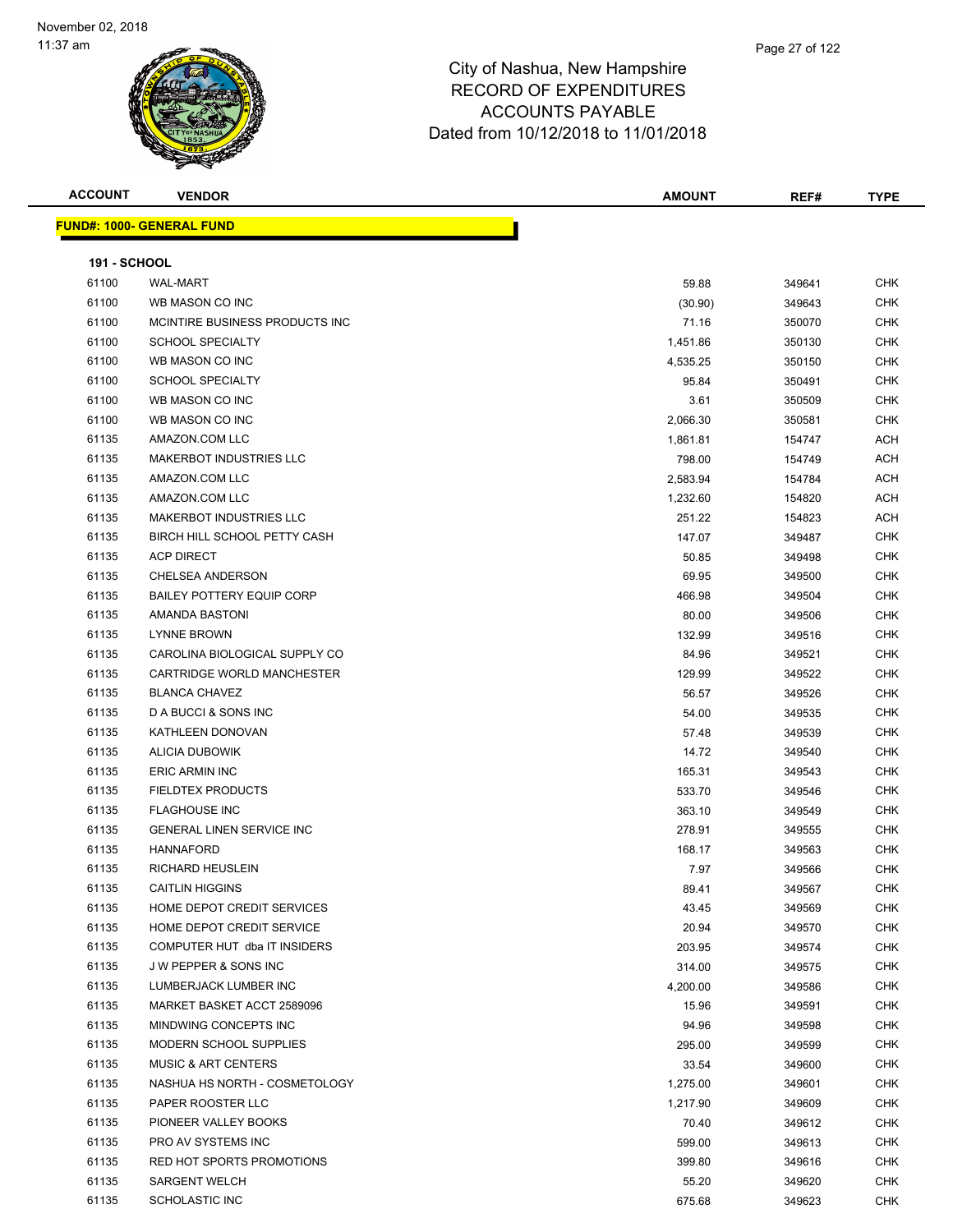

| <b>ACCOUNT</b>      | <b>VENDOR</b>                    | <b>AMOUNT</b> | REF#             | <b>TYPE</b>              |
|---------------------|----------------------------------|---------------|------------------|--------------------------|
|                     | <b>FUND#: 1000- GENERAL FUND</b> |               |                  |                          |
| <b>191 - SCHOOL</b> |                                  |               |                  |                          |
| 61135               | <b>SCHOOL SPECIALTY</b>          | 3,634.27      | 349626           | <b>CHK</b>               |
| 61135               | ANN MARIE SEABORNE               | 67.47         | 349627           | <b>CHK</b>               |
| 61135               | <b>MEGHAN STAPLES</b>            | 8.40          | 349631           | <b>CHK</b>               |
| 61135               | US FOODS INC                     | 687.54        | 349637           | <b>CHK</b>               |
| 61135               | <b>WAL-MART</b>                  | 133.71        | 349641           | <b>CHK</b>               |
| 61135               | <b>WARD'S NATURAL SCIENCE</b>    | 116.26        | 349642           | <b>CHK</b>               |
| 61135               | WB MASON CO INC                  | 353.13        | 349643           | <b>CHK</b>               |
| 61135               | BICENTENNIAL SCHOOL PETTY CASH   | 153.20        | 349919           | <b>CHK</b>               |
| 61135               | <b>BELLETETES INC</b>            | 166.23        | 349947           | <b>CHK</b>               |
| 61135               | <b>BURMAX CO INC</b>             | 3,990.87      | 349959           | <b>CHK</b>               |
| 61135               | <b>CARPARTS OF NASHUA</b>        | 484.52        | 349963           | <b>CHK</b>               |
| 61135               | PATRICIA CAUCHON                 | 129.99        | 349966           | <b>CHK</b>               |
| 61135               | <b>DEMCO</b>                     | 456.27        | 349983           | <b>CHK</b>               |
| 61135               | <b>FACEING MATH INC</b>          | 66.00         | 349996           | <b>CHK</b>               |
| 61135               | <b>JUDITHANNE FISHER</b>         | 24.00         | 350000           | <b>CHK</b>               |
| 61135               | <b>FREY SCIENTIFIC</b>           | 1,265.76      | 350004           | <b>CHK</b>               |
| 61135               | ROBERT GLYNN                     | 331.63        | 350014           | <b>CHK</b>               |
| 61135               | <b>HANNAFORD</b>                 | 162.11        | 350018           | <b>CHK</b>               |
| 61135               | HOME DEPOT CREDIT SERVICE        | 354.07        | 350025           | <b>CHK</b>               |
| 61135               | K-LOG, INC                       | 720.53        | 350037           | <b>CHK</b>               |
| 61135               | KONICA MINOLTA BUSINESS          | 446.48        | 350043           | <b>CHK</b>               |
| 61135               | NATALIE LAFLAMME                 | 112.00        | 350049           | <b>CHK</b>               |
| 61135               | <b>JUDITH LOFTUS</b>             | 19.99         |                  | <b>CHK</b>               |
| 61135               | M & M ELECTRICAL SUPPLY CO INC   | 1,036.52      | 350056<br>350058 | <b>CHK</b>               |
| 61135               | MARKET BASKET ACCT 2589096       | 454.37        |                  | <b>CHK</b>               |
| 61135               | MONOPRICE INC                    | 229.19        | 350062<br>350078 | <b>CHK</b>               |
|                     | <b>GREGORY MONTINE</b>           |               |                  | <b>CHK</b>               |
| 61135<br>61135      | <b>NASCO</b>                     | 320.00        | 350080           | <b>CHK</b>               |
|                     | <b>NCS PEARSON</b>               | 138.50        | 350086<br>350090 |                          |
| 61135               | <b>LYN NELSON</b>                | 537.23        |                  | <b>CHK</b><br><b>CHK</b> |
| 61135               |                                  | 174.85        | 350091<br>350109 | <b>CHK</b>               |
| 61135               | PITSCO INC                       | 393.97        |                  |                          |
| 61135               | PRO-ED                           | 258.50        | 350111           | CHK                      |
| 61135               | REALLY GOOD STUFF LLC            | 31.44         | 350115           | <b>CHK</b>               |
| 61135               | RIBAS ASSOCIATES AND PUB.        | 456.29        | 350117           | <b>CHK</b>               |
| 61135               | DENISE ROCK-O'HARA               | 109.96        | 350119           | <b>CHK</b>               |
| 61135               | <b>SHARON SAUNDERS</b>           | 58.99         | 350125           | <b>CHK</b>               |
| 61135               | SCHOLASTIC INCORPORATED          | 104.39        | 350126           | <b>CHK</b>               |
| 61135               | SCHOOL SPECIALTY                 | 8,471.32      | 350130           | <b>CHK</b>               |
| 61135               | SOCIAL THINKING/THINK SOCIAL     | 92.92         | 350141           | <b>CHK</b>               |
| 61135               | US FOODS INC                     | 196.14        | 350144           | <b>CHK</b>               |
| 61135               | US GAMES INC                     | 93.59         | 350145           | <b>CHK</b>               |
| 61135               | <b>WAL-MART</b>                  | 234.66        | 350149           | <b>CHK</b>               |
| 61135               | WB MASON CO INC                  | 1,513.57      | 350150           | <b>CHK</b>               |
| 61135               | <b>WEST MUSIC</b>                | 253.00        | 350151           | <b>CHK</b>               |
| 61135               | <b>WILSON LANGUAGE</b>           | 135.00        | 350153           | <b>CHK</b>               |
| 61135               | NHS SOUTH PETTY CASH             | 151.75        | 350338           | CHK                      |
| 61135               | UNITED PARCEL SERVICE            | 3.70          | 350355           | <b>CHK</b>               |
| 61135               | AVID TECHNOLOGY INC              | 165.00        | 350365           | <b>CHK</b>               |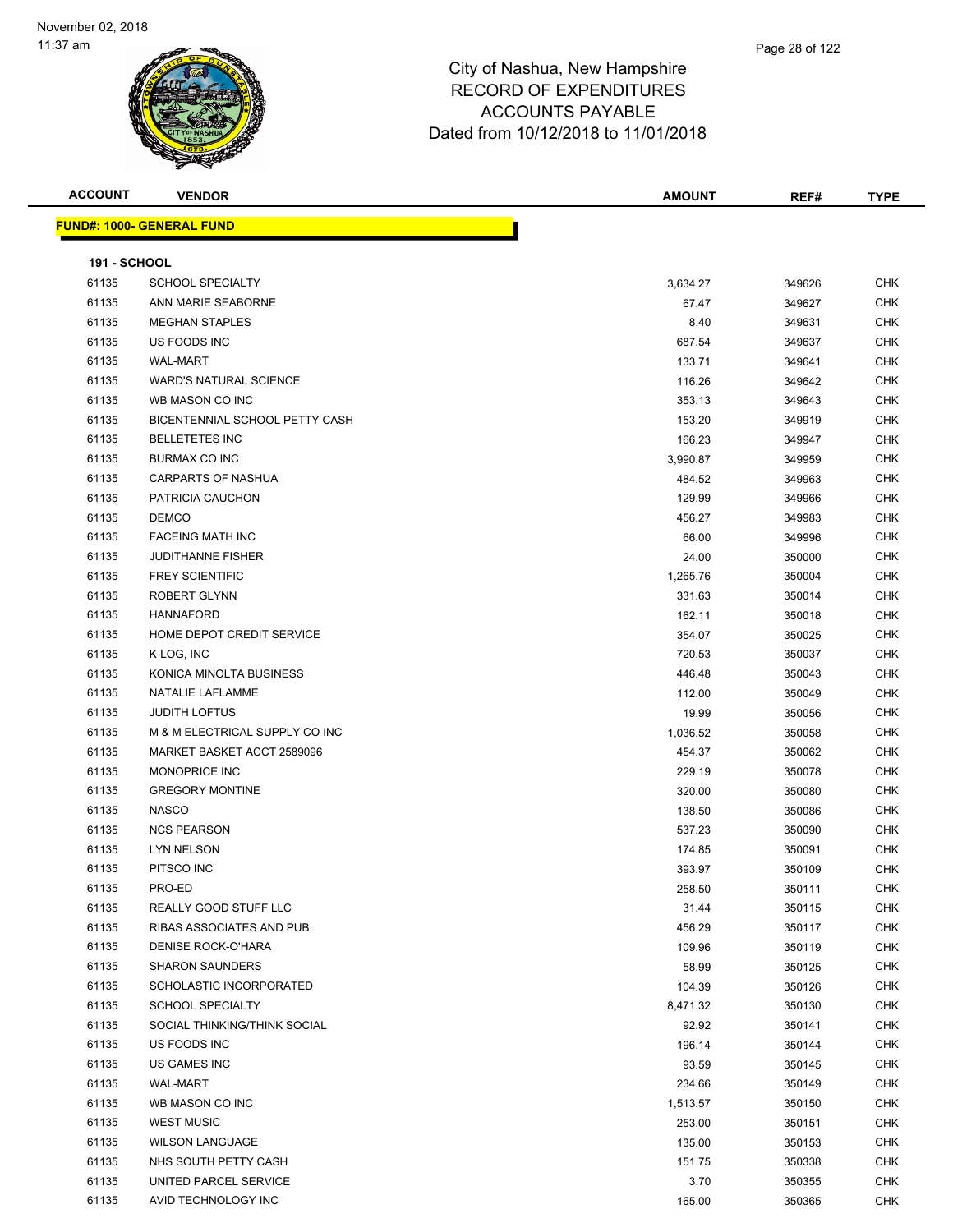

| <b>ACCOUNT</b>      | <b>VENDOR</b>                      | <b>AMOUNT</b> | REF#   | <b>TYPE</b> |
|---------------------|------------------------------------|---------------|--------|-------------|
|                     | <u> FUND#: 1000- GENERAL FUND</u>  |               |        |             |
|                     |                                    |               |        |             |
| <b>191 - SCHOOL</b> |                                    |               |        |             |
| 61135               | <b>BELLETETES INC</b>              | 74.24         | 350372 | <b>CHK</b>  |
| 61135               | <b>BOND AUTO PARTS</b>             | 205.76        | 350374 | <b>CHK</b>  |
| 61135               | BURMAX CO INC                      | 2,478.00      | 350378 | <b>CHK</b>  |
| 61135               | F W WEBB COMPANY                   | 155.54        | 350401 | <b>CHK</b>  |
| 61135               | <b>FISHER SCIENTIFIC</b>           | 133.00        | 350405 | <b>CHK</b>  |
| 61135               | <b>GENERAL LINEN SERVICE INC</b>   | 92.97         | 350411 | <b>CHK</b>  |
| 61135               | <b>JENNA GIANNELLI</b>             | 74.48         | 350412 | <b>CHK</b>  |
| 61135               | <b>HACH COMPANY</b>                | 680.37        | 350417 | CHK         |
| 61135               | <b>HANNAFORD</b>                   | 242.86        | 350419 | <b>CHK</b>  |
| 61135               | HOME DEPOT CREDIT SERVICE          | 269.73        | 350425 | <b>CHK</b>  |
| 61135               | <b>LEARNING CENTER USA</b>         | 54.99         | 350446 | <b>CHK</b>  |
| 61135               | MARKET BASKET ACCT 2589096         | 984.81        | 350454 | <b>CHK</b>  |
| 61135               | NASHUA HS NORTH - COSMETOLOGY      | 75.00         | 350465 | <b>CHK</b>  |
| 61135               | PERIPOLE INC                       | 719.71        | 350475 | <b>CHK</b>  |
| 61135               | REALLY GOOD STUFF LLC              | 885.43        | 350480 | <b>CHK</b>  |
| 61135               | <b>BRIAN ROBERT</b>                | 24.68         | 350483 | <b>CHK</b>  |
| 61135               | <b>SCHOOL HEALTH CORP</b>          | 236.24        | 350489 | CHK         |
| 61135               | <b>SCHOOL SPECIALTY</b>            | 832.31        | 350491 | <b>CHK</b>  |
| 61135               | US FOODS INC                       | 397.37        | 350503 | <b>CHK</b>  |
| 61135               | <b>WAL-MART</b>                    | 49.77         | 350508 | <b>CHK</b>  |
| 61135               | WB MASON CO INC                    | 245.72        | 350509 | <b>CHK</b>  |
| 61135               | <b>WILSON LANGUAGE</b>             | 322.92        | 350513 | CHK         |
| 61135               | MONTEREY PENINSULA COLLEGE         | 1,400.00      | 350573 | <b>CHK</b>  |
| 61135               | <b>NASCO</b>                       | 189.60        | 350574 | <b>CHK</b>  |
| 61135               | POSITIVE PROMOTIONS INC            | 270.80        | 350578 | <b>CHK</b>  |
| 61135               | REMEDIA PUBLICATIONS INC           | 49.99         | 350579 | <b>CHK</b>  |
| 61135               | WB MASON CO INC                    | 1,256.18      | 350581 | <b>CHK</b>  |
| 61142               | MEDCO SUPPLY INC                   | 93.90         | 154750 | ACH         |
| 61142               | AMAZON.COM LLC                     | 103.98        | 154784 | ACH         |
| 61142               | SCHOOL NURSE SUPPLY INC            | 246.36        | 349625 | <b>CHK</b>  |
| 61142               | WILLIAM V MACGILL & CO             | 305.04        | 349646 | <b>CHK</b>  |
| 61142               | BICENTENNIAL SCHOOL PETTY CASH     | 7.98          | 349919 | <b>CHK</b>  |
| 61142               | <b>SCHOOL HEALTH CORP</b>          | 60.63         | 350127 | CHK         |
| 61142               | SCHOOL NURSE SUPPLY INC            | 153.20        | 350128 | <b>CHK</b>  |
| 61142               | <b>SCHOOL HEALTH CORP</b>          | 474.93        | 350489 | <b>CHK</b>  |
| 61142               | SCHOOL NURSE SUPPLY INC            | 578.95        | 350490 | <b>CHK</b>  |
| 61249               | MCGRAW-HILL SCHOOL EDUC            | 328.84        | 350069 | <b>CHK</b>  |
| 61249               | <b>NCS PEARSON</b>                 | 7,432.14      | 350468 | <b>CHK</b>  |
| 61299               | AMAZON.COM LLC                     | 316.97        | 154820 | ACH         |
| 61299               | BRENTWOOD PETTY CASH               | 180.11        | 349488 | <b>CHK</b>  |
| 61299               | <b>FASTENAL CO</b>                 | 49.87         | 349545 | <b>CHK</b>  |
| 61299               | <b>FASTENAL CO</b>                 | 105.56        | 349997 | <b>CHK</b>  |
| 61299               | <b>GLOBAL INDUSTRIAL EQUIPMENT</b> | 190.05        | 350013 | <b>CHK</b>  |
| 61299               | <b>TARA KINSELLA</b>               | 93.33         | 350041 | CHK         |
| 61299               | <b>SARGENT WELCH</b>               | 448.90        | 350124 | <b>CHK</b>  |
| 61299               | <b>FASTENAL CO</b>                 | 116.00        | 350402 | <b>CHK</b>  |
| 61407               | ALARMAX                            | 967.88        | 349929 | <b>CHK</b>  |
| 61407               | M & M ELECTRICAL SUPPLY CO INC     | 343.19        | 350058 | <b>CHK</b>  |
|                     |                                    |               |        |             |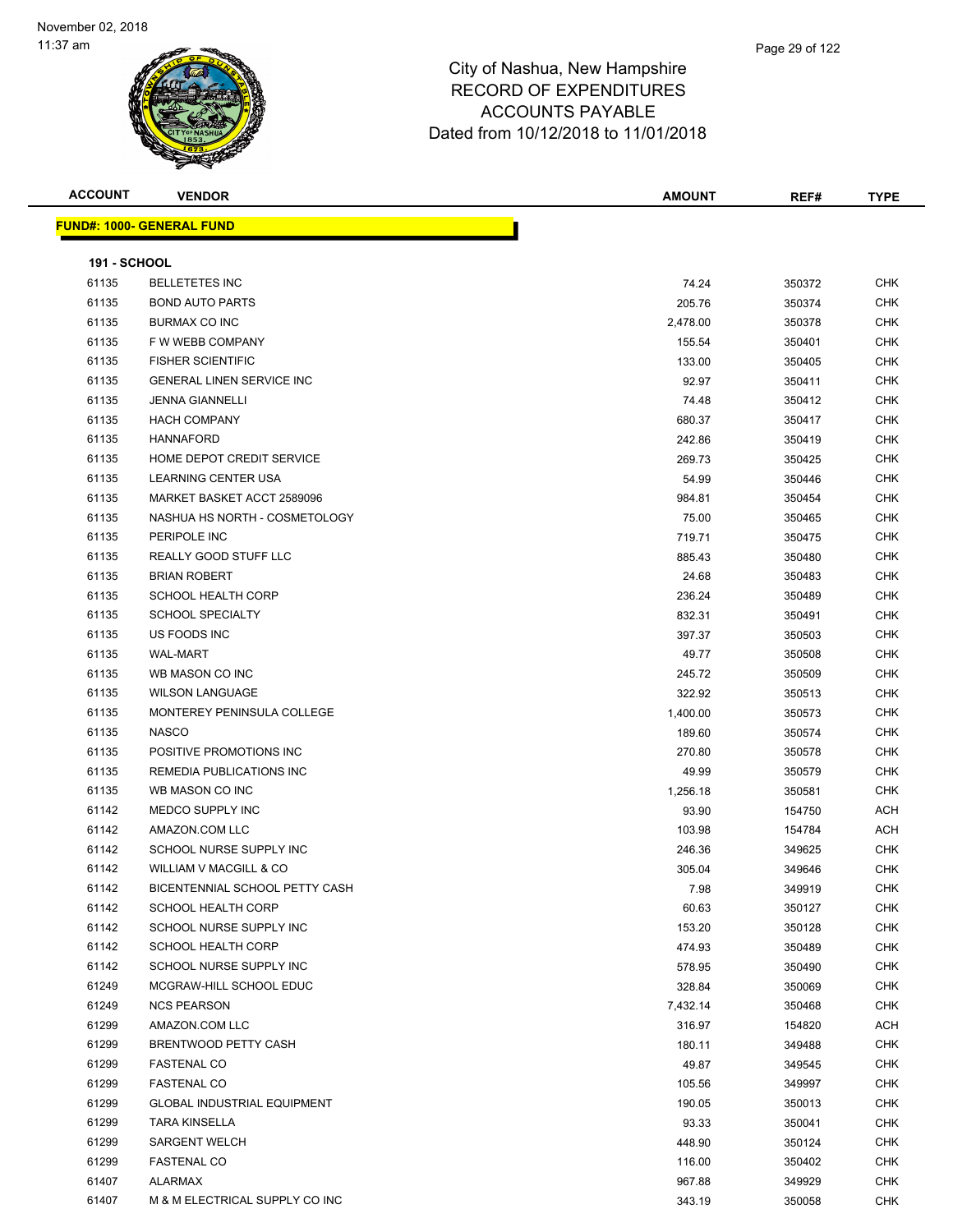

| <b>ACCOUNT</b>      | <b>VENDOR</b>                           |                    | AMOUNT   | REF#    | <b>TYPE</b> |
|---------------------|-----------------------------------------|--------------------|----------|---------|-------------|
|                     | <b>FUND#: 1000- GENERAL FUND</b>        |                    |          |         |             |
|                     |                                         |                    |          |         |             |
| <b>191 - SCHOOL</b> |                                         |                    |          |         |             |
| 61407               | <b>SECURADYNE SYSTEMS</b>               |                    | 1.06     | 350132  | <b>CHK</b>  |
| 61407               | <b>GRAINGER</b>                         |                    | 677.20   | 350414  | <b>CHK</b>  |
| 61407               | M & M ELECTRICAL SUPPLY CO INC          |                    | 311.15   | 350452  | CHK         |
| 61407               | WILLIAMS COMMUNICATIONS SERVIC          |                    | 380.00   | 350511  | CHK         |
| 61414               | F W WEBB COMPANY                        |                    | 671.10   | 349544  | CHK         |
| 61414               | F W WEBB COMPANY                        |                    | 117.21   | 349995  | CHK         |
| 61414               | <b>HAJOCA CORPORATION</b>               |                    | 357.67   | 350017  | CHK         |
| 61414               | F W WEBB COMPANY                        |                    | 87.91    | 350401  | <b>CHK</b>  |
| 61414               | <b>HAJOCA CORPORATION</b>               |                    | 1,278.33 | 350418  | CHK         |
| 61421               | FILTER SALES & SERVICE INC              |                    | 525.55   | 349547  | <b>CHK</b>  |
| 61421               | JOMAR DISTRIBUTORS INC                  |                    | 78.57    | 349577  | <b>CHK</b>  |
| 61421               | <b>CAPP INC</b>                         |                    | 1,895.00 | 349962  | <b>CHK</b>  |
| 61421               | FILTER SALES & SERVICE INC              |                    | 321.96   | 349998  | CHK         |
| 61421               | JOMAR DISTRIBUTORS INC                  |                    | 316.09   | 350035  | <b>CHK</b>  |
| 61421               | TOTAL AIR SUPPLY INC                    |                    | 164.68   | 350143  | <b>CHK</b>  |
| 61421               | CAPP INC                                |                    | 3,538.00 | 350380  | CHK         |
| 61421               | CONTROL TECHNOLOGIES INC                |                    | 60.60    | 350386  | CHK         |
| 61421               | FILTER SALES & SERVICE INC              |                    | 82.24    | 350403  | CHK         |
| 61421               | <b>JOMAR DISTRIBUTORS INC</b>           |                    | 203.42   | 350437  | <b>CHK</b>  |
| 61421               | JOMAR DISTRIBUTORS INC                  |                    | 15.27    | 350572  | <b>CHK</b>  |
| 61421               | CITIZENS BANK CREDIT CARD               | Air Star Solutions | 892.22   | 9201904 | ACH         |
| 61428               | CLEAN-O-RAMA                            |                    | 3,229.42 | 349528  | CHK         |
| 61428               | <b>CROSS-COUNTRY MAINT &amp; SUPPLY</b> |                    | 176.28   | 349967  | <b>CHK</b>  |
| 61428               | CLEAN-O-RAMA                            |                    | 474.14   | 349971  | CHK         |
| 61428               | EBCO ABSORBENTS INC                     |                    | 1,020.00 | 349991  | <b>CHK</b>  |
| 61428               | SHIFFLER EQUIPMENT SALES INC            |                    | 1,272.89 | 350133  | CHK         |
| 61428               | CLEAN-O-RAMA                            |                    | 5,424.92 | 350384  | CHK         |
| 61428               | DECKER SCHOOL FIX                       |                    | 112.96   | 350391  | CHK         |
| 61599               | <b>COUSINEAU FOREST PRODUCTS</b>        |                    | 1,800.00 | 349978  | <b>CHK</b>  |
| 61599               | <b>FRANKLIN PAINT CO INC</b>            |                    | 105.65   | 350003  | <b>CHK</b>  |
| 61599               | NASHUA OUTDOOR POWER EQUIPMENT          |                    | 3.60     | 350087  | <b>CHK</b>  |
| 61599               | SITEONE LANDSCAPE SUPPLY LLC            |                    | 42.64    | 350135  | CHK         |
| 61599               | NASHUA OUTDOOR POWER EQUIPMENT          |                    | 1,646.64 | 350466  | <b>CHK</b>  |
| 61607               | AMAZON.COM LLC                          |                    | 140.00   | 154784  | ACH         |
| 61607               | COMPUTER HUT dba IT INSIDERS            |                    | 224.75   | 349574  | CHK         |
| 61607               | COMPUTER HUT dba IT INSIDERS            |                    | 174.75   | 350433  | <b>CHK</b>  |
| 61807               | <b>CURRICULUM ASSOCIATES LLC</b>        |                    | 222.19   | 349980  | <b>CHK</b>  |
| 61814               | AMAZON.COM LLC                          |                    | 110.22   | 154747  | ACH         |
| 61814               | PERMA-BOUND                             |                    | 1,736.53 | 349610  | CHK         |
| 61814               | DANIELLE WELLS                          |                    | 136.93   | 349644  | CHK         |
| 61814               | <b>EBSCO INFORMATION SERVICES</b>       |                    | 231.11   | 349993  | CHK         |
| 61814               | FOLLETT SCHOOL SOLUTIONS INC            |                    | 514.18   | 350002  | <b>CHK</b>  |
| 61814               | PERMA-BOUND                             |                    | 47.96    | 350106  | <b>CHK</b>  |
| 61814               | <b>BARNES &amp; NOBLE INC</b>           |                    | 244.06   | 350368  | CHK         |
| 61814               | FOLLETT SCHOOL SOLUTIONS INC            |                    | 312.45   | 350406  | CHK         |
| 61814               | <b>JUNIOR LIBRARY GUILD</b>             |                    | 221.20   | 350440  | CHK         |
| 61814               | PERMA-BOUND                             |                    | 38.79    | 350577  | <b>CHK</b>  |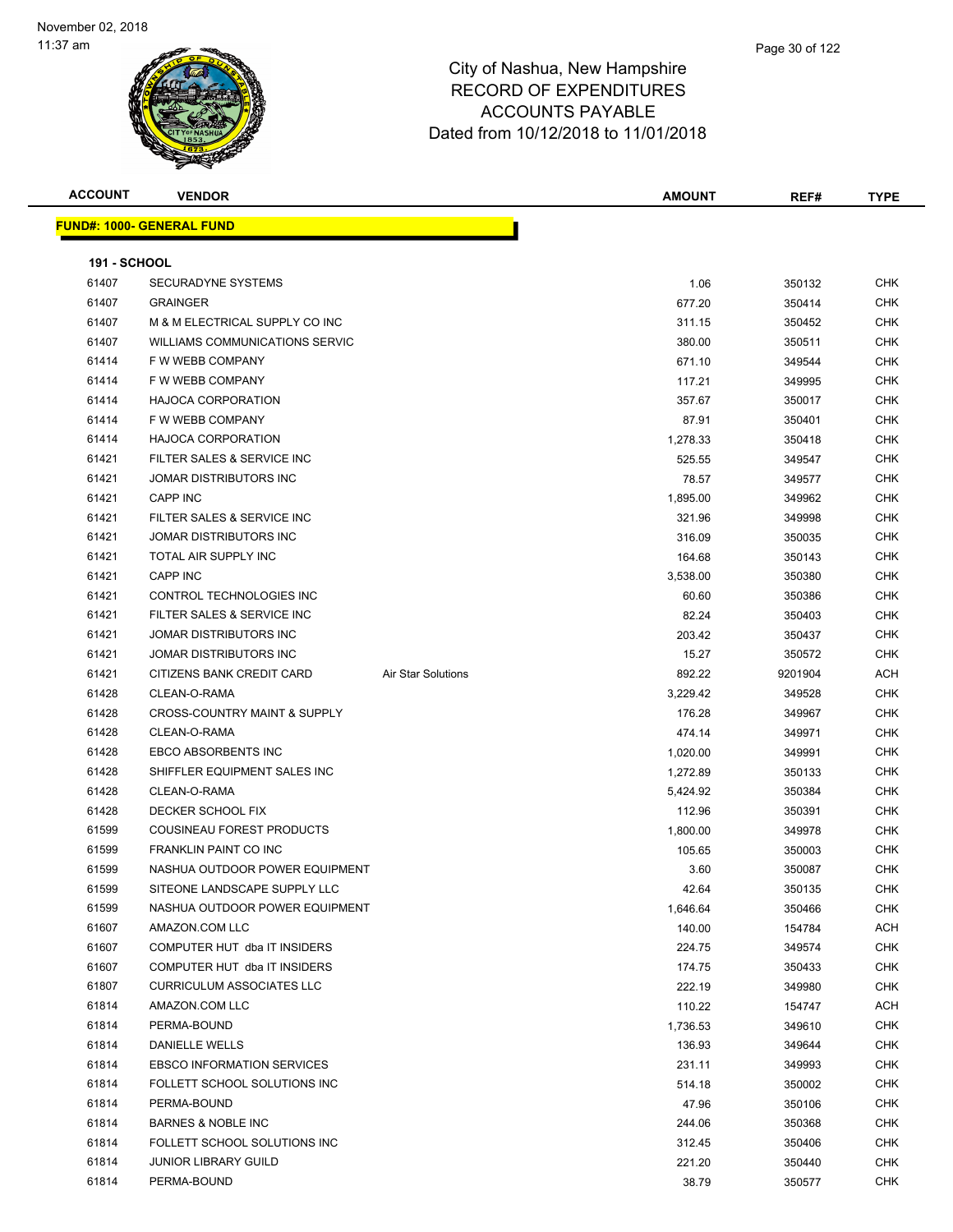| <b>ACCOUNT</b>      | <b>VENDOR</b>                               | <b>AMOUNT</b>  | REF#   | <b>TYPE</b> |
|---------------------|---------------------------------------------|----------------|--------|-------------|
|                     | <b>FUND#: 1000- GENERAL FUND</b>            |                |        |             |
|                     |                                             |                |        |             |
| <b>191 - SCHOOL</b> |                                             |                |        |             |
| 61821               | <b>EBSCO INFORMATION SERVICES</b>           | 536.40         | 349542 | <b>CHK</b>  |
| 61821               | <b>SCHOLASTIC INC</b>                       | 626.34         | 349623 | <b>CHK</b>  |
| 61821               | FOLLETT SCHOOL SOLUTIONS INC                | (16.31)        | 350406 | <b>CHK</b>  |
| 61821               | <b>SCHOLASTIC INC</b>                       | 280.17         | 350488 | <b>CHK</b>  |
| 61830               | <b>SCHOLASTIC INC</b>                       | 626.34         | 349623 | <b>CHK</b>  |
| 61830               | <b>SCHOLASTIC INCORPORATED</b>              | 328.41         | 349624 | <b>CHK</b>  |
| 61830               | <b>SCHOLASTIC INC</b>                       | 1,120.68       | 350488 | <b>CHK</b>  |
| 61875               | <b>BARNES &amp; NOBLE INC</b>               | 15,772.86      | 349505 | CHK         |
| 61875               | <b>CURRICULUM ASSOCIATES LLC</b>            | 133.56         | 349534 | <b>CHK</b>  |
| 61875               | <b>GANDER PUBLISHING</b>                    | 56.90          | 349552 | <b>CHK</b>  |
| 61875               | <b>BECKY LEEDS</b>                          | 76.54          | 349583 | CHK         |
| 61875               | ACADEMIC THERAPY/HIGH NOON BKS              | 1,323.24       | 349926 | <b>CHK</b>  |
| 61875               | <b>BARNES &amp; NOBLE INC</b>               | 18,746.25      | 349940 | CHK         |
| 61875               | <b>BECKY LEEDS</b>                          | 76.54          | 350053 | CHK         |
| 61875               | UNITED PARCEL SERVICE                       | 4.17           | 350355 | <b>CHK</b>  |
| 61875               | <b>BARNES &amp; NOBLE INC</b>               | 455.70         | 350368 | CHK         |
| 61875               | <b>HEINEMANN</b>                            | 15.00          | 350422 | <b>CHK</b>  |
| 71221               | <b>APPLE INC</b>                            | 399.00         | 349501 | <b>CHK</b>  |
| 71221               | COMPUTER HUT dba IT INSIDERS                | 21,755.00      | 349574 | CHK         |
| 71221               | <b>APPLE INC</b>                            | 1,810.00       | 349933 | <b>CHK</b>  |
| 71221               | <b>CUSTOM COMPUTER SPECIALIST INC</b>       | 100.00         | 350388 | <b>CHK</b>  |
| 71228               | <b>BRAINPOP LLC</b>                         | 2,490.00       | 349515 | <b>CHK</b>  |
| 71228               | TOOLS4EVER, INC                             | 11,803.00      | 349633 | <b>CHK</b>  |
| 71800               | <b>VIRCO INC</b>                            | 856.55         | 350148 | CHK         |
| 71999               | PRO AV SYSTEMS INC                          | 1,323.70       | 349613 | CHK         |
| 71999               | CEN-COM                                     | 520.00         | 350383 | <b>CHK</b>  |
| 71999               | <b>SCHOOL SPECIALTY</b>                     | 4,257.57       | 350491 | CHK         |
| 71999               | ULINE                                       | 838.59         | 350500 | CHK         |
|                     | <b>TOTAL 191 - SCHOOL</b>                   | \$2,040,038.52 |        |             |
|                     | <b>193 - DEBT SERVICE</b>                   |                |        |             |
| 75200               | US BANK N.A. (091000022)                    | 365,050.00     | 154794 | ACH         |
| 75300               | US BANK                                     | 3,000.00       | 349342 | CHK         |
|                     | <b>TOTAL 193 - DEBT SERVICE</b>             | \$368,050.00   |        |             |
|                     |                                             |                |        |             |
|                     | <b>TOTAL FUND 1000 - GENERAL FUND</b>       | \$4,029,852.53 |        |             |
| 161 - STREETS       | <b>FUND#: 1001- GF-CAPITAL IMPROVEMENTS</b> |                |        |             |

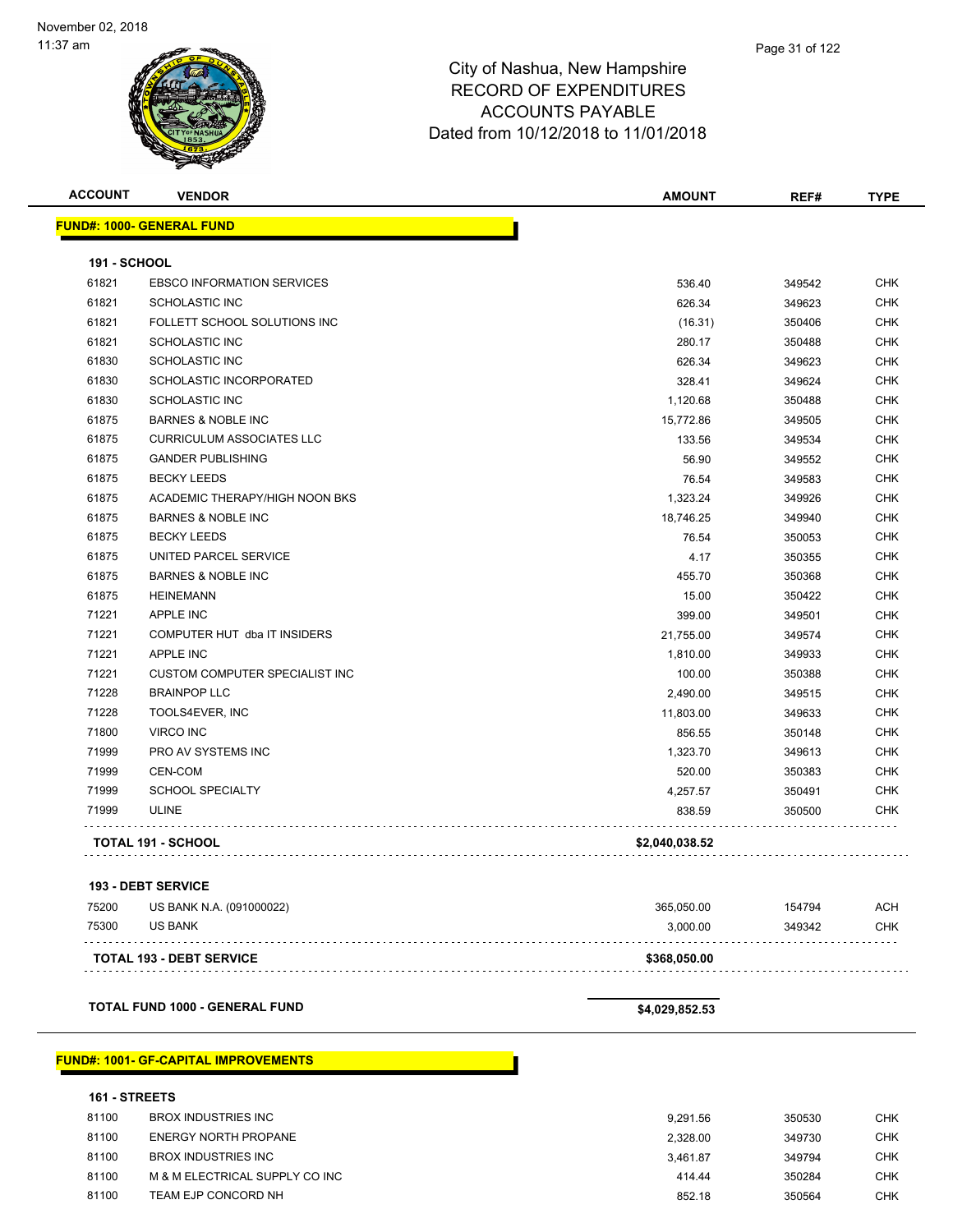November 02, 2018 11:37 am Page 32 of 122City of Nashua, New Hampshire RECORD OF EXPENDITURES ACCOUNTS PAYABLE Dated from 10/12/2018 to 11/01/2018 **ACCOUNT VENDOR AMOUNT REF# TYPE FUND#: 1001- GF-CAPITAL IMPROVEMENTS TOTAL 161 - STREETS \$16,348.05 191 - SCHOOL** 81100 CONTROL TECHNOLOGIES INC 24,800.00 349975 CHK . . . . . . . . . . **TOTAL 191 - SCHOOL \$24,800.00 TOTAL FUND 1001 - GF-CAPITAL IMPROVEMENTS \$41,148.05 FUND#: 1010- GF-PRIOR YEAR ENC & ESCROWS 101 - MAYOR** er by the state of the state of the state of the state of the state of the state of the state of the state of the state of the state of the state of the state of the state of the state of the state of the state of the stat 61299 CITIZENS BANK CREDIT CARD Media Partners Corp 580.50 9201904 ACH **TOTAL 101 - MAYOR \$778.25 111 - HUMAN RESOURCES** 53142 ACCOUNTEMPS 150.75 349348 CHK 53142 ACCOUNTEMPS 142.71 349771 CHK 53142 RK PAYROLL SOLUTIONS INC **164.00** 164.00 350311 CHK **TOTAL 111 - HUMAN RESOURCES \$457.46 129 - CITY BUILDINGS** 54280 STANLEY ELEVATOR CO INC 1,294.00 349462 CHK . . . . . . . . . . . . . . . . . . **TOTAL 129 - CITY BUILDINGS \$1,294.00 132 - ASSESSING** 55699 EXTRA DUTY SOLUTIONS 744.81 154741 ACH . . . . . . . . . **TOTAL 132 - ASSESSING \$744.81 150 - POLICE** 54600 BAILEY'S TOWING & AUTOBODY 6,995.00 349358 CHK 61110 ATLANTIC TACTICAL INC 1,112.50 349356 CHK er and the matter of the matter of the matter of the matter of the matter of the matter of the matter of the matter of the matter of the matter of the matter of the matter of the matter of the matter of the matter of the m 71400 US PATRIOT LLC 749.70 349478 CHK  $1.1.1.1.1.1.1$ . . . . . **TOTAL 150 - POLICE \$8,958.28 157 - CITYWIDE COMMUNICATIONS** Transformation and the service contract the contract of the contract of the contract of the contract of the contract of the contract of the contract of the contract of the contract of the contract of the contract of the co **TOTAL 157 - CITYWIDE COMMUNICATIONS \$12,000.00**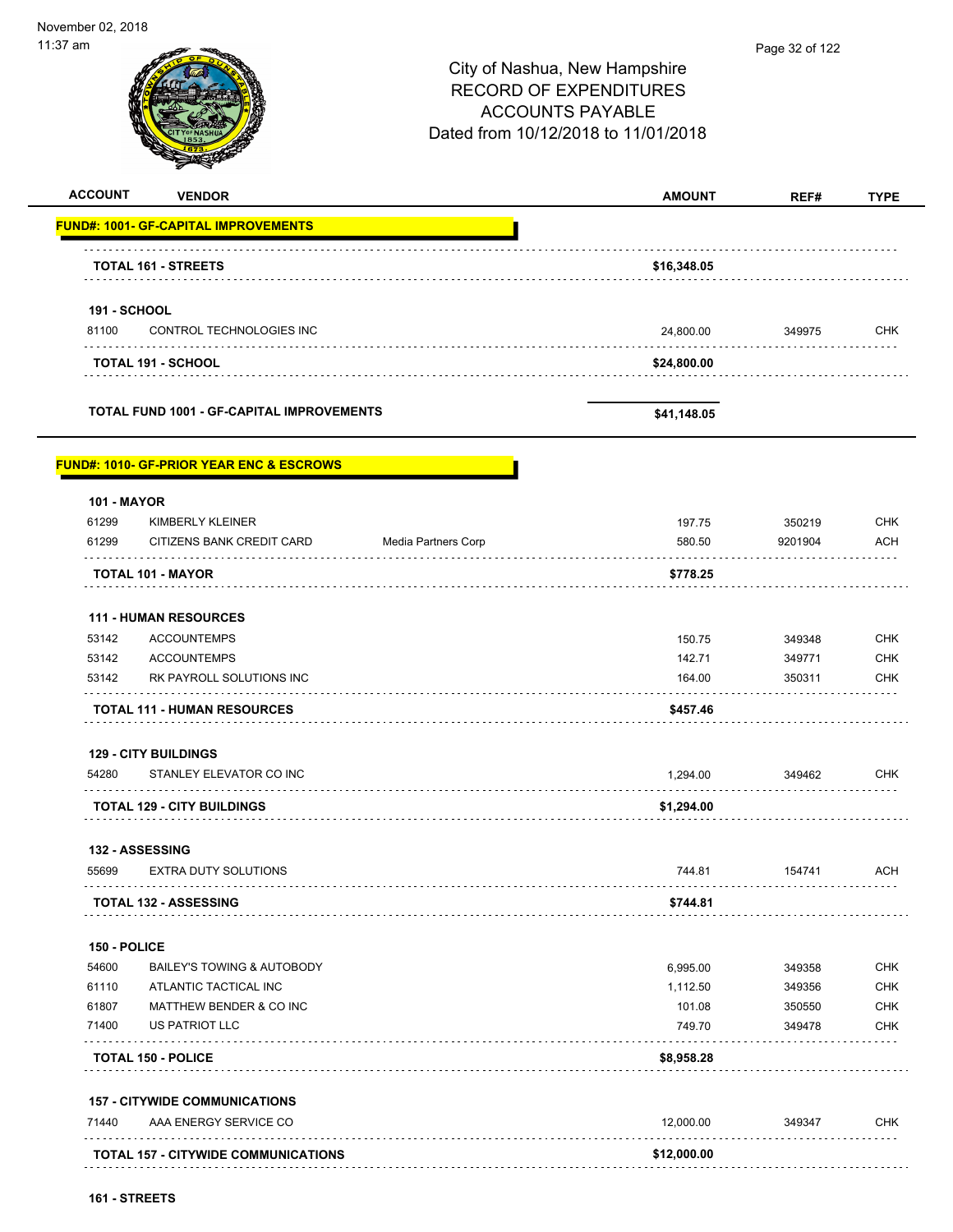| <b>ACCOUNT</b> | <b>VENDOR</b>                                            | <b>AMOUNT</b> | REF#             | <b>TYPE</b> |
|----------------|----------------------------------------------------------|---------------|------------------|-------------|
|                | <b>FUND#: 1010- GF-PRIOR YEAR ENC &amp; ESCROWS</b>      |               |                  |             |
|                |                                                          |               |                  |             |
| 161 - STREETS  |                                                          |               |                  |             |
| 54492          | ROUTEMATCH SOFTWARE INC                                  | 1,580.00      | 349893           | <b>CHK</b>  |
| 61107          | PHOENIX SCREEN PRINTING                                  | 940.00        | 349882           | <b>CHK</b>  |
|                | TOTAL 161 - STREETS                                      | \$2,520.00    |                  |             |
| 179 - LIBRARY  |                                                          |               |                  |             |
| 71000          | <b>TUCKER LIBRARY INTERIORS LLC</b>                      | 6,817.53      | 349908           | <b>CHK</b>  |
|                | <b>TOTAL 179 - LIBRARY</b>                               | \$6,817.53    |                  |             |
|                | <b>181 - COMMUNITY DEVELOPMENT</b>                       |               |                  |             |
| 55699          | KIM LUNDGREN ASSOCIATES INC                              | 9,500.00      | 350283           | <b>CHK</b>  |
|                | TOTAL 181 - COMMUNITY DEVELOPMENT                        | \$9,500.00    |                  |             |
|                |                                                          |               |                  |             |
|                | <b>TOTAL FUND 1010 - GF-PRIOR YEAR ENC &amp; ESCROWS</b> | \$43,070.33   |                  |             |
|                | <b>FUND#: 2100- FOOD SERVICES FUND</b>                   |               |                  |             |
|                |                                                          | 35.65         |                  | <b>CHK</b>  |
| 44503<br>44503 | <b>JENNA MERCER</b><br><b>IGOR MACHARDO NUNES</b>        | 48.15         | 350074<br>350100 | <b>CHK</b>  |
| 54487          | ACTION AUTHORIZED PARTS LLC                              | 281.25        | 349927           | <b>CHK</b>  |
| 54487          | AFFILIATED HVAC SERVICES LLC                             | 314.00        | 349928           | <b>CHK</b>  |
| 54487          | <b>BASSETT SERVICES CORPORATION</b>                      | 1,835.62      | 349942           | <b>CHK</b>  |
| 55307          | LISA BORDELEAU                                           | 57.51         | 349955           | <b>CHK</b>  |
| 55600          | <b>ALPHAGRAPHICS</b>                                     | 391.13        | 349930           | <b>CHK</b>  |
| 55607          | UNITED PARCEL SERVICE                                    | 26.40         | 350355           | <b>CHK</b>  |
| 61100          | WB MASON CO INC                                          | 597.83        | 350581           | <b>CHK</b>  |
| 61214          | TREASURER ST OF NH - SURPLUS D                           | 2,107.50      | 349495           | <b>CHK</b>  |
| 61214          | BELLAVANCE BEVERAGE CO INC                               | 1,223.30      | 349510           | <b>CHK</b>  |
| 61214          | <b>BIMBO FOODS BAKERIES INC</b>                          | 2,034.50      | 349513           | <b>CHK</b>  |
| 61214          | COCA COLA BOTTLING CO                                    | 1,149.00      | 349531           | <b>CHK</b>  |
| 61214          | <b>GARELICK FARMS LLC</b>                                | 14,465.72     | 349553           | <b>CHK</b>  |
| 61214          | GILLS PIZZA CO                                           | 3,480.00      | 349557           | <b>CHK</b>  |
| 61214          | HERSHEY'S ICE CREAM                                      | 655.20        | 349565           | <b>CHK</b>  |
| 61214          | M SAUNDERS INC                                           | 696.78        | 349588           | <b>CHK</b>  |
| 61214          | NATIVE MAINE PRODUCE & SPEC                              | 4,960.77      | 349602           | <b>CHK</b>  |
| 61214          | NORTHCENTER FOODS                                        | 28,674.50     | 349605           | CHK         |
| 61214          | BELLAVANCE BEVERAGE CO INC                               | 1,658.05      | 349945           | <b>CHK</b>  |
| 61214          | <b>BIMBO FOODS BAKERIES INC</b>                          | 2,168.78      | 349950           | CHK         |
| 61214          | <b>BOSTON PIE INC</b>                                    | 204.60        | 349956           | <b>CHK</b>  |
| 61214          | COCA COLA BOTTLING CO                                    | 964.00        | 349972           | <b>CHK</b>  |
| 61214          | GILLS PIZZA CO                                           | 5,396.60      | 350011           | <b>CHK</b>  |
| 61214          | HERSHEY'S ICE CREAM                                      | 1,123.38      | 350023           | <b>CHK</b>  |
| 61214          | M SAUNDERS INC                                           | 2,589.90      | 350059           | <b>CHK</b>  |
| 61214          | NATIVE MAINE PRODUCE & SPEC                              | 3,940.60      | 350089           | <b>CHK</b>  |
| 61214          | NORTHCENTER FOODS                                        | 55,433.87     | 350096           | <b>CHK</b>  |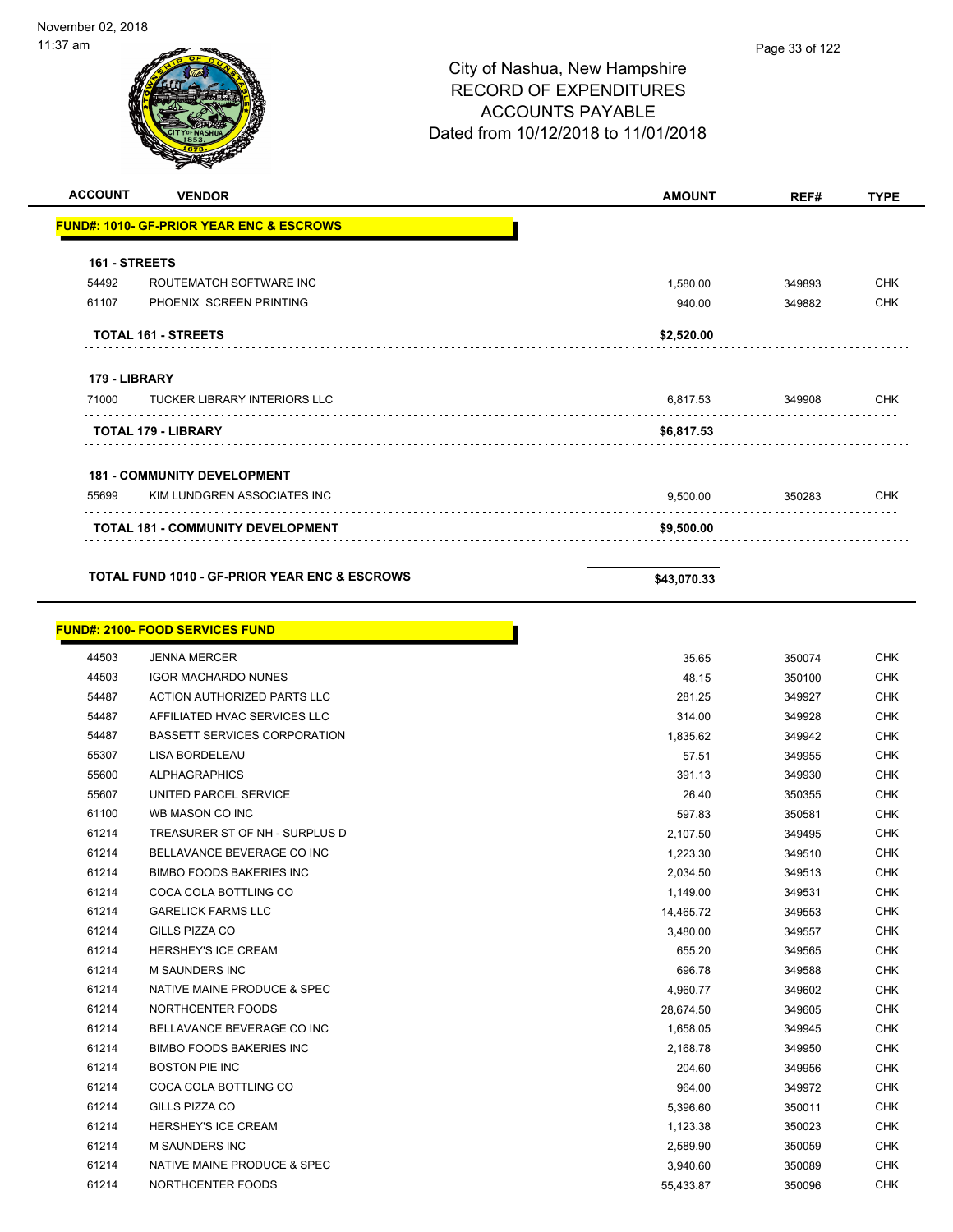| <b>ACCOUNT</b> | <b>VENDOR</b>                                   | <b>AMOUNT</b> | REF#   | <b>TYPE</b> |
|----------------|-------------------------------------------------|---------------|--------|-------------|
|                | <b>FUND#: 2100- FOOD SERVICES FUND</b>          |               |        |             |
| 61299          | CENTRAL PAPER PRODUCTS CO                       | 3,266.19      | 349525 | <b>CHK</b>  |
| 61299          | <b>BLUE RIBBON MAINTENANCE SUPPLI</b>           | 1,135.65      | 349951 | <b>CHK</b>  |
| 61299          | CENTRAL PAPER PRODUCTS CO                       | 18,067.02     | 349968 | <b>CHK</b>  |
| 71000          | KITTREDGE EQUIPMENT CO - NH                     | 442.67        | 349580 | <b>CHK</b>  |
| 71000          | KITTREDGE EQUIPMENT CO - NH                     | 75.00         | 350042 | <b>CHK</b>  |
|                | <b>TOTAL FUND 2100 - FOOD SERVICES FUND</b>     | \$159,501.12  |        |             |
|                | <b>FUND#: 2201- DRIVERS EDUCATION FUND</b>      |               |        |             |
| 55300          | NEW HAMPSHIRE DRIVER EDUCATION                  | 275.00        | 349603 | <b>CHK</b>  |
|                | <b>TOTAL FUND 2201 - DRIVERS EDUCATION FUND</b> | \$275.00      |        |             |
|                | <b>FUND#: 2207- ADULT ED/CONTINUING ED</b>      |               |        |             |
| 44600          | LOUISE DEFAZIO                                  | 65.00         | 349982 | <b>CHK</b>  |
| 44600          | <b>JAMES LAMPROPULOS</b>                        | 139.50        | 350050 | <b>CHK</b>  |
| 44600          | <b>MARK MICELI</b>                              | 115.00        | 350076 | <b>CHK</b>  |
| 44600          | <b>LORI APICERNO</b>                            | 80.00         | 350363 | <b>CHK</b>  |
| 44600          | <b>KAREN FRENN</b>                              | 76.50         | 350407 | <b>CHK</b>  |
| 44600          | MARIE DURHAM WILLIAMS                           | 90.00         | 350512 | <b>CHK</b>  |
| 55300          | FIRST STUDENT INC                               | 128.69        | 350404 | <b>CHK</b>  |
|                | <b>TOTAL FUND 2207 - ADULT ED/CONTINUING ED</b> | \$694.69      |        |             |
|                | <b>FUND#: 2212- ATHLETICS REVENUE FUND</b>      |               |        |             |
| 61299          | <b>ALLISON LYNN</b>                             | 9.99          | 349587 | <b>CHK</b>  |
| 61299          | HUDSON TROPHY COMPANY                           | 570.00        | 350429 | <b>CHK</b>  |
|                |                                                 |               |        |             |
|                | <b>TOTAL FUND 2212 - ATHLETICS REVENUE FUND</b> | \$579.99      |        |             |
|                | <u> FUND#: 2222- AFTER SCHOOL PROGRAM</u>       |               |        |             |
| 53614          | NASHUA COMMUNITY MUSIC SCHOOL                   | 250.00        | 350464 | CHK         |
| 55300          | <b>GAIL CASEY</b>                               | 286.68        | 349523 | <b>CHK</b>  |
| 55690          | FIRST STUDENT INC                               | 1,382.70      | 350404 | CHK         |
| 61299          | STATE OF NH CRIMINAL RECORDS                    | 47.00         | 349493 | CHK         |
| 61299          | STATE OF NH CRIMINAL RECORDS                    | 47.00         | 349494 | <b>CHK</b>  |
| 61299          | COSTA FRUIT & PRODUCE CO                        | 1,003.75      | 349977 | <b>CHK</b>  |
| 61299          | <b>GARELICK FARMS LLC</b>                       | 334.30        | 350008 | <b>CHK</b>  |
| 61299          | LEARNING ZONE EXPRESS                           | 47.04         | 350052 | <b>CHK</b>  |
| 61299          | MARKET BASKET ACCT 2589096                      | 100.85        | 350062 | CHK         |
| 61299          | STATE OF NH CRIMINAL RECORDS                    | 188.00        | 350353 | <b>CHK</b>  |
| 61299          | AC MOORE INC                                    | 66.70         | 350356 | <b>CHK</b>  |
| 61299          | <b>GARELICK FARMS LLC</b>                       | 126.77        | 350408 | <b>CHK</b>  |
| 61299          | HOME DEPOT CREDIT SERV                          | 42.96         | 350427 | <b>CHK</b>  |
| 61299          | MARKET BASKET ACCT 2589096                      | 47.80         | 350454 | CHK         |
|                |                                                 |               |        |             |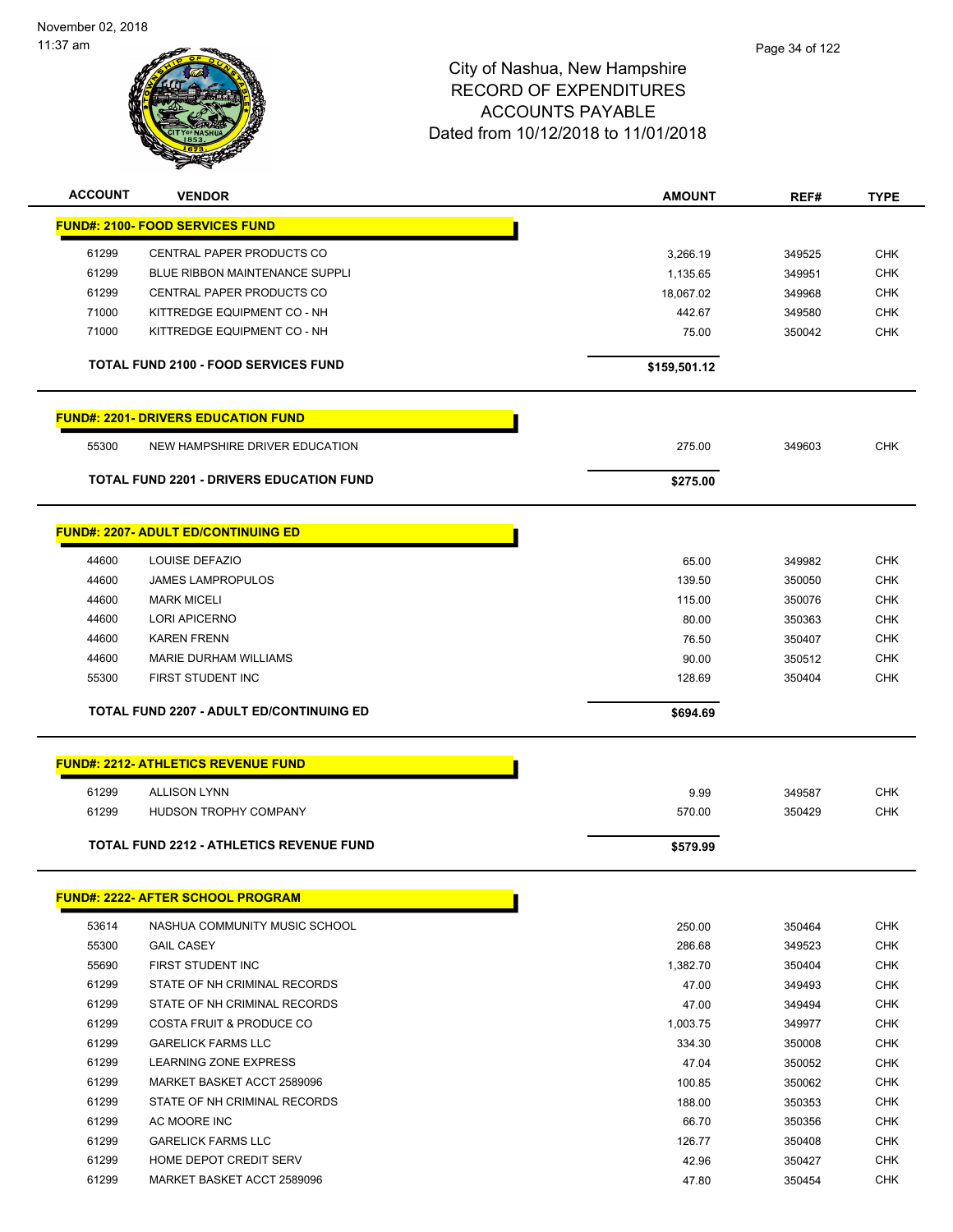| <b>ACCOUNT</b> | <b>VENDOR</b>                                           | <b>AMOUNT</b> | REF#   | <b>TYPE</b> |
|----------------|---------------------------------------------------------|---------------|--------|-------------|
|                | <b>TOTAL FUND 2222 - AFTER SCHOOL PROGRAM</b>           | \$3,971.55    |        |             |
|                | <b>FUND#: 2247- CULINARY ARTS</b>                       |               |        |             |
| 61135          | US FOODS INC                                            | 159.77        | 349637 | <b>CHK</b>  |
| 61135          | MARKET BASKET ACCT 2589096                              | 64.83         | 350062 | <b>CHK</b>  |
| 61135          | US FOODS INC                                            | 675.42        | 350144 | <b>CHK</b>  |
| 61135          | MARKET BASKET ACCT 2589096                              | 73.57         | 350454 | <b>CHK</b>  |
| 61135          | US FOODS INC                                            | 176.20        | 350503 | <b>CHK</b>  |
|                | <b>TOTAL FUND 2247 - CULINARY ARTS</b>                  | \$1,149.79    |        |             |
|                | <b>FUND#: 2501- PUBLIC HEALTH CLIENT FEES FUND</b>      |               |        |             |
| 55845          | TREASURER STATE OF NH                                   | 425.00        | 350253 | <b>CHK</b>  |
|                | <b>TOTAL FUND 2501 - PUBLIC HEALTH CLIENT FEES FUND</b> | \$425.00      |        |             |
|                | <b>FUND#: 2504- HOLMAN STADIUM EVENTS FUND</b>          |               |        |             |
| 55699          | NASHUA COLLEGIATE BASEBALL INC                          | 6,993.17      | 349870 | <b>CHK</b>  |
| 55699          | WXRV - FM 92.5 THE RIVER                                | 4,055.00      | 349917 | <b>CHK</b>  |
|                | <b>TOTAL FUND 2504 - HOLMAN STADIUM EVENTS FUND</b>     | \$11,048.17   |        |             |
|                | <b>FUND#: 2505- PEG ACCESS CHANNELS FUND</b>            |               |        |             |
| 54100          | <b>EVERSOURCE</b>                                       | 262.15        | 349733 | <b>CHK</b>  |
| 54114          | <b>LIBERTY UTILITIES - NH</b>                           | 7.39          | 349321 | <b>CHK</b>  |
| 54114          | <b>DIRECT ENERGY BUSINESS</b>                           | 2.53          | 349810 | <b>CHK</b>  |
| 54141          | PENNICHUCK WATER WORKS INC                              | 18.44         | 349754 | <b>CHK</b>  |
| 54141          | PENNICHUCK WATER WORKS INC                              | 23.64         | 350250 | <b>CHK</b>  |
| 55300          | <b>JEFF POEHNERT</b>                                    | 552.09        | 349302 | <b>CHK</b>  |
| 55699          | <b>COMCAST</b>                                          | 10.37         | 350230 | <b>CHK</b>  |
| 55699          | AARDVARK THE DEAN OF CLEAN                              | 195.00        | 350259 | <b>CHK</b>  |
| 61100          | PHOENIX SCREEN PRINTING                                 | 454.00        | 350304 | <b>CHK</b>  |
| 81100          | <b>GLOBAL INDUSTRIAL EQUIPMENT</b>                      | 551.50        | 349391 | <b>CHK</b>  |
| 81100          | OFFICE ALTERNATIVES LLC                                 | 409.50        | 350300 | CHK         |
|                | <b>TOTAL FUND 2505 - PEG ACCESS CHANNELS FUND</b>       | \$2,486.61    |        |             |
|                | <b>FUND#: 2506- HUNT BLDG FACILITY RENTAL FUND</b>      |               |        |             |
| 21709          | <b>CITY OF NASHUA</b>                                   | 420.00        | 349282 | <b>CHK</b>  |
| 54100          | <b>EVERSOURCE</b>                                       | 755.79        | 349733 | <b>CHK</b>  |
| 54114          | LIBERTY UTILITIES - NH                                  | 119.31        | 350237 | <b>CHK</b>  |
| 54141          | PENNICHUCK WATER WORKS INC                              | 330.94        | 350250 | <b>CHK</b>  |
| 54200          | PALMERS CLEANERS INC                                    | 21.60         | 350302 | <b>CHK</b>  |
| 54236          | PROTECTION ONE ALARM MONTORING                          | 60.09         | 349884 | <b>CHK</b>  |
| 54280          | ACE CARPET & UPHOLSTERY CLEANER                         | 150.00        | 349349 | <b>CHK</b>  |
| 61100          | AMAZON.COM LLC                                          | 69.95         | 154780 | <b>ACH</b>  |
|                |                                                         |               |        |             |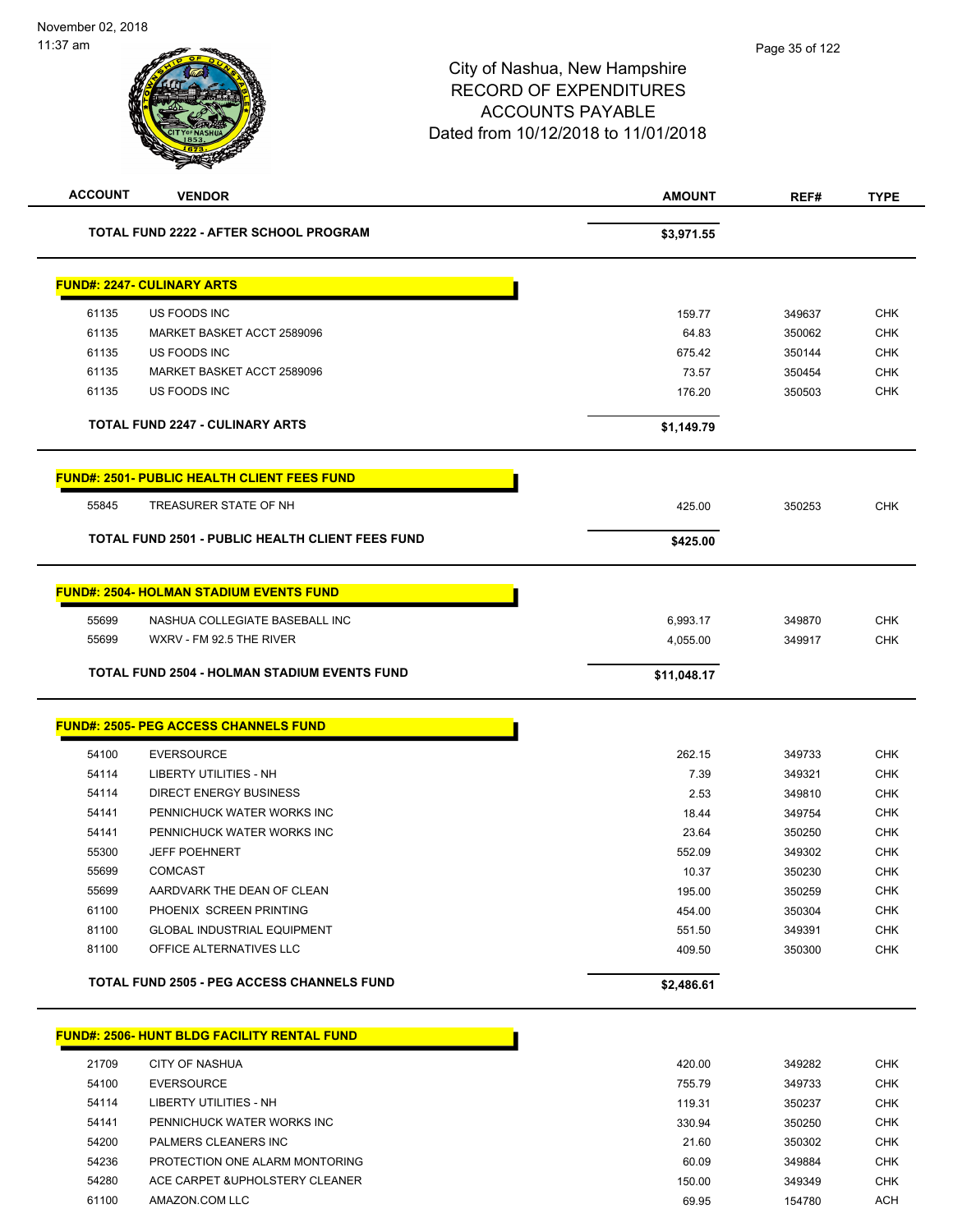

| <b>ACCOUNT</b><br><b>VENDOR</b>                         | <b>AMOUNT</b> | REF#    | <b>TYPE</b> |
|---------------------------------------------------------|---------------|---------|-------------|
| <b>FUND#: 2506- HUNT BLDG FACILITY RENTAL FUND</b>      |               |         |             |
| WB MASON CO INC<br>61100                                | 168.37        | 349915  | <b>CHK</b>  |
| 68350<br>AMAZON.COM LLC                                 | 106.23        | 154780  | <b>ACH</b>  |
| 68350<br><b>DAVID CHANDLER</b>                          | 500.00        | 349281  | <b>CHK</b>  |
| 71999<br>AMAZON.COM LLC                                 | 105.84        | 154780  | <b>ACH</b>  |
|                                                         |               |         |             |
| TOTAL FUND 2506 - HUNT BLDG FACILITY RENTAL FUND        | \$2,808.12    |         |             |
| <b>FUND#: 2511-201 MAIN STREET RENTAL FUND</b>          |               |         |             |
| 54100<br><b>EVERSOURCE</b>                              | 466.75        | 349311  | <b>CHK</b>  |
| 54141<br>PENNICHUCK WATER WORKS INC                     | 386.86        | 350250  | <b>CHK</b>  |
| <b>TOTAL FUND 2511 - 201 MAIN STREET RENTAL FUND</b>    | \$853.61      |         |             |
|                                                         |               |         |             |
| <b>FUND#: 3050- POLICE GRANTS FUND</b>                  |               |         |             |
| 55400<br><b>JENNIFER DICKINSON</b>                      | 396.00        | 349712  | <b>CHK</b>  |
| 55400<br><b>FRANK LOMBARDI</b>                          | 330.00        | 349717  | <b>CHK</b>  |
| 55400<br><b>HEATHER WEST</b>                            | 906.31        | 349723  | <b>CHK</b>  |
| 61110<br>ATLANTIC TACTICAL INC                          | 1,112.50      | 349356  | <b>CHK</b>  |
| <b>TOTAL FUND 3050 - POLICE GRANTS FUND</b>             | \$2,744.81    |         |             |
|                                                         |               |         |             |
| <u> FUND#: 3068- COMMUNITY SERVICES GRANTS FUND</u>     |               |         |             |
| 55100<br><b>SPRINT</b>                                  | 75.98         | 349756  | <b>CHK</b>  |
| 55300<br><b>OMAYRA GUTIERREZ</b>                        | 33.71         | 349714  | <b>CHK</b>  |
| 55300<br><b>JACQUELINE AGUILAR</b>                      | 40.25         | 349716  | <b>CHK</b>  |
| 55300<br><b>NICOLE VIAU</b>                             | 62.21         | 350227  | <b>CHK</b>  |
| 55300<br>LISA VASQUEZ                                   | 113.78        | 349293  | <b>CHK</b>  |
| 55300<br><b>NICOLE VIAU</b>                             | 15.26         | 350227  | <b>CHK</b>  |
| 55421<br>AMAZON.COM LLC                                 | 41.23         | 154738  | <b>ACH</b>  |
| 55421<br>NEW HAMPSHIRE HEALTH CARE ASSN                 | 125.00        | 349328  | CHK         |
| 55421<br>NEW HAMPSHIRE PUBLIC HEALTH                    | 75.00         | 349748  | <b>CHK</b>  |
| 55421<br>CITIZENS BANK CREDIT CARD<br>Seneca Institute  | 19.00         | 9201904 | ACH         |
| 55421<br>NEW HAMPSHIRE PUBLIC HEALTH                    | 15.00         | 349748  | <b>CHK</b>  |
| 55421<br>NEW HAMPSHIRE PUBLIC HEALTH                    | 30.00         | 350245  | <b>CHK</b>  |
| 55600<br><b>ALPHAGRAPHICS</b>                           | 261.89        | 350524  | <b>CHK</b>  |
| 55699<br>SOUTHERN NH HIV AIDS                           | 8,238.00      | 349461  | <b>CHK</b>  |
| 55810<br><b>HARBOR HOMES INC</b>                        | 23,886.00     | 350233  | <b>CHK</b>  |
| 61100<br>WB MASON CO INC                                | 21.02         | 349915  | <b>CHK</b>  |
| 61100<br>AMAZON.COM LLC                                 | 14.98         | 154780  | <b>ACH</b>  |
| 68235<br>SOUTHERN NH HIV AIDS                           | 645.00        | 349461  | <b>CHK</b>  |
| 68235<br><b>HARBOR HOMES INC</b>                        | 1,672.00      | 350233  | <b>CHK</b>  |
| 69025<br>SOUTHERN NH HIV AIDS                           | 973.00        | 349461  | <b>CHK</b>  |
| <b>TOTAL FUND 3068 - COMMUNITY SERVICES GRANTS FUND</b> | \$36,358.31   |         |             |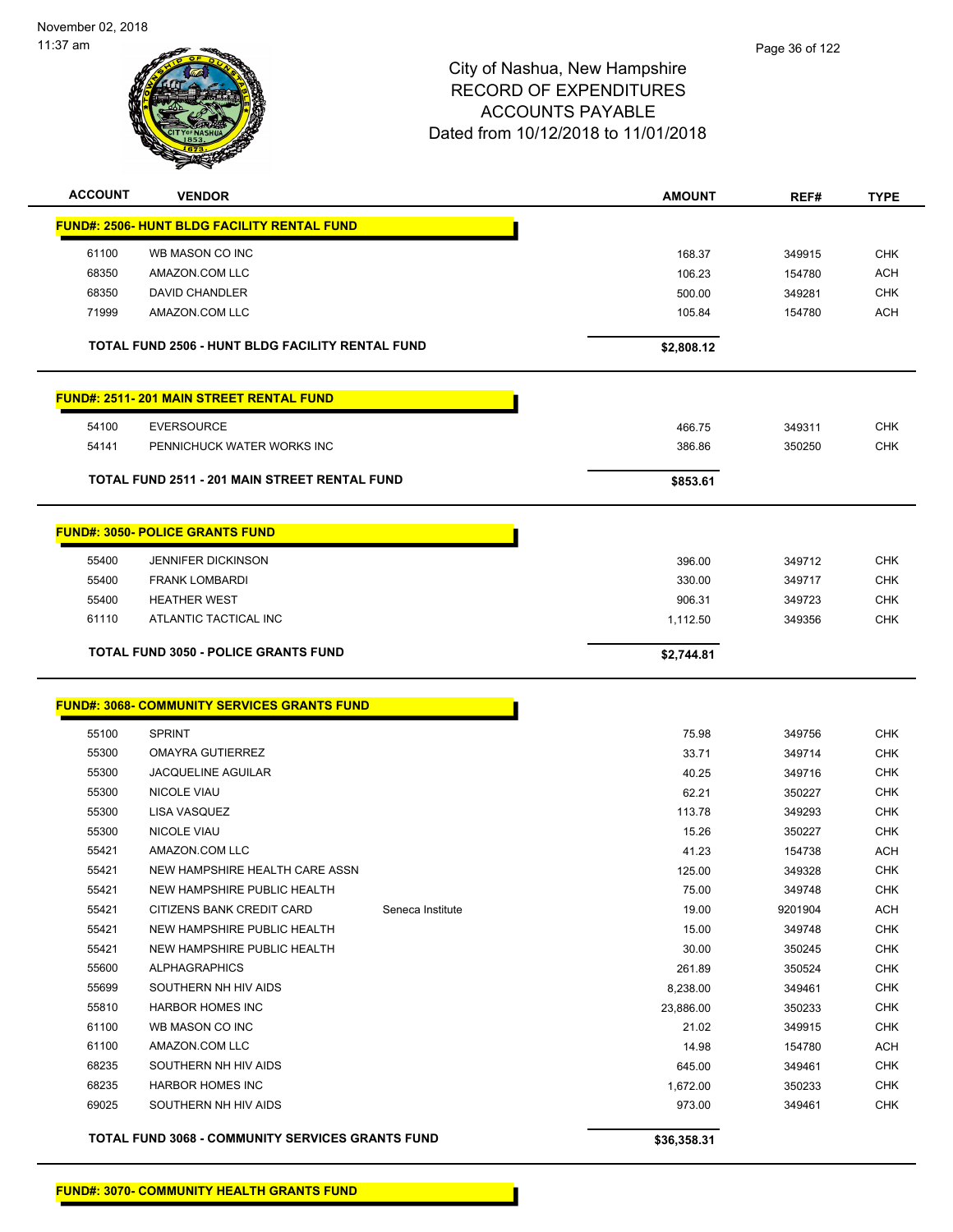

| <b>ACCOUNT</b> | <b>VENDOR</b>                                         | <b>AMOUNT</b> | REF#   | <b>TYPE</b> |
|----------------|-------------------------------------------------------|---------------|--------|-------------|
|                | <b>FUND#: 3070- COMMUNITY HEALTH GRANTS FUND</b>      |               |        |             |
| 53628          | ALEXANDER GRANOK MD                                   | 900.00        | 350277 | <b>CHK</b>  |
| 54221          | <b>STERICYCLE INC</b>                                 | 176.42        | 350321 | <b>CHK</b>  |
| 55300          | <b>JACQUELINE AGUILAR</b>                             | 40.25         | 349292 | <b>CHK</b>  |
| 55300          | <b>JACQUELINE AGUILAR</b>                             | 15.81         | 349292 | <b>CHK</b>  |
| 55300          | <b>FLAVIA MARTIN</b>                                  | 14.06         | 349713 | <b>CHK</b>  |
| 55300          | <b>JACQUELINE AGUILAR</b>                             | 11.72         | 349716 | <b>CHK</b>  |
| 55300          | <b>OMAYRA GUTIERREZ</b>                               | 63.01         | 349291 | <b>CHK</b>  |
| 55300          | <b>JACQUELINE AGUILAR</b>                             | 24.99         | 349292 | <b>CHK</b>  |
| 55421          | CITY OF NASHUA                                        | 25.00         | 349277 | <b>CHK</b>  |
| 55421          | <b>HARBOR HOMES INC</b>                               | 25.00         | 350233 | <b>CHK</b>  |
| 61142          | NH MEDICAL DENTAL SUPPLY LLC                          | 1,047.30      | 350297 | <b>CHK</b>  |
| 61142          | NH MEDICAL DENTAL SUPPLY LLC                          | 95.49         | 350297 | <b>CHK</b>  |
| 61250          | ALTERNATE TRANSIT ADVERTISING                         | 476.00        | 349780 | <b>CHK</b>  |
|                | <b>TOTAL FUND 3070 - COMMUNITY HEALTH GRANTS FUND</b> | \$2,915.05    |        |             |
|                | <b>FUND#: 3080- COMMUNITY DEVELOPMENT GRANTS</b>      |               |        |             |
| 53455          | CHEMSERVE ENVIRONMENTAL ANALYS                        | 1,945.00      | 349803 | <b>CHK</b>  |
| 54210          | GEORGE R CAIRNS & SONS INC                            | 16,784.00     | 349823 | <b>CHK</b>  |
| 54210          | GEORGE R CAIRNS & SONS INC                            | 66,102.33     | 350274 | <b>CHK</b>  |
|                | <b>TOTAL FUND 3080 - COMMUNITY DEVELOPMENT GRANTS</b> | \$84,831.33   |        |             |
|                |                                                       |               |        |             |
|                | <b>FUND#: 3090- URBAN PROGRAM GRANTS FUND</b>         |               |        |             |
| 54210          | DAD'S ABATEMENT LLC                                   | 1,200.00      | 349284 | <b>CHK</b>  |
| 54210          | DAD'S ABATEMENT LLC                                   | 1,000.00      | 349285 | <b>CHK</b>  |
| 54210          | DAD'S ABATEMENT LLC                                   | 1,470.00      | 349286 | <b>CHK</b>  |
| 54210          | DAD'S ABATEMENT LLC                                   | 9,000.00      | 349287 | <b>CHK</b>  |
| 54210          | <b>DAD'S ABATEMENT LLC</b>                            | 3,000.00      | 349284 | <b>CHK</b>  |
| 54225          | ALCHEMY LEAD MANAGMENT                                | 538.00        | 349350 | <b>CHK</b>  |
| 55307          | <b>FRANK BORELLI</b>                                  | 158.43        | 349279 | <b>CHK</b>  |
| 55307          | <b>FRANK BORELLI</b>                                  | 150.64        | 350213 | <b>CHK</b>  |
| 55400          | <b>JOAN ILG</b>                                       | 420.77        | 349715 | <b>CHK</b>  |
| 55400          | CARRIE JOHNSON SCHENA                                 | 159.50        | 350226 | <b>CHK</b>  |
| 55400          | <b>NCDA REGION 1</b>                                  | 400.00        | 350242 | <b>CHK</b>  |
| 69010          | NASHUA GLASS                                          | 17,063.00     | 349298 | <b>CHK</b>  |
| 69010          | <b>NASHUA GLASS</b>                                   | 34,126.00     | 349719 | <b>CHK</b>  |
| 69025          | DAD'S ABATEMENT LLC                                   | 10,000.00     | 349285 | <b>CHK</b>  |
|                | TOTAL FUND 3090 - URBAN PROGRAM GRANTS FUND           | \$78,686.34   |        |             |
|                |                                                       |               |        |             |

#### **FUND#: 3120- TRANSIT GRANTS FUND**

| 54100 | <b>EVERSOURCE</b>      | 969.93   | 349733 | <b>CHK</b> |
|-------|------------------------|----------|--------|------------|
| 54100 | EVERSOURCE             | 1.039.47 | 349733 | <b>CHK</b> |
| 54100 | EVERSOURCE             | 375.37   | 349733 | <b>CHK</b> |
| 54114 | LIBERTY UTILITIES - NH | 27.34    | 349321 | <b>CHK</b> |

H.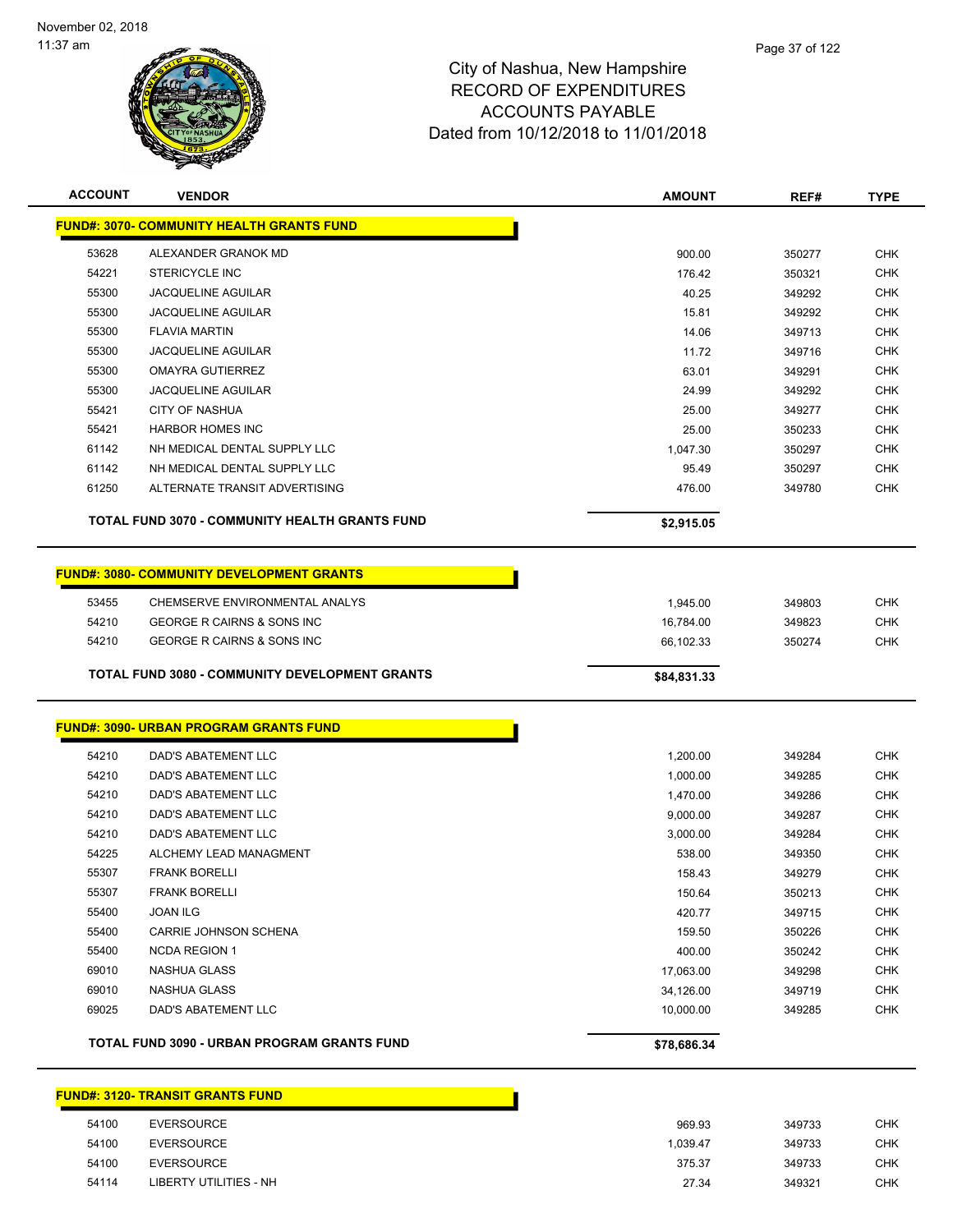

| <b>ACCOUNT</b> | <b>VENDOR</b>                            |                             | <b>AMOUNT</b> | REF#    | <b>TYPE</b> |
|----------------|------------------------------------------|-----------------------------|---------------|---------|-------------|
|                | <u> FUND#: 3120- TRANSIT GRANTS FUND</u> |                             |               |         |             |
| 54114          | DIRECT ENERGY BUSINESS                   |                             | 9.38          | 349810  | <b>CHK</b>  |
| 54114          | <b>LIBERTY UTILITIES - NH</b>            |                             | 99.27         | 349322  | <b>CHK</b>  |
| 54114          | <b>DIRECT ENERGY BUSINESS</b>            |                             | 52.32         | 349810  | <b>CHK</b>  |
| 54141          | PENNICHUCK WATER WORKS INC               |                             | 67.62         | 349754  | <b>CHK</b>  |
| 54141          | PENNICHUCK WATER WORKS INC               |                             | 86.74         | 350250  | <b>CHK</b>  |
| 54141          | PENNICHUCK WATER WORKS INC               |                             | 62.21         | 350250  | <b>CHK</b>  |
| 54280          | SENTROL SERVICE INC                      |                             | 795.00        | 349459  | <b>CHK</b>  |
| 54600          | <b>RICHARD MAKORI</b>                    |                             | 20.00         | 349421  | <b>CHK</b>  |
| 54600          | LUMINATOR MASS TRANSIT LLC               |                             | 325.00        | 154819  | <b>ACH</b>  |
| 55100          | VERIZON WIRELESS-342008805               |                             | 131.00        | 350256  | <b>CHK</b>  |
| 55100          | VERIZON WIRELESS-842008777               |                             | 221.06        | 350257  | <b>CHK</b>  |
| 55109          | CONSOLIDATED COMMUNICATIONS              |                             | 194.25        | 349727  | <b>CHK</b>  |
| 55109          | CONSOLIDATED COMMUNICATIONS              |                             | 50.00         | 350231  | <b>CHK</b>  |
| 55118          | <b>SPRINT</b>                            |                             | 42.02         | 349756  | <b>CHK</b>  |
| 55200          | NORTHEAST PASSENGER                      |                             | 330.00        | 349330  | <b>CHK</b>  |
| 55400          | NORTHEAST PASSENGER                      |                             | 125.00        | 349330  | <b>CHK</b>  |
| 55400          | CITIZENS BANK CREDIT CARD                | North Conway Grand Hotel    | 1,137.96      | 9201904 | <b>ACH</b>  |
| 55400          | CITIZENS BANK CREDIT CARD                | North Conway Grand Hotel    | 379.32        | 9201904 | <b>ACH</b>  |
| 55400          | CITIZENS BANK CREDIT CARD                | NORTH CONWAY GRAND HOTEL    | 421.83        | 9201904 | <b>ACH</b>  |
| 55607          | UNITED PARCEL SERVICE                    |                             | 9.73          | 349763  | <b>CHK</b>  |
| 55690          | FIRST TRANSIT INC                        |                             | 35,502.00     | 154818  | <b>ACH</b>  |
| 55690          | FIRST TRANSIT INC                        |                             | 75,807.15     | 154818  | <b>ACH</b>  |
| 55690          | FIRST TRANSIT INC                        |                             | 24,210.82     | 154818  | <b>ACH</b>  |
| 61100          | STAPLES BUSINESS ADVANTAGE               |                             | 219.99        | 349899  | <b>CHK</b>  |
| 61299          | <b>BLUE RESERVE WATER</b>                |                             | 63.00         | 349790  | <b>CHK</b>  |
| 61299          | WB MASON CO INC                          |                             | 322.83        | 349915  | <b>CHK</b>  |
| 61299          | CITIZENS BANK CREDIT CARD                | <b>Adobe Creative Cloud</b> | 419.88        | 9201904 | <b>ACH</b>  |
| 61299          | CENTRAL PAPER PRODUCTS CO                |                             | 256.77        | 349800  | <b>CHK</b>  |
| 61299          | HOME DEPOT CREDIT SERVICE 3065           |                             | 201.49        | 349833  | <b>CHK</b>  |
| 61299          | HOME DEPOT CREDIT SERVICE 3065           |                             | 50.20         | 350279  | <b>CHK</b>  |
| 61299          | <b>FASTENAL CO</b>                       |                             | 17.28         | 349384  | <b>CHK</b>  |
| 61299          | RYDER FLEET PRODUCTS                     |                             | 66.59         | 349451  | <b>CHK</b>  |
| 61310          | AVSG LP                                  |                             | 15,947.75     | 349783  | <b>CHK</b>  |
| 61705          | PETE'S TIRE                              |                             | 2,561.92      | 349880  | <b>CHK</b>  |
| 61705          | PETE'S TIRE BARNS INC                    |                             | 786.60        | 349881  | <b>CHK</b>  |
| 61799          | ALLIANCE BUS GROUP INC                   |                             | 1,882.92      | 349353  | <b>CHK</b>  |
| 61799          | <b>GILLIG LLC</b>                        |                             | 182.90        | 349390  | <b>CHK</b>  |
| 61799          | NEW ENGLAND KENWORTH                     |                             | 237.64        | 349436  | <b>CHK</b>  |
| 61799          | RYDER FLEET PRODUCTS                     |                             | 651.84        | 349894  | <b>CHK</b>  |
| 61799          | GILLIG LLC                               |                             | 147.43        | 350275  | <b>CHK</b>  |
| 61799          | ALLIANCE BUS GROUP INC                   |                             | 1,565.26      | 350523  | <b>CHK</b>  |
| 61799          | AMAZON.COM LLC                           |                             | 241.89        | 154738  | <b>ACH</b>  |
| 61799          | AMAZON.COM LLC                           |                             | 837.11        | 154817  | ACH         |
| 61799          | NEW ENGLAND KENWORTH                     |                             | 90.12         | 349436  | <b>CHK</b>  |
| 61799          | NASHUA GLASS                             |                             | 85.00         | 349868  | <b>CHK</b>  |
| 61799          | NEW ENGLAND KENWORTH                     |                             | 428.88        | 349872  | CHK         |
| 61799          | <b>FASTENAL CO</b>                       |                             | 35.45         | 350537  | <b>CHK</b>  |
| 61799          | <b>GRAINGER</b>                          |                             | 302.75        | 350538  | <b>CHK</b>  |
| 61799          | RYDER FLEET PRODUCTS                     |                             | 59.27         | 349451  | <b>CHK</b>  |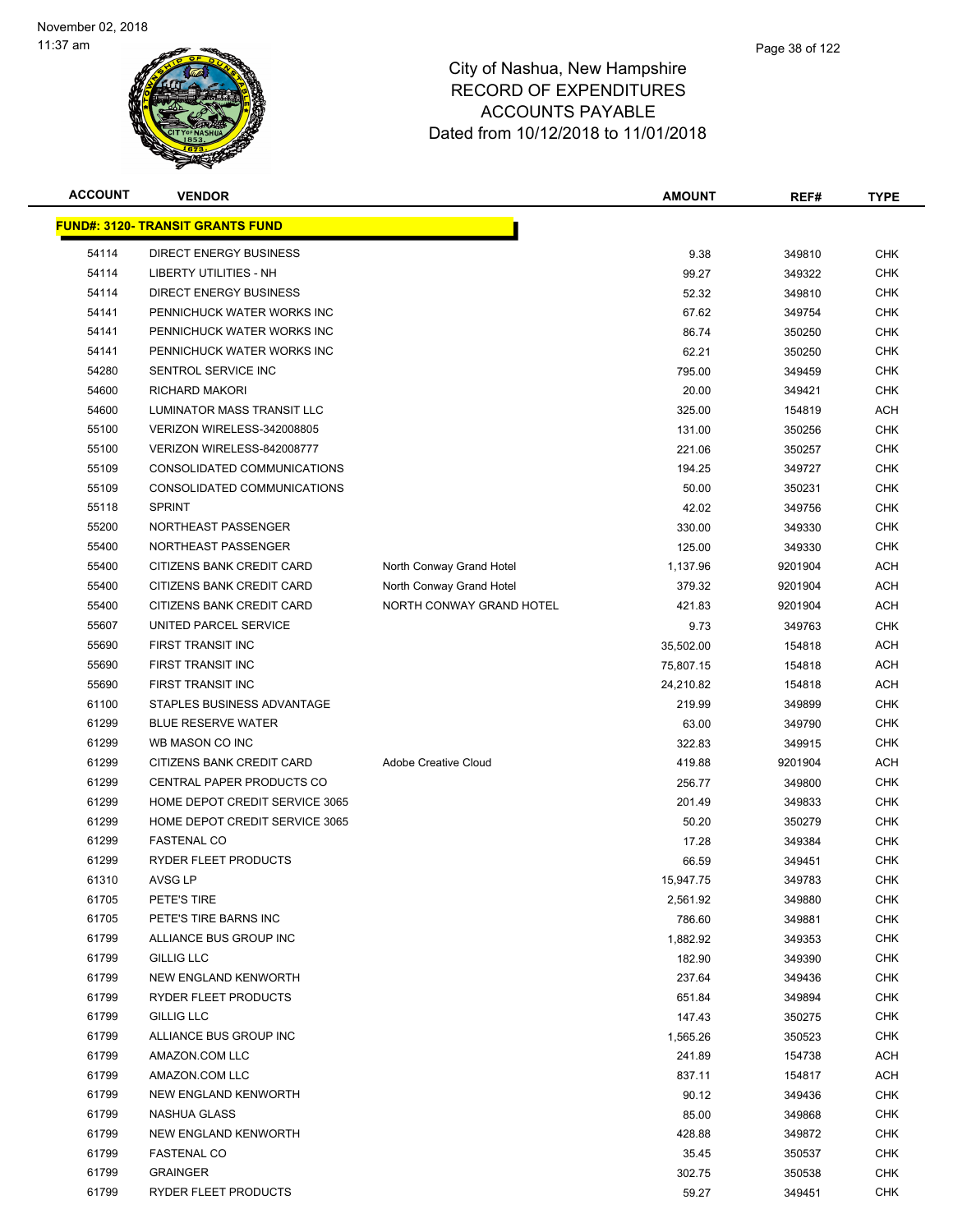| <b>ACCOUNT</b> | <b>VENDOR</b>                                               | <b>AMOUNT</b> | REF#   | <b>TYPE</b> |
|----------------|-------------------------------------------------------------|---------------|--------|-------------|
|                | <b>FUND#: 3120- TRANSIT GRANTS FUND</b>                     |               |        |             |
| 61799          | HOME DEPOT CREDIT SERVICE 3065                              | 60.67         | 350279 | <b>CHK</b>  |
|                | <b>TOTAL FUND 3120 - TRANSIT GRANTS FUND</b>                | \$170,215.22  |        |             |
|                |                                                             |               |        |             |
|                | <b>FUND#: 3200- PARKS &amp; RECREATION GRANTS FUND</b>      |               |        |             |
| 55699          | UFO PARTY RENTALS, LLC                                      | 599.00        | 350327 | <b>CHK</b>  |
| 61299          | SAM'S CLUB DIRECT-0860                                      | 131.78        | 350314 | <b>CHK</b>  |
| 61299          | AMAZON.COM LLC                                              | 167.84        | 154738 | <b>ACH</b>  |
| 61299          | AMAZON.COM LLC                                              | 273.40        | 154817 | <b>ACH</b>  |
| 61299          | <b>KELLIE DESIMONE</b>                                      | 332.00        | 350210 | <b>CHK</b>  |
| 61299          | SAM'S CLUB DIRECT-0860                                      | 162.47        | 350314 | <b>CHK</b>  |
|                | <b>TOTAL FUND 3200 - PARKS &amp; RECREATION GRANTS FUND</b> | \$1,666.49    |        |             |
|                |                                                             |               |        |             |
|                | <b>FUND#: 3800- SCHOOL GRANTS FUND</b>                      |               |        |             |
| 53607          | <b>BHLUE PUBLISHING LLC</b>                                 | 2,100.00      | 350373 | <b>CHK</b>  |
| 53628          | ROOTS & WINGS                                               | 385.00        | 350120 | <b>CHK</b>  |
| 53628          | KATHERINE S GOLTSOV                                         | 25.00         | 349558 | <b>CHK</b>  |
| 53628          | KATHERINE S GOLTSOV                                         | 25.00         | 350015 | <b>CHK</b>  |
| 53628          | KATHERINE S GOLTSOV                                         | 25.00         | 350413 | <b>CHK</b>  |
| 53628          | ACADEMY FOR SCIENCE AND DESIGN                              | 400.00        | 349497 | <b>CHK</b>  |
| 53628          | <b>BOOTHBY THERAPY SERVICES LLC</b>                         | 760.00        | 349514 | <b>CHK</b>  |
| 53628          | <b>INTERIM HEALTH CARE</b>                                  | 1,475.25      | 349573 | <b>CHK</b>  |
| 53628          | LITERACY LEARNING SOLUTIONS                                 | 1,400.00      | 349585 | <b>CHK</b>  |
| 53628          | NORTHEAST REHABILITATION HOSP                               | 231.90        | 349606 | CHK         |
| 53628          | <b>BOOTHBY THERAPY SERVICES LLC</b>                         | 2,280.02      | 349954 | <b>CHK</b>  |
| 53628          | THE CARROLL CENTER FOR THE BLI                              | 734.00        | 349964 | <b>CHK</b>  |
| 53628          | <b>GATEWAYS COMMUNITY SERVICES</b>                          | 465.75        | 350009 | <b>CHK</b>  |
| 53628          | <b>INTERIM HEALTH CARE</b>                                  | 1,475.25      | 350028 | <b>CHK</b>  |
| 53628          | NORTHEAST REHABILITATION HOSP                               | 268.15        | 350099 | <b>CHK</b>  |
| 53628          | <b>BOOTHBY THERAPY SERVICES LLC</b>                         | 760.00        | 350375 | CHK         |
| 53628          | <b>INTERIM HEALTH CARE</b>                                  | 1,604.75      | 350432 | CHK         |
| 53628          | <b>BAY STATE INTERPRETING</b>                               | 105.00        | 349507 | <b>CHK</b>  |
| 53628          | ARKADY BELOZOVSKY                                           | 433.93        | 349935 | <b>CHK</b>  |
| 53628          | NORTHEAST DEAF&HARD OF HEARING                              | 50.00         | 350097 | <b>CHK</b>  |
| 53628          | <b>GATEWAYS COMMUNITY SERVICES</b>                          | 3,583.75      | 349554 | CHK         |
| 53628          | LITERACY LEARNING SOLUTIONS                                 | 2,000.00      | 349585 | <b>CHK</b>  |
| 53628          | THE CARROLL CENTER FOR THE BLI                              | 2,698.00      | 349964 | <b>CHK</b>  |
| 53628          | <b>GATEWAYS COMMUNITY SERVICES</b>                          | 1,000.00      | 350009 | <b>CHK</b>  |
| 53628          | LITERACY LEARNING SOLUTIONS                                 | 1,850.00      | 350055 | <b>CHK</b>  |
| 53628          | MAXIM HEALTHCARE SERVICES INC                               | 5,278.00      | 350458 | <b>CHK</b>  |
| 53628          | <b>GATEWAYS COMMUNITY SERVICES</b>                          | 1,755.00      | 350009 | <b>CHK</b>  |
| 54487          | REHABILITATION EQUIPMENT ASSOC                              | 75.00         | 350482 | <b>CHK</b>  |
| 55200          | ASE STUDENT CERTIFICATION                                   | 1,620.00      | 349503 | <b>CHK</b>  |
| 55200          | <b>KAREN MARTIN</b>                                         | 440.00        | 350455 | <b>CHK</b>  |
| 55300          | NASHUA TRANSIT SYSTEM                                       | 300.00        | 350467 | <b>CHK</b>  |
| 55300          | KEENE STATE COLLEGE                                         | 795.00        | 350040 | <b>CHK</b>  |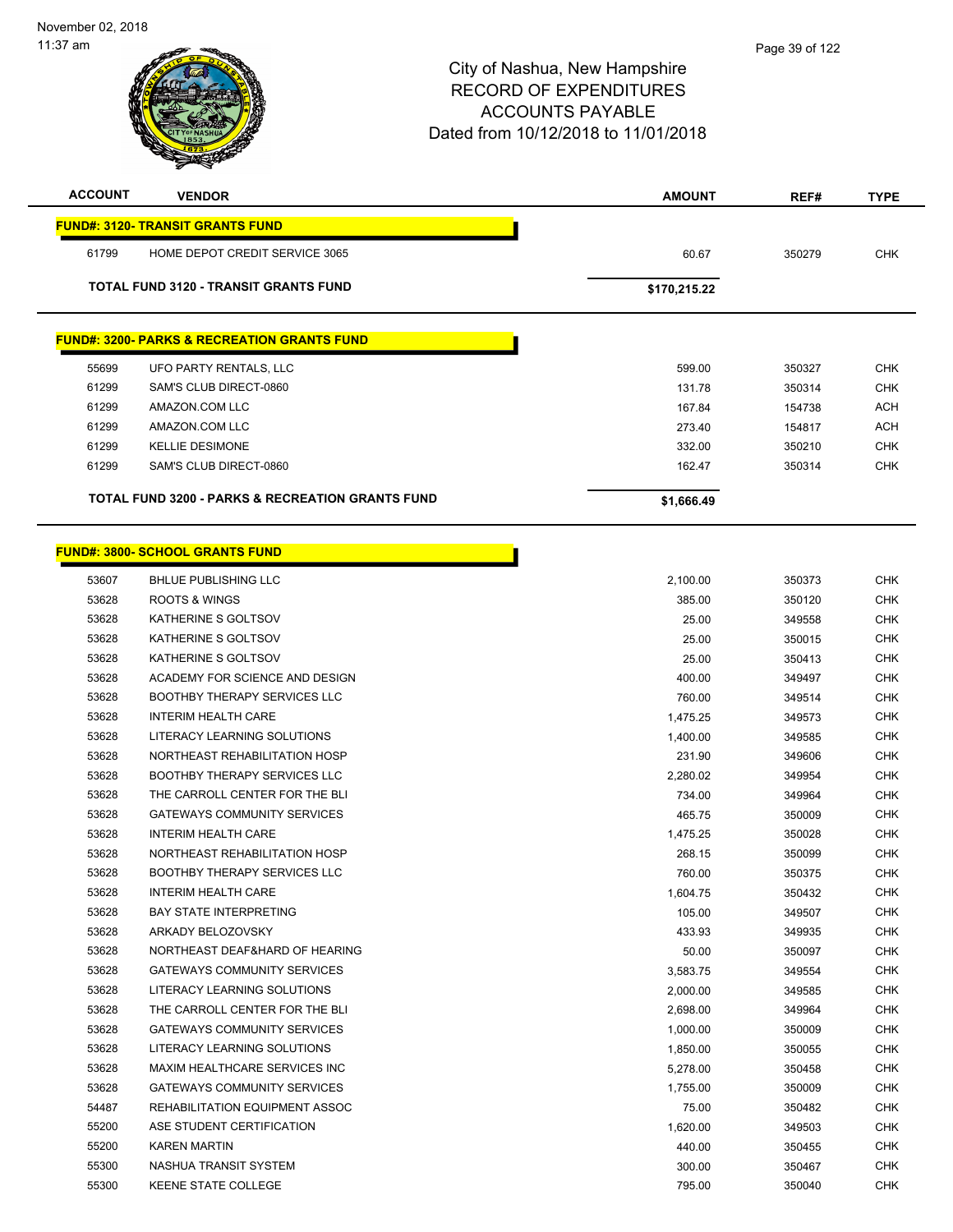

| <b>ACCOUNT</b> | <b>VENDOR</b>                               | <b>AMOUNT</b> | REF#   | <b>TYPE</b> |
|----------------|---------------------------------------------|---------------|--------|-------------|
|                | <b>FUND#: 3800- SCHOOL GRANTS FUND</b>      |               |        |             |
| 55400          | READING AND WRITING PROJECT                 | 22,400.00     | 349615 | <b>CHK</b>  |
| 55400          | LTR TUTORING ASSOCIATES LLC                 | 625.00        | 350451 | <b>CHK</b>  |
| 55690          | NRT BUS INC                                 | 2,070.00      | 350473 | <b>CHK</b>  |
| 55690          | S.K. TAXI INC                               | 210.00        | 350486 | <b>CHK</b>  |
| 55690          | FIRST STUDENT INC                           | 896.03        | 350404 | <b>CHK</b>  |
| 61135          | AMAZON.COM LLC                              | 115.97        | 154784 | ACH         |
| 61135          | WB MASON CO INC                             | 485.51        | 350150 | <b>CHK</b>  |
| 61135          | WB MASON CO INC                             | 8.79          | 350509 | <b>CHK</b>  |
| 61135          | PAPER ROOSTER LLC                           | 7,663.45      | 349609 | <b>CHK</b>  |
| 61299          | <b>WAL-MART</b>                             | 63.34         | 350149 | <b>CHK</b>  |
| 61299          | <b>WAL-MART</b>                             | 84.17         | 350508 | <b>CHK</b>  |
| 61299          | <b>BOOKSOURCE INC</b>                       | 12.90         | 349953 | <b>CHK</b>  |
| 61299          | <b>SCHOOL SPECIALTY</b>                     | 2,334.26      | 350130 | <b>CHK</b>  |
| 61299          | <b>SCHOOL SPECIALTY</b>                     | 125.50        | 350491 | <b>CHK</b>  |
| 61807          | <b>NANCY PARSONS</b>                        | 72.00         | 350103 | <b>CHK</b>  |
| 61875          | <b>HARRIS COMMUNICATIONS</b>                | 233.70        | 349564 | <b>CHK</b>  |
| 71221          | HP INC                                      | 1,205.16      | 350428 | <b>CHK</b>  |
| 71221          | COMPUTER HUT dba IT INSIDERS                | 2,963.87      | 350571 | <b>CHK</b>  |
| 71228          | TECHNICAL EDUCATION SOLUTIONS               | 2,500.00      | 350498 | <b>CHK</b>  |
| 71602          | <b>SECURADYNE SYSTEMS</b>                   | 22,508.87     | 350132 | <b>CHK</b>  |
| 71602          | <b>SECURADYNE SYSTEMS</b>                   | 8,045.29      | 350132 | <b>CHK</b>  |
| 71602          | <b>SECURADYNE SYSTEMS</b>                   | 27,668.00     | 350132 | CHK         |
| 71602          | MARVELL PLATE GLASS INC                     | 1,259.75      | 350456 | <b>CHK</b>  |
| 71602          | MARVELL PLATE GLASS INC                     | 2,647.00      | 350456 | <b>CHK</b>  |
| 71602          | SECURADYNE SYSTEMS                          | 14,281.12     | 350132 | CHK         |
| 71602          | <b>SECURADYNE SYSTEMS</b>                   | 6,587.52      | 350132 | <b>CHK</b>  |
| 71800          | QUAVERMUSIC.COM LLC                         | 1,680.00      | 350113 | <b>CHK</b>  |
| 71800          | SCHOOL OUTFITTERS, LLC                      | 328.88        | 350129 | <b>CHK</b>  |
| 71800          | SCHOOL OUTFITTERS, LLC                      | 301.76        | 350580 | <b>CHK</b>  |
|                | <b>TOTAL FUND 3800 - SCHOOL GRANTS FUND</b> | \$165,776.59  |        |             |

#### **FUND#: 3810- FOOD SERVICE GRANTS FUND**

| 61214 | M SAUNDERS INC              | 420.98   | 349588 | <b>CHK</b> |
|-------|-----------------------------|----------|--------|------------|
| 61214 | M SAUNDERS INC              | 382.30   | 350059 | <b>CHK</b> |
| 61214 | M SAUNDERS INC              | 600.28   | 349588 | <b>CHK</b> |
| 61214 | M SAUNDERS INC              | 391.45   | 350059 | <b>CHK</b> |
| 61214 | M SAUNDERS INC              | 586.95   | 349588 | <b>CHK</b> |
| 61214 | <b>M SAUNDERS INC</b>       | 1,132.05 | 350059 | <b>CHK</b> |
| 61214 | M SAUNDERS INC              | 1,030.20 | 349588 | <b>CHK</b> |
| 61214 | M SAUNDERS INC              | 953.05   | 350059 | <b>CHK</b> |
| 61214 | NATIVE MAINE PRODUCE & SPEC | 600.91   | 349602 | <b>CHK</b> |
| 61214 | NATIVE MAINE PRODUCE & SPEC | 290.65   | 350089 | <b>CHK</b> |
| 61214 | <b>M SAUNDERS INC</b>       | 479.37   | 349588 | <b>CHK</b> |
| 61214 | <b>M SAUNDERS INC</b>       | 447.15   | 350059 | <b>CHK</b> |
| 61214 | M SAUNDERS INC              | 670.80   | 349588 | <b>CHK</b> |
| 61214 | <b>M SAUNDERS INC</b>       | 613.00   | 350059 | <b>CHK</b> |
| 61299 | CENTRAL PAPER PRODUCTS CO   | 28.96    | 349525 | <b>CHK</b> |
|       |                             |          |        |            |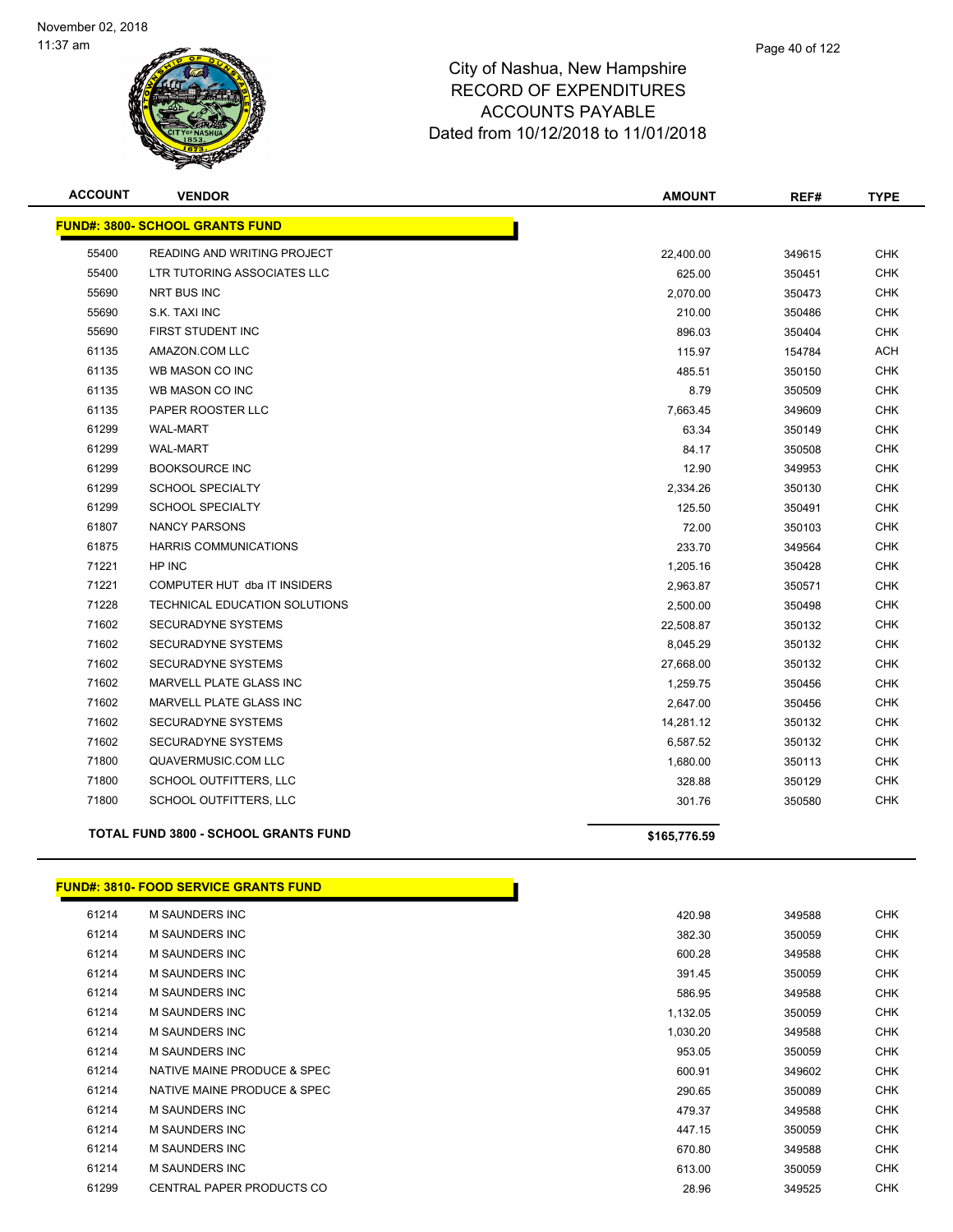November 02, 2018 11:37 am



### City of Nashua, New Hampshire RECORD OF EXPENDITURES ACCOUNTS PAYABLE Dated from 10/12/2018 to 11/01/2018

| <b>ACCOUNT</b> | <b>VENDOR</b>                                          | <b>AMOUNT</b> | REF#    | <b>TYPE</b> |
|----------------|--------------------------------------------------------|---------------|---------|-------------|
|                | <b>FUND#: 3810- FOOD SERVICE GRANTS FUND</b>           |               |         |             |
| 61299          | CENTRAL PAPER PRODUCTS CO                              | 176.14        | 349968  | <b>CHK</b>  |
| 61299          | NORTHCENTER FOODS                                      | 31.77         | 349605  | <b>CHK</b>  |
| 61299          | CENTRAL PAPER PRODUCTS CO                              | 64.58         | 349968  | <b>CHK</b>  |
| 61299          | CENTRAL PAPER PRODUCTS CO                              | 66.94         | 349525  | <b>CHK</b>  |
| 61299          | NORTHCENTER FOODS                                      | 31.77         | 349605  | <b>CHK</b>  |
|                | <b>TOTAL FUND 3810 - FOOD SERVICE GRANTS FUND</b>      | \$8,999.30    |         |             |
|                | <b>FUND#: 4005- TRAFFIC VIOLATIONS FUND</b>            |               |         |             |
| 45400          | VISHNU VINOD SAMBASIVAN                                | 95.00         | 349453  | <b>CHK</b>  |
| 45400          | <b>DUNCAN REGNERY</b>                                  | 25.00         | 349890  | <b>CHK</b>  |
| 54625          | 1ST PRIORITY TOWING & RECOVERY                         | 1,010.00      | 349346  | <b>CHK</b>  |
| 54625          | BROADSIDE COLLISION LLC                                | 520.00        | 349366  | <b>CHK</b>  |
| 54625          | <b>D &amp; R TOWING INC</b>                            | 345.00        | 349379  | <b>CHK</b>  |
| 54625          | <b>BROADSIDE COLLISION LLC</b>                         | 115.00        | 349793  | <b>CHK</b>  |
| 55100          | <b>SPRINT</b>                                          | 296.54        | 349756  | <b>CHK</b>  |
| 55607          | <b>MAILINGS UNLIMITED</b>                              | 7.70          | 349855  | <b>CHK</b>  |
| 61100          | HOME DEPOT CREDIT SERVICE 3065                         | 49.88         | 350279  | <b>CHK</b>  |
| 61107          | <b>M &amp; N SPORTS LLC</b>                            | 1,233.75      | 350221  | <b>CHK</b>  |
|                | <b>TOTAL FUND 4005 - TRAFFIC VIOLATIONS FUND</b>       | \$3,697.87    |         |             |
|                |                                                        |               |         |             |
|                | <b>FUND#: 4020- POLICE DRUG ENFORCEMENT FUND</b>       |               |         |             |
| 45422          | TREASURER STATE OF NH                                  | 1,740.00      | 349339  | <b>CHK</b>  |
|                | <b>TOTAL FUND 4020 - POLICE DRUG ENFORCEMENT FUND</b>  | \$1,740.00    |         |             |
|                | <b>FUND#: 4025- DOJ DRUG FORFEITURE FUND</b>           |               |         |             |
| 54899          | LITCHFIELD VANTAGE LLC                                 | 1,650.00      | 349417  | <b>CHK</b>  |
| 55400          | <b>CONFERENCES AND SEMINARS</b><br>PavPal *BBSNARCOTIC | 195.00        | 9201904 | <b>ACH</b>  |
| 55699          | COMCAST CABLE COMMUNICATIONS I                         | 309.15        | 349307  | <b>CHK</b>  |
| 55699          | <b>HOOP DREAMS WITH CHRIS HERREN</b>                   | 4,105.00      | 350543  | <b>CHK</b>  |
| 56315          | <b>GRANITE STATE CHILDREN'S</b>                        | 5,000.00      | 349828  | <b>CHK</b>  |
| 56347          | YOUTH COUNCIL                                          | 2,100.00      | 349918  | <b>CHK</b>  |
| 61799          | <b>GRAPPONE AUTOMOTIVE GROUP</b>                       | 193.06        | 349395  | <b>CHK</b>  |
| 61799          | CARPARTS DISTRIBUTION CENTER,                          | 26.30         | 349798  | <b>CHK</b>  |
| 61799          | NORTHERN FOREIGN CAR PARTS INC                         | 548.57        | 349877  | <b>CHK</b>  |
| 61799          | NORTHERN FOREIGN CAR PARTS INC                         | (20.80)       | 350298  | <b>CHK</b>  |
| 61799          | CARPARTS DISTRIBUTION CENTER,                          | 4.44          | 350531  | <b>CHK</b>  |
| 71000          | AMERICAN SECURITY & FIRE PROTE                         | 216.00        | 349354  | <b>CHK</b>  |
|                | TOTAL FUND 4025 - DOJ DRUG FORFEITURE FUND             | \$14,326.72   |         |             |
|                | <b>FUND#: 4053- FIRE REGIONAL HAZMAT FUND</b>          |               |         |             |
|                |                                                        |               |         |             |
| 71000          | VERIZON WIRELESS-842015493                             | 80.02         | 349343  | <b>CHK</b>  |

The MOORE MEDICAL LLC COMPUTER STATES AND RESERVE THE RESERVE THAT A STATE OF A STATE OF A STATE OF A STATE OF CHK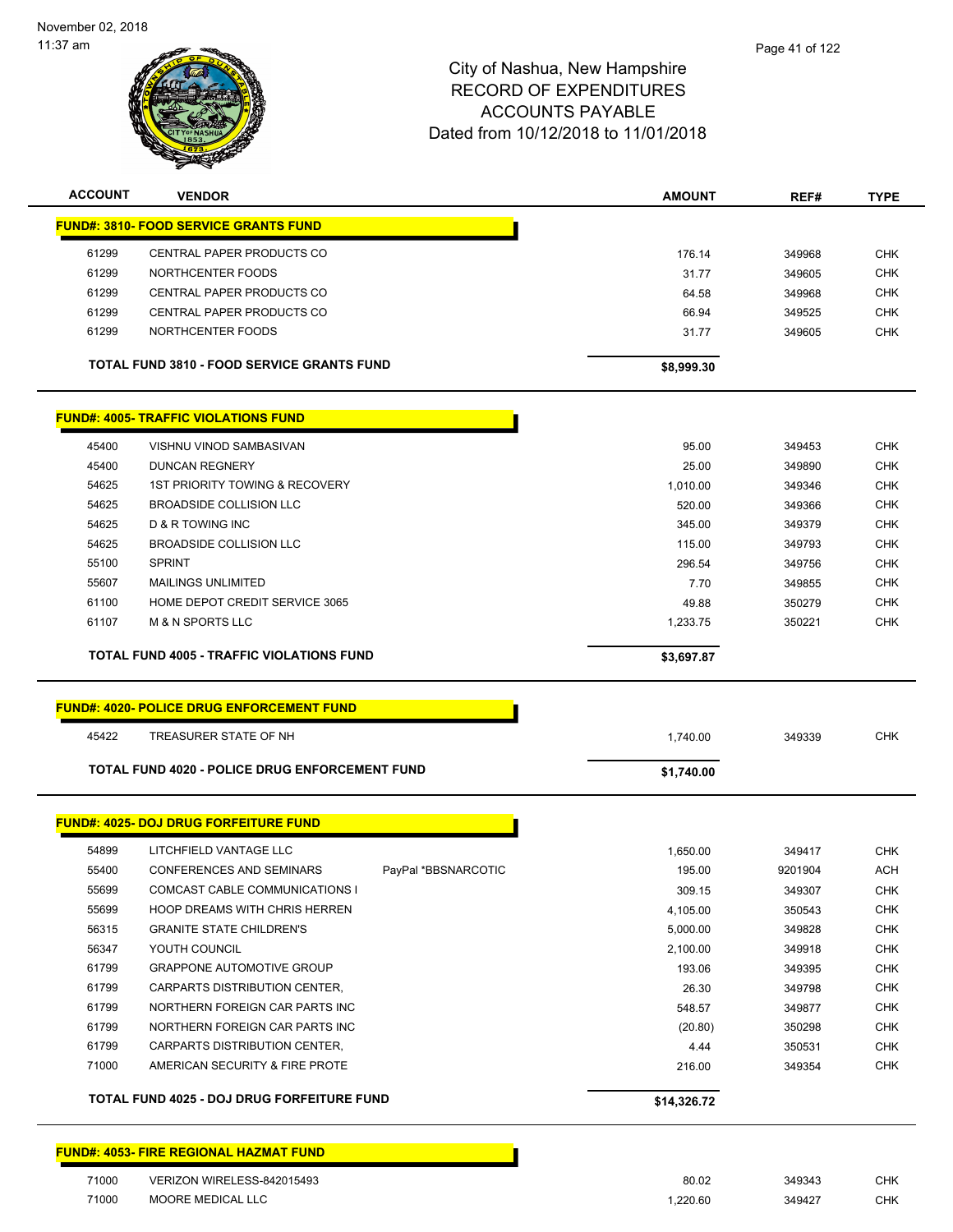November 02, 2018 11:37 am



| <b>ACCOUNT</b> | <b>VENDOR</b>                                        | <b>AMOUNT</b>  | REF#   | <b>TYPE</b> |
|----------------|------------------------------------------------------|----------------|--------|-------------|
|                | <b>FUND#: 4053- FIRE REGIONAL HAZMAT FUND</b>        |                |        |             |
| 71000          | SOUHEGAN MUTUAL FIRE                                 | 125.00         | 350317 | <b>CHK</b>  |
| 71000          | MOORE MEDICAL LLC                                    | 516.29         | 350552 | <b>CHK</b>  |
|                |                                                      |                |        |             |
|                | TOTAL FUND 4053 - FIRE REGIONAL HAZMAT FUND          | \$1,941.91     |        |             |
|                | <b>FUND#: 4090- LIB-LOST/DAMAGED BOOK FINES</b>      |                |        |             |
|                |                                                      |                |        |             |
| 54280          | ATKINSON CARPET & FLOORING                           | 2,380.98       | 349781 | <b>CHK</b>  |
| 61299          | <b>MARITA KLEMENTS</b>                               | 19.99          | 349848 | <b>CHK</b>  |
| 61299          | TELEVEND SERVICES INC                                | 189.85         | 349905 | <b>CHK</b>  |
| 61807          | AMHERST TOWN LIBRARY                                 | 17.99          | 349355 | <b>CHK</b>  |
| 61807          | <b>KELLEY LIBRARY</b>                                | 16.99          | 349411 | <b>CHK</b>  |
| 61807          | <b>WALPOLE TOWN LIBRARY</b>                          | 27.95          | 349482 | <b>CHK</b>  |
| 61807          | RODGERS MEMORIAL LIBRARY                             | 54.50          | 350312 | <b>CHK</b>  |
|                | <b>TOTAL FUND 4090 - LIB-LOST/DAMAGED BOOK FINES</b> | \$2,708.25     |        |             |
|                |                                                      |                |        |             |
|                | FUND#: 5010- CAP PROJECTS-INFO TECHNOLOGY            |                |        |             |
|                |                                                      |                |        |             |
| 81342          | <b>WAGSYS LLC</b>                                    | 45,000.00      | 350331 | <b>CHK</b>  |
|                | TOTAL FUND 5010 - CAP PROJECTS-INFO TECHNOLOGY       | \$45,000.00    |        |             |
|                |                                                      |                |        |             |
|                | <u>FUND#: 5050- CAP PROJECTS-COMMUNICATIONS</u>      |                |        |             |
| 71440          | AAA ENERGY SERVICE CO                                | 14,448.00      | 349347 | <b>CHK</b>  |
|                | TOTAL FUND 5050 - CAP PROJECTS-COMMUNICATIONS        | \$14,448.00    |        |             |
|                |                                                      |                |        |             |
|                | <b>FUND#: 5100- CAP PROJECTS-ECONOMIC DEV</b>        |                |        |             |
| 53142          | FULL CIRCLE CONSULTING LLC                           | 4,000.00       | 154743 | <b>ACH</b>  |
|                | TOTAL FUND 5100 - CAP PROJECTS-ECONOMIC DEV          | \$4,000.00     |        |             |
|                |                                                      |                |        |             |
|                | <b>FUND#: 5200- CAPITAL PROJECTS-PUBLIC WORKS</b>    |                |        |             |
| 81300          | <b>MORBARK LLC</b>                                   | 71,301.50      | 349863 | <b>CHK</b>  |
| 81700          | LEOTEK ELECTRONICS USA LLC                           | 4,735.00       | 349850 | CHK         |
| 81704          | NEWPORT CONSTRUCTION CORP                            | 198,671.49     | 154744 | <b>ACH</b>  |
| 81704          | STANTEC CONSULTING SERVICES                          | 19,536.06      | 349463 | <b>CHK</b>  |
| 81704          | NEWPORT CONSTRUCTION CORP                            | 804,625.37     | 154744 | <b>ACH</b>  |
|                |                                                      |                |        |             |
|                | TOTAL FUND 5200 - CAPITAL PROJECTS-PUBLIC WORKS      | \$1,098,869.42 |        |             |
|                | <b>FUND#: 5700- CAP PROJECTS-BROAD ST PARKWAY</b>    |                |        |             |
|                |                                                      |                |        |             |
| 81700          | E D SWETT INC                                        | 509,764.64     | 349690 | CHK         |
| 81700          | E D SWETT INC                                        | 318,686.38     | 349690 | CHK         |
| 81700          | HAYNER SWANSON INC                                   | 2,287.50       | 349396 | <b>CHK</b>  |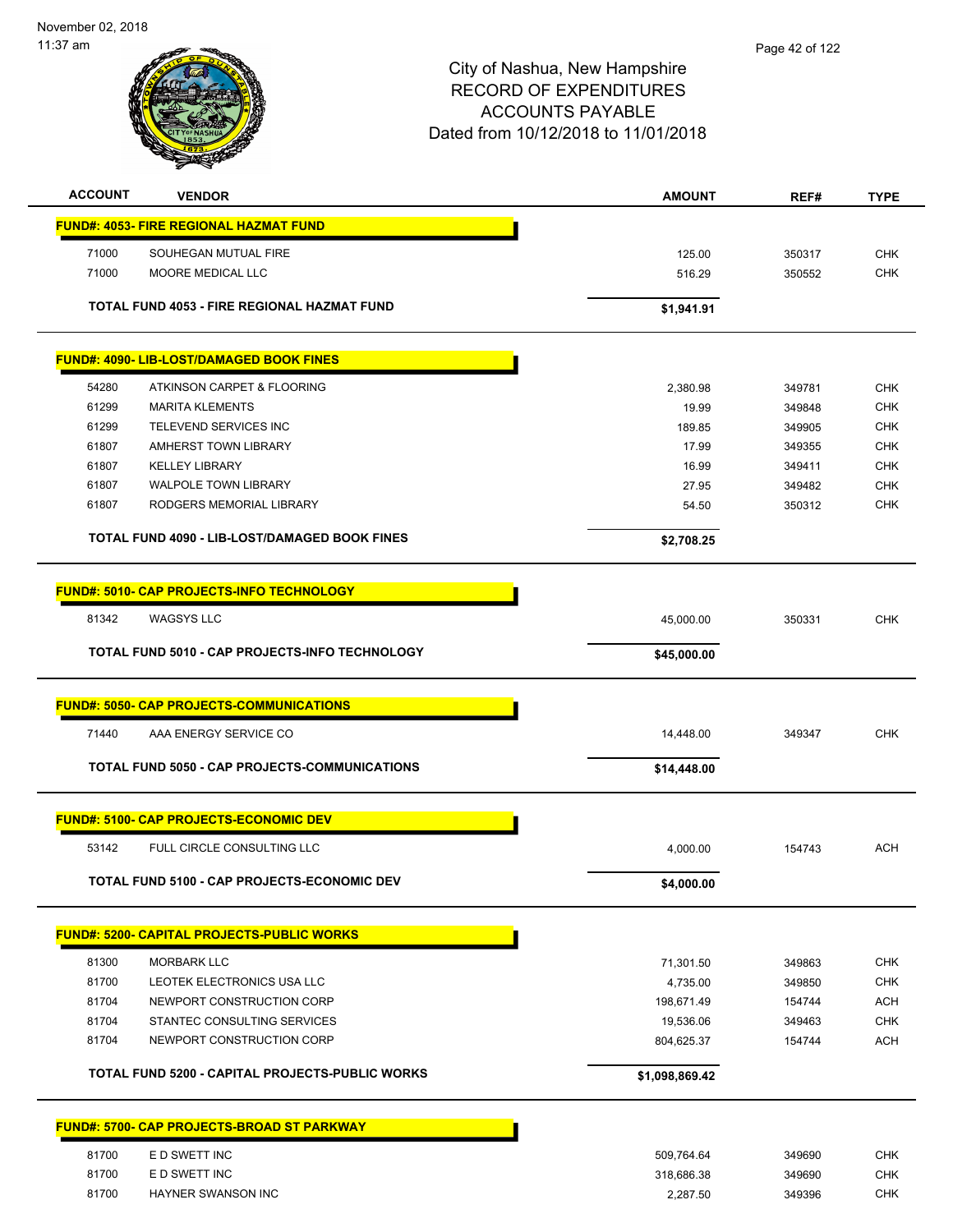

| <b>ACCOUNT</b> | <b>VENDOR</b>                                         | <b>AMOUNT</b> | REF#   | <b>TYPE</b> |
|----------------|-------------------------------------------------------|---------------|--------|-------------|
|                | <b>FUND#: 5700- CAP PROJECTS-BROAD ST PARKWAY</b>     |               |        |             |
| 81700          | <b>WADLEIGH STARR &amp; PETERS PLLC</b>               | 8,227.22      | 350330 | <b>CHK</b>  |
| 81700          | <b>EVERSOURCE</b>                                     | 24.51         | 350232 | <b>CHK</b>  |
| 81700          | PENNICHUCK WATER WORKS INC                            | 438.70        | 350250 | <b>CHK</b>  |
| 81700          | NORTHSHIRE INC                                        | 225.00        | 350299 | <b>CHK</b>  |
| 81700          | <b>EVERSOURCE</b>                                     | 414.80        | 349311 | <b>CHK</b>  |
| 81700          | PENNICHUCK WATER WORKS INC                            | 52.78         | 350250 | <b>CHK</b>  |
|                | TOTAL FUND 5700 - CAP PROJECTS-BROAD ST PARKWAY       | \$840,121.53  |        |             |
|                | <b>FUND#: 5800- SCHOOL CAPITAL PROJECTS FUND</b>      |               |        |             |
| 81200          | A & M ROOFING SERVICES LLC                            | 313,238.82    | 349496 | <b>CHK</b>  |
|                | <b>TOTAL FUND 5800 - SCHOOL CAPITAL PROJECTS FUND</b> | \$313,238.82  |        |             |
|                |                                                       |               |        |             |
|                | <b>FUND#: 6000- SOLID WASTE FUND</b>                  |               |        |             |
| 53114          | MELANSON HEATH & CO PC                                | 6,500.00      | 349424 | <b>CHK</b>  |
| 53999          | USDA, APHIS, GENERAL                                  | 20,484.44     | 349764 | <b>CHK</b>  |
| 54100          | <b>EVERSOURCE</b>                                     | 885.00        | 349733 | <b>CHK</b>  |
| 54280          | HOME DEPOT CREDIT SERVICE 3065                        | 17.62         | 349399 | <b>CHK</b>  |
| 54280          | <b>BELLETETES INC</b>                                 | 66.05         | 349785 | <b>CHK</b>  |
| 54280          | <b>FASTENAL CO</b>                                    | 6.00          | 349817 | <b>CHK</b>  |
| 54280          | HOME DEPOT CREDIT SERVICE 3065                        | 317.68        | 350279 | <b>CHK</b>  |
| 54280          | GROUNDWATER SUPPLY CO INC                             | 50.41         | 350539 | <b>CHK</b>  |
| 54600          | CARPARTS DISTRIBUTION CENTER,                         | 33.40         | 349370 | <b>CHK</b>  |
| 54600          | FREIGHTLINER OF NH INC                                | 384.46        | 349387 | <b>CHK</b>  |
| 54600          | <b>INTERSTATE BILLING SERVICE</b>                     | 91.49         | 349405 | <b>CHK</b>  |
| 54600          | MCDEVITT TRUCKS INC                                   | 1,027.48      | 349423 | <b>CHK</b>  |
| 54600          | <b>MILTON CAT</b>                                     | 1,375.81      | 349747 | <b>CHK</b>  |
| 54600          | CARON COMPACTOR COMPANY                               | 2,350.00      | 349797 | <b>CHK</b>  |
| 54600          | CARPARTS DISTRIBUTION CENTER,                         | 57.20         | 349798 | <b>CHK</b>  |
| 54600          | <b>FASTENAL CO</b>                                    | 54.15         | 349817 | <b>CHK</b>  |
| 54600          | FREIGHTLINER OF NH INC                                | 307.15        | 349821 | <b>CHK</b>  |
| 54600          | <b>JOE GRAFIX LLC</b>                                 | 2,720.00      | 349843 | <b>CHK</b>  |
| 54600          | MCNEILUS TRUCK & MANUFACTURING                        | 2,661.66      | 349859 | <b>CHK</b>  |
| 54600          | NEW ENGLAND KENWORTH                                  | 21.38         | 349874 | <b>CHK</b>  |
| 54600          | MCNEILUS TRUCK & MANUFACTURING                        | 410.77        | 350288 | <b>CHK</b>  |
| 54600          | CARPARTS DISTRIBUTION CENTER.                         | 31.21         | 350531 | <b>CHK</b>  |
| 54600          | <b>FASTENAL CO</b>                                    | 16.65         | 350537 | <b>CHK</b>  |
| 54600          | <b>JORDAN EQUIPMENT CO</b>                            | 1,913.91      | 350549 | <b>CHK</b>  |
| 54600          | MCNEILUS TRUCK & MANUFACTURING                        | 1,551.95      | 350551 | <b>CHK</b>  |
| 54600          | RYDER FLEET PRODUCTS                                  | 528.00        | 350559 | <b>CHK</b>  |
| 54625          | D & R TOWING INC                                      | 412.50        | 349379 | <b>CHK</b>  |
| 55109          | CONSOLIDATED COMMUNICATIONS                           | 36.31         | 349308 | CHK         |
| 55109          | <b>WINDSTREAM</b>                                     | 4.46          | 349768 | <b>CHK</b>  |
| 55118          | VERIZON WIRELESS-542088278                            | 40.01         | 349767 | CHK         |
| 55607          | UNITED PARCEL SERVICE                                 | 26.98         | 349763 | <b>CHK</b>  |
| 55607          | UNITED PARCEL SERVICE                                 | 564.60        | 350254 | <b>CHK</b>  |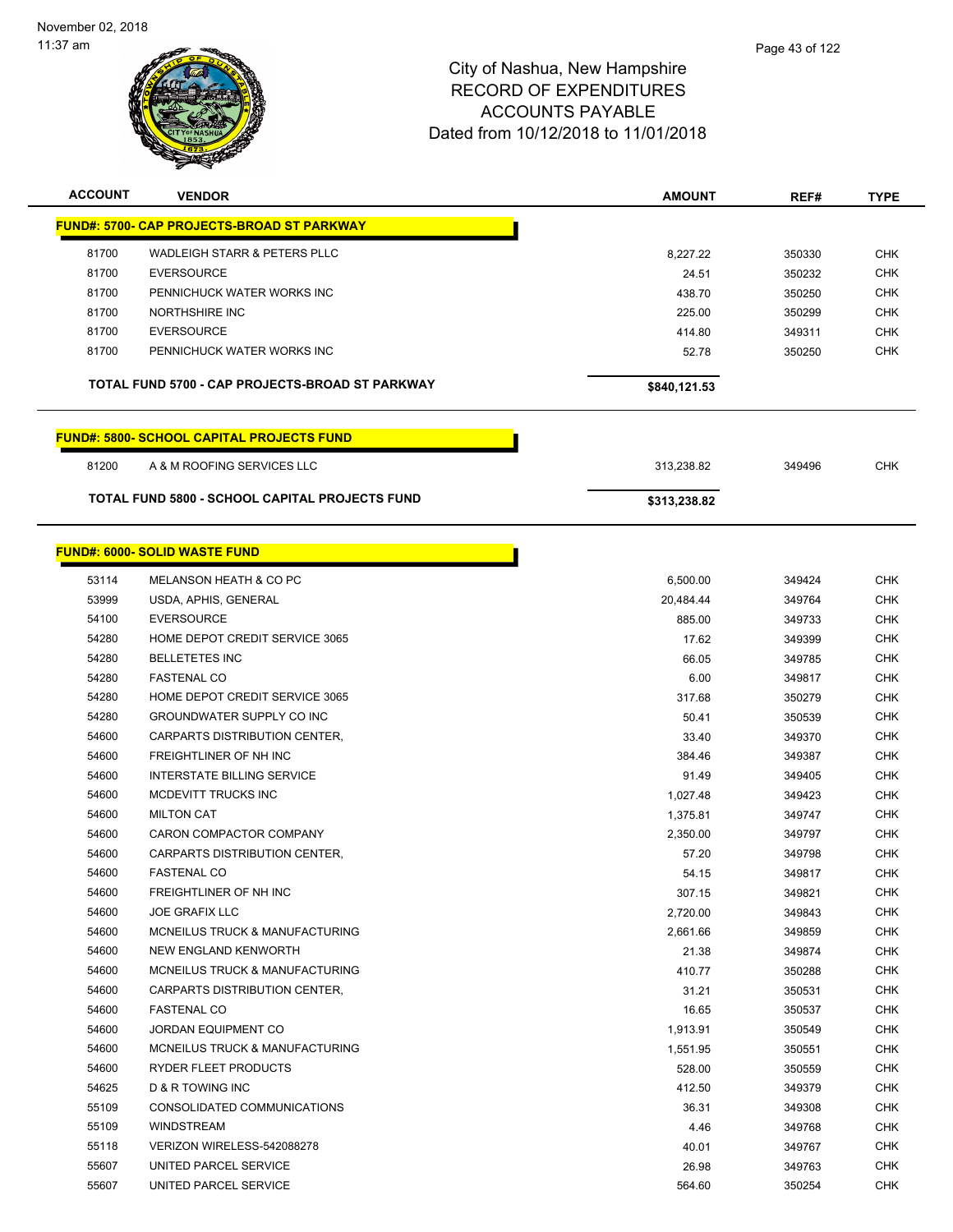

| <b>ACCOUNT</b> | <b>VENDOR</b>                             | <b>AMOUNT</b>  | REF#   | <b>TYPE</b> |
|----------------|-------------------------------------------|----------------|--------|-------------|
|                | <b>FUND#: 6000- SOLID WASTE FUND</b>      |                |        |             |
| 55699          | CALLOGIX INC                              | 70.44          | 349796 | <b>CHK</b>  |
| 55699          | <b>CASELLA RECYCLING LLC</b>              | 40,285.87      | 349799 | <b>CHK</b>  |
| 55699          | STANLEY CONVERGENT SECURITY               | 100.11         | 349898 | <b>CHK</b>  |
| 55699          | <b>COMCAST</b>                            | 120.43         | 350230 | <b>CHK</b>  |
| 55699          | UNIVERSAL RECYCLING TECH                  | 9,381.54       | 350329 | <b>CHK</b>  |
| 55699          | <b>INTERSTATE REFRIGERANT</b>             | 888.00         | 350546 | <b>CHK</b>  |
| 61107          | UNIFIRST CORPORATION                      | 170.39         | 349472 | <b>CHK</b>  |
| 61107          | UNIFIRST CORPORATION                      | 170.39         | 349910 | <b>CHK</b>  |
| 61107          | REFLECTIVE APPAREL FACTORY INC            | 114.89         | 350310 | <b>CHK</b>  |
| 61107          | UNIFIRST CORPORATION                      | 170.39         | 350565 | <b>CHK</b>  |
| 61110          | ALECS SHOE STORE INC                      | 206.95         | 350261 | <b>CHK</b>  |
| 61142          | <b>BASS FIRST AID SERVICE</b>             | 57.20          | 349362 | <b>CHK</b>  |
| 61307          | SHATTUCK MALONE OIL CO                    | 2,112.72       | 349334 | <b>CHK</b>  |
| 61307          | SHATTUCK MALONE OIL CO                    | 325.54         | 349755 | <b>CHK</b>  |
| 61307          | SHATTUCK MALONE OIL CO                    | 2,717.30       | 350251 | <b>CHK</b>  |
| 61310          | AVSG LP                                   | 13,442.80      | 349783 | <b>CHK</b>  |
| 71000          | <b>GRAINGER</b>                           | 92.96          | 349393 | <b>CHK</b>  |
| 81500          | <b>MCNEILUS TRUCK &amp; MANUFACTURING</b> | 337,059.00     | 349260 | <b>CHK</b>  |
| 81500          | MCNEILUS TRUCK & MANUFACTURING            | 337,059.00     | 349261 | <b>CHK</b>  |
| 81500          | <b>MCNEILUS TRUCK &amp; MANUFACTURING</b> | 337,059.00     | 349262 | <b>CHK</b>  |
| 81500          | <b>MCNEILUS TRUCK &amp; MANUFACTURING</b> | 337,059.00     | 349263 | <b>CHK</b>  |
|                | <b>TOTAL FUND 6000 - SOLID WASTE FUND</b> | \$1,463,612.65 |        |             |

# **FUND#: 6200- WASTEWATER FUND**

| 21775 | <b>ACCURATE TITLE</b>               | 34.42     | 349650 | <b>CHK</b> |
|-------|-------------------------------------|-----------|--------|------------|
| 21775 | <b>SWEENEY TITLE</b>                | 50.89     | 349651 | <b>CHK</b> |
| 53107 | <b>FLOW ASSESSMENT SERVICES LLC</b> | 9,350.00  | 349386 | <b>CHK</b> |
| 53107 | SANBORN HEAD & ASSOC INC            | 9,948.15  | 349454 | <b>CHK</b> |
| 53107 | <b>WRIGHT-PIERCE</b>                | 2,816.01  | 349485 | <b>CHK</b> |
| 53107 | <b>EASTERN ANALYTICAL INC</b>       | 325.00    | 350270 | <b>CHK</b> |
| 53114 | MELANSON HEATH & CO PC              | 6,500.00  | 349424 | <b>CHK</b> |
| 53467 | <b>MAILINGS UNLIMITED - NWS</b>     | 7,300.00  | 154713 | <b>ACH</b> |
| 53467 | PENNICHUCK WATER WORKS INC          | 9,839.69  | 349753 | CHK        |
| 53467 | <b>MAILINGS UNLIMITED</b>           | 954.77    | 349855 | <b>CHK</b> |
| 54100 | <b>EVERSOURCE</b>                   | 463.88    | 349311 | <b>CHK</b> |
| 54100 | <b>EVERSOURCE</b>                   | 54,579.10 | 349731 | <b>CHK</b> |
| 54100 | <b>EVERSOURCE</b>                   | 1,564.86  | 349733 | <b>CHK</b> |
| 54114 | <b>LIBERTY UTILITIES - NH</b>       | 232.56    | 349738 | <b>CHK</b> |
| 54114 | <b>LIBERTY UTILITIES - NH</b>       | 69.27     | 349739 | <b>CHK</b> |
| 54114 | <b>LIBERTY UTILITIES - NH</b>       | 2,531.04  | 349740 | <b>CHK</b> |
| 54114 | <b>LIBERTY UTILITIES - NH</b>       | 67.64     | 349741 | CHK        |
| 54114 | <b>LIBERTY UTILITIES - NH</b>       | 99.33     | 349742 | <b>CHK</b> |
| 54114 | <b>LIBERTY UTILITIES - NH</b>       | 66.56     | 349743 | <b>CHK</b> |
| 54114 | <b>LIBERTY UTILITIES - NH</b>       | 66.40     | 349744 | <b>CHK</b> |
| 54114 | <b>LIBERTY UTILITIES - NH</b>       | 60.14     | 350236 | <b>CHK</b> |
| 54114 | <b>DIRECT ENERGY BUSINESS</b>       | 5.39      | 350269 | <b>CHK</b> |
| 54141 | PENNICHUCK WATER WORKS INC          | 164.91    | 349331 | <b>CHK</b> |
|       |                                     |           |        |            |

n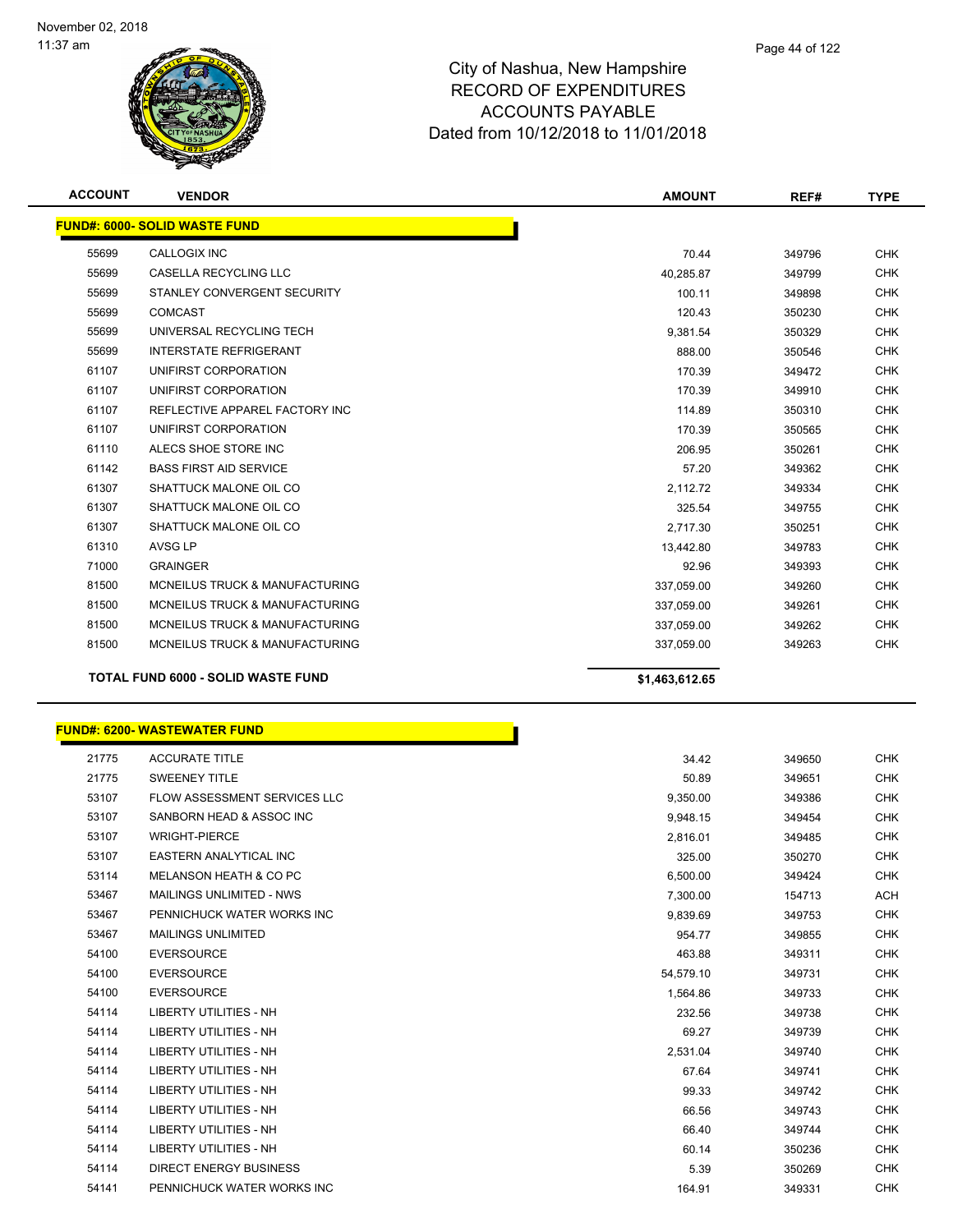

| <b>ACCOUNT</b> | <b>VENDOR</b>                        | <b>AMOUNT</b> | REF#   | <b>TYPE</b> |
|----------------|--------------------------------------|---------------|--------|-------------|
|                | <u> FUND#: 6200- WASTEWATER FUND</u> |               |        |             |
| 54141          | PENNICHUCK WATER WORKS INC           | 4,394.13      | 350250 | <b>CHK</b>  |
| 54200          | HOME DEPOT CREDIT SERVICE 3065       | 240.34        | 349833 | <b>CHK</b>  |
| 54300          | <b>BROX INDUSTRIES INC</b>           | 1,007.76      | 349367 | <b>CHK</b>  |
| 54300          | F W WEBB COMPANY                     | 64.17         | 350271 | <b>CHK</b>  |
| 54300          | <b>BROX INDUSTRIES INC</b>           | 103.36        | 350530 | <b>CHK</b>  |
| 54300          | <b>BROX INDUSTRIES INC</b>           | 67.91         | 350612 | CHK         |
| 54487          | AMAZON.COM LLC                       | 18.44         | 154817 | <b>ACH</b>  |
| 54487          | CN WOOD CO INC                       | 276.59        | 349374 | CHK         |
| 54487          | <b>GRAINGER</b>                      | 1,591.40      | 349393 | CHK         |
| 54487          | <b>J F MCDERMOTT CORP</b>            | 466.25        | 349407 | CHK         |
| 54487          | J LAWRENCE HALL INC                  | 215.00        | 349408 | <b>CHK</b>  |
| 54487          | M & B MACHINING AND WELDING          | 80.00         | 349419 | <b>CHK</b>  |
| 54487          | M & M ELECTRICAL SUPPLY CO INC       | 48.64         | 349420 | <b>CHK</b>  |
| 54487          | <b>MOTION INDUSTRIES INC</b>         | 231.50        | 349428 | <b>CHK</b>  |
| 54487          | AQUA SOLUTIONS INC                   | 1,057.00      | 349777 | <b>CHK</b>  |
| 54487          | ATLANTIC FLUID TECHNOLOGY INC        | 2,233.89      | 349782 | <b>CHK</b>  |
| 54487          | F W WEBB COMPANY                     | 315.95        | 349816 | <b>CHK</b>  |
| 54487          | <b>GRAINGER</b>                      | 608.22        | 349825 | <b>CHK</b>  |
| 54487          | <b>HAJOCA CORPORATION</b>            | 186.62        | 349830 | <b>CHK</b>  |
| 54487          | <b>MOTION INDUSTRIES INC</b>         | 2,653.35      | 349864 | <b>CHK</b>  |
| 54487          | <b>GRAINGER</b>                      | 308.55        | 350276 | <b>CHK</b>  |
| 54487          | <b>HAJOCA CORPORATION</b>            | 141.64        | 350278 | <b>CHK</b>  |
| 54487          | M & M ELECTRICAL SUPPLY CO INC       | 4,566.89      | 350284 | <b>CHK</b>  |
| 54487          | PROCESS DISTRIBUTORS INC             | 2,629.10      | 350307 | <b>CHK</b>  |
| 54487          | <b>SANEL NAPA</b>                    | 9.29          | 350315 | <b>CHK</b>  |
| 54487          | <b>GRAINGER</b>                      | 222.50        | 350538 | <b>CHK</b>  |
| 54487          | <b>HAJOCA CORPORATION</b>            | 143.92        | 350541 | <b>CHK</b>  |
| 54487          | <b>HAJOCA CORPORATION</b>            | 107.16        | 350542 | CHK         |
| 54600          | NEW ENGLAND KENWORTH                 | 65.60         | 350295 | <b>CHK</b>  |
| 55109          | <b>FIRSTLIGHT</b>                    | 60.75         | 349312 | CHK         |
| 55109          | CONSOLIDATED COMMUNICATIONS          | 78.98         | 349727 | CHK         |
| 55109          | <b>WINDSTREAM</b>                    | 4.42          | 349768 | <b>CHK</b>  |
| 55118          | AT & T MOBILITY                      | 140.69        | 349725 | <b>CHK</b>  |
| 55118          | <b>SPRINT</b>                        | 100.66        | 349756 | <b>CHK</b>  |
| 55421          | TREASURER STATE OF NH                | 100.00        | 349337 | <b>CHK</b>  |
| 55618          | <b>CITIZENS BANK</b>                 | 1,459.38      | 154740 | ACH         |
| 55699          | <b>CRYSTAL ROCK</b>                  | 174.92        | 349309 | <b>CHK</b>  |
| 55699          | <b>CERTIFIED LABS</b>                | 366.66        | 349372 | <b>CHK</b>  |
| 55699          | LAVIOLETTE CONTROLS                  | 816.00        | 349414 | CHK         |
| 55699          | MASS CRANE & HOIST SERVICE INC       | 849.20        | 349422 | <b>CHK</b>  |
| 55699          | NAGLER GROUP                         | 1,156.00      | 349430 | <b>CHK</b>  |
| 55699          | NE MERRIMACK VALLEY CHEMICAL         | 125.00        | 349434 | <b>CHK</b>  |
| 55699          | PROGRESSIVE ALARM SERVICES INC       | 501.00        | 349446 | <b>CHK</b>  |
| 55699          | CALLOGIX INC                         | 160.00        | 349796 | CHK         |
| 55699          | NAGLER GROUP                         | 924.80        | 349867 | <b>CHK</b>  |
| 55699          | NAGLER GROUP                         | 1,156.00      | 350292 | <b>CHK</b>  |
| 55699          | PRIMARY FLOW SIGNAL INC              | 1,500.00      | 350555 | CHK         |
| 55699          | DANIEL TEAGUE                        | 980.00        | 350563 | <b>CHK</b>  |
| 61100          | WB MASON CO INC                      | 87.67         | 350569 | <b>CHK</b>  |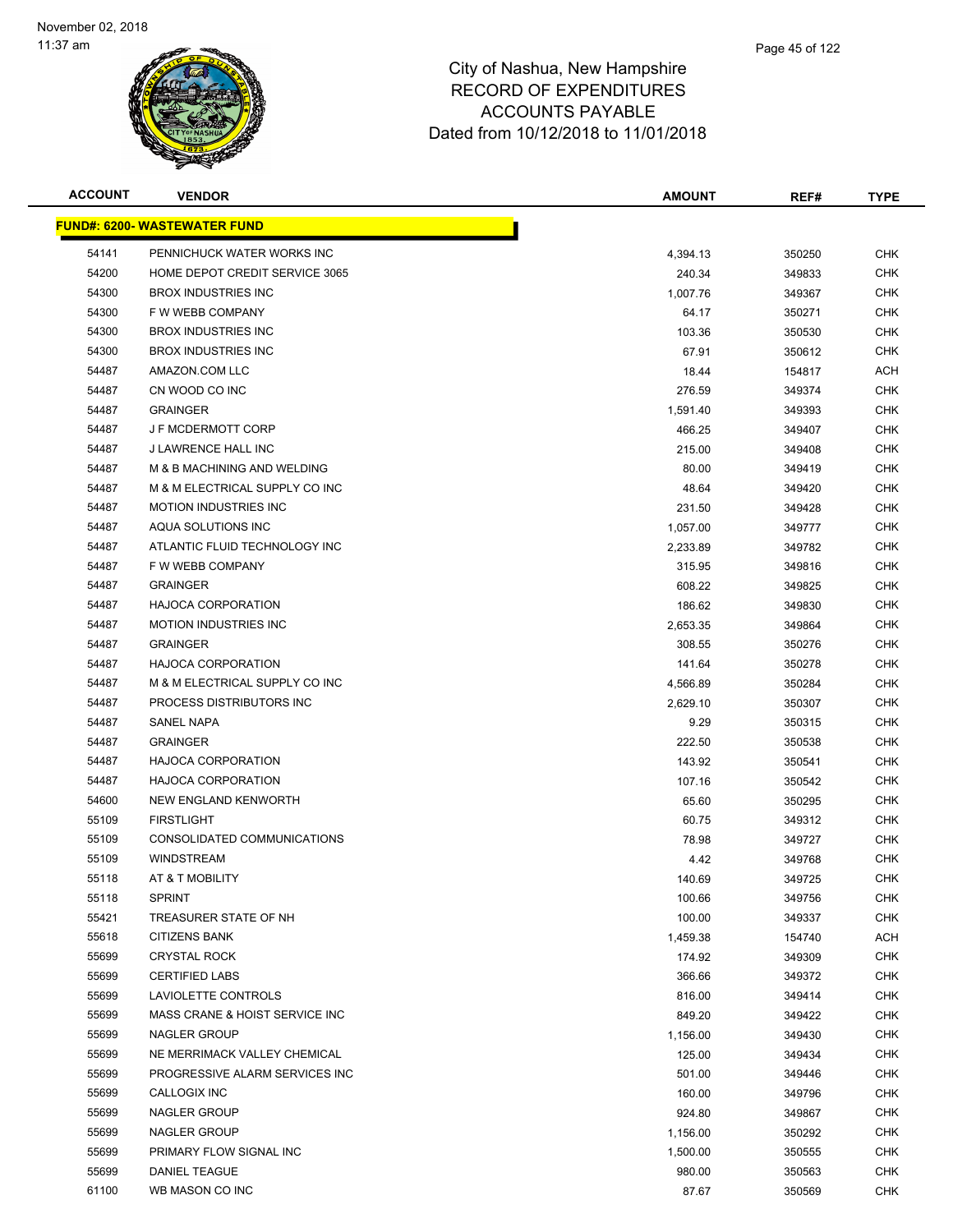

| <b>ACCOUNT</b> | <b>VENDOR</b>                            | <b>AMOUNT</b> | REF#   | <b>TYPE</b> |
|----------------|------------------------------------------|---------------|--------|-------------|
|                | <b>FUND#: 6200- WASTEWATER FUND</b>      |               |        |             |
| 61107          | ALECS SHOE STORE INC                     | 110.00        | 349351 | <b>CHK</b>  |
| 61107          | UNIFIRST CORPORATION                     | 380.63        | 349472 | <b>CHK</b>  |
| 61107          | ALECS SHOE STORE INC                     | 110.00        | 349773 | <b>CHK</b>  |
| 61107          | INDUSTRIAL PROTECTION PRODUCTS           | 832.00        | 349838 | <b>CHK</b>  |
| 61107          | UNIFIRST CORPORATION                     | 377.09        | 349910 | <b>CHK</b>  |
| 61107          | UNIFIRST CORPORATION                     | 372.52        | 350565 | <b>CHK</b>  |
| 61149          | <b>VWR INTERNATIONAL</b>                 | 1,316.45      | 349480 | <b>CHK</b>  |
| 61149          | EMD MILLIPORE CORPORATION                | 762.00        | 349813 | <b>CHK</b>  |
| 61149          | <b>VWR INTERNATIONAL</b>                 | 859.86        | 350568 | <b>CHK</b>  |
| 61156          | PVS CHEMICAL SOLUTIONS INC               | 3,915.52      | 349447 | <b>CHK</b>  |
| 61156          | UNIVAR USA INC                           | 3,550.74      | 349473 | <b>CHK</b>  |
| 61156          | HARCROS CHEMICALS INC                    | 285.98        | 349831 | <b>CHK</b>  |
| 61156          | UNIVAR USA INC                           | 2,442.18      | 349912 | <b>CHK</b>  |
| 61156          | UNIVAR USA INC                           | 2,790.00      | 350566 | <b>CHK</b>  |
| 61299          | UNIVERSITY ENTERPRISES INC               | 172.00        | 349341 | <b>CHK</b>  |
| 61299          | <b>FASTENAL CO</b>                       | 32.39         | 349384 | <b>CHK</b>  |
| 61299          | <b>GRAINGER</b>                          | 299.75        | 349393 | <b>CHK</b>  |
| 61299          | HOME DEPOT CREDIT SERVICE 3065           | 211.75        | 349399 | <b>CHK</b>  |
| 61299          | NASHUA FARMERS EXCHANGE INC              | 250.00        | 349431 | <b>CHK</b>  |
| 61299          | <b>ARCSOURCE INC</b>                     | 349.00        | 349778 | <b>CHK</b>  |
| 61299          | <b>GRAINGER</b>                          | 384.70        | 349825 | <b>CHK</b>  |
| 61299          | <b>FASTENAL CO</b>                       | 43.84         | 350272 | <b>CHK</b>  |
| 61299          | <b>FASTENAL CO</b>                       | 17.37         | 350537 | <b>CHK</b>  |
| 61299          | <b>GRAINGER</b>                          | 550.67        | 350538 | <b>CHK</b>  |
| 61307          | SHATTUCK MALONE OIL CO                   | 129.84        | 350251 | <b>CHK</b>  |
| 61310          | AVSG LP                                  | 719.48        | 349783 | <b>CHK</b>  |
| 61428          | CENTRAL PAPER PRODUCTS CO                | 425.38        | 349371 | <b>CHK</b>  |
| 61428          | <b>IMPERIAL DADE</b>                     | 35.09         | 350333 | <b>CHK</b>  |
| 71000          | SEEPEX INC                               | 5,146.49      | 350561 | <b>CHK</b>  |
| 71025          | <b>GRAINGER</b>                          | 228.20        | 350538 | <b>CHK</b>  |
| 71221          | <b>DELL MARKETING LP</b>                 | 1,448.93      | 349380 | <b>CHK</b>  |
| 75200          | US BANK N.A. (091000022)                 | 33,550.00     | 154794 | ACH         |
| 81200          | <b>HORIZON SOLUTIONS LLC</b>             | 1,049.30      | 349400 | <b>CHK</b>  |
| 81700          | NEWPORT CONSTRUCTION CORP                | 10,051.10     | 154744 | <b>ACH</b>  |
| 81700          | TEAM EJP CONCORD NH                      | 29,704.00     | 349903 | <b>CHK</b>  |
| 81700          | CRISP CONTRACTING LLC                    | 5,700.00      | 349283 | <b>CHK</b>  |
| 81700          | NEWPORT CONSTRUCTION CORP                | 6,209.00      | 154783 | <b>ACH</b>  |
| 81700          | WILLIAM P DAVIS EXCAVATION LLC           | 34,200.00     | 349724 | <b>CHK</b>  |
| 81700          | T BUCK CONSTRUCTION INC                  | 2,400.00      | 349901 | <b>CHK</b>  |
| 81700          | <b>WRIGHT-PIERCE</b>                     | 1,063.13      | 349916 | <b>CHK</b>  |
| 81700          | <b>WRIGHT-PIERCE</b>                     | 39,151.23     | 349916 | <b>CHK</b>  |
|                | <b>TOTAL FUND 6200 - WASTEWATER FUND</b> | \$333,514.92  |        |             |

**FUND#: 6201- WERF-WASTEWATER EQUIP RESERVE**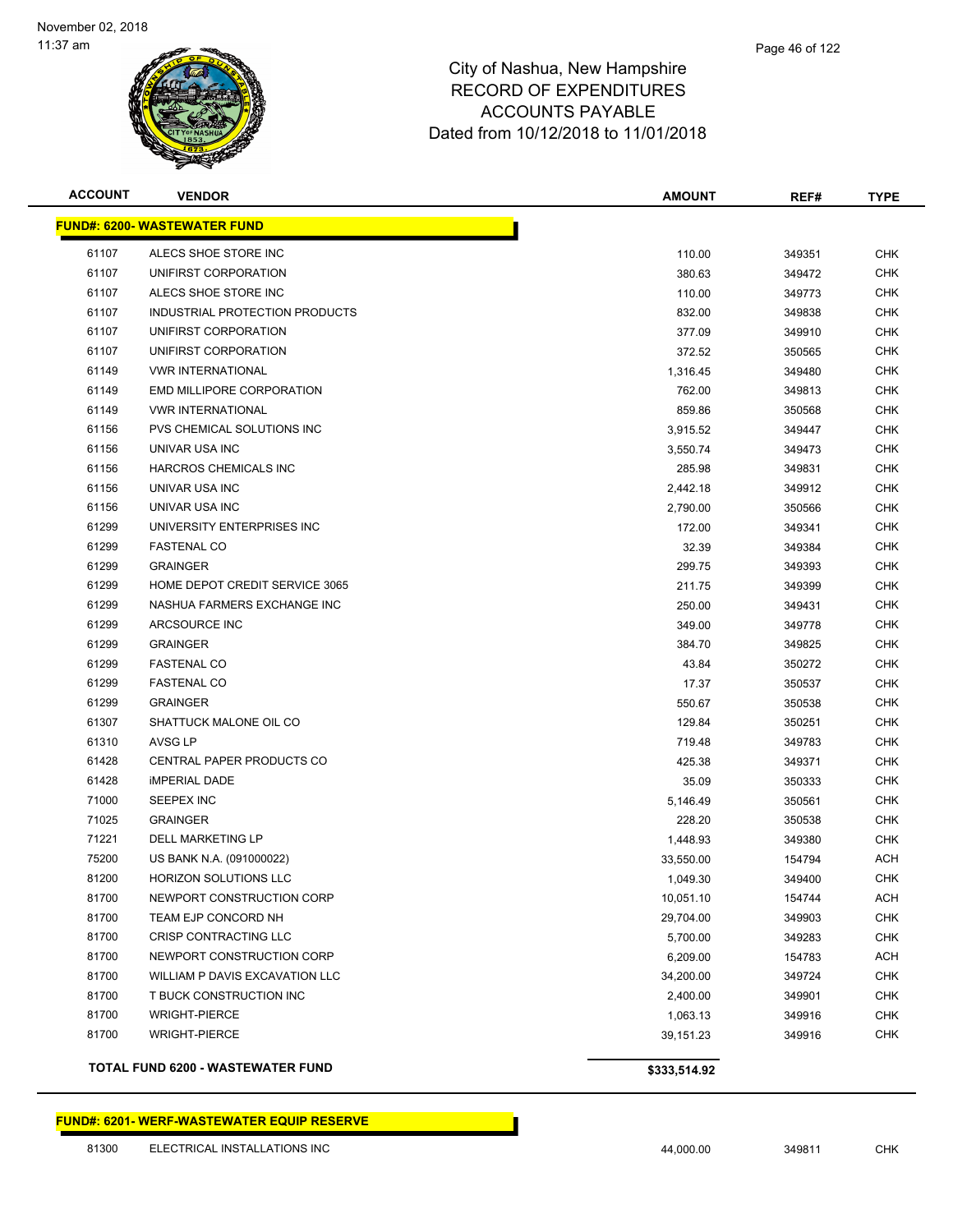| <b>ACCOUNT</b>                                         | <b>VENDOR</b>                                     | <b>AMOUNT</b> | REF#   | <b>TYPE</b> |
|--------------------------------------------------------|---------------------------------------------------|---------------|--------|-------------|
| <b>TOTAL FUND 6201 - WERF-WASTEWATER EQUIP RESERVE</b> |                                                   | \$44,000.00   |        |             |
|                                                        | <u> FUND#: 6500- PROPERTY &amp; CASUALTY FUND</u> |               |        |             |
| 54267                                                  | TREASURER STATE OF NH                             | 100.00        | 349336 | <b>CHK</b>  |
| 54267                                                  | TREASURER STATE OF NH                             | 50.00         | 349760 | <b>CHK</b>  |
| 59120                                                  | <b>QBE ADMINISTRATION CENTER</b>                  | 10,000.00     | 349333 | <b>CHK</b>  |
| 59207                                                  | APPLE NASHUA LLC                                  | 3,188.64      | 349669 | <b>CHK</b>  |
| 59207                                                  | <b>CONVENIENTMD LLC</b>                           | 213.60        | 349670 | <b>CHK</b>  |
| 59207                                                  | <b>CPTE NASHUA</b>                                | 897.00        | 349671 | <b>CHK</b>  |
| 59207                                                  | DARTMOUTH HITCHCOCK CLINIC                        | 656.00        | 349674 | <b>CHK</b>  |
| 59207                                                  | FOUNDATION MEDICAL PARTNERS                       | 612.00        | 349675 | <b>CHK</b>  |
| 59207                                                  | FOUR SEASONS ORTHOPEDIC CENTER                    | 209.25        | 349676 | CHK         |
| 59207                                                  | <b>HEALTHSOUTH REHABILITATION</b>                 | 441.00        | 349677 | <b>CHK</b>  |
| 59207                                                  | INJURED WORKERS PHARMACY LLC                      | 133.16        | 349679 | <b>CHK</b>  |
| 59207                                                  | MASSACHUSETTS GENERAL HOSPITAL                    | 1,173.00      | 349680 | <b>CHK</b>  |
| 59207                                                  | MSC GROUP INC                                     | 1,087.50      | 349681 | <b>CHK</b>  |
| 59207                                                  | NASHUA RADIOLOGY PA                               | 50.00         | 349682 | <b>CHK</b>  |
| 59207                                                  | OCCUPATIONAL HEALTH CTRS SOUTH                    | 414.90        | 349683 | <b>CHK</b>  |
| 59207                                                  | ORTHOPEDIC PHYSICAL THERAPY                       | 380.00        | 349684 | <b>CHK</b>  |
| 59207                                                  | PATHOLOGY SPECIALISTS OF NE                       | 155.00        | 349685 | <b>CHK</b>  |
| 59207                                                  | PINNACLE REHABILITATION                           | 638.00        | 349686 | <b>CHK</b>  |
| 59207                                                  | ST JOSEPH BUSINESS & HEALTH                       | 850.00        | 349687 | <b>CHK</b>  |
| 59207                                                  | VISUAL VICTORY TRAINING PLLC                      | 210.00        | 349688 | <b>CHK</b>  |
| 59207                                                  | TREASURER STATE OF NH                             | 139,566.01    | 349759 | <b>CHK</b>  |
| 59207                                                  | <b>KELLIE DESIMONE</b>                            | 43.60         | 350177 | <b>CHK</b>  |
| 59207                                                  | APPLE NASHUA LLC                                  | 3,264.56      | 350178 | <b>CHK</b>  |
| 59207                                                  | <b>CONCORD EYE CENTER</b>                         | 1,110.50      | 350179 | <b>CHK</b>  |
| 59207                                                  | CONCORD ORTHOPEDICS PA                            | 540.00        | 350180 | <b>CHK</b>  |
| 59207                                                  | <b>CONVENIENTMD LLC</b>                           | 284.02        | 350181 | <b>CHK</b>  |
| 59207                                                  | DARTMOUTH HITCHCOCK CLINIC                        | 154.00        | 350182 | <b>CHK</b>  |
| 59207                                                  | FOUNDATION MEDICAL PARTNERS                       | 33.00         | 350184 | <b>CHK</b>  |
| 59207                                                  | FOUR SEASONS ORTHOPEDIC CENTER                    | 1,200.75      | 350185 | <b>CHK</b>  |
| 59207                                                  | INJURED WORKERS PHARMACY LLC                      | 136.79        | 350187 | <b>CHK</b>  |
| 59207                                                  | MASSACHUSETTS GENERAL                             | 419.00        | 350189 | <b>CHK</b>  |
| 59207                                                  | NASHUA EYE ASSOC PA                               | 115.00        | 350190 | <b>CHK</b>  |
| 59207                                                  | O'CONNELL PROGRESSIVE                             | 360.00        | 350191 | <b>CHK</b>  |
| 59207                                                  | ORTHOCARE MEDICAL EQUIPMENT LL                    | 40.00         | 350192 | <b>CHK</b>  |
| 59207                                                  | ORTHOPEDIC PHYSICAL THERAPY                       | 380.00        | 350193 | <b>CHK</b>  |
| 59207                                                  | PINNACLE REHABILITATION                           | 244.00        | 350194 | <b>CHK</b>  |
| 59207                                                  | ST JOSEPH BUSINESS & HEALTH                       | 185.00        | 350196 | <b>CHK</b>  |
| 59207                                                  | PAUL BRENNAN                                      | 30.00         | 350593 | <b>CHK</b>  |
| 59207                                                  | APPLE NASHUA LLC                                  | 1,944.80      | 350594 | <b>CHK</b>  |
| 59207                                                  | COMP TODAY                                        | 79.98         | 350595 | <b>CHK</b>  |
| 59207                                                  | CONNECTIONS PHYSICAL THERAPY                      | 376.00        | 350596 | <b>CHK</b>  |
| 59207                                                  | <b>CONVENIENTMD LLC</b>                           | 917.84        | 350597 | <b>CHK</b>  |
| 59207                                                  | <b>CPTE NASHUA</b>                                | 2,367.00      | 350598 | <b>CHK</b>  |
| 59207                                                  | DARTMOUTH HITCHCOCK CLINIC                        | 1,921.86      | 350599 | <b>CHK</b>  |
| 59207                                                  | FOUNDATION MEDICAL PARTNERS                       | 286.00        | 350600 | <b>CHK</b>  |
| 59207                                                  | FOUR SEASONS ORTHOPEDIC CENTER                    | 354.00        | 350601 | <b>CHK</b>  |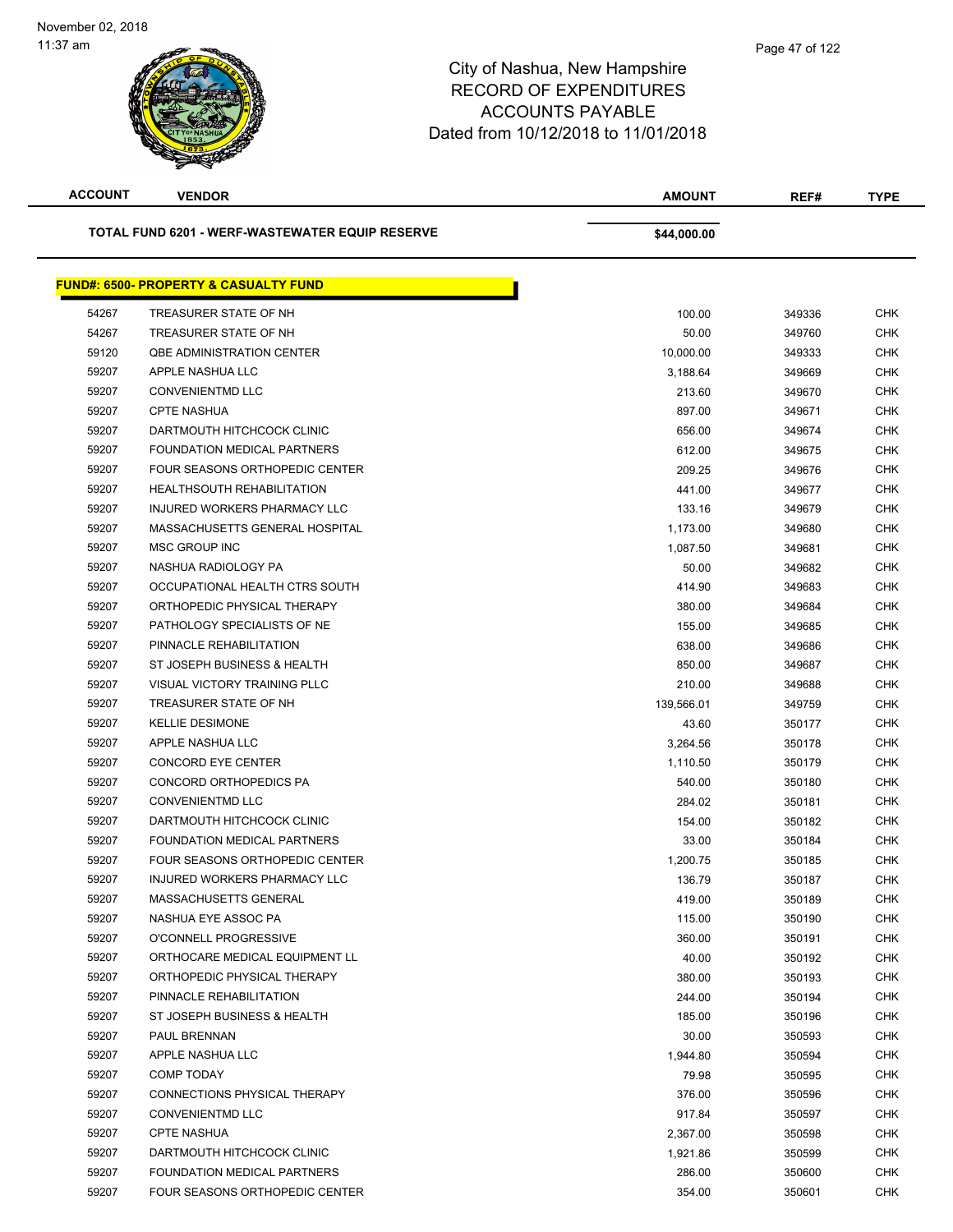

| <b>ACCOUNT</b> | <b>VENDOR</b>                                         | <b>AMOUNT</b>  | REF#   | <b>TYPE</b> |
|----------------|-------------------------------------------------------|----------------|--------|-------------|
|                | <b>FUND#: 6500- PROPERTY &amp; CASUALTY FUND</b>      |                |        |             |
| 59207          | LAHEY CLINIC HOSPITAL INC                             | 129.00         | 350602 | <b>CHK</b>  |
| 59207          | O'CONNELL PROGRESSIVE                                 | 250.00         | 350603 | <b>CHK</b>  |
| 59207          | OCCUPATIONAL HEALTH CTRS SOUTH                        | 382.50         | 350604 | <b>CHK</b>  |
| 59207          | ORTHOCARE MEDICAL EQUIPMENT LL                        | 271.60         | 350605 | <b>CHK</b>  |
| 59207          | ORTHOPEDIC PHYSICAL THERAPY                           | 190.00         | 350606 | <b>CHK</b>  |
| 59207          | ST JOSEPH BUSINESS & HEALTH                           | 571.25         | 350608 | <b>CHK</b>  |
| 59225          | MAURICE ALFRED BELMORE JR                             | 10,000.00      | 349666 | <b>CHK</b>  |
| 59225          | METLIFE ASSIGNMENT CO INC                             | 644,576.55     | 349667 | <b>CHK</b>  |
| 59225          | SHAHEEN & GORDON PA                                   | 1,355,423.45   | 349668 | <b>CHK</b>  |
| 59225          | <b>CULLENCOLLIMORE PLLC</b>                           | 602.45         | 349672 | <b>CHK</b>  |
| 59225          | DEVINE MILLIMET & BRANCH PA                           | 3,615.50       | 350183 | <b>CHK</b>  |
| 59225          | <b>TOM LECKLIDER</b>                                  | 2,090.00       | 350188 | <b>CHK</b>  |
| 59250          | <b>GRAINGER</b>                                       | 260.98         | 350186 | <b>CHK</b>  |
| 59250          | <b>ROSEMARY RUNGU</b>                                 | 1,805.00       | 350607 | <b>CHK</b>  |
| 59250          | UNION METAL INDUSTRIES CORP                           | 6,100.00       | 350609 | <b>CHK</b>  |
| 59275          | <b>CUSTOM COACH</b>                                   | 1.582.71       | 349673 | <b>CHK</b>  |
| 59275          | <b>ILLG AUTOMOTIVE CORP</b>                           | 298.01         | 349678 | <b>CHK</b>  |
| 59275          | SAFELITE FULFILLMENT INC                              | 327.89         | 349691 | <b>CHK</b>  |
| 59275          | SAFELITE AUTO GLASS                                   | 327.89         | 350195 | <b>CHK</b>  |
| 61100          | WB MASON CO INC                                       | 17.99          | 349915 | <b>CHK</b>  |
| 68365          | <b>BLACK DOG INSPECTIONS LLC</b>                      | 390.00         | 349789 | <b>CHK</b>  |
| 71800          | NATIONAL BUSINESS FURNITURE                           | 1,004.00       | 349433 | <b>CHK</b>  |
|                | <b>TOTAL FUND 6500 - PROPERTY &amp; CASUALTY FUND</b> | \$2,208,029.53 |        |             |
|                |                                                       |                |        |             |

|       | FUND#: 6600- BENEFITS SELF INSURANCE FUND |                                |            |         |            |
|-------|-------------------------------------------|--------------------------------|------------|---------|------------|
| 21500 | <b>ITT HARTFORD</b>                       |                                | 37,180.79  | 154792  | <b>ACH</b> |
| 21503 | <b>ITT HARTFORD</b>                       |                                | 8,531.96   | 154792  | <b>ACH</b> |
| 21504 | <b>ITT HARTFORD</b>                       |                                | 2,709.86   | 154792  | <b>ACH</b> |
| 21520 | COLONIAL LIFE AND ACCIDENT INS            |                                | 1,301.96   | 154719  | <b>ACH</b> |
| 21520 | COLONIAL LIFE AND ACCIDENT INS            |                                | 2,148.52   | 154760  | <b>ACH</b> |
| 21520 | COLONIAL LIFE AND ACCIDENT INS            |                                | 1,303.80   | 154799  | <b>ACH</b> |
| 21545 | <b>ALLEGIANT CARE</b>                     |                                | 40,892.00  | 154779  | <b>ACH</b> |
| 21553 | ANTHEM BLUE CROSS /BLUE SHIELD            |                                | 465,680.67 | 154753  | ACH        |
| 21553 | <b>LUCILLE CHARTIER</b>                   |                                | 859.42     | 350265  | <b>CHK</b> |
| 21585 | VISION SERVICE PLAN NH                    |                                | 20.886.52  | 349914  | <b>CHK</b> |
| 21990 | <b>LUCILLE CHARTIER</b>                   |                                | 231.30     | 350265  | <b>CHK</b> |
| 52809 | SANOFI PASTEUR INC                        |                                | 1,753.11   | 349458  | <b>CHK</b> |
| 52809 | <b>SANOFI PASTEUR INC</b>                 |                                | 6,540.80   | 349895  | <b>CHK</b> |
| 52809 | SANOFI PASTEUR INC                        |                                | 482.24     | 350560  | <b>CHK</b> |
| 53121 | THE HOWARD E NYHART COMPANY               |                                | 4,800.00   | 349468  | <b>CHK</b> |
| 53452 | <b>CAREER CONNECTIONS</b>                 |                                | 268.80     | 349369  | <b>CHK</b> |
| 53999 | <b>BENEFIT STRATEGIES (ADMIN)</b>         |                                | 3,598.45   | 154787  | <b>ACH</b> |
| 53999 | <b>BENEFIT STRATEGIES (FLEX)</b>          |                                | 55.00      | 154788  | <b>ACH</b> |
| 55421 | CITIZENS BANK CREDIT CARD                 | International Foundation of Em | 1,324.60   | 9201904 | <b>ACH</b> |
| 59165 | <b>HCC LIFE INSURANCE CO</b>              |                                | 69,792.87  | 154791  | <b>ACH</b> |
| 59500 | <b>HEALTH PLANS INC</b>                   |                                | 11,616.00  | 154754  | <b>ACH</b> |
| 59507 | ANTHEM BCBS OF NE                         |                                | 83,603.98  | 154716  | <b>ACH</b> |
|       |                                           |                                |            |         |            |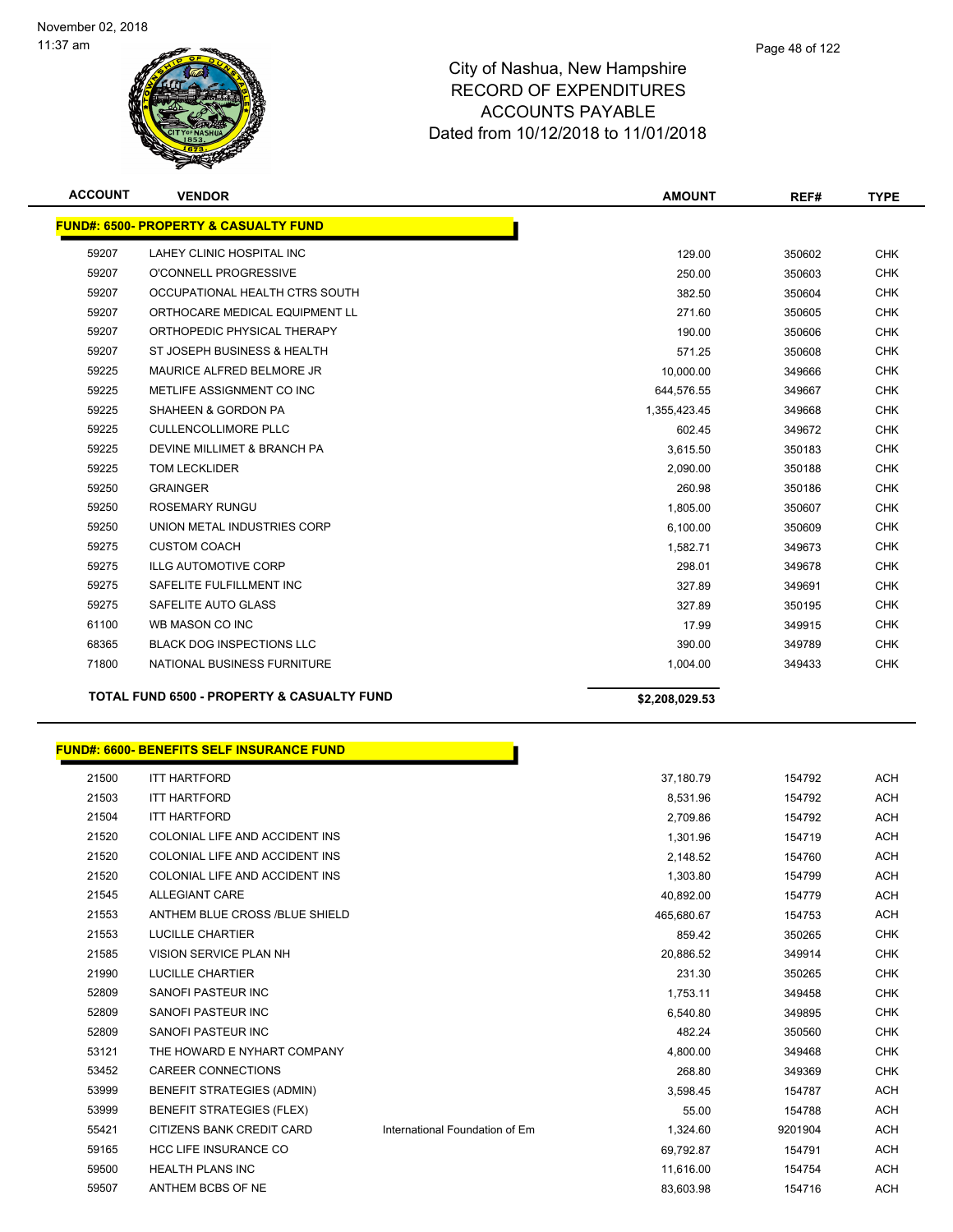

| <b>ACCOUNT</b> | <b>VENDOR</b>                                           | <b>AMOUNT</b>  | REF#   | <b>TYPE</b> |
|----------------|---------------------------------------------------------|----------------|--------|-------------|
|                | <b>FUND#: 6600- BENEFITS SELF INSURANCE FUND</b>        |                |        |             |
| 59507          | ANTHEM BCBS OF NE                                       | 40,560.13      | 154781 | <b>ACH</b>  |
| 59507          | ANTHEM BCBS OF NE                                       | 117,514.76     | 154796 | <b>ACH</b>  |
| 59507          | ANTHEM BCBS OF NE                                       | 511,408.87     | 154716 | <b>ACH</b>  |
| 59507          | ANTHEM BCBS OF NE                                       | 503,238.18     | 154781 | <b>ACH</b>  |
| 59507          | ANTHEM BCBS OF NE                                       | 402,976.35     | 154796 | ACH         |
| 59507          | ANTHEM BCBS OF NE                                       | 34,793.89      | 154716 | ACH         |
| 59507          | ANTHEM BCBS OF NE                                       | 50,421.28      | 154781 | ACH         |
| 59507          | ANTHEM BCBS OF NE                                       | 20,451.83      | 154796 | <b>ACH</b>  |
| 59507          | <b>HEALTH PLANS INC</b>                                 | 51,715.64      | 154711 | <b>ACH</b>  |
| 59507          | HEALTH PLANS INC                                        | 108,123.05     | 154754 | ACH         |
| 59507          | <b>HEALTH PLANS INC</b>                                 | 161,861.99     | 154789 | ACH         |
| 59525          | NORTHEAST DELTA DENTAL                                  | 73,387.43      | 154714 | <b>ACH</b>  |
| 59525          | NORTHEAST DELTA DENTAL                                  | 79,831.03      | 154757 | <b>ACH</b>  |
| 61100          | <b>CAROL ST PIERRE</b>                                  | 159.42         | 349303 | <b>CHK</b>  |
|                | TOTAL FUND 6600 - BENEFITS SELF INSURANCE FUND          | \$2,922,006.50 |        |             |
|                | <b>FUND#: 7026- CAPITAL EQUIPMENT RESERVE FUND</b>      |                |        |             |
| 53415          | <b>KRT APPRAISAL</b>                                    | 91,740.00      | 154782 | <b>ACH</b>  |
| 81500          | MHQ MUNICIPAL VEHICLES                                  | 87,144.60      | 349860 | <b>CHK</b>  |
|                |                                                         |                |        |             |
|                | TOTAL FUND 7026 - CAPITAL EQUIPMENT RESERVE FUND        | \$178,884.60   |        |             |
|                | <b>FUND#: 7040- STREET PAVING ETF</b>                   |                |        |             |
| 61507          | S W COLE ENGINEERING INC                                | 8,172.40       | 349452 | <b>CHK</b>  |
|                | <b>TOTAL FUND 7040 - STREET PAVING ETF</b>              | \$8,172.40     |        |             |
|                | <b>FUND#: 7050- HOLMAN STADIUM IMPROVEMNTS ETF</b>      |                |        |             |
|                |                                                         |                |        |             |
| 61299          | UNITED SITE SERVICES NORTHEAST                          | 54.97          | 349911 | <b>CHK</b>  |
|                | <b>TOTAL FUND 7050 - HOLMAN STADIUM IMPROVEMNTS ETF</b> | \$54.97        |        |             |
|                | <b>FUND#: 7052- MINE FALLS PARK ETF</b>                 |                |        |             |
| 54280          | UNITED SITE SERVICES NORTHEAST                          | 54.97          | 349911 | <b>CHK</b>  |
| 54280          | JOHNSONS ELECTRIC INC                                   | 6,180.75       | 350281 | <b>CHK</b>  |
|                |                                                         |                |        |             |
|                | <b>TOTAL FUND 7052 - MINE FALLS PARK ETF</b>            | \$6,235.72     |        |             |
|                | <b>FUND#: 7078- CITY BUILDINGS ETF</b>                  |                |        |             |
| 54280          | KERRY FIRE PROTECTION INC                               | 500.00         | 350282 | <b>CHK</b>  |
| 54280          | M & M ELECTRICAL SUPPLY CO INC                          | 407.55         | 350284 | <b>CHK</b>  |
| 54280          | <b>BATTERIES PLUS</b>                                   | 43.90          | 350526 | <b>CHK</b>  |
|                |                                                         |                |        |             |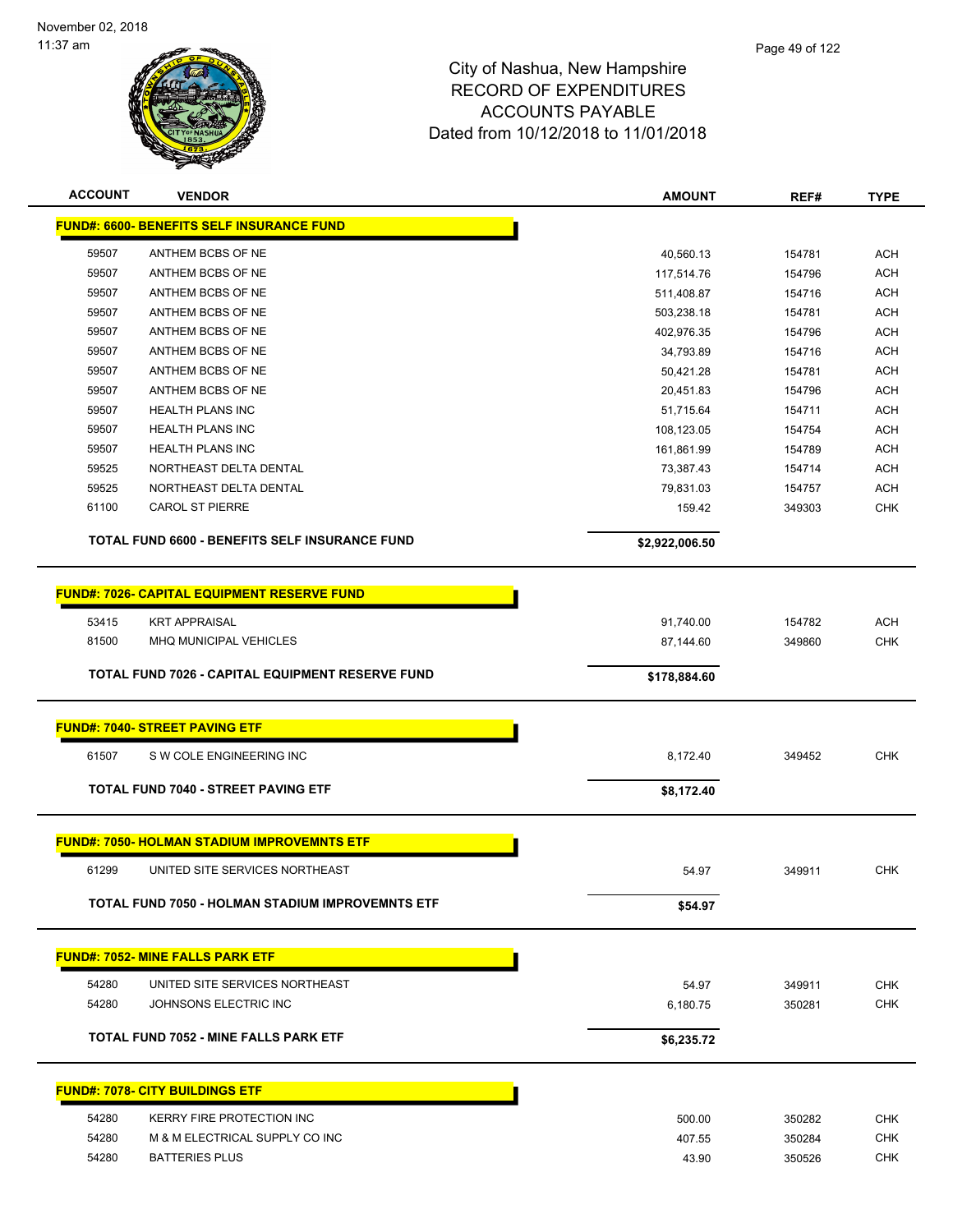|                                                    |                                                         | City of Nashua, New Hampshire<br><b>RECORD OF EXPENDITURES</b><br><b>ACCOUNTS PAYABLE</b><br>Dated from 10/12/2018 to 11/01/2018 | $1$ ugu vu vi 144 |             |
|----------------------------------------------------|---------------------------------------------------------|----------------------------------------------------------------------------------------------------------------------------------|-------------------|-------------|
| <b>ACCOUNT</b><br><b>VENDOR</b>                    |                                                         | <b>AMOUNT</b>                                                                                                                    | REF#              | <b>TYPE</b> |
| <b>TOTAL FUND 7078 - CITY BUILDINGS ETF</b>        |                                                         | \$951.45                                                                                                                         |                   |             |
| <b>FUND#: 7506- ETF CONTRIB-WOODLAWN CEMETERY</b>  |                                                         |                                                                                                                                  |                   |             |
| LOUISE BURQUE MERMER<br>45121                      |                                                         | 900.00                                                                                                                           | 350289            | <b>CHK</b>  |
| TOTAL FUND 7506 - ETF CONTRIB-WOODLAWN CEMETERY    |                                                         | \$900.00                                                                                                                         |                   |             |
| <b>FUND#: 7561- STELLOS STADIUM IMPROVEMENTS</b>   |                                                         |                                                                                                                                  |                   |             |
| 71000<br>SCOREBOARD ENTERPRISES INC                |                                                         | 157,928.00                                                                                                                       | 350131            | <b>CHK</b>  |
| TOTAL FUND 7561 - STELLOS STADIUM IMPROVEMENTS     |                                                         | \$157,928.00                                                                                                                     |                   |             |
| <b>FUND#: 7563- SCHOOL ATHLETIC ETF</b>            |                                                         |                                                                                                                                  |                   |             |
| 71999<br>STADIUM SYSTEM INC                        |                                                         | 2,635.73                                                                                                                         | 350139            | <b>CHK</b>  |
| <b>TOTAL FUND 7563 - SCHOOL ATHLETIC ETF</b>       |                                                         | \$2,635.73                                                                                                                       |                   |             |
| FUND#: 7565- SCHOOL RELATED PROGRAMS-ETF           |                                                         |                                                                                                                                  |                   |             |
| 61135<br>AMAZON.COM LLC                            |                                                         | 378.58                                                                                                                           | 154747            | <b>ACH</b>  |
| 61135<br><b>ERICA KEELEY</b>                       |                                                         | 171.45                                                                                                                           | 350039            | <b>CHK</b>  |
| <b>KRISTIN POWELL</b><br>61135                     |                                                         | 166.50                                                                                                                           | 350478            | <b>CHK</b>  |
| 61299<br>PRO SALES                                 |                                                         | 279.00                                                                                                                           | 349614            | <b>CHK</b>  |
| 71999<br>BEYOND YOUR ORDINARY REC                  |                                                         | 1,624.00                                                                                                                         | 349949            | <b>CHK</b>  |
| TOTAL FUND 7565 - SCHOOL RELATED PROGRAMS-ETF      |                                                         | \$2,619.53                                                                                                                       |                   |             |
| <b>FUND#: 7573- ROTARY COMMON-LABYRINTH GARDEN</b> |                                                         |                                                                                                                                  |                   |             |
| 53999<br>DARYL JOHNSON                             |                                                         | 280.10                                                                                                                           | 349409            | <b>CHK</b>  |
|                                                    | <b>TOTAL FUND 7573 - ROTARY COMMON-LABYRINTH GARDEN</b> | \$280.10                                                                                                                         |                   |             |
| <b>FUND#: 7580- PAVING ETF</b>                     |                                                         |                                                                                                                                  |                   |             |
| 81700<br>S W COLE ENGINEERING INC                  |                                                         | 1,070.14                                                                                                                         | 349452            | <b>CHK</b>  |
| <b>TOTAL FUND 7580 - PAVING ETF</b>                |                                                         | \$1,070.14                                                                                                                       |                   |             |
| <u> FUND#: 8007- EDGEWOOD CEMETERY PERP-CARE</u>   |                                                         |                                                                                                                                  |                   |             |
| 10640<br>TD BANK ACCT#4015                         |                                                         | 31,200.00                                                                                                                        | 349465            | <b>CHK</b>  |
| TOTAL FUND 8007 - EDGEWOOD CEMETERY PERP-CARE      |                                                         | \$31,200.00                                                                                                                      |                   |             |
| <u> FUND#: 8010- EDGEWOOD CEMETERY FLOWER FUND</u> |                                                         |                                                                                                                                  |                   |             |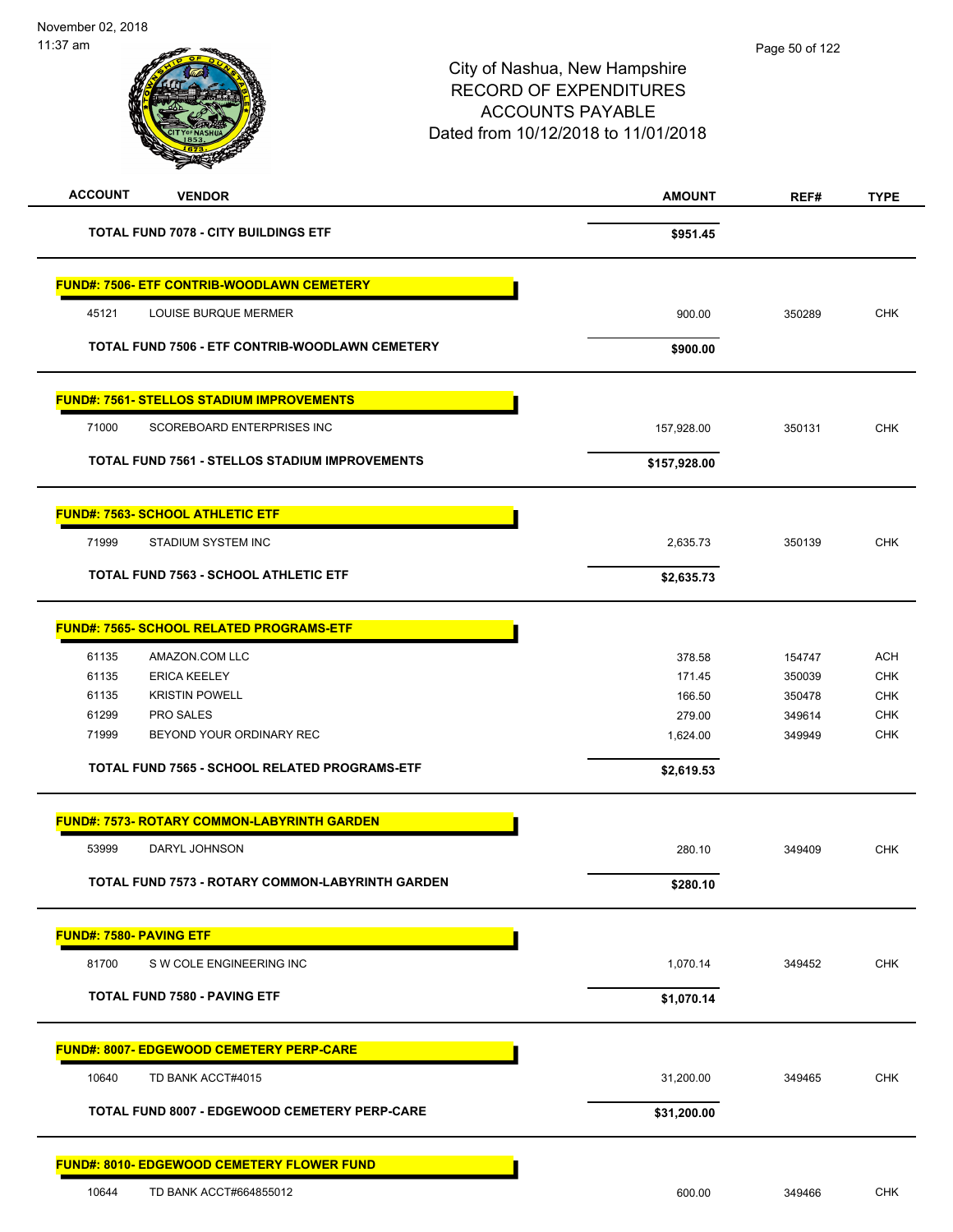| <b>STATERIA</b>                                      |               |        |             |
|------------------------------------------------------|---------------|--------|-------------|
| <b>ACCOUNT</b><br><b>VENDOR</b>                      | <b>AMOUNT</b> | REF#   | <b>TYPE</b> |
| TOTAL FUND 8010 - EDGEWOOD CEMETERY FLOWER FUND      | \$600.00      |        |             |
| <b>FUND#: 8014- SUBURBAN CEMETERY PERP-CARE</b>      |               |        |             |
| 10628<br>TD BANK ACCT# 2015                          | 2,000.00      | 349464 | <b>CHK</b>  |
| <b>TOTAL FUND 8014 - SUBURBAN CEMETERY PERP-CARE</b> | \$2,000.00    |        |             |
| <b>FUND#: 8028- WOODLAWN CEMETERY PERP-CARE</b>      |               |        |             |
| 10672<br>NATIONAL FINANCIAL SERVICE LLC              | 7,715.00      | 349326 | <b>CHK</b>  |
| 44338<br>LOUISE BURQUE MERMER                        | 900.00        | 350289 | CHK         |
| TOTAL FUND 8028 - WOODLAWN CEMETERY PERP-CARE        | \$8,615.00    |        |             |
| <b>FUND#: 8063- LIBRARY-HENRY STEARNS FUND</b>       |               |        |             |
| 61807<br><b>BAKER &amp; TAYLOR</b>                   | 666.07        | 349361 | <b>CHK</b>  |
| 61807<br><b>BAKER &amp; TAYLOR</b>                   | 595.39        | 349784 | <b>CHK</b>  |
| 61807<br><b>BAKER &amp; TAYLOR</b>                   | 331.32        | 350525 | <b>CHK</b>  |
| 61830<br><b>WORLD ARCHIVES</b>                       | 1,236.00      | 350570 | <b>CHK</b>  |
| TOTAL FUND 8063 - LIBRARY-HENRY STEARNS FUND         | \$2,828.78    |        |             |
| <b>FUND#: 8400- AGENCY-DEVELOPER ESCROWS</b>         |               |        |             |
| 21730<br><b>BASTION BUILDING</b>                     | 600.00        | 349711 | <b>CHK</b>  |
| 21730<br>MAGGIORE CONSTRUCTION                       | 1,500.00      | 349294 | <b>CHK</b>  |
| <b>TOTAL FUND 8400 - AGENCY-DEVELOPER ESCROWS</b>    | \$2,100.00    |        |             |
| <b>FUND#: 8613- WILLIAM H &amp; EDITH E KEENAN</b>   |               |        |             |
| <b>HEATHER BRIDGE AND</b><br>68370                   | 500.00        | 350611 | <b>CHK</b>  |
| TOTAL FUND 8613 - WILLIAM H & EDITH E KEENAN         | \$500.00      |        |             |
| <b>FUND#: 8641- NHS N/S GEN SCHOLARSHIPS</b>         |               |        |             |
| 68370<br><b>HEATHER BRIDGE AND</b>                   | 500.00        | 350610 | <b>CHK</b>  |
| <b>TOTAL FUND 8641 - NHS N/S GEN SCHOLARSHIPS</b>    | \$500.00      |        |             |
|                                                      |               |        |             |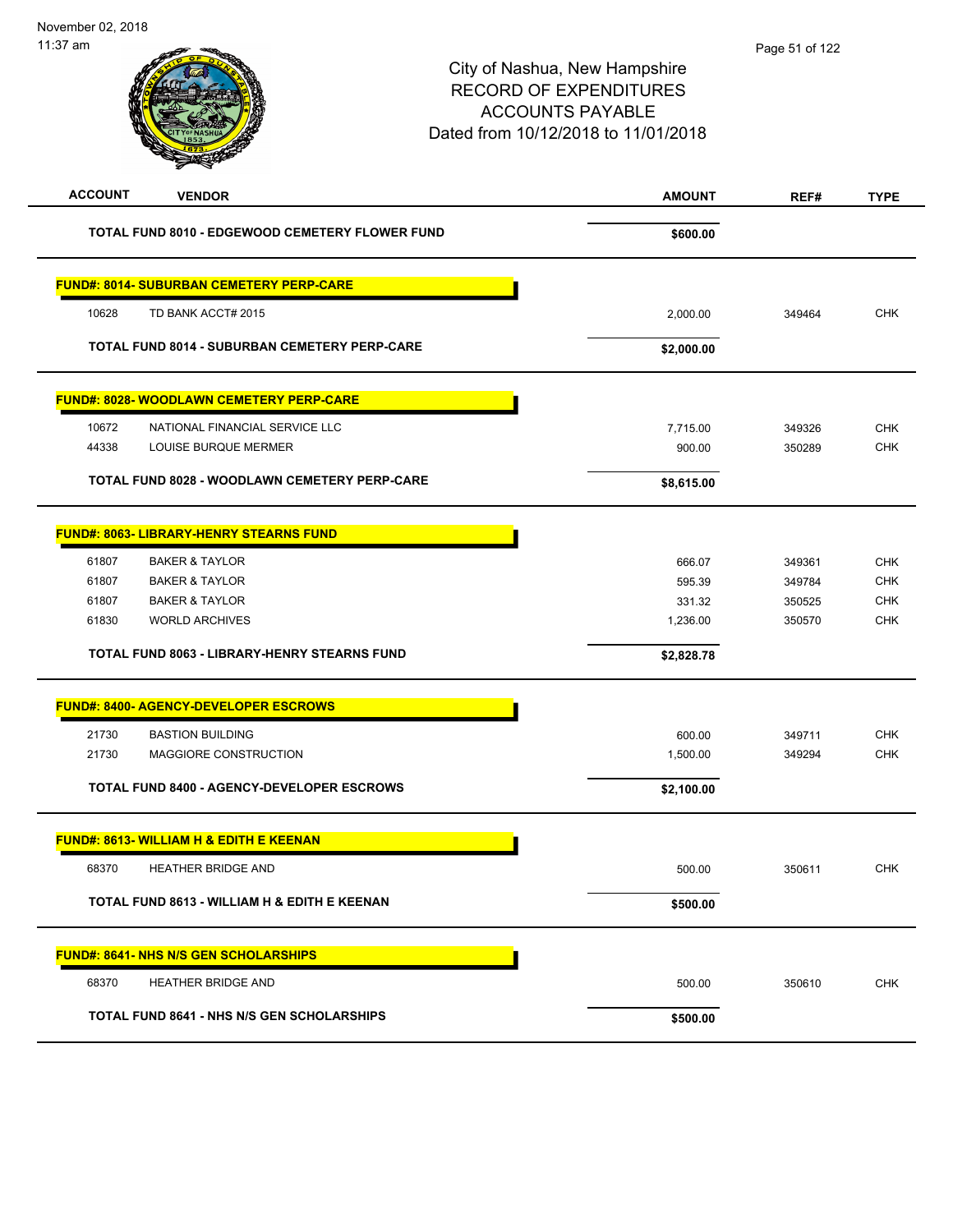

| ACCOUNT | <b>VENDOR</b> |                                        | <b>AMOUNT</b><br>REF# | <b>TYPE</b> |
|---------|---------------|----------------------------------------|-----------------------|-------------|
|         |               | <b>EXPENDITURE SUMMARY BY FUND</b>     | <b>AMOUNT</b>         |             |
|         | 1000          | <b>GENERAL FUND</b>                    | 4,029,852.53          |             |
|         | 1001          | <b>GF-CAPITAL IMPROVEMENTS</b>         | 41,148.05             |             |
|         | 1010          | <b>GF-PRIOR YEAR ENC &amp; ESCROWS</b> | 43,070.33             |             |
|         | 2100          | <b>FOOD SERVICES FUND</b>              | 159,501.12            |             |
|         | 2201          | DRIVERS EDUCATION FUND                 | 275.00                |             |
|         | 2207          | ADULT ED/CONTINUING ED                 | 694.69                |             |
|         | 2212          | ATHLETICS REVENUE FUND                 | 579.99                |             |
|         | 2222          | AFTER SCHOOL PROGRAM                   | 3,971.55              |             |
|         | 2247          | <b>CULINARY ARTS</b>                   | 1,149.79              |             |
|         | 2501          | PUBLIC HEALTH CLIENT FEES FUND         | 425.00                |             |
|         | 2504          | HOLMAN STADIUM EVENTS FUND             | 11,048.17             |             |
|         | 2505          | PEG ACCESS CHANNELS FUND               | 2,486.61              |             |
|         | 2506          | HUNT BLDG FACILITY RENTAL FUND         | 2,808.12              |             |
|         | 2511          | 201 MAIN STREET RENTAL FUND            | 853.61                |             |
|         | 3050          | POLICE GRANTS FUND                     | 2,744.81              |             |
|         | 3068          | COMMUNITY SERVICES GRANTS FUND         | 36,358.31             |             |
|         | 3070          | COMMUNITY HEALTH GRANTS FUND           | 2,915.05              |             |
|         | 3080          | COMMUNITY DEVELOPMENT GRANTS           | 84,831.33             |             |
|         | 3090          | URBAN PROGRAM GRANTS FUND              | 78,686.34             |             |
|         | 3120          | <b>TRANSIT GRANTS FUND</b>             | 170,215.22            |             |
|         | 3200          | PARKS & RECREATION GRANTS FUND         | 1,666.49              |             |
|         | 3800          | SCHOOL GRANTS FUND                     | 165,776.59            |             |
|         | 3810          | FOOD SERVICE GRANTS FUND               | 8,999.30              |             |
|         | 4005          | TRAFFIC VIOLATIONS FUND                | 3,697.87              |             |
|         | 4020          | POLICE DRUG ENFORCEMENT FUND           | 1,740.00              |             |
|         | 4025          | DOJ DRUG FORFEITURE FUND               | 14,326.72             |             |
|         | 4053          | FIRE REGIONAL HAZMAT FUND              | 1,941.91              |             |
|         | 4090          | LIB-LOST/DAMAGED BOOK FINES            | 2,708.25              |             |
|         | 5010          | CAP PROJECTS-INFO TECHNOLOGY           | 45,000.00             |             |
|         | 5050          | CAP PROJECTS-COMMUNICATIONS            | 14,448.00             |             |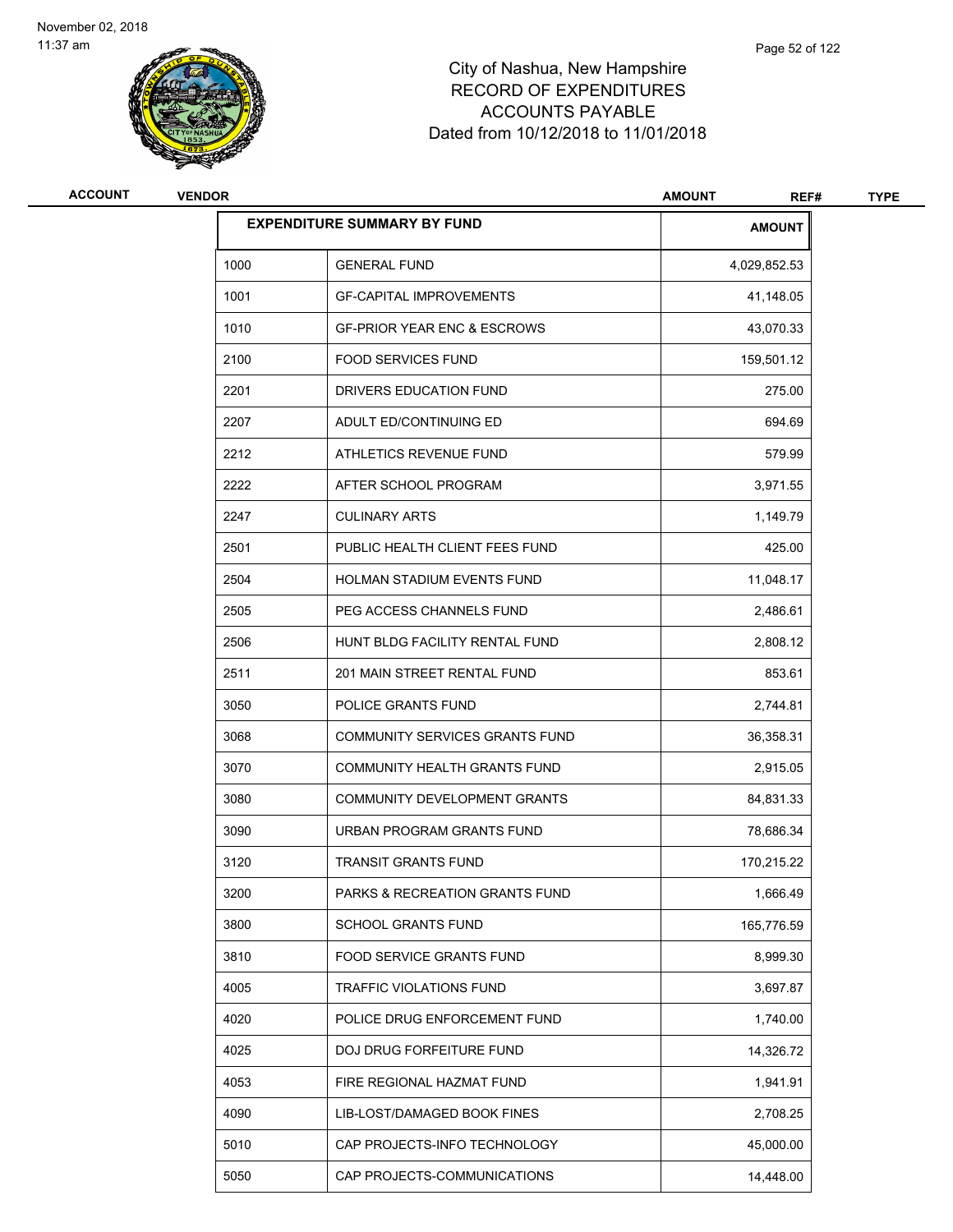

| ACCOUNT | <b>VENDOR</b> |                                       | <b>AMOUNT</b><br>REF# | <b>TYPE</b> |
|---------|---------------|---------------------------------------|-----------------------|-------------|
|         |               |                                       | <b>AMOUNT</b>         |             |
|         | 5100          | CAP PROJECTS-ECONOMIC DEV             | 4,000.00              |             |
|         | 5200          | CAPITAL PROJECTS-PUBLIC WORKS         | 1,098,869.42          |             |
|         | 5700          | CAP PROJECTS-BROAD ST PARKWAY         | 840,121.53            |             |
|         | 5800          | SCHOOL CAPITAL PROJECTS FUND          | 313,238.82            |             |
|         | 6000          | SOLID WASTE FUND                      | 1,463,612.65          |             |
|         | 6200          | <b>WASTEWATER FUND</b>                | 333,514.92            |             |
|         | 6201          | WERF-WASTEWATER EQUIP RESERVE         | 44,000.00             |             |
|         | 6500          | PROPERTY & CASUALTY FUND              | 2,208,029.53          |             |
|         | 6600          | BENEFITS SELF INSURANCE FUND          | 2,922,006.50          |             |
|         | 7026          | CAPITAL EQUIPMENT RESERVE FUND        | 178,884.60            |             |
|         | 7040          | <b>STREET PAVING ETF</b>              | 8,172.40              |             |
|         | 7050          | <b>HOLMAN STADIUM IMPROVEMNTS ETF</b> | 54.97                 |             |
|         | 7052          | MINE FALLS PARK ETF                   | 6,235.72              |             |
|         | 7078          | <b>CITY BUILDINGS ETF</b>             | 951.45                |             |
|         | 7506          | ETF CONTRIB-WOODLAWN CEMETERY         | 900.00                |             |
|         | 7561          | STELLOS STADIUM IMPROVEMENTS          | 157,928.00            |             |
|         | 7563          | <b>SCHOOL ATHLETIC ETF</b>            | 2,635.73              |             |
|         | 7565          | SCHOOL RELATED PROGRAMS-ETF           | 2,619.53              |             |
|         | 7573          | ROTARY COMMON-LABYRINTH GARDEN        | 280.10                |             |
|         | 7580          | <b>PAVING ETF</b>                     | 1,070.14              |             |
|         | 8007          | EDGEWOOD CEMETERY PERP-CARE           | 31,200.00             |             |
|         | 8010          | EDGEWOOD CEMETERY FLOWER FUND         | 600.00                |             |
|         | 8014          | SUBURBAN CEMETERY PERP-CARE           | 2,000.00              |             |
|         | 8028          | WOODLAWN CEMETERY PERP-CARE           | 8,615.00              |             |
|         | 8063          | LIBRARY-HENRY STEARNS FUND            | 2,828.78              |             |
|         | 8400          | AGENCY-DEVELOPER ESCROWS              | 2,100.00              |             |
|         | 8613          | WILLIAM H & EDITH E KEENAN            | 500.00                |             |
|         | 8641          | NHS N/S GEN SCHOLARSHIPS              | 500.00                |             |
|         | <b>TOTAL:</b> |                                       | 14,569,390.54         |             |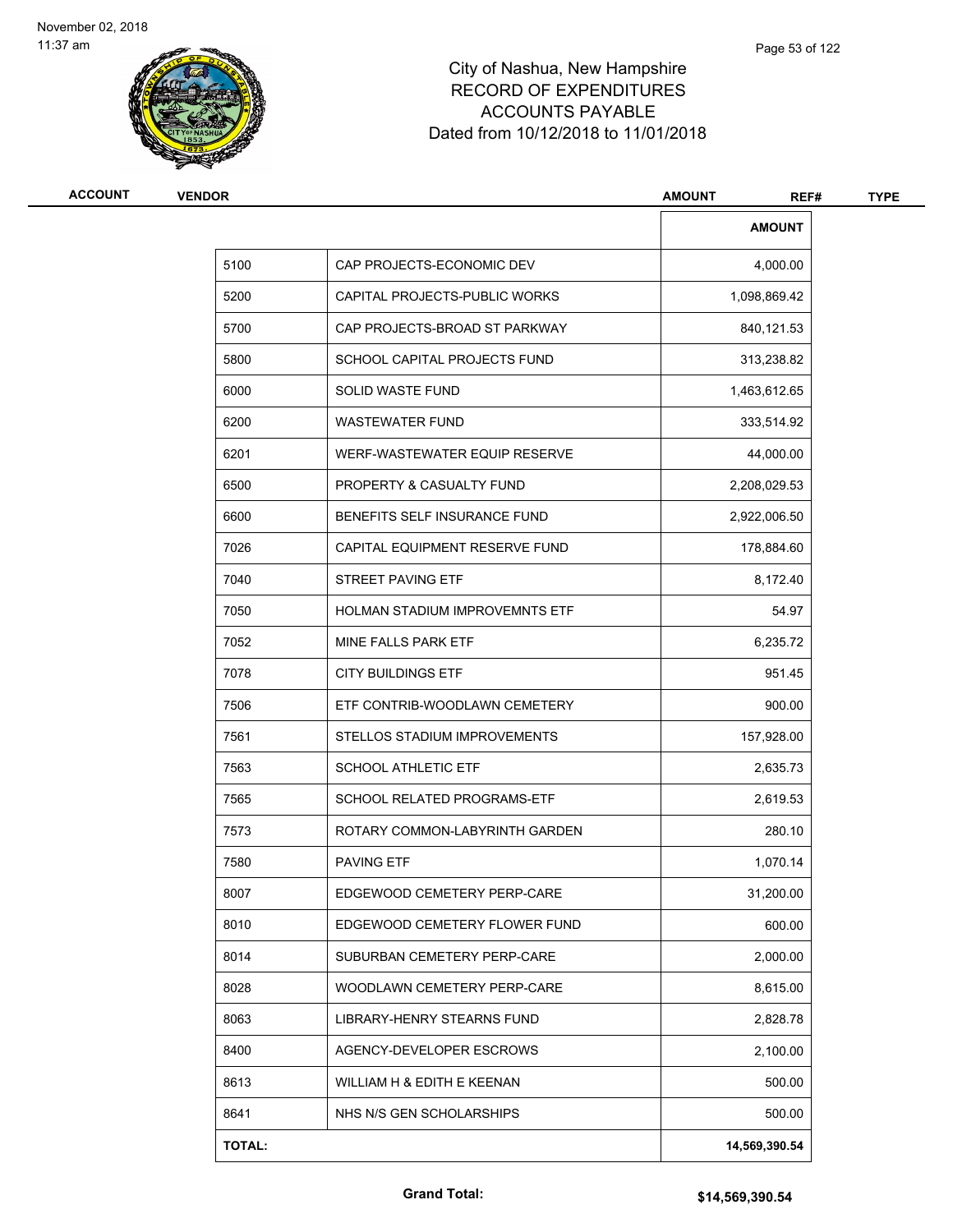| November 02, 2018               |                                                                                                                                  |                |             |
|---------------------------------|----------------------------------------------------------------------------------------------------------------------------------|----------------|-------------|
| $11:37$ am                      | City of Nashua, New Hampshire<br><b>RECORD OF EXPENDITURES</b><br><b>ACCOUNTS PAYABLE</b><br>Dated from 10/12/2018 to 11/01/2018 | Page 54 of 122 |             |
| <b>ACCOUNT</b><br><b>VENDOR</b> | <b>AMOUNT</b>                                                                                                                    | REF#           | <b>TYPE</b> |
|                                 |                                                                                                                                  |                |             |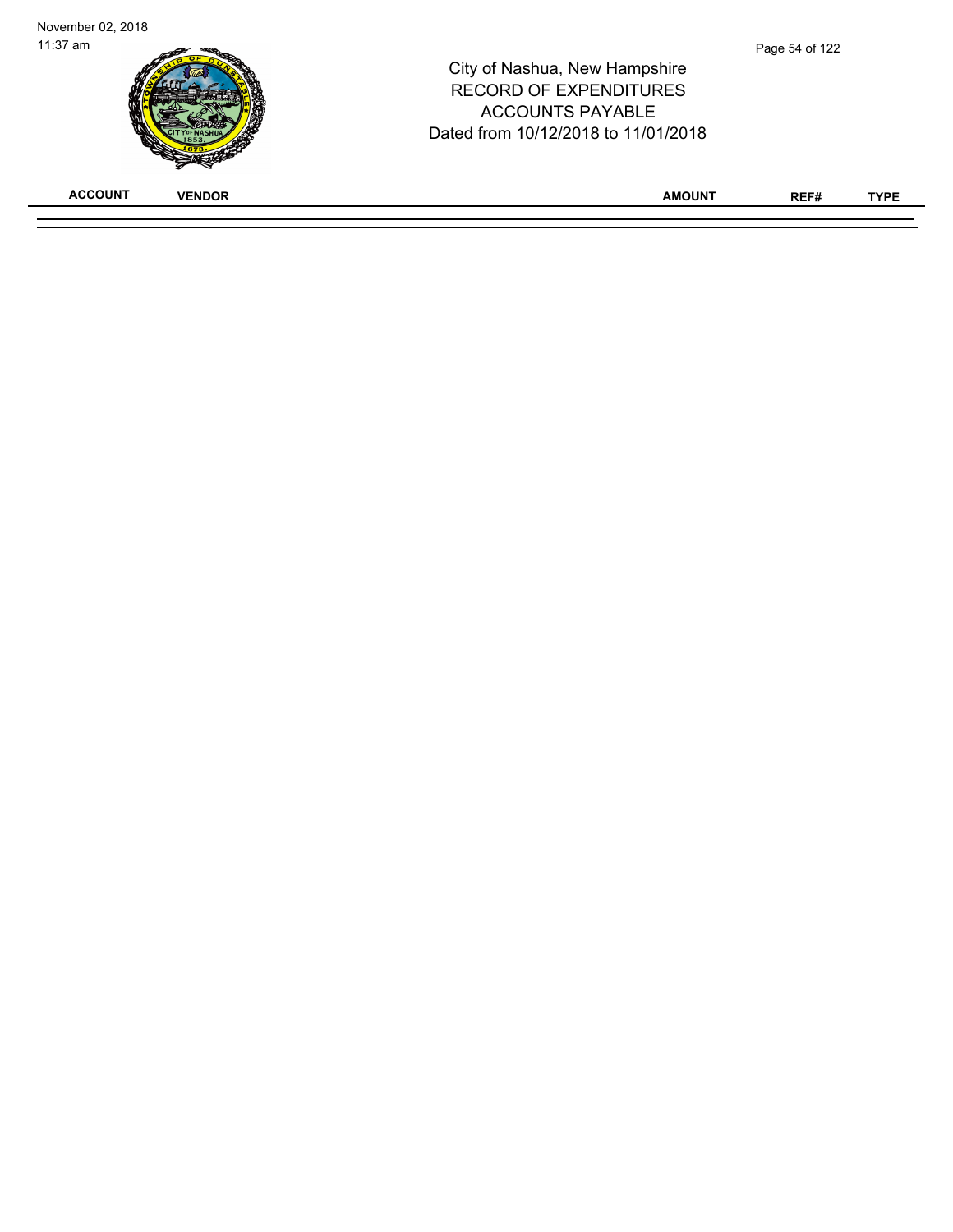

Page 55 of 122

| <b>PAY DATE</b> |                                   | <b>ACCOUNT</b>                       | <b>DESCRIPTION</b>                       | <b>AMOUNT</b> |
|-----------------|-----------------------------------|--------------------------------------|------------------------------------------|---------------|
|                 | <b>FUND#: 1000 - GENERAL FUND</b> |                                      |                                          |               |
| 101             | <b>MAYOR</b>                      |                                      |                                          |               |
|                 | 10/18/18                          | 51100                                | CHIEF OF STAFF                           | 1,589.45      |
|                 | 10/25/18                          | 51100                                | CHIEF OF STAFF                           | 1,589.45      |
|                 | 11/1/18                           | 51100                                | CHIEF OF STAFF                           | 1,589.45      |
|                 | 11/1/18                           | 51100                                | COMMUNICATIONS & SPECIAL PRJ COORDINATOR | 837.70        |
|                 | 10/18/18                          | 51100                                | CONSTITUENT SERVICES COORDINATOR         | 805.50        |
|                 | 10/25/18                          | 51100                                | CONSTITUENT SERVICES COORDINATOR         | 805.50        |
|                 | 11/1/18                           | 51100                                | CONSTITUENT SERVICES COORDINATOR         | 805.50        |
|                 | 10/18/18                          | 51100                                | SECRETARY RECEPTIONIST                   | 628.10        |
|                 | 10/25/18                          | 51100                                | SECRETARY RECEPTIONIST                   | 628.10        |
|                 | 11/1/18                           | 51100                                | SECRETARY RECEPTIONIST                   | 628.10        |
|                 | 10/18/18                          | 51500                                | MAYOR                                    | 2,252.50      |
|                 | 10/25/18                          | 51500                                | <b>MAYOR</b>                             | 2,252.50      |
|                 | 11/1/18                           | 51500                                | MAYOR                                    | 2,252.50      |
|                 | 10/25/18                          | 55118                                | TELEPHONE-CELLULAR                       | 100.00        |
|                 | <b>TOTAL 101 - MAYOR</b>          |                                      |                                          | \$16,764.35   |
| 102             | <b>BOARD OF ALDERMEN</b>          |                                      |                                          |               |
|                 | 10/18/18                          | 51100                                | LEGISLATIVE AFFAIRS MANAGER              | 1,656.55      |
|                 | 10/25/18                          | 51100                                | LEGISLATIVE AFFAIRS MANAGER              | 1,656.56      |
|                 | 11/1/18                           | 51100                                | LEGISLATIVE AFFAIRS MANAGER              | 1,656.55      |
|                 | 10/18/18                          | 51200                                | LEGISLATIVE TRANSCRIPTION SPEC           | 292.73        |
|                 | 10/25/18                          | 51200                                | LEGISLATIVE TRANSCRIPTION SPEC           | 397.27        |
|                 | 11/1/18                           | 51200                                | LEGISLATIVE TRANSCRIPTION SPEC           | 342.91        |
|                 |                                   | <b>TOTAL 102 - BOARD OF ALDERMEN</b> |                                          | \$6,002.57    |
| 103             | <b>LEGAL</b>                      |                                      |                                          |               |
|                 | 10/18/18                          | 51100                                | CORPORATION COUNSEL                      | 2,421.70      |
|                 | 10/25/18                          | 51100                                | <b>CORPORATION COUNSEL</b>               | 2,421.70      |
|                 | 11/1/18                           | 51100                                | <b>CORPORATION COUNSEL</b>               | 2,421.70      |
|                 | 10/18/18                          | 51100                                | DEPUTY CORPORATION COUNSEL               | 4,203.30      |
|                 | 10/25/18                          | 51100                                | DEPUTY CORPORATION COUNSEL               | 4,203.30      |
|                 | 11/1/18                           | 51100                                | DEPUTY CORPORATION COUNSEL               | 4,203.30      |
|                 | 10/18/18                          | 51100                                | LEGAL ASSISTANT                          | 1,994.25      |
|                 | 10/25/18                          | 51100                                | <b>LEGAL ASSISTANT</b>                   | 1,994.25      |
|                 | 11/1/18                           | 51100                                | <b>LEGAL ASSISTANT</b>                   | 1,994.26      |
|                 | 11/1/18                           | 51300                                | OVERTIME-REGULAR                         | 34.77         |
|                 | 10/25/18                          | 55118                                | TELEPHONE-CELLULAR                       | 100.00        |
|                 | TOTAL 103 - LEGAL                 |                                      |                                          | \$25,992.53   |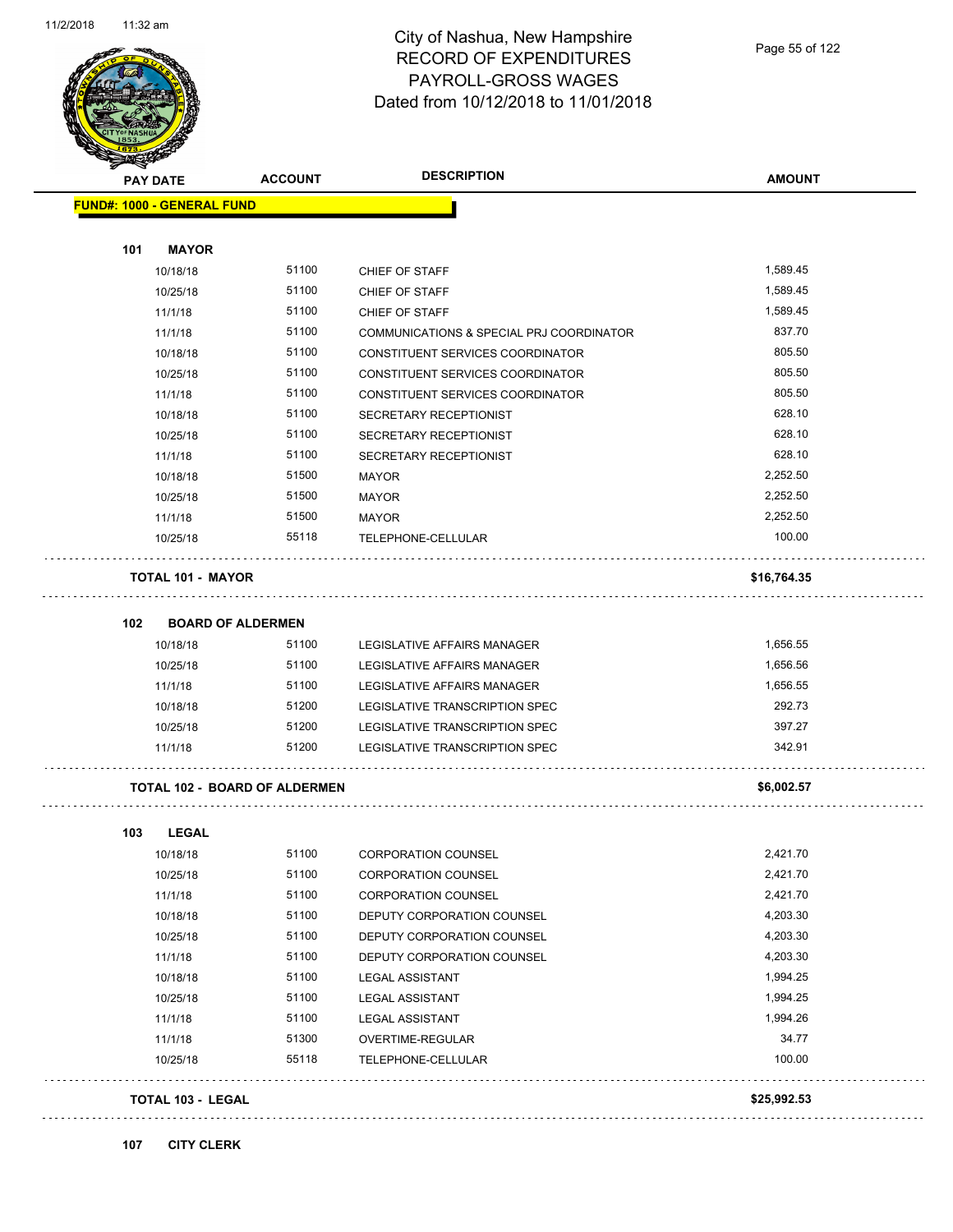

| <b>PAY DATE</b>                   | <b>ACCOUNT</b> | <b>DESCRIPTION</b>            | <b>AMOUNT</b> |
|-----------------------------------|----------------|-------------------------------|---------------|
| <b>FUND#: 1000 - GENERAL FUND</b> |                |                               |               |
|                                   |                |                               |               |
| <b>CITY CLERK</b><br>107          |                |                               |               |
| 10/18/18                          | 51100          | <b>CITY CLERK</b>             | 1,804.30      |
| 10/25/18                          | 51100          | <b>CITY CLERK</b>             | 1,804.30      |
| 11/1/18                           | 51100          | <b>CITY CLERK</b>             | 1,804.30      |
| 10/18/18                          | 51100          | <b>CLERK VITAL RECORDS II</b> | 1,840.40      |
| 10/25/18                          | 51100          | <b>CLERK VITAL RECORDS II</b> | 1,840.38      |
| 11/1/18                           | 51100          | <b>CLERK VITAL RECORDS II</b> | 1,840.40      |
| 10/18/18                          | 51100          | DEPARTMENT COORDINATOR, CC    | 744.20        |
| 10/25/18                          | 51100          | DEPARTMENT COORDINATOR, CC    | 744.20        |
| 11/1/18                           | 51100          | DEPARTMENT COORDINATOR, CC    | 744.20        |
| 10/18/18                          | 51100          | DEPUTY CITY CLERK             | 1,279.50      |
| 10/25/18                          | 51100          | DEPUTY CITY CLERK             | 1,279.50      |
| 11/1/18                           | 51100          | DEPUTY CITY CLERK             | 1,279.50      |
| 10/18/18                          | 51300          | OVERTIME-REGULAR              | 138.48        |
| 10/25/18                          | 51300          | OVERTIME-REGULAR              | 298.43        |
| 11/1/18                           | 51300          | OVERTIME-REGULAR              | 325.09        |
| <b>TOTAL 107 - CITY CLERK</b>     |                |                               | \$17,767.18   |
|                                   |                |                               |               |
| 111<br><b>HUMAN RESOURCES</b>     |                |                               |               |
| 10/18/18                          | 51100          | HR SPEC                       | 308.94        |
| 10/25/18                          | 51100          | HR SPEC                       | 308.94        |
| 11/1/18                           | 51100          | HR SPEC                       | 308.94        |
| 10/18/18                          | 51100          | HRIS & PAYROLL ANALYST        | 1,172.20      |
| 10/25/18                          | 51100          | HRIS & PAYROLL ANALYST        | 1,172.20      |
| 11/1/18                           | 51100          | HRIS & PAYROLL ANALYST        | 1,172.20      |
| 10/18/18                          | 51100          | HUMAN RESOURCES DIRECTOR      | 1,803.30      |
| 10/25/18                          | 51100          | HUMAN RESOURCES DIRECTOR      | 1,803.30      |
| 11/1/18                           | 51100          | HUMAN RESOURCES DIRECTOR      | 1,803.30      |
| 10/18/18                          | 51100          | HUMAN RESOURCES MANAGER       | 1,242.65      |
| 10/25/18                          | 51100          | HUMAN RESOURCES MANAGER       | 1,242.65      |
| 11/1/18                           | 51100          | HUMAN RESOURCES MANAGER       | 1,242.65      |
| 10/18/18                          | 51100          | PAYROLL ANALYST               | 2,223.25      |
| 10/25/18                          | 51100          | PAYROLL ANALYST               | 2,223.25      |
| 11/1/18                           | 51100          | PAYROLL ANALYST               | 2,223.25      |
| 10/18/18                          | 51100          | PAYROLL MANAGER               | 1,562.35      |
| 10/25/18                          | 51100          | PAYROLL MANAGER               | 1,562.35      |
| 11/1/18                           | 51100          | PAYROLL MANAGER               | 1,562.35      |
| 10/18/18                          | 51200          | ADMINISTRATIVE ASSISTANT I    | 383.54        |
| 10/25/18                          | 51200          | ADMINISTRATIVE ASSISTANT I    | 383.55        |
| 11/1/18                           | 51200          | ADMINISTRATIVE ASSISTANT I    | 383.55        |
| 10/18/18                          | 51300          | OVERTIME-REGULAR              | 10.27         |
| 10/25/18                          | 55118          | TELEPHONE-CELLULAR            | 100.00        |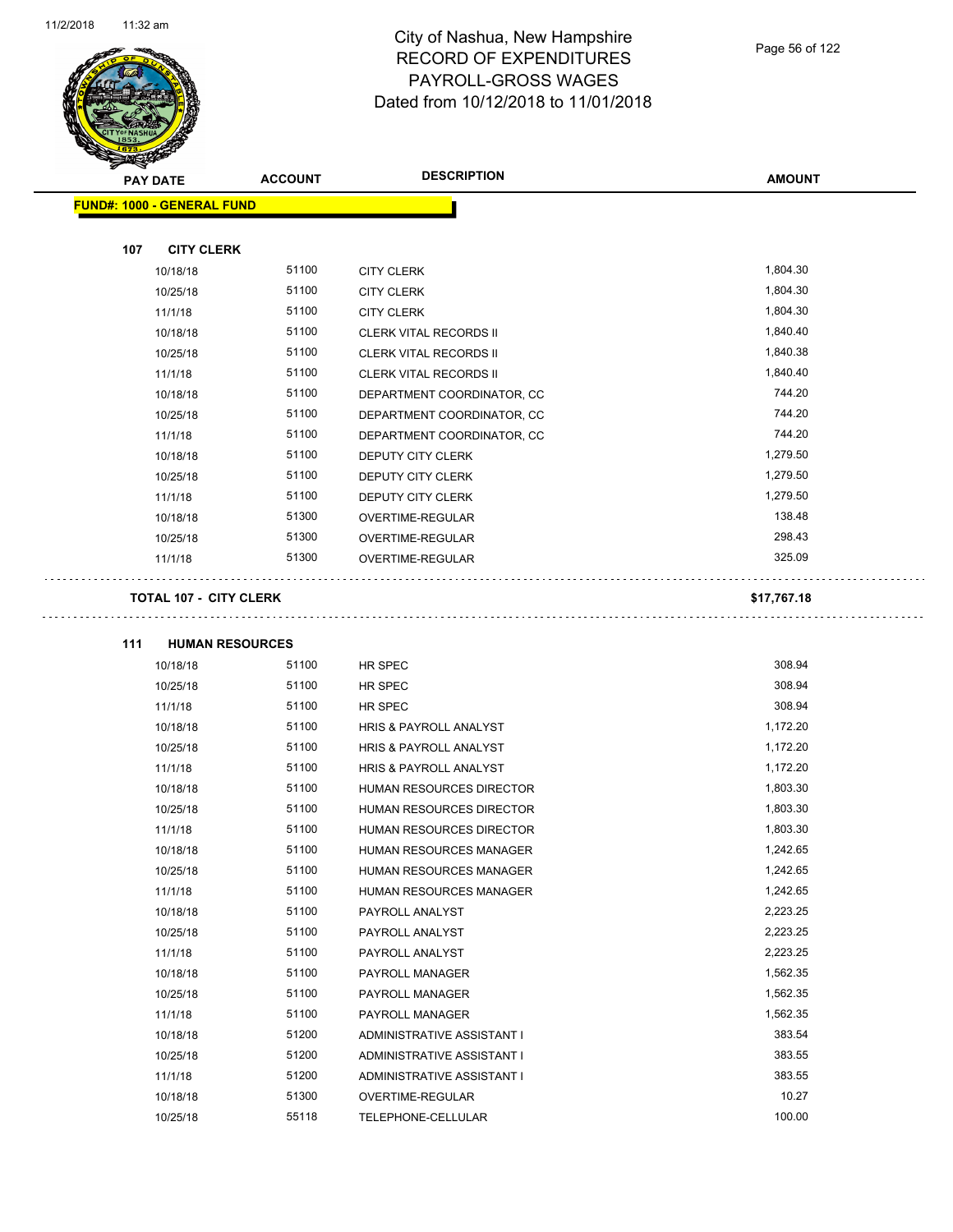

|     | <b>PAY DATE</b>                    | <b>ACCOUNT</b>                        | <b>DESCRIPTION</b>                       | <b>AMOUNT</b> |
|-----|------------------------------------|---------------------------------------|------------------------------------------|---------------|
|     | <b>FUND#: 1000 - GENERAL FUND</b>  |                                       |                                          |               |
|     |                                    |                                       |                                          |               |
|     | <b>TOTAL 111 - HUMAN RESOURCES</b> |                                       |                                          | \$26,198.98   |
|     |                                    |                                       |                                          |               |
| 115 | <b>PENSIONS</b>                    |                                       |                                          |               |
|     | 10/25/18                           | 52120                                 | PENSION BENEFIT DISTRIBUTIONS            | 50.00         |
|     | <b>TOTAL 115 - PENSIONS</b>        |                                       |                                          | \$50.00       |
|     |                                    |                                       |                                          |               |
| 120 | <b>TELECOMMUNICATIONS</b>          |                                       |                                          |               |
|     | 10/25/18                           | 55109                                 | TELEPHONE-VOICE                          | 50.00         |
|     |                                    | <b>TOTAL 120 - TELECOMMUNICATIONS</b> |                                          | \$50.00       |
|     |                                    |                                       |                                          |               |
| 122 |                                    | <b>INFORMATION TECHNOLOGY</b>         |                                          |               |
|     | 10/18/18                           | 51100                                 | ADMIN ASSISTANT III                      | 801.90        |
|     | 10/25/18                           | 51100                                 | ADMIN ASSISTANT III                      | 801.90        |
|     | 11/1/18                            | 51100                                 | ADMIN ASSISTANT III                      | 801.90        |
|     | 10/18/18                           | 51100                                 | ENTERPRISE SYS ADMINISTRATOR             | 1,562.35      |
|     | 10/25/18                           | 51100                                 | ENTERPRISE SYS ADMINISTRATOR             | 1,562.35      |
|     | 11/1/18                            | 51100                                 | ENTERPRISE SYS ADMINISTRATOR             | 1,562.35      |
|     | 10/18/18                           | 51100                                 | ERP SYSTEM ADMIN DBA                     | 1,913.25      |
|     | 10/25/18                           | 51100                                 | ERP SYSTEM ADMIN DBA                     | 1,913.25      |
|     | 11/1/18                            | 51100                                 | ERP SYSTEM ADMIN DBA                     | 1,913.25      |
|     | 10/18/18                           | 51100                                 | IT DIVISION DIRECTOR                     | 2,294.80      |
|     | 10/25/18                           | 51100                                 | IT DIVISION DIRECTOR                     | 2,294.80      |
|     | 11/1/18                            | 51100                                 | IT DIVISION DIRECTOR                     | 2,294.80      |
|     | 10/18/18                           | 51100                                 | IT INFRASTRUCTURE ANALYST                | 1,306.00      |
|     | 10/25/18                           | 51100                                 | IT INFRASTRUCTURE ANALYST                | 1,306.00      |
|     | 11/1/18                            | 51100                                 | IT INFRASTRUCTURE ANALYST                | 1,306.00      |
|     | 10/18/18                           | 51100                                 | IT MANAGER, INFRASTRUCTURE               | 2,059.95      |
|     | 10/25/18                           | 51100                                 | IT MANAGER, INFRASTRUCTURE               | 2,059.95      |
|     | 11/1/18                            | 51100                                 | IT MANAGER, INFRASTRUCTURE               | 2,059.95      |
|     | 10/18/18                           | 51100                                 | IT MANAGER, PROJECT/DEVELOPMENT SERVICES | 1,593.40      |
|     | 10/25/18                           | 51100                                 | IT MANAGER, PROJECT/DEVELOPMENT SERVICES | 1,593.39      |
|     | 11/1/18                            | 51100                                 | IT MANAGER, PROJECT/DEVELOPMENT SERVICES | 1,593.40      |
|     | 10/18/18                           | 51100                                 | IT MANAGER, TECHNICAL SERVICES           | 1,620.45      |
|     | 10/25/18                           | 51100                                 | IT MANAGER, TECHNICAL SERVICES           | 1,620.45      |
|     | 11/1/18                            | 51100                                 | IT MANAGER, TECHNICAL SERVICES           | 1,620.45      |
|     | 10/18/18                           | 51100                                 | SYSTEMS ADM DATABASE ADM                 | 1,810.10      |
|     | 10/25/18                           | 51100                                 | SYSTEMS ADM DATABASE ADM                 | 1,810.10      |
|     | 11/1/18                            | 51100                                 | SYSTEMS ADM DATABASE ADM                 | 1,810.10      |
|     | 10/18/18                           | 51100                                 | TECHNICAL SPEC II NET SUPPORT            | 1,246.35      |
|     | 10/25/18                           | 51100                                 | TECHNICAL SPEC II NET SUPPORT            | 1,246.35      |
|     | 11/1/18                            | 51100                                 | TECHNICAL SPEC II NET SUPPORT            | 1,246.35      |
|     | 10/18/18                           | 51100                                 | TECHNICAL SPECIALIST I                   | 870.15        |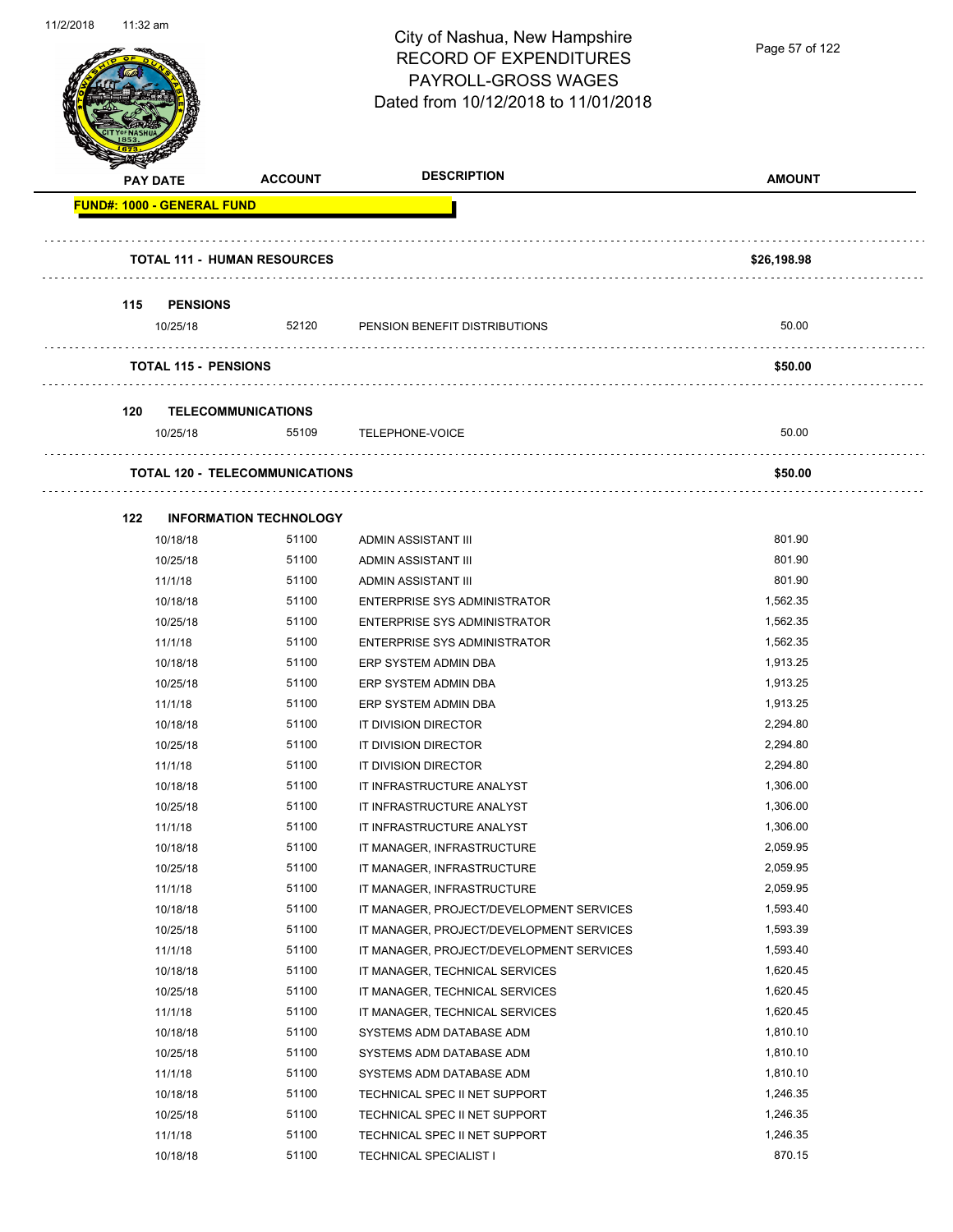| <b>PAY DATE</b>                   | <b>ACCOUNT</b>                            | <b>DESCRIPTION</b>               | <b>AMOUNT</b> |
|-----------------------------------|-------------------------------------------|----------------------------------|---------------|
| <b>FUND#: 1000 - GENERAL FUND</b> |                                           |                                  |               |
| 122                               | <b>INFORMATION TECHNOLOGY</b>             |                                  |               |
| 10/25/18                          | 51100                                     | <b>TECHNICAL SPECIALIST I</b>    | 870.15        |
| 11/1/18                           | 51100                                     | <b>TECHNICAL SPECIALIST I</b>    | 870.15        |
| 10/25/18                          | 51300                                     | OVERTIME-REGULAR                 | 8.16          |
| 10/25/18                          | 55118                                     | TELEPHONE-CELLULAR               | 234.00        |
|                                   | <b>TOTAL 122 - INFORMATION TECHNOLOGY</b> |                                  | \$51,478.25   |
| 126                               | <b>FINANCIAL SERVICES</b>                 |                                  |               |
| 10/18/18                          | 51100                                     | ACCOUNTS PAYABLE COORDINATOR     | 2,308.65      |
| 10/25/18                          | 51100                                     | ACCOUNTS PAYABLE COORDINATOR     | 2,308.65      |
| 11/1/18                           | 51100                                     | ACCOUNTS PAYABLE COORDINATOR     | 2,308.65      |
| 10/18/18                          | 51100                                     | ACCOUNTS PAYABLE SUPV            | 1,095.90      |
| 10/25/18                          | 51100                                     | ACCOUNTS PAYABLE SUPV            | 1,095.90      |
| 11/1/18                           | 51100                                     | ACCOUNTS PAYABLE SUPV            | 1,095.90      |
| 10/18/18                          | 51100                                     | <b>ASSISTANT TREASURER</b>       | 1,466.05      |
| 10/25/18                          | 51100                                     | ASSISTANT TREASURER              | 1,466.05      |
| 11/1/18                           | 51100                                     | ASSISTANT TREASURER              | 1,466.05      |
| 10/18/18                          | 51100                                     | <b>CFO COMPTROLLER</b>           | 2,518.65      |
| 10/25/18                          | 51100                                     | <b>CFO COMPTROLLER</b>           | 2,518.65      |
| 11/1/18                           | 51100                                     | <b>CFO COMPTROLLER</b>           | 2,518.65      |
| 10/18/18                          | 51100                                     | DEP TREASURER TAX COLLECTOR      | 1,222.45      |
| 10/25/18                          | 51100                                     | DEP TREASURER TAX COLLECTOR      | 1,222.45      |
| 11/1/18                           | 51100                                     | DEP TREASURER TAX COLLECTOR      | 1,222.45      |
| 10/18/18                          | 51100                                     | FINANCE AND ADMIN MANAGER        | 698.52        |
| 10/25/18                          | 51100                                     | <b>FINANCE AND ADMIN MANAGER</b> | 1,047.78      |
| 11/1/18                           | 51100                                     | FINANCE AND ADMIN MANAGER        | 873.15        |
| 10/18/18                          | 51100                                     | <b>MVR CLERK I</b>               | 1.757.25      |
| 10/25/18                          | 51100                                     | <b>MVR CLERK I</b>               | 1,757.24      |
| 11/1/18                           | 51100                                     | <b>MVR CLERK I</b>               | 1,757.25      |
| 10/18/18                          | 51100                                     | MVR CLERK II                     | 1,568.79      |
| 10/25/18                          | 51100                                     | MVR CLERK II                     | 1,568.80      |
| 11/1/18                           | 51100                                     | MVR CLERK II                     | 1,568.80      |
| 10/18/18                          | 51100                                     | MVR CLERK III                    | 1,529.90      |
| 10/25/18                          | 51100                                     | MVR CLERK III                    | 1,529.92      |
| 11/1/18                           | 51100                                     | MVR CLERK III                    | 1,529.92      |
| 10/18/18                          | 51100                                     | REVENUE ACCOUNTS SPEC            | 845.00        |
| 10/25/18                          | 51100                                     | REVENUE ACCOUNTS SPEC            | 845.00        |
| 11/1/18                           | 51100                                     | REVENUE ACCOUNTS SPEC            | 845.00        |
| 10/18/18                          | 51100                                     | REVENUE COORDINATOR              | 1,080.35      |
| 10/25/18                          | 51100                                     | REVENUE COORDINATOR              | 1,080.35      |
| 11/1/18                           | 51100                                     | REVENUE COORDINATOR              | 1,080.35      |
| 10/18/18                          | 51100                                     | SENIOR ACCOUNTANT                | 1,143.00      |
| 10/25/18                          | 51100                                     | SENIOR ACCOUNTANT                | 1,143.00      |
| 11/1/18                           | 51100                                     | SENIOR ACCOUNTANT                | 1,143.00      |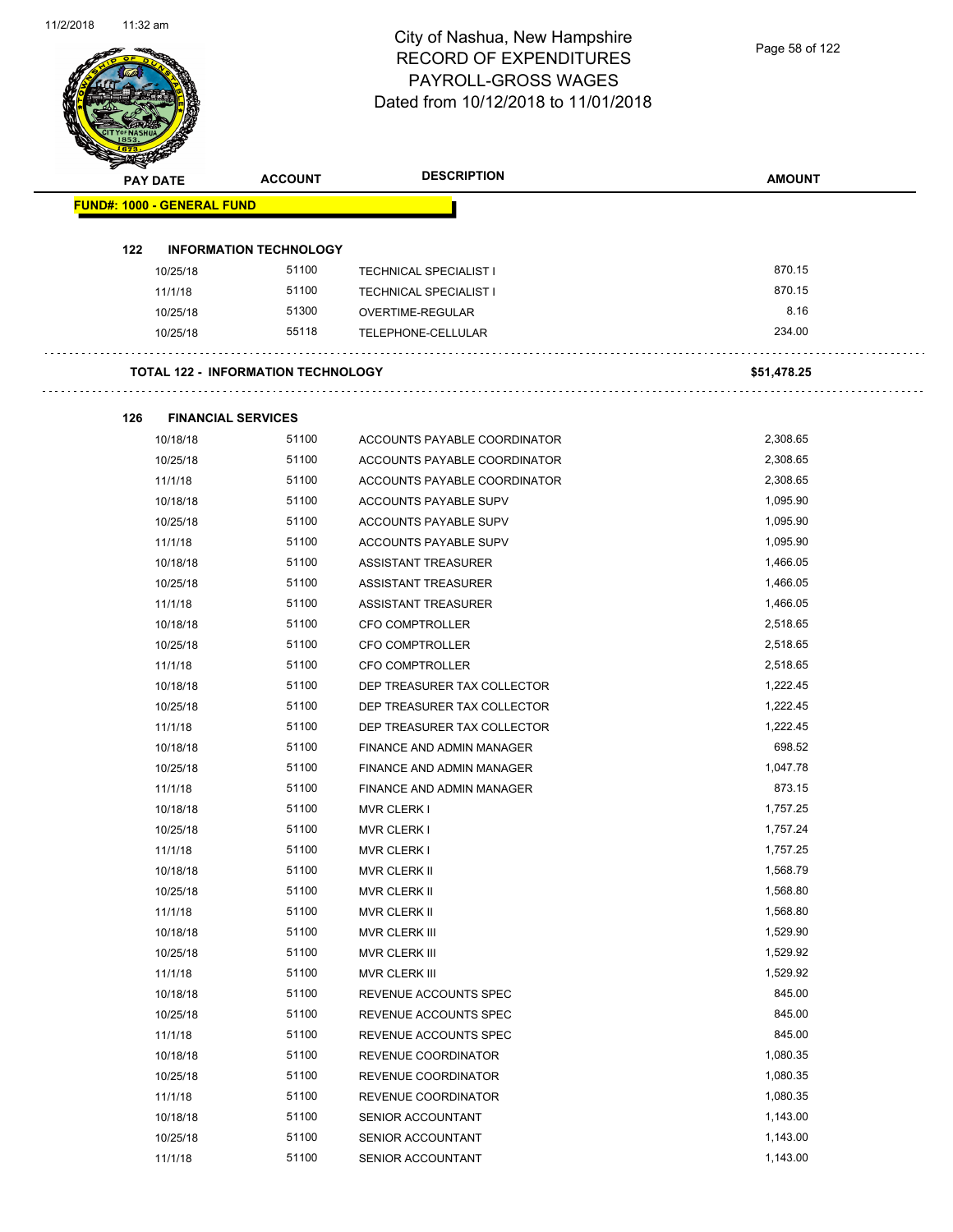

| <b>STARGER</b><br><b>PAY DATE</b> | <b>ACCOUNT</b>            | <b>DESCRIPTION</b>               | <b>AMOUNT</b> |
|-----------------------------------|---------------------------|----------------------------------|---------------|
| <b>FUND#: 1000 - GENERAL FUND</b> |                           |                                  |               |
|                                   |                           |                                  |               |
| 126                               | <b>FINANCIAL SERVICES</b> |                                  |               |
| 10/18/18                          | 51100                     | <b>SENIOR FINANCE MANAGER</b>    | 1,705.80      |
| 10/25/18                          | 51100                     | SENIOR FINANCE MANAGER           | 1,705.80      |
| 11/1/18                           | 51100                     | <b>SENIOR FINANCE MANAGER</b>    | 1,705.80      |
| 10/18/18                          | 51100                     | SENIOR FINANCIAL ANALYST         | 1,240.50      |
| 10/25/18                          | 51100                     | SENIOR FINANCIAL ANALYST         | 1,240.50      |
| 11/1/18                           | 51100                     | SENIOR FINANCIAL ANALYST         | 1,240.50      |
| 10/18/18                          | 51100                     | SR MGR ACCT FIN REPORTING        | 1,339.30      |
| 10/25/18                          | 51100                     | SR MGR ACCT FIN REPORTING        | 1,339.30      |
| 11/1/18                           | 51100                     | SR MGR ACCT FIN REPORTING        | 1,339.30      |
| 10/18/18                          | 51100                     | SUPV VEHICLE REGISTRATION        | 1,214.70      |
| 10/25/18                          | 51100                     | <b>SUPV VEHICLE REGISTRATION</b> | 1,214.70      |
| 11/1/18                           | 51100                     | <b>SUPV VEHICLE REGISTRATION</b> | 1,214.70      |
| 10/18/18                          | 51100                     | TREASURER TAX COLLECTOR          | 2,059.95      |
| 10/25/18                          | 51100                     | TREASURER TAX COLLECTOR          | 2,059.95      |
| 11/1/18                           | 51100                     | <b>TREASURER TAX COLLECTOR</b>   | 2,059.95      |
| 10/18/18                          | 51200                     | TRUST ACCOUNTANT PT              | 756.21        |
| 10/25/18                          | 51200                     | TRUST ACCOUNTANT PT              | 756.21        |
| 11/1/18                           | 51200                     | TRUST ACCOUNTANT PT              | 756.20        |
| 10/18/18                          | 51300                     | <b>OVERTIME-REGULAR</b>          | 22.84         |
| 10/25/18                          | 51300                     | OVERTIME-REGULAR                 | 64.30         |
| 11/1/18                           | 51300                     | OVERTIME-REGULAR                 | 106.23        |
| 10/25/18                          | 55118                     | <b>TELEPHONE-CELLULAR</b>        | 50.00         |

#### **TOTAL 126 - FINANCIAL SERVICES \$77,420.21**

÷,

**129 CITY BUILDINGS** 10/18/18 51100 BUILDING MANAGER 1,234.86 10/25/18 51100 BUILDING MANAGER 51100 51100 11/1/18 51100 BUILDING MANAGER 1,234.85 10/18/18 51100 CUSTODIAN I 1,292.60 10/25/18 51100 CUSTODIAN I 1,292.60 11/1/18 51100 CUSTODIAN I 1,276.59 10/18/18 51100 MAINTENANCE SPEC 1,414.00 10/25/18 51100 MAINTENANCE SPEC 1,414.01 11/1/18 51100 MAINTENANCE SPEC 1,414.00 10/18/18 51200 CUSTODIAN I 334.65 10/25/18 51200 CUSTODIAN I 334.65 11/1/18 51200 CUSTODIAN I 334.64 10/18/18 51300 OVERTIME-REGULAR 158.48 10/25/18 51300 OVERTIME-REGULAR 124.81 11/1/18 51300 OVERTIME-REGULAR 24.00 10/25/18 55118 TELEPHONE-CELLULAR 67.00

11/1/18 55118 TELEPHONE-CELLULAR 33.00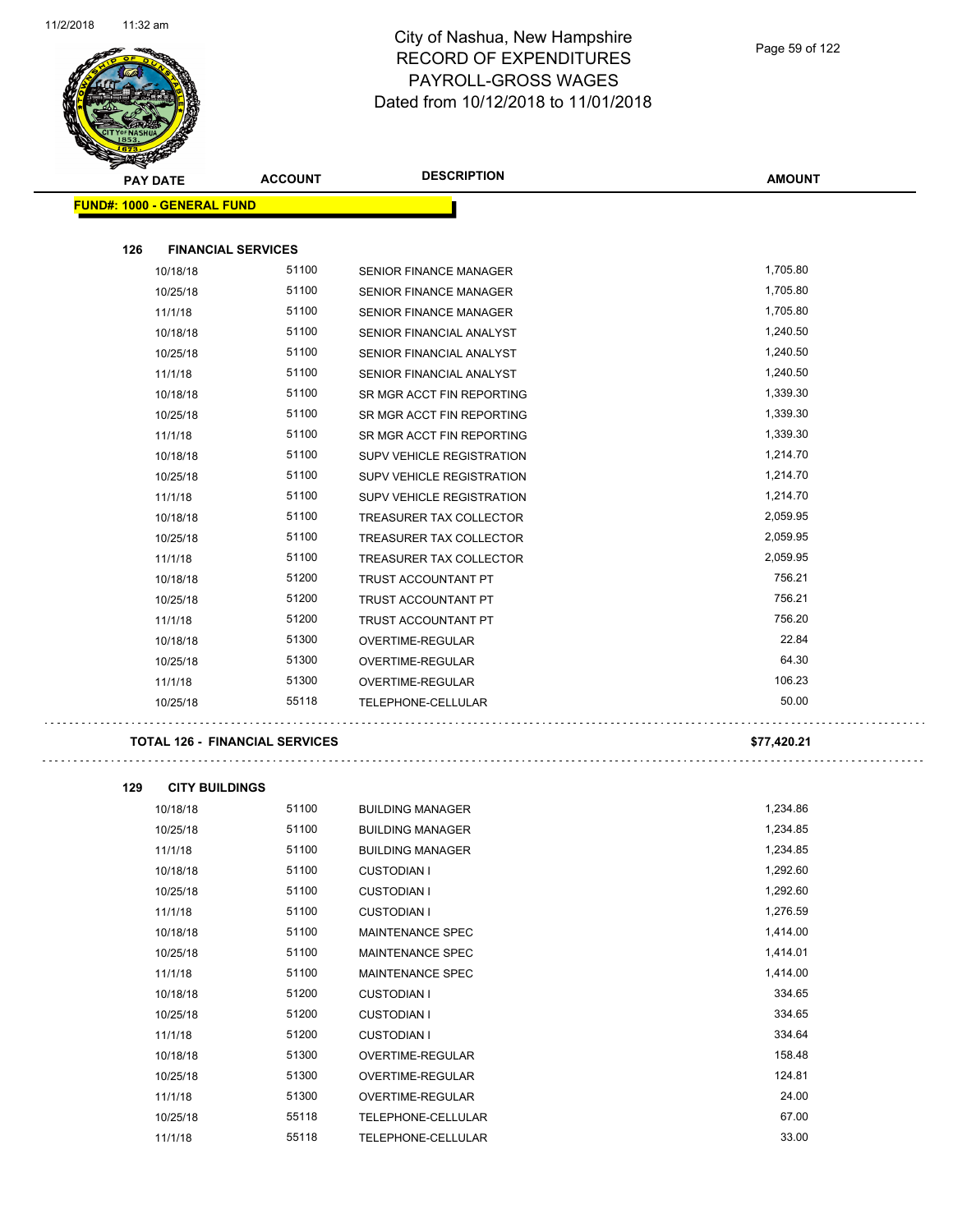

Page 60 of 122

| <b>PAY DATE</b>                   | <b>ACCOUNT</b>                    | <b>DESCRIPTION</b>             | <b>AMOUNT</b> |
|-----------------------------------|-----------------------------------|--------------------------------|---------------|
| <b>FUND#: 1000 - GENERAL FUND</b> |                                   |                                |               |
|                                   |                                   |                                |               |
|                                   | <b>TOTAL 129 - CITY BUILDINGS</b> |                                | \$13,219.59   |
| 130                               | <b>PURCHASING</b>                 |                                |               |
| 10/18/18                          | 51100                             | <b>PURCHASING AGENT I</b>      | 756.10        |
| 10/25/18                          | 51100                             | PURCHASING AGENT I             | 756.11        |
| 11/1/18                           | 51100                             | PURCHASING AGENT I             | 756.10        |
| 10/18/18                          | 51100                             | PURCHASING AGENT II            | 941.90        |
| 10/25/18                          | 51100                             | PURCHASING AGENT II            | 941.89        |
| 11/1/18                           | 51100                             | PURCHASING AGENT II            | 941.88        |
| 10/18/18                          | 51100                             | PURCHASING MANAGER             | 1,746.35      |
| 10/25/18                          | 51100                             | <b>PURCHASING MANAGER</b>      | 1,746.35      |
| 11/1/18                           | 51100                             | PURCHASING MANAGER             | 1,746.35      |
| 10/18/18                          | 51200                             | MESSENGER MAIL DISTRIBUTION CL | 319.90        |
| 10/25/18                          | 51200                             | MESSENGER MAIL DISTRIBUTION CL | 275.92        |
| 11/1/18                           | 51200                             | MESSENGER MAIL DISTRIBUTION CL | 319.90        |
| 10/25/18                          | 51300                             | OVERTIME-REGULAR               | 8.83          |
| 11/1/18                           | 51300                             | OVERTIME-REGULAR               | 17.66         |
|                                   | <b>TOTAL 130 - PURCHASING</b>     |                                | \$11,275.24   |
|                                   |                                   |                                |               |
| 131                               | <b>HUNT BUILDING</b>              |                                |               |
| 10/18/18                          | 51100                             | HUNT MEMORIAL BLDG & ARTS ADM  | 372.91        |
| 10/25/18                          | 51100                             | HUNT MEMORIAL BLDG & ARTS ADM  | 372.90        |
| 11/1/18                           | 51100                             | HUNT MEMORIAL BLDG & ARTS ADM  | 372.90        |
|                                   | <b>TOTAL 131 - HUNT BUILDING</b>  |                                | \$1,118.71    |
| 132                               | <b>ASSESSING</b>                  |                                |               |
| 10/18/18                          | 51100                             | <b>APPRAISER I</b>             | 796.30        |
| 10/25/18                          | 51100                             | <b>APPRAISER I</b>             | 796.29        |
| 11/1/18                           | 51100                             | <b>APPRAISER I</b>             | 796.30        |
| 10/18/18                          | 51100                             | <b>APPRAISER II</b>            | 1,146.50      |
| 10/25/18                          | 51100                             | <b>APPRAISER II</b>            | 1,146.50      |
| 11/1/18                           | 51100                             | <b>APPRAISER II</b>            | 1,146.50      |
| 10/18/18                          | 51100                             | <b>APPRAISER III</b>           | 2,465.70      |
| 10/25/18                          | 51100                             | <b>APPRAISER III</b>           | 2,465.70      |
| 11/1/18                           | 51100                             | <b>APPRAISER III</b>           | 2,465.70      |
| 10/18/18                          | 51100                             | ASSESSING ADMIN SPEC I CSR     | 654.95        |
| 10/25/18                          | 51100                             | ASSESSING ADMIN SPEC I CSR     | 654.95        |
| 11/1/18                           | 51100                             | ASSESSING ADMIN SPEC I CSR     | 654.95        |
| 10/18/18                          | 51100                             | ASSESSING ADMIN SPEC II CSR    | 715.30        |
| 10/25/18                          | 51100                             | ASSESSING ADMIN SPEC II CSR    | 715.30        |
| 11/1/18                           | 51100                             | ASSESSING ADMIN SPEC II CSR    | 715.30        |

10/18/18 51100 ASSESSING ADMIN SPEC III CSR 51100 51100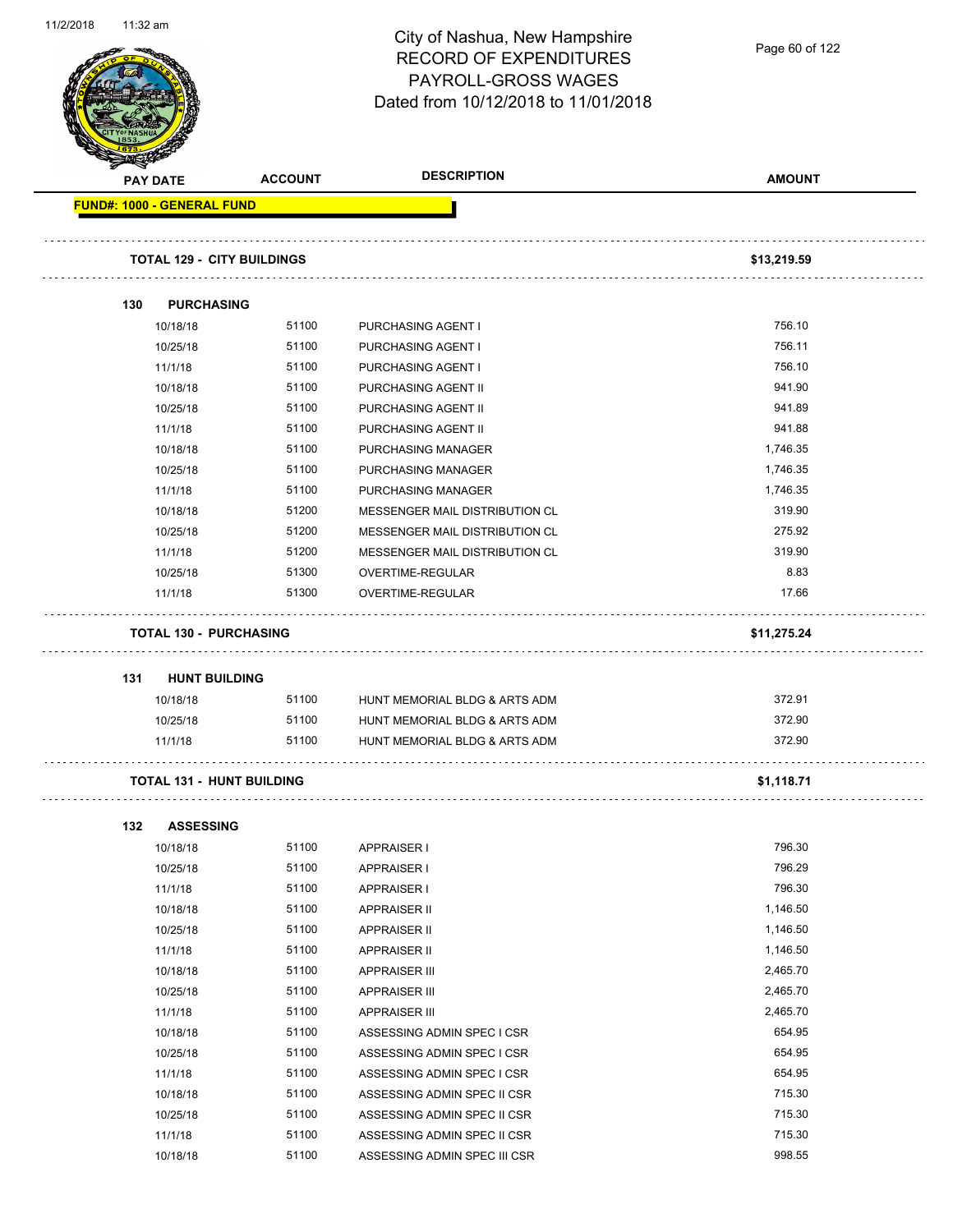

| <b>FUND#: 1000 - GENERAL FUND</b><br>132<br><b>ASSESSING</b><br>998.55<br>51100<br>10/25/18<br>ASSESSING ADMIN SPEC III CSR<br>998.55<br>51100<br>11/1/18<br>ASSESSING ADMIN SPEC III CSR<br>1,908.50<br>51100<br>10/18/18<br><b>CHIEF ASSESSOR</b><br>51100<br><b>CHIEF ASSESSOR</b><br>1,908.49<br>10/25/18<br>51100<br>1,908.50<br>11/1/18<br><b>CHIEF ASSESSOR</b><br>948.25<br>51100<br>10/18/18<br>DEPARTMENT COORDINATOR<br>948.25<br>51100<br>10/25/18<br>DEPARTMENT COORDINATOR<br>948.25<br>51100<br>11/1/18<br>DEPARTMENT COORDINATOR<br>51512<br>375.00<br>10/25/18<br>WAGES APPOINTED OFFICIALS<br><b>TOTAL 132 - ASSESSING</b><br>\$29,277.13<br>134<br><b>GIS</b><br>51100<br>1,174.40<br>10/18/18<br><b>GIS TECHNICIAN II</b><br>10/25/18<br>51100<br>1,174.40<br><b>GIS TECHNICIAN II</b><br>51100<br>1,174.40<br>11/1/18<br><b>GIS TECHNICIAN II</b><br>51200<br>1,034.88<br>10/18/18<br><b>GIS MANAGER</b><br>10/25/18<br>51200<br>1,034.88<br><b>GIS MANAGER</b><br>51200<br>1,034.88<br>11/1/18<br><b>GIS MANAGER</b><br><b>TOTAL 134 - GIS</b><br>\$6,627.84<br>PINEWOOD CEMETERY<br>140<br>100.00<br>55314<br>10/25/18<br>FIXED RATE MILEAGE ALLOWANCE<br><b>TOTAL 140 - PINEWOOD CEMETERY</b><br>\$100.00<br>142<br><b>WOODLAWN CEMETERY</b><br>1,455.30<br>51100<br>10/18/18<br>GROUNDSKEEPER CEMETERY<br>51100<br>1,455.30<br>10/25/18<br><b>GROUNDSKEEPER CEMETERY</b><br>51100<br>1,455.30<br>11/1/18<br><b>GROUNDSKEEPER CEMETERY</b><br>852.10<br>51100<br>10/18/18<br>SUBFOREMAN CEMETERY<br>852.10<br>51100<br>10/25/18<br>SUBFOREMAN CEMETERY<br>852.10<br>51100<br>11/1/18<br>SUBFOREMAN CEMETERY<br>51100<br>1,195.60<br>SUPERINTENDENT CEMETERY I<br>10/18/18<br>51100<br>1,195.60<br>SUPERINTENDENT CEMETERY I<br>10/25/18<br>11/1/18<br>51100<br>1,195.60<br>SUPERINTENDENT CEMETERY I | <b>PAY DATE</b> | <b>ACCOUNT</b> | <b>DESCRIPTION</b> | <b>AMOUNT</b> |
|------------------------------------------------------------------------------------------------------------------------------------------------------------------------------------------------------------------------------------------------------------------------------------------------------------------------------------------------------------------------------------------------------------------------------------------------------------------------------------------------------------------------------------------------------------------------------------------------------------------------------------------------------------------------------------------------------------------------------------------------------------------------------------------------------------------------------------------------------------------------------------------------------------------------------------------------------------------------------------------------------------------------------------------------------------------------------------------------------------------------------------------------------------------------------------------------------------------------------------------------------------------------------------------------------------------------------------------------------------------------------------------------------------------------------------------------------------------------------------------------------------------------------------------------------------------------------------------------------------------------------------------------------------------------------------------------------------------------------------------------------------------------------------------------------------------------------|-----------------|----------------|--------------------|---------------|
|                                                                                                                                                                                                                                                                                                                                                                                                                                                                                                                                                                                                                                                                                                                                                                                                                                                                                                                                                                                                                                                                                                                                                                                                                                                                                                                                                                                                                                                                                                                                                                                                                                                                                                                                                                                                                              |                 |                |                    |               |
|                                                                                                                                                                                                                                                                                                                                                                                                                                                                                                                                                                                                                                                                                                                                                                                                                                                                                                                                                                                                                                                                                                                                                                                                                                                                                                                                                                                                                                                                                                                                                                                                                                                                                                                                                                                                                              |                 |                |                    |               |
|                                                                                                                                                                                                                                                                                                                                                                                                                                                                                                                                                                                                                                                                                                                                                                                                                                                                                                                                                                                                                                                                                                                                                                                                                                                                                                                                                                                                                                                                                                                                                                                                                                                                                                                                                                                                                              |                 |                |                    |               |
|                                                                                                                                                                                                                                                                                                                                                                                                                                                                                                                                                                                                                                                                                                                                                                                                                                                                                                                                                                                                                                                                                                                                                                                                                                                                                                                                                                                                                                                                                                                                                                                                                                                                                                                                                                                                                              |                 |                |                    |               |
|                                                                                                                                                                                                                                                                                                                                                                                                                                                                                                                                                                                                                                                                                                                                                                                                                                                                                                                                                                                                                                                                                                                                                                                                                                                                                                                                                                                                                                                                                                                                                                                                                                                                                                                                                                                                                              |                 |                |                    |               |
|                                                                                                                                                                                                                                                                                                                                                                                                                                                                                                                                                                                                                                                                                                                                                                                                                                                                                                                                                                                                                                                                                                                                                                                                                                                                                                                                                                                                                                                                                                                                                                                                                                                                                                                                                                                                                              |                 |                |                    |               |
|                                                                                                                                                                                                                                                                                                                                                                                                                                                                                                                                                                                                                                                                                                                                                                                                                                                                                                                                                                                                                                                                                                                                                                                                                                                                                                                                                                                                                                                                                                                                                                                                                                                                                                                                                                                                                              |                 |                |                    |               |
|                                                                                                                                                                                                                                                                                                                                                                                                                                                                                                                                                                                                                                                                                                                                                                                                                                                                                                                                                                                                                                                                                                                                                                                                                                                                                                                                                                                                                                                                                                                                                                                                                                                                                                                                                                                                                              |                 |                |                    |               |
|                                                                                                                                                                                                                                                                                                                                                                                                                                                                                                                                                                                                                                                                                                                                                                                                                                                                                                                                                                                                                                                                                                                                                                                                                                                                                                                                                                                                                                                                                                                                                                                                                                                                                                                                                                                                                              |                 |                |                    |               |
|                                                                                                                                                                                                                                                                                                                                                                                                                                                                                                                                                                                                                                                                                                                                                                                                                                                                                                                                                                                                                                                                                                                                                                                                                                                                                                                                                                                                                                                                                                                                                                                                                                                                                                                                                                                                                              |                 |                |                    |               |
|                                                                                                                                                                                                                                                                                                                                                                                                                                                                                                                                                                                                                                                                                                                                                                                                                                                                                                                                                                                                                                                                                                                                                                                                                                                                                                                                                                                                                                                                                                                                                                                                                                                                                                                                                                                                                              |                 |                |                    |               |
|                                                                                                                                                                                                                                                                                                                                                                                                                                                                                                                                                                                                                                                                                                                                                                                                                                                                                                                                                                                                                                                                                                                                                                                                                                                                                                                                                                                                                                                                                                                                                                                                                                                                                                                                                                                                                              |                 |                |                    |               |
|                                                                                                                                                                                                                                                                                                                                                                                                                                                                                                                                                                                                                                                                                                                                                                                                                                                                                                                                                                                                                                                                                                                                                                                                                                                                                                                                                                                                                                                                                                                                                                                                                                                                                                                                                                                                                              |                 |                |                    |               |
|                                                                                                                                                                                                                                                                                                                                                                                                                                                                                                                                                                                                                                                                                                                                                                                                                                                                                                                                                                                                                                                                                                                                                                                                                                                                                                                                                                                                                                                                                                                                                                                                                                                                                                                                                                                                                              |                 |                |                    |               |
|                                                                                                                                                                                                                                                                                                                                                                                                                                                                                                                                                                                                                                                                                                                                                                                                                                                                                                                                                                                                                                                                                                                                                                                                                                                                                                                                                                                                                                                                                                                                                                                                                                                                                                                                                                                                                              |                 |                |                    |               |
|                                                                                                                                                                                                                                                                                                                                                                                                                                                                                                                                                                                                                                                                                                                                                                                                                                                                                                                                                                                                                                                                                                                                                                                                                                                                                                                                                                                                                                                                                                                                                                                                                                                                                                                                                                                                                              |                 |                |                    |               |
|                                                                                                                                                                                                                                                                                                                                                                                                                                                                                                                                                                                                                                                                                                                                                                                                                                                                                                                                                                                                                                                                                                                                                                                                                                                                                                                                                                                                                                                                                                                                                                                                                                                                                                                                                                                                                              |                 |                |                    |               |
|                                                                                                                                                                                                                                                                                                                                                                                                                                                                                                                                                                                                                                                                                                                                                                                                                                                                                                                                                                                                                                                                                                                                                                                                                                                                                                                                                                                                                                                                                                                                                                                                                                                                                                                                                                                                                              |                 |                |                    |               |
|                                                                                                                                                                                                                                                                                                                                                                                                                                                                                                                                                                                                                                                                                                                                                                                                                                                                                                                                                                                                                                                                                                                                                                                                                                                                                                                                                                                                                                                                                                                                                                                                                                                                                                                                                                                                                              |                 |                |                    |               |
|                                                                                                                                                                                                                                                                                                                                                                                                                                                                                                                                                                                                                                                                                                                                                                                                                                                                                                                                                                                                                                                                                                                                                                                                                                                                                                                                                                                                                                                                                                                                                                                                                                                                                                                                                                                                                              |                 |                |                    |               |
|                                                                                                                                                                                                                                                                                                                                                                                                                                                                                                                                                                                                                                                                                                                                                                                                                                                                                                                                                                                                                                                                                                                                                                                                                                                                                                                                                                                                                                                                                                                                                                                                                                                                                                                                                                                                                              |                 |                |                    |               |
|                                                                                                                                                                                                                                                                                                                                                                                                                                                                                                                                                                                                                                                                                                                                                                                                                                                                                                                                                                                                                                                                                                                                                                                                                                                                                                                                                                                                                                                                                                                                                                                                                                                                                                                                                                                                                              |                 |                |                    |               |
|                                                                                                                                                                                                                                                                                                                                                                                                                                                                                                                                                                                                                                                                                                                                                                                                                                                                                                                                                                                                                                                                                                                                                                                                                                                                                                                                                                                                                                                                                                                                                                                                                                                                                                                                                                                                                              |                 |                |                    |               |
|                                                                                                                                                                                                                                                                                                                                                                                                                                                                                                                                                                                                                                                                                                                                                                                                                                                                                                                                                                                                                                                                                                                                                                                                                                                                                                                                                                                                                                                                                                                                                                                                                                                                                                                                                                                                                              |                 |                |                    |               |
|                                                                                                                                                                                                                                                                                                                                                                                                                                                                                                                                                                                                                                                                                                                                                                                                                                                                                                                                                                                                                                                                                                                                                                                                                                                                                                                                                                                                                                                                                                                                                                                                                                                                                                                                                                                                                              |                 |                |                    |               |
|                                                                                                                                                                                                                                                                                                                                                                                                                                                                                                                                                                                                                                                                                                                                                                                                                                                                                                                                                                                                                                                                                                                                                                                                                                                                                                                                                                                                                                                                                                                                                                                                                                                                                                                                                                                                                              |                 |                |                    |               |
|                                                                                                                                                                                                                                                                                                                                                                                                                                                                                                                                                                                                                                                                                                                                                                                                                                                                                                                                                                                                                                                                                                                                                                                                                                                                                                                                                                                                                                                                                                                                                                                                                                                                                                                                                                                                                              |                 |                |                    |               |
|                                                                                                                                                                                                                                                                                                                                                                                                                                                                                                                                                                                                                                                                                                                                                                                                                                                                                                                                                                                                                                                                                                                                                                                                                                                                                                                                                                                                                                                                                                                                                                                                                                                                                                                                                                                                                              |                 |                |                    |               |
|                                                                                                                                                                                                                                                                                                                                                                                                                                                                                                                                                                                                                                                                                                                                                                                                                                                                                                                                                                                                                                                                                                                                                                                                                                                                                                                                                                                                                                                                                                                                                                                                                                                                                                                                                                                                                              |                 |                |                    |               |
|                                                                                                                                                                                                                                                                                                                                                                                                                                                                                                                                                                                                                                                                                                                                                                                                                                                                                                                                                                                                                                                                                                                                                                                                                                                                                                                                                                                                                                                                                                                                                                                                                                                                                                                                                                                                                              |                 |                |                    |               |
|                                                                                                                                                                                                                                                                                                                                                                                                                                                                                                                                                                                                                                                                                                                                                                                                                                                                                                                                                                                                                                                                                                                                                                                                                                                                                                                                                                                                                                                                                                                                                                                                                                                                                                                                                                                                                              |                 |                |                    |               |
|                                                                                                                                                                                                                                                                                                                                                                                                                                                                                                                                                                                                                                                                                                                                                                                                                                                                                                                                                                                                                                                                                                                                                                                                                                                                                                                                                                                                                                                                                                                                                                                                                                                                                                                                                                                                                              |                 |                |                    |               |
|                                                                                                                                                                                                                                                                                                                                                                                                                                                                                                                                                                                                                                                                                                                                                                                                                                                                                                                                                                                                                                                                                                                                                                                                                                                                                                                                                                                                                                                                                                                                                                                                                                                                                                                                                                                                                              |                 |                |                    |               |
|                                                                                                                                                                                                                                                                                                                                                                                                                                                                                                                                                                                                                                                                                                                                                                                                                                                                                                                                                                                                                                                                                                                                                                                                                                                                                                                                                                                                                                                                                                                                                                                                                                                                                                                                                                                                                              |                 |                |                    |               |
|                                                                                                                                                                                                                                                                                                                                                                                                                                                                                                                                                                                                                                                                                                                                                                                                                                                                                                                                                                                                                                                                                                                                                                                                                                                                                                                                                                                                                                                                                                                                                                                                                                                                                                                                                                                                                              |                 |                |                    |               |
| 51300<br>81.86<br>10/25/18<br>OVERTIME-REGULAR                                                                                                                                                                                                                                                                                                                                                                                                                                                                                                                                                                                                                                                                                                                                                                                                                                                                                                                                                                                                                                                                                                                                                                                                                                                                                                                                                                                                                                                                                                                                                                                                                                                                                                                                                                               |                 |                |                    |               |
| 698.50<br>51400<br>10/18/18<br>WAGES TEMPORARY-SEASONAL                                                                                                                                                                                                                                                                                                                                                                                                                                                                                                                                                                                                                                                                                                                                                                                                                                                                                                                                                                                                                                                                                                                                                                                                                                                                                                                                                                                                                                                                                                                                                                                                                                                                                                                                                                      |                 |                |                    |               |
| 687.50<br>51400<br>10/25/18<br>WAGES TEMPORARY-SEASONAL                                                                                                                                                                                                                                                                                                                                                                                                                                                                                                                                                                                                                                                                                                                                                                                                                                                                                                                                                                                                                                                                                                                                                                                                                                                                                                                                                                                                                                                                                                                                                                                                                                                                                                                                                                      |                 |                |                    |               |

11/1/18 51400 WAGES TEMPORARY-SEASONAL 352.00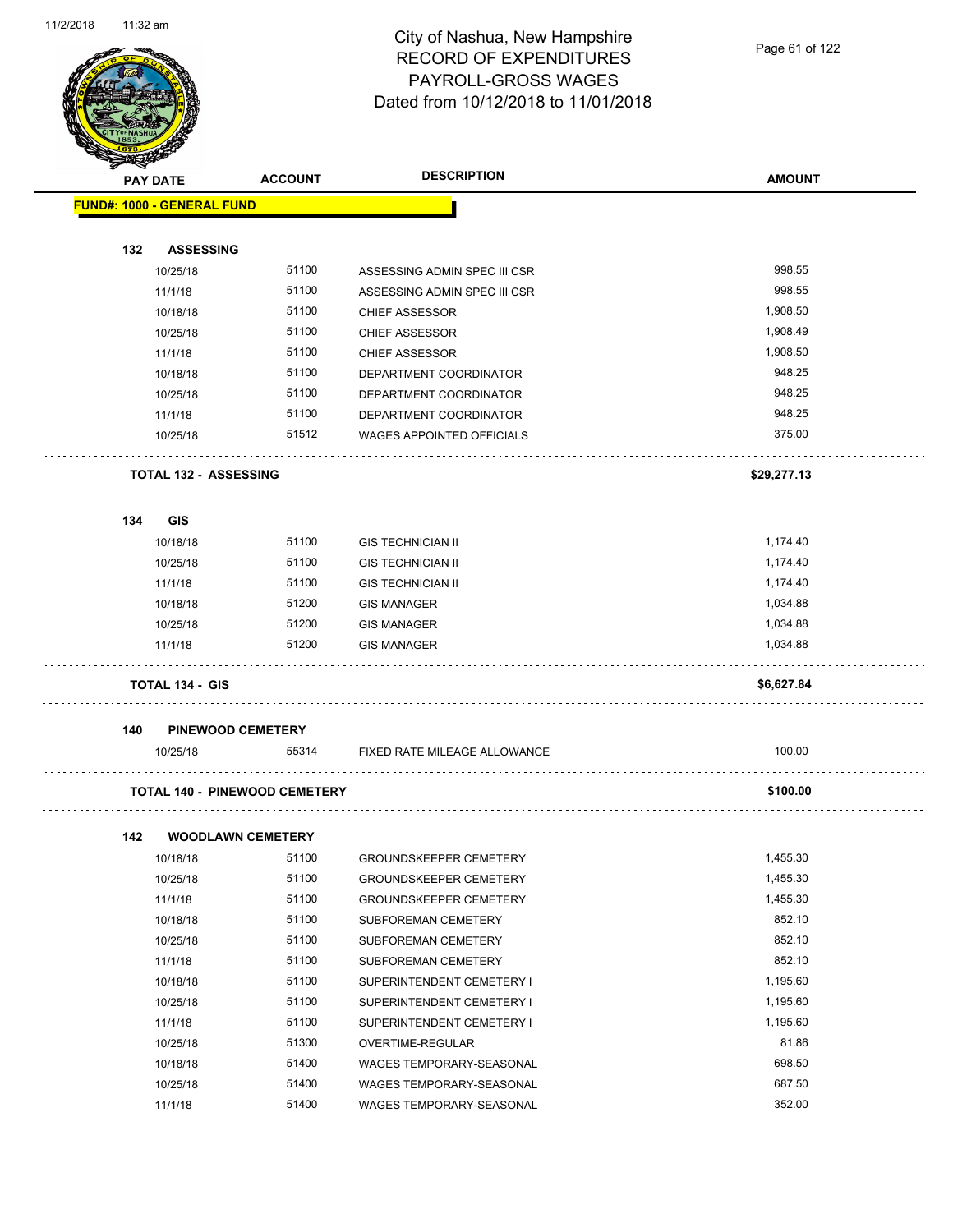|          |                            |                                           | <b>RECORD OF EXPENDITURES</b><br>PAYROLL-GROSS WAGES<br>Dated from 10/12/2018 to 11/01/2018 |                      |
|----------|----------------------------|-------------------------------------------|---------------------------------------------------------------------------------------------|----------------------|
| PAY DATE |                            | <b>ACCOUNT</b>                            | <b>DESCRIPTION</b>                                                                          | <b>AMOUNT</b>        |
|          | FUND#: 1000 - GENERAL FUND |                                           |                                                                                             |                      |
|          |                            | <b>TOTAL 142 - WOODLAWN CEMETERY</b>      |                                                                                             | \$12,328.86          |
| 144      |                            | <b>EDGEWOOD &amp; SUBURBAN CEMETERIES</b> |                                                                                             |                      |
|          | 10/18/18                   | 51100                                     | <b>GROUNDSKEEPER CEMETERY</b>                                                               | 1,216.90             |
|          | 10/25/18                   | 51100                                     | <b>GROUNDSKEEPER CEMETERY</b>                                                               | 1,201.25             |
|          | 11/1/18                    | 51100                                     | <b>GROUNDSKEEPER CEMETERY</b>                                                               | 1,216.90             |
|          | 10/18/18                   | 51100                                     | SUBFOREMAN CEMETERY                                                                         | 736.70               |
|          | 10/25/18                   | 51100                                     | SUBFOREMAN CEMETERY                                                                         | 736.70               |
|          | 11/1/18                    | 51100                                     | SUBFOREMAN CEMETERY                                                                         | 736.70               |
|          | 10/18/18                   | 51100                                     | SUPERINTENDENT CEMETERY II                                                                  | 1,261.25             |
|          | 10/25/18                   | 51100                                     | SUPERINTENDENT CEMETERY II                                                                  | 1,261.25             |
|          | 11/1/18                    | 51100                                     | SUPERINTENDENT CEMETERY II                                                                  | 1,261.25             |
|          | 10/25/18                   | 55314                                     | FIXED RATE MILEAGE ALLOWANCE                                                                | 100.00               |
|          |                            |                                           | <b>TOTAL 144 - EDGEWOOD &amp; SUBURBAN CEMETERIES</b>                                       | \$9,728.90           |
| 150      | <b>POLICE</b>              |                                           |                                                                                             |                      |
|          | 10/18/18                   | 51100                                     | <b>1ST YEAR OFFICERS</b>                                                                    | 3,065.25             |
|          | 10/25/18                   | 51100                                     | <b>1ST YEAR OFFICERS</b>                                                                    | 3,065.25             |
|          | 11/1/18                    | 51100                                     | <b>1ST YEAR OFFICERS</b>                                                                    | 3,065.25             |
|          | 10/18/18                   | 51100                                     | <b>ACCOUNT CLERK III</b>                                                                    | 2,303.60             |
|          | 10/25/18                   | 51100                                     | <b>ACCOUNT CLERK III</b>                                                                    | 2,303.60             |
|          | 11/1/18                    | 51100                                     | <b>ACCOUNT CLERK III</b>                                                                    | 2,303.60             |
|          | 10/18/18                   | 51100                                     | ADMINISTRATIVE PROJECT SPEC                                                                 | 1,428.35             |
|          | 10/25/18                   | 51100                                     | ADMINISTRATIVE PROJECT SPEC                                                                 | 1,428.35             |
|          | 11/1/18                    | 51100                                     | ADMINISTRATIVE PROJECT SPEC                                                                 | 1,428.35             |
|          | 10/18/18                   | 51100                                     | ANIMAL CONTROL OFFICER                                                                      | 998.95               |
|          | 10/25/18                   | 51100                                     | ANIMAL CONTROL OFFICER                                                                      | 998.95               |
|          | 11/1/18                    | 51100                                     | ANIMAL CONTROL OFFICER                                                                      | 998.95               |
|          | 10/18/18                   | 51100                                     | ASSISTANT RECORDS MANAGER                                                                   | 1,028.25             |
|          | 10/25/18                   | 51100                                     | ASSISTANT RECORDS MANAGER                                                                   | 1,028.25             |
|          | 11/1/18                    | 51100                                     | ASSISTANT RECORDS MANAGER                                                                   | 1,028.25             |
|          | 10/18/18                   | 51100                                     | AUTO MECHANIC 1ST CLASS                                                                     | 1,720.45             |
|          | 10/25/18                   | 51100                                     | AUTO MECHANIC 1ST CLASS                                                                     | 1,720.46             |
|          | 11/1/18                    | 51100                                     | AUTO MECHANIC 1ST CLASS                                                                     | 1,720.47             |
|          | 10/18/18                   | 51100                                     | <b>BUILDING MAINTENANCE SUPV</b>                                                            | 1,028.24             |
|          | 10/25/18                   | 51100                                     | <b>BUILDING MAINTENANCE SUPV</b>                                                            | 1,028.25             |
|          | 11/1/18                    | 51100                                     | <b>BUILDING MAINTENANCE SUPV</b>                                                            | 1,028.25             |
|          | 10/18/18                   | 51100                                     | <b>CAPTAIN</b>                                                                              | 15,993.60            |
|          | 10/25/18                   | 51100                                     | CAPTAIN                                                                                     | 15,993.61            |
|          |                            |                                           |                                                                                             |                      |
|          | 11/1/18                    | 51100                                     | <b>CAPTAIN</b>                                                                              | 15,993.60            |
|          | 10/18/18<br>10/25/18       | 51100<br>51100                            | CHIEF OF POLICE                                                                             | 2,815.20<br>2,815.20 |

City of Nashua, New Hampshire

11/2/2018 11:32 am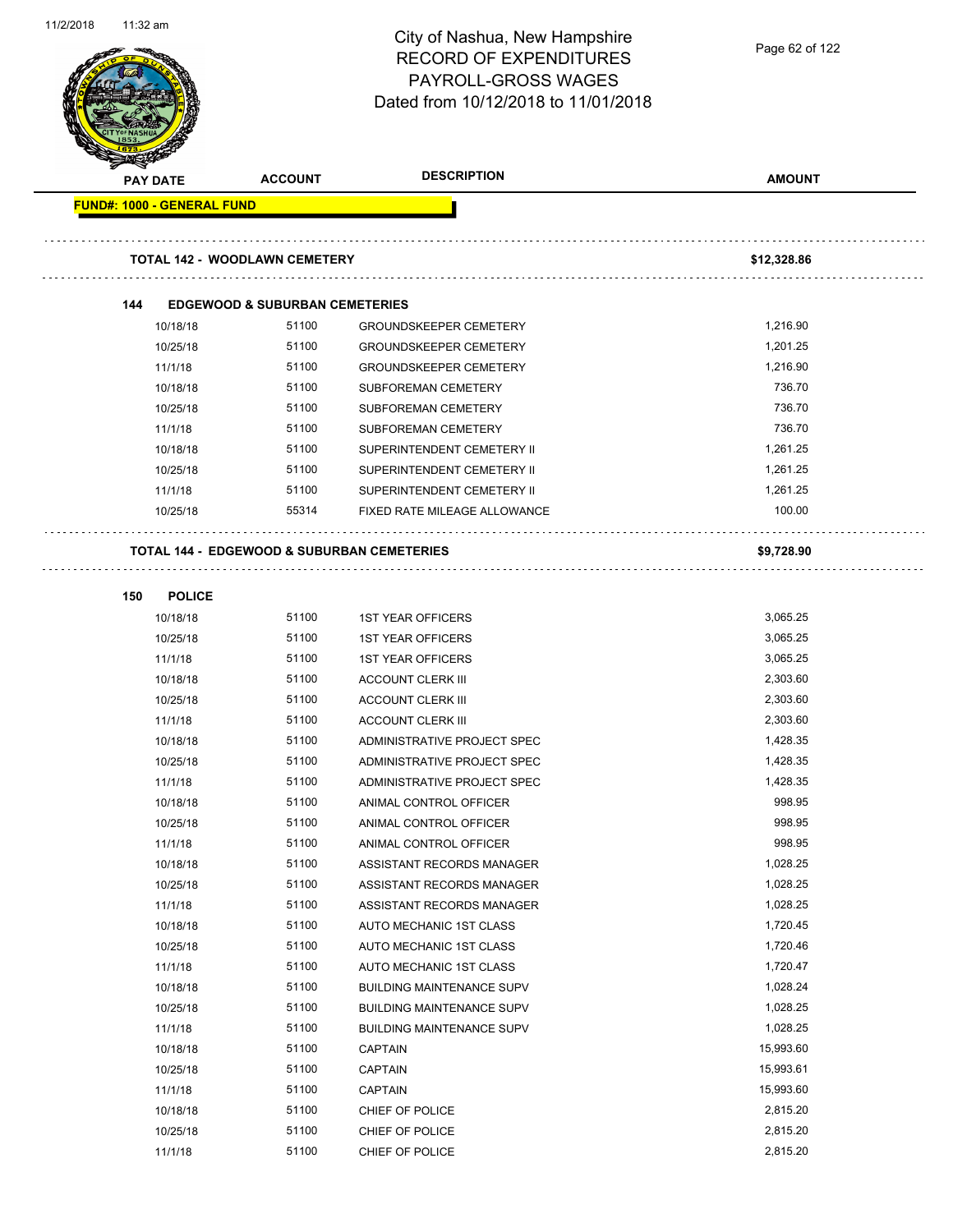

|     | <b>PAY DATE</b>                   | <b>ACCOUNT</b> | <b>DESCRIPTION</b>                           | <b>AMOUNT</b>        |  |
|-----|-----------------------------------|----------------|----------------------------------------------|----------------------|--|
|     | <b>FUND#: 1000 - GENERAL FUND</b> |                |                                              |                      |  |
|     |                                   |                |                                              |                      |  |
| 150 | <b>POLICE</b>                     |                |                                              |                      |  |
|     | 10/18/18                          | 51100          | COMM TECH ALL DESIGNATIONS                   | 8,797.55             |  |
|     | 10/25/18                          | 51100          | COMM TECH ALL DESIGNATIONS                   | 8,797.55             |  |
|     | 11/1/18                           | 51100          | COMM TECH ALL DESIGNATIONS                   | 8,797.55             |  |
|     | 10/18/18                          | 51100          | COMMUNITY POLICE COORD CEMD                  | 1,354.20             |  |
|     | 10/25/18                          | 51100          | COMMUNITY POLICE COORD CEMD                  | 1,354.20             |  |
|     | 11/1/18                           | 51100          | COMMUNITY POLICE COORD CEMD                  | 1,354.20             |  |
|     | 10/18/18                          | 51100          | <b>CRIME ANALYST</b>                         | 1,075.20             |  |
|     | 10/25/18                          | 51100          | <b>CRIME ANALYST</b>                         | 1,075.20             |  |
|     | 11/1/18                           | 51100          | <b>CRIME ANALYST</b>                         | 1,075.20             |  |
|     | 10/18/18                          | 51100          | <b>CUSTODIAN III</b>                         | 2,337.81             |  |
|     | 10/25/18                          | 51100          | <b>CUSTODIAN III</b>                         | 2,337.80             |  |
|     | 11/1/18                           | 51100          | <b>CUSTODIAN III</b>                         | 2,337.80             |  |
|     | 10/18/18                          | 51100          | DEPUTY CHIEF OF POLICE                       | 5,102.20             |  |
|     | 10/25/18                          | 51100          | DEPUTY CHIEF OF POLICE                       | 5,102.20             |  |
|     | 11/1/18                           | 51100          | DEPUTY CHIEF OF POLICE                       | 5,102.20             |  |
|     | 10/18/18                          | 51100          | DETENTION SPEC                               | 2,665.95             |  |
|     | 10/25/18                          | 51100          | DETENTION SPEC                               | 2,665.95             |  |
|     | 11/1/18                           | 51100          | DETENTION SPEC                               | 2,665.95             |  |
|     | 10/18/18                          | 51100          | DISPATCHERS ALL DESIGNATIONS                 | 5,450.50             |  |
|     | 10/25/18                          | 51100          | DISPATCHERS ALL DESIGNATIONS                 | 5,450.51             |  |
|     | 11/1/18                           | 51100          | DISPATCHERS ALL DESIGNATIONS                 | 5,450.51             |  |
|     | 10/18/18                          | 51100          | FLEET MAINTENANCE ASST SUPV                  | 963.20               |  |
|     | 10/25/18                          | 51100          | FLEET MAINTENANCE ASST SUPV                  | 963.20               |  |
|     | 11/1/18                           | 51100          | FLEET MAINTENANCE ASST SUPV                  | 963.20               |  |
|     | 10/18/18                          | 51100          | IT MANAGER/SOFTWARE SPECIALIST               | 1,728.00             |  |
|     | 10/25/18                          | 51100          | IT MANAGER/SOFTWARE SPECIALIST               | 1,728.00             |  |
|     | 11/1/18                           | 51100          | IT MANAGER/SOFTWARE SPECIALIST               | 1,728.00             |  |
|     | 10/18/18                          | 51100          | IT PROGRAMS ADMIN & INSTRUCTOR               | 1,081.50             |  |
|     | 10/25/18                          | 51100          | IT PROGRAMS ADMIN & INSTRUCTOR               | 1,081.50             |  |
|     | 11/1/18                           | 51100          | IT PROGRAMS ADMIN & INSTRUCTOR               | 1,081.50             |  |
|     | 10/18/18                          | 51100          | <b>LEGAL SECRETARY</b>                       | 768.85               |  |
|     | 10/25/18                          | 51100          | LEGAL SECRETARY                              | 768.85               |  |
|     | 11/1/18                           | 51100          | <b>LEGAL SECRETARY</b>                       | 768.85               |  |
|     | 10/18/18                          | 51100          | LIEUTENANT                                   | 17,571.69            |  |
|     | 10/25/18                          | 51100          | LIEUTENANT                                   | 17,571.70            |  |
|     | 11/1/18                           | 51100          | LIEUTENANT                                   | 17,571.70            |  |
|     | 10/18/18                          | 51100          | NPD BUSINESS COORDINATOR                     | 965.25               |  |
|     | 10/25/18                          | 51100          | NPD BUSINESS COORDINATOR                     | 965.25<br>965.25     |  |
|     | 11/1/18                           | 51100          | NPD BUSINESS COORDINATOR                     |                      |  |
|     | 10/18/18                          | 51100<br>51100 | NPD BUSINESS MANAGER                         | 1,802.00<br>1,802.00 |  |
|     | 10/25/18<br>11/1/18               | 51100          | NPD BUSINESS MANAGER<br>NPD BUSINESS MANAGER | 1,802.00             |  |
|     | 10/18/18                          | 51100          | NPD NETWORK ADMINISTRATOR                    | 1,377.50             |  |
|     | 10/25/18                          | 51100          | NPD NETWORK ADMINISTRATOR                    | 1,377.50             |  |
|     |                                   |                |                                              |                      |  |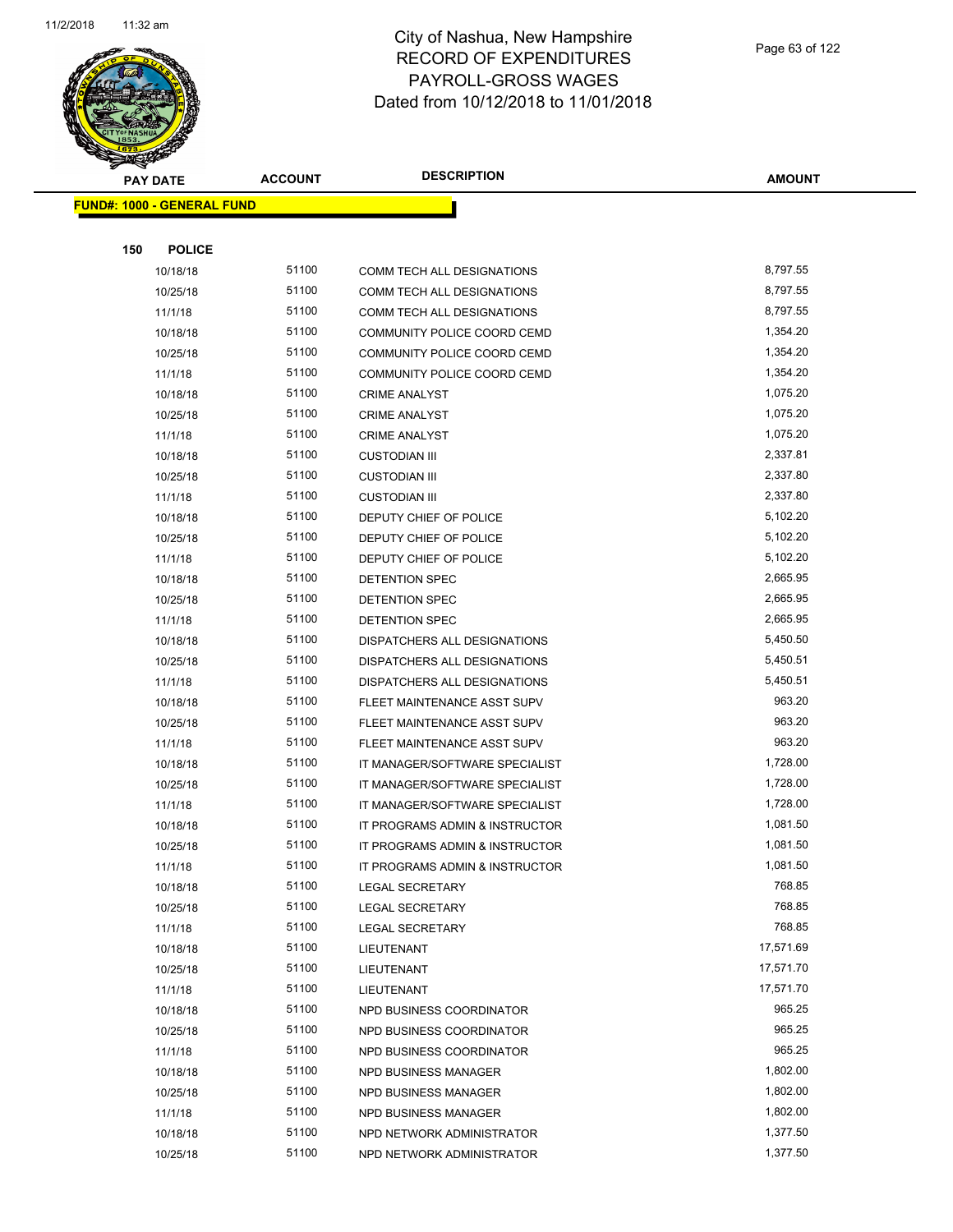

Page 64 of 122

|     | <b>PAY DATE</b>                   | <b>ACCOUNT</b> | <b>DESCRIPTION</b>           | <b>AMOUNT</b> |
|-----|-----------------------------------|----------------|------------------------------|---------------|
|     | <b>FUND#: 1000 - GENERAL FUND</b> |                |                              |               |
|     |                                   |                |                              |               |
| 150 | <b>POLICE</b>                     |                |                              |               |
|     | 11/1/18                           | 51100          | NPD NETWORK ADMINISTRATOR    | 1,377.50      |
|     | 10/18/18                          | 51100          | PARALEGAL                    | 854.00        |
|     | 10/25/18                          | 51100          | PARALEGAL                    | 854.00        |
|     | 11/1/18                           | 51100          | PARALEGAL                    | 854.00        |
|     | 9/13/18                           | 51100          | PATROLMAN ALL RANKS          | 49.99         |
|     | 10/18/18                          | 51100          | PATROLMAN ALL RANKS          | 179,542.01    |
|     | 10/25/18                          | 51100          | PATROLMAN ALL RANKS          | 179,563.52    |
|     | 11/1/18                           | 51100          | PATROLMAN ALL RANKS          | 179,138.61    |
|     | 10/18/18                          | 51100          | POLICE ATTORNEY              | 1,403.85      |
|     | 10/25/18                          | 51100          | POLICE ATTORNEY              | 2,942.33      |
|     | 11/1/18                           | 51100          | POLICE ATTORNEY              | 2,942.33      |
|     | 10/18/18                          | 51100          | RECORDS & COMMUNICATIONS MGR | 1,589.40      |
|     | 10/25/18                          | 51100          | RECORDS & COMMUNICATIONS MGR | 1,589.40      |
|     | 11/1/18                           | 51100          | RECORDS & COMMUNICATIONS MGR | 1,589.40      |
|     | 10/18/18                          | 51100          | <b>RECORDS TECHNICIAN I</b>  | 1,371.35      |
|     | 10/25/18                          | 51100          | <b>RECORDS TECHNICIAN I</b>  | 1,371.35      |
|     | 11/1/18                           | 51100          | <b>RECORDS TECHNICIAN I</b>  | 1,371.36      |
|     | 10/18/18                          | 51100          | RECORDS TECHNICIAN II        | 1,676.30      |
|     | 10/25/18                          | 51100          | RECORDS TECHNICIAN II        | 1,676.30      |
|     | 11/1/18                           | 51100          | RECORDS TECHNICIAN II        | 1,676.30      |
|     | 10/18/18                          | 51100          | SEC DOMESTIC VIOLENCE UNIT   | 758.90        |
|     | 10/25/18                          | 51100          | SEC DOMESTIC VIOLENCE UNIT   | 758.89        |
|     | 11/1/18                           | 51100          | SEC DOMESTIC VIOLENCE UNIT   | 758.90        |
|     | 10/18/18                          | 51100          | SECRETARIAL SUPV DET BUREAU  | 943.95        |
|     | 10/25/18                          | 51100          | SECRETARIAL SUPV DET BUREAU  | 943.95        |
|     | 11/1/18                           | 51100          | SECRETARIAL SUPV DET BUREAU  | 943.95        |
|     | 10/18/18                          | 51100          | <b>SECRETARY III</b>         | 2,931.24      |
|     | 10/25/18                          | 51100          | <b>SECRETARY III</b>         | 2,931.25      |
|     | 11/1/18                           | 51100          | <b>SECRETARY III</b>         | 2,931.25      |
|     | 10/18/18                          | 51100          | <b>SECRETARY V</b>           | 1,758.70      |
|     | 10/25/18                          | 51100          | <b>SECRETARY V</b>           | 1,758.70      |
|     | 11/1/18                           | 51100          | SECRETARY V                  | 1,758.69      |
|     | 10/18/18                          | 51100          | <b>SECRETARY VI</b>          | 836.29        |
|     | 10/25/18                          | 51100          | <b>SECRETARY VI</b>          | 836.30        |
|     | 11/1/18                           | 51100          | <b>SECRETARY VI</b>          | 836.30        |
|     | 10/18/18                          | 51100          | SERGEANT                     | 41,167.81     |
|     | 10/25/18                          | 51100          | SERGEANT                     | 41,167.79     |
|     | 11/1/18                           | 51100          | SERGEANT                     | 41,167.81     |
|     | 10/18/18                          | 51100          | SHIFT LEADER                 | 2,185.00      |
|     | 10/25/18                          | 51100          | SHIFT LEADER                 | 2,185.00      |
|     | 11/1/18                           | 51100          | SHIFT LEADER                 | 2,185.00      |
|     | 10/18/18                          | 51100          | <b>SUPV POLICE FLEET</b>     | 1,306.35      |
|     | 10/25/18                          | 51100          | <b>SUPV POLICE FLEET</b>     | 1,306.35      |
|     | 11/1/18                           | 51100          | <b>SUPV POLICE FLEET</b>     | 1,306.35      |
|     |                                   |                |                              |               |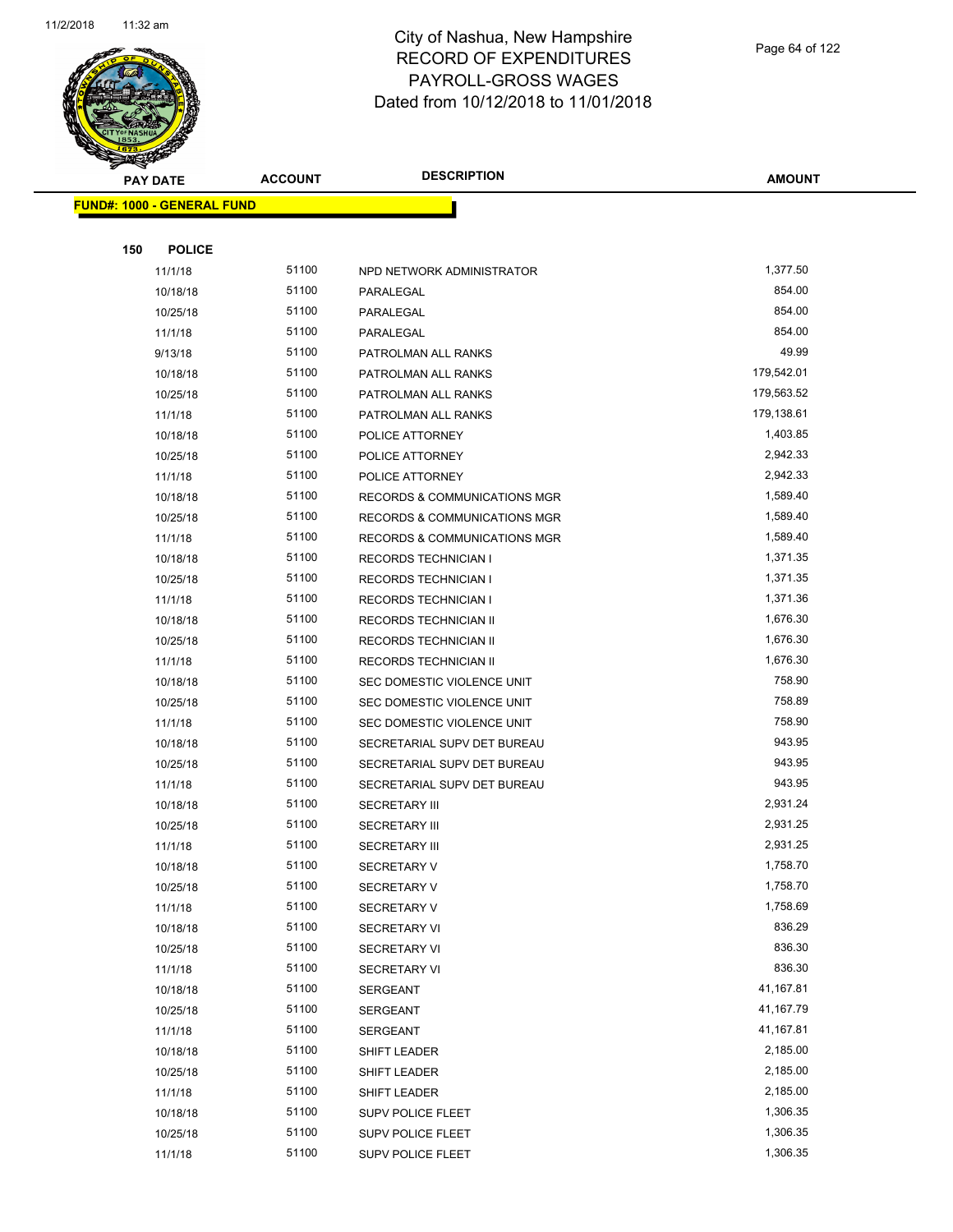

Page 65 of 122

| <b>PAY DATE</b>                   |                           | <b>ACCOUNT</b> | <b>DESCRIPTION</b>             | <b>AMOUNT</b>  |
|-----------------------------------|---------------------------|----------------|--------------------------------|----------------|
| <b>FUND#: 1000 - GENERAL FUND</b> |                           |                |                                |                |
|                                   |                           |                |                                |                |
| 150                               | <b>POLICE</b>             |                |                                |                |
|                                   | 10/18/18                  | 51200          | <b>ACCREDITATION MANAGER</b>   | 1,129.28       |
|                                   | 10/25/18                  | 51200          | <b>ACCREDITATION MANAGER</b>   | 1,129.28       |
|                                   | 11/1/18                   | 51200          | <b>ACCREDITATION MANAGER</b>   | 1,129.28       |
|                                   | 10/18/18                  | 51200          | SENIOR RELATIONS SPECIALIST    | 725.40         |
|                                   | 10/25/18                  | 51200          | SENIOR RELATIONS SPECIALIST    | 725.40         |
|                                   | 11/1/18                   | 51200          | SENIOR RELATIONS SPECIALIST    | 725.40         |
|                                   | 10/18/18                  | 51300          | OVERTIME-REGULAR               | 5,177.26       |
|                                   | 10/25/18                  | 51300          | <b>OVERTIME-REGULAR</b>        | 5,162.20       |
|                                   | 11/1/18                   | 51300          | OVERTIME-REGULAR               | 6,542.72       |
|                                   | 10/18/18                  | 51309          | OVERTIME-TRAINING              | 464.65         |
|                                   | 10/25/18                  | 51309          | <b>OVERTIME-TRAINING</b>       | 202.86         |
|                                   | 11/1/18                   | 51309          | <b>OVERTIME-TRAINING</b>       | 56.19          |
|                                   | 10/18/18                  | 51315          | <b>OVERTIME-WITNESS</b>        | 1,073.99       |
|                                   | 10/25/18                  | 51315          | <b>OVERTIME-WITNESS</b>        | 1,782.71       |
|                                   | 11/1/18                   | 51315          | <b>OVERTIME-WITNESS</b>        | 1,166.82       |
|                                   | 10/18/18                  | 51322          | OVERTIME-INVESTIGATIVE         | 5,628.14       |
|                                   | 10/25/18                  | 51322          | OVERTIME-INVESTIGATIVE         | 4,959.18       |
|                                   | 11/1/18                   | 51322          | OVERTIME-INVESTIGATIVE         | 2,809.02       |
|                                   | 10/18/18                  | 51330          | OVERTIME-COVERAGE              | 25,722.02      |
|                                   | 10/25/18                  | 51330          | OVERTIME-COVERAGE              | 24,927.55      |
|                                   | 11/1/18                   | 51330          | OVERTIME-COVERAGE              | 28,325.27      |
|                                   | 10/18/18                  | 51412          | <b>WAGES PER DIEM</b>          | 99.87          |
|                                   | 11/1/18                   | 51412          | <b>WAGES PER DIEM</b>          | 199.74         |
|                                   | 10/25/18                  | 51600          | <b>LONGEVITY</b>               | 300.00         |
|                                   | 10/18/18                  | 51628          | <b>EXTRA HOLIDAY</b>           | 53,233.33      |
|                                   | 11/1/18                   | 51750          | RETIREMENT & SEPARATION PAY    | 139.90         |
|                                   | 10/18/18                  | 52809          | <b>WELLNESS PROGRAM</b>        | 29.98          |
|                                   | 10/25/18                  | 52809          | <b>WELLNESS PROGRAM</b>        | 600.00         |
|                                   | 11/1/18                   | 52809          | <b>WELLNESS PROGRAM</b>        | 234.95         |
|                                   | 10/25/18                  | 55118          | TELEPHONE-CELLULAR             | 150.00         |
|                                   | 10/18/18                  | 61107          | <b>CLOTHING &amp; UNIFORMS</b> | 1,140.83       |
|                                   | 10/25/18                  | 61107          | <b>CLOTHING &amp; UNIFORMS</b> | 747.86         |
|                                   | 11/1/18                   | 61107          | <b>CLOTHING &amp; UNIFORMS</b> | 523.47         |
|                                   | <b>TOTAL 150 - POLICE</b> |                |                                | \$1,144,955.02 |
|                                   |                           |                |                                |                |

#### **152 FIRE**

10/18/18 51100 ADMINISTRATIVE ASSISTANT II 2,320.63 10/25/18 51100 ADMINISTRATIVE ASSISTANT II 2,320.60 11/1/18 51100 ADMINISTRATIVE ASSISTANT II 2,320.61 10/18/18 51100 ASST FIRE CHIEF 2,409.56 10/25/18 51100 ASST FIRE CHIEF 3 2,409.56 11/1/18 51100 ASST FIRE CHIEF 2,409.56 10/18/18 51100 ASST SUPERINTENDENT FIRE ALARM 1,613.60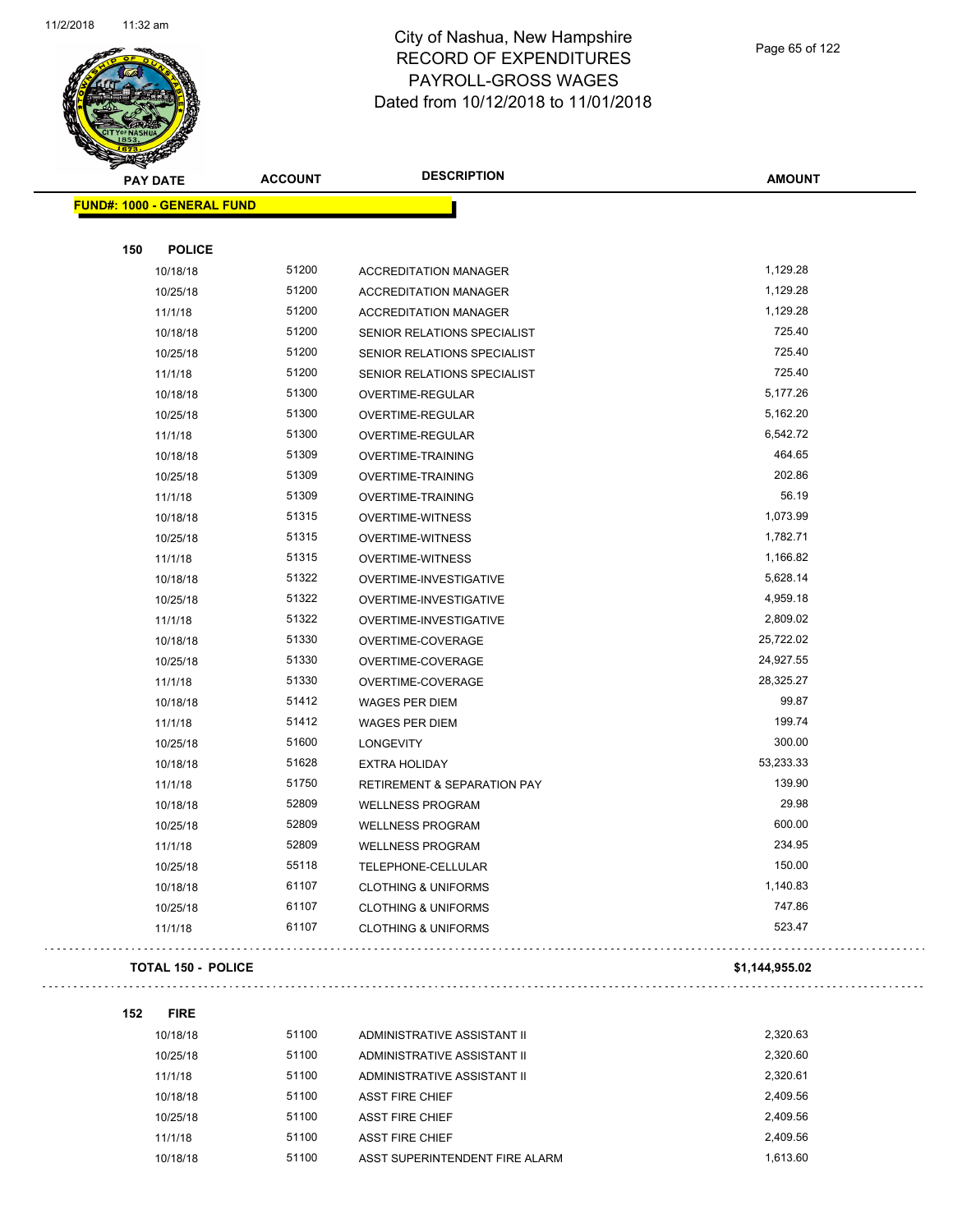

|     | <b>PAY DATE</b>                   | <b>ACCOUNT</b> | <b>DESCRIPTION</b>                  | <b>AMOUNT</b> |
|-----|-----------------------------------|----------------|-------------------------------------|---------------|
|     | <b>FUND#: 1000 - GENERAL FUND</b> |                |                                     |               |
|     |                                   |                |                                     |               |
| 152 | <b>FIRE</b>                       |                |                                     |               |
|     | 10/25/18                          | 51100          | ASST SUPERINTENDENT FIRE ALARM      | 1,613.60      |
|     | 11/1/18                           | 51100          | ASST SUPERINTENDENT FIRE ALARM      | 1,613.60      |
|     | 10/18/18                          | 51100          | ASST SUPERINTENDENT FIRE FLEET      | 1,613.60      |
|     | 10/25/18                          | 51100          | ASST SUPERINTENDENT FIRE FLEET      | 1,613.60      |
|     | 11/1/18                           | 51100          | ASST SUPERINTENDENT FIRE FLEET      | 1,613.60      |
|     | 10/18/18                          | 51100          | ASST SUPERINTENDENT PREVENTION      | 3,259.64      |
|     | 10/25/18                          | 51100          | ASST SUPERINTENDENT PREVENTION      | 3,259.64      |
|     | 11/1/18                           | 51100          | ASST SUPERINTENDENT PREVENTION      | 3,259.64      |
|     | 10/18/18                          | 51100          | <b>CAPTAIN</b>                      | 11,395.33     |
|     | 10/25/18                          | 51100          | <b>CAPTAIN</b>                      | 11,395.33     |
|     | 11/1/18                           | 51100          | <b>CAPTAIN</b>                      | 11,395.32     |
|     | 10/18/18                          | 51100          | <b>CAPTAIN FIRE TRAINING SAFETY</b> | 1,764.28      |
|     | 10/25/18                          | 51100          | CAPTAIN FIRE TRAINING SAFETY        | 1,764.28      |
|     | 11/1/18                           | 51100          | CAPTAIN FIRE TRAINING SAFETY        | 1,764.28      |
|     | 10/18/18                          | 51100          | <b>DEPUTY FIRE CHIEF</b>            | 8,596.21      |
|     | 10/25/18                          | 51100          | <b>DEPUTY FIRE CHIEF</b>            | 8,596.21      |
|     | 11/1/18                           | 51100          | <b>DEPUTY FIRE CHIEF</b>            | 8,596.22      |
|     | 10/18/18                          | 51100          | <b>EXEC ASST BUSINESS COORD</b>     | 868.70        |
|     | 10/25/18                          | 51100          | <b>EXEC ASST BUSINESS COORD</b>     | 868.70        |
|     | 11/1/18                           | 51100          | <b>EXEC ASST BUSINESS COORD</b>     | 868.70        |
|     | 10/18/18                          | 51100          | <b>FIRE CHIEF</b>                   | 2,635.48      |
|     | 10/25/18                          | 51100          | <b>FIRE CHIEF</b>                   | 2,635.48      |
|     | 11/1/18                           | 51100          | <b>FIRE CHIEF</b>                   | 2,635.48      |
|     | 10/18/18                          | 51100          | FIRE DISPATCH ALL RANKS             | 7,471.68      |
|     | 10/25/18                          | 51100          | FIRE DISPATCH ALL RANKS             | 7,467.95      |
|     | 11/1/18                           | 51100          | FIRE DISPATCH ALL RANKS             | 7,821.37      |
|     | 10/18/18                          | 51100          | FIRE DISPATCHER CLERK TRAINER       | 1,649.42      |
|     | 10/25/18                          | 51100          | FIRE DISPATCHER CLERK TRAINER       | 1,649.42      |
|     | 11/1/18                           | 51100          | FIRE DISPATCHER CLERK TRAINER       | 1,168.34      |
|     | 10/18/18                          | 51100          | FIRE LIEUTENANT                     | 42,222.10     |
|     | 10/25/18                          | 51100          | FIRE LIEUTENANT                     | 42,115.51     |
|     | 11/1/18                           | 51100          | <b>FIRE LIEUTENANT</b>              | 42,115.53     |
|     | 10/18/18                          | 51100          | <b>FIRE MECHANIC</b>                | 1,327.72      |
|     | 10/25/18                          | 51100          | <b>FIRE MECHANIC</b>                | 1,327.72      |
|     | 11/1/18                           | 51100          | <b>FIRE MECHANIC</b>                | 1,327.72      |
|     | 10/18/18                          | 51100          | FIRE TRAINING OFFICER               | 1,613.60      |
|     | 10/25/18                          | 51100          | FIRE TRAINING OFFICER               | 1,712.40      |
|     | 11/1/18                           | 51100          | FIRE TRAINING OFFICER               | 1,613.60      |
|     | 10/18/18                          | 51100          | FIREFIGHTERS ALL RANKS              | 129,147.16    |
|     | 10/25/18                          | 51100          | FIREFIGHTERS ALL RANKS              | 130,934.36    |
|     | 11/1/18                           | 51100          | FIREFIGHTERS ALL RANKS              | 130,450.00    |
|     | 10/18/18                          | 51100          | SUPERINTENDENT FIRE ALARM           | 1,799.72      |
|     | 10/25/18                          | 51100          | SUPERINTENDENT FIRE ALARM           | 1,799.72      |
|     | 11/1/18                           | 51100          | SUPERINTENDENT FIRE ALARM           | 1,799.72      |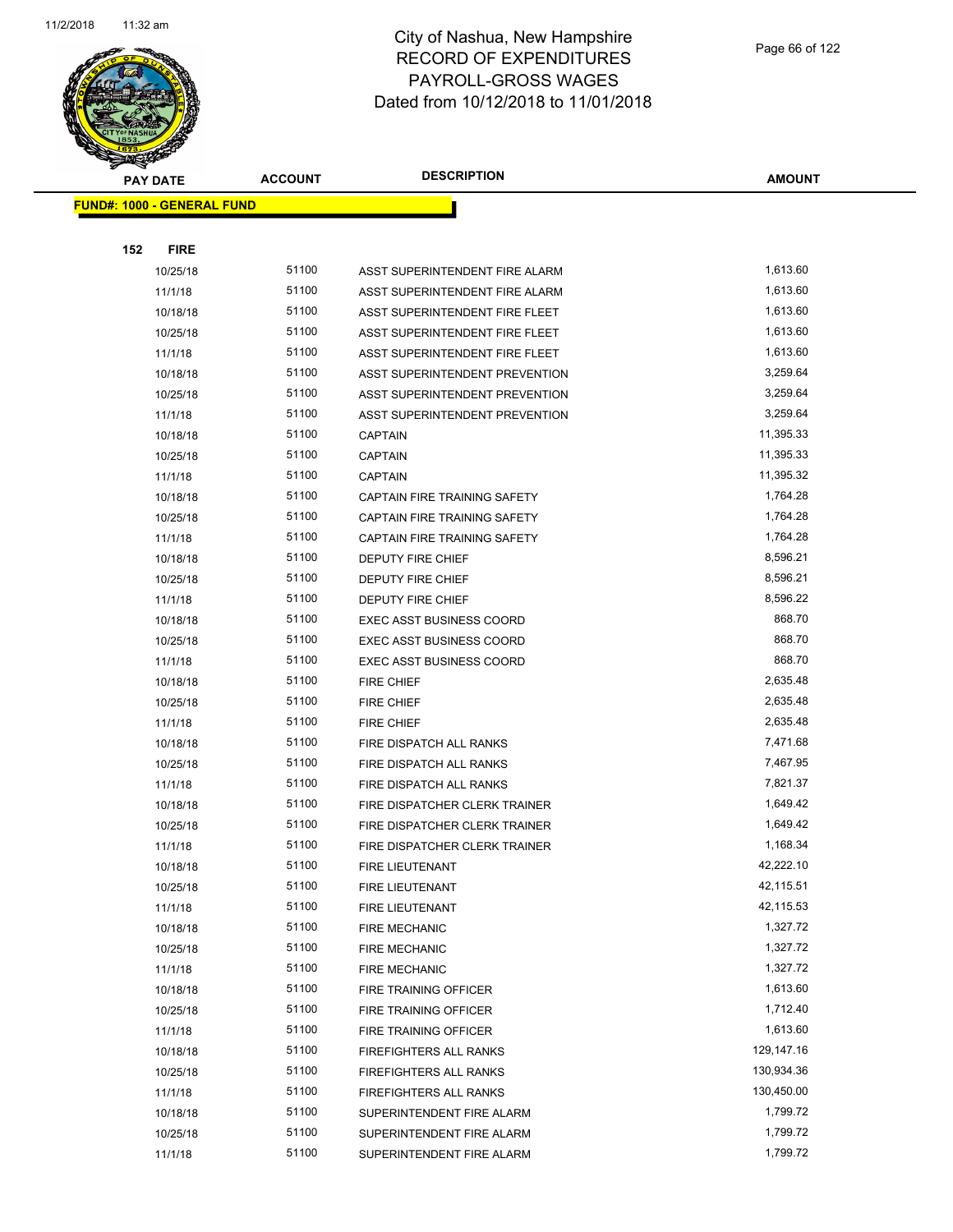

Page 67 of 122

| <b>PAY DATE</b>                   | <b>ACCOUNT</b> | <b>DESCRIPTION</b>             | <b>AMOUNT</b> |
|-----------------------------------|----------------|--------------------------------|---------------|
| <b>FUND#: 1000 - GENERAL FUND</b> |                |                                |               |
|                                   |                |                                |               |
| <b>FIRE</b><br>152                |                |                                |               |
| 10/18/18                          | 51100          | SUPERINTENDENT FIRE FLEET      | 1,764.28      |
| 10/25/18                          | 51100          | SUPERINTENDENT FIRE FLEET      | 1,764.28      |
| 11/1/18                           | 51100          | SUPERINTENDENT FIRE FLEET      | 1,764.28      |
| 10/18/18                          | 51100          | SUPERINTENDENT FIRE PREVENTION | 1,781.92      |
| 10/25/18                          | 51100          | SUPERINTENDENT FIRE PREVENTION | 1,781.92      |
| 11/1/18                           | 51100          | SUPERINTENDENT FIRE PREVENTION | 1,781.92      |
| 10/18/18                          | 51300          | OVERTIME-REGULAR               | 548.17        |
| 10/25/18                          | 51300          | OVERTIME-REGULAR               | 139.17        |
| 11/1/18                           | 51300          | OVERTIME-REGULAR               | 680.04        |
| 10/18/18                          | 51330          | OVERTIME-COVERAGE              | 13,729.88     |
| 10/25/18                          | 51330          | OVERTIME-COVERAGE              | 11,380.98     |
| 11/1/18                           | 51330          | OVERTIME-COVERAGE              | 11,055.38     |
| 10/18/18                          | 51628          | <b>EXTRA HOLIDAY</b>           | 53,202.24     |
| 10/18/18                          | 51650          | <b>ADDITIONAL HOURS</b>        | 33,079.30     |
| 10/25/18                          | 51650          | <b>ADDITIONAL HOURS</b>        | 27,770.09     |
| 11/1/18                           | 51650          | <b>ADDITIONAL HOURS</b>        | 25,543.82     |
| 10/18/18                          | 51700          | <b>STIPENDS</b>                | 4,724.42      |
| 10/25/18                          | 51700          | <b>STIPENDS</b>                | 4,724.42      |
| 11/1/18                           | 51700          | <b>STIPENDS</b>                | 4,724.42      |
| 11/1/18                           | 52800          | EDUCATIONAL ASSISTANCE         | 260.00        |
| 10/25/18                          | 55118          | TELEPHONE-CELLULAR             | 634.00        |
| 11/1/18                           | 61107          | <b>CLOTHING &amp; UNIFORMS</b> | 244.01        |
|                                   |                |                                |               |

#### **TOTAL 152 - FIRE \$871,044.74**

. . .

**153 BUILDING INSPECTION** 10/18/18 51100 BLD INSP ASST PLANS EXAMINER 1,046.84 10/25/18 51100 BLD INSP ASST PLANS EXAMINER 1,046.85 11/1/18 51100 BLD INSP ASST PLANS EXAMINER 1,046.85 10/18/18 51100 BUILDING AND UTILITIES INSPCTR 3,635.40 10/25/18 51100 BUILDING AND UTILITIES INSPCTR 3,635.39 11/1/18 51100 BUILDING AND UTILITIES INSPCTR 3,635.40 10/18/18 51100 BUILDING DEPARTMENT MANAGER 1,612.75 10/25/18 51100 BUILDING DEPARTMENT MANAGER 1,612.75 11/1/18 51100 BUILDING DEPARTMENT MANAGER 1,612.75 10/18/18 51100 PERMIT TECHNICIAN I 678.05 10/25/18 51100 PERMIT TECHNICIAN I 1,287.45 11/1/18 51100 PERMIT TECHNICIAN I 1,287.45 10/18/18 51100 PLANS EXAMINER 1,271.25 10/25/18 51100 PLANS EXAMINER 1,271.25 11/1/18 51100 PLANS EXAMINER 1,271.25 . . . . . . . . . . . . . . . . . . . . . . . . . . . . . . .

#### **TOTAL 153 - BUILDING INSPECTION \$25,951.68**

. . . . . . . . . . . . . . . . . . .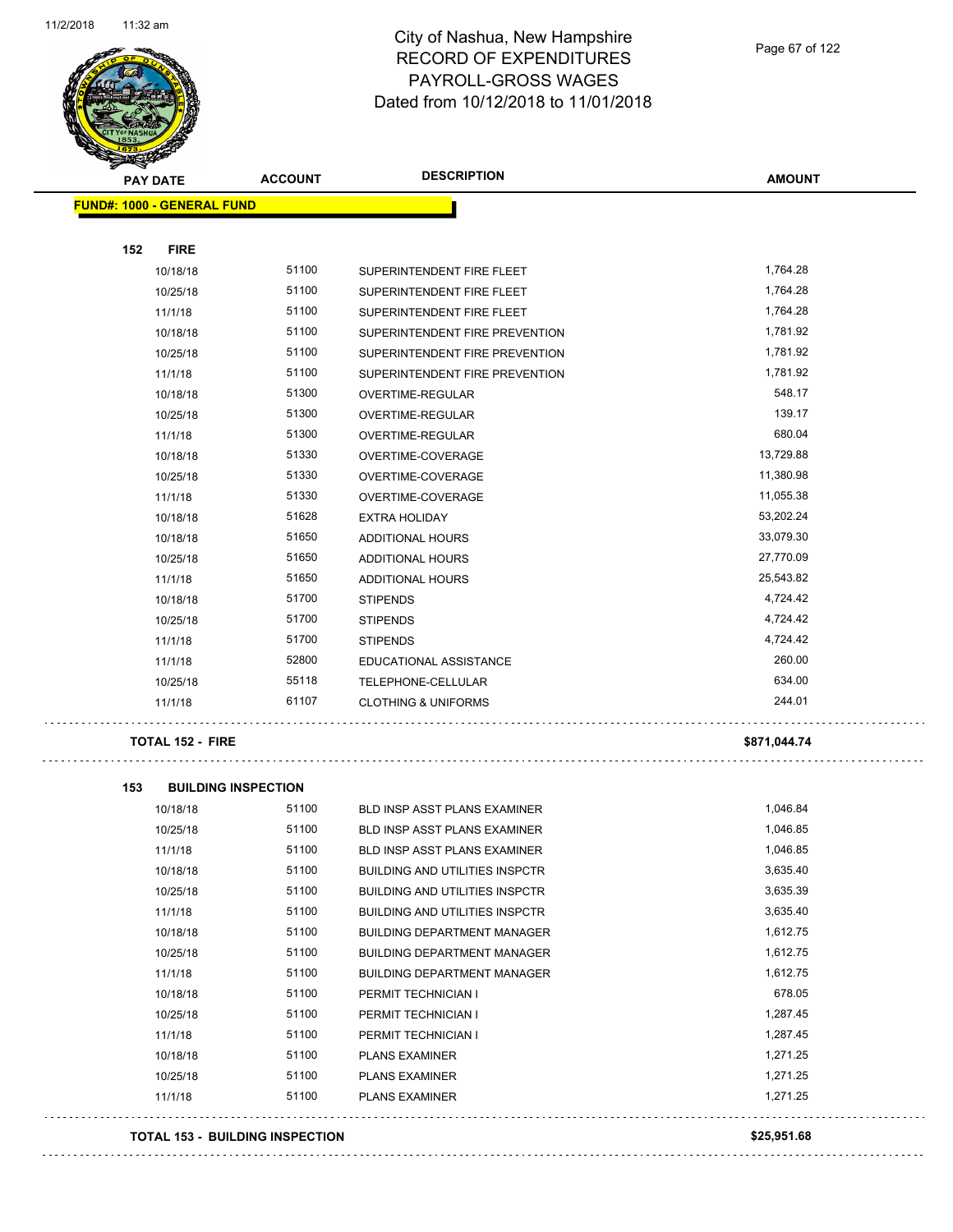Page 68 of 122

|     | <b>PAY DATE</b>                            | <b>ACCOUNT</b>                    | <b>DESCRIPTION</b>                          | <b>AMOUNT</b>     |
|-----|--------------------------------------------|-----------------------------------|---------------------------------------------|-------------------|
|     | <b>FUND#: 1000 - GENERAL FUND</b>          |                                   |                                             |                   |
|     |                                            |                                   |                                             |                   |
| 155 | <b>CODE ENFORCEMENT</b>                    |                                   |                                             |                   |
|     | 10/18/18                                   | 51100                             | <b>CODE ENFORCEMENT OFFICER II</b>          | 2,783.15          |
|     | 10/25/18                                   | 51100                             | <b>CODE ENFORCEMENT OFFICER II</b>          | 2,783.15          |
|     | 11/1/18                                    | 51100                             | <b>CODE ENFORCEMENT OFFICER II</b>          | 2,783.15          |
|     | 10/18/18                                   | 51100                             | MGR CODE ENFORCEMENT DEPT                   | 1,521.05          |
|     | 10/25/18                                   | 51100                             | MGR CODE ENFORCEMENT DEPT                   | 1,521.05          |
|     | 11/1/18                                    | 51100                             | MGR CODE ENFORCEMENT DEPT                   | 1,521.04          |
|     | 10/25/18                                   | 55118                             | TELEPHONE-CELLULAR                          | 51.00             |
|     | <b>TOTAL 155 - CODE ENFORCEMENT</b>        |                                   |                                             | \$12,963.59       |
| 156 |                                            | <b>EMERGENCY MANAGEMENT</b>       |                                             |                   |
|     | 10/18/18                                   | 51100                             | <b>EMERGENCY MANAGEMENT DIRECTOR</b>        | 1,701.60          |
|     | 10/25/18                                   | 51100                             | <b>EMERGENCY MANAGEMENT DIRECTOR</b>        | 1,701.60          |
|     | 11/1/18                                    | 51100                             | <b>EMERGENCY MANAGEMENT DIRECTOR</b>        | 1,701.60          |
|     | 10/25/18                                   | 55118                             | TELEPHONE-CELLULAR                          | 50.00             |
|     | <b>TOTAL 156 - EMERGENCY MANAGEMENT</b>    |                                   |                                             | \$5,154.80        |
| 157 |                                            | <b>CITYWIDE COMMUNICATIONS</b>    |                                             |                   |
|     | 10/18/18                                   | 51100                             |                                             | 919.55            |
|     |                                            | 51100                             | <b>COMM SYS ENGR TECH</b>                   | 1,616.80          |
|     | 10/25/18                                   |                                   | COMM SYS ENGR TECH                          |                   |
|     | 11/1/18                                    | 51100                             | COMM SYS ENGR TECH                          | 1,616.80          |
|     | 10/18/18                                   | 51200                             | RADIO SYSTEMS MANAGER                       | 1,371.96          |
|     | 10/25/18                                   | 51200                             | RADIO SYSTEMS MANAGER                       | 1,371.96          |
|     | 11/1/18<br>10/25/18                        | 51200<br>55118                    | RADIO SYSTEMS MANAGER<br>TELEPHONE-CELLULAR | 1,371.96<br>50.00 |
|     | <b>TOTAL 157 - CITYWIDE COMMUNICATIONS</b> |                                   |                                             | \$8,319.03        |
|     |                                            |                                   |                                             |                   |
| 160 |                                            | <b>PW-ADMIN &amp; ENGINEERING</b> |                                             |                   |
|     | 10/18/18                                   | 51100                             | ADMINISTRATIVE ASSISTANT II                 | 766.49            |
|     | 10/25/18                                   | 51100                             | ADMINISTRATIVE ASSISTANT II                 | 766.50            |
|     | 11/1/18                                    | 51100                             | ADMINISTRATIVE ASSISTANT II                 | 766.50            |
|     | 10/18/18                                   | 51100                             | ASSIST DIRECTOR PUBLIC WORKS                | 1,619.05          |
|     | 10/25/18                                   | 51100                             | ASSIST DIRECTOR PUBLIC WORKS                | 1,619.05          |
|     | 11/1/18                                    | 51100                             | ASSIST DIRECTOR PUBLIC WORKS                | 1,619.05          |
|     | 10/18/18                                   | 51100                             | ASSISTANT CONSTRUCTION ENGINEER             | 938.30            |
|     | 10/25/18                                   | 51100                             | ASSISTANT CONSTRUCTION ENGINEER             | 938.30            |
|     | 11/1/18                                    | 51100                             | ASSISTANT CONSTRUCTION ENGINEER             | 938.30            |
|     | 10/18/18                                   | 51100                             | <b>CITY ENGINEER</b>                        | 1,144.75          |
|     | 10/25/18                                   | 51100                             | <b>CITY ENGINEER</b>                        | 1,144.75          |
|     | 11/1/18                                    | 51100                             | <b>CITY ENGINEER</b>                        | 1,144.75          |
|     | 10/18/18                                   | 51100                             | <b>CITY SURVEYOR</b>                        | 1,230.70          |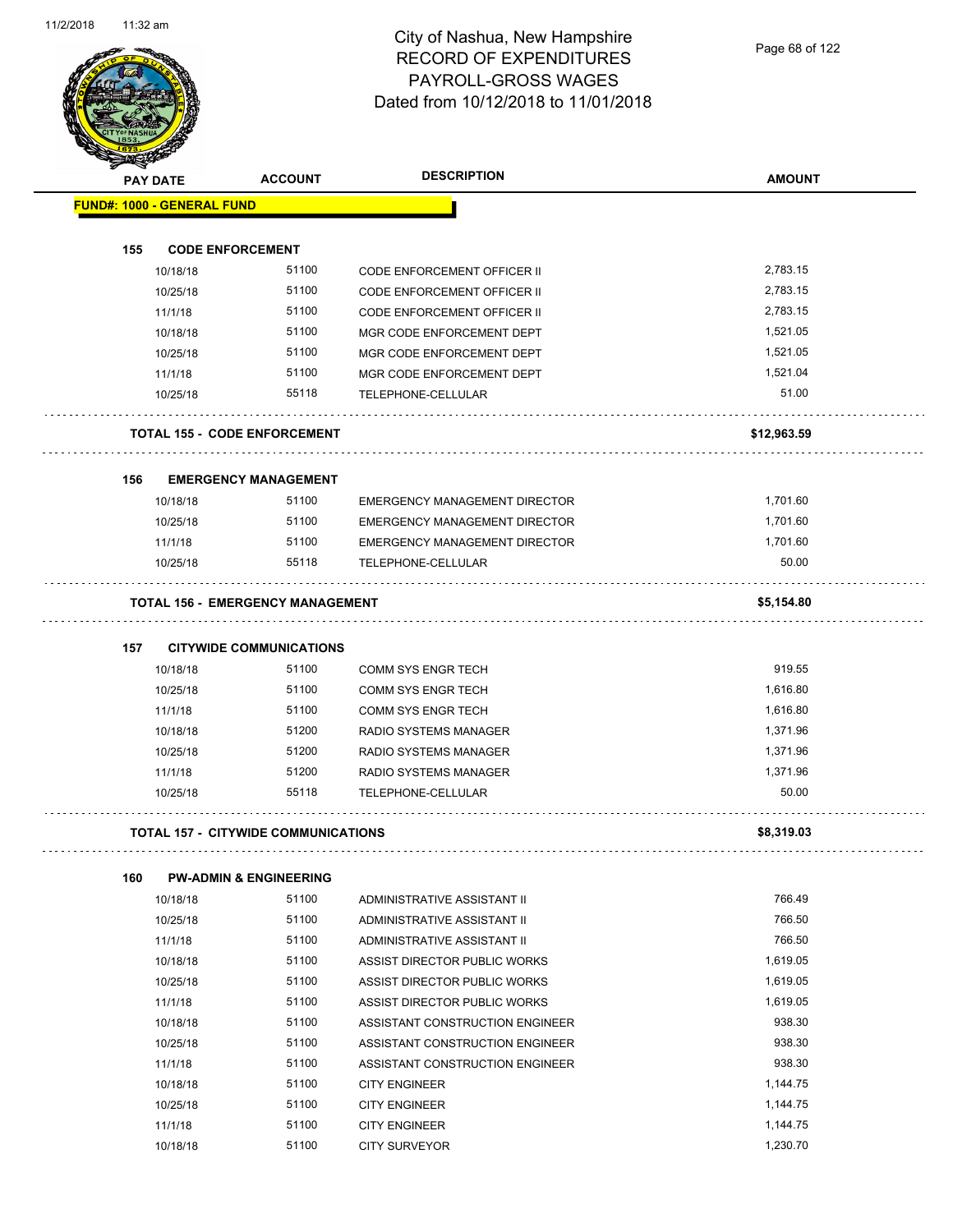

Page 69 of 122

| STATE OF |                                               |                                   |                                    |               |
|----------|-----------------------------------------------|-----------------------------------|------------------------------------|---------------|
|          | <b>PAY DATE</b>                               | <b>ACCOUNT</b>                    | <b>DESCRIPTION</b>                 | <b>AMOUNT</b> |
|          | <b>FUND#: 1000 - GENERAL FUND</b>             |                                   |                                    |               |
|          |                                               |                                   |                                    |               |
| 160      |                                               | <b>PW-ADMIN &amp; ENGINEERING</b> |                                    |               |
|          | 10/25/18                                      | 51100                             | <b>CITY SURVEYOR</b>               | 1,230.70      |
|          | 11/1/18                                       | 51100                             | <b>CITY SURVEYOR</b>               | 1,230.70      |
|          | 10/18/18                                      | 51100                             | DEPUTY CITY ENGINEER               | 738.35        |
|          | 10/25/18                                      | 51100                             | DEPUTY CITY ENGINEER               | 738.35        |
|          | 11/1/18                                       | 51100                             | <b>DEPUTY CITY ENGINEER</b>        | 738.35        |
|          | 10/18/18                                      | 51100                             | <b>DIRECTOR PUBLIC WORKS</b>       | 1,828.36      |
|          | 10/25/18                                      | 51100                             | DIRECTOR PUBLIC WORKS              | 1,828.35      |
|          | 11/1/18                                       | 51100                             | DIRECTOR PUBLIC WORKS              | 1,828.35      |
|          | 10/18/18                                      | 51100                             | DIVISION OPERATIONS MANAGER        | 1,463.05      |
|          | 10/25/18                                      | 51100                             | DIVISION OPERATIONS MANAGER        | 1,463.05      |
|          | 11/1/18                                       | 51100                             | <b>DIVISION OPERATIONS MANAGER</b> | 1,463.05      |
|          | 10/18/18                                      | 51100                             | DPW CONTRACT ADMINISTRATOR         | 365.00        |
|          | 10/25/18                                      | 51100                             | DPW CONTRACT ADMINISTRATOR         | 365.00        |
|          | 11/1/18                                       | 51100                             | DPW CONTRACT ADMINISTRATOR         | 365.00        |
|          | 10/18/18                                      | 51100                             | <b>ENGINEERING INSPECTOR</b>       | 2,049.65      |
|          | 10/25/18                                      | 51100                             | <b>ENGINEERING INSPECTOR</b>       | 2,049.65      |
|          | 11/1/18                                       | 51100                             | <b>ENGINEERING INSPECTOR</b>       | 2,049.65      |
|          | 10/18/18                                      | 51100                             | <b>EXECUTIVE ASSISTANT</b>         | 767.15        |
|          | 10/25/18                                      | 51100                             | <b>EXECUTIVE ASSISTANT</b>         | 767.14        |
|          | 11/1/18                                       | 51100                             | <b>EXECUTIVE ASSISTANT</b>         | 767.15        |
|          | 10/18/18                                      | 51100                             | PUBLIC RELATIONS ADMINISTRATOR     | 712.35        |
|          | 10/25/18                                      | 51100                             | PUBLIC RELATIONS ADMINISTRATOR     | 712.35        |
|          | 11/1/18                                       | 51100                             | PUBLIC RELATIONS ADMINISTRATOR     | 712.35        |
|          | 10/18/18                                      | 51100                             | <b>SENIOR STAFF ENGINEER</b>       | 1,131.85      |
|          | 10/25/18                                      | 51100                             | <b>SENIOR STAFF ENGINEER</b>       | 1,131.85      |
|          | 11/1/18                                       | 51100                             | SENIOR STAFF ENGINEER              | 1,131.85      |
|          | 10/18/18                                      | 51100                             | SENIOR TRAFFIC ENGINEER            | 1,746.35      |
|          | 10/25/18                                      | 51100                             | SENIOR TRAFFIC ENGINEER            | 1,746.36      |
|          | 11/1/18                                       | 51100                             | SENIOR TRAFFIC ENGINEER            | 1,746.35      |
|          | 10/18/18                                      | 51100                             | <b>STAFF ENGINEER</b>              | 532.00        |
|          | 10/25/18                                      | 51100                             | <b>STAFF ENGINEER</b>              | 532.00        |
|          | 11/1/18                                       | 51100                             | <b>STAFF ENGINEER</b>              | 532.00        |
|          | 10/18/18                                      | 51100                             | STREET CONSTRUCTION ENGINEER       | 1,455.30      |
|          | 10/25/18                                      | 51100                             | STREET CONSTRUCTION ENGINEER       | 1,455.30      |
|          | 11/1/18                                       | 51100                             | STREET CONSTRUCTION ENGINEER       | 1,455.30      |
|          | 10/25/18                                      | 51300                             | OVERTIME-REGULAR                   | 95.13         |
|          | 10/25/18                                      | 55118                             | TELEPHONE-CELLULAR                 | 310.25        |
|          |                                               |                                   |                                    |               |
|          | <b>TOTAL 160 - PW-ADMIN &amp; ENGINEERING</b> |                                   |                                    | \$55,871.48   |
| 161      | <b>STREETS</b>                                |                                   |                                    |               |
|          | 10/18/18                                      | 51100                             | AUTO MECH 1ST CLASS NIGHTS         | 3,265.20      |
|          | 10/25/18                                      | 51100                             | AUTO MECH 1ST CLASS NIGHTS         | 3,265.20      |
|          | 11/1/18                                       | 51100                             | AUTO MECH 1ST CLASS NIGHTS         | 3,260.40      |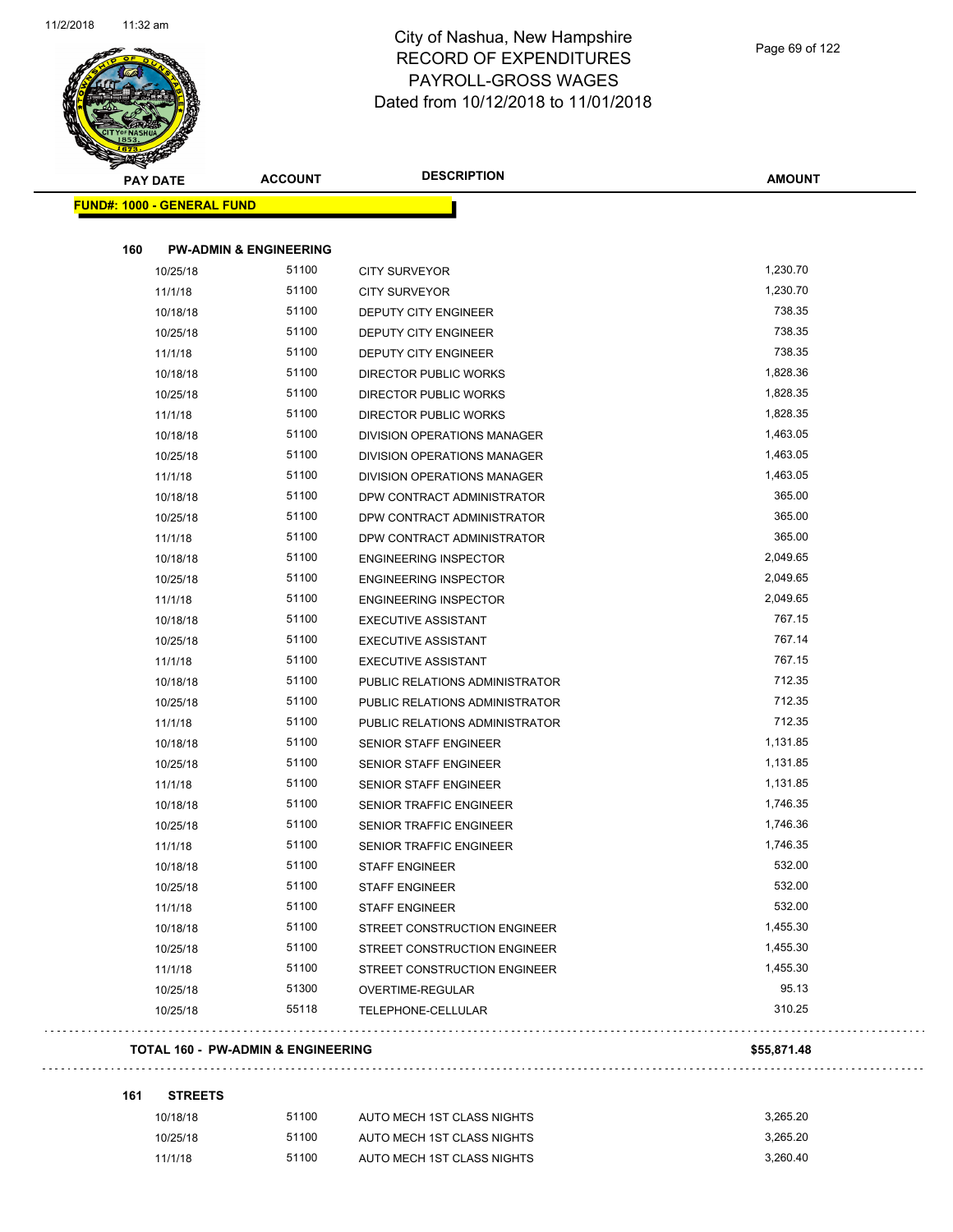

|     | <b>PAY DATE</b>                    | <b>ACCOUNT</b> | <b>DESCRIPTION</b>               | <b>AMOUNT</b> |
|-----|------------------------------------|----------------|----------------------------------|---------------|
|     | <u> FUND#: 1000 - GENERAL FUND</u> |                |                                  |               |
|     |                                    |                |                                  |               |
| 161 | <b>STREETS</b>                     |                |                                  |               |
|     | 10/18/18                           | 51100          | AUTO MECH 2ND CLASS              | 2,036.64      |
|     | 10/25/18                           | 51100          | AUTO MECH 2ND CLASS              | 2,036.64      |
|     | 11/1/18                            | 51100          | AUTO MECH 2ND CLASS              | 2,036.64      |
|     | 10/18/18                           | 51100          | AUTO MECHANIC 1ST CLASS          | 2,220.08      |
|     | 10/25/18                           | 51100          | AUTO MECHANIC 1ST CLASS          | 2,273.90      |
|     | 11/1/18                            | 51100          | AUTO MECHANIC 1ST CLASS          | 2,273.90      |
|     | 10/18/18                           | 51100          | <b>EQUIP OPR STREET REPAIR</b>   | 5,895.60      |
|     | 10/25/18                           | 51100          | EQUIP OPR STREET REPAIR          | 5,895.60      |
|     | 11/1/18                            | 51100          | <b>EQUIP OPR STREET REPAIR</b>   | 5,895.60      |
|     | 10/18/18                           | 51100          | FLEET MAINTENANCE FOREMAN        | 1,296.65      |
|     | 10/25/18                           | 51100          | <b>FLEET MAINTENANCE FOREMAN</b> | 1,296.65      |
|     | 11/1/18                            | 51100          | FLEET MAINTENANCE FOREMAN        | 1,296.65      |
|     | 10/18/18                           | 51100          | FLEET MANAGER STREET DEPT        | 1,187.55      |
|     | 10/25/18                           | 51100          | FLEET MANAGER STREET DEPT        | 950.04        |
|     | 11/1/18                            | 51100          | FLEET MANAGER STREET DEPT        | 1,425.06      |
|     | 10/18/18                           | 51100          | FOREMAN LABOR STREET             | 2,567.90      |
|     | 10/25/18                           | 51100          | FOREMAN LABOR STREET             | 2,567.90      |
|     | 11/1/18                            | 51100          | <b>FOREMAN LABOR STREET</b>      | 2,567.90      |
|     | 10/18/18                           | 51100          | <b>MASON PIPELAYER</b>           | 3,759.21      |
|     | 10/25/18                           | 51100          | <b>MASON PIPELAYER</b>           | 3,570.64      |
|     | 11/1/18                            | 51100          | <b>MASON PIPELAYER</b>           | 3,759.20      |
|     | 10/18/18                           | 51100          | OPERATIONS SUPERVISOR            | 1,071.00      |
|     | 10/25/18                           | 51100          | OPERATIONS SUPERVISOR            | 1,070.99      |
|     | 11/1/18                            | 51100          | OPERATIONS SUPERVISOR            | 1,071.00      |
|     | 10/18/18                           | 51100          | <b>SIGN MAINTENANCE</b>          | 1,864.80      |
|     | 10/25/18                           | 51100          | <b>SIGN MAINTENANCE</b>          | 1,864.80      |
|     | 11/1/18                            | 51100          | <b>SIGN MAINTENANCE</b>          | 1,864.80      |
|     | 10/18/18                           | 51100          | STOREKEEPER PWD                  | 1,006.30      |
|     | 10/25/18                           | 51100          | STOREKEEPER PWD                  | 1,006.30      |
|     | 11/1/18                            | 51100          | STOREKEEPER PWD                  | 1,207.56      |
|     | 10/18/18                           | 51100          | <b>STREET FOREMAN</b>            | 2,593.30      |
|     | 10/25/18                           | 51100          | <b>STREET FOREMAN</b>            | 2,593.30      |
|     | 11/1/18                            | 51100          | <b>STREET FOREMAN</b>            | 2,593.30      |
|     | 10/18/18                           | 51100          | SUPERINTENDENT OF STREETS        | 1,940.40      |
|     | 10/25/18                           | 51100          | SUPERINTENDENT OF STREETS        | 1,940.40      |
|     | 11/1/18                            | 51100          | SUPERINTENDENT OF STREETS        | 1,940.40      |
|     | 10/18/18                           | 51100          | <b>TRAFFIC FOREMAN</b>           | 1,322.60      |
|     | 10/25/18                           | 51100          | <b>TRAFFIC FOREMAN</b>           | 1,322.60      |
|     | 11/1/18                            | 51100          | <b>TRAFFIC FOREMAN</b>           | 1,322.60      |
|     | 10/18/18                           | 51100          | TRAFFIC MAINTENANCE ASSISTANT    | 927.20        |
|     | 10/25/18                           | 51100          | TRAFFIC MAINTENANCE ASSISTANT    | 927.20        |
|     | 11/1/18                            | 51100          | TRAFFIC MAINTENANCE ASSISTANT    | 927.20        |
|     | 10/18/18                           | 51100          | TRAFFIC TECHNICIAN I             | 2,231.20      |
|     | 10/25/18                           | 51100          | TRAFFIC TECHNICIAN I             | 2,231.21      |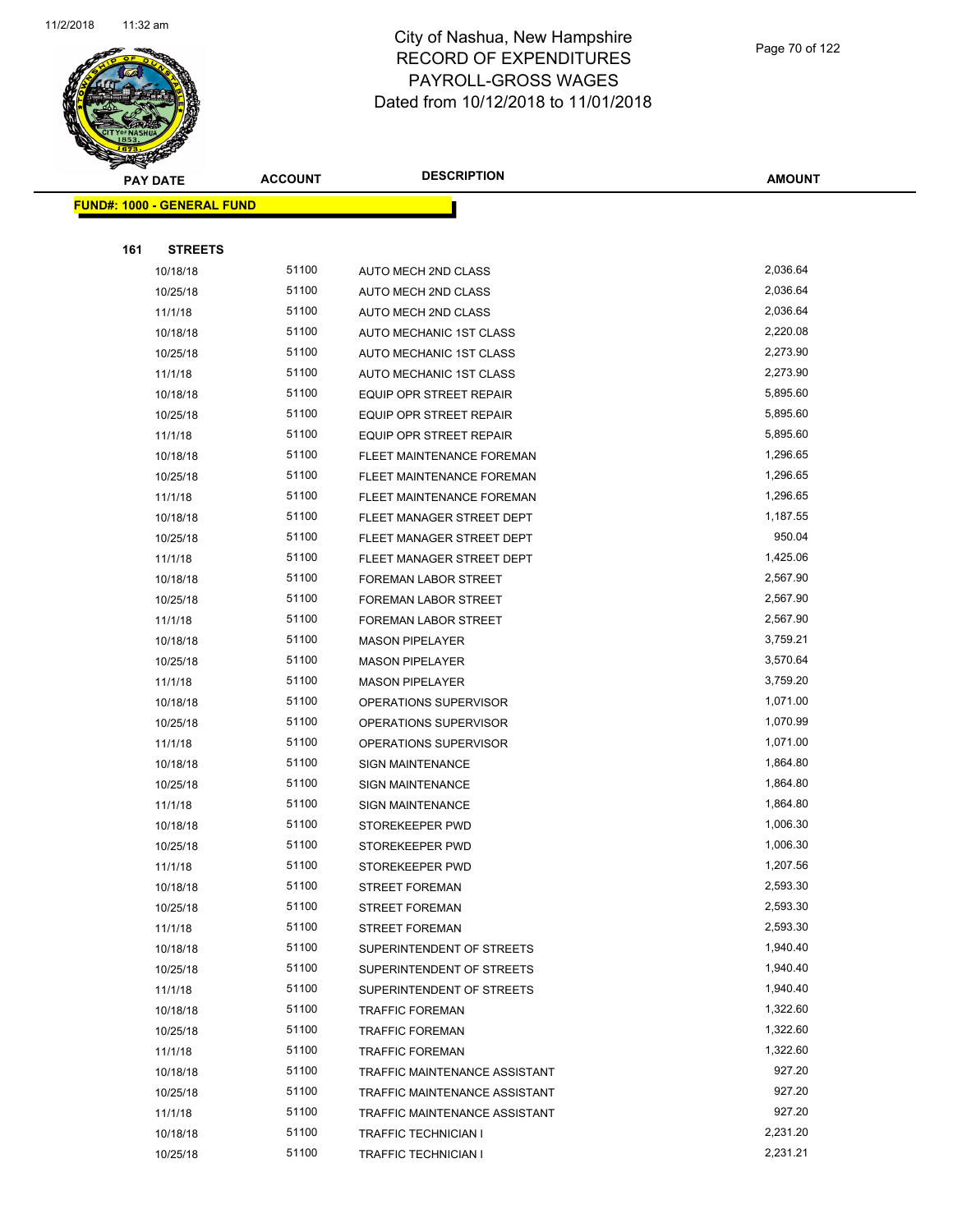l,



#### City of Nashua, New Hampshire RECORD OF EXPENDITURES PAYROLL-GROSS WAGES Dated from 10/12/2018 to 11/01/2018

| <b>PAY DATE</b>                       | <b>ACCOUNT</b>                        | <b>DESCRIPTION</b>                | <b>AMOUNT</b> |
|---------------------------------------|---------------------------------------|-----------------------------------|---------------|
| <b>FUND#: 1000 - GENERAL FUND</b>     |                                       |                                   |               |
|                                       |                                       |                                   |               |
| 161<br><b>STREETS</b>                 |                                       |                                   |               |
| 11/1/18                               | 51100                                 | <b>TRAFFIC TECHNICIAN I</b>       | 2,231.22      |
| 10/18/18                              | 51100                                 | <b>TRUCK DRIVER STREET REPAIR</b> | 16,070.08     |
| 10/25/18                              | 51100                                 | TRUCK DRIVER STREET REPAIR        | 16,366.06     |
| 11/1/18                               | 51100                                 | TRUCK DRIVER STREET REPAIR        | 16,305.60     |
| 10/18/18                              | 51100                                 | <b>WELDER FIRST CLASS</b>         | 1,060.80      |
| 10/25/18                              | 51100                                 | <b>WELDER FIRST CLASS</b>         | 1,060.80      |
| 11/1/18                               | 51100                                 | <b>WELDER FIRST CLASS</b>         | 1,060.80      |
| 10/18/18                              | 51300                                 | OVERTIME-REGULAR                  | 7,080.83      |
| 10/25/18                              | 51300                                 | OVERTIME-REGULAR                  | 3,746.68      |
| 11/1/18                               | 51300                                 | OVERTIME-REGULAR                  | 2,734.38      |
| 10/25/18                              | 51600                                 | <b>LONGEVITY</b>                  | 800.00        |
| 10/25/18                              | 55118                                 | TELEPHONE-CELLULAR                | 84.00         |
| <b>TOTAL 161 - STREETS</b>            |                                       |                                   | \$172,042.46  |
| 166<br><b>PARKING OPERATIONS</b>      |                                       |                                   |               |
| 10/18/18                              | 51100                                 | PARKING MAINTENANCE               | 1,359.25      |
| 10/25/18                              | 51100                                 | PARKING MAINTENANCE               | 1,375.40      |
| 11/1/18                               | 51100                                 | PARKING MAINTENANCE               | 1,375.40      |
| 10/18/18                              | 51100                                 | <b>PARKING MANAGER</b>            | 896.45        |
| 10/25/18                              | 51100                                 | <b>PARKING MANAGER</b>            | 896.46        |
| 11/1/18                               | 51100                                 | <b>PARKING MANAGER</b>            | 896.45        |
| 11/1/18                               | 51300                                 | OVERTIME-REGULAR                  | 6.06          |
| 10/25/18                              | 55118                                 | TELEPHONE-CELLULAR                | 84.00         |
| <b>TOTAL 166 - PARKING OPERATIONS</b> |                                       |                                   | \$6,889.47    |
| 171<br><b>COMMUNITY SERVICES</b>      |                                       |                                   |               |
| 10/18/18                              | 51100                                 | DIRECTOR HEALTH AND COMM SVS      | 1,920.95      |
| 10/25/18                              | 51100                                 | DIRECTOR HEALTH AND COMM SVS      | 1,920.95      |
| 11/1/18                               | 51100                                 | DIRECTOR HEALTH AND COMM SVS      | 1,920.95      |
| 10/18/18                              | 51100                                 | <b>EPIDEMIOLOGIST</b>             | 1,025.70      |
| 10/25/18                              | 51100                                 | <b>EPIDEMIOLOGIST</b>             | 1,025.70      |
| 11/1/18                               | 51100                                 | <b>EPIDEMIOLOGIST</b>             | 1,025.70      |
| 10/18/18                              | 51100                                 | HEALTH PROMOTION SPEC             | 975.35        |
| 10/25/18                              | 51100                                 | HEALTH PROMOTION SPEC             | 975.35        |
| 11/1/18                               | 51100                                 | HEALTH PROMOTION SPEC             | 975.35        |
| 10/11/18                              | 51300                                 | OVERTIME-REGULAR                  | (5.57)        |
| 10/25/18                              | 55118                                 | TELEPHONE-CELLULAR                | 67.00         |
|                                       | <b>TOTAL 171 - COMMUNITY SERVICES</b> |                                   | \$11,827.43   |

#### **172 COMMUNITY HEALTH**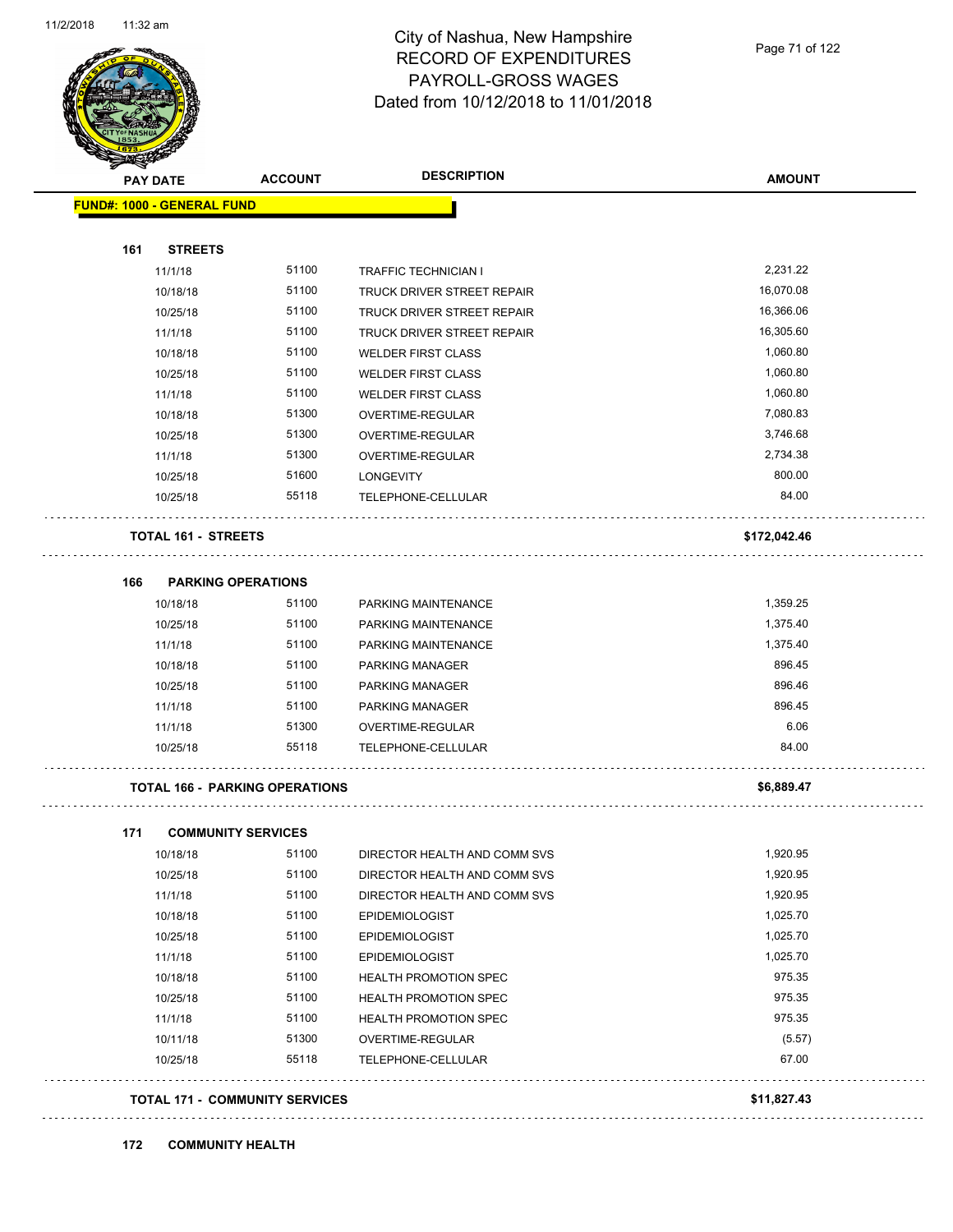$\bar{\psi}$  .

 $\bar{\psi}$  .

 $\ddot{\phantom{a}}$  :



#### City of Nashua, New Hampshire RECORD OF EXPENDITURES PAYROLL-GROSS WAGES Dated from 10/12/2018 to 11/01/2018

|     | <b>PAY DATE</b>            | <b>ACCOUNT</b>                      | <b>DESCRIPTION</b>               | <b>AMOUNT</b> |
|-----|----------------------------|-------------------------------------|----------------------------------|---------------|
|     | FUND#: 1000 - GENERAL FUND |                                     |                                  |               |
| 172 | <b>COMMUNITY HEALTH</b>    |                                     |                                  |               |
|     | 10/18/18                   | 51100                               | ADMINISTRATIVE ASSISTANT II      | 797.25        |
|     | 10/25/18                   | 51100                               | ADMINISTRATIVE ASSISTANT II      | 797.25        |
|     | 11/1/18                    | 51100                               | ADMINISTRATIVE ASSISTANT II      | 797.26        |
|     | 10/18/18                   | 51100                               | BILINGUAL OUTREACH WORKER        | 874.70        |
|     | 10/25/18                   | 51100                               | <b>BILINGUAL OUTREACH WORKER</b> | 874.70        |
|     | 11/1/18                    | 51100                               | <b>BILINGUAL OUTREACH WORKER</b> | 874.71        |
|     | 10/18/18                   | 51100                               | PUB HEALTH NURSE                 | 3,564.55      |
|     | 10/25/18                   | 51100                               | PUB HEALTH NURSE                 | 3,564.54      |
|     | 11/1/18                    | 51100                               | PUB HEALTH NURSE                 | 3,564.56      |
|     | 10/18/18                   | 51300                               | OVERTIME-REGULAR                 | 106.61        |
|     | 11/1/18                    | 51300                               | OVERTIME-REGULAR                 | 7.47          |
|     | 7/26/18                    | 51412                               | WAGES PER DIEM                   | (143.50)      |
|     | 8/31/18                    | 51412                               | <b>WAGES PER DIEM</b>            | (1, 106.10)   |
|     | 9/13/18                    | 51412                               | <b>WAGES PER DIEM</b>            | 258.90        |
|     | 9/20/18                    | 51412                               | <b>WAGES PER DIEM</b>            | 321.00        |
|     | 9/27/18                    | 51412                               | <b>WAGES PER DIEM</b>            | 249.00        |
|     | 10/4/18                    | 51412                               | <b>WAGES PER DIEM</b>            | 307.20        |
|     | 10/18/18                   | 51412                               | <b>WAGES PER DIEM</b>            | 250.00        |
|     | 10/25/18                   | 51412                               | <b>WAGES PER DIEM</b>            | 431.80        |
|     | 11/1/18                    | 51412                               | <b>WAGES PER DIEM</b>            | 431.81        |
|     | 9/27/18                    | 55118                               | TELEPHONE-CELLULAR               | 40.00         |
|     |                            | <b>TOTAL 172 - COMMUNITY HEALTH</b> |                                  | \$16,863.71   |
| 173 |                            | <b>ENVIRONMENTAL HEALTH</b>         |                                  |               |
|     | 10/18/18                   | 51100                               | Dep Health Officer/Lab Directo   | 1,172.20      |
|     | 10/25/18                   | 51100                               | Dep Health Officer/Lab Directo   | 1,172.20      |
|     | 11/1/18                    | 51100                               | Dep Health Officer/Lab Directo   | 1,172.20      |
|     | 10/18/18                   | 51100                               | ENVIRONMENTAL HEALTH SPEC        | 2,657.66      |
|     | 10/25/18                   | 51100                               | ENVIRONMENTAL HEALTH SPEC        | 2,657.66      |
|     | 11/1/18                    | 51100                               | ENVIRONMENTAL HEALTH SPEC        | 2,657.65      |
|     | 10/18/18                   | 51100                               | ENVIRONMENTAL TECH OFFICE MGR    | 1,067.20      |
|     | 10/25/18                   | 51100                               | ENVIRONMENTAL TECH OFFICE MGR    | 1,067.20      |
|     | 11/1/18                    | 51100                               | ENVIRONMENTAL TECH OFFICE MGR    | 1,067.20      |
|     | 10/18/18                   | 51100                               | MANAGER ENVIRONMENTAL HEALTH     | 1,649.35      |
|     | 10/25/18                   | 51100                               | MANAGER ENVIRONMENTAL HEALTH     | 1,649.35      |
|     | 11/1/18                    | 51100                               | MANAGER ENVIRONMENTAL HEALTH     | 1,649.35      |
|     | 10/18/18                   | 51300                               | OVERTIME-REGULAR                 | 27.63         |
|     | 11/1/18                    | 51300                               | OVERTIME-REGULAR                 | 38.92         |
|     | 10/25/18                   | 55118                               | TELEPHONE-CELLULAR               | 67.00         |

**TOTAL 173 - ENVIRONMENTAL HEALTH \$19,772.77**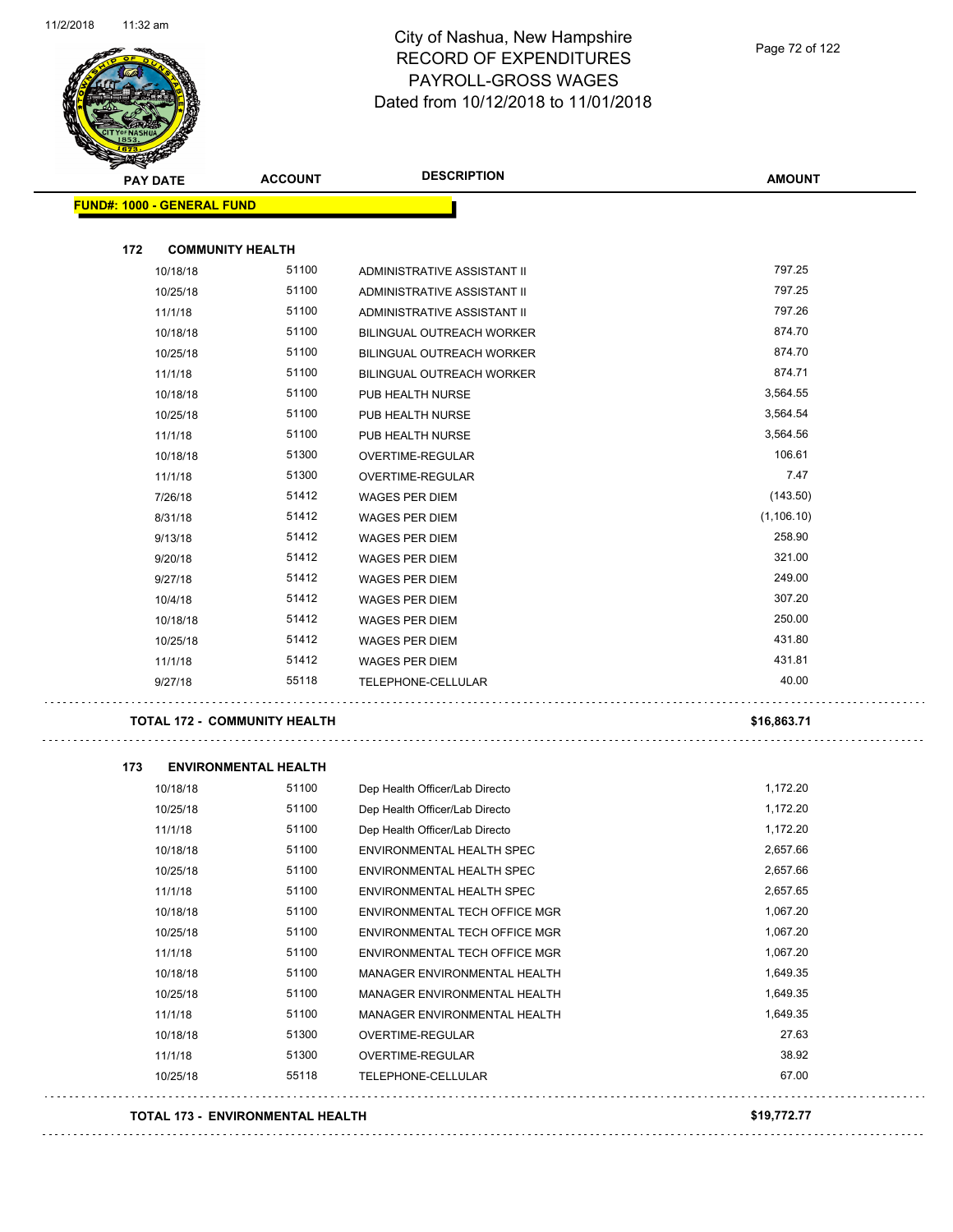

| ❤                                 |                                           |                                  |               |
|-----------------------------------|-------------------------------------------|----------------------------------|---------------|
| <b>PAY DATE</b>                   | <b>ACCOUNT</b>                            | <b>DESCRIPTION</b>               | <b>AMOUNT</b> |
| <b>FUND#: 1000 - GENERAL FUND</b> |                                           |                                  |               |
|                                   |                                           |                                  |               |
| 174                               | <b>WELFARE ADMINISTRATION</b>             |                                  |               |
| 10/18/18                          | 51100                                     | CASE TECHNICIAN WELFARE          | 1,711.25      |
| 10/25/18                          | 51100                                     | CASE TECHNICIAN WELFARE          | 1,711.25      |
| 11/1/18                           | 51100                                     | CASE TECHNICIAN WELFARE          | 1,711.25      |
| 10/18/18                          | 51100                                     | <b>INTAKE WORKER</b>             | 803.60        |
| 10/25/18                          | 51100                                     | <b>INTAKE WORKER</b>             | 803.59        |
| 11/1/18                           | 51100                                     | <b>INTAKE WORKER</b>             | 803.60        |
| 10/18/18                          | 51100                                     | <b>SENIOR CASE TECHNICIAN</b>    | 1,034.85      |
| 10/25/18                          | 51100                                     | SENIOR CASE TECHNICIAN           | 1,034.85      |
| 11/1/18                           | 51100                                     | SENIOR CASE TECHNICIAN           | 1,034.85      |
| 10/18/18                          | 51100                                     | <b>WELFARE OFFICER</b>           | 1,705.80      |
| 10/25/18                          | 51100                                     | <b>WELFARE OFFICER</b>           | 1,705.81      |
| 11/1/18                           | 51100                                     | <b>WELFARE OFFICER</b>           | 1,705.80      |
| 10/25/18                          | 55118                                     | TELEPHONE-CELLULAR               | 50.00         |
|                                   | <b>TOTAL 174 - WELFARE ADMINISTRATION</b> |                                  | \$15,816.50   |
|                                   |                                           |                                  |               |
| 177                               | <b>PARKS &amp; RECREATION</b>             |                                  |               |
| 10/18/18                          | 51100                                     | ADMINISTRATIVE ASSISTANT II      | 842.05        |
| 10/25/18                          | 51100                                     | ADMINISTRATIVE ASSISTANT II      | 842.05        |
| 11/1/18                           | 51100                                     | ADMINISTRATIVE ASSISTANT II      | 842.05        |
| 10/18/18                          | 51100                                     | EQUIPMENT OPERATOR, PARKS        | 979.60        |
| 10/25/18                          | 51100                                     | EQUIPMENT OPERATOR, PARKS        | 979.60        |
| 11/1/18                           | 51100                                     | EQUIPMENT OPERATOR, PARKS        | 979.60        |
| 10/18/18                          | 51100                                     | <b>FOREMAN LABOR PARK</b>        | 3,889.95      |
| 10/25/18                          | 51100                                     | FOREMAN LABOR PARK               | 3,889.96      |
| 11/1/18                           | 51100                                     | FOREMAN LABOR PARK               | 3,889.97      |
| 10/18/18                          | 51100                                     | <b>GROUNDSKEEPER MAINTENANCE</b> | 7,114.80      |
| 10/25/18                          | 51100                                     | <b>GROUNDSKEEPER MAINTENANCE</b> | 7,114.80      |
| 11/1/18                           | 51100                                     | <b>GROUNDSKEEPER MAINTENANCE</b> | 7,114.80      |
| 10/18/18                          | 51100                                     | <b>GROUNDSMAN I</b>              | 5,123.83      |
| 10/25/18                          | 51100                                     | <b>GROUNDSMAN I</b>              | 4,857.50      |

11/1/18 51100 GROUNDSMAN I 5,093.52 10/18/18 51100 GROUNDSMAN II 882.01 10/25/18 51100 GROUNDSMAN II 882.00 11/1/18 51100 GROUNDSMAN II 882.01 10/18/18 51100 LEAD GROUNDSMAN 1,981.60 10/25/18 51100 LEAD GROUNDSMAN 1,986.72 11/1/18 51100 LEAD GROUNDSMAN 1,981.60 10/18/18 51100 PROGRAM COORDINATOR 382.69 10/25/18 51100 PROGRAM COORDINATOR 382.69 11/1/18 51100 PROGRAM COORDINATOR 382.68 10/18/18 51100 RECREATION PROGRAM MANAGER 1,033.85 10/25/18 51100 RECREATION PROGRAM MANAGER 1,033.85 11/1/18 51100 RECREATION PROGRAM MANAGER 1,033.85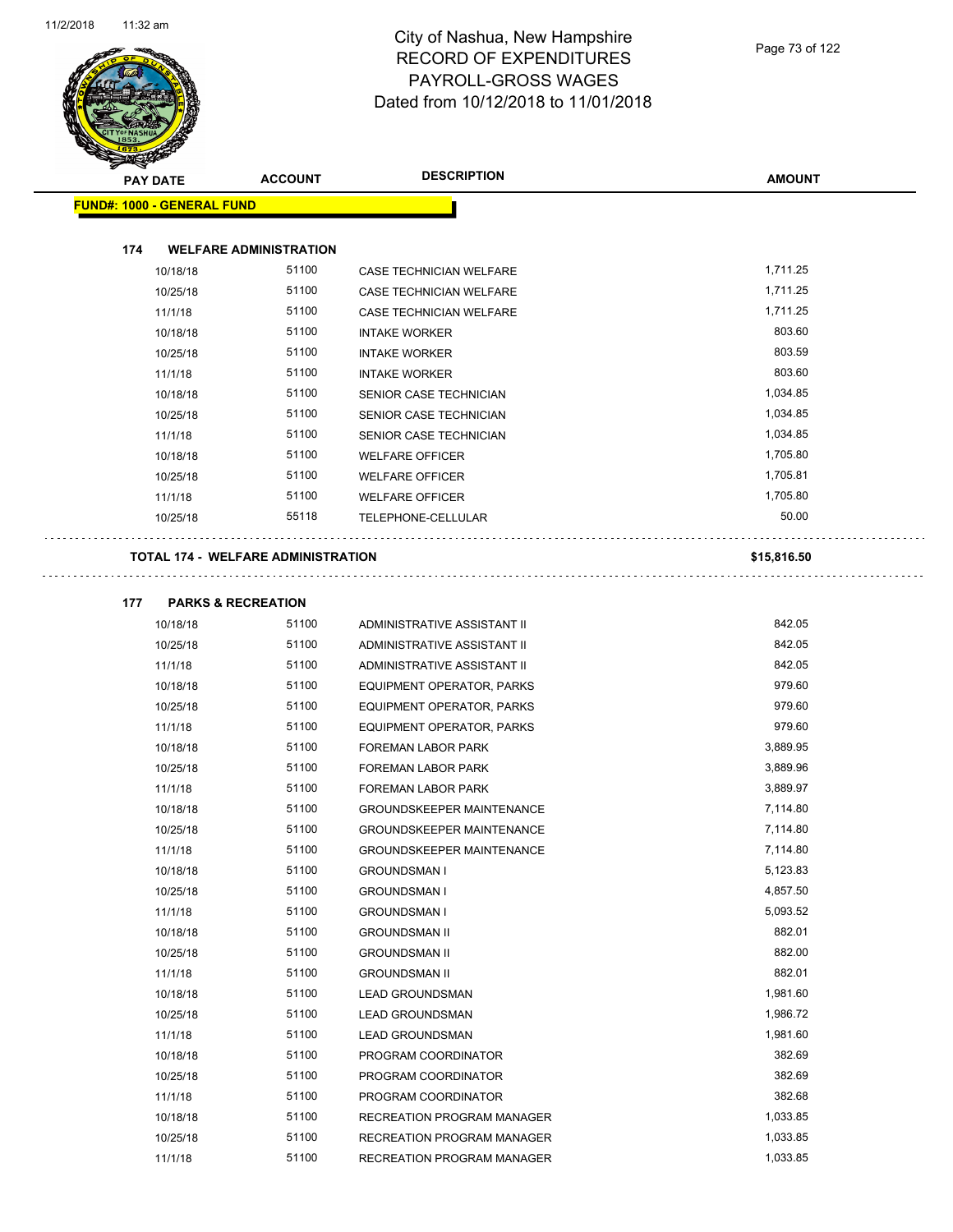

 $\mathcal{L}^{\mathcal{L}}$ 

Ω,

| $\tilde{\phantom{a}}$<br><b>PAY DATE</b>  | <b>ACCOUNT</b> | <b>DESCRIPTION</b>                   | <b>AMOUNT</b> |
|-------------------------------------------|----------------|--------------------------------------|---------------|
| <b>FUND#: 1000 - GENERAL FUND</b>         |                |                                      |               |
|                                           |                |                                      |               |
| 177<br><b>PARKS &amp; RECREATION</b>      |                |                                      |               |
| 10/18/18                                  | 51100          | STELLOS STADIUM ATTENDANT            | 783.68        |
| 10/25/18                                  | 51100          | STELLOS STADIUM ATTENDANT            | 982.00        |
| 11/1/18                                   | 51100          | STELLOS STADIUM ATTENDANT            | 982.00        |
| 10/18/18                                  | 51100          | SUPERINTENDENT OF PARKS RECR         | 1,940.40      |
| 10/25/18                                  | 51100          | SUPERINTENDENT OF PARKS RECR         | 1,940.40      |
| 11/1/18                                   | 51100          | SUPERINTENDENT OF PARKS RECR         | 1,940.40      |
| 10/18/18                                  | 51300          | OVERTIME-REGULAR                     | 3,445.25      |
| 10/25/18                                  | 51300          | OVERTIME-REGULAR                     | 5,342.25      |
| 11/1/18                                   | 51300          | OVERTIME-REGULAR                     | 5,786.54      |
| 10/18/18                                  | 51400          | WAGES TEMPORARY-SEASONAL             | 384.00        |
| 10/25/18                                  | 51400          | WAGES TEMPORARY-SEASONAL             | 480.00        |
| 11/1/18                                   | 51400          | WAGES TEMPORARY-SEASONAL             | 480.00        |
| 10/18/18                                  | 51420          | <b>WAGES-GAME OFFICIALS</b>          | 200.00        |
| 10/25/18                                  | 51420          | <b>WAGES-GAME OFFICIALS</b>          | 100.00        |
| 11/1/18                                   | 51420          | <b>WAGES-GAME OFFICIALS</b>          | 50.00         |
| 10/25/18                                  | 51600          | <b>LONGEVITY</b>                     | 1,000.00      |
| 10/25/18                                  | 55118          | TELEPHONE-CELLULAR                   | 67.00         |
| 10/18/18                                  | 61107          | <b>CLOTHING &amp; UNIFORMS</b>       | 155.99        |
|                                           |                |                                      |               |
| <b>TOTAL 177 - PARKS &amp; RECREATION</b> |                |                                      | \$92,459.54   |
|                                           |                |                                      |               |
| 179<br><b>LIBRARY</b>                     |                |                                      |               |
| 10/18/18                                  | 51100          | ASSISTANT DIRECTOR LIBRARY           | 1,566.20      |
| 10/25/18                                  | 51100          | ASSISTANT DIRECTOR LIBRARY           | 1,566.20      |
| 11/1/18                                   | 51100          | ASSISTANT DIRECTOR LIBRARY           | 1,566.20      |
| 10/18/18                                  | 51100          | ASSISTANT LIBRARIAN CIRCULATIO       | 1,061.30      |
| 10/25/18                                  | 51100          | ASSISTANT LIBRARIAN CIRCULATIO       | 1,061.30      |
| 11/1/18                                   | 51100          | ASSISTANT LIBRARIAN CIRCULATIO       | 1,061.30      |
| 10/18/18                                  | 51100          | ASSISTANT LIBRARIAN TECH SVS         | 802.25        |
| 10/25/18                                  | 51100          | ASSISTANT LIBRARIAN TECH SVS         | 802.25        |
| 11/1/18                                   | 51100          | ASSISTANT LIBRARIAN TECH SVS         | 802.25        |
| 10/18/18                                  | 51100          | ASSISTANT LIBRARIAN YOUTH SERV       | 850.64        |
| 10/25/18                                  | 51100          | ASSISTANT LIBRARIAN YOUTH SERV       | 861.27        |
| 11/1/18                                   | 51100          | ASSISTANT LIBRARIAN YOUTH SERV       | 850.64        |
| 10/18/18                                  | 51100          | <b>DIRECTOR LIBRARY</b>              | 2,160.15      |
| 10/25/18                                  | 51100          | <b>DIRECTOR LIBRARY</b>              | 2,160.15      |
| 11/1/18                                   | 51100          | <b>DIRECTOR LIBRARY</b>              | 2,160.15      |
| 10/18/18                                  | 51100          | EXECUTIVE ASST OFFICE MANAGER        | 982.60        |
| 10/25/18                                  | 51100          | <b>EXECUTIVE ASST OFFICE MANAGER</b> | 982.60        |
| 11/1/18                                   | 51100          | EXECUTIVE ASST OFFICE MANAGER        | 982.60        |
| 10/18/18                                  | 51100          | IT COORDINATOR                       | 942.65        |
| 10/25/18                                  | 51100          | IT COORDINATOR                       | 942.65        |
| 11/1/18                                   | 51100          | IT COORDINATOR                       | 942.66        |
| 10/18/18                                  | 51100          | JANITOR                              | 560.00        |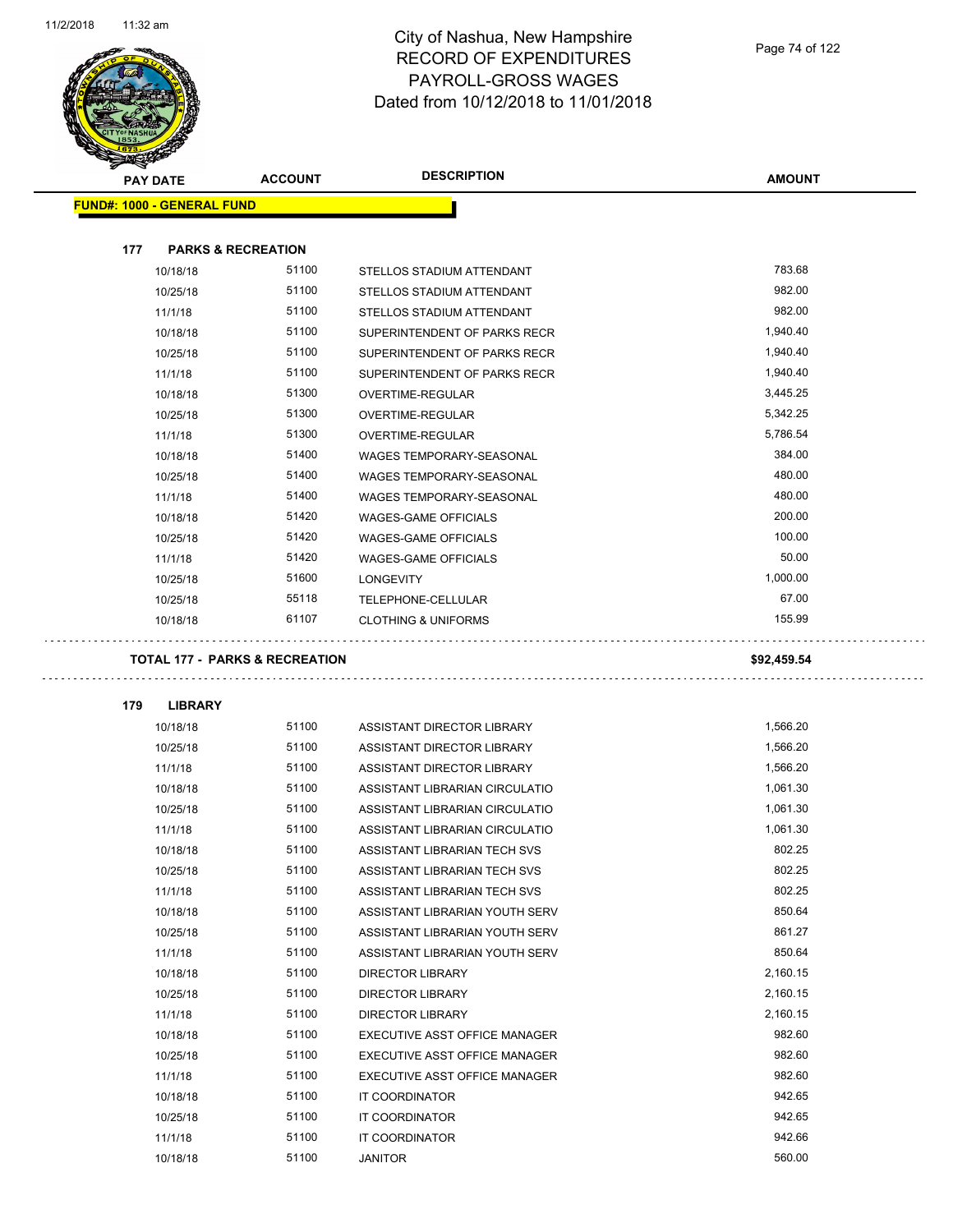

|     | <b>PAY DATE</b>                   | <b>ACCOUNT</b> | <b>DESCRIPTION</b>                | <b>AMOUNT</b> |
|-----|-----------------------------------|----------------|-----------------------------------|---------------|
|     | <b>FUND#: 1000 - GENERAL FUND</b> |                |                                   |               |
|     |                                   |                |                                   |               |
| 179 | <b>LIBRARY</b>                    |                |                                   |               |
|     | 10/25/18                          | 51100          | <b>JANITOR</b>                    | 560.00        |
|     | 11/1/18                           | 51100          | <b>JANITOR</b>                    | 560.00        |
|     | 10/18/18                          | 51100          | LIBRARIAN ADULT SERVICES          | 902.55        |
|     | 10/25/18                          | 51100          | LIBRARIAN ADULT SERVICES          | 902.55        |
|     | 11/1/18                           | 51100          | LIBRARIAN ADULT SERVICES          | 902.55        |
|     | 10/18/18                          | 51100          | <b>LIBRARIAN CIRCULATION</b>      | 1,093.85      |
|     | 10/25/18                          | 51100          | <b>LIBRARIAN CIRCULATION</b>      | 1,093.85      |
|     | 11/1/18                           | 51100          | LIBRARIAN CIRCULATION             | 1,093.85      |
|     | 10/18/18                          | 51100          | LIBRARIAN OUTREACH SVS            | 1,089.66      |
|     | 10/25/18                          | 51100          | LIBRARIAN OUTREACH SVS            | 1,089.66      |
|     | 11/1/18                           | 51100          | LIBRARIAN OUTREACH SVS            | 1,089.66      |
|     | 10/18/18                          | 51100          | <b>LIBRARIAN TECH SERVICES</b>    | 1,131.00      |
|     | 10/25/18                          | 51100          | LIBRARIAN TECH SERVICES           | 1,131.00      |
|     | 11/1/18                           | 51100          | <b>LIBRARIAN TECH SERVICES</b>    | 1,130.99      |
|     | 10/18/18                          | 51100          | <b>LIBRARIAN YOUTH SERVICES</b>   | 2,444.39      |
|     | 10/25/18                          | 51100          | LIBRARIAN YOUTH SERVICES          | 2,444.39      |
|     | 11/1/18                           | 51100          | <b>LIBRARIAN YOUTH SERVICES</b>   | 2,444.39      |
|     | 10/18/18                          | 51100          | LIBRARY ASSISTANT CIRCULATION     | 5,764.60      |
|     | 10/25/18                          | 51100          | LIBRARY ASSISTANT CIRCULATION     | 5,764.60      |
|     | 11/1/18                           | 51100          | LIBRARY ASSISTANT CIRCULATION     | 5,764.60      |
|     | 10/18/18                          | 51100          | LIBRARY ASSISTANT MEDIA SERVIC    | 770.95        |
|     | 10/25/18                          | 51100          | LIBRARY ASSISTANT MEDIA SERVIC    | 770.95        |
|     | 11/1/18                           | 51100          | LIBRARY ASSISTANT MEDIA SERVIC    | 770.95        |
|     | 10/18/18                          | 51100          | LIBRARY ASSISTANT TECH SVS        | 770.95        |
|     | 10/25/18                          | 51100          | <b>LIBRARY ASSISTANT TECH SVS</b> | 770.95        |
|     | 11/1/18                           | 51100          | <b>LIBRARY ASSISTANT TECH SVS</b> | 770.95        |
|     | 10/18/18                          | 51100          | LIBRARY ASSISTANT YOUTH SERVIC    | 2,135.08      |
|     | 10/25/18                          | 51100          | LIBRARY ASSISTANT YOUTH SERVIC    | 2,144.34      |
|     | 11/1/18                           | 51100          | LIBRARY ASSISTANT YOUTH SERVIC    | 2,139.70      |
|     | 10/18/18                          | 51100          | MAINTENANCE SUPV                  | 929.50        |
|     | 10/25/18                          | 51100          | <b>MAINTENANCE SUPV</b>           | 929.50        |
|     | 11/1/18                           | 51100          | MAINTENANCE SUPV                  | 929.49        |
|     | 10/18/18                          | 51100          | PAGE & COLLECTION COORDINATOR     | 916.14        |
|     | 10/25/18                          | 51100          | PAGE & COLLECTION COORDINATOR     | 916.13        |
|     | 11/1/18                           | 51100          | PAGE & COLLECTION COORDINATOR     | 916.14        |
|     | 10/18/18                          | 51100          | REFERENCE LIBRARIAN ADULT SERV    | 3,223.06      |
|     | 10/25/18                          | 51100          | REFERENCE LIBRARIAN ADULT SERV    | 3,223.06      |
|     | 11/1/18                           | 51100          | REFERENCE LIBRARIAN ADULT SERV    | 3,223.06      |
|     | 10/18/18                          | 51100          | REFERENCE LIBRARIAN TECH SVS      | 824.75        |
|     | 10/25/18                          | 51100          | REFERENCE LIBRARIAN TECH SVS      | 824.77        |
|     | 11/1/18                           | 51100          | REFERENCE LIBRARIAN TECH SVS      | 824.76        |
|     | 10/18/18                          | 51100          | <b>SECURITY LIBRARY</b>           | 661.22        |
|     | 10/25/18                          | 51100          | <b>SECURITY LIBRARY</b>           | 669.59        |
|     | 11/1/18                           | 51100          | <b>SECURITY LIBRARY</b>           | 657.03        |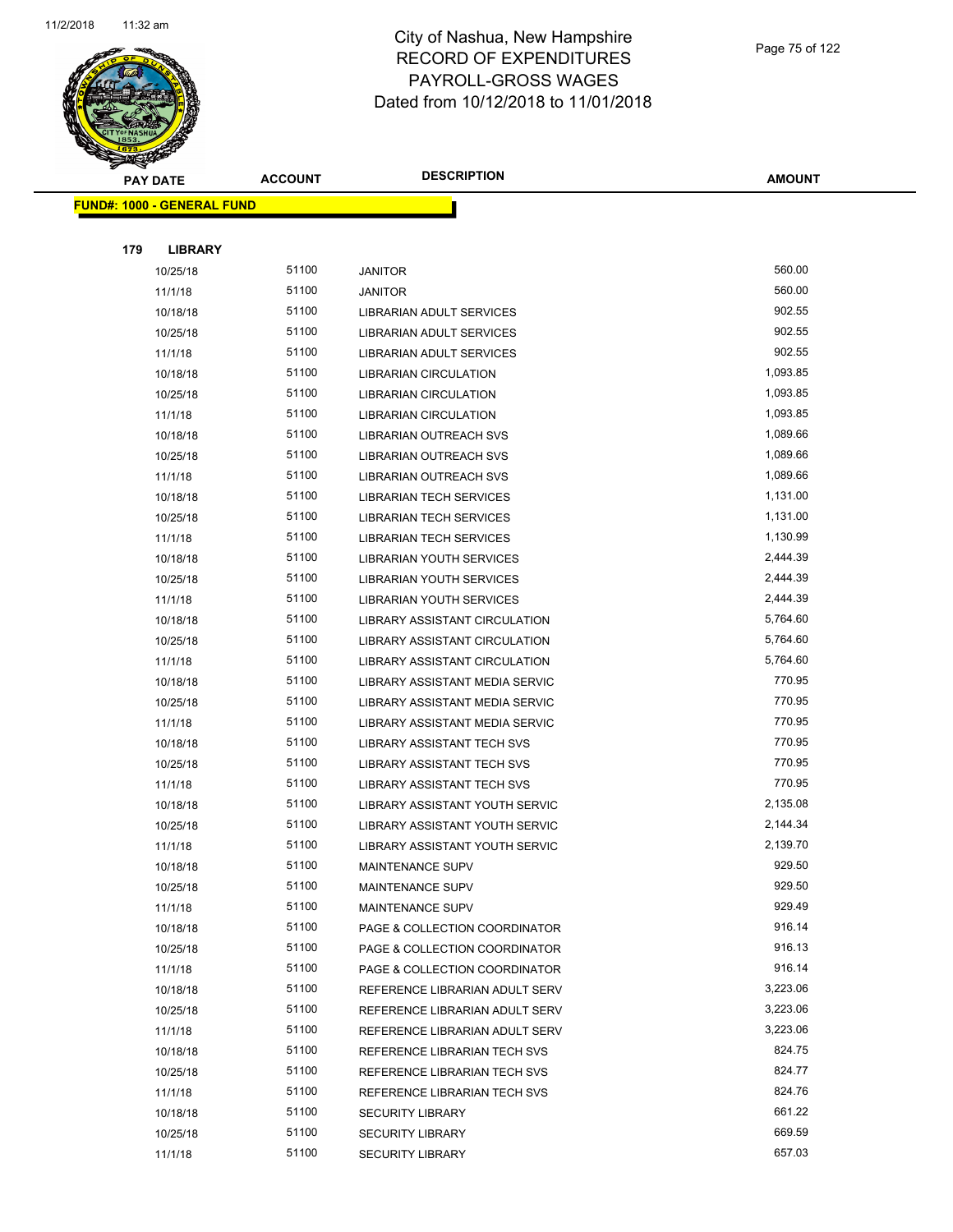

Page 76 of 122

| <b>STARSHA</b>                    |                              |                                        |               |
|-----------------------------------|------------------------------|----------------------------------------|---------------|
| <b>PAY DATE</b>                   | <b>ACCOUNT</b>               | <b>DESCRIPTION</b>                     | <b>AMOUNT</b> |
| <b>FUND#: 1000 - GENERAL FUND</b> |                              |                                        |               |
|                                   |                              |                                        |               |
| 179<br><b>LIBRARY</b>             |                              |                                        |               |
| 10/18/18                          | 51200                        | <b>JANITOR</b>                         | 250.00        |
| 10/25/18                          | 51200                        | <b>JANITOR</b>                         | 250.00        |
| 11/1/18                           | 51200                        | <b>JANITOR</b>                         | 250.00        |
| 10/18/18                          | 51200                        | LIBRARY ASSISTANT CIRCULATION          | 464.79        |
| 10/25/18                          | 51200                        | LIBRARY ASSISTANT CIRCULATION          | 464.78        |
| 11/1/18                           | 51200                        | LIBRARY ASSISTANT CIRCULATION          | 597.56        |
| 10/18/18                          | 51200                        | LIBRARY ASSISTANT TECH SVS             | 453.16        |
| 10/25/18                          | 51200                        | <b>LIBRARY ASSISTANT TECH SVS</b>      | 453.16        |
| 11/1/18                           | 51200                        | LIBRARY ASSISTANT TECH SVS             | 453.18        |
| 10/18/18                          | 51200                        | <b>LIBRARY PAGE</b>                    | 1,057.41      |
| 10/25/18                          | 51200                        | <b>LIBRARY PAGE</b>                    | 1,118.35      |
| 11/1/18                           | 51200                        | <b>LIBRARY PAGE</b>                    | 1,194.90      |
| 10/18/18                          | 51200                        | RECEPTIONIST/DATA ENTRY SPECIALIST     | 438.50        |
| 10/25/18                          | 51200                        | RECEPTIONIST/DATA ENTRY SPECIALIST     | 438.50        |
| 11/1/18                           | 51200                        | RECEPTIONIST/DATA ENTRY SPECIALIST     | 438.50        |
| 10/18/18                          | 51200                        | REFERENCE LIBRARIAN ADULT SERV         | 743.92        |
| 10/25/18                          | 51200                        | REFERENCE LIBRARIAN ADULT SERV         | 743.92        |
| 11/1/18                           | 51200                        | REFERENCE LIBRARIAN ADULT SERV         | 743.92        |
| 10/18/18                          | 51200                        | <b>SECURITY LIBRARY</b>                | 381.88        |
| 10/25/18                          | 51200                        | <b>SECURITY LIBRARY</b>                | 390.01        |
| 11/1/18                           | 51200                        | <b>SECURITY LIBRARY</b>                | 385.94        |
| 10/18/18                          | 51300                        | OVERTIME-REGULAR                       | 1,439.11      |
| 10/25/18                          | 51300                        | OVERTIME-REGULAR                       | 1,043.94      |
| 11/1/18                           | 51300                        | OVERTIME-REGULAR                       | 1,205.23      |
|                                   |                              |                                        |               |
| TOTAL 179 - LIBRARY               |                              |                                        | \$110,179.83  |
|                                   |                              |                                        |               |
| 181                               | <b>COMMUNITY DEVELOPMENT</b> |                                        |               |
| 10/18/18                          | 51100                        | ADMINISTRATIVE ASSISTANT II            | 766.50        |
| 10/25/18                          | 51100                        | ADMINISTRATIVE ASSISTANT II            | 766.50        |
| 11/1/18                           | 51100                        | ADMINISTRATIVE ASSISTANT II            | 766.49        |
| 10/18/18                          | 51100                        | DIRECTOR COMMUNITY DEVELOPMENT         | 2,294.80      |
| 10/25/18                          | 51100                        | DIRECTOR COMMUNITY DEVELOPMENT         | 2,294.80      |
| 11/1/18                           | 51100                        | DIRECTOR COMMUNITY DEVELOPMENT         | 2,294.80      |
| 10/25/18                          | 51100                        | RECORDING CLERK ENV & ENERGY COMMITTEE | 45.00         |
| 10/18/18                          | 51100                        | <b>TRANSPORTATION PLANNER</b>          | 1,285.65      |
| 10/25/18                          | 51100                        | <b>TRANSPORTATION PLANNER</b>          | 1,285.65      |
| 11/1/18                           | 51100                        | <b>TRANSPORTATION PLANNER</b>          | 1,285.65      |
| 10/18/18                          | 51200                        | ADMINISTRATIVE ASSISTANT I             | 382.40        |

10/25/18 51200 ADMINISTRATIVE ASSISTANT I 407.55 11/1/18 51200 ADMINISTRATIVE ASSISTANT I 392.46 10/18/18 51400 WAGES TEMPORARY-SEASONAL 100.00 10/25/18 51400 WAGES TEMPORARY-SEASONAL 100.00 100.00 11/1/18 51400 WAGES TEMPORARY-SEASONAL 11/1/18 100.00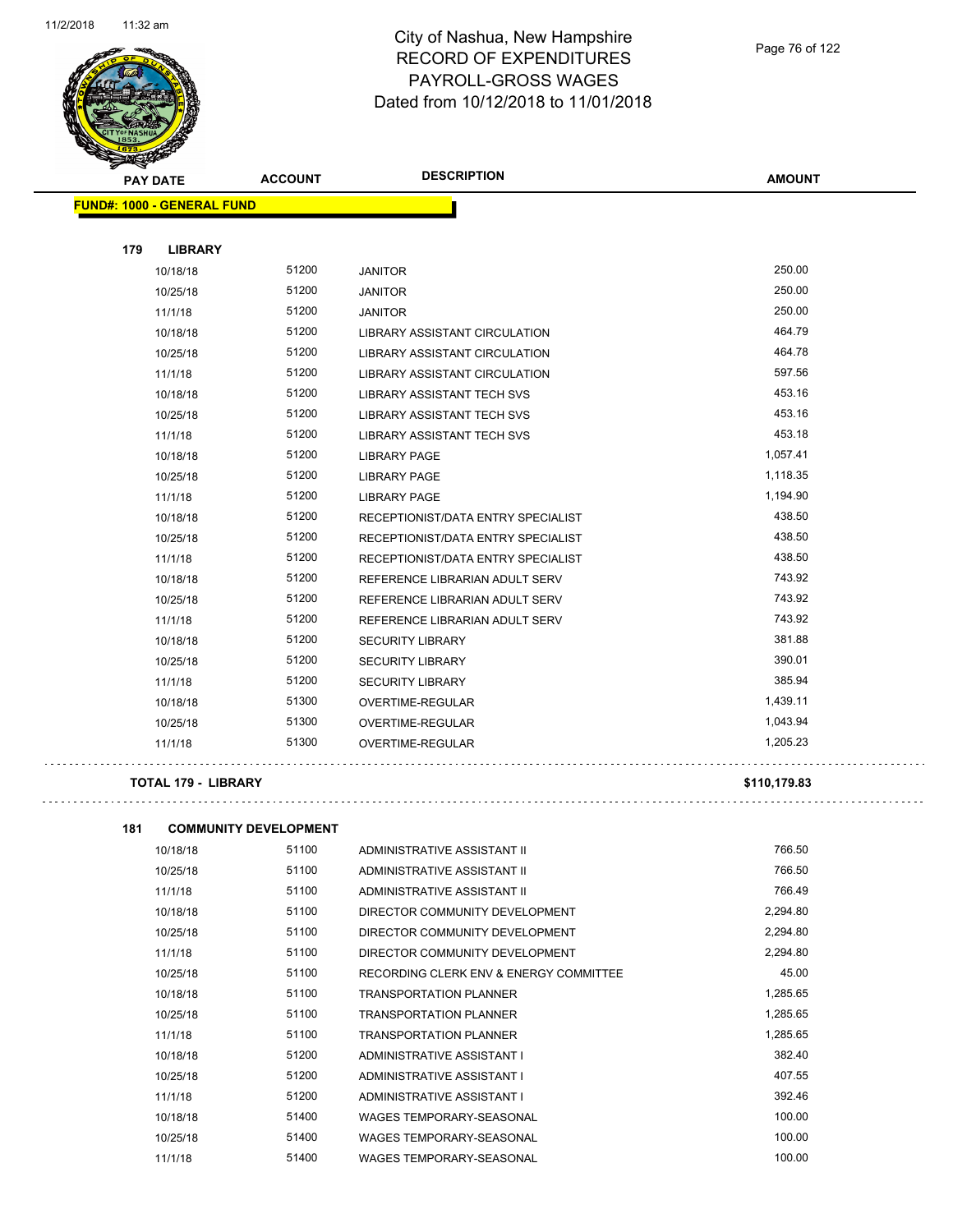| 111212010 | 11.32 ani                         |                                          | City of Nashua, New Hampshire<br><b>RECORD OF EXPENDITURES</b><br>PAYROLL-GROSS WAGES | Page 77 of 122 |
|-----------|-----------------------------------|------------------------------------------|---------------------------------------------------------------------------------------|----------------|
|           |                                   |                                          | Dated from 10/12/2018 to 11/01/2018                                                   |                |
|           | <b>PAY DATE</b>                   | <b>ACCOUNT</b>                           | <b>DESCRIPTION</b>                                                                    | <b>AMOUNT</b>  |
|           | <b>FUND#: 1000 - GENERAL FUND</b> |                                          |                                                                                       |                |
| 181       |                                   | <b>COMMUNITY DEVELOPMENT</b>             |                                                                                       |                |
|           | 10/25/18                          | 55118                                    | TELEPHONE-CELLULAR                                                                    | 50.00          |
|           |                                   | <b>TOTAL 181 - COMMUNITY DEVELOPMENT</b> |                                                                                       | \$14,618.25    |
| 182       |                                   | <b>PLANNING AND ZONING</b>               |                                                                                       |                |
|           | 10/18/18                          | 51100                                    | DEPARTMENT COORDINATOR                                                                | 1,026.40       |
|           | 10/25/18                          | 51100                                    | DEPARTMENT COORDINATOR                                                                | 1,026.40       |
|           | 11/1/18                           | 51100                                    | DEPARTMENT COORDINATOR                                                                | 1,026.40       |
|           | 10/18/18                          | 51100                                    | DEPUTY PLANNING MANAGER                                                               | 2,800.80       |
|           | 10/25/18                          | 51100                                    | DEPUTY PLANNING MANAGER                                                               | 2,800.80       |
|           | 11/1/18                           | 51100                                    | DEPUTY PLANNING MANAGER                                                               | 2,800.80       |
|           | 10/18/18                          | 51100                                    | MANAGER PLANNING DEPT                                                                 | 2,151.45       |
|           | 10/25/18                          | 51100                                    | MANAGER PLANNING DEPT                                                                 | 2,151.45       |
|           | 11/1/18                           | 51100                                    | MANAGER PLANNING DEPT                                                                 | 2,151.45       |
|           | 10/18/18                          | 51100                                    | PLANNER I                                                                             | 1,877.70       |
|           | 10/25/18                          | 51100                                    | PLANNER I                                                                             | 1,877.70       |
|           | 11/1/18                           | 51100                                    | PLANNER I                                                                             | 1,877.70       |
|           | 10/18/18                          | 51100                                    | ZONING COORDINATOR                                                                    | 821.65         |
|           |                                   | 51100                                    | ZONING COORDINATOR                                                                    | 821.65         |
|           | 10/25/18<br>11/1/18               | 51100                                    | ZONING COORDINATOR                                                                    | 821.65         |
|           | 10/25/18                          | 53428                                    | STENOGRAPHIC SERVICES                                                                 | 750.00         |
|           | 10/25/18                          | 55118                                    | TELEPHONE-CELLULAR                                                                    | 17.00          |
|           |                                   | <b>TOTAL 182 - PLANNING AND ZONING</b>   |                                                                                       | \$26,801.00    |
|           |                                   |                                          |                                                                                       |                |
| 183       |                                   | <b>ECONOMIC DEVELOPMENT</b>              |                                                                                       |                |
|           | 10/18/18                          | 51100                                    | ECONOMIC DEV DIRECTOR                                                                 | 2,084.05       |
|           | 10/25/18                          | 51100                                    | <b>ECONOMIC DEV DIRECTOR</b>                                                          | 2,084.05       |
|           | 11/1/18                           | 51100                                    | <b>ECONOMIC DEV DIRECTOR</b>                                                          | 2,084.05       |
|           | 10/18/18                          | 51100                                    | HUNT MEMORIAL BLDG & ARTS ADM                                                         | 372.95         |
|           | 10/25/18                          | 51100                                    | HUNT MEMORIAL BLDG & ARTS ADM                                                         | 372.96         |
|           | 11/1/18                           | 51100                                    | HUNT MEMORIAL BLDG & ARTS ADM                                                         | 372.95         |
|           | 10/25/18                          | 55118                                    | TELEPHONE-CELLULAR                                                                    | 50.00          |
|           |                                   | <b>TOTAL 183 - ECONOMIC DEVELOPMENT</b>  |                                                                                       | \$7,421.01     |
| 191       | <b>SCHOOL</b>                     |                                          |                                                                                       |                |
|           | 10/25/18                          | 51100                                    | 21 CENTURY ELEM MFAM RES COORD                                                        | 1,356.30       |
|           | 10/18/18                          | 51100                                    | <b>7PAR CTE NHN</b>                                                                   | 365.57         |
|           | 10/25/18                          | 51100                                    | <b>7PAR CTE NHN</b>                                                                   | 449.93         |
|           | 11/1/18                           | 51100                                    | <b>7PAR CTE NHN</b>                                                                   | 467.51         |
|           | 10/25/18                          | 51100                                    | ASSISTANT DIRECTOR BUSINESS                                                           | 3,038.30       |
|           | 10/25/18                          | 51100                                    | ASSISTANT PRINCIPAL AMH                                                               | 1,469.50       |

11/2/2018 11:32 am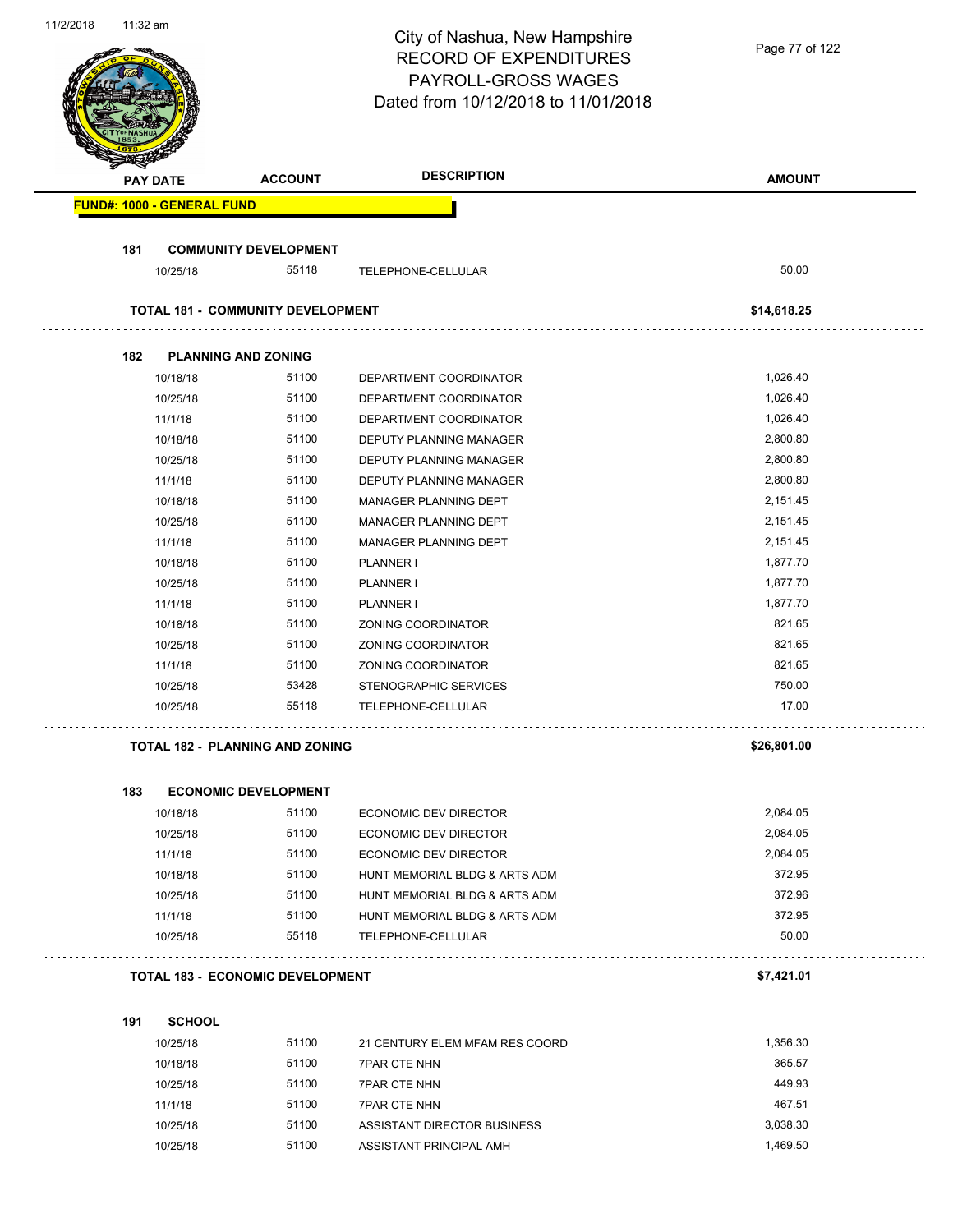

|     | <b>PAY DATE</b>                   | <b>ACCOUNT</b> | <b>DESCRIPTION</b>             | <b>AMOUNT</b> |
|-----|-----------------------------------|----------------|--------------------------------|---------------|
|     | <b>FUND#: 1000 - GENERAL FUND</b> |                |                                |               |
|     |                                   |                |                                |               |
| 191 | <b>SCHOOL</b>                     |                |                                |               |
|     | 10/25/18                          | 51100          | ASSISTANT PRINCIPAL BRO        | 1,659.60      |
|     | 10/25/18                          | 51100          | ASSISTANT PRINCIPAL CHARL      | 3,228.20      |
|     | 10/25/18                          | 51100          | ASSISTANT PRINCIPAL DR CRSP    | 1,614.10      |
|     | 10/25/18                          | 51100          | ASSISTANT PRINCIPAL ELM        | 7,224.40      |
|     | 10/25/18                          | 51100          | ASSISTANT PRINCIPAL LEDGE      | 3,228.20      |
|     | 10/25/18                          | 51100          | ASSISTANT PRINCIPAL MDE        | 3,067.30      |
|     | 10/25/18                          | 51100          | ASSISTANT PRINCIPAL MTP        | 2,826.90      |
|     | 10/25/18                          | 51100          | ASSISTANT PRINCIPAL NHN        | 14,249.20     |
|     | 10/25/18                          | 51100          | ASSISTANT PRINCIPAL NHS        | 13,615.40     |
|     | 11/1/18                           | 51100          | ASSISTANT PRINCIPAL PMS        | 3,261.42      |
|     | 10/25/18                          | 51100          | ASSISTANT PRINCIPAL SHE        | 1,437.50      |
|     | 10/25/18                          | 51100          | ASSISTANT SUPERINTENDENT       | 8,830.90      |
|     | 10/25/18                          | 51100          | ASST DIRECTOR PLANT OPS        | 2,583.60      |
|     | 10/25/18                          | 51100          | <b>ASST DIRECTOR SPED</b>      | 10,118.70     |
|     | 10/25/18                          | 51100          | ASST SYSTEMS ADMIN FULL YEAR   | 14,810.90     |
|     | 10/18/18                          | 51100          | ASST SYSTEMS ADMIN SCH YEAR    | 673.12        |
|     | 10/25/18                          | 51100          | ASST SYSTEMS ADMIN SCH YEAR    | 853.42        |
|     | 11/1/18                           | 51100          | ASST SYSTEMS ADMIN SCH YEAR    | 859.43        |
|     | 10/25/18                          | 51100          | ATTENDANCE OFFICER             | 2,384.20      |
|     | 10/25/18                          | 51100          | CHIEF OPERATING OFFICER        | 4,323.70      |
|     | 10/18/18                          | 51100          | CLERICAL ACADEMY NHN           | 2,285.86      |
|     | 10/25/18                          | 51100          | CLERICAL ACADEMY NHN           | 3,508.35      |
|     | 11/1/18                           | 51100          | CLERICAL ACADEMY NHN           | 2,973.75      |
|     | 10/18/18                          | 51100          | CLERICAL ACADEMY NHS           | 2,934.77      |
|     | 10/25/18                          | 51100          | CLERICAL ACADEMY NHS           | 2,919.64      |
|     | 11/1/18                           | 51100          | CLERICAL ACADEMY NHS           | 2,934.78      |
|     | 10/18/18                          | 51100          | CLERICAL ASST SUPER SUP        | 1,251.62      |
|     | 10/25/18                          | 51100          | <b>CLERICAL ASST SUPER SUP</b> | 1,342.87      |
|     | 11/1/18                           | 51100          | <b>CLERICAL ASST SUPER SUP</b> | 1,379.37      |
|     | 10/18/18                          | 51100          | CLERICAL ATHLETIC NHN          | 784.50        |
|     | 10/25/18                          | 51100          | CLERICAL ATHLETIC NHN          | 784.50        |
|     | 11/1/18                           | 51100          | CLERICAL ATHLETIC NHN          | 784.50        |
|     | 10/18/18                          | 51100          | CLERICAL ATHLETIC NHS          | 668.25        |
|     | 10/25/18                          | 51100          | CLERICAL ATHLETIC NHS          | 668.25        |
|     | 11/1/18                           | 51100          | CLERICAL ATHLETIC NHS          | 668.25        |
|     | 10/18/18                          | 51100          | <b>CLERICAL BUSINESS</b>       | 3,154.90      |
|     | 10/25/18                          | 51100          | <b>CLERICAL BUSINESS</b>       | 3,154.91      |
|     | 11/1/18                           | 51100          | <b>CLERICAL BUSINESS</b>       | 3,154.90      |
|     | 10/18/18                          | 51100          | CLERICAL CHIEF OP OFFICER SUP  | 738.25        |
|     | 10/25/18                          | 51100          | CLERICAL CHIEF OP OFFICER SUP  | 738.24        |
|     | 11/1/18                           | 51100          | CLERICAL CHIEF OP OFFICER SUP  | 738.25        |
|     | 10/18/18                          | 51100          | CLERICAL CTE NHN               | 133.65        |
|     | 10/18/18                          | 51100          | <b>CLERICAL CTE NHS</b>        | 784.50        |
|     | 10/25/18                          | 51100          | CLERICAL CTE NHS               | 784.50        |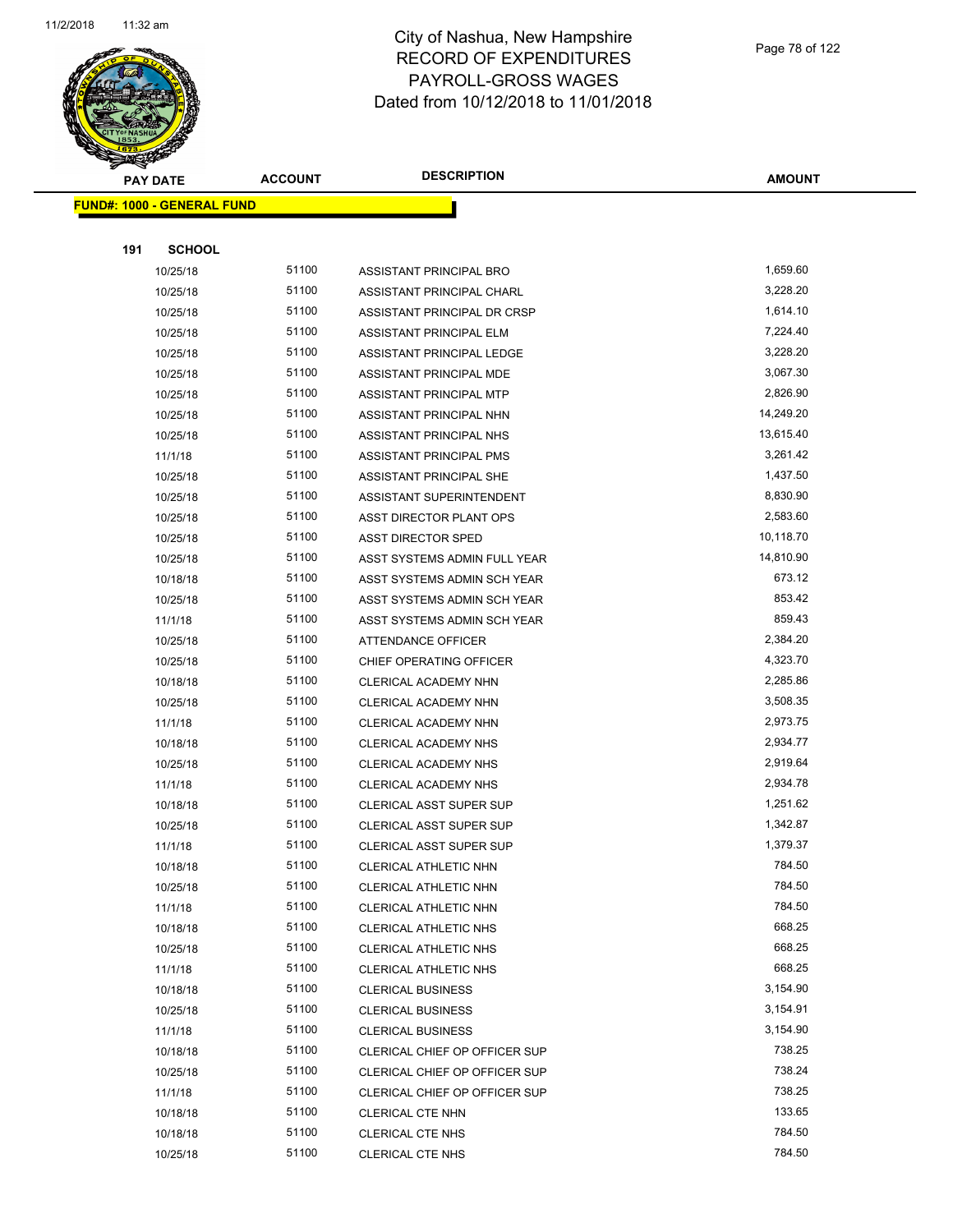

Page 79 of 122

|     | <b>PAY DATE</b>                   | <b>ACCOUNT</b> | <b>DESCRIPTION</b>              | <b>AMOUNT</b>        |
|-----|-----------------------------------|----------------|---------------------------------|----------------------|
|     | <b>FUND#: 1000 - GENERAL FUND</b> |                |                                 |                      |
|     |                                   |                |                                 |                      |
| 191 | <b>SCHOOL</b>                     |                |                                 |                      |
|     | 11/1/18                           | 51100          | <b>CLERICAL CTE NHS</b>         | 784.50               |
|     | 10/18/18                          | 51100          | CLERICAL GUIDANCE ELM           | 763.58               |
|     | 10/25/18                          | 51100          | CLERICAL GUIDANCE ELM           | 784.50               |
|     | 11/1/18                           | 51100          | CLERICAL GUIDANCE ELM           | 779.27               |
|     | 10/18/18                          | 51100          | <b>CLERICAL GUIDANCE NHN</b>    | 1,987.35             |
|     | 10/25/18                          | 51100          | CLERICAL GUIDANCE NHN           | 1,987.35             |
|     | 11/1/18                           | 51100          | CLERICAL GUIDANCE NHN           | 1,933.89             |
|     | 10/18/18                          | 51100          | CLERICAL GUIDANCE NHS           | 1,658.82             |
|     | 10/25/18                          | 51100          | <b>CLERICAL GUIDANCE NHS</b>    | 1,716.37             |
|     | 11/1/18                           | 51100          | <b>CLERICAL GUIDANCE NHS</b>    | 1,728.99             |
|     | 10/18/18                          | 51100          | CLERICAL HUMAN RESOURCES        | 2,004.75             |
|     | 10/25/18                          | 51100          | CLERICAL HUMAN RESOURCES        | 2,000.30             |
|     | 11/1/18                           | 51100          | <b>CLERICAL HUMAN RESOURCES</b> | 2,004.75             |
|     | 10/18/18                          | 51100          | <b>CLERICAL PAYROLL SUP</b>     | 1,473.00             |
|     | 10/25/18                          | 51100          | <b>CLERICAL PAYROLL SUP</b>     | 1,473.00             |
|     | 11/1/18                           | 51100          | <b>CLERICAL PAYROLL SUP</b>     | 1,473.00             |
|     | 10/18/18                          | 51100          | <b>CLERICAL PLANT OPS</b>       | 702.75               |
|     | 10/25/18                          | 51100          | <b>CLERICAL PLANT OPS</b>       | 702.75               |
|     | 11/1/18                           | 51100          | <b>CLERICAL PLANT OPS</b>       | 702.75               |
|     | 10/18/18                          | 51100          | <b>CLERICAL PRINCIPAL AMH</b>   | 1,405.50             |
|     | 10/25/18                          | 51100          | <b>CLERICAL PRINCIPAL AMH</b>   | 1,405.51             |
|     | 11/1/18                           | 51100          | <b>CLERICAL PRINCIPAL AMH</b>   | 1,405.50             |
|     | 10/18/18                          | 51100          | CLERICAL PRINCIPAL BIC          | 1,487.25             |
|     | 10/25/18                          | 51100          | <b>CLERICAL PRINCIPAL BIC</b>   | 1,487.25             |
|     | 11/1/18                           | 51100          | <b>CLERICAL PRINCIPAL BIC</b>   | 1,487.26             |
|     | 10/18/18                          | 51100          | <b>CLERICAL PRINCIPAL BIR</b>   | 1,569.00             |
|     | 10/25/18                          | 51100          | <b>CLERICAL PRINCIPAL BIR</b>   | 1,464.40             |
|     | 11/1/18                           | 51100          | <b>CLERICAL PRINCIPAL BIR</b>   | 1,527.16             |
|     | 10/18/18                          | 51100          | CLERICAL PRINCIPAL BRO          | 1,452.75             |
|     | 10/25/18                          | 51100          | CLERICAL PRINCIPAL BRO          | 1,452.75             |
|     | 11/1/18                           | 51100          | <b>CLERICAL PRINCIPAL BRO</b>   | 1,452.75             |
|     | 10/18/18                          | 51100          | CLERICAL PRINCIPAL CHA          | 1,473.00             |
|     | 10/25/18                          | 51100          | CLERICAL PRINCIPAL CHA          | 1,473.00             |
|     | 11/1/18                           | 51100          | CLERICAL PRINCIPAL CHA          | 1,473.00             |
|     | 10/18/18                          | 51100          | CLERICAL PRINCIPAL DRC          | 1,441.50             |
|     | 10/25/18                          | 51100          | CLERICAL PRINCIPAL DRC          | 1,441.50             |
|     | 11/1/18                           | 51100          | CLERICAL PRINCIPAL DRC          | 1,436.35             |
|     | 10/18/18                          | 51100          | <b>CLERICAL PRINCIPAL ELM</b>   | 2,515.95<br>2,649.60 |
|     | 10/25/18                          | 51100          | <b>CLERICAL PRINCIPAL ELM</b>   |                      |
|     | 11/1/18                           | 51100<br>51100 | <b>CLERICAL PRINCIPAL ELM</b>   | 2,636.24<br>752.63   |
|     | 10/18/18                          | 51100          | <b>CLERICAL PRINCIPAL FES</b>   | 773.25               |
|     | 10/25/18                          | 51100          | <b>CLERICAL PRINCIPAL FES</b>   | 773.25               |
|     | 11/1/18                           |                | <b>CLERICAL PRINCIPAL FES</b>   | 2,226.00             |
|     | 10/18/18                          | 51100          | <b>CLERICAL PRINCIPAL FMS</b>   |                      |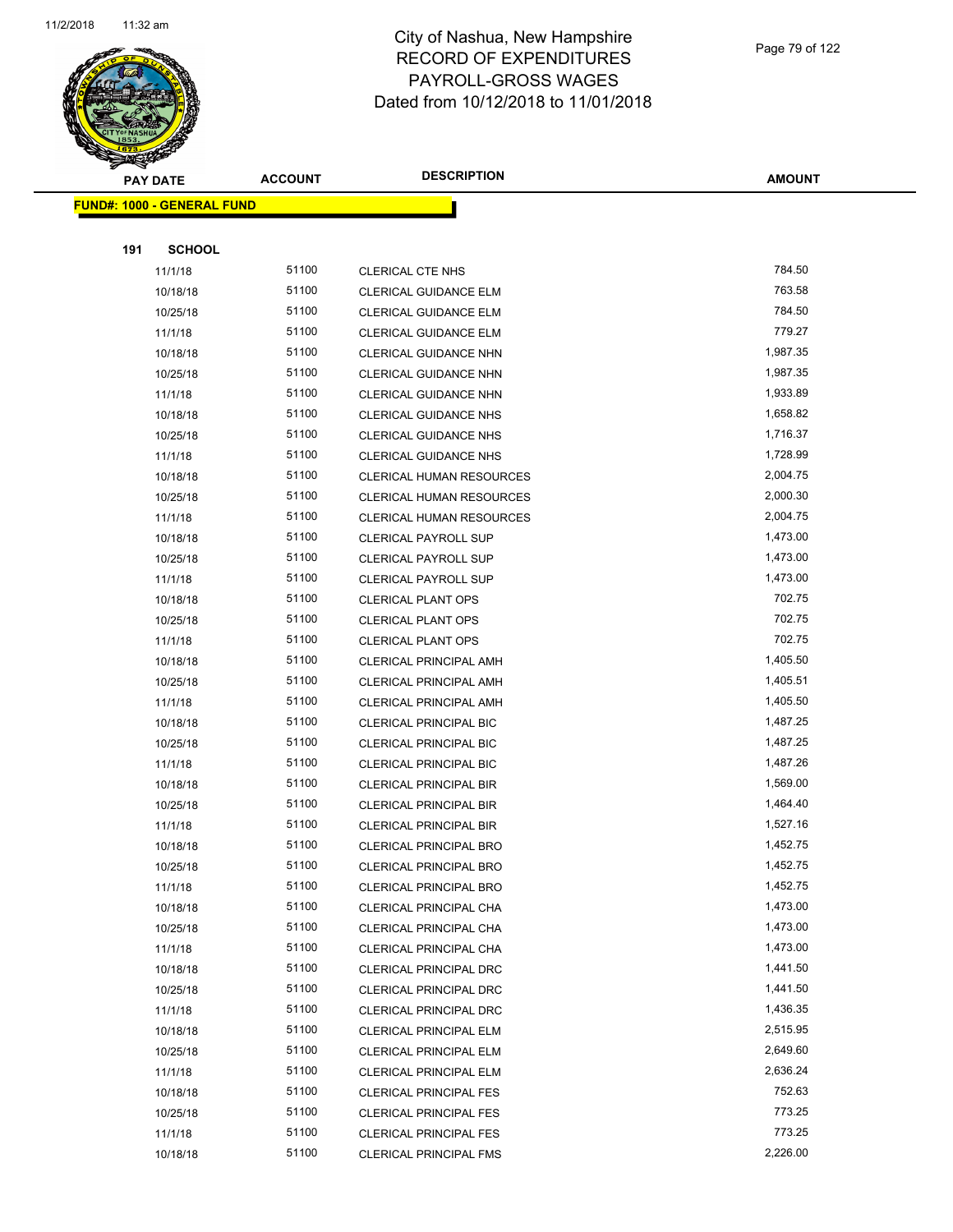

Page 80 of 122

|     | <b>PAY DATE</b>                   | <b>ACCOUNT</b> | <b>DESCRIPTION</b>                                 | <b>AMOUNT</b>    |  |
|-----|-----------------------------------|----------------|----------------------------------------------------|------------------|--|
|     | <b>FUND#: 1000 - GENERAL FUND</b> |                |                                                    |                  |  |
|     |                                   |                |                                                    |                  |  |
| 191 | <b>SCHOOL</b>                     |                |                                                    |                  |  |
|     | 10/25/18                          | 51100          | <b>CLERICAL PRINCIPAL FMS</b>                      | 2,226.00         |  |
|     | 11/1/18                           | 51100          | <b>CLERICAL PRINCIPAL FMS</b>                      | 2,221.55         |  |
|     | 10/18/18                          | 51100          | <b>CLERICAL PRINCIPAL LDG</b>                      | 1,371.00         |  |
|     | 10/25/18                          | 51100          | <b>CLERICAL PRINCIPAL LDG</b>                      | 1,371.00         |  |
|     | 11/1/18                           | 51100          | CLERICAL PRINCIPAL LDG                             | 1,371.00         |  |
|     | 10/18/18                          | 51100          | CLERICAL PRINCIPAL MDE                             | 1,509.75         |  |
|     | 10/25/18                          | 51100          | CLERICAL PRINCIPAL MDE                             | 1,509.75         |  |
|     | 11/1/18                           | 51100          | CLERICAL PRINCIPAL MDE                             | 1,509.75         |  |
|     | 10/18/18                          | 51100          | <b>CLERICAL PRINCIPAL MTP</b>                      | 1,404.75         |  |
|     | 10/25/18                          | 51100          | CLERICAL PRINCIPAL MTP                             | 1,404.75         |  |
|     | 11/1/18                           | 51100          | <b>CLERICAL PRINCIPAL MTP</b>                      | 1,404.75         |  |
|     | 10/18/18                          | 51100          | <b>CLERICAL PRINCIPAL NHN</b>                      | 1,371.00         |  |
|     | 10/25/18                          | 51100          | CLERICAL PRINCIPAL NHN                             | 1,317.54         |  |
|     | 11/1/18                           | 51100          | <b>CLERICAL PRINCIPAL NHN</b>                      | 1,371.00         |  |
|     | 10/18/18                          | 51100          | <b>CLERICAL PRINCIPAL NHS</b>                      | 1,368.53         |  |
|     | 10/25/18                          | 51100          | CLERICAL PRINCIPAL NHS                             | 1,234.88         |  |
|     | 11/1/18                           | 51100          | <b>CLERICAL PRINCIPAL NHS</b>                      | 1,234.89         |  |
|     | 10/18/18                          | 51100          | CLERICAL PRINCIPAL NSE                             | 1,474.07         |  |
|     | 10/25/18                          | 51100          | <b>CLERICAL PRINCIPAL NSE</b>                      | 1,531.68         |  |
|     | 11/1/18                           | 51100          | <b>CLERICAL PRINCIPAL NSE</b>                      | 1,557.75         |  |
|     | 10/18/18                          | 51100          | <b>CLERICAL PRINCIPAL PMS</b>                      | 2,034.81         |  |
|     | 10/25/18                          | 51100          | <b>CLERICAL PRINCIPAL PMS</b>                      | 2,034.80         |  |
|     | 11/1/18                           | 51100          | <b>CLERICAL PRINCIPAL PMS</b>                      | 2,034.80         |  |
|     | 10/18/18                          | 51100          | <b>CLERICAL PRINCIPAL SHE</b>                      | 1,485.32         |  |
|     | 10/25/18                          | 51100          | CLERICAL PRINCIPAL SHE                             | 1,459.17         |  |
|     | 11/1/18                           | 51100          | CLERICAL PRINCIPAL SHE                             | 1,506.24         |  |
|     | 10/18/18                          | 51100          | CLERICAL RECEPTIONIST NHN                          | 784.50           |  |
|     | 10/25/18                          | 51100          | CLERICAL RECEPTIONIST NHN                          | 763.58           |  |
|     | 11/1/18                           | 51100          | CLERICAL RECEPTIONIST NHN                          | 784.50           |  |
|     | 10/18/18                          | 51100          | CLERICAL RECEPTIONIST NHS                          | 663.80           |  |
|     | 10/25/18                          | 51100          | CLERICAL RECEPTIONIST NHS                          | 668.25           |  |
|     | 11/1/18                           | 51100          | CLERICAL RECEPTIONIST NHS                          | 663.80<br>668.26 |  |
|     | 10/18/18<br>10/25/18              | 51100<br>51100 | CLERICAL SPECIAL ED NHN<br>CLERICAL SPECIAL ED NHN | 668.27           |  |
|     | 11/1/18                           | 51100          | CLERICAL SPECIAL ED NHN                            | 668.25           |  |
|     | 10/18/18                          | 51100          | CLERICAL SPECIAL ED NHS                            | 698.07           |  |
|     | 10/25/18                          | 51100          | CLERICAL SPECIAL ED NHS                            | 702.75           |  |
|     | 11/1/18                           | 51100          | CLERICAL SPECIAL ED NHS                            | 698.07           |  |
|     | 10/18/18                          | 51100          | <b>CLERICAL SPECIAL ED SUP</b>                     | 1,336.50         |  |
|     | 10/25/18                          | 51100          | <b>CLERICAL SPECIAL ED SUP</b>                     | 1,336.50         |  |
|     | 11/1/18                           | 51100          | <b>CLERICAL SPECIAL ED SUP</b>                     | 1,336.50         |  |
|     | 10/4/18                           | 51100          | CLERICAL STUDENT SERV SUP                          | 5,753.81         |  |
|     | 10/18/18                          | 51100          | CLERICAL STUDENT SERV SUP                          | 822.75           |  |
|     | 10/25/18                          | 51100          | CLERICAL STUDENT SERV SUP                          | 822.75           |  |
|     |                                   |                |                                                    |                  |  |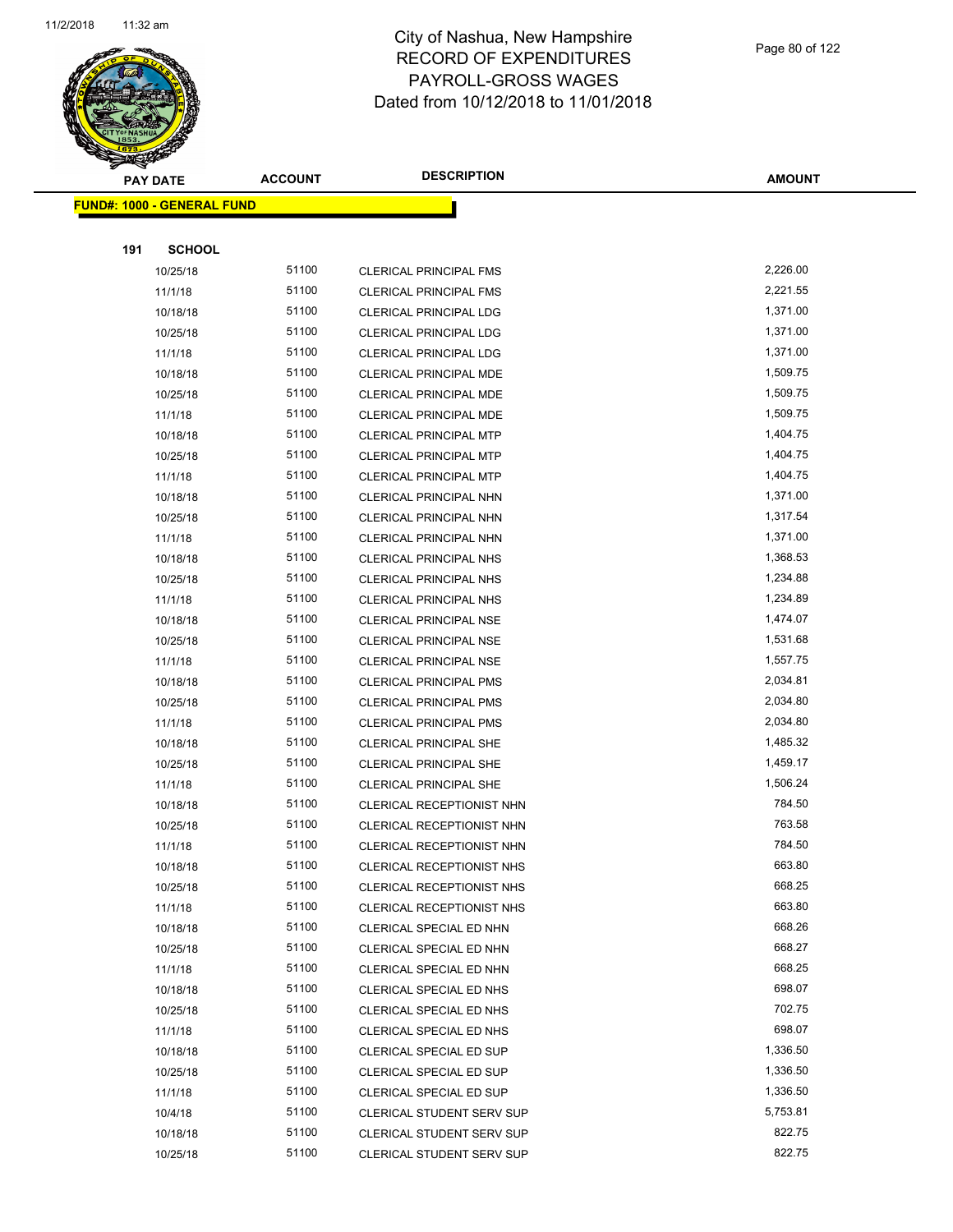

|     | <b>PAY DATE</b>                   | <b>ACCOUNT</b> | <b>DESCRIPTION</b>                 | <b>AMOUNT</b> |
|-----|-----------------------------------|----------------|------------------------------------|---------------|
|     | <b>FUND#: 1000 - GENERAL FUND</b> |                |                                    |               |
|     |                                   |                |                                    |               |
| 191 | <b>SCHOOL</b>                     |                |                                    |               |
|     | 11/1/18                           | 51100          | CLERICAL STUDENT SERV SUP          | 822.76        |
|     | 10/18/18                          | 51100          | CLERICAL SUPERINTENDANT HRLY       | 779.64        |
|     | 10/25/18                          | 51100          | CLERICAL SUPERINTENDANT HRLY       | 779.62        |
|     | 11/1/18                           | 51100          | CLERICAL SUPERINTENDANT HRLY       | 779.64        |
|     | 10/25/18                          | 51100          | <b>CLERICAL SUPERINTENDANT SUP</b> | 1,848.30      |
|     | 10/18/18                          | 51100          | <b>CUSTODIAN AMH</b>               | 1,836.87      |
|     | 10/25/18                          | 51100          | <b>CUSTODIAN AMH</b>               | 977.05        |
|     | 11/1/18                           | 51100          | <b>CUSTODIAN AMH</b>               | 977.05        |
|     | 10/18/18                          | 51100          | <b>CUSTODIAN ASST HEAD ELM</b>     | 791.20        |
|     | 10/25/18                          | 51100          | <b>CUSTODIAN ASST HEAD ELM</b>     | 791.20        |
|     | 11/1/18                           | 51100          | <b>CUSTODIAN ASST HEAD ELM</b>     | 791.20        |
|     | 10/18/18                          | 51100          | <b>CUSTODIAN ASST HEAD FMS</b>     | 642.85        |
|     | 10/25/18                          | 51100          | <b>CUSTODIAN ASST HEAD FMS</b>     | 158.24        |
|     | 11/1/18                           | 51100          | <b>CUSTODIAN ASST HEAD FMS</b>     | 791.20        |
|     | 10/18/18                          | 51100          | <b>CUSTODIAN ASST HEAD NHN</b>     | 2,285.20      |
|     | 10/25/18                          | 51100          | <b>CUSTODIAN ASST HEAD NHN</b>     | 2,381.60      |
|     | 11/1/18                           | 51100          | <b>CUSTODIAN ASST HEAD NHN</b>     | 2,381.60      |
|     | 10/18/18                          | 51100          | <b>CUSTODIAN ASST HEAD NHS</b>     | 791.20        |
|     | 10/25/18                          | 51100          | <b>CUSTODIAN ASST HEAD NHS</b>     | 791.20        |
|     | 11/1/18                           | 51100          | <b>CUSTODIAN ASST HEAD NHS</b>     | 791.20        |
|     | 10/18/18                          | 51100          | <b>CUSTODIAN ASST HEAD PMS</b>     | 791.20        |
|     | 10/25/18                          | 51100          | <b>CUSTODIAN ASST HEAD PMS</b>     | 791.20        |
|     | 11/1/18                           | 51100          | <b>CUSTODIAN ASST HEAD PMS</b>     | 840.65        |
|     | 10/18/18                          | 51100          | <b>CUSTODIAN BIC</b>               | 950.55        |
|     | 10/25/18                          | 51100          | <b>CUSTODIAN BIC</b>               | 1,373.07      |
|     | 11/1/18                           | 51100          | <b>CUSTODIAN BIC</b>               | 1,389.61      |
|     | 10/18/18                          | 51100          | <b>CUSTODIAN BIR</b>               | 1,389.60      |
|     | 10/25/18                          | 51100          | <b>CUSTODIAN BIR</b>               | 1,389.60      |
|     | 11/1/18                           | 51100          | <b>CUSTODIAN BIR</b>               | 1,389.60      |
|     | 10/18/18                          | 51100          | <b>CUSTODIAN BRO</b>               | 1,428.16      |
|     | 10/25/18                          | 51100          | <b>CUSTODIAN BRO</b>               | 1,454.74      |
|     | 11/1/18                           | 51100          | <b>CUSTODIAN BRO</b>               | 1,389.60      |
|     | 10/18/18                          | 51100          | <b>CUSTODIAN CHA</b>               | 1,389.60      |
|     | 10/25/18                          | 51100          | <b>CUSTODIAN CHA</b>               | 1,389.60      |
|     | 11/1/18                           | 51100          | <b>CUSTODIAN CHA</b>               | 1,486.00      |
|     | 10/18/18                          | 51100          | <b>CUSTODIAN DRC</b>               | 1,389.60      |
|     | 10/25/18                          | 51100          | <b>CUSTODIAN DRC</b>               | 1,389.60      |
|     | 11/1/18                           | 51100          | <b>CUSTODIAN DRC</b>               | 1,389.60      |
|     | 10/18/18                          | 51100          | <b>CUSTODIAN ELM</b>               | 4,953.20      |
|     | 10/25/18                          | 51100          | <b>CUSTODIAN ELM</b>               | 4,953.20      |
|     | 11/1/18                           | 51100          | <b>CUSTODIAN ELM</b>               | 4,935.83      |
|     | 10/18/18                          | 51100          | <b>CUSTODIAN FES</b>               | 1,714.24      |
|     | 10/25/18                          | 51100          | <b>CUSTODIAN FES</b>               | 1,389.60      |
|     | 11/1/18                           | 51100          | <b>CUSTODIAN FES</b>               | 1,480.80      |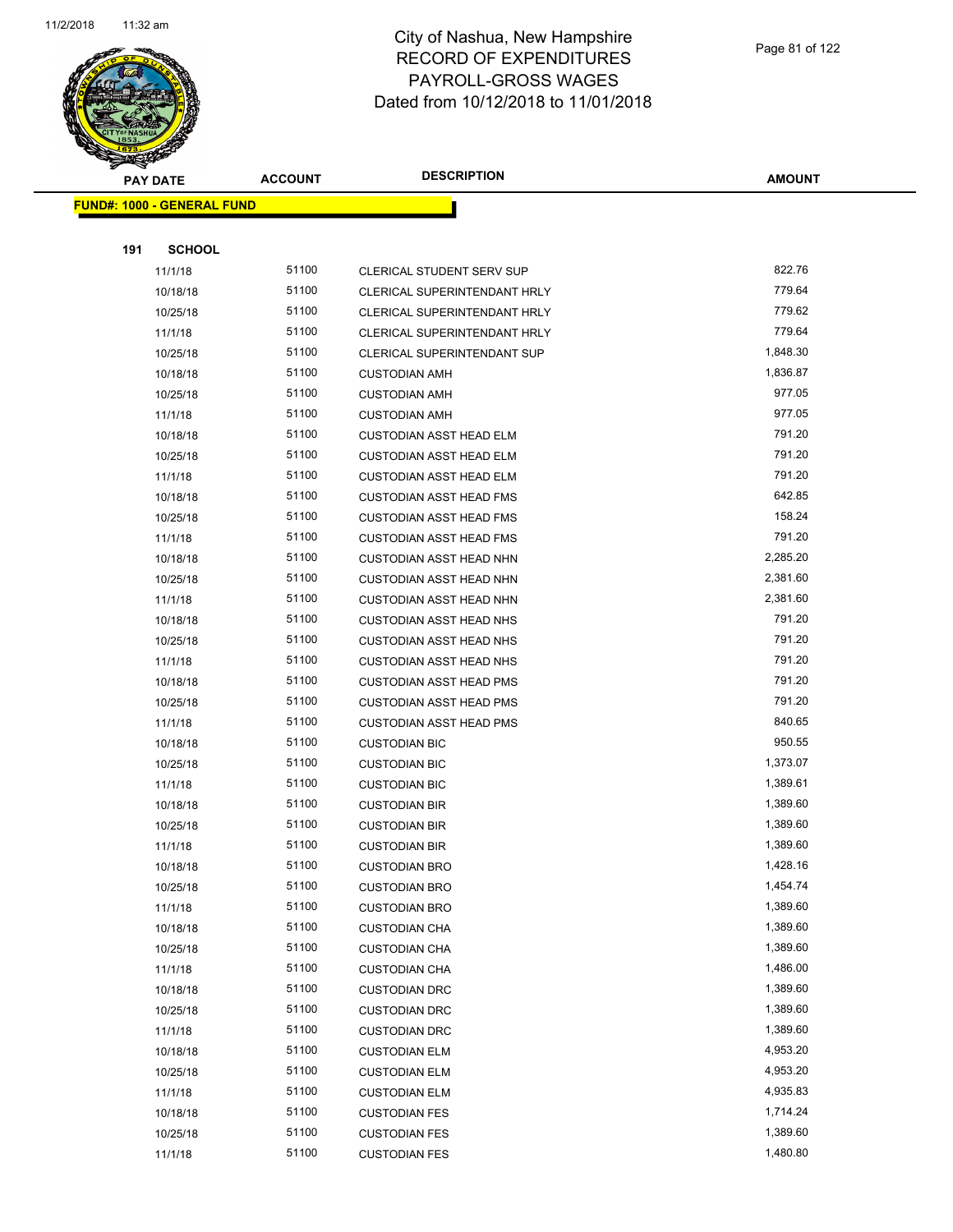

Page 82 of 122

| $\tilde{\phantom{a}}$ | <b>PAY DATE</b>                   | <b>ACCOUNT</b> | <b>DESCRIPTION</b>        | <b>AMOUNT</b> |
|-----------------------|-----------------------------------|----------------|---------------------------|---------------|
|                       | <b>FUND#: 1000 - GENERAL FUND</b> |                |                           |               |
|                       |                                   |                |                           |               |
| 191                   | <b>SCHOOL</b>                     |                |                           |               |
|                       | 10/18/18                          | 51100          | <b>CUSTODIAN FMS</b>      | 2,449.16      |
|                       | 10/25/18                          | 51100          | <b>CUSTODIAN FMS</b>      | 2,415.21      |
|                       | 11/1/18                           | 51100          | <b>CUSTODIAN FMS</b>      | 2,366.66      |
|                       | 10/18/18                          | 51100          | <b>CUSTODIAN HEAD AMH</b> | 791.20        |
|                       | 10/25/18                          | 51100          | <b>CUSTODIAN HEAD AMH</b> | 791.20        |
|                       | 11/1/18                           | 51100          | <b>CUSTODIAN HEAD AMH</b> | 791.20        |
|                       | 10/18/18                          | 51100          | <b>CUSTODIAN HEAD BIC</b> | 791.20        |
|                       | 10/25/18                          | 51100          | <b>CUSTODIAN HEAD BIC</b> | 791.20        |
|                       | 11/1/18                           | 51100          | <b>CUSTODIAN HEAD BIC</b> | 791.20        |
|                       | 10/18/18                          | 51100          | <b>CUSTODIAN HEAD BIR</b> | 791.20        |
|                       | 10/25/18                          | 51100          | <b>CUSTODIAN HEAD BIR</b> | 791.20        |
|                       | 11/1/18                           | 51100          | <b>CUSTODIAN HEAD BIR</b> | 791.20        |
|                       | 10/18/18                          | 51100          | <b>CUSTODIAN HEAD BRO</b> | 791.20        |
|                       | 10/25/18                          | 51100          | <b>CUSTODIAN HEAD BRO</b> | 791.20        |
|                       | 11/1/18                           | 51100          | <b>CUSTODIAN HEAD BRO</b> | 791.20        |
|                       | 10/18/18                          | 51100          | <b>CUSTODIAN HEAD CHA</b> | 791.20        |
|                       | 10/25/18                          | 51100          | <b>CUSTODIAN HEAD CHA</b> | 791.21        |
|                       | 11/1/18                           | 51100          | <b>CUSTODIAN HEAD CHA</b> | 791.20        |
|                       | 10/18/18                          | 51100          | <b>CUSTODIAN HEAD DRC</b> | 791.20        |
|                       | 10/25/18                          | 51100          | <b>CUSTODIAN HEAD DRC</b> | 791.20        |
|                       | 11/1/18                           | 51100          | <b>CUSTODIAN HEAD DRC</b> | 791.20        |
|                       | 10/18/18                          | 51100          | <b>CUSTODIAN HEAD ELM</b> | 937.60        |
|                       | 10/25/18                          | 51100          | <b>CUSTODIAN HEAD ELM</b> | 937.60        |
|                       | 11/1/18                           | 51100          | <b>CUSTODIAN HEAD ELM</b> | 937.60        |
|                       | 10/18/18                          | 51100          | <b>CUSTODIAN HEAD FES</b> | 509.34        |
|                       | 10/25/18                          | 51100          | <b>CUSTODIAN HEAD FES</b> | 791.20        |
|                       | 11/1/18                           | 51100          | <b>CUSTODIAN HEAD FES</b> | 791.20        |
|                       | 10/18/18                          | 51100          | <b>CUSTODIAN HEAD FMS</b> | 996.20        |
|                       | 10/25/18                          | 51100          | <b>CUSTODIAN HEAD FMS</b> | 937.60        |
|                       | 11/1/18                           | 51100          | <b>CUSTODIAN HEAD FMS</b> | 937.60        |
|                       | 10/18/18                          | 51100          | <b>CUSTODIAN HEAD LDG</b> | 791.20        |
|                       | 10/25/18                          | 51100          | <b>CUSTODIAN HEAD LDG</b> | 791.20        |
|                       | 11/1/18                           | 51100          | <b>CUSTODIAN HEAD LDG</b> | 791.20        |
|                       | 10/18/18                          | 51100          | <b>CUSTODIAN HEAD MDE</b> | 791.20        |
|                       | 10/25/18                          | 51100          | <b>CUSTODIAN HEAD MDE</b> | 791.20        |
|                       | 11/1/18                           | 51100          | <b>CUSTODIAN HEAD MDE</b> | 791.20        |
|                       | 10/18/18                          | 51100          | <b>CUSTODIAN HEAD MTP</b> | 791.20        |
|                       | 10/25/18                          | 51100          | <b>CUSTODIAN HEAD MTP</b> | 791.20        |
|                       | 11/1/18                           | 51100          | <b>CUSTODIAN HEAD MTP</b> | 791.20        |
|                       | 10/18/18                          | 51100          | <b>CUSTODIAN HEAD NHN</b> | 943.20        |
|                       | 10/25/18                          | 51100          | <b>CUSTODIAN HEAD NHN</b> | 943.20        |
|                       | 11/1/18                           | 51100          | <b>CUSTODIAN HEAD NHN</b> | 943.20        |
|                       | 10/18/18                          | 51100          | <b>CUSTODIAN HEAD NHS</b> | 943.20        |
|                       | 10/25/18                          | 51100          | <b>CUSTODIAN HEAD NHS</b> | 943.20        |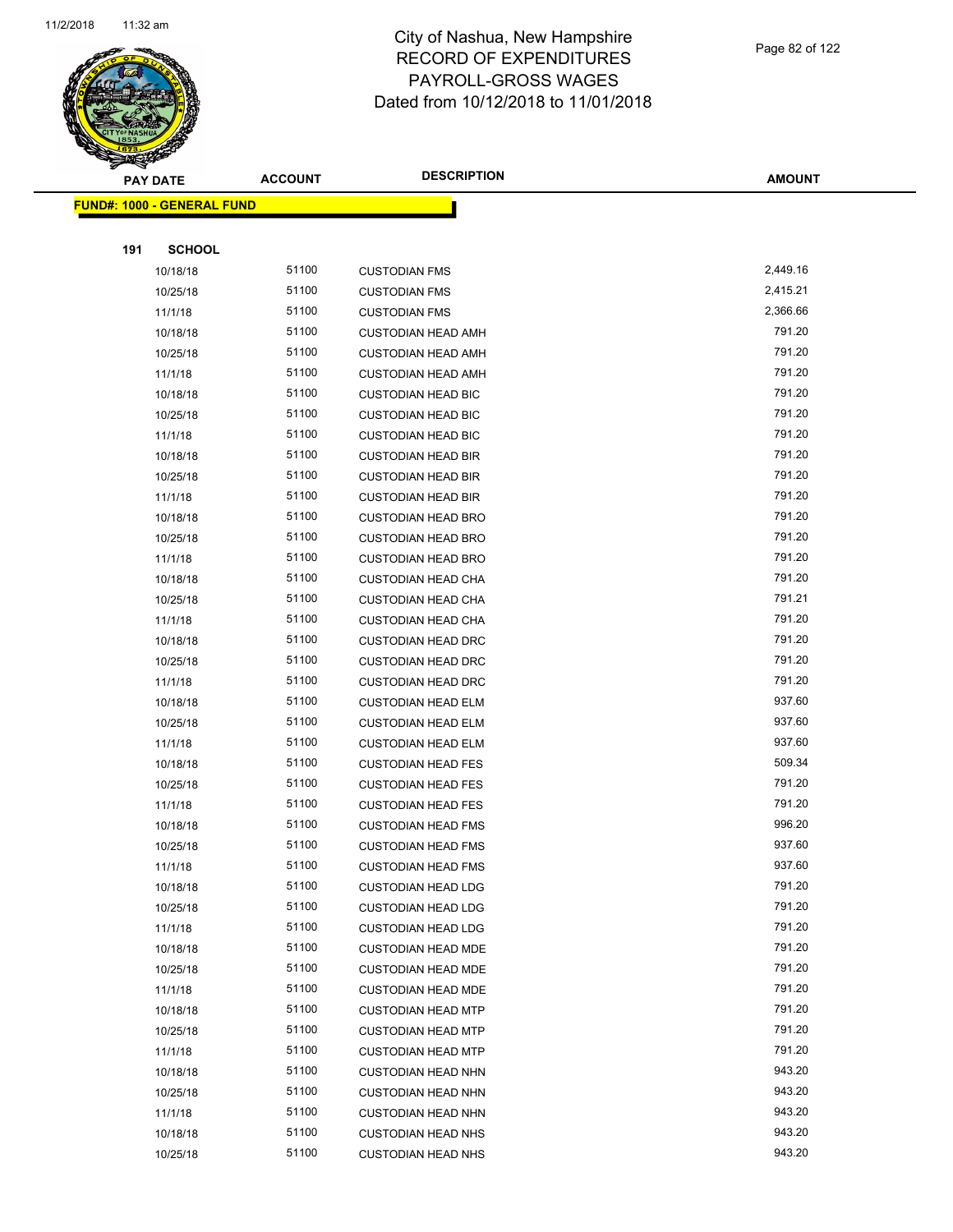

Page 83 of 122

|     | <b>PAY DATE</b>                   | <b>ACCOUNT</b> | <b>DESCRIPTION</b>        | <b>AMOUNT</b> |
|-----|-----------------------------------|----------------|---------------------------|---------------|
|     | <b>FUND#: 1000 - GENERAL FUND</b> |                |                           |               |
|     |                                   |                |                           |               |
| 191 | <b>SCHOOL</b>                     |                |                           |               |
|     | 11/1/18                           | 51100          | <b>CUSTODIAN HEAD NHS</b> | 943.20        |
|     | 10/18/18                          | 51100          | <b>CUSTODIAN HEAD NSE</b> | 791.20        |
|     | 10/25/18                          | 51100          | <b>CUSTODIAN HEAD NSE</b> | 791.20        |
|     | 11/1/18                           | 51100          | <b>CUSTODIAN HEAD NSE</b> | 791.20        |
|     | 10/18/18                          | 51100          | <b>CUSTODIAN HEAD PMS</b> | 937.60        |
|     | 10/25/18                          | 51100          | <b>CUSTODIAN HEAD PMS</b> | 937.60        |
|     | 11/1/18                           | 51100          | <b>CUSTODIAN HEAD PMS</b> | 937.60        |
|     | 10/18/18                          | 51100          | <b>CUSTODIAN HEAD SHE</b> | 791.20        |
|     | 10/25/18                          | 51100          | <b>CUSTODIAN HEAD SHE</b> | 791.20        |
|     | 11/1/18                           | 51100          | <b>CUSTODIAN HEAD SHE</b> | 791.20        |
|     | 10/18/18                          | 51100          | <b>CUSTODIAN LDG</b>      | 833.76        |
|     | 10/25/18                          | 51100          | <b>CUSTODIAN LDG</b>      | 694.80        |
|     | 11/1/18                           | 51100          | <b>CUSTODIAN LDG</b>      | 977.05        |
|     | 10/18/18                          | 51100          | <b>CUSTODIAN MDE</b>      | 694.80        |
|     | 10/25/18                          | 51100          | <b>CUSTODIAN MDE</b>      | 694.80        |
|     | 11/1/18                           | 51100          | <b>CUSTODIAN MDE</b>      | 694.80        |
|     | 10/18/18                          | 51100          | <b>CUSTODIAN MTP</b>      | 1,389.60      |
|     | 10/25/18                          | 51100          | <b>CUSTODIAN MTP</b>      | 1,405.19      |
|     | 11/1/18                           | 51100          | <b>CUSTODIAN MTP</b>      | 1,405.19      |
|     | 10/18/18                          | 51100          | <b>CUSTODIAN NHN</b>      | 7,806.65      |
|     | 10/25/18                          | 51100          | <b>CUSTODIAN NHN</b>      | 7,640.05      |
|     | 11/1/18                           | 51100          | <b>CUSTODIAN NHN</b>      | 7,640.07      |
|     | 10/18/18                          | 51100          | <b>CUSTODIAN NHS</b>      | 9,426.45      |
|     | 10/25/18                          | 51100          | <b>CUSTODIAN NHS</b>      | 9,205.18      |
|     | 11/1/18                           | 51100          | <b>CUSTODIAN NHS</b>      | 9,180.34      |
|     | 10/18/18                          | 51100          | <b>CUSTODIAN NSE</b>      | 1,389.60      |
|     | 10/25/18                          | 51100          | <b>CUSTODIAN NSE</b>      | 1,389.60      |
|     | 11/1/18                           | 51100          | <b>CUSTODIAN NSE</b>      | 1,389.60      |
|     | 10/18/18                          | 51100          | <b>CUSTODIAN PMS</b>      | 2,084.40      |
|     | 10/25/18                          | 51100          | <b>CUSTODIAN PMS</b>      | 2,084.40      |
|     | 11/1/18                           | 51100          | <b>CUSTODIAN PMS</b>      | 2,084.41      |
|     | 10/18/18                          | 51100          | <b>CUSTODIAN SHE</b>      | 1,389.60      |
|     | 10/25/18                          | 51100          | <b>CUSTODIAN SHE</b>      | 1,389.60      |
|     | 11/1/18                           | 51100          | <b>CUSTODIAN SHE</b>      | 1,389.60      |
|     | 10/25/18                          | 51100          | CUSTODIAN SUPERVISOR WPO  | 5,884.69      |
|     | 10/18/18                          | 51100          | <b>CUSTODIAN WID</b>      | 694.80        |
|     | 10/25/18                          | 51100          | <b>CUSTODIAN WID</b>      | 1,354.80      |
|     | 11/1/18                           | 51100          | <b>CUSTODIAN WID</b>      | 1,222.80      |
|     | 10/25/18                          | 51100          | <b>DIRECTOR ATHLETICS</b> | 3,554.60      |
|     | 10/25/18                          | 51100          | DIRECTOR COM GRANTS       | 1,580.00      |
|     | 10/25/18                          | 51100          | <b>DIRECTOR GUIDANCE</b>  | 6,379.10      |
|     | 10/25/18                          | 51100          | DIRECTOR HUMAN RESOURCES  | 3,422.50      |
|     | 10/25/18                          | 51100          | DIRECTOR PLANT OPS        | 3,689.80      |
|     | 10/25/18                          | 51100          | DIRECTOR PRE SCHOOL       | 2,443.20      |
|     |                                   |                |                           |               |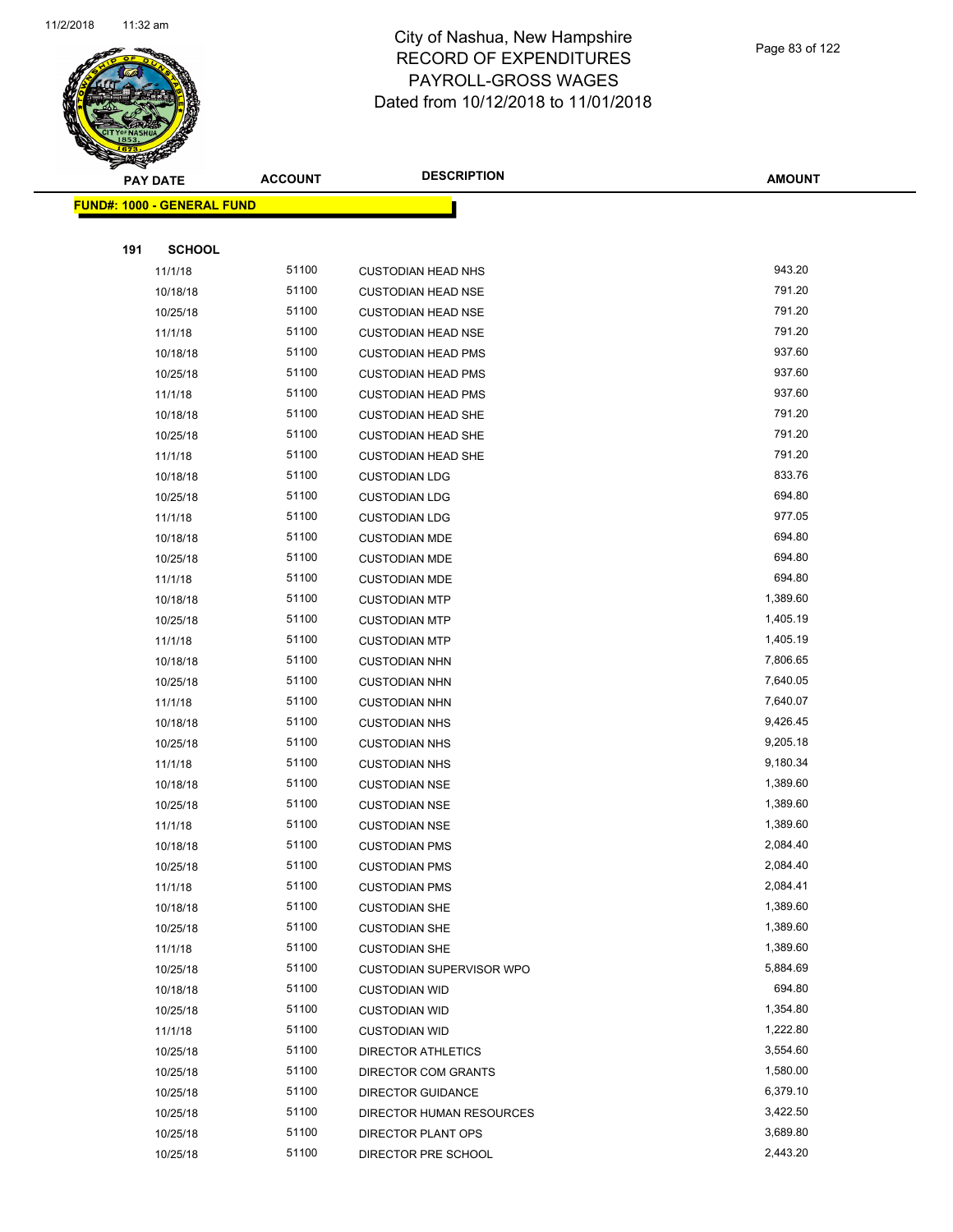

Page 84 of 122

| ॼ   | <b>PAY DATE</b>                   | <b>ACCOUNT</b> | <b>DESCRIPTION</b>            | <b>AMOUNT</b> |
|-----|-----------------------------------|----------------|-------------------------------|---------------|
|     | <b>FUND#: 1000 - GENERAL FUND</b> |                |                               |               |
|     |                                   |                |                               |               |
| 191 | <b>SCHOOL</b>                     |                |                               |               |
|     | 10/25/18                          | 51100          | DIRECTOR STUDENT SERVICES     | 3,294.90      |
|     | 10/25/18                          | 51100          | DIRECTOR TECHNOLOGY           | 4,150.10      |
|     | 10/25/18                          | 51100          | DIRECTOR TRANSPORTATION       | 3,136.50      |
|     | 10/25/18                          | 51100          | DIRECTOR VOCATIONAL           | 6,717.70      |
|     | 10/18/18                          | 51100          | E-BLOCK TECHNICAL PARA        | 559.44        |
|     | 10/25/18                          | 51100          | E-BLOCK TECHNICAL PARA        | 699.30        |
|     | 11/1/18                           | 51100          | E-BLOCK TECHNICAL PARA        | 699.31        |
|     | 10/25/18                          | 51100          | ELL OUTREACH WORKER           | 1,723.00      |
|     | 10/25/18                          | 51100          | GUIDANCE COUNSELOR AMH        | 2,358.11      |
|     | 10/25/18                          | 51100          | <b>GUIDANCE COUNSELOR BIR</b> | 2,977.30      |
|     | 10/25/18                          | 51100          | <b>GUIDANCE COUNSELOR BRO</b> | 1,942.00      |
|     | 10/25/18                          | 51100          | <b>GUIDANCE COUNSELOR CHA</b> | 2,977.31      |
|     | 10/25/18                          | 51100          | <b>GUIDANCE COUNSELOR DRC</b> | 2,885.20      |
|     | 10/25/18                          | 51100          | <b>GUIDANCE COUNSELOR ELM</b> | 13,364.00     |
|     | 10/25/18                          | 51100          | <b>GUIDANCE COUNSELOR FES</b> | 2,885.20      |
|     | 10/25/18                          | 51100          | <b>GUIDANCE COUNSELOR FMS</b> | 5,545.30      |
|     | 10/25/18                          | 51100          | <b>GUIDANCE COUNSELOR LDG</b> | 2,977.30      |
|     | 10/25/18                          | 51100          | <b>GUIDANCE COUNSELOR MDE</b> | 2,856.70      |
|     | 10/25/18                          | 51100          | <b>GUIDANCE COUNSELOR MTP</b> | 2,885.20      |
|     | 10/25/18                          | 51100          | GUIDANCE COUNSELOR NHN        | 17,408.49     |
|     | 10/25/18                          | 51100          | <b>GUIDANCE COUNSELOR NHS</b> | 18,770.22     |
|     | 10/25/18                          | 51100          | <b>GUIDANCE COUNSELOR NSE</b> | 2,885.20      |
|     | 10/25/18                          | 51100          | <b>GUIDANCE COUNSELOR PMS</b> | 8,876.70      |
|     | 10/25/18                          | 51100          | <b>GUIDANCE COUNSELOR SHE</b> | 2,885.20      |
|     | 10/25/18                          | 51100          | JOB DEVELOPER SPED NHN        | 2,977.31      |
|     | 10/25/18                          | 51100          | <b>LIBRARIAN AMH</b>          | 1,951.10      |
|     | 10/25/18                          | 51100          | <b>LIBRARIAN BIC</b>          | 1,730.40      |
|     | 10/25/18                          | 51100          | LIBRARIAN BIR                 | 2,110.20      |
|     | 10/25/18                          | 51100          | <b>LIBRARIAN BRO</b>          | 2,048.10      |
|     | 10/25/18                          | 51100          | <b>LIBRARIAN CHA</b>          | 2,977.30      |
|     | 10/25/18                          | 51100          | <b>LIBRARIAN DRC</b>          | 2,205.00      |
|     | 10/25/18                          | 51100          | <b>LIBRARIAN ELM</b>          | 2,001.60      |
|     | 10/25/18                          | 51100          | <b>LIBRARIAN FES</b>          | 2,885.20      |
|     | 10/25/18                          | 51100          | <b>LIBRARIAN FMS</b>          | 2,885.20      |
|     | 10/25/18                          | 51100          | <b>LIBRARIAN LDG</b>          | 2,257.00      |
|     | 10/25/18                          | 51100          | <b>LIBRARIAN MDE</b>          | 2,856.70      |
|     | 10/25/18                          | 51100          | <b>LIBRARIAN MTP</b>          | 1,629.00      |
|     | 10/25/18                          | 51100          | <b>LIBRARIAN NHN</b>          | 4,811.40      |
|     | 10/25/18                          | 51100          | LIBRARIAN NHS                 | 5,900.80      |
|     | 10/25/18                          | 51100          | <b>LIBRARIAN NSE</b>          | 2,856.70      |
|     | 10/25/18                          | 51100          | <b>LIBRARIAN PMS</b>          | 2,001.60      |
|     | 10/25/18                          | 51100          | <b>LIBRARIAN SHE</b>          | 2,885.20      |
|     | 10/25/18                          | 51100          | LICENSED PRACTICAL NURSE ELM  | 1,414.60      |
|     | 10/25/18                          | 51100          | LICENSED PRACTICAL NURSE FMS  | 1,545.50      |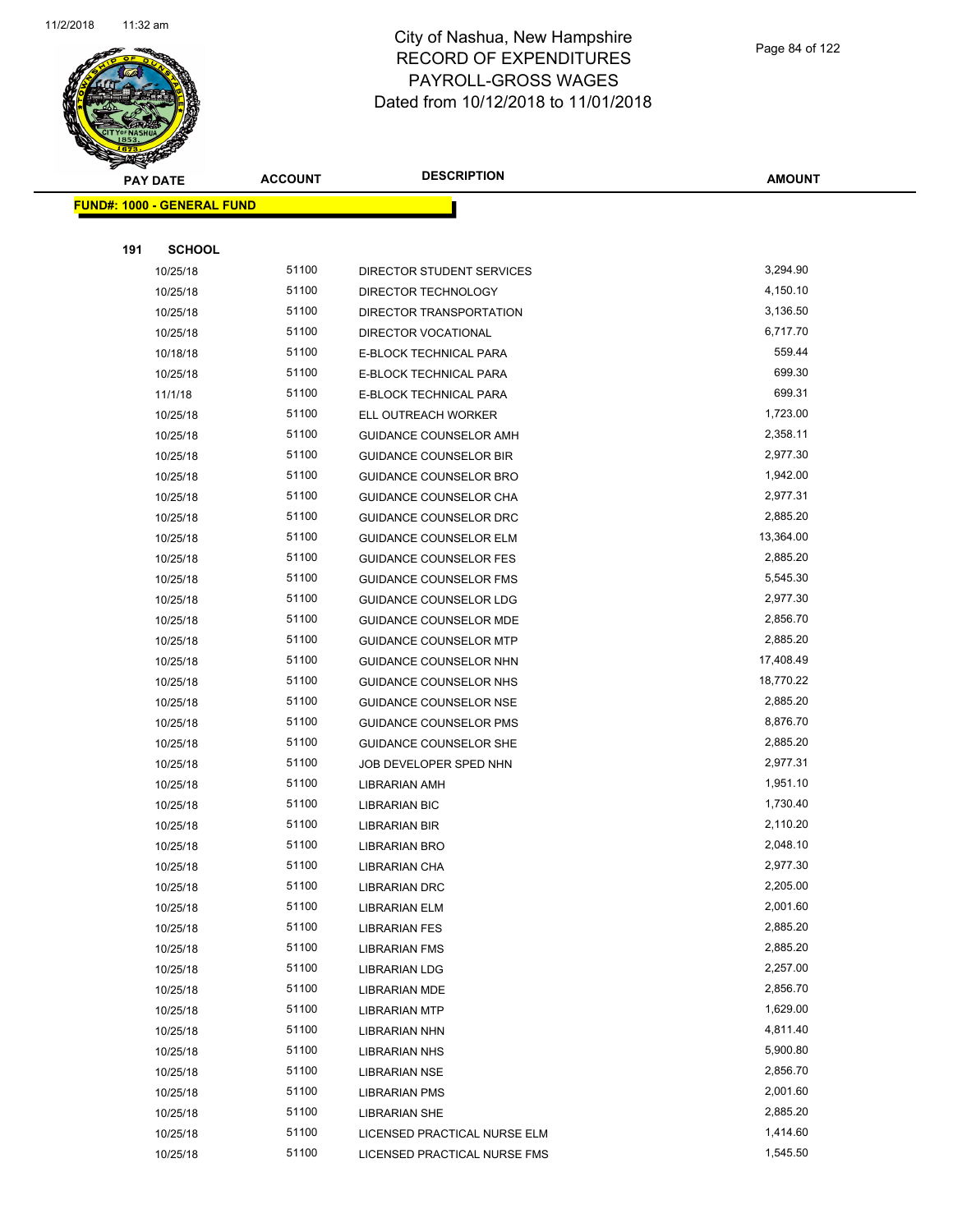

|     | <b>PAY DATE</b>                   | <b>ACCOUNT</b> | <b>DESCRIPTION</b>               | <b>AMOUNT</b> |
|-----|-----------------------------------|----------------|----------------------------------|---------------|
|     | <b>FUND#: 1000 - GENERAL FUND</b> |                |                                  |               |
|     |                                   |                |                                  |               |
| 191 | <b>SCHOOL</b>                     |                |                                  |               |
|     | 10/18/18                          | 51100          | MAINTENANCE ALARM WPO            | 998.80        |
|     | 10/25/18                          | 51100          | MAINTENANCE ALARM WPO            | 998.80        |
|     | 11/1/18                           | 51100          | <b>MAINTENANCE ALARM WPO</b>     | 998.80        |
|     | 10/18/18                          | 51100          | MAINTENANCE ASST GRDS WPO        | 985.61        |
|     | 10/25/18                          | 51100          | MAINTENANCE ASST GRDS WPO        | 979.03        |
|     | 11/1/18                           | 51100          | MAINTENANCE ASST GRDS WPO        | 977.89        |
|     | 10/18/18                          | 51100          | <b>MAINTENANCE CARPENTER WPO</b> | 975.60        |
|     | 10/25/18                          | 51100          | MAINTENANCE CARPENTER WPO        | 975.60        |
|     | 11/1/18                           | 51100          | MAINTENANCE CARPENTER WPO        | 975.60        |
|     | 10/18/18                          | 51100          | MAINTENANCE ELECTRICIAN WPO      | 1,997.60      |
|     | 10/25/18                          | 51100          | MAINTENANCE ELECTRICIAN WPO      | 1,997.60      |
|     | 11/1/18                           | 51100          | MAINTENANCE ELECTRICIAN WPO      | 1,997.60      |
|     | 10/18/18                          | 51100          | MAINTENANCE GRDS FORMEN WPO      | 512.20        |
|     | 10/25/18                          | 51100          | MAINTENANCE GRDS FORMEN WPO      | 396.35        |
|     | 11/1/18                           | 51100          | MAINTENANCE GRDS FORMEN WPO      | 396.35        |
|     | 10/18/18                          | 51100          | MAINTENANCE GROUNDS WPO          | 2,967.60      |
|     | 10/25/18                          | 51100          | MAINTENANCE GROUNDS WPO          | 2,549.60      |
|     | 11/1/18                           | 51100          | MAINTENANCE GROUNDS WPO          | 3,096.66      |
|     | 10/18/18                          | 51100          | MAINTENANCE HVAC WPO             | 6,041.03      |
|     | 10/25/18                          | 51100          | MAINTENANCE HVAC WPO             | 5,465.62      |
|     | 11/1/18                           | 51100          | MAINTENANCE HVAC WPO             | 5,477.76      |
|     | 10/18/18                          | 51100          | MAINTENANCE MESSENGER WPO        | 937.60        |
|     | 10/25/18                          | 51100          | <b>MAINTENANCE MESSENGER WPO</b> | 937.60        |
|     | 11/1/18                           | 51100          | MAINTENANCE MESSENGER WPO        | 937.60        |
|     | 10/18/18                          | 51100          | MAINTENANCE PLUMBER WPO          | 1,002.80      |
|     | 10/25/18                          | 51100          | MAINTENANCE PLUMBER WPO          | 1,002.80      |
|     | 11/1/18                           | 51100          | MAINTENANCE PLUMBER WPO          | 1,002.80      |
|     | 10/18/18                          | 51100          | MAINTENANCE TRADES WPO           | 2,946.00      |
|     | 10/25/18                          | 51100          | MAINTENANCE TRADES WPO           | 2,946.00      |
|     | 11/1/18                           | 51100          | MAINTENANCE TRADES WPO           | 2,946.00      |
|     | 10/25/18                          | 51100          | <b>MARKETING TEACHER NHS</b>     | 2,799.90      |
|     | 10/25/18                          | 51100          | <b>NURSE AMH</b>                 | 2,701.20      |
|     | 10/25/18                          | 51100          | <b>NURSE BIC</b>                 | 2,701.20      |
|     | 10/25/18                          | 51100          | <b>NURSE BIR</b>                 | 2,674.40      |
|     | 10/25/18                          | 51100          | <b>NURSE BRO</b>                 | 2,701.20      |
|     | 10/25/18                          | 51100          | <b>NURSE CHA</b>                 | 2,701.20      |
|     | 10/25/18                          | 51100          | <b>NURSE DRC</b>                 | 2,701.20      |
|     | 10/25/18                          | 51100          | <b>NURSE ELM</b>                 | 3,192.30      |
|     | 10/25/18                          | 51100          | <b>NURSE FES</b>                 | 1,868.30      |
|     | 10/25/18                          | 51100          | <b>NURSE FMS</b>                 | 4,431.60      |
|     | 10/25/18                          | 51100          | <b>NURSE LDG</b>                 | 2,555.80      |
|     | 10/25/18                          | 51100          | NURSE MDE                        | 2,208.00      |
|     | 10/25/18                          | 51100          | <b>NURSE MTP</b>                 | 1,819.70      |
|     | 10/25/18                          | 51100          | <b>NURSE NHN</b>                 | 3,460.80      |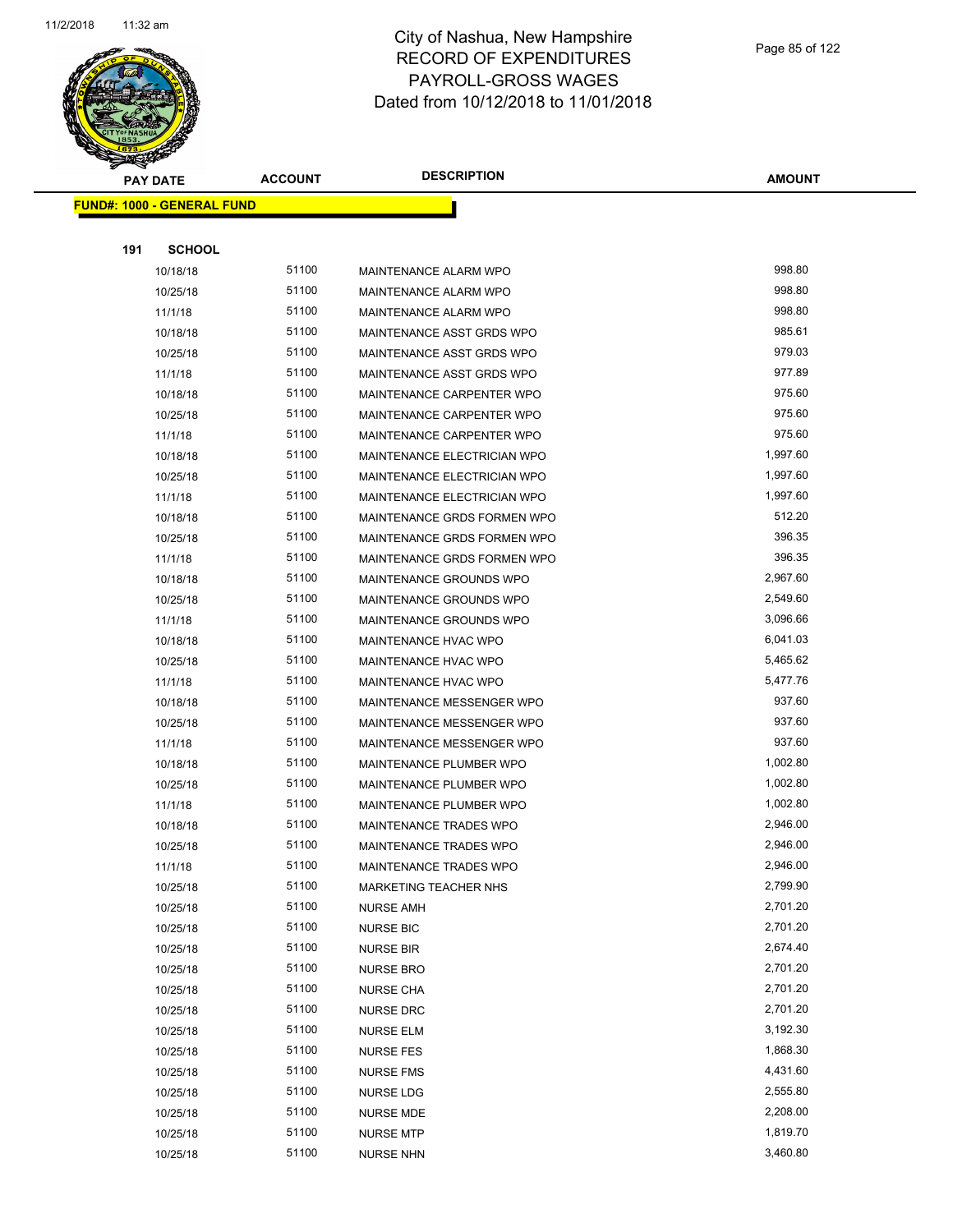

Page 86 of 122

| $\tilde{\phantom{a}}$<br><b>PAY DATE</b> | <b>ACCOUNT</b> | <b>DESCRIPTION</b>             | <b>AMOUNT</b> |
|------------------------------------------|----------------|--------------------------------|---------------|
| <b>FUND#: 1000 - GENERAL FUND</b>        |                |                                |               |
|                                          |                |                                |               |
| 191<br><b>SCHOOL</b>                     |                |                                |               |
| 10/25/18                                 | 51100          | <b>NURSE NHS</b>               | 3,400.69      |
| 10/25/18                                 | 51100          | <b>NURSE NSE</b>               | 2,701.20      |
| 10/25/18                                 | 51100          | <b>NURSE PMS</b>               | 1,561.40      |
| 10/25/18                                 | 51100          | NURSE SHE                      | 1,794.50      |
| 10/25/18                                 | 51100          | OFFICE MANAGER BUSINESS        | 2,509.20      |
| 10/25/18                                 | 51100          | OFFICE MANAGER HUMAN RESOURCES | 1,900.50      |
| 10/25/18                                 | 51100          | OFFICE MANAGER SPED            | 1,923.40      |
| 10/4/18                                  | 51100          | OFFICE MANAGER TITLE 1         | (4,857.96)    |
| 10/18/18                                 | 51100          | PARA PRE SCHOOL BIR            | 796.69        |
| 10/25/18                                 | 51100          | PARA PRE SCHOOL BIR            | 995.83        |
| 11/1/18                                  | 51100          | PARA PRE SCHOOL BIR            | 1,057.20      |
| 10/18/18                                 | 51100          | PARA ALT AMH                   | 522.21        |
| 10/25/18                                 | 51100          | PARA ALT AMH                   | 583.05        |
| 11/1/18                                  | 51100          | PARA ALT AMH                   | 603.33        |
| 10/18/18                                 | 51100          | PARA ALT DRC                   | 398.64        |
| 10/25/18                                 | 51100          | PARA ALT DRC                   | 506.60        |
| 11/1/18                                  | 51100          | PARA ALT DRC                   | 519.06        |
| 10/18/18                                 | 51100          | PARA ALT FMS                   | 524.49        |
| 10/25/18                                 | 51100          | PARA ALT FMS                   | 649.37        |
| 11/1/18                                  | 51100          | PARA ALT FMS                   | 659.36        |
| 10/18/18                                 | 51100          | PARA ALT LDG                   | 369.08        |
| 10/25/18                                 | 51100          | PARA ALT LDG                   | 277.69        |
| 11/1/18                                  | 51100          | PARA ALT LDG                   | 463.99        |
| 10/18/18                                 | 51100          | PARA ALT MTP                   | 175.76        |
| 10/25/18                                 | 51100          | PARA ALT MTP                   | 442.91        |
| 11/1/18                                  | 51100          | PARA ALT MTP                   | 137.09        |
| 10/18/18                                 | 51100          | PARA ALT PMS                   | 351.52        |
| 10/25/18                                 | 51100          | PARA ALT PMS                   | 439.40        |
| 11/1/18                                  | 51100          | PARA ALT PMS                   | 435.88        |
| 10/18/18                                 | 51100          | PARA DW SPEC ED AMH            | 8,612.17      |
| 10/25/18                                 | 51100          | PARA DW SPEC ED AMH            | 10,687.45     |
| 11/1/18                                  | 51100          | PARA DW SPEC ED AMH            | 11,267.92     |
| 10/18/18                                 | 51100          | PARA DW SPEC ED BIC            | 714.43        |
| 10/25/18                                 | 51100          | PARA DW SPEC ED BIC            | 888.31        |
| 11/1/18                                  | 51100          | PARA DW SPEC ED BIC            | 888.30        |
| 10/18/18                                 | 51100          | PARA DW SPEC ED BIR            | 2,116.81      |
| 10/25/18                                 | 51100          | PARA DW SPEC ED BIR            | 2,638.80      |
| 11/1/18                                  | 51100          | PARA DW SPEC ED BIR            | 2,738.43      |
| 10/18/18                                 | 51100          | PARA DW SPEC ED BRO            | 3,045.53      |
| 10/25/18                                 | 51100          | PARA DW SPEC ED BRO            | 3,800.85      |
| 11/1/18                                  | 51100          | PARA DW SPEC ED BRO            | 3,383.33      |
| 10/18/18                                 | 51100          | PARA DW SPEC ED CHA            | 8,842.54      |
| 10/25/18                                 | 51100          | PARA DW SPEC ED CHA            | 10,246.58     |
| 11/1/18                                  | 51100          | PARA DW SPEC ED CHA            | 10,706.32     |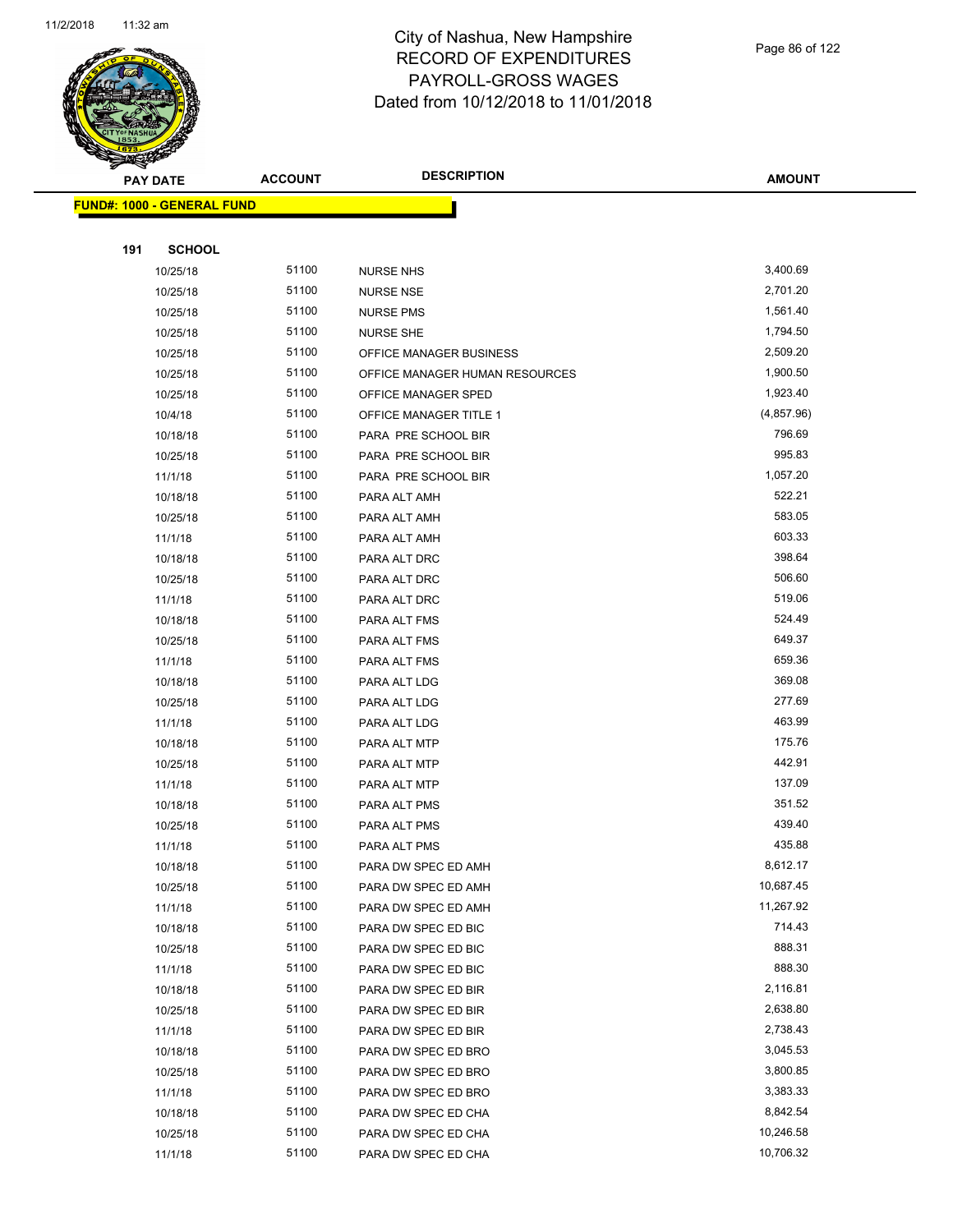

|     | PAY DATE                          | <b>ACCOUNT</b> | <b>DESCRIPTION</b>  | <b>AMOUNT</b> |
|-----|-----------------------------------|----------------|---------------------|---------------|
|     | <b>FUND#: 1000 - GENERAL FUND</b> |                |                     |               |
|     |                                   |                |                     |               |
| 191 | <b>SCHOOL</b>                     |                |                     |               |
|     | 10/18/18                          | 51100          | PARA DW SPEC ED FMS | 6,295.72      |
|     | 10/25/18                          | 51100          | PARA DW SPEC ED FMS | 7,821.69      |
|     | 11/1/18                           | 51100          | PARA DW SPEC ED FMS | 7,819.02      |
|     | 10/18/18                          | 51100          | PARA DW SPEC ED MDE | 7,845.96      |
|     | 10/25/18                          | 51100          | PARA DW SPEC ED MDE | 11,071.90     |
|     | 11/1/18                           | 51100          | PARA DW SPEC ED MDE | 9,569.15      |
|     | 10/18/18                          | 51100          | PARA DW SPEC ED MTP | 386.76        |
|     | 10/25/18                          | 51100          | PARA DW SPEC ED MTP | 489.21        |
|     | 11/1/18                           | 51100          | PARA DW SPEC ED MTP | 485.37        |
|     | 10/18/18                          | 51100          | PARA DW SPEC ED NHN | 3,636.22      |
|     | 10/25/18                          | 51100          | PARA DW SPEC ED NHN | 4,550.19      |
|     | 11/1/18                           | 51100          | PARA DW SPEC ED NHN | 4,534.31      |
|     | 10/18/18                          | 51100          | PARA DW SPEC ED NHS | 5,062.97      |
|     | 10/25/18                          | 51100          | PARA DW SPEC ED NHS | 6,256.84      |
|     | 11/1/18                           | 51100          | PARA DW SPEC ED NHS | 6,363.30      |
|     | 10/18/18                          | 51100          | PARA DW SPEC ED NSE | 2,864.73      |
|     | 10/25/18                          | 51100          | PARA DW SPEC ED NSE | 4,000.37      |
|     | 11/1/18                           | 51100          | PARA DW SPEC ED NSE | 4,066.03      |
|     | 10/18/18                          | 51100          | PARA DW SPEC ED PMS | 1,037.11      |
|     | 10/25/18                          | 51100          | PARA DW SPEC ED PMS | 1,252.43      |
|     | 11/1/18                           | 51100          | PARA DW SPEC ED PMS | 1,267.94      |
|     | 10/18/18                          | 51100          | PARA DW SPEC ED SHE | 9,054.16      |
|     | 10/25/18                          | 51100          | PARA DW SPEC ED SHE | 11,501.13     |
|     | 11/1/18                           | 51100          | PARA DW SPEC ED SHE | 10,694.87     |
|     | 10/18/18                          | 51100          | PARA DW SPEC ED WID | 1,489.13      |
|     | 10/25/18                          | 51100          | PARA DW SPEC ED WID | 1,789.28      |
|     | 11/1/18                           | 51100          | PARA DW SPEC ED WID | 1,815.55      |
|     | 10/18/18                          | 51100          | PARA DW SPEC ELM    | 5,421.05      |
|     | 10/25/18                          | 51100          | PARA DW SPEC ELM    | 6,546.43      |
|     | 11/1/18                           | 51100          | PARA DW SPEC ELM    | 6,579.05      |
|     | 10/18/18                          | 51100          | PARA ELL BIR        | 429.88        |
|     | 10/25/18                          | 51100          | PARA ELL BIR        | 508.04        |
|     | 11/1/18                           | 51100          | PARA ELL BIR        | 322.41        |
|     | 10/18/18                          | 51100          | PARA ELL DRC        | 454.32        |
|     | 10/25/18                          | 51100          | PARA ELL DRC        | 567.90        |
|     | 11/1/18                           | 51100          | PARA ELL DRC        | 567.90        |
|     | 10/18/18                          | 51100          | PARA ELL ELM        | 341.24        |
|     | 10/25/18                          | 51100          | PARA ELL ELM        | 830.61        |
|     | 11/1/18                           | 51100          | PARA ELL ELM        | 871.56        |
|     | 10/18/18                          | 51100          | PARA ELL FES        | 416.86        |
|     | 10/25/18                          | 51100          | PARA ELL FES        | 524.30        |
|     | 11/1/18                           | 51100          | PARA ELL FES        | 515.70        |
|     | 10/18/18                          | 51100          | PARA ELL FMS        | 334.42        |
|     | 10/25/18                          | 51100          | PARA ELL FMS        | 416.33        |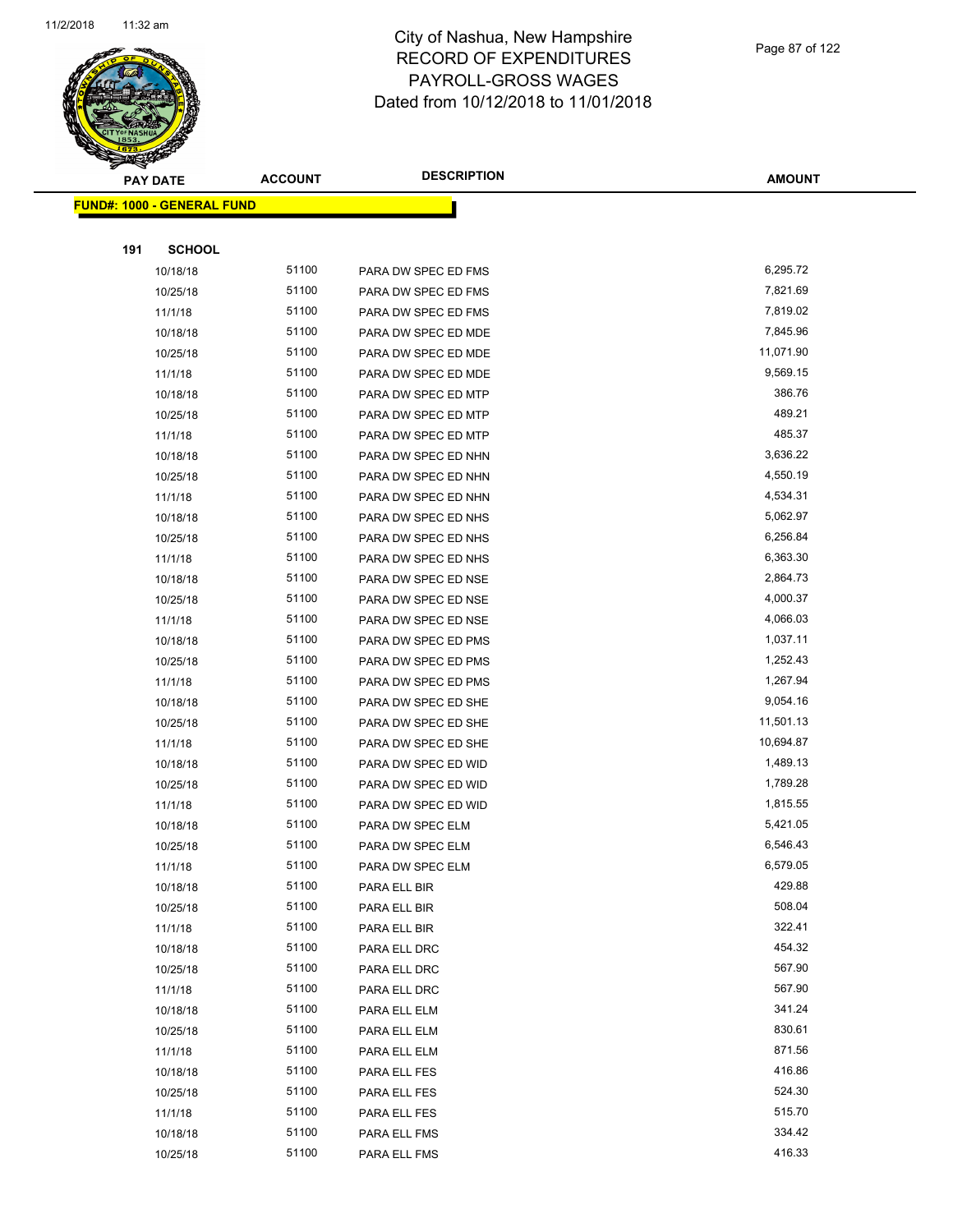

Page 88 of 122

| ॼ   | <b>PAY DATE</b>                   | <b>ACCOUNT</b> | <b>DESCRIPTION</b> | <b>AMOUNT</b> |
|-----|-----------------------------------|----------------|--------------------|---------------|
|     | <b>FUND#: 1000 - GENERAL FUND</b> |                |                    |               |
|     |                                   |                |                    |               |
| 191 | <b>SCHOOL</b>                     |                |                    |               |
|     | 11/1/18                           | 51100          | PARA ELL FMS       | 433.39        |
|     | 10/18/18                          | 51100          | PARA ELL LDG       | 937.92        |
|     | 10/25/18                          | 51100          | PARA ELL LDG       | 1,172.40      |
|     | 11/1/18                           | 51100          | PARA ELL LDG       | 1,177.29      |
|     | 10/18/18                          | 51100          | PARA ELL MTP       | 356.72        |
|     | 10/25/18                          | 51100          | PARA ELL MTP       | 436.80        |
|     | 11/1/18                           | 51100          | PARA ELL MTP       | 433.16        |
|     | 10/18/18                          | 51100          | PARA ELL PMS       | 344.66        |
|     | 10/25/18                          | 51100          | PARA ELL PMS       | 423.15        |
|     | 11/1/18                           | 51100          | PARA ELL PMS       | 426.56        |
|     | 10/18/18                          | 51100          | PARA ELL SHE       | 503.16        |
|     | 10/25/18                          | 51100          | PARA ELL SHE       | 630.17        |
|     | 11/1/18                           | 51100          | PARA ELL SHE       | 639.94        |
|     | 10/18/18                          | 51100          | PARA INST AMH      | 1,647.67      |
|     | 10/25/18                          | 51100          | PARA INST AMH      | 1,965.95      |
|     | 11/1/18                           | 51100          | PARA INST AMH      | 2,067.81      |
|     | 10/18/18                          | 51100          | PARA INST BIC      | 5,469.74      |
|     | 10/25/18                          | 51100          | PARA INST BIC      | 6,860.55      |
|     | 11/1/18                           | 51100          | PARA INST BIC      | 6,865.41      |
|     | 10/18/18                          | 51100          | PARA INST BIR      | 2,805.55      |
|     | 10/25/18                          | 51100          | PARA INST BIR      | 3,539.13      |
|     | 11/1/18                           | 51100          | PARA INST BIR      | 3,514.85      |
|     | 10/18/18                          | 51100          | PARA INST BRO      | 2,778.43      |
|     | 10/25/18                          | 51100          | PARA INST BRO      | 3,455.35      |
|     | 11/1/18                           | 51100          | PARA INST BRO      | 3,494.32      |
|     | 10/18/18                          | 51100          | PARA INST CHA      | 3,735.07      |
|     | 10/25/18                          | 51100          | PARA INST CHA      | 4,496.65      |
|     | 11/1/18                           | 51100          | PARA INST CHA      | 4,485.13      |
|     | 10/18/18                          | 51100          | PARA INST DRC      | 3,047.40      |
|     | 10/25/18                          | 51100          | PARA INST DRC      | 3,851.80      |
|     | 11/1/18                           | 51100          | PARA INST DRC      | 3,808.57      |
|     | 10/18/18                          | 51100          | PARA INST ELM      | 4,631.53      |
|     | 10/25/18                          | 51100          | PARA INST ELM      | 5,632.47      |
|     | 11/1/18                           | 51100          | PARA INST ELM      | 5,750.12      |
|     | 10/18/18                          | 51100          | PARA INST FES      | 5,760.22      |
|     | 10/25/18                          | 51100          | PARA INST FES      | 7,140.57      |
|     | 11/1/18                           | 51100          | PARA INST FES      | 7,218.12      |
|     | 10/18/18                          | 51100          | PARA INST FMS      | 4,147.06      |
|     | 10/25/18                          | 51100          | PARA INST FMS      | 5,073.62      |
|     | 11/1/18                           | 51100          | PARA INST FMS      | 5,192.21      |
|     | 10/18/18                          | 51100          | PARA INST LDG      | 4,728.64      |
|     | 10/25/18                          | 51100          | PARA INST LDG      | 5,912.82      |
|     | 11/1/18                           | 51100          | PARA INST LDG      | 5,951.90      |
|     | 10/18/18                          | 51100          | PARA INST MDE      | 3,493.16      |
|     |                                   |                |                    |               |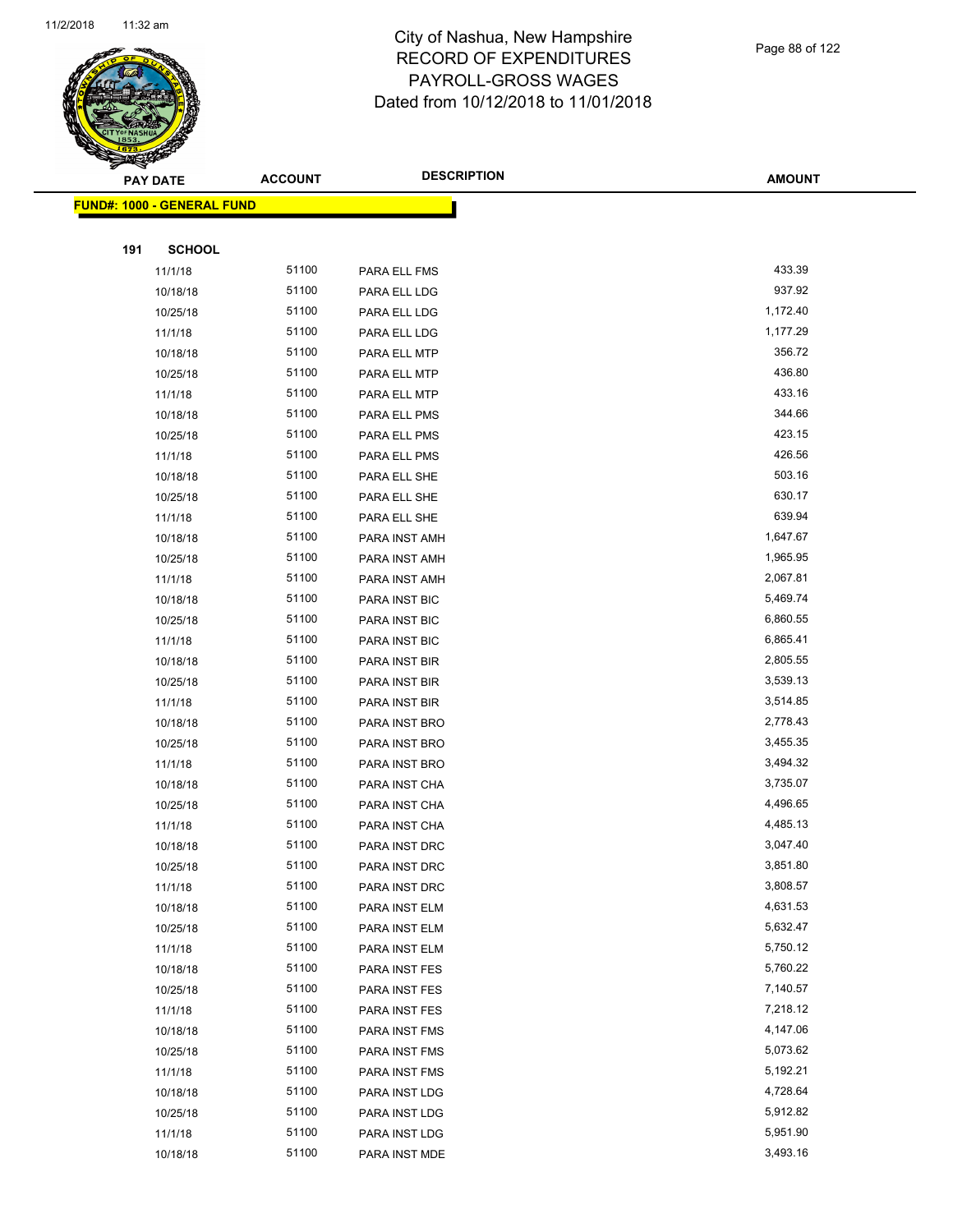

|     | <b>PAY DATE</b>                    | <b>ACCOUNT</b> | <b>DESCRIPTION</b> | <b>AMOUNT</b> |
|-----|------------------------------------|----------------|--------------------|---------------|
|     | <u> FUND#: 1000 - GENERAL FUND</u> |                |                    |               |
|     |                                    |                |                    |               |
| 191 | <b>SCHOOL</b>                      |                |                    |               |
|     | 10/25/18                           | 51100          | PARA INST MDE      | 4,363.94      |
|     | 11/1/18                            | 51100          | PARA INST MDE      | 4,357.78      |
|     | 10/18/18                           | 51100          | PARA INST MTP      | 1,977.14      |
|     | 10/25/18                           | 51100          | PARA INST MTP      | 2,434.47      |
|     | 11/1/18                            | 51100          | PARA INST MTP      | 2,398.81      |
|     | 10/18/18                           | 51100          | PARA INST NHN      | 2,278.33      |
|     | 10/25/18                           | 51100          | PARA INST NHN      | 2,834.77      |
|     | 11/1/18                            | 51100          | PARA INST NHN      | 2,844.54      |
|     | 10/18/18                           | 51100          | PARA INST NHS      | 1,846.68      |
|     | 10/25/18                           | 51100          | PARA INST NHS      | 2,222.83      |
|     | 11/1/18                            | 51100          | PARA INST NHS      | 2,282.15      |
|     | 10/18/18                           | 51100          | PARA INST NSE      | 3,628.25      |
|     | 10/25/18                           | 51100          | PARA INST NSE      | 4,476.40      |
|     | 11/1/18                            | 51100          | PARA INST NSE      | 4,525.21      |
|     | 10/18/18                           | 51100          | PARA INST PMS      | 3,955.65      |
|     | 10/25/18                           | 51100          | PARA INST PMS      | 4,929.86      |
|     | 11/1/18                            | 51100          | PARA INST PMS      | 5,213.32      |
|     | 10/18/18                           | 51100          | PARA INST SHE      | 2,557.82      |
|     | 10/25/18                           | 51100          | PARA INST SHE      | 3,200.84      |
|     | 11/1/18                            | 51100          | PARA INST SHE      | 3,194.18      |
|     | 10/18/18                           | 51100          | PARA JOB COACH     | 323.40        |
|     | 10/25/18                           | 51100          | PARA JOB COACH     | 407.75        |
|     | 11/1/18                            | 51100          | PARA JOB COACH     | 326.91        |
|     | 10/18/18                           | 51100          | PARA KIND AMH      | 883.35        |
|     | 10/25/18                           | 51100          | PARA KIND AMH      | 1,080.65      |
|     | 11/1/18                            | 51100          | PARA KIND AMH      | 1,089.35      |
|     | 10/18/18                           | 51100          | PARA KIND BIC      | 344.67        |
|     | 10/25/18                           | 51100          | PARA KIND BIC      | 423.16        |
|     | 11/1/18                            | 51100          | PARA KIND BIC      | 419.73        |
|     | 10/18/18                           | 51100          | PARA KIND BIR      | 464.09        |
|     | 10/25/18                           | 51100          | PARA KIND BIR      | 552.01        |
|     | 11/1/18                            | 51100          | PARA KIND BIR      | 586.20        |
|     | 10/18/18                           | 51100          | PARA KIND BRO      | 488.52        |
|     | 10/25/18                           | 51100          | PARA KIND BRO      | 605.77        |
|     | 11/1/18                            | 51100          | PARA KIND BRO      | 591.09        |
|     | 10/18/18                           | 51100          | PARA KIND CHA      | 327.60        |
|     | 10/25/18                           | 51100          | PARA KIND CHA      | 406.09        |
|     | 11/1/18                            | 51100          | PARA KIND CHA      | 419.74        |
|     | 10/18/18                           | 51100          | PARA KIND DRC      | 465.60        |
|     | 10/25/18                           | 51100          | PARA KIND DRC      | 582.00        |
|     | 11/1/18                            | 51100          | PARA KIND DRC      | 582.00        |
|     | 10/18/18                           | 51100          | PARA KIND FES      | 782.76        |
|     | 10/25/18                           | 51100          | PARA KIND FES      | 970.84        |
|     | 11/1/18                            | 51100          | PARA KIND FES      | 974.43        |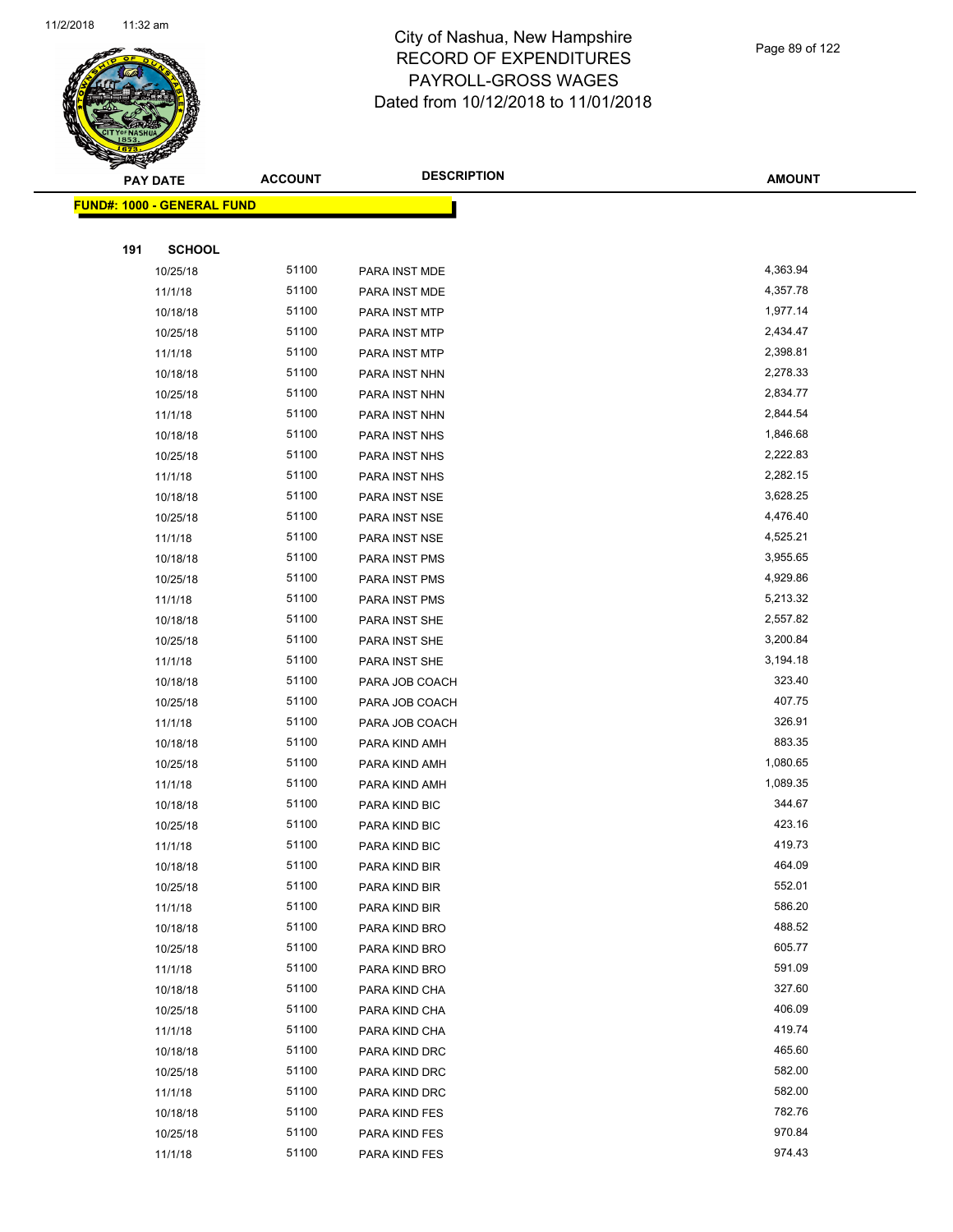

| ॼ   | <b>PAY DATE</b>            | <b>ACCOUNT</b> | <b>DESCRIPTION</b> | <b>AMOUNT</b>    |
|-----|----------------------------|----------------|--------------------|------------------|
|     | FUND#: 1000 - GENERAL FUND |                |                    |                  |
|     |                            |                |                    |                  |
| 191 | <b>SCHOOL</b>              |                |                    |                  |
|     | 10/18/18                   | 51100          | PARA KIND LDG      | 864.34           |
|     | 10/25/18                   | 51100          | PARA KIND LDG      | 1,078.00         |
|     | 11/1/18                    | 51100          | PARA KIND LDG      | 1,082.85         |
|     | 10/18/18                   | 51100          | PARA KIND MDE      | 468.96           |
|     | 10/25/18                   | 51100          | PARA KIND MDE      | 586.20           |
|     | 11/1/18                    | 51100          | PARA KIND MDE      | 586.20           |
|     | 10/18/18                   | 51100          | PARA KIND MTP      | 678.76           |
|     | 10/25/18                   | 51100          | PARA KIND MTP      | 850.12           |
|     | 11/1/18                    | 51100          | PARA KIND MTP      | 846.87           |
|     | 10/18/18                   | 51100          | PARA KIND NSE      | 498.28           |
|     | 10/25/18                   | 51100          | PARA KIND NSE      | 635.06           |
|     | 11/1/18                    | 51100          | PARA KIND NSE      | 610.64           |
|     | 10/18/18                   | 51100          | PARA KIND SHE      | 527.60           |
|     | 10/25/18                   | 51100          | PARA KIND SHE      | 659.50           |
|     | 11/1/18                    | 51100          | PARA KIND SHE      | 659.50           |
|     | 10/18/18                   | 51100          | PARA LIB NHN       | 297.45           |
|     | 10/25/18                   | 51100          | PARA LIB NHN       | 297.45           |
|     | 11/1/18                    | 51100          | PARA LIB NHN       | 297.45           |
|     | 10/18/18                   | 51100          | PARA LIB NHS       | 204.77           |
|     | 10/25/18                   | 51100          | PARA LIB NHS       | 204.77           |
|     | 11/1/18                    | 51100          | PARA LIB NHS       | 204.77           |
|     | 10/18/18                   | 51100          | PARA MEDIA NHN     | 539.48           |
|     | 10/25/18                   | 51100          | PARA MEDIA NHN     | 674.35           |
|     | 11/1/18                    | 51100          | PARA MEDIA NHN     | 674.35           |
|     | 10/18/18                   | 51100          | PARA MEDIA NHS     | 912.01           |
|     | 10/25/18                   | 51100          | PARA MEDIA NHS     | 1,080.89         |
|     | 11/1/18                    | 51100          | PARA MEDIA NHS     | 1,085.70         |
|     | 10/18/18                   | 51100          | PARA PRE SCH BIC   | 648.48           |
|     | 10/25/18                   | 51100          | PARA PRE SCH BIC   | 772.36           |
|     | 11/1/18                    | 51100          | PARA PRE SCH BIC   | 495.88           |
|     | 10/18/18                   | 51100          | PARA PRE SCH BRO   | 5,130.31         |
|     | 10/25/18                   | 51100          | PARA PRE SCH BRO   | 6,540.56         |
|     | 11/1/18                    | 51100          | PARA PRE SCH BRO   | 6,494.61         |
|     | 10/18/18                   | 51100          | PARA PRE SCH MTP   | 537.42           |
|     | 10/25/18                   | 51100          | PARA PRE SCH MTP   | 713.04           |
|     | 11/1/18                    | 51100          | PARA PRE SCH MTP   | 615.30           |
|     | 10/18/18                   | 51100          | PARA PRE SCH NSE   | 543.99           |
|     | 10/25/18                   | 51100          | PARA PRE SCH NSE   | 688.43           |
|     | 11/1/18                    | 51100          | PARA PRE SCH NSE   | 718.04           |
|     | 10/18/18                   | 51100          | PARA READ ELM      | 488.52           |
|     | 10/25/18                   | 51100          | PARA READ ELM      | 610.65<br>610.65 |
|     | 11/1/18                    | 51100          | PARA READ ELM      | 499.52           |
|     | 10/18/18                   | 51100<br>51100 | PARA SCI NHN       | 624.40           |
|     | 10/25/18                   |                | PARA SCI NHN       |                  |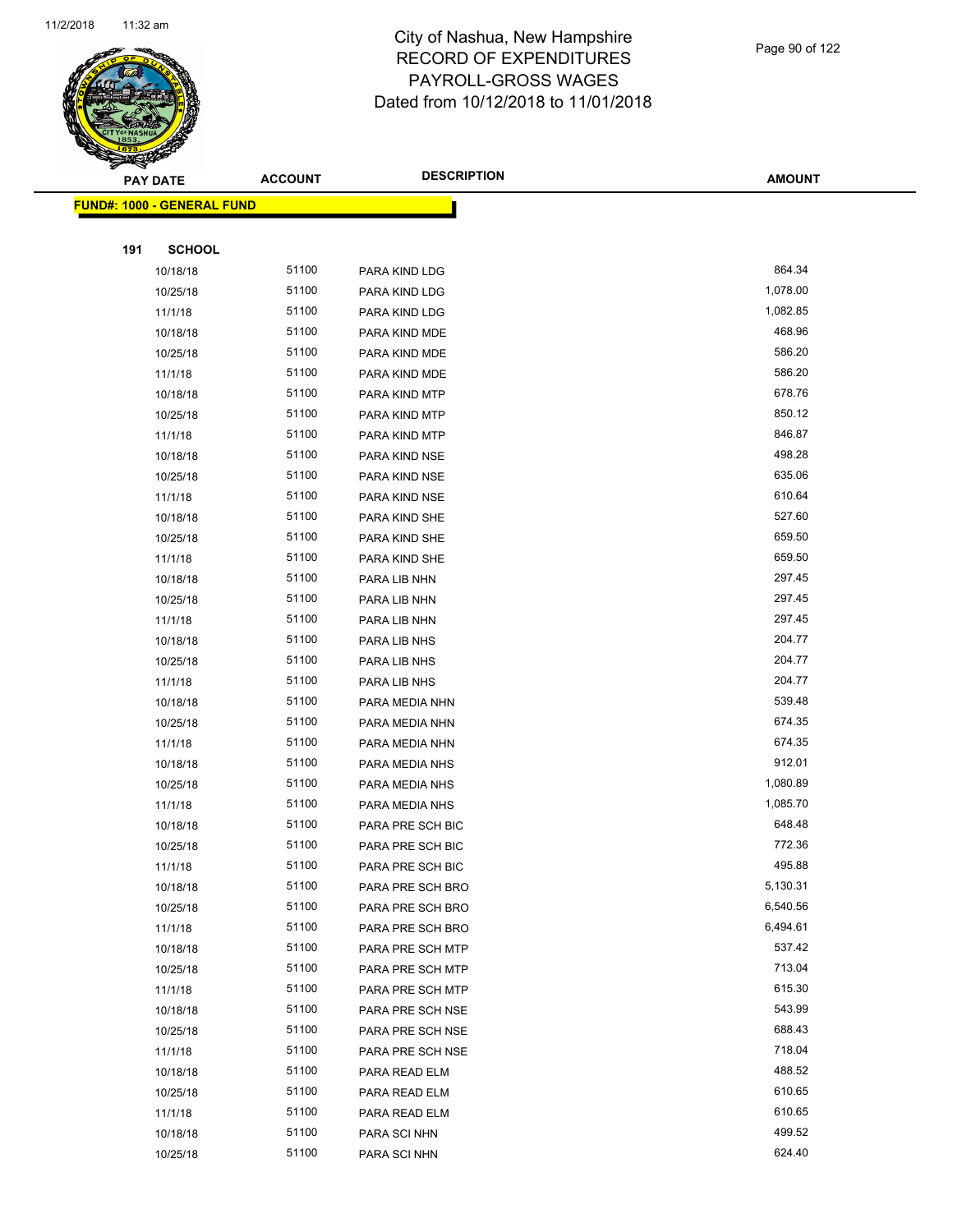

Page 91 of 122

|     | <b>PAY DATE</b>                   | <b>ACCOUNT</b> | <b>DESCRIPTION</b>                 | <b>AMOUNT</b>        |
|-----|-----------------------------------|----------------|------------------------------------|----------------------|
|     | <b>FUND#: 1000 - GENERAL FUND</b> |                |                                    |                      |
|     |                                   |                |                                    |                      |
| 191 | <b>SCHOOL</b>                     |                |                                    |                      |
|     | 11/1/18                           | 51100          | PARA SCI NHN                       | 629.39               |
|     | 10/18/18                          | 51100          | PARA SCI NHS                       | 495.76               |
|     | 10/25/18                          | 51100          | PARA SCI NHS                       | 619.70               |
|     | 11/1/18                           | 51100          | PARA SCI NHS                       | 619.70               |
|     | 10/18/18                          | 51100          | PARA TTI AMH                       | 701.67               |
|     | 10/25/18                          | 51100          | PARA TTI AMH                       | 867.17               |
|     | 11/1/18                           | 51100          | PARA TTI AMH                       | 856.54               |
|     | 10/18/18                          | 51100          | PARA TTI NURSERY                   | 556.41               |
|     | 10/25/18                          | 51100          | PARA TTI NURSERY                   | 696.36               |
|     | 11/1/18                           | 51100          | PARA TTI NURSERY                   | 688.85               |
|     | 10/18/18                          | 51100          | PARA VOC NHS                       | 353.04               |
|     | 10/25/18                          | 51100          | PARA VOC NHS                       | 461.13               |
|     | 11/1/18                           | 51100          | PARA VOC NHS                       | 443.11               |
|     | 10/25/18                          | 51100          | PEER COACH                         | 5,862.50             |
|     | 10/25/18                          | 51100          | PRINCIPAL AMH                      | 3,767.30             |
|     | 10/25/18                          | 51100          | PRINCIPAL BIC                      | 3,727.50             |
|     | 10/25/18                          | 51100          | PRINCIPAL BIR                      | 3,855.80             |
|     | 10/25/18                          | 51100          | PRINCIPAL BRO                      | 3,621.80             |
|     | 10/25/18                          | 51100          | PRINCIPAL CHA                      | 3,802.60             |
|     | 10/25/18                          | 51100          | PRINCIPAL DRC                      | 3,745.20             |
|     | 10/25/18                          | 51100          | PRINCIPAL ELM                      | 3,785.30             |
|     | 10/25/18                          | 51100          | PRINCIPAL FES                      | 3,740.40             |
|     | 10/25/18                          | 51100          | PRINCIPAL FMS                      | 3,902.50             |
|     | 10/25/18                          | 51100          | PRINCIPAL LDG                      | 3,973.10             |
|     | 10/25/18                          | 51100          | PRINCIPAL MDE                      | 3,775.60             |
|     | 10/25/18                          | 51100          | PRINCIPAL MTP                      | 3,851.00             |
|     | 10/25/18                          | 51100          | PRINCIPAL NHN                      | 4,000.00             |
|     | 10/25/18                          | 51100          | PRINCIPAL NHS                      | 4,245.20             |
|     | 10/25/18                          | 51100          | PRINCIPAL NSE                      | 3,933.30             |
|     | 10/25/18                          | 51100          | PRINCIPAL PMS                      | 3,838.30             |
|     | 10/25/18                          | 51100          | PRINCIPAL SHE                      | 3,639.40             |
|     | 10/25/18                          | 51100          | SCHOOL PSYCHOLOGIST WID            | 37,627.74            |
|     | 10/25/18                          | 51100          | SCHOOL PSYCHOLOGY INTERN           | 590.90               |
|     | 10/18/18                          | 51100          | SECURITY MONITOR NHN               | 2,084.40             |
|     | 10/25/18                          | 51100          | SECURITY MONITOR NHN               | 2,084.40             |
|     | 11/1/18                           | 51100          | SECURITY MONITOR NHN               | 2,084.40             |
|     | 10/18/18                          | 51100          | SECURITY MONITOR NHS               | 2,779.20             |
|     | 10/25/18                          | 51100          | SECURITY MONITOR NHS               | 2,779.20             |
|     | 11/1/18                           | 51100          | SECURITY MONITOR NHS               | 2,779.21             |
|     | 10/18/18                          | 51100<br>51100 | SIGN LANGUAGE INTERPRETER          | 5,350.54<br>6,821.52 |
|     | 10/25/18                          | 51100          | SIGN LANGUAGE INTERPRETER          | 6,571.13             |
|     | 11/1/18<br>10/25/18               | 51100          | SIGN LANGUAGE INTERPRETER          | 1,927.80             |
|     | 10/25/18                          | 51100          | SOCIAL WORKER<br>SOCIAL WORKER FMS | 2,026.30             |
|     |                                   |                |                                    |                      |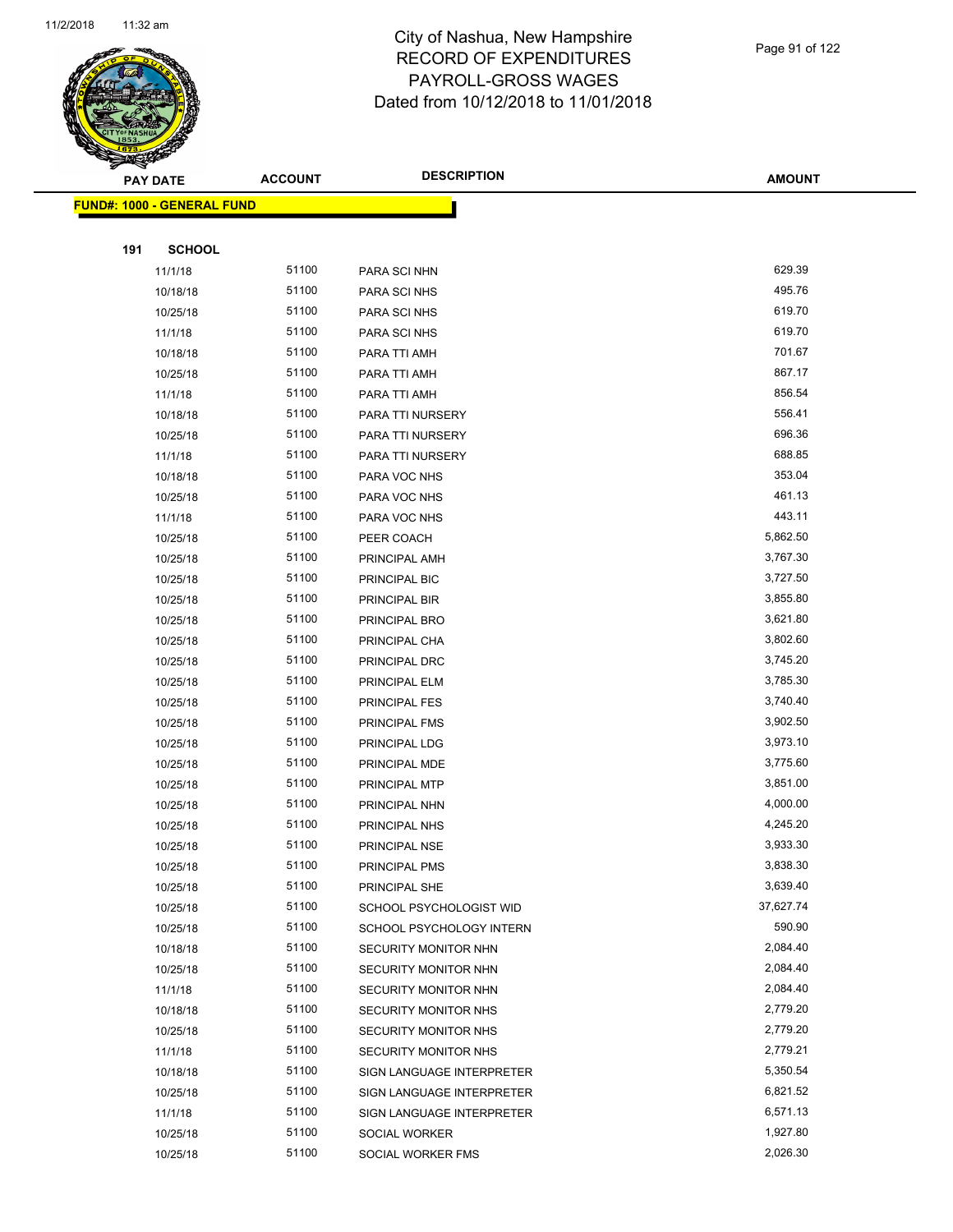

**AMOUNT**

|     | <b>FUND#: 1000 - GENERAL FUND</b> |       |                                  |           |
|-----|-----------------------------------|-------|----------------------------------|-----------|
|     |                                   |       |                                  |           |
| 191 | <b>SCHOOL</b>                     |       |                                  |           |
|     | 10/25/18                          | 51100 | SPECIAL SERVICES ADMINISTRATOR   | 2,711.50  |
|     | 10/25/18                          | 51100 | SPEECH LANG PATHOLOGIST WID      | 58,717.73 |
|     | 10/18/18                          | 51100 | SPEECH LANGUAGE ASST             | 567.41    |
|     | 10/25/18                          | 51100 | SPEECH LANGUAGE ASST             | 716.15    |
|     | 11/1/18                           | 51100 | SPEECH LANGUAGE ASST             | 716.15    |
|     | 10/25/18                          | 51100 | STUDENT ACTIVITY COORD NHN       | 1,093.00  |
|     | 10/25/18                          | 51100 | STUDENT INFO COORDINATOR         | 1,817.70  |
|     | 10/25/18                          | 51100 | <b>SUPERINTENDENT</b>            | 6,105.80  |
|     | 10/25/18                          | 51100 | SYSTEMS ADMIN FULL YEAR          | 10,028.60 |
|     | 10/25/18                          | 51100 | <b>TEACHER ART AMH</b>           | 2,701.20  |
|     | 10/25/18                          | 51100 | <b>TEACHER ART BIC</b>           | 2,110.20  |
|     | 10/25/18                          | 51100 | TEACHER ART BIR                  | 2,701.20  |
|     | 10/25/18                          | 51100 | <b>TEACHER ART BRO</b>           | 3,518.70  |
|     | 10/25/18                          | 51100 | <b>TEACHER ART CHA</b>           | 2,085.00  |
|     | 10/25/18                          | 51100 | <b>TEACHER ART DRC</b>           | 2,026.30  |
|     | 10/25/18                          | 51100 | <b>TEACHER ART ELM</b>           | 4,827.20  |
|     | 10/25/18                          | 51100 | <b>TEACHER ART FES</b>           | 1,670.30  |
|     | 10/25/18                          | 51100 | <b>TEACHER ART LDG</b>           | 2,701.20  |
|     | 10/25/18                          | 51100 | TEACHER ART MDE                  | 2,026.30  |
|     | 10/25/18                          | 51100 | <b>TEACHER ART NHN</b>           | 10,627.91 |
|     | 10/25/18                          | 51100 | <b>TEACHER ART NHS</b>           | 10,418.00 |
|     | 10/25/18                          | 51100 | <b>TEACHER ART NSE</b>           | 2,977.31  |
|     | 10/25/18                          | 51100 | <b>TEACHER ART PMS</b>           | 3,985.50  |
|     | 10/25/18                          | 51100 | <b>TEACHER ART SHE</b>           | 2,555.80  |
|     | 10/25/18                          | 51100 | <b>TEACHER AUTO NHN</b>          | 2,701.20  |
|     | 10/25/18                          | 51100 | <b>TEACHER BEHAVIOR SPEC WID</b> | 5,770.40  |
|     | 10/25/18                          | 51100 | TEACHER BIO TEC NHN              | 2,453.31  |
|     | 10/25/18                          | 51100 | TEACHER BUILD CONST NHS          | 2,701.20  |
|     | 10/25/18                          | 51100 | <b>TEACHER BUSINESS NHN</b>      | 8,552.81  |
|     | 10/25/18                          | 51100 | <b>TEACHER BUSINESS NHS</b>      | 8,754.50  |
|     | 10/25/18                          | 51100 | TEACHER COMPUTER ELM             | 3,587.70  |
|     | 10/25/18                          | 51100 | <b>TEACHER COMPUTER FMS</b>      | 5,322.70  |
|     | 10/25/18                          | 51100 | <b>TEACHER COMPUTER NHN</b>      | 5,293.80  |
|     | 10/25/18                          | 51100 | TEACHER COMPUTER NHS             | 1,561.40  |
|     | 10/25/18                          | 51100 | <b>TEACHER COMPUTER PMS</b>      | 6,077.50  |
|     | 10/25/18                          | 51100 | TEACHER COSMETOLOGY NHN          | 4,495.70  |
|     | 10/25/18                          | 51100 | TEACHER CULINARY NHN             | 5,466.70  |
|     | 10/25/18                          | 51100 | TEACHER DEAF NSE                 | 4,690.90  |
|     | 10/25/18                          | 51100 | TEACHER DEAF WID                 | 5,770.40  |
|     | 10/25/18                          | 51100 | <b>TEACHER DWSE AMH</b>          | 2,885.20  |
|     | 10/25/18                          | 51100 | <b>TEACHER DWSE BIR</b>          | 4,727.50  |
|     | 10/25/18                          | 51100 | <b>TEACHER DWSE BRO</b>          | 2,977.30  |
|     | 10/25/18                          | 51100 | <b>TEACHER DWSE ELM</b>          | 14,987.80 |
|     | 10/25/18                          | 51100 | <b>TEACHER DWSE FMS</b>          | 4,974.10  |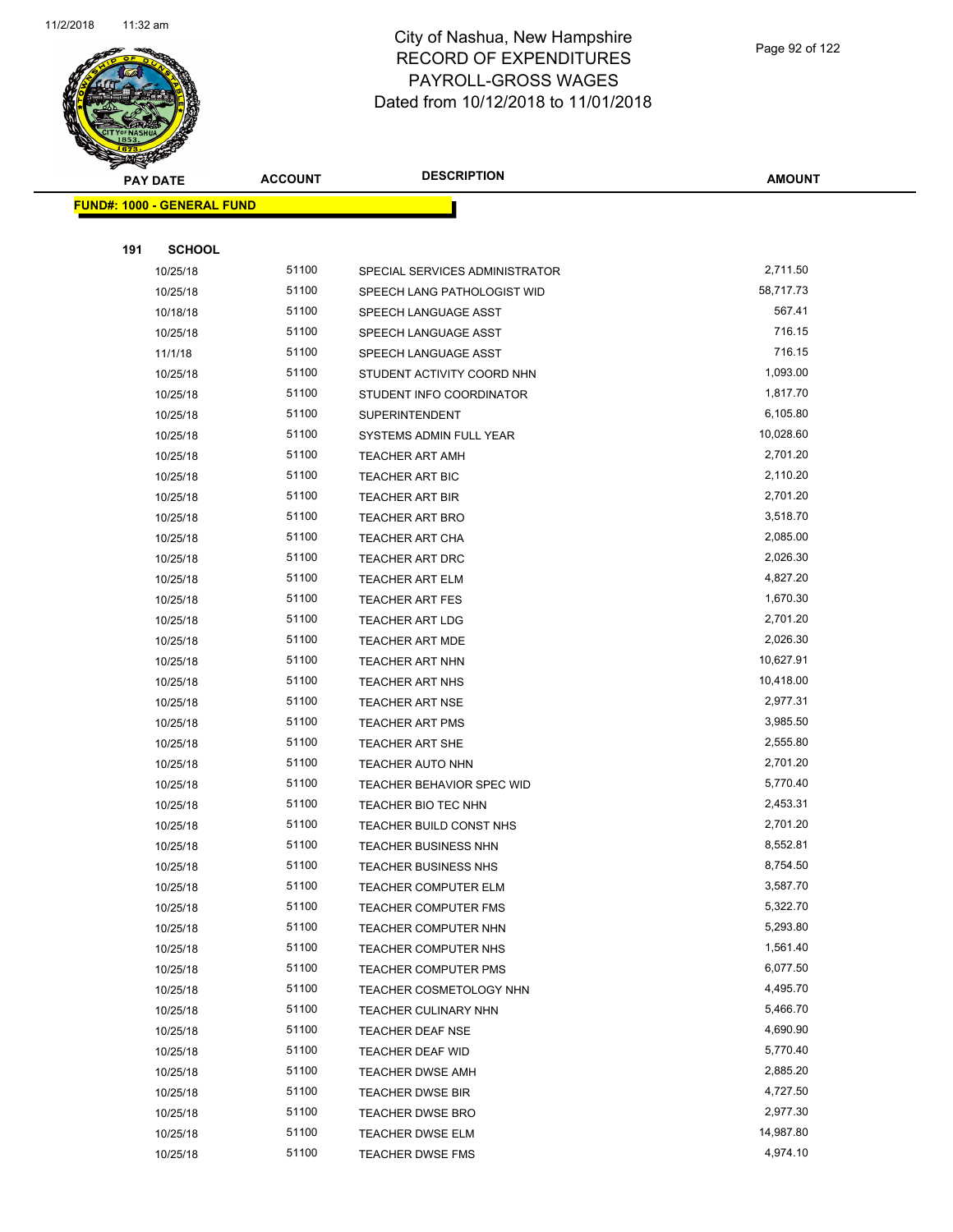

Page 93 of 122

|     | <b>PAY DATE</b>            | <b>ACCOUNT</b> | <b>DESCRIPTION</b>         | <b>AMOUNT</b> |  |
|-----|----------------------------|----------------|----------------------------|---------------|--|
|     | FUND#: 1000 - GENERAL FUND |                |                            |               |  |
|     |                            |                |                            |               |  |
| 191 | <b>SCHOOL</b>              |                |                            |               |  |
|     | 10/25/18                   | 51100          | TEACHER DWSE MDE           | 4,836.30      |  |
|     | 10/25/18                   | 51100          | TEACHER DWSE SHE           | 5,871.60      |  |
|     | 10/25/18                   | 51100          | TEACHER ECE NHS            | 5,770.40      |  |
|     | 10/25/18                   | 51100          | TEACHER ELECTRICAL NHS     | 2,701.20      |  |
|     | 10/25/18                   | 51100          | <b>TEACHER ELL AMH</b>     | 2,178.30      |  |
|     | 10/25/18                   | 51100          | TEACHER ELL BIC            | 1,927.80      |  |
|     | 10/25/18                   | 51100          | <b>TEACHER ELL BIR</b>     | 2,885.20      |  |
|     | 10/25/18                   | 51100          | TEACHER ELL DRC            | 5,678.40      |  |
|     | 10/25/18                   | 51100          | <b>TEACHER ELL ELM</b>     | 4,778.10      |  |
|     | 10/25/18                   | 51100          | TEACHER ELL FES            | 7,567.60      |  |
|     | 10/25/18                   | 51100          | TEACHER ELL FMS            | 1,865.80      |  |
|     | 10/25/18                   | 51100          | TEACHER ELL LDG            | 6,069.20      |  |
|     | 10/25/18                   | 51100          | TEACHER ELL MTP            | 2,885.20      |  |
|     | 10/25/18                   | 51100          | <b>TEACHER ELL NHN</b>     | 5,665.59      |  |
|     | 10/25/18                   | 51100          | TEACHER ELL NHS            | 11,188.90     |  |
|     | 10/25/18                   | 51100          | TEACHER ELL PMS            | 2,110.20      |  |
|     | 10/25/18                   | 51100          | TEACHER ELL SHE            | 2,016.90      |  |
|     | 10/25/18                   | 51100          | TEACHER ENGLISH ELM        | 25,408.99     |  |
|     | 10/25/18                   | 51100          | <b>TEACHER ENGLISH FMS</b> | 16,511.71     |  |
|     | 10/25/18                   | 51100          | TEACHER ENGLISH NHN        | 44,137.11     |  |
|     | 10/18/18                   | 51100          | <b>TEACHER ENGLISH NHS</b> | 1,945.80      |  |
|     | 10/25/18                   | 51100          | <b>TEACHER ENGLISH NHS</b> | 47,720.30     |  |
|     | 11/1/18                    | 51100          | TEACHER ENGLISH NHS        | 347.74        |  |
|     | 10/25/18                   | 51100          | <b>TEACHER ENGLISH PMS</b> | 17,109.40     |  |
|     | 10/25/18                   | 51100          | <b>TEACHER FACS ELM</b>    | 2,048.10      |  |
|     | 10/25/18                   | 51100          | <b>TEACHER FACS FMS</b>    | 4,679.70      |  |
|     | 10/25/18                   | 51100          | <b>TEACHER FACS NHN</b>    | 6,610.70      |  |
|     | 10/25/18                   | 51100          | TEACHER FACS NHS           | 8,689.70      |  |
|     | 10/25/18                   | 51100          | <b>TEACHER FACS PMS</b>    | 3,190.40      |  |
|     | 10/25/18                   | 51100          | TEACHER FOREIGN LANG ELM   | 5,954.60      |  |
|     | 10/25/18                   | 51100          | TEACHER FOREIGN LANG FMS   | 2,885.20      |  |
|     | 10/25/18                   | 51100          | TEACHER FOREIGN LANG NHN   | 13,632.40     |  |
|     | 10/25/18                   | 51100          | TEACHER FOREIGN LANG NHS   | 18,232.70     |  |
|     | 10/25/18                   | 51100          | TEACHER FOREIGN LANG PMS   | 5,305.09      |  |
|     | 10/25/18                   | 51100          | <b>TEACHER GR1 AMH</b>     | 8,886.21      |  |
|     | 10/25/18                   | 51100          | TEACHER GR1 BIC            | 9,509.90      |  |
|     | 10/25/18                   | 51100          | <b>TEACHER GR1 BIR</b>     | 8,655.60      |  |
|     | 10/25/18                   | 51100          | <b>TEACHER GR1 BRO</b>     | 7,816.60      |  |
|     | 10/25/18                   | 51100          | TEACHER GR1 CHA            | 8,103.60      |  |
|     | 10/25/18                   | 51100          | <b>TEACHER GR1 DRC</b>     | 5,370.70      |  |
|     | 10/25/18                   | 51100          | <b>TEACHER GR1 FES</b>     | 8,764.80      |  |
|     | 10/25/18                   | 51100          | <b>TEACHER GR1 LDG</b>     | 3,696.60      |  |
|     | 10/25/18                   | 51100          | <b>TEACHER GR1 MDE</b>     | 8,842.20      |  |
|     | 10/25/18                   | 51100          | <b>TEACHER GR1 MTP</b>     | 6,543.40      |  |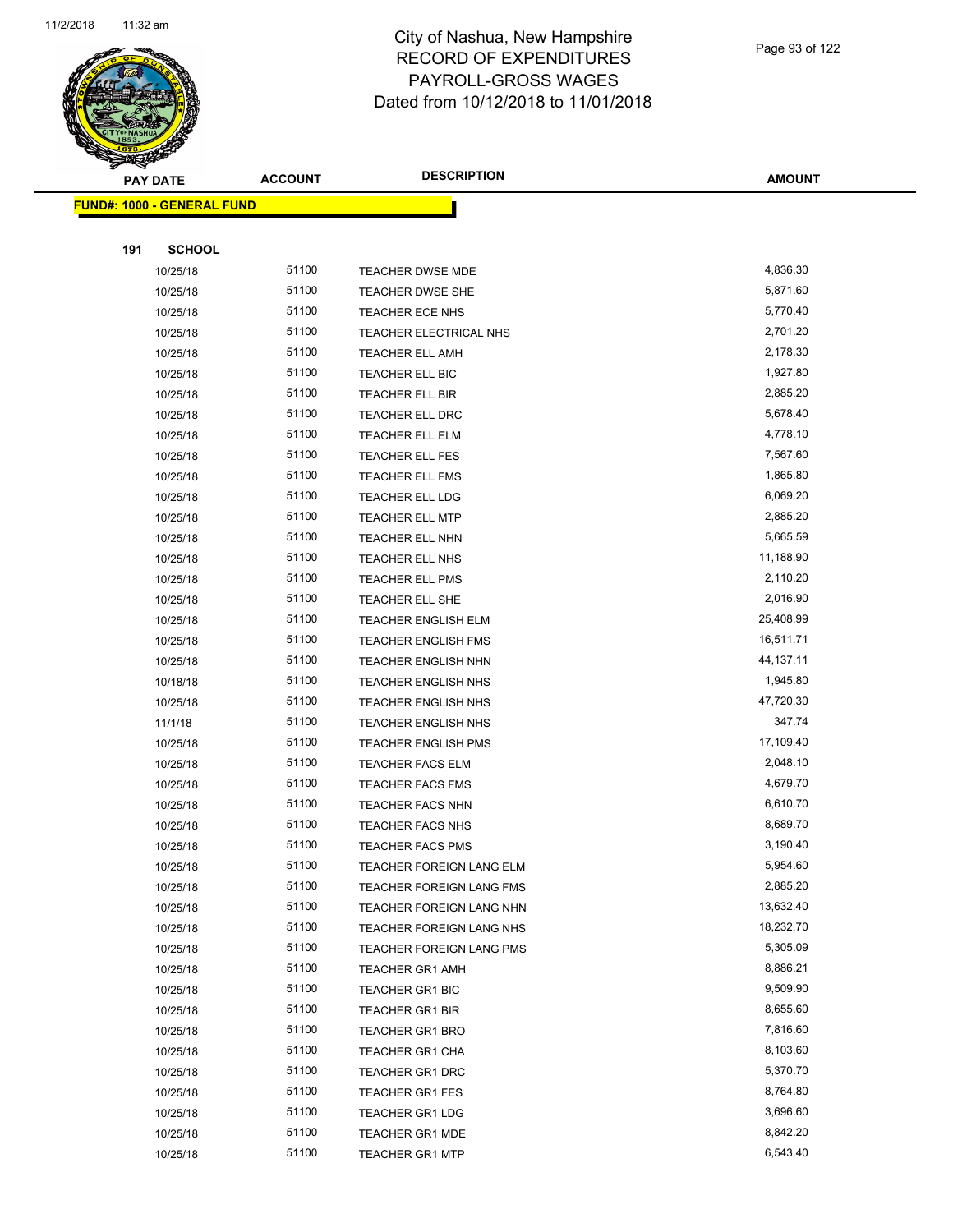

Page 94 of 122

|     | PAY DATE                          | <b>ACCOUNT</b> | <b>DESCRIPTION</b>     | <b>AMOUNT</b> |
|-----|-----------------------------------|----------------|------------------------|---------------|
|     | <b>FUND#: 1000 - GENERAL FUND</b> |                |                        |               |
|     |                                   |                |                        |               |
| 191 | <b>SCHOOL</b>                     |                |                        |               |
|     | 10/25/18                          | 51100          | <b>TEACHER GR1 NSE</b> | 7,536.40      |
|     | 10/25/18                          | 51100          | TEACHER GR1 SHE        | 8,561.80      |
|     | 10/25/18                          | 51100          | <b>TEACHER GR2 AMH</b> | 5,812.00      |
|     | 10/25/18                          | 51100          | TEACHER GR2 BIC        | 11,015.20     |
|     | 10/25/18                          | 51100          | <b>TEACHER GR2 BIR</b> | 7,721.50      |
|     | 10/25/18                          | 51100          | <b>TEACHER GR2 BRO</b> | 5,586.40      |
|     | 10/25/18                          | 51100          | <b>TEACHER GR2 CHA</b> | 7,710.49      |
|     | 10/25/18                          | 51100          | <b>TEACHER GR2 DRC</b> | 4,882.80      |
|     | 10/25/18                          | 51100          | <b>TEACHER GR2 FES</b> | 8,888.80      |
|     | 10/25/18                          | 51100          | <b>TEACHER GR2 LDG</b> | 9,789.40      |
|     | 10/25/18                          | 51100          | TEACHER GR2 MDE        | 9,945.80      |
|     | 10/25/18                          | 51100          | <b>TEACHER GR2 MTP</b> | 7,021.70      |
|     | 10/25/18                          | 51100          | <b>TEACHER GR2 NSE</b> | 6,951.80      |
|     | 10/25/18                          | 51100          | TEACHER GR2 SHE        | 6,669.50      |
|     | 10/25/18                          | 51100          | <b>TEACHER GR3 AMH</b> | 5,678.50      |
|     | 10/25/18                          | 51100          | TEACHER GR3 BIC        | 5,266.10      |
|     | 10/25/18                          | 51100          | <b>TEACHER GR3 BIR</b> | 8,803.70      |
|     | 10/25/18                          | 51100          | <b>TEACHER GR3 BRO</b> | 5,586.40      |
|     | 10/25/18                          | 51100          | <b>TEACHER GR3 CHA</b> | 9,153.70      |
|     | 10/25/18                          | 51100          | TEACHER GR3 DRC        | 8,982.60      |
|     | 10/25/18                          | 51100          | <b>TEACHER GR3 FES</b> | 9,365.80      |
|     | 10/25/18                          | 51100          | <b>TEACHER GR3 LDG</b> | 10,370.90     |
|     | 10/25/18                          | 51100          | <b>TEACHER GR3 MDE</b> | 10,005.20     |
|     | 10/25/18                          | 51100          | <b>TEACHER GR3 MTP</b> | 6,678.60      |
|     | 10/25/18                          | 51100          | <b>TEACHER GR3 NSE</b> | 7,576.91      |
|     | 10/25/18                          | 51100          | <b>TEACHER GR3 SHE</b> | 7,704.80      |
|     | 10/25/18                          | 51100          | <b>TEACHER GR4 AMH</b> | 4,052.20      |
|     | 10/25/18                          | 51100          | <b>TEACHER GR4 BIC</b> | 11,154.20     |
|     | 10/25/18                          | 51100          | <b>TEACHER GR4 BIR</b> | 7,832.11      |
|     | 10/25/18                          | 51100          | <b>TEACHER GR4 BRO</b> | 5,192.20      |
|     | 10/25/18                          | 51100          | TEACHER GR4 CHA        | 10,653.50     |
|     | 10/25/18                          | 51100          | TEACHER GR4 DRC        | 5,372.10      |
|     | 10/25/18                          | 51100          | <b>TEACHER GR4 FES</b> | 8,396.60      |
|     | 10/25/18                          | 51100          | TEACHER GR4 LDG        | 8,387.80      |
|     | 10/25/18                          | 51100          | <b>TEACHER GR4 MDE</b> | 9,950.60      |
|     | 10/25/18                          | 51100          | <b>TEACHER GR4 MTP</b> | 6,846.90      |
|     | 10/25/18                          | 51100          | <b>TEACHER GR4 NSE</b> | 6,863.10      |
|     | 10/25/18                          | 51100          | <b>TEACHER GR4 SHE</b> | 6,780.29      |
|     | 10/25/18                          | 51100          | <b>TEACHER GR5 AMH</b> | 7,535.60      |
|     | 10/25/18                          | 51100          | <b>TEACHER GR5 BIC</b> | 12,730.00     |
|     | 10/25/18                          | 51100          | TEACHER GR5 BIR        | 7,904.60      |
|     | 10/25/18                          | 51100          | <b>TEACHER GR5 BRO</b> | 5,770.40      |
|     | 10/25/18                          | 51100          | <b>TEACHER GR5 CHA</b> | 10,903.25     |
|     | 10/25/18                          | 51100          | TEACHER GR5 DRC        | 7,078.30      |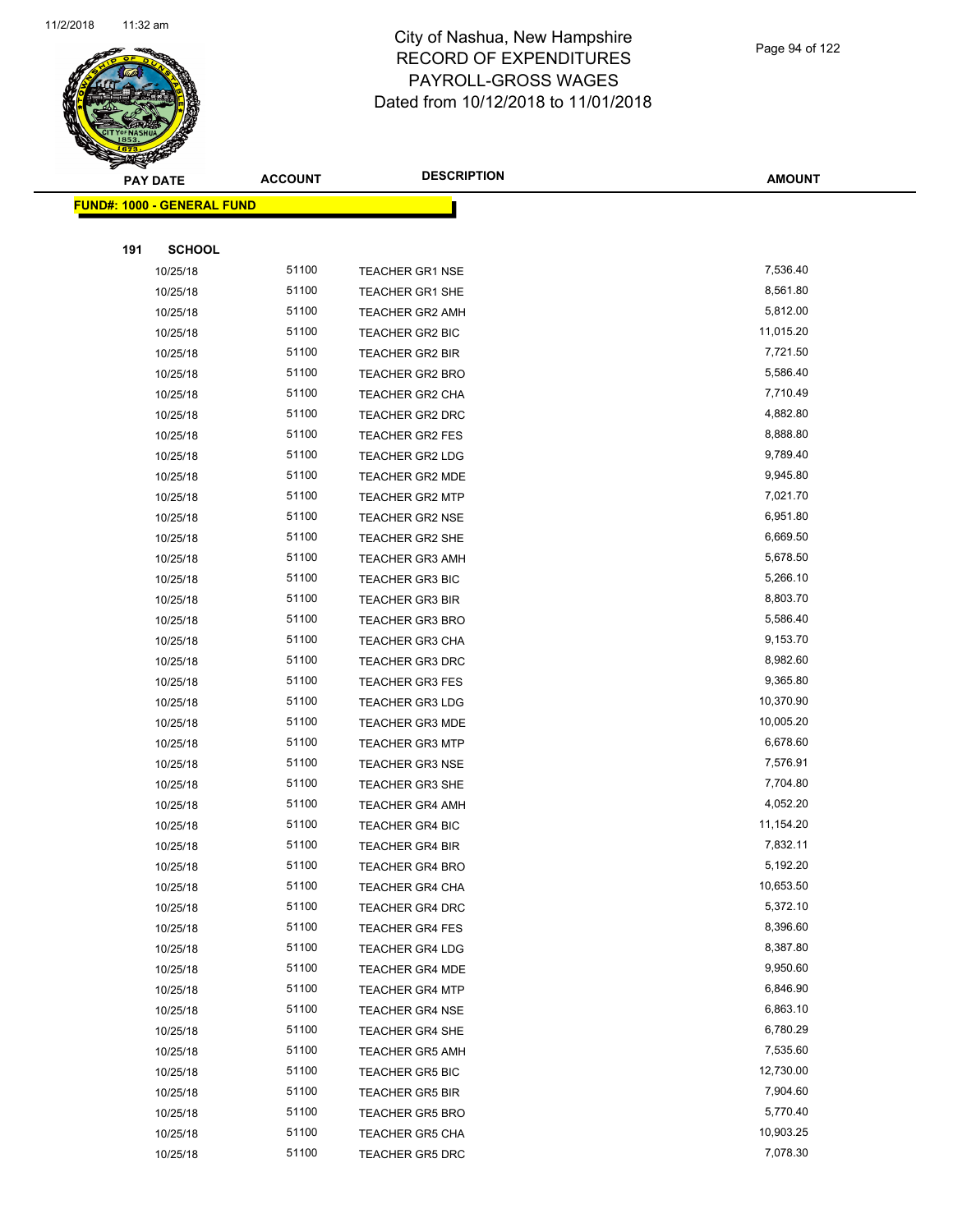

Page 95 of 122

|     | <b>PAY DATE</b>                   | <b>ACCOUNT</b> | <b>DESCRIPTION</b>            | <b>AMOUNT</b> |
|-----|-----------------------------------|----------------|-------------------------------|---------------|
|     | <b>FUND#: 1000 - GENERAL FUND</b> |                |                               |               |
|     |                                   |                |                               |               |
| 191 | <b>SCHOOL</b>                     |                |                               |               |
|     | 10/25/18                          | 51100          | <b>TEACHER GR5 FES</b>        | 10,035.20     |
|     | 10/25/18                          | 51100          | <b>TEACHER GR5 LDG</b>        | 10,548.50     |
|     | 10/25/18                          | 51100          | <b>TEACHER GR5 MDE</b>        | 11,538.50     |
|     | 10/25/18                          | 51100          | <b>TEACHER GR5 MTP</b>        | 6,845.40      |
|     | 10/25/18                          | 51100          | <b>TEACHER GR5 NSE</b>        | 8,563.60      |
|     | 10/25/18                          | 51100          | <b>TEACHER GR5 SHE</b>        | 8,506.00      |
|     | 10/25/18                          | 51100          | <b>TEACHER GR6 ELM</b>        | 37,840.60     |
|     | 10/25/18                          | 51100          | <b>TEACHER GR6 FMS</b>        | 23,668.40     |
|     | 10/25/18                          | 51100          | <b>TEACHER GR6 PMS</b>        | 19,384.70     |
|     | 10/25/18                          | 51100          | <b>TEACHER GRAPH NHS</b>      | 3,475.80      |
|     | 10/25/18                          | 51100          | <b>TEACHER GRAPHICS NHN</b>   | 5,893.50      |
|     | 10/25/18                          | 51100          | TEACHER HEALTH NHN            | 3,518.70      |
|     | 10/25/18                          | 51100          | <b>TEACHER HEALTH NHS</b>     | 2,701.20      |
|     | 10/25/18                          | 51100          | TEACHER HEALTHOC NHS          | 5,058.40      |
|     | 10/25/18                          | 51100          | TEACHER HVAC NHS              | 1,951.10      |
|     | 10/25/18                          | 51100          | TEACHER IN SCH SUSPENSION ELM | 1,805.70      |
|     | 10/25/18                          | 51100          | TEACHER IN SCH SUSPENSION NHN | 2,885.20      |
|     | 10/25/18                          | 51100          | TEACHER IN SCH SUSPENSION NHS | 1,582.70      |
|     | 10/25/18                          | 51100          | <b>TEACHER INST SPED WID</b>  | 2,885.20      |
|     | 10/25/18                          | 51100          | <b>TEACHER KIND AMH</b>       | 5,770.40      |
|     | 10/25/18                          | 51100          | TEACHER KIND BIC              | 10,337.40     |
|     | 10/25/18                          | 51100          | <b>TEACHER KIND BIR</b>       | 7,070.00      |
|     | 10/25/18                          | 51100          | <b>TEACHER KIND BRO</b>       | 5,678.51      |
|     | 10/25/18                          | 51100          | TEACHER KIND CHA              | 8,691.90      |
|     | 10/25/18                          | 51100          | <b>TEACHER KIND DRC</b>       | 9,760.49      |
|     | 10/25/18                          | 51100          | <b>TEACHER KIND FES</b>       | 10,360.10     |
|     | 10/25/18                          | 51100          | <b>TEACHER KIND LDG</b>       | 10,682.70     |
|     | 10/25/18                          | 51100          | <b>TEACHER KIND MDE</b>       | 8,719.20      |
|     | 10/25/18                          | 51100          | <b>TEACHER KIND MTP</b>       | 6,034.40      |
|     | 10/25/18                          | 51100          | TEACHER KIND NSE              | 5,064.60      |
|     | 10/18/18                          | 51100          | <b>TEACHER KIND SHE</b>       | 235.24        |
|     | 10/25/18                          | 51100          | TEACHER KIND SHE              | 5,436.80      |
|     | 11/1/18                           | 51100          | TEACHER KIND SHE              | 1,460.24      |
|     | 10/25/18                          | 51100          | <b>TEACHER MATH ELM</b>       | 21,342.40     |
|     | 10/25/18                          | 51100          | <b>TEACHER MATH FMS</b>       | 14,605.61     |
|     | 10/25/18                          | 51100          | <b>TEACHER MATH NHN</b>       | 38,271.99     |
|     | 10/25/18                          | 51100          | TEACHER MATH NHS              | 49,069.50     |
|     | 10/25/18                          | 51100          | <b>TEACHER MATH PMS</b>       | 13,915.60     |
|     | 10/25/18                          | 51100          | <b>TEACHER MUSIC AMH</b>      | 1,819.70      |
|     | 10/25/18                          | 51100          | TEACHER MUSIC BIC             | 2,701.20      |
|     | 10/25/18                          | 51100          | <b>TEACHER MUSIC BIR</b>      | 1,730.40      |
|     | 10/25/18                          | 51100          | <b>TEACHER MUSIC BRO</b>      | 1,602.80      |
|     | 10/25/18                          | 51100          | <b>TEACHER MUSIC CHA</b>      | 2,885.20      |
|     | 10/25/18                          | 51100          | <b>TEACHER MUSIC DRC</b>      | 2,793.20      |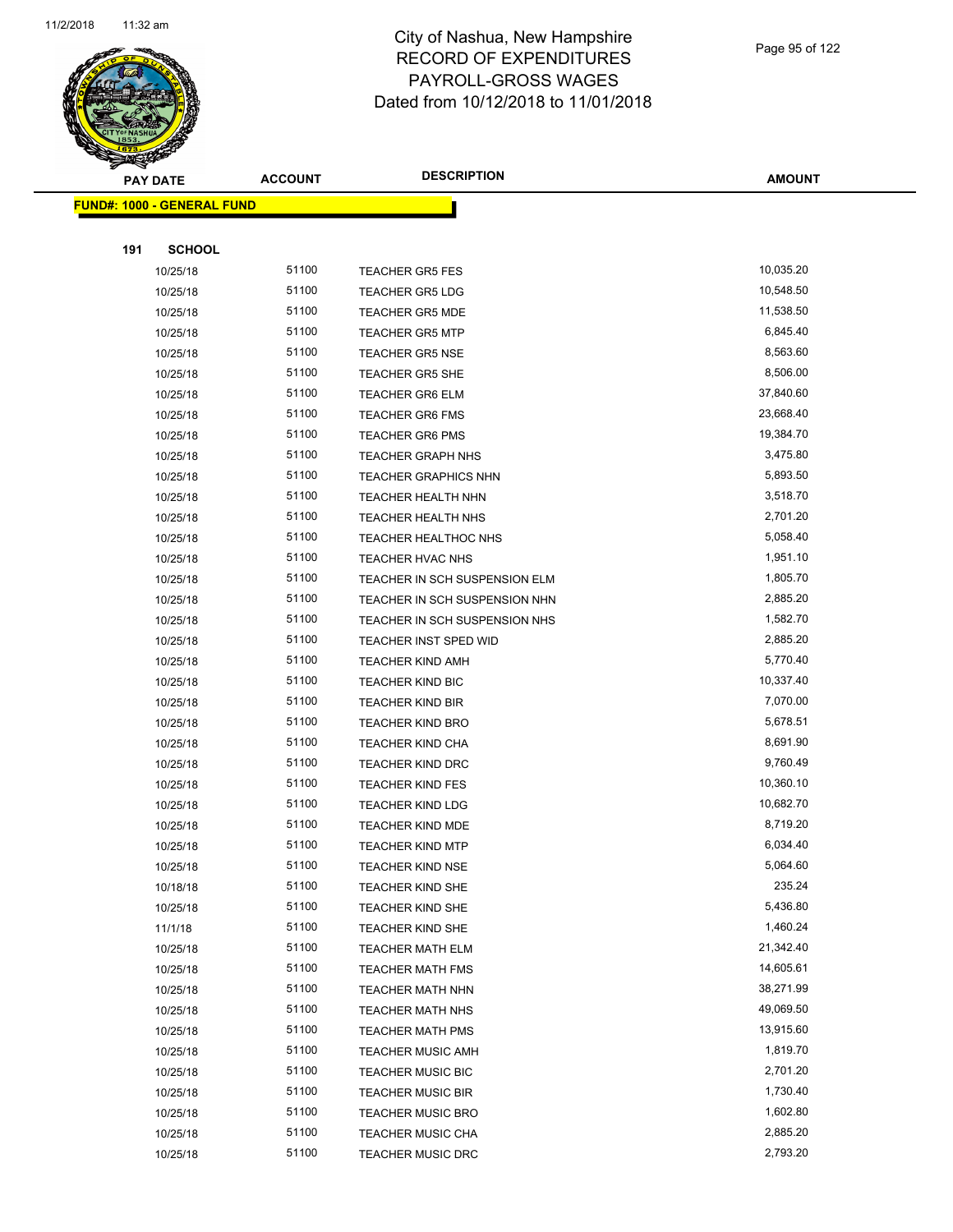

Page 96 of 122

|     | <b>PAY DATE</b>                   | <b>ACCOUNT</b> | <b>DESCRIPTION</b>                               | <b>AMOUNT</b>      |  |
|-----|-----------------------------------|----------------|--------------------------------------------------|--------------------|--|
|     | <b>FUND#: 1000 - GENERAL FUND</b> |                |                                                  |                    |  |
|     |                                   |                |                                                  |                    |  |
| 191 | <b>SCHOOL</b>                     |                |                                                  |                    |  |
|     | 10/25/18                          | 51100          | <b>TEACHER MUSIC ELM</b>                         | 4,615.60           |  |
|     | 10/25/18                          | 51100          | <b>TEACHER MUSIC FES</b>                         | 1,670.30           |  |
|     | 10/25/18                          | 51100          | <b>TEACHER MUSIC FMS</b>                         | 5,770.40           |  |
|     | 10/25/18                          | 51100          | <b>TEACHER MUSIC LDG</b>                         | 1,794.50           |  |
|     | 10/25/18                          | 51100          | <b>TEACHER MUSIC MDE</b>                         | 2,110.20           |  |
|     | 10/25/18                          | 51100          | <b>TEACHER MUSIC NHN</b>                         | 4,690.89           |  |
|     | 10/25/18                          | 51100          | <b>TEACHER MUSIC NHS</b>                         | 5,402.40           |  |
|     | 10/25/18                          | 51100          | TEACHER MUSIC NSE                                | 2,626.80           |  |
|     | 10/25/18                          | 51100          | <b>TEACHER MUSIC PMS</b>                         | 4,250.60           |  |
|     | 10/25/18                          | 51100          | <b>TEACHER MUSIC SHE</b>                         | 2,701.20           |  |
|     | 10/25/18                          | 51100          | TEACHER PE BIC                                   | 2,491.00           |  |
|     | 10/25/18                          | 51100          | TEACHER PE BIR                                   | 2,977.30           |  |
|     | 10/25/18                          | 51100          | <b>TEACHER PE BRO</b>                            | 2,793.20           |  |
|     | 10/25/18                          | 51100          | TEACHER PE CHA                                   | 2,674.40           |  |
|     | 10/25/18                          | 51100          | TEACHER PE DRC                                   | 2,885.20           |  |
|     | 10/25/18                          | 51100          | <b>TEACHER PE ELM</b>                            | 9,536.99           |  |
|     | 10/25/18                          | 51100          | TEACHER PE FES                                   | 1,730.40           |  |
|     | 10/25/18                          | 51100          | TEACHER PE FMS                                   | 5,402.40           |  |
|     | 10/25/18                          | 51100          | TEACHER PE LDG                                   | 1,974.29           |  |
|     | 10/25/18                          | 51100          | TEACHER PE MDE                                   | 2,977.30           |  |
|     | 10/25/18                          | 51100          | <b>TEACHER PE MTP</b>                            | 1,492.17           |  |
|     | 10/25/18                          | 51100          | TEACHER PE NHN                                   | 8,887.40           |  |
|     | 10/25/18                          | 51100          | TEACHER PE NHS                                   | 11,628.18          |  |
|     | 10/25/18                          | 51100          | <b>TEACHER PE NSE</b>                            | 2,943.90           |  |
|     | 10/25/18                          | 51100          | <b>TEACHER PE PMS</b>                            | 3,597.50           |  |
|     | 10/25/18                          | 51100          | TEACHER PE SHE                                   | 2,735.60           |  |
|     | 10/25/18                          | 51100          | TEACHER PRE SCHOOL BIR                           | 4,570.00           |  |
|     | 10/25/18                          | 51100          | TEACHER PRESCHOOL BIC                            | 5,678.40           |  |
|     | 10/25/18                          | 51100          | <b>TEACHER PRESCHOOL BRO</b>                     | 11,635.80          |  |
|     | 10/25/18                          | 51100          | TEACHER PRESCHOOL MTP                            | 1,730.40           |  |
|     | 10/25/18                          | 51100<br>51100 | <b>TEACHER PRESCHOOL NHS</b>                     | 802.30<br>8,904.20 |  |
|     | 10/25/18<br>10/25/18              | 51100          | <b>TEACHER PRESCHOOL NSE</b><br>TEACHER READ AMH | 2,977.30           |  |
|     | 10/25/18                          | 51100          | TEACHER READ BIC                                 | 2,885.20           |  |
|     | 10/25/18                          | 51100          | TEACHER READ BIR                                 | 2,885.20           |  |
|     | 10/25/18                          | 51100          | TEACHER READ BRO                                 | 2,885.20           |  |
|     | 10/25/18                          | 51100          | TEACHER READ CHA                                 | 2,085.00           |  |
|     | 10/25/18                          | 51100          | TEACHER READ DRC                                 | 2,977.32           |  |
|     | 10/25/18                          | 51100          | <b>TEACHER READ ELM</b>                          | 5,862.50           |  |
|     | 10/25/18                          | 51100          | <b>TEACHER READ FES</b>                          | 2,885.20           |  |
|     | 10/25/18                          | 51100          | <b>TEACHER READ FMS</b>                          | 2,885.20           |  |
|     | 10/25/18                          | 51100          | <b>TEACHER READ LDG</b>                          | 3,518.70           |  |
|     | 10/25/18                          | 51100          | TEACHER READ MDE                                 | 2,885.20           |  |
|     | 10/25/18                          | 51100          | <b>TEACHER READ MTP</b>                          | 2,257.02           |  |
|     |                                   |                |                                                  |                    |  |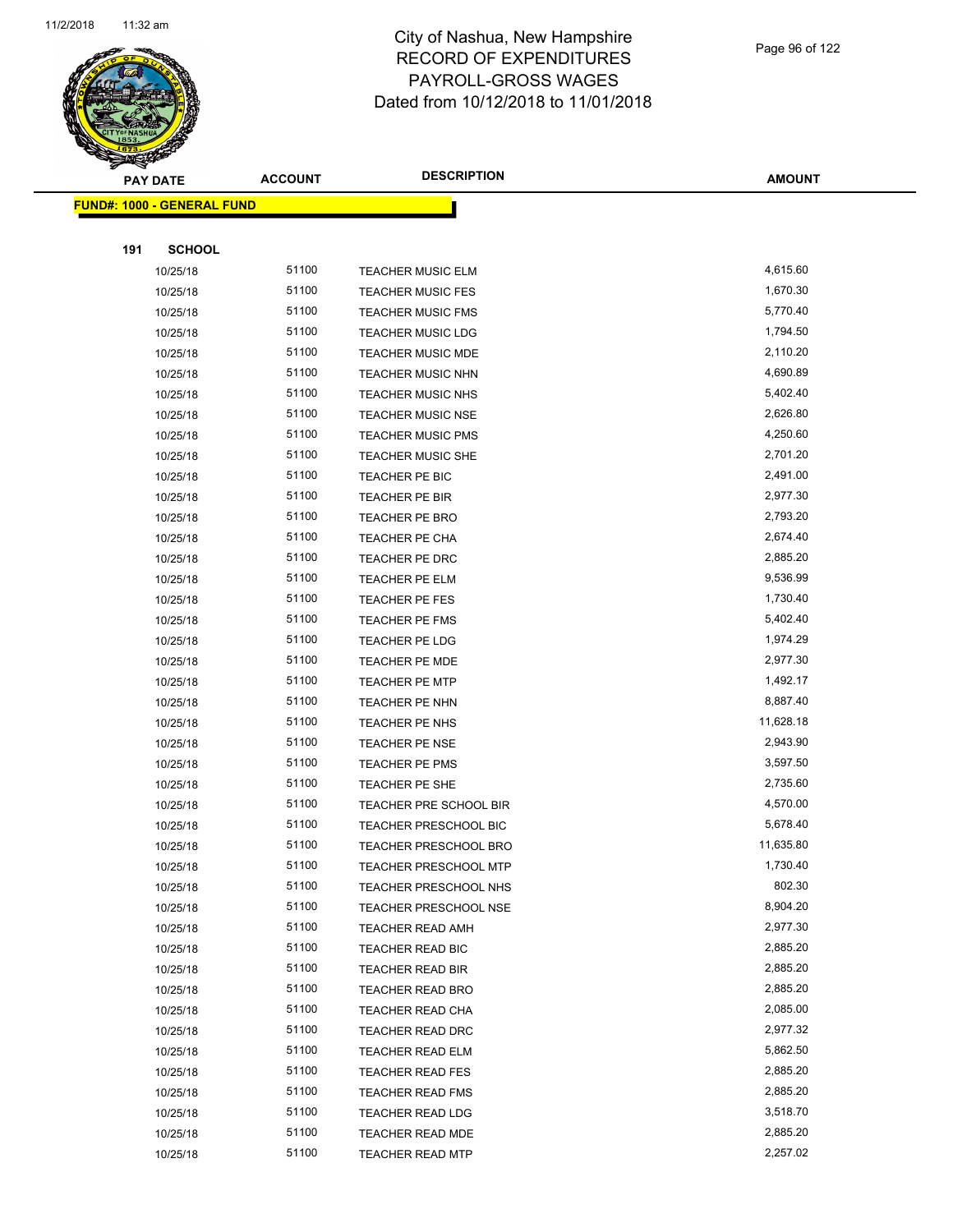

Page 97 of 122

| <b>PAY DATE</b>                   | <b>ACCOUNT</b> | <b>DESCRIPTION</b>         | <b>AMOUNT</b> |
|-----------------------------------|----------------|----------------------------|---------------|
| <b>FUND#: 1000 - GENERAL FUND</b> |                |                            |               |
|                                   |                |                            |               |
| 191<br><b>SCHOOL</b>              |                |                            |               |
| 10/25/18                          | 51100          | TEACHER READ NHN           | 1,951.10      |
| 10/25/18                          | 51100          | <b>TEACHER READ NHS</b>    | 2,885.20      |
| 10/25/18                          | 51100          | <b>TEACHER READ NSE</b>    | 2,885.20      |
| 10/25/18                          | 51100          | <b>TEACHER READ PMS</b>    | 2,885.20      |
| 10/25/18                          | 51100          | TEACHER READ SHE           | 2,885.20      |
| 10/25/18                          | 51100          | <b>TEACHER ROTC NHN</b>    | 4,904.80      |
| 10/25/18                          | 51100          | TEACHER SCIENCE ELM        | 20,056.00     |
| 10/25/18                          | 51100          | <b>TEACHER SCIENCE FMS</b> | 12,081.10     |
| 10/25/18                          | 51100          | <b>TEACHER SCIENCE NHN</b> | 30,772.70     |
| 10/25/18                          | 51100          | <b>TEACHER SCIENCE NHS</b> | 32,663.80     |
| 10/25/18                          | 51100          | <b>TEACHER SCIENCE PMS</b> | 12,712.40     |
| 10/25/18                          | 51100          | TEACHER SOCIAL STUDIES ELM | 16,957.30     |
| 10/25/18                          | 51100          | TEACHER SOCIAL STUDIES FMS | 12,469.90     |
| 10/25/18                          | 51100          | TEACHER SOCIAL STUDIES NHN | 33,358.51     |
| 10/25/18                          | 51100          | TEACHER SOCIAL STUDIES NHS | 41,341.10     |
| 10/25/18                          | 51100          | TEACHER SOCIAL STUDIES PMS | 13,227.80     |
| 10/25/18                          | 51100          | <b>TEACHER SPED AMH</b>    | 9,013.99      |
| 10/25/18                          | 51100          | TEACHER SPED BIC           | 5,483.50      |
| 10/25/18                          | 51100          | <b>TEACHER SPED BIR</b>    | 5,586.40      |
| 10/25/18                          | 51100          | <b>TEACHER SPED BRO</b>    | 8,143.50      |
| 10/25/18                          | 51100          | TEACHER SPED CHA           | 9,695.20      |
| 10/25/18                          | 51100          | <b>TEACHER SPED DRC</b>    | 5,483.40      |
| 10/25/18                          | 51100          | TEACHER SPED ELM           | 17,240.31     |
| 10/25/18                          | 51100          | <b>TEACHER SPED FES</b>    | 5,247.10      |
| 10/25/18                          | 51100          | <b>TEACHER SPED FMS</b>    | 12,831.50     |
| 10/25/18                          | 51100          | TEACHER SPED LDG           | 6,428.59      |
| 10/25/18                          | 51100          | <b>TEACHER SPED MDE</b>    | 4,727.70      |
| 10/25/18                          | 51100          | <b>TEACHER SPED MTP</b>    | 3,870.40      |
| 10/25/18                          | 51100          | <b>TEACHER SPED NHN</b>    | 23,809.50     |
| 10/18/18                          | 51100          | TEACHER SPED NHS           | 60.09         |
| 10/25/18                          | 51100          | TEACHER SPED NHS           | 36,911.60     |
| 10/25/18                          | 51100          | TEACHER SPED PMS           | 10,698.81     |
| 10/25/18                          | 51100          | TEACHER SPED SHE           | 7,256.69      |
| 10/25/18                          | 51100          | TEACHER TECHED ELM         | 8,536.90      |
| 10/25/18                          | 51100          | <b>TEACHER TECHED FMS</b>  | 3,532.21      |
| 10/25/18                          | 51100          | <b>TEACHER TECHED NHN</b>  | 6,837.31      |
| 10/25/18                          | 51100          | TEACHER TECHED NHS         | 11,264.90     |
| 10/25/18                          | 51100          | <b>TEACHER TECHED PMS</b>  | 5,770.40      |
| 10/25/18                          | 51100          | <b>TEACHER TTI AMH</b>     | 2,443.80      |
| 10/25/18                          | 51100          | TEACHER TV PROD NHS        | 2,885.20      |
| 10/25/18                          | 51100          | <b>TEACHER VISION WID</b>  | 5,324.39      |
| 10/18/18                          | 51100          | TECH INTERGRATION ASST AMH | 541.88        |
| 10/25/18                          | 51100          | TECH INTERGRATION ASST AMH | 704.44        |
| 11/1/18                           | 51100          | TECH INTERGRATION ASST AMH | 726.12        |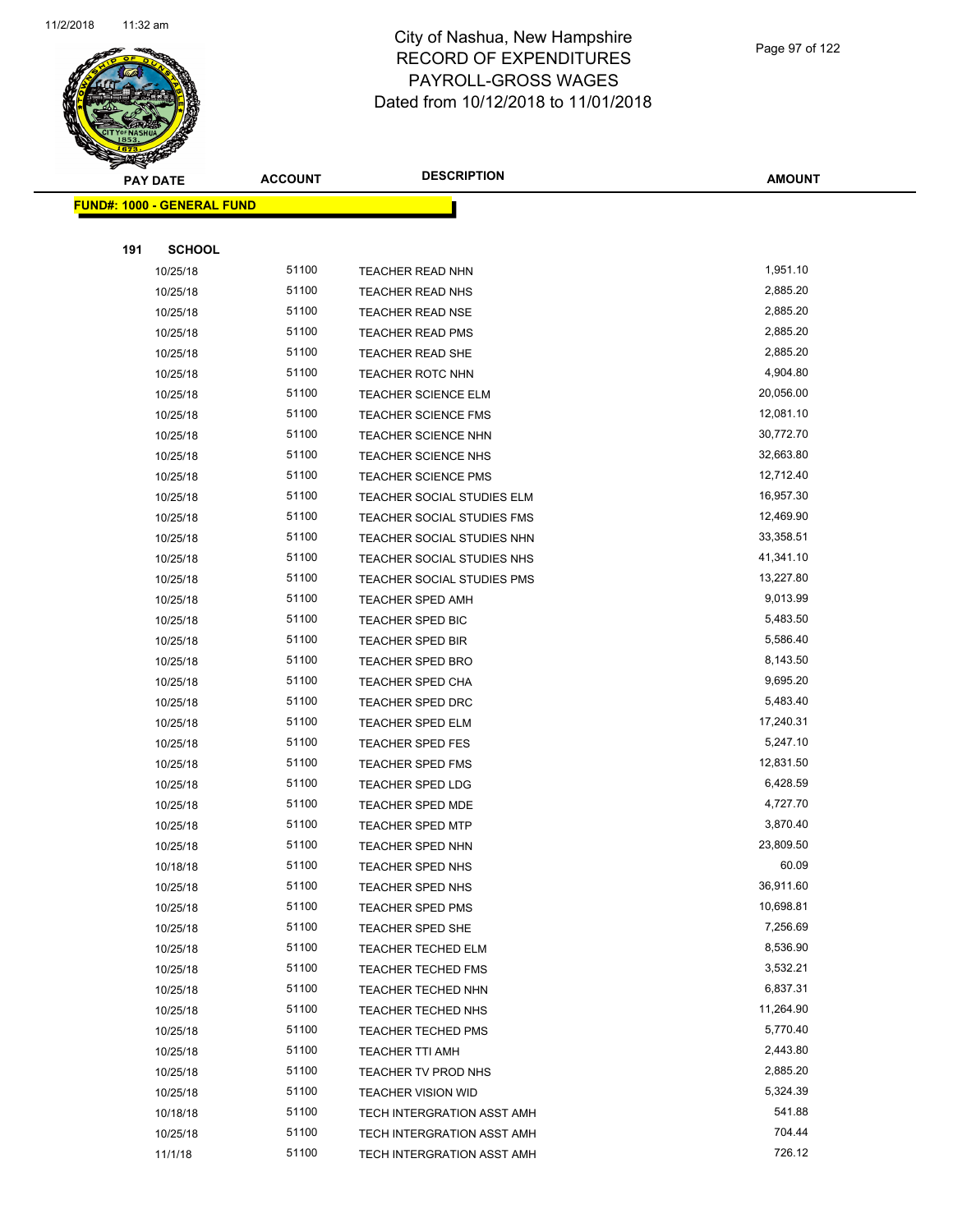

|     | <b>PAY DATE</b>                   | <b>ACCOUNT</b> | <b>DESCRIPTION</b>                | <b>AMOUNT</b> |
|-----|-----------------------------------|----------------|-----------------------------------|---------------|
|     | <b>FUND#: 1000 - GENERAL FUND</b> |                |                                   |               |
|     |                                   |                |                                   |               |
| 191 | <b>SCHOOL</b>                     |                |                                   |               |
|     | 10/18/18                          | 51100          | TECH INTERGRATION ASST BIC        | 460.98        |
|     | 10/25/18                          | 51100          | TECH INTERGRATION ASST BIC        | 582.04        |
|     | 11/1/18                           | 51100          | TECH INTERGRATION ASST BIC        | 586.70        |
|     | 10/18/18                          | 51100          | TECH INTERGRATION ASST CHA        | 432.00        |
|     | 10/25/18                          | 51100          | TECH INTERGRATION ASST CHA        | 598.50        |
|     | 11/1/18                           | 51100          | TECH INTERGRATION ASST CHA        | 540.00        |
|     | 10/18/18                          | 51100          | TECH INTERGRATION ASST FES        | 482.04        |
|     | 10/25/18                          | 51100          | TECH INTERGRATION ASST FES        | 607.37        |
|     | 11/1/18                           | 51100          | TECH INTERGRATION ASST FES        | 588.09        |
|     | 10/18/18                          | 51100          | TECH INTERGRATION ASST LDG        | 486.21        |
|     | 10/25/18                          | 51100          | TECH INTERGRATION ASST LDG        | 631.57        |
|     | 11/1/18                           | 51100          | TECH INTERGRATION ASST LDG        | 616.53        |
|     | 10/18/18                          | 51100          | TECH INTERGRATION ASST MDE        | 432.00        |
|     | 10/25/18                          | 51100          | <b>TECH INTERGRATION ASST MDE</b> | 549.00        |
|     | 11/1/18                           | 51100          | TECH INTERGRATION ASST MDE        | 540.00        |
|     | 10/18/18                          | 51100          | TECH INTERGRATION ASST MTP        | 501.04        |
|     | 10/25/18                          | 51100          | TECH INTERGRATION ASST MTP        | 615.14        |
|     | 11/1/18                           | 51100          | TECH INTERGRATION ASST MTP        | 620.10        |
|     | 10/18/18                          | 51100          | TECH INTERGRATION ASST SHE        | 455.33        |
|     | 10/25/18                          | 51100          | TECH INTERGRATION ASST SHE        | 573.96        |
|     | 11/1/18                           | 51100          | TECH INTERGRATION ASST SHE        | 592.95        |
|     | 10/18/18                          | 51200          | ATHLETIC EQUIPMENT MANAGER NHN    | 60.00         |
|     | 10/25/18                          | 51200          | ATHLETIC EQUIPMENT MANAGER NHN    | 60.00         |
|     | 11/1/18                           | 51200          | ATHLETIC EQUIPMENT MANAGER NHN    | 120.00        |
|     | 10/25/18                          | 51200          | ATHLETIC TRAINER NHN              | 220.00        |
|     | 10/18/18                          | 51200          | <b>CAPTAIN</b>                    | 136.00        |
|     | 10/18/18                          | 51200          | CLERICAL BOARD OF ED SUP          | 725.93        |
|     | 10/25/18                          | 51200          | CLERICAL BOARD OF ED SUP          | 657.87        |
|     | 11/1/18                           | 51200          | CLERICAL BOARD OF ED SUP          | 697.58        |
|     | 10/18/18                          | 51200          | CLERICAL PRINCIPAL ELM            | 180.00        |
|     | 10/25/18                          | 51200          | CLERICAL PRINCIPAL ELM            | 160.00        |
|     | 10/18/18                          | 51200          | <b>CROSSING GUARD WPO</b>         | 1,795.01      |
|     | 10/25/18                          | 51200          | <b>CROSSING GUARD WPO</b>         | 2,149.68      |
|     | 11/1/18                           | 51200          | <b>CROSSING GUARD WPO</b>         | 2,295.31      |
|     | 10/25/18                          | 51200          | <b>CUSTODIAN ASST HEAD NHN</b>    | 89.91         |
|     | 10/18/18                          | 51200          | <b>CUSTODIAN BRO</b>              | 31.18         |
|     | 10/25/18                          | 51200          | <b>CUSTODIAN HEAD BRO</b>         | 77.95         |
|     | 11/1/18                           | 51200          | <b>CUSTODIAN HEAD BRO</b>         | 77.95         |
|     | 10/25/18                          | 51200          | <b>CUSTODIAN HEAD DRC</b>         | 15.59         |
|     | 11/1/18                           | 51200          | <b>CUSTODIAN HEAD MTP</b>         | 15.59         |
|     | 10/18/18                          | 51200          | <b>CUSTODIAN MTP</b>              | 31.18         |
|     | 11/1/18                           | 51200          | <b>CUSTODIAN MTP</b>              | 124.72        |
|     | 11/1/18                           | 51200          | <b>CUSTODIAN NHS</b>              | 79.07         |
|     | 10/25/18                          | 51200          | DIRECTOR ADULT ED                 | 2,520.40      |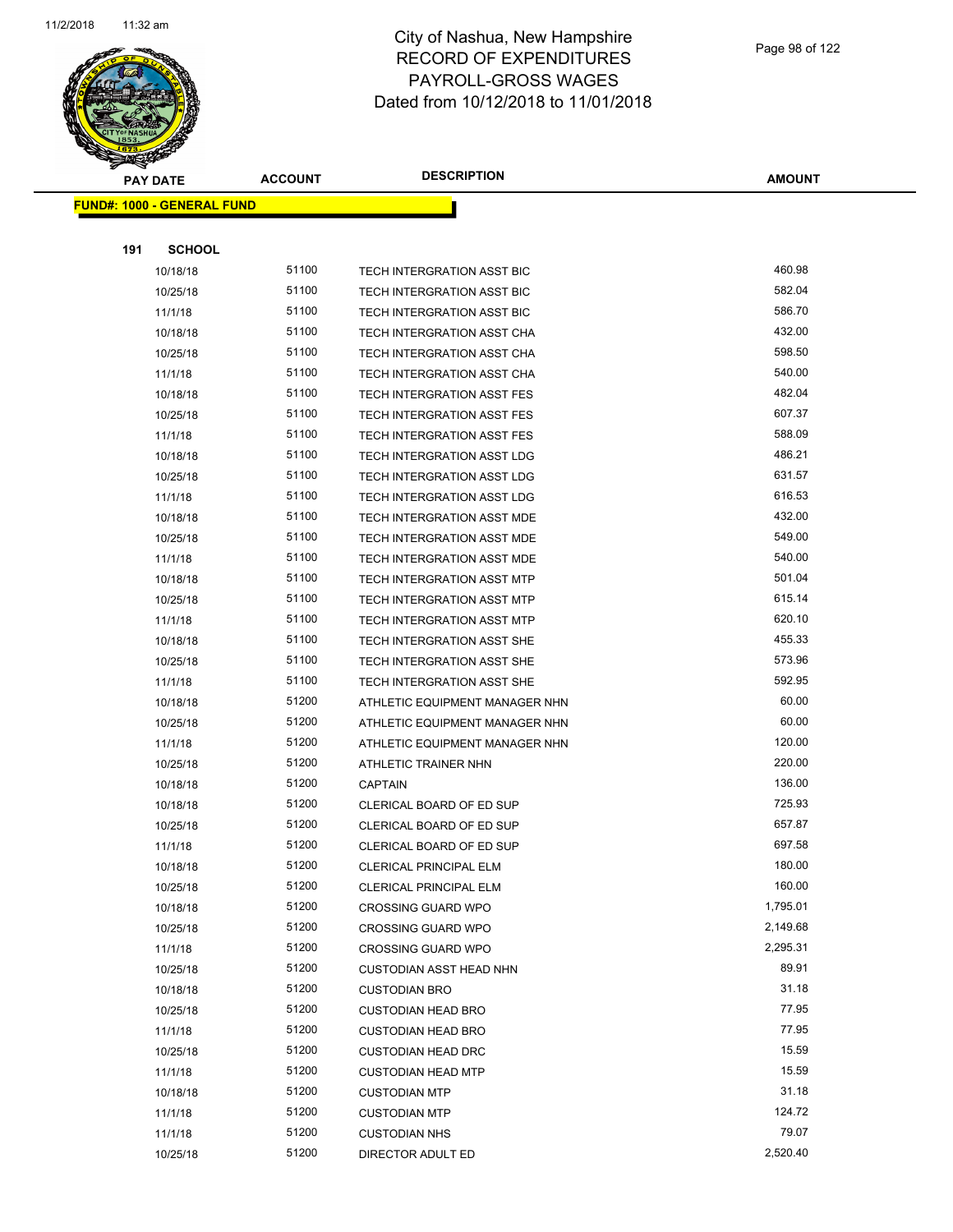

|     | <b>PAY DATE</b>                   | <b>ACCOUNT</b> | <b>DESCRIPTION</b>              | <b>AMOUNT</b> |
|-----|-----------------------------------|----------------|---------------------------------|---------------|
|     | <b>FUND#: 1000 - GENERAL FUND</b> |                |                                 |               |
|     |                                   |                |                                 |               |
| 191 | <b>SCHOOL</b>                     |                |                                 |               |
|     | 10/18/18                          | 51200          | FOOD SERVICE ASST PT AMH        | 40.00         |
|     | 10/25/18                          | 51200          | FOOD SERVICE ASST PT AMH        | 40.00         |
|     | 11/1/18                           | 51200          | FOOD SERVICE ASST PT AMH        | 40.00         |
|     | 10/18/18                          | 51200          | FOOD SERVICE ASST PT CHA        | 40.00         |
|     | 10/25/18                          | 51200          | FOOD SERVICE ASST PT CHA        | 50.00         |
|     | 11/1/18                           | 51200          | FOOD SERVICE ASST PT CHA        | 50.00         |
|     | 10/18/18                          | 51200          | <b>FOOD SERVICE ASST PT ELM</b> | 161.17        |
|     | 11/1/18                           | 51200          | FOOD SERVICE ASST PT ELM        | 110.69        |
|     | 10/18/18                          | 51200          | FOOD SERVICE ASST PT MDE        | 10.00         |
|     | 10/25/18                          | 51200          | FOOD SERVICE ASST PT MDE        | 12.50         |
|     | 11/1/18                           | 51200          | FOOD SERVICE ASST PT MDE        | 12.50         |
|     | 10/18/18                          | 51200          | FOOD SERVICE ASST PT NHS        | 31.18         |
|     | 10/25/18                          | 51200          | FOOD SERVICE ASST PT NHS        | 31.18         |
|     | 11/1/18                           | 51200          | FOOD SERVICE ASST PT NHS        | 38.98         |
|     | 10/25/18                          | 51200          | <b>GUIDANCE COUNSELOR NHS</b>   | 1,704.90      |
|     | 10/18/18                          | 51200          | <b>INSTRUMENTAL MUSIC</b>       | 887.50        |
|     | 10/25/18                          | 51200          | <b>INSTRUMENTAL MUSIC</b>       | 887.50        |
|     | 11/1/18                           | 51200          | <b>INSTRUMENTAL MUSIC</b>       | 912.50        |
|     | 10/18/18                          | 51200          | LUNCH MONITOR AMH               | 427.36        |
|     | 10/25/18                          | 51200          | LUNCH MONITOR AMH               | 537.09        |
|     | 11/1/18                           | 51200          | LUNCH MONITOR AMH               | 467.78        |
|     | 10/18/18                          | 51200          | LUNCH MONITOR BIC               | 643.88        |
|     | 10/25/18                          | 51200          | LUNCH MONITOR BIC               | 695.84        |
|     | 11/1/18                           | 51200          | LUNCH MONITOR BIC               | 701.61        |
|     | 10/18/18                          | 51200          | LUNCH MONITOR BIR               | 469.05        |
|     | 10/25/18                          | 51200          | LUNCH MONITOR BIR               | 557.65        |
|     | 11/1/18                           | 51200          | LUNCH MONITOR BIR               | 625.87        |
|     | 10/18/18                          | 51200          | LUNCH MONITOR BRO               | 315.56        |
|     | 10/25/18                          | 51200          | <b>LUNCH MONITOR BRO</b>        | 371.35        |
|     | 11/1/18                           | 51200          | LUNCH MONITOR BRO               | 322.26        |
|     | 10/18/18                          | 51200          | LUNCH MONITOR CHA               | 667.02        |
|     | 10/25/18                          | 51200          | LUNCH MONITOR CHA               | 669.92        |
|     | 11/1/18                           | 51200          | LUNCH MONITOR CHA               | 768.08        |
|     | 10/18/18                          | 51200          | LUNCH MONITOR DRC               | 469.44        |
|     | 10/25/18                          | 51200          | LUNCH MONITOR DRC               | 531.92        |
|     | 11/1/18                           | 51200          | LUNCH MONITOR DRC               | 557.92        |
|     | 10/18/18                          | 51200          | LUNCH MONITOR ELM               | 147.27        |
|     | 10/25/18                          | 51200          | LUNCH MONITOR ELM               | 311.84        |
|     | 11/1/18                           | 51200          | LUNCH MONITOR ELM               | 311.84        |
|     | 10/18/18                          | 51200          | LUNCH MONITOR FES               | 254.08        |
|     | 10/25/18                          | 51200          | LUNCH MONITOR FES               | 577.46        |
|     | 11/1/18                           | 51200          | LUNCH MONITOR FES               | 597.69        |
|     | 10/18/18                          | 51200          | LUNCH MONITOR FMS               | 192.76        |
|     | 10/25/18                          | 51200          | LUNCH MONITOR FMS               | 265.07        |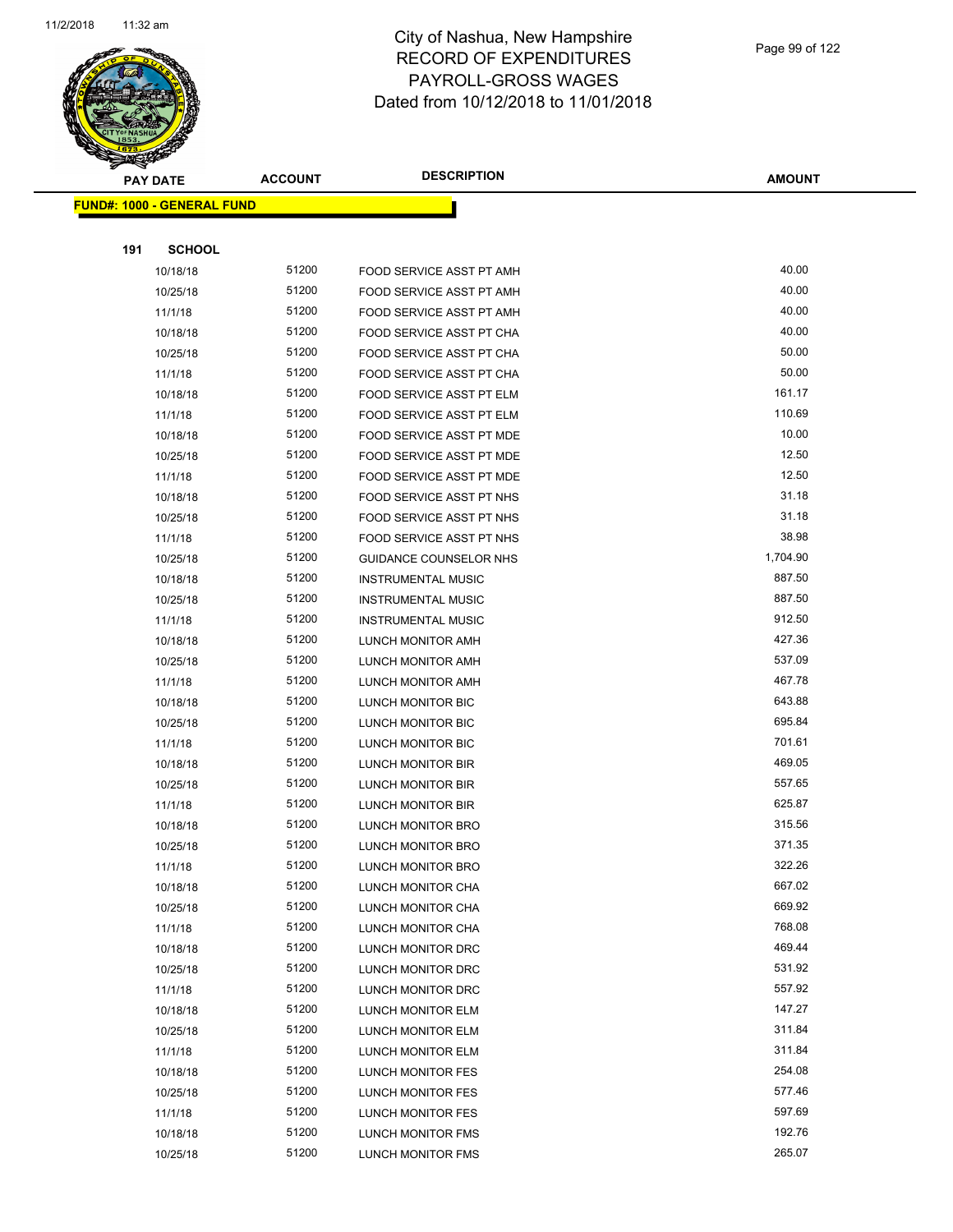

|     | <b>PAY DATE</b>                   | <b>ACCOUNT</b> | <b>DESCRIPTION</b>  | <b>AMOUNT</b> |
|-----|-----------------------------------|----------------|---------------------|---------------|
|     | <b>FUND#: 1000 - GENERAL FUND</b> |                |                     |               |
|     |                                   |                |                     |               |
| 191 | <b>SCHOOL</b>                     |                |                     |               |
|     | 11/1/18                           | 51200          | LUNCH MONITOR FMS   | 248.66        |
|     | 10/18/18                          | 51200          | LUNCH MONITOR LDG   | 676.20        |
|     | 10/25/18                          | 51200          | LUNCH MONITOR LDG   | 637.53        |
|     | 11/1/18                           | 51200          | LUNCH MONITOR LDG   | 727.61        |
|     | 10/18/18                          | 51200          | LUNCH MONITOR MDE   | 635.20        |
|     | 10/25/18                          | 51200          | LUNCH MONITOR MDE   | 765.15        |
|     | 11/1/18                           | 51200          | LUNCH MONITOR MDE   | 762.24        |
|     | 10/18/18                          | 51200          | LUNCH MONITOR MTP   | 433.71        |
|     | 10/25/18                          | 51200          | LUNCH MONITOR MTP   | 462.00        |
|     | 11/1/18                           | 51200          | LUNCH MONITOR MTP   | 418.69        |
|     | 10/18/18                          | 51200          | LUNCH MONITOR NHN   | 231.04        |
|     | 10/25/18                          | 51200          | LUNCH MONITOR NHN   | 375.43        |
|     | 11/1/18                           | 51200          | LUNCH MONITOR NHN   | 433.20        |
|     | 10/18/18                          | 51200          | LUNCH MONITOR NHS   | 228.11        |
|     | 10/25/18                          | 51200          | LUNCH MONITOR NHS   | 205.01        |
|     | 11/1/18                           | 51200          | LUNCH MONITOR NHS   | 256.98        |
|     | 10/18/18                          | 51200          | LUNCH MONITOR NSE   | 223.16        |
|     | 10/25/18                          | 51200          | LUNCH MONITOR NSE   | 254.92        |
|     | 11/1/18                           | 51200          | LUNCH MONITOR NSE   | 225.13        |
|     | 10/18/18                          | 51200          | LUNCH MONITOR PMS   | 261.04        |
|     | 10/25/18                          | 51200          | LUNCH MONITOR PMS   | 320.52        |
|     | 11/1/18                           | 51200          | LUNCH MONITOR PMS   | 326.30        |
|     | 10/18/18                          | 51200          | LUNCH MONITOR SHE   | 440.55        |
|     | 10/25/18                          | 51200          | LUNCH MONITOR SHE   | 534.80        |
|     | 11/1/18                           | 51200          | LUNCH MONITOR SHE   | 540.58        |
|     | 10/18/18                          | 51200          | PARA PRE SCHOOL BIR | 528.95        |
|     | 10/25/18                          | 51200          | PARA PRE SCHOOL BIR | 818.88        |
|     | 11/1/18                           | 51200          | PARA PRE SCHOOL BIR | 682.71        |
|     | 11/1/18                           | 51200          | PARA ALT FMS        | 5.00          |
|     | 10/18/18                          | 51200          | PARA DW SPEC ED BIR | 800.78        |
|     | 10/25/18                          | 51200          | PARA DW SPEC ED BIR | 1,032.51      |
|     | 11/1/18                           | 51200          | PARA DW SPEC ED BIR | 910.62        |
|     | 10/18/18                          | 51200          | PARA DW SPEC ED MDE | 259.92        |
|     | 10/25/18                          | 51200          | PARA DW SPEC ED MDE | 223.82        |
|     | 11/1/18                           | 51200          | PARA DW SPEC ED MDE | 216.60        |
|     | 10/18/18                          | 51200          | PARA DW SPEC ED NSE | 115.52        |
|     | 10/18/18                          | 51200          | PARA DW SPEC ELM    | 188.76        |
|     | 10/25/18                          | 51200          | PARA DW SPEC ELM    | 287.07        |
|     | 11/1/18                           | 51200          | PARA DW SPEC ELM    | 259.55        |
|     | 10/18/18                          | 51200          | PARA ELL FES        | 30.00         |
|     | 10/25/18                          | 51200          | PARA ELL FES        | 37.50         |
|     | 11/1/18                           | 51200          | PARA ELL FES        | 37.50         |
|     | 10/18/18                          | 51200          | PARA INST AMH       | 796.96        |
|     | 10/25/18                          | 51200          | PARA INST AMH       | 648.14        |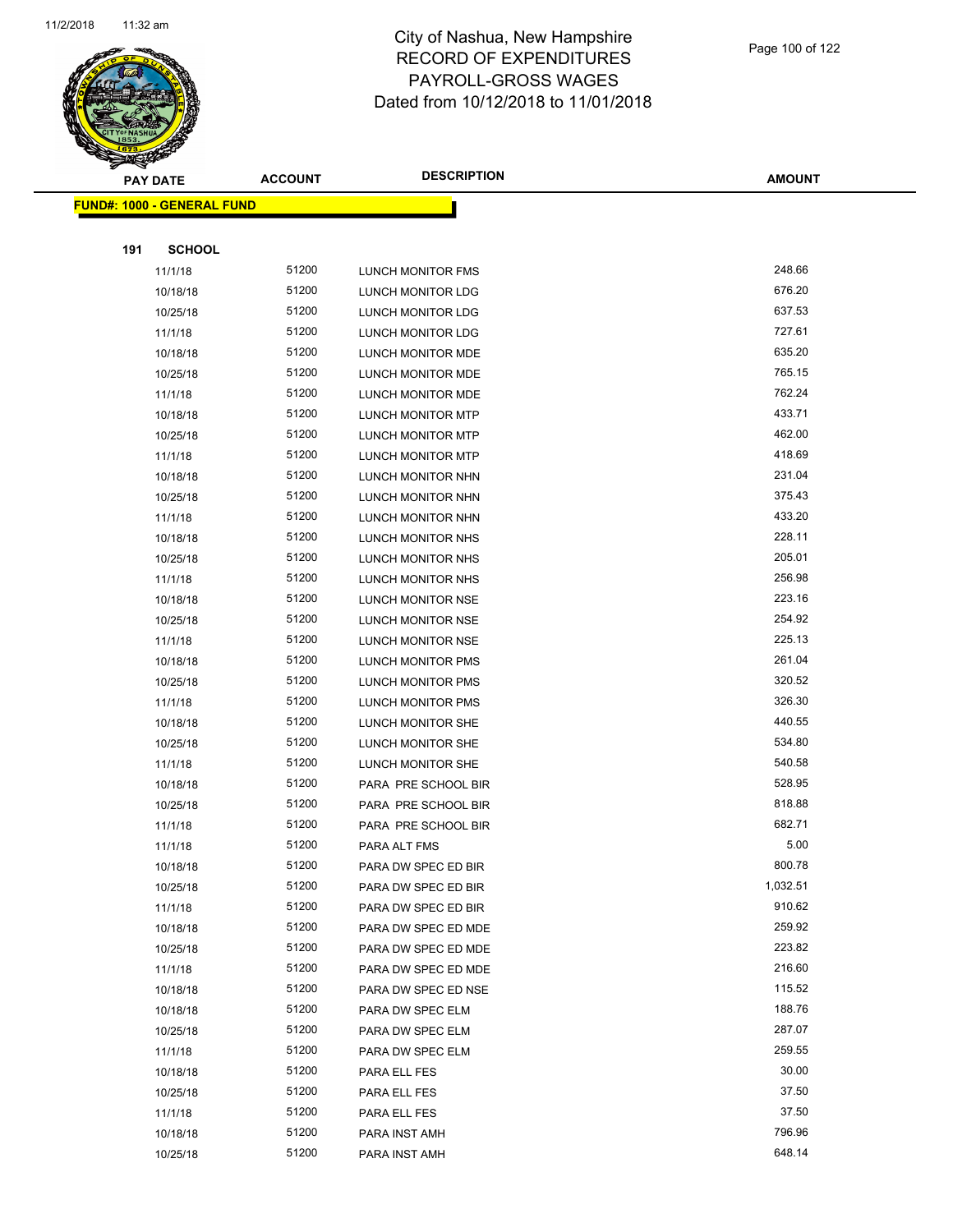

|     | <b>PAY DATE</b>                   | <b>ACCOUNT</b> | <b>DESCRIPTION</b> | <b>AMOUNT</b>      |
|-----|-----------------------------------|----------------|--------------------|--------------------|
|     | <b>FUND#: 1000 - GENERAL FUND</b> |                |                    |                    |
|     |                                   |                |                    |                    |
| 191 | <b>SCHOOL</b>                     |                |                    |                    |
|     | 11/1/18                           | 51200          | PARA INST AMH      | 941.25             |
|     | 10/18/18                          | 51200          | PARA INST BIC      | 547.59             |
|     | 10/25/18                          | 51200          | PARA INST BIC      | 562.59             |
|     | 11/1/18                           | 51200          | PARA INST BIC      | 737.19             |
|     | 10/18/18                          | 51200          | PARA INST BIR      | 20.00              |
|     | 10/25/18                          | 51200          | PARA INST BIR      | 25.00              |
|     | 11/1/18                           | 51200          | PARA INST BIR      | 25.00              |
|     | 10/18/18                          | 51200          | PARA INST DRC      | 56.00              |
|     | 10/25/18                          | 51200          | PARA INST DRC      | 70.00              |
|     | 11/1/18                           | 51200          | PARA INST DRC      | 70.00              |
|     | 10/18/18                          | 51200          | PARA INST FES      | 30.00              |
|     | 10/25/18                          | 51200          | PARA INST FES      | 37.50              |
|     | 11/1/18                           | 51200          | PARA INST FES      | 37.50              |
|     | 10/18/18                          | 51200          | PARA INST FMS      | 20.00              |
|     | 10/25/18                          | 51200          | PARA INST FMS      | 25.00              |
|     | 11/1/18                           | 51200          | PARA INST FMS      | 20.00              |
|     | 10/18/18                          | 51200          | PARA INST LDG      | 10.00              |
|     | 10/25/18                          | 51200          | PARA INST LDG      | 10.00              |
|     | 11/1/18                           | 51200          | PARA INST LDG      | 12.50              |
|     | 10/18/18                          | 51200          | PARA INST MTP      | 291.12             |
|     | 10/25/18                          | 51200          | PARA INST MTP      | 398.60             |
|     | 11/1/18                           | 51200          | PARA INST MTP      | 378.75             |
|     | 10/18/18                          | 51200          | PARA INST NHN      | 310.40             |
|     | 10/25/18                          | 51200          | PARA INST NHN      | 310.40             |
|     | 11/1/18                           | 51200          | PARA INST NHN      | 310.40             |
|     | 10/18/18                          | 51200          | PARA INST NSE      | 20.00              |
|     | 10/25/18                          | 51200          | PARA INST NSE      | 25.00              |
|     | 11/1/18                           | 51200          | PARA INST NSE      | 25.00              |
|     | 10/18/18                          | 51200          | PARA INST PMS      | 64.68              |
|     | 10/25/18                          | 51200          | PARA INST PMS      | 64.68              |
|     | 11/1/18                           | 51200          | PARA INST PMS      | 80.85              |
|     | 10/18/18                          | 51200          | PARA INST SHE      | 179.84             |
|     | 10/25/18                          | 51200          | PARA INST SHE      | 331.27             |
|     | 11/1/18                           | 51200          | PARA INST SHE      | 373.86             |
|     | 10/18/18                          | 51200          | PARA LIB PMS       | 279.63             |
|     | 10/25/18                          | 51200          | PARA LIB PMS       | 316.10             |
|     | 11/1/18                           | 51200          | PARA LIB PMS       | 295.85             |
|     | 10/18/18                          | 51200          | PARA PRE SCH BIC   | 1,228.55           |
|     | 10/25/18                          | 51200          | PARA PRE SCH BIC   | 1,633.12           |
|     | 11/1/18                           | 51200          | PARA PRE SCH BIC   | 1,652.04           |
|     | 10/18/18                          | 51200          | PARA PRE SCH BRO   | 1,875.38           |
|     | 10/25/18                          | 51200<br>51200 | PARA PRE SCH BRO   | 2,483.95           |
|     | 11/1/18                           | 51200          | PARA PRE SCH BRO   | 2,487.14<br>273.06 |
|     | 10/18/18                          |                | PARA PRE SCH MTP   |                    |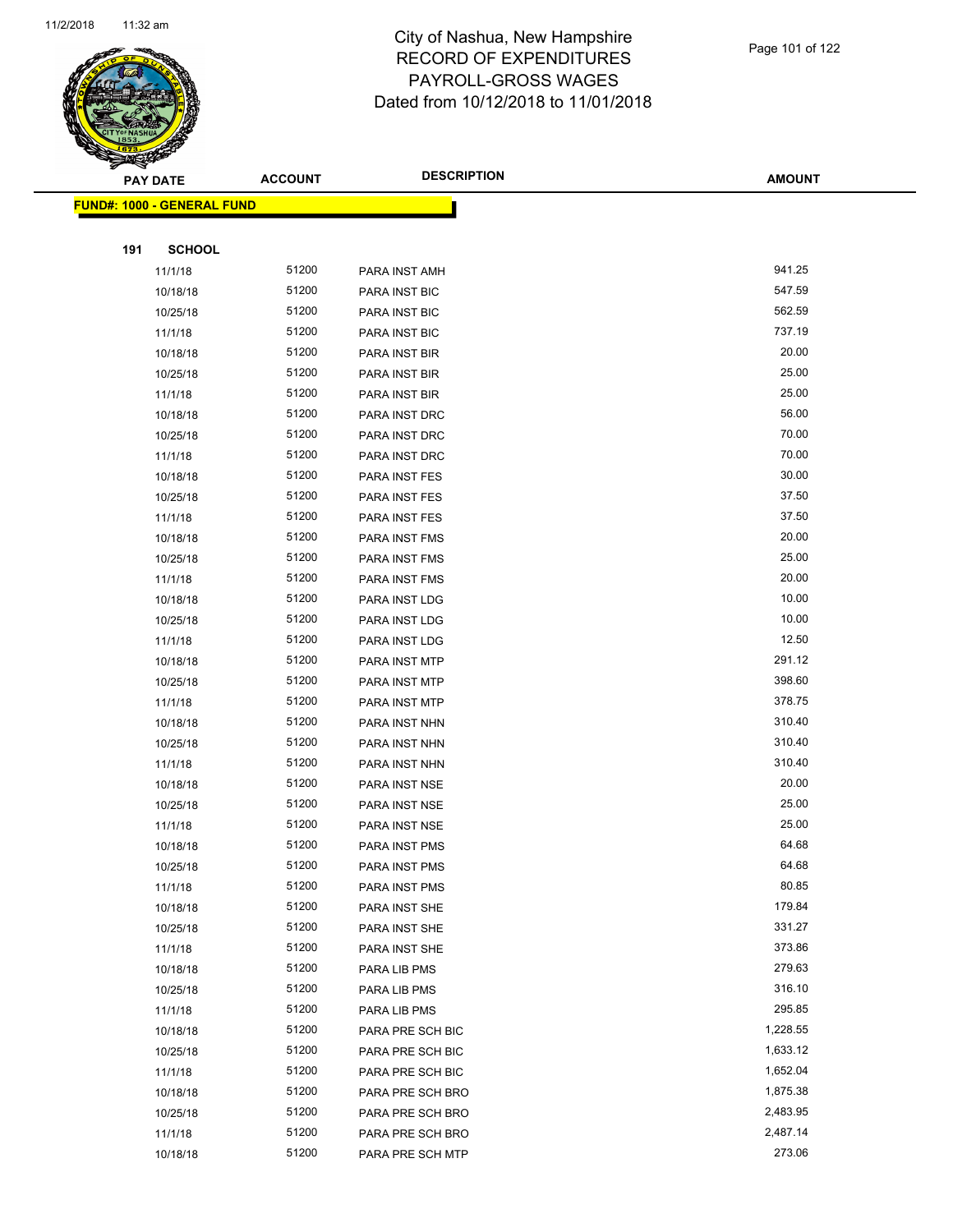

|     | <b>PAY DATE</b>                   | <b>ACCOUNT</b> | <b>DESCRIPTION</b>             | <b>AMOUNT</b> |
|-----|-----------------------------------|----------------|--------------------------------|---------------|
|     | <b>FUND#: 1000 - GENERAL FUND</b> |                |                                |               |
|     |                                   |                |                                |               |
| 191 | <b>SCHOOL</b>                     |                |                                |               |
|     | 10/25/18                          | 51200          | PARA PRE SCH MTP               | 371.66        |
|     | 11/1/18                           | 51200          | PARA PRE SCH MTP               | 367.87        |
|     | 10/18/18                          | 51200          | PARA PRE SCH NSE               | 3,929.91      |
|     | 10/25/18                          | 51200          | PARA PRE SCH NSE               | 5,064.84      |
|     | 11/1/18                           | 51200          | PARA PRE SCH NSE               | 5,167.15      |
|     | 10/18/18                          | 51200          | PARA SCI NHS                   | 100.00        |
|     | 10/25/18                          | 51200          | PARA SCI NHS                   | 200.00        |
|     | 11/1/18                           | 51200          | PARA SCI NHS                   | 100.00        |
|     | 10/18/18                          | 51200          | PARA TTI LDG                   | 46.77         |
|     | 10/25/18                          | 51200          | PARA TTI LDG                   | 62.36         |
|     | 11/1/18                           | 51200          | PARA TTI LDG                   | 77.95         |
|     | 10/18/18                          | 51200          | PARA TTI NURSERY               | 468.81        |
|     | 10/25/18                          | 51200          | PARA TTI NURSERY               | 567.36        |
|     | 11/1/18                           | 51200          | PARA TTI NURSERY               | 474.94        |
|     | 10/25/18                          | 51200          | SCHOOL PSYCHOLOGIST WID        | 3,880.00      |
|     | 10/25/18                          | 51200          | <b>SENIOR TRAFFIC ENGINEER</b> | 68.00         |
|     | 10/25/18                          | 51200          | SPEECH LANG PATHOLOGIST WID    | 7,110.02      |
|     | 10/25/18                          | 51200          | STUDENT ACTIVITY COORD NHS     | 1,066.40      |
|     | 10/18/18                          | 51200          | SUB CLERICAL                   | 389.35        |
|     | 10/25/18                          | 51200          | <b>SUB CLERICAL</b>            | 383.36        |
|     | 11/1/18                           | 51200          | SUB CLERICAL                   | 383.36        |
|     | 10/18/18                          | 51200          | <b>SUB CROSSING GUARD</b>      | 15.59         |
|     | 10/25/18                          | 51200          | <b>SUB CROSSING GUARD</b>      | 26.04         |
|     | 10/18/18                          | 51200          | <b>SUB LUNCH MONITOR</b>       | 107.64        |
|     | 10/18/18                          | 51200          | <b>SUB TEACHER</b>             | 225.00        |
|     | 10/25/18                          | 51200          | <b>SUB TEACHER</b>             | 237.50        |
|     | 11/1/18                           | 51200          | <b>SUB TEACHER</b>             | 275.00        |
|     | 10/18/18                          | 51200          | SUB TEACHER LONG TERM          | 550.00        |
|     | 10/25/18                          | 51200          | SUB TEACHER LONG TERM          | 662.50        |
|     | 11/1/18                           | 51200          | SUB TEACHER LONG TERM          | 662.50        |
|     | 10/25/18                          | 51200          | SUMMER SCHOOL TEACHER          | 1,800.00      |
|     | 10/25/18                          | 51200          | <b>TEACHER ART FMS</b>         | 2,846.10      |
|     | 10/25/18                          | 51200          | <b>TEACHER ART NHS</b>         | 975.50        |
|     | 10/25/18                          | 51200          | TEACHER BIO TEC NHN            | 551.29        |
|     | 10/25/18                          | 51200          | <b>TEACHER ENGLISH NHN</b>     | 350.00        |
|     | 10/25/18                          | 51200          | <b>TEACHER FACS NHN</b>        | 118.75        |
|     | 10/25/18                          | 51200          | TEACHER FOREIGN LANG FMS       | 1,165.20      |
|     | 10/25/18                          | 51200          | TEACHER FOREIGN LANG NHN       | 18.75         |
|     | 10/25/18                          | 51200          | <b>TEACHER MUSIC AMH</b>       | 525.00        |
|     | 10/25/18                          | 51200          | <b>TEACHER MUSIC DRC</b>       | 325.00        |
|     | 10/25/18                          | 51200          | TEACHER MUSIC ELM              | 1,934.40      |
|     | 10/25/18                          | 51200          | <b>TEACHER MUSIC LDG</b>       | 131.25        |
|     | 10/25/18                          | 51200          | <b>TEACHER MUSIC MTP</b>       | 1,620.69      |
|     | 10/25/18                          | 51200          | TEACHER MUSIC NHS              | 500.00        |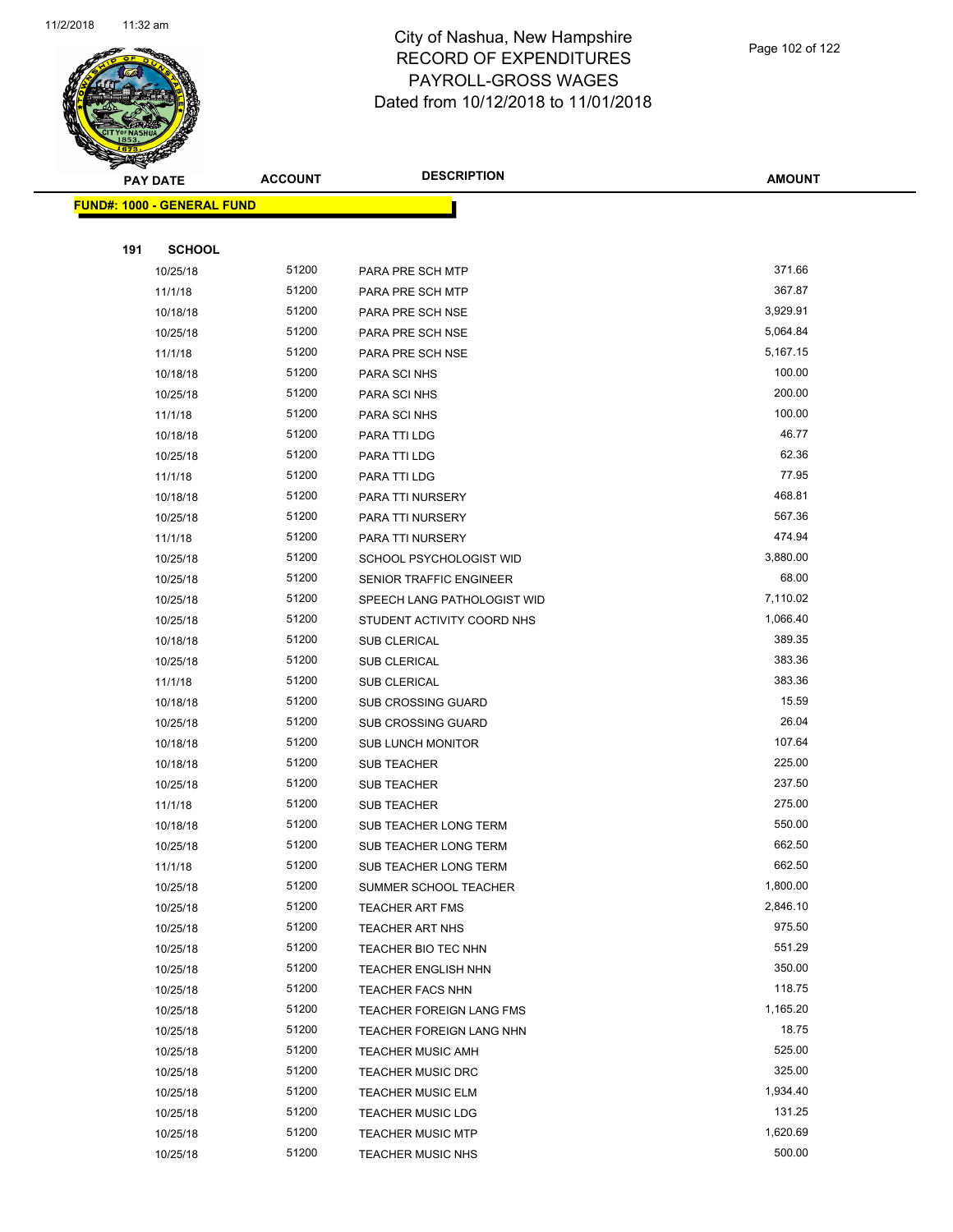

|     | <b>PAY DATE</b>                   | <b>ACCOUNT</b> | <b>DESCRIPTION</b>          | <b>AMOUNT</b> |
|-----|-----------------------------------|----------------|-----------------------------|---------------|
|     | <b>FUND#: 1000 - GENERAL FUND</b> |                |                             |               |
|     |                                   |                |                             |               |
| 191 | <b>SCHOOL</b>                     |                |                             |               |
|     | 10/25/18                          | 51200          | TEACHER PE FMS              | 100.00        |
|     | 10/25/18                          | 51200          | TEACHER PE NHN              | 100.00        |
|     | 10/25/18                          | 51200          | <b>TEACHER READ ELM</b>     | 1,704.92      |
|     | 10/25/18                          | 51200          | TEACHER SCIENCE ELM         | 45.00         |
|     | 10/25/18                          | 51200          | TEACHER SCIENCE NHS         | 774.70        |
|     | 10/25/18                          | 51200          | TEACHER SOCIAL STUDIES NHN  | 975.00        |
|     | 10/25/18                          | 51200          | TEACHER SPED NHN            | 1,831.40      |
|     | 10/25/18                          | 51200          | TEACHER SPED NHS            | 1,442.61      |
|     | 10/25/18                          | 51200          | TEACHER VISION WID          | 802.29        |
|     | 10/18/18                          | 51200          | <b>TICKETSELLER</b>         | 140.00        |
|     | 10/25/18                          | 51200          | <b>TICKETSELLER</b>         | 140.00        |
|     | 11/1/18                           | 51200          | <b>TICKETSELLER</b>         | 180.00        |
|     | 10/18/18                          | 51200          | VOLLEYBALL JR VARSITY NHN   | 50.00         |
|     | 10/18/18                          | 51300          | OVERTIME-REGULAR            | 8,321.75      |
|     | 10/25/18                          | 51300          | OVERTIME-REGULAR            | 10,490.21     |
|     | 11/1/18                           | 51300          | OVERTIME-REGULAR            | 12,822.04     |
|     | 10/18/18                          | 51400          | WAGES TEMPORARY-SEASONAL    | 1,056.00      |
|     | 10/25/18                          | 51400          | WAGES TEMPORARY-SEASONAL    | 660.00        |
|     | 11/1/18                           | 51400          | WAGES TEMPORARY-SEASONAL    | 1,320.00      |
|     | 10/18/18                          | 51412          | WAGES PER DIEM              | 25,278.41     |
|     | 10/25/18                          | 51412          | <b>WAGES PER DIEM</b>       | 32,832.74     |
|     | 11/1/18                           | 51412          | <b>WAGES PER DIEM</b>       | 33,111.87     |
|     | 10/25/18                          | 51600          | <b>LONGEVITY</b>            | (11.00)       |
|     | 10/18/18                          | 51650          | ADDITIONAL HOURS            | 433.10        |
|     | 10/25/18                          | 51650          | ADDITIONAL HOURS            | 3,947.54      |
|     | 11/1/18                           | 51650          | ADDITIONAL HOURS            | 962.78        |
|     | 10/25/18                          | 51700          | <b>STIPENDS</b>             | 2,455.60      |
|     | 10/18/18                          | 51750          | RETIREMENT & SEPARATION PAY | 41,991.20     |
|     | 10/25/18                          | 51750          | RETIREMENT & SEPARATION PAY | 430.00        |
|     | 11/1/18                           | 51750          | RETIREMENT & SEPARATION PAY | 22,496.10     |
|     | 10/25/18                          | 52800          | EDUCATIONAL ASSISTANCE      | 2,700.00      |
|     | 10/25/18                          | 55118          | TELEPHONE-CELLULAR          | 2,380.00      |

#### **TOTAL 191 - SCHOOL \$3,794,917.19**

**TOTAL FUND 1000 - GENERAL FUND \$6,719,269.84** 

 $\bar{z}$  is  $\bar{z}$  .

. . . . . . . . . . . . . . . .

. . . . . . . . . . . . . . .

#### **FUND#: 2100 - FOOD SERVICES FUND**

| 10/18/18 | 51100 | CLERICAL FOOD SERVICE NHS | 773.25 |
|----------|-------|---------------------------|--------|
| 10/25/18 | 51100 | CLERICAL FOOD SERVICE NHS | 773.25 |
| 11/1/18  | 51100 | CLERICAL FOOD SERVICE NHS | 773.25 |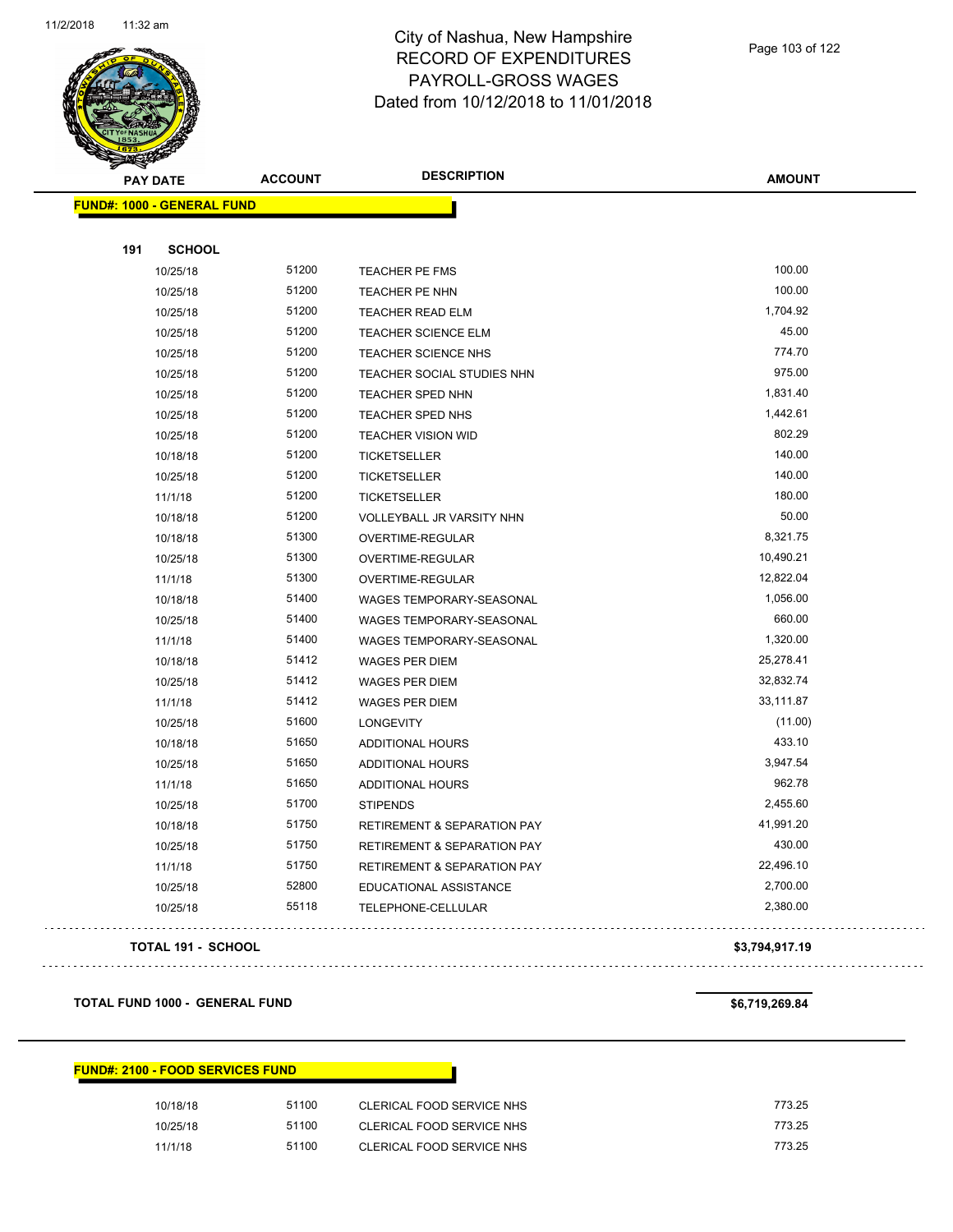

| <b>PAY DATE</b>                          | <b>ACCOUNT</b> | <b>DESCRIPTION</b>                                           | <b>AMOUNT</b> |
|------------------------------------------|----------------|--------------------------------------------------------------|---------------|
| <u> FUND#: 2100 - FOOD SERVICES FUND</u> |                |                                                              |               |
|                                          | 51100          |                                                              | 647.19        |
| 10/18/18                                 | 51100          | DELIVERY DRIVER FOOD SERVICE                                 | 754.56        |
| 10/25/18<br>11/1/18                      | 51100          | DELIVERY DRIVER FOOD SERVICE<br>DELIVERY DRIVER FOOD SERVICE | 734.40        |
|                                          | 51100          | <b>FOOD SERVICE BUSINESS MANAGER</b>                         | 2,132.49      |
| 10/25/18                                 | 51100          | <b>FOOD SERVICE COOK AMH</b>                                 | 394.80        |
| 10/18/18                                 | 51100          |                                                              | 482.93        |
| 10/25/18                                 |                | FOOD SERVICE COOK AMH                                        | 493.50        |
| 11/1/18                                  | 51100          | <b>FOOD SERVICE COOK AMH</b>                                 |               |
| 10/18/18                                 | 51100          | FOOD SERVICE COOK BIC                                        | 404.88        |
| 10/25/18                                 | 51100          | FOOD SERVICE COOK BIC                                        | 506.10        |
| 11/1/18                                  | 51100          | FOOD SERVICE COOK BIC                                        | 506.10        |
| 10/18/18                                 | 51100          | FOOD SERVICE COOK BIR                                        | 408.80        |
| 10/25/18                                 | 51100          | FOOD SERVICE COOK BIR                                        | 511.00        |
| 11/1/18                                  | 51100          | FOOD SERVICE COOK BIR                                        | 511.00        |
| 10/18/18                                 | 51100          | <b>FOOD SERVICE COOK BRO</b>                                 | 404.88        |
| 10/25/18                                 | 51100          | FOOD SERVICE COOK BRO                                        | 506.10        |
| 11/1/18                                  | 51100          | FOOD SERVICE COOK BRO                                        | 506.10        |
| 10/18/18                                 | 51100          | FOOD SERVICE COOK CHA                                        | 408.80        |
| 10/25/18                                 | 51100          | <b>FOOD SERVICE COOK CHA</b>                                 | 511.00        |
| 11/1/18                                  | 51100          | FOOD SERVICE COOK CHA                                        | 511.00        |
| 10/18/18                                 | 51100          | FOOD SERVICE COOK DRC                                        | 408.80        |
| 10/25/18                                 | 51100          | FOOD SERVICE COOK DRC                                        | 511.00        |
| 11/1/18                                  | 51100          | FOOD SERVICE COOK DRC                                        | 511.00        |
| 10/18/18                                 | 51100          | FOOD SERVICE COOK ELM                                        | 782.32        |
| 10/25/18                                 | 51100          | FOOD SERVICE COOK ELM                                        | 971.38        |
| 11/1/18                                  | 51100          | FOOD SERVICE COOK ELM                                        | 977.90        |
| 10/18/18                                 | 51100          | <b>FOOD SERVICE COOK FES</b>                                 | 397.85        |
| 10/25/18                                 | 51100          | <b>FOOD SERVICE COOK FES</b>                                 | 500.05        |
| 11/1/18                                  | 51100          | <b>FOOD SERVICE COOK FES</b>                                 | 511.00        |
| 10/18/18                                 | 51100          | <b>FOOD SERVICE COOK FMS</b>                                 | 399.28        |
| 10/25/18                                 | 51100          | <b>FOOD SERVICE COOK FMS</b>                                 | 499.10        |
| 11/1/18                                  | 51100          | FOOD SERVICE COOK FMS                                        | 499.10        |
| 10/18/18                                 | 51100          | FOOD SERVICE COOK LDG                                        | 370.88        |
| 10/25/18                                 | 51100          | FOOD SERVICE COOK LDG                                        | 454.64        |
| 11/1/18                                  | 51100          | FOOD SERVICE COOK LDG                                        | 468.60        |
| 10/18/18                                 | 51100          | FOOD SERVICE COOK MDE                                        | 391.28        |
| 10/25/18                                 | 51100          | FOOD SERVICE COOK MDE                                        | 493.50        |
| 11/1/18                                  | 51100          | FOOD SERVICE COOK MDE                                        | 489.98        |
| 10/18/18                                 | 51100          | FOOD SERVICE COOK NHN                                        | 874.16        |
| 10/25/18                                 | 51100          | FOOD SERVICE COOK NHN                                        | 1,069.29      |
| 11/1/18                                  | 51100          | FOOD SERVICE COOK NHN                                        | 1,092.70      |
| 10/18/18                                 | 51100          | FOOD SERVICE COOK NHS                                        | 818.72        |
| 10/25/18                                 | 51100          | FOOD SERVICE COOK NHS                                        | 1,023.40      |
| 11/1/18                                  | 51100          | FOOD SERVICE COOK NHS                                        | 1,023.40      |
| 10/18/18                                 | 51100          | FOOD SERVICE COOK NSE                                        | 404.88        |
| 10/25/18                                 | 51100          | FOOD SERVICE COOK NSE                                        | 506.10        |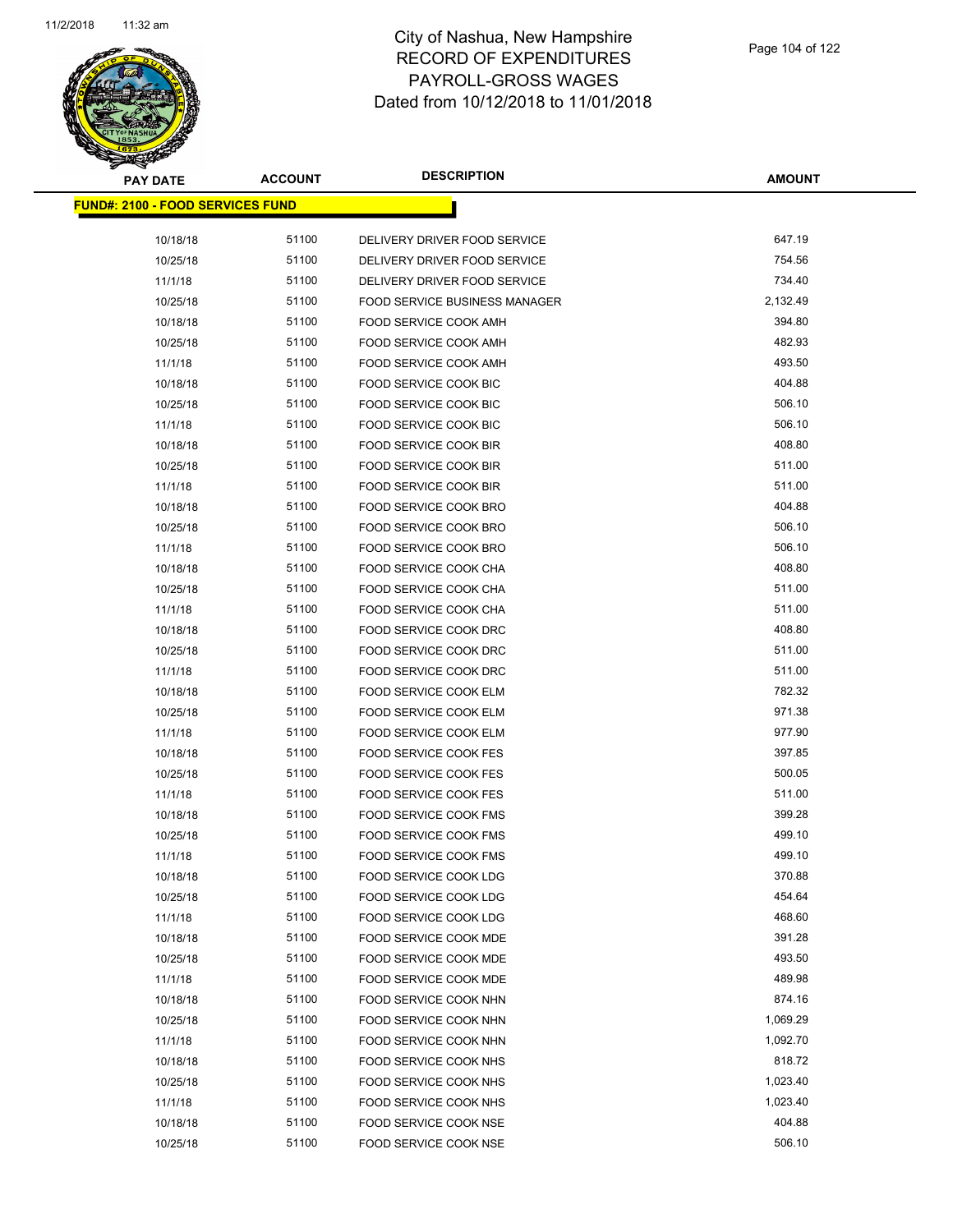

**AMOUNT**

| <b>FUND#: 2100 - FOOD SERVICES FUND</b> |       |                                 |           |
|-----------------------------------------|-------|---------------------------------|-----------|
|                                         |       |                                 |           |
| 11/1/18                                 | 51100 | FOOD SERVICE COOK NSE           | 506.10    |
| 10/18/18                                | 51100 | FOOD SERVICE COOK PMS           | 417.20    |
| 10/25/18                                | 51100 | FOOD SERVICE COOK PMS           | 521.50    |
| 11/1/18                                 | 51100 | FOOD SERVICE COOK PMS           | 521.50    |
| 10/18/18                                | 51100 | FOOD SERVICE COOK SHE           | 394.80    |
| 10/25/18                                | 51100 | <b>FOOD SERVICE COOK SHE</b>    | 493.51    |
| 11/1/18                                 | 51100 | FOOD SERVICE COOK SHE           | 493.50    |
| 10/25/18                                | 51100 | <b>FOOD SERVICE SITE CORD</b>   | 11,698.10 |
| 10/18/18                                | 51100 | <b>FOOD SERVICECOOK MTP</b>     | 373.24    |
| 10/25/18                                | 51100 | <b>FOOD SERVICECOOK MTP</b>     | 466.55    |
| 11/1/18                                 | 51100 | <b>FOOD SERVICECOOK MTP</b>     | 466.55    |
| 10/18/18                                | 51200 | FOOD SERVICE ASST PT AMH        | 279.20    |
| 10/25/18                                | 51200 | FOOD SERVICE ASST PT AMH        | 446.52    |
| 11/1/18                                 | 51200 | FOOD SERVICE ASST PT AMH        | 523.00    |
| 10/18/18                                | 51200 | FOOD SERVICE ASST PT BIC        | 428.08    |
| 10/25/18                                | 51200 | FOOD SERVICE ASST PT BIC        | 535.10    |
| 11/1/18                                 | 51200 | <b>FOOD SERVICE ASST PT BIC</b> | 568.17    |
| 10/18/18                                | 51200 | FOOD SERVICE ASST PT BIR        | 426.48    |
| 10/25/18                                | 51200 | <b>FOOD SERVICE ASST PT BIR</b> | 556.72    |
| 11/1/18                                 | 51200 | FOOD SERVICE ASST PT BIR        | 533.10    |
| 10/18/18                                | 51200 | FOOD SERVICE ASST PT BRO        | 292.56    |
| 10/25/18                                | 51200 | FOOD SERVICE ASST PT BRO        | 362.65    |
| 11/1/18                                 | 51200 | FOOD SERVICE ASST PT BRO        | 365.70    |
| 10/18/18                                | 51200 | FOOD SERVICE ASST PT CHA        | 444.96    |
| 10/25/18                                | 51200 | FOOD SERVICE ASST PT CHA        | 562.55    |
| 11/1/18                                 | 51200 | FOOD SERVICE ASST PT CHA        | 556.20    |
| 10/18/18                                | 51200 | FOOD SERVICE ASST PT DRC        | 737.12    |
| 10/25/18                                | 51200 | FOOD SERVICE ASST PT DRC        | 927.24    |
| 11/1/18                                 | 51200 | FOOD SERVICE ASST PT DRC        | 921.40    |
| 10/18/18                                | 51200 | FOOD SERVICE ASST PT ELM        | 1,597.17  |
| 10/25/18                                | 51200 | FOOD SERVICE ASST PT ELM        | 1,915.80  |
| 11/1/18                                 | 51200 | FOOD SERVICE ASST PT ELM        | 2,205.40  |
| 10/18/18                                | 51200 | FOOD SERVICE ASST PT FES        | 456.32    |
| 10/25/18                                | 51200 | FOOD SERVICE ASST PT FES        | 564.55    |
| 11/1/18                                 | 51200 | FOOD SERVICE ASST PT FES        | 570.40    |
| 10/18/18                                | 51200 | FOOD SERVICE ASST PT FMS        | 1,779.02  |
| 10/25/18                                | 51200 | FOOD SERVICE ASST PT FMS        | 2,121.10  |
| 11/1/18                                 | 51200 | FOOD SERVICE ASST PT FMS        | 2,094.05  |
| 10/18/18                                | 51200 | FOOD SERVICE ASST PT LDG        | 796.88    |
| 10/25/18                                | 51200 | FOOD SERVICE ASST PT LDG        | 929.39    |
| 11/1/18                                 | 51200 | FOOD SERVICE ASST PT LDG        | 953.46    |
| 10/18/18                                | 51200 | <b>FOOD SERVICE ASST PT MDE</b> | 470.85    |
| 10/25/18                                | 51200 | FOOD SERVICE ASST PT MDE        | 586.52    |
| 11/1/18                                 | 51200 | FOOD SERVICE ASST PT MDE        | 562.63    |
| 10/18/18                                | 51200 | FOOD SERVICE ASST PT MTP        | 342.24    |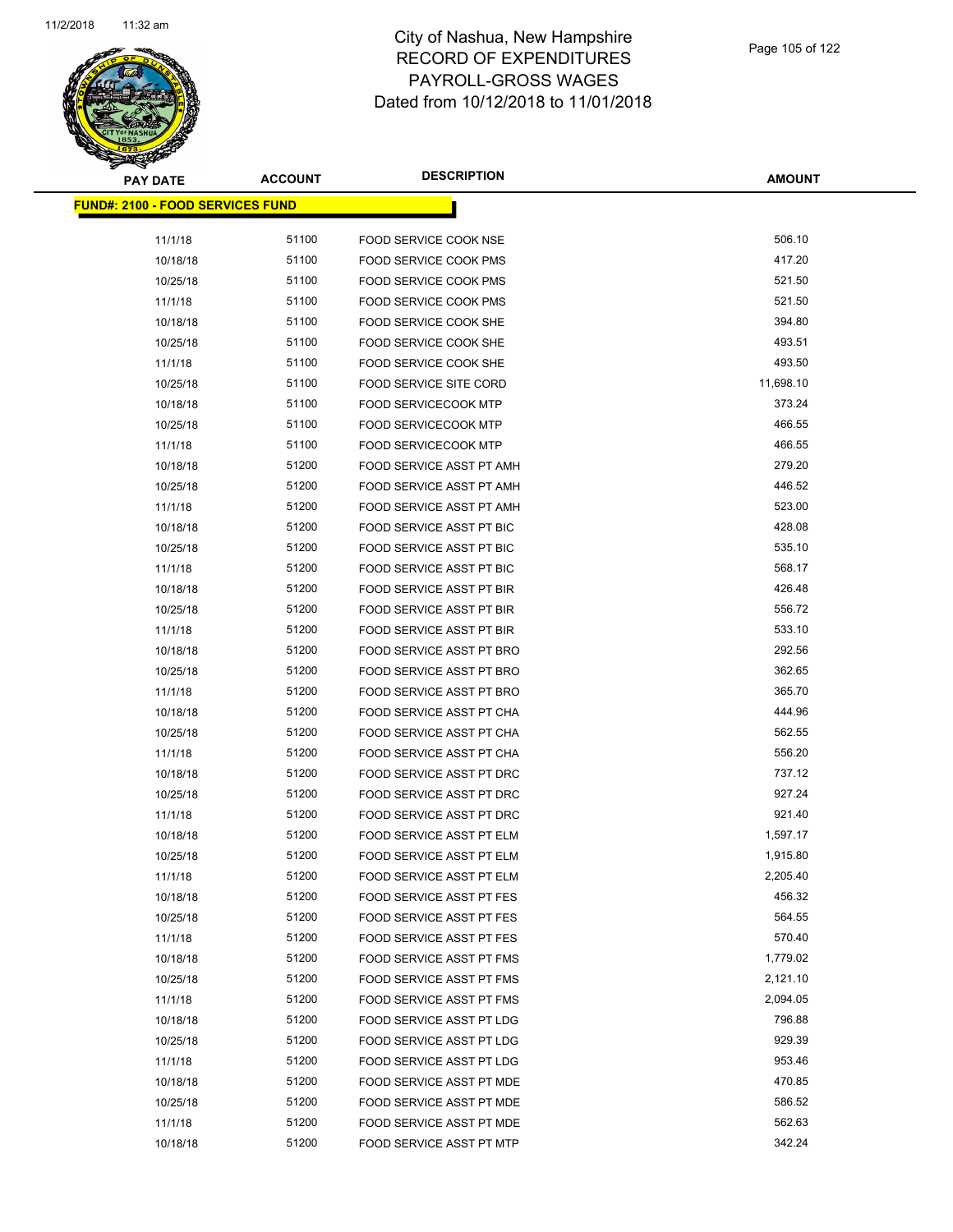

| <b>PAY DATE</b>                         | <b>ACCOUNT</b> | <b>DESCRIPTION</b>              | <b>AMOUNT</b> |
|-----------------------------------------|----------------|---------------------------------|---------------|
| <b>FUND#: 2100 - FOOD SERVICES FUND</b> |                |                                 |               |
|                                         |                |                                 |               |
| 10/25/18                                | 51200          | FOOD SERVICE ASST PT MTP        | 204.75        |
| 11/1/18                                 | 51200          | <b>FOOD SERVICE ASST PT MTP</b> | 204.75        |
| 10/18/18                                | 51200          | FOOD SERVICE ASST PT NHN        | 3,376.57      |
| 10/25/18                                | 51200          | FOOD SERVICE ASST PT NHN        | 3,601.77      |
| 11/1/18                                 | 51200          | FOOD SERVICE ASST PT NHN        | 4,038.59      |
| 10/18/18                                | 51200          | FOOD SERVICE ASST PT NHS        | 3,297.34      |
| 10/25/18                                | 51200          | FOOD SERVICE ASST PT NHS        | 4,159.32      |
| 11/1/18                                 | 51200          | FOOD SERVICE ASST PT NHS        | 4,368.36      |
| 10/18/18                                | 51200          | <b>FOOD SERVICE ASST PT NSE</b> | 274.16        |
| 10/25/18                                | 51200          | FOOD SERVICE ASST PT NSE        | 342.70        |
| 11/1/18                                 | 51200          | <b>FOOD SERVICE ASST PT NSE</b> | 327.80        |
| 10/18/18                                | 51200          | <b>FOOD SERVICE ASST PT PMS</b> | 1,820.84      |
| 10/25/18                                | 51200          | FOOD SERVICE ASST PT PMS        | 2,222.53      |
| 11/1/18                                 | 51200          | <b>FOOD SERVICE ASST PT PMS</b> | 2,245.24      |
| 10/18/18                                | 51200          | FOOD SERVICE ASST PT SHE        | 560.72        |
| 10/25/18                                | 51200          | <b>FOOD SERVICE ASST PT SHE</b> | 668.58        |
| 11/1/18                                 | 51200          | <b>FOOD SERVICE ASST PT SHE</b> | 680.41        |
| 10/18/18                                | 51300          | OVERTIME-REGULAR                | 387.75        |
| 10/25/18                                | 51300          | <b>OVERTIME-REGULAR</b>         | 420.94        |
| 11/1/18                                 | 51300          | OVERTIME-REGULAR                | 130.81        |
| 10/18/18                                | 51412          | WAGES PER DIEM                  | 1,655.55      |
| 10/25/18                                | 51412          | <b>WAGES PER DIEM</b>           | 2,041.67      |
| 11/1/18                                 | 51412          | <b>WAGES PER DIEM</b>           | 1,877.86      |
| 10/25/18                                | 55118          | <b>TELEPHONE-CELLULAR</b>       | 40.00         |

#### **TOTAL FUND 2100 - FOOD SERVICES FUND \$112,819.78**

# **FUND#: 2201 - DRIVERS EDUCATION FUND**

| 10/18/18 | 51200 | DRIVER INSTRUCTOR      | 1.015.00 |
|----------|-------|------------------------|----------|
| 10/25/18 | 51200 | DRIVER INSTRUCTOR      | 795.00   |
| 11/1/18  | 51200 | DRIVER INSTRUCTOR      | 925.00   |
| 11/1/18  | 51200 | ELL TUTOR              | 100.00   |
| 10/25/18 | 51200 | <b>TEACHER ELL FES</b> | 665.00   |
| 10/25/18 | 51200 | TEACHER TECHED ELM     | 490.00   |
|          |       |                        |          |

#### **TOTAL FUND 2201 - DRIVERS EDUCATION FUND \$3,990.00**

| <b>FUND#: 2207 - ADULT ED/CONTINUING ED</b> |       |                       |
|---------------------------------------------|-------|-----------------------|
| 10/18/18                                    | 51100 | CLERICAL ADULT ED NHN |
| 10/25/18                                    | 51100 | CLERICAL ADULT ED NHN |
| 11/1/18                                     | 51100 | CLERICAL ADULT ED NHN |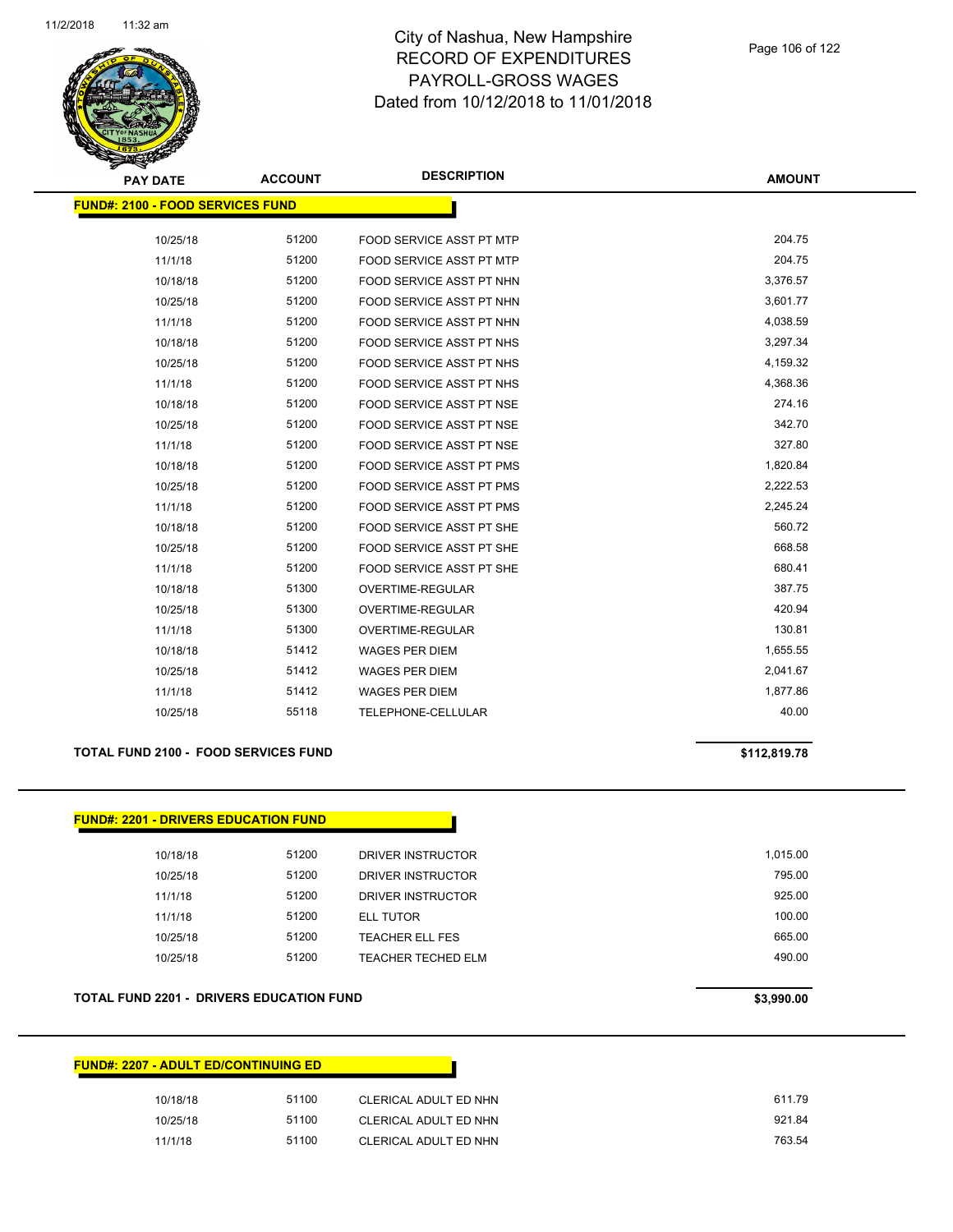

| <b>PAY DATE</b>                                 | <b>ACCOUNT</b> | <b>DESCRIPTION</b>          | <b>AMOUNT</b> |
|-------------------------------------------------|----------------|-----------------------------|---------------|
| <b>FUND#: 2207 - ADULT ED/CONTINUING ED</b>     |                |                             |               |
| 10/18/18                                        | 51200          | ADULT ED ENRICHMENT INST    | 325.00        |
| 10/25/18                                        | 51200          | ADULT ED ENRICHMENT INST    | 175.00        |
| 11/1/18                                         | 51200          | ADULT ED ENRICHMENT INST    | 325.00        |
| 10/18/18                                        | 51200          | ADULT ED ENRICHMENT TEACHER | 200.00        |
| 10/25/18                                        | 51200          | ADULT ED ENRICHMENT TEACHER | 225.00        |
| 11/1/18                                         | 51200          | ADULT ED ENRICHMENT TEACHER | 225.00        |
| 10/18/18                                        | 51200          | ADULT ED INSTRUCTOR         | 62.50         |
| 10/25/18                                        | 51200          | ADULT ED INSTRUCTOR         | 50.00         |
| 11/1/18                                         | 51200          | ADULT ED INSTRUCTOR         | 50.00         |
| 10/18/18                                        | 51200          | <b>SUB TEACHER</b>          | 100.00        |
| 11/1/18                                         | 51200          | <b>SUB TEACHER</b>          | 100.00        |
| 10/25/18                                        | 51200          | <b>TEACHER ART NHN</b>      | 150.00        |
| 10/25/18                                        | 51200          | <b>TEACHER BUSINESS NHS</b> | 75.00         |
| 10/25/18                                        | 51200          | TEACHER ELL NHS             | 50.00         |
| <b>TOTAL FUND 2207 - ADULT ED/CONTINUING ED</b> |                |                             | \$4,409.67    |
| <b>FUND#: 2222 - AFTER SCHOOL PROGRAM</b>       |                |                             |               |
| 10/25/18                                        | 51100          | 21 CENTURY COORDINATOR      | 2,230.80      |
| 10/25/18                                        | 55118          | TELEPHONE-CELLULAR          | 40.00         |
| TOTAL FUND 2222 - AFTER SCHOOL PROGRAM          | \$2,270.80     |                             |               |
| <b>FUND#: 2252 - DAY CARE</b>                   |                |                             |               |
| 10/25/18                                        | 51100          | PANTHER PRESCHOOL DIRECTOR  | 1,773.33      |
| <b>TOTAL FUND 2252 - DAY CARE</b>               |                |                             | \$1,773.33    |
| <b>FUND#: 2257 - SPECIAL ED LOCAL</b>           |                |                             |               |
| 10/18/18                                        | 51100          | PARA DW SPEC ED CHA         | 371.83        |

| 10/18/18 | 51100 | PARA DW SPEC ED CHA   | 371.83 |
|----------|-------|-----------------------|--------|
| 10/25/18 | 51100 | PARA DW SPEC ED CHA   | 465.69 |
| 11/1/18  | 51100 | PARA DW SPEC ED CHA   | 465.69 |
| 10/18/18 | 51100 | PARA DW SPEC ED NHS   | 361.00 |
| 10/25/18 | 51100 | PARA DW SPEC ED NHS   | 451.25 |
| 11/1/18  | 51100 | PARA DW SPEC ED NHS   | 444.03 |
| 10/18/18 | 51100 | <b>PARA INST SHE</b>  | 493.40 |
| 10/25/18 | 51100 | <b>PARA INST SHE</b>  | 610.65 |
| 11/1/18  | 51100 | <b>PARA INST SHE</b>  | 625.29 |
| 10/18/18 | 51412 | <b>WAGES PER DIEM</b> | 29.00  |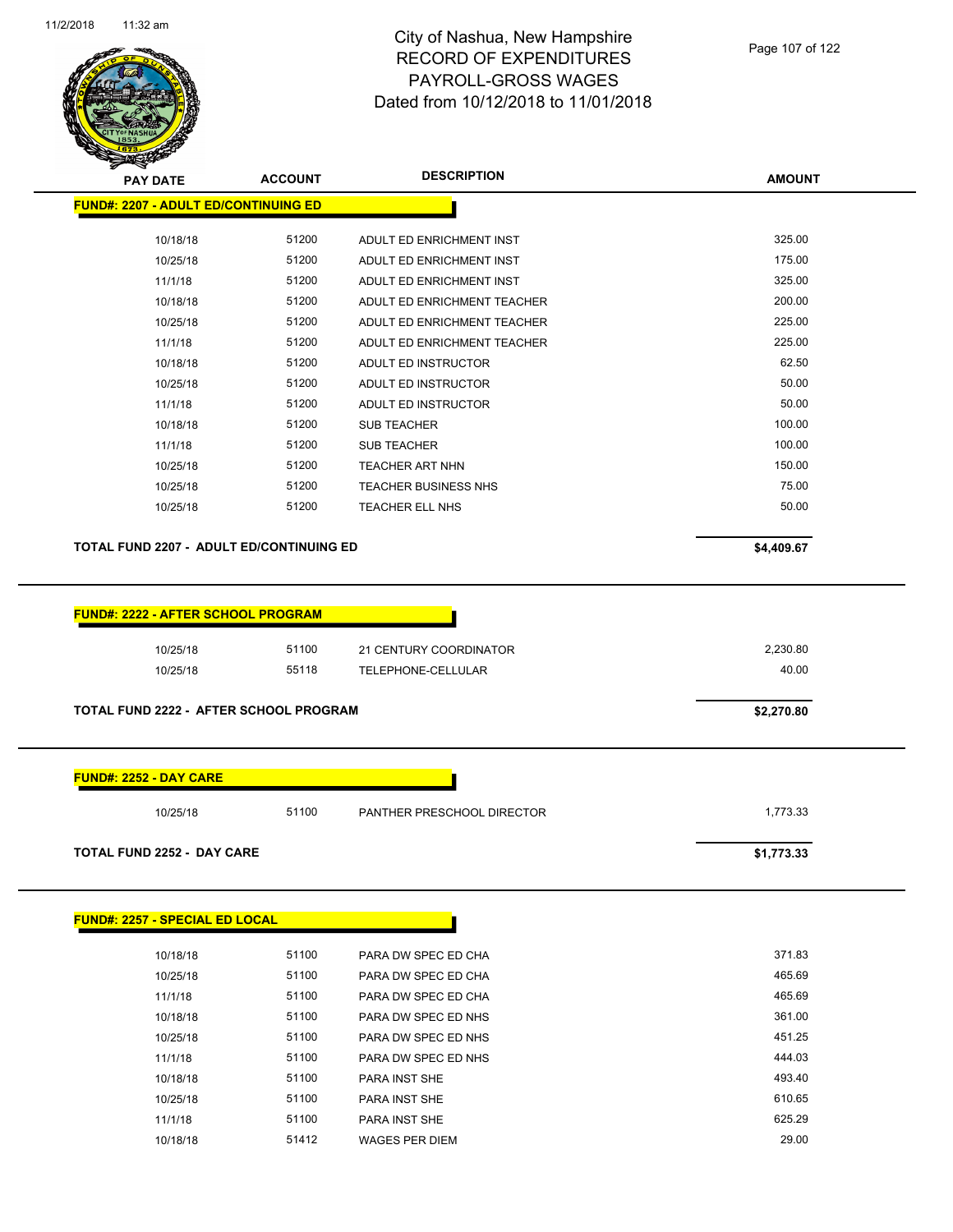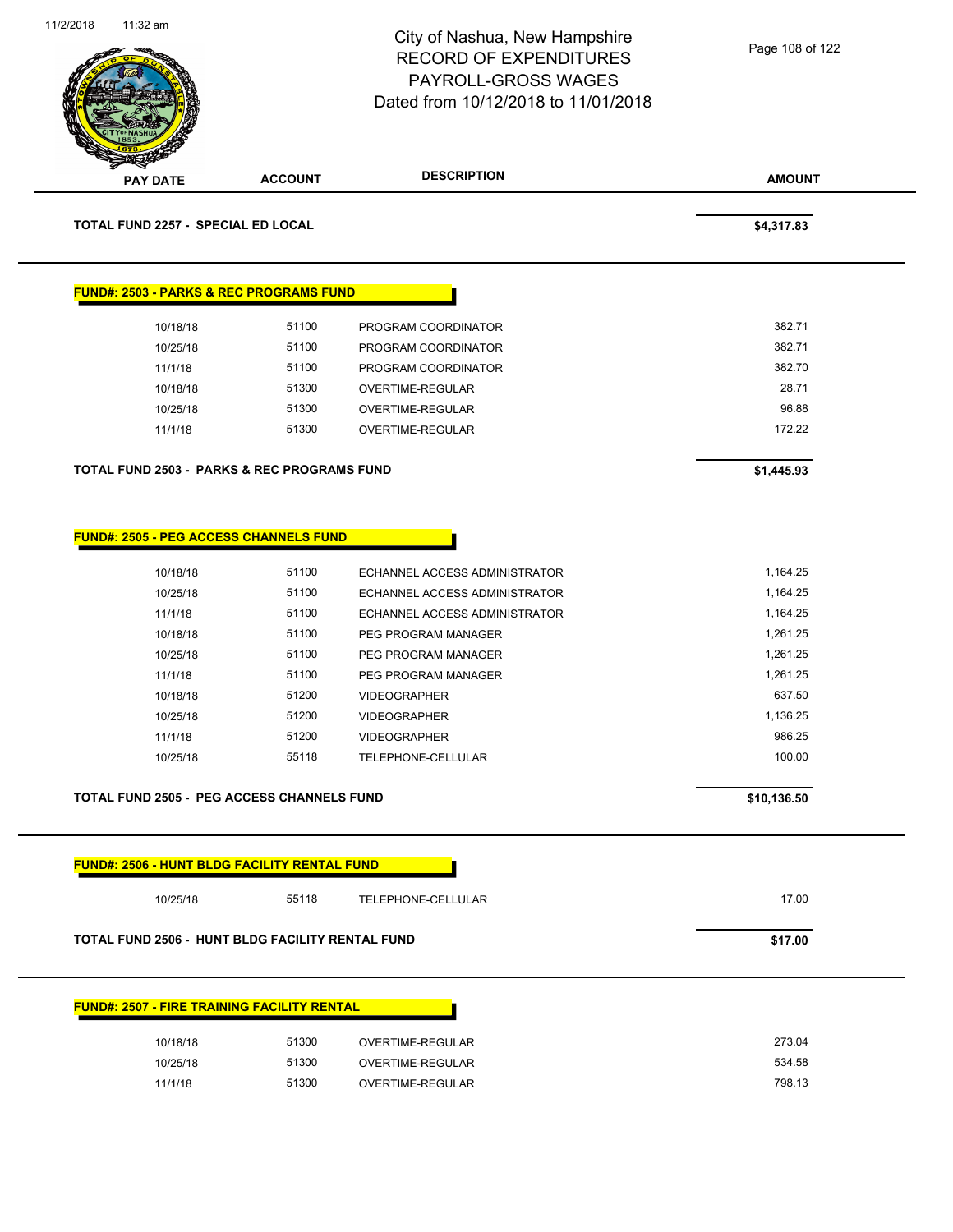

| 10/25/18 | ນ ເບບ | BILINGUAL COMMI HEALTH WORKER | 90. <del>4</del> I |
|----------|-------|-------------------------------|--------------------|
| 11/1/18  | 51100 | BILINGUAL COMM HEALTH WORKER  | 92.14              |
| 10/18/18 | 51100 | <b>EPIDEMIOLOGIST</b>         | 146.50             |
| 10/25/18 | 51100 | <b>EPIDEMIOLOGIST</b>         | 146.50             |
| 11/1/18  | 51100 | <b>EPIDEMIOLOGIST</b>         | 146.50             |
| 10/18/18 | 51100 | PHNS PROGRAM ASSISTANT        | 807.65             |
| 10/25/18 | 51100 | PHNS PROGRAM ASSISTANT        | 807.65             |
| 11/1/18  | 51100 | PHNS PROGRAM ASSISTANT        | 807.65             |
| 7/31/18  | 51100 | PROGRAM ASSISTANT             | (13.84)            |
| 8/31/18  | 51100 | PROGRAM ASSISTANT             | (15.93)            |
| 10/4/18  | 51100 | PROGRAM ASSISTANT             | (0.06)             |
| 10/18/18 | 51100 | PROGRAM ASSISTANT             | 211.80             |
| 10/25/18 | 51100 | PROGRAM ASSISTANT             | 211.80             |
| 11/1/18  | 51100 | PROGRAM ASSISTANT             | 211.80             |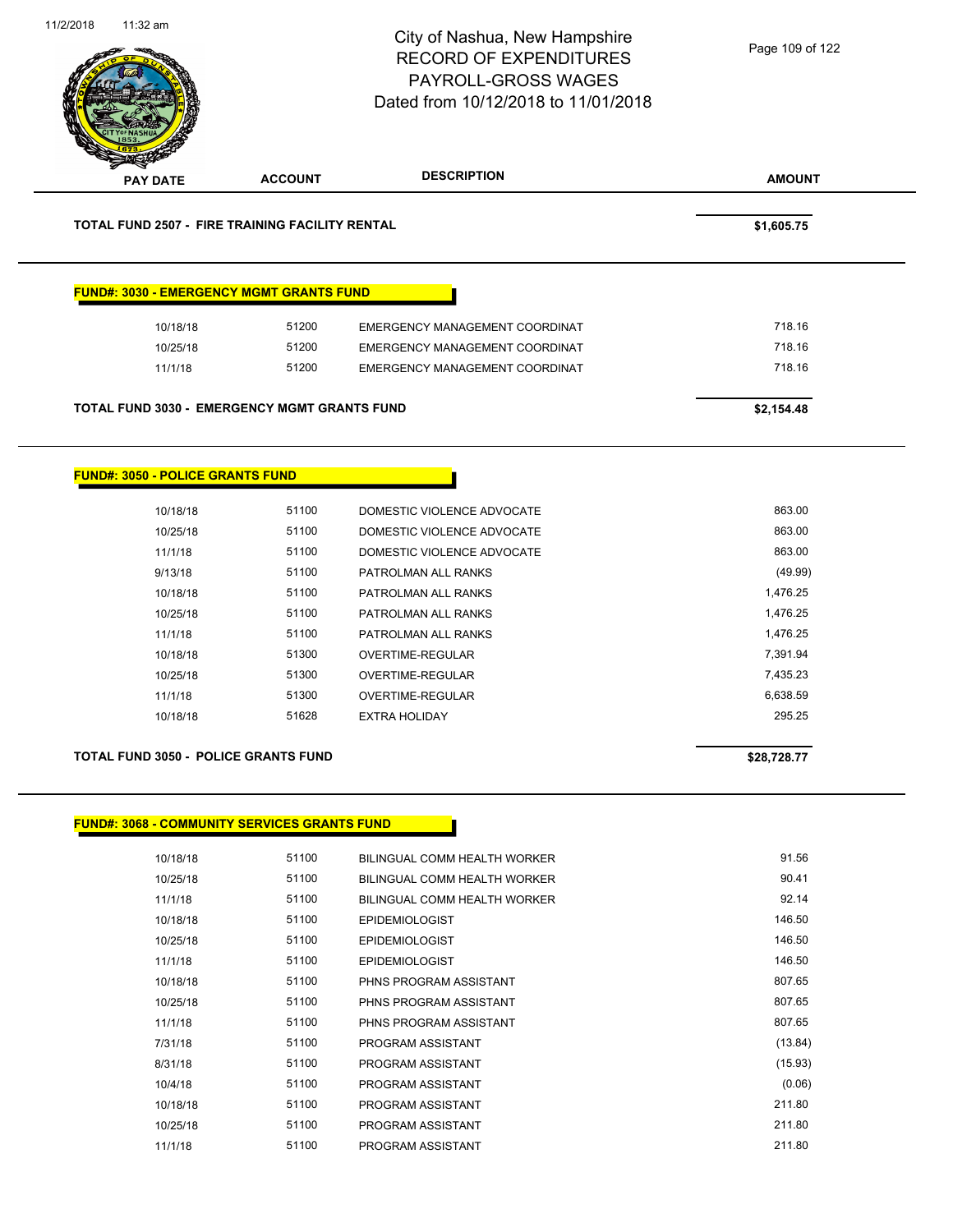

| <b>PAY DATE</b>                                      | <b>ACCOUNT</b> | <b>DESCRIPTION</b>                     | <b>AMOUNT</b> |
|------------------------------------------------------|----------------|----------------------------------------|---------------|
| <u> FUND#: 3068 - COMMUNITY SERVICES GRANTS FUND</u> |                |                                        |               |
| 10/18/18                                             | 51100          | PUB HEALTH NET SVS COORD               | 1,317.40      |
| 10/25/18                                             | 51100          | PUB HEALTH NET SVS COORD               | 1,317.40      |
| 11/1/18                                              | 51100          | PUB HEALTH NET SVS COORD               | 1,317.40      |
| 10/18/18                                             | 51100          | PUB HEALTH NURSE                       | 252.22        |
| 10/18/18                                             | 51100          | PUB HEALTH PREPAREDNESS COORD          | 1,033.40      |
| 10/25/18                                             | 51100          | PUB HEALTH PREPAREDNESS COORD          | 1,033.40      |
| 11/1/18                                              | 51100          | PUB HEALTH PREPAREDNESS COORD          | 1,033.41      |
| 10/18/18                                             | 51100          | <b>SMP PROGRAM COORDINATOR</b>         | 975.35        |
| 10/25/18                                             | 51100          | SMP PROGRAM COORDINATOR                | 975.36        |
| 11/1/18                                              | 51100          | <b>SMP PROGRAM COORDINATOR</b>         | 975.35        |
| 7/31/18                                              | 51300          | <b>OVERTIME-REGULAR</b>                | 13.78         |
| 8/31/18                                              | 51300          | <b>OVERTIME-REGULAR</b>                | 15.89         |
| 10/25/18                                             | 51300          | <b>OVERTIME-REGULAR</b>                | 7.94          |
| 11/1/18                                              | 51300          | <b>OVERTIME-REGULAR</b>                | 5.70          |
| 10/18/18                                             | 51750          | <b>RETIREMENT &amp; SEPARATION PAY</b> | 793.95        |
| 9/27/18                                              | 55118          | TELEPHONE-CELLULAR                     | (10.00)       |
| 10/25/18                                             | 55118          | TELEPHONE-CELLULAR                     | 100.00        |
|                                                      |                |                                        |               |

**TOTAL FUND 3068 - COMMUNITY SERVICES GRANTS FUND \$14,900.08** 

## **FUND#: 3070 - COMMUNITY HEALTH GRANTS FUND**

| 10/18/18 | 51100 | BILINGUAL COMM HEALTH WORKER        | 640.90   |
|----------|-------|-------------------------------------|----------|
| 10/25/18 | 51100 | <b>BILINGUAL COMM HEALTH WORKER</b> | 632.83   |
| 11/1/18  | 51100 | BILINGUAL COMM HEALTH WORKER        | 644.92   |
| 7/31/18  | 51100 | PROGRAM ASSISTANT                   | (41.26)  |
| 8/31/18  | 51100 | PROGRAM ASSISTANT                   | (47.61)  |
| 10/4/18  | 51100 | PROGRAM ASSISTANT                   | 0.06     |
| 10/18/18 | 51100 | PROGRAM ASSISTANT                   | 635.39   |
| 10/25/18 | 51100 | PROGRAM ASSISTANT                   | 635.39   |
| 11/1/18  | 51100 | PROGRAM ASSISTANT                   | 635.40   |
| 10/18/18 | 51100 | PUB HEALTH NURSE                    | 1,009.04 |
| 8/31/18  | 51200 | PUB HEALTH NURSE                    | 1,106.10 |
| 9/13/18  | 51200 | PUB HEALTH NURSE                    | (258.90) |
| 9/20/18  | 51200 | PUB HEALTH NURSE                    | (321.00) |
| 9/27/18  | 51200 | PUB HEALTH NURSE                    | (249.00) |
| 10/4/18  | 51200 | PUB HEALTH NURSE                    | (307.20) |
| 7/31/18  | 51300 | <b>OVERTIME-REGULAR</b>             | 41.32    |
| 8/31/18  | 51300 | <b>OVERTIME-REGULAR</b>             | 47.65    |
| 10/11/18 | 51300 | <b>OVERTIME-REGULAR</b>             | 5.57     |
| 10/25/18 | 51300 | OVERTIME-REGULAR                    | 23.83    |
| 11/1/18  | 51300 | <b>OVERTIME-REGULAR</b>             | 24.00    |
| 7/26/18  | 51412 | <b>WAGES PER DIEM</b>               | 143.50   |
| 10/18/18 | 51412 | <b>WAGES PER DIEM</b>               | 143.50   |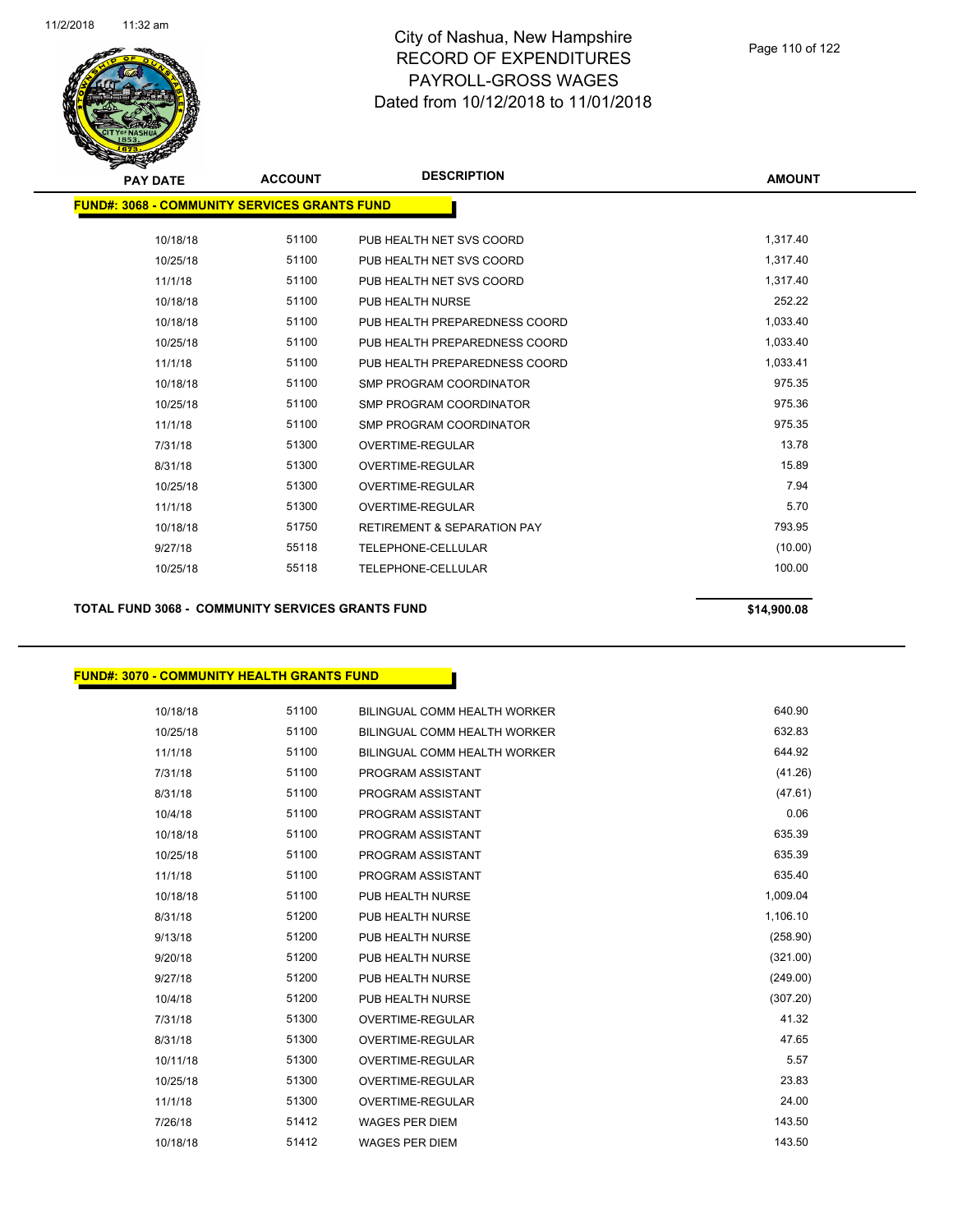

| <del>∽</del><br>$\tilde{\phantom{a}}$<br><b>PAY DATE</b> | <b>ACCOUNT</b> | <b>DESCRIPTION</b>                     | <b>AMOUNT</b> |
|----------------------------------------------------------|----------------|----------------------------------------|---------------|
| <b>FUND#: 3070 - COMMUNITY HEALTH GRANTS FUND</b>        |                |                                        |               |
| 10/25/18                                                 | 51412          | WAGES PER DIEM                         | 123.00        |
| 11/1/18                                                  | 51412          | <b>WAGES PER DIEM</b>                  | 153.75        |
| 10/18/18                                                 | 51750          | <b>RETIREMENT &amp; SEPARATION PAY</b> | 3,175.84      |
| 9/27/18                                                  | 55118          | TELEPHONE-CELLULAR                     | (30.00)       |
|                                                          |                |                                        |               |
| <b>TOTAL FUND 3070 - COMMUNITY HEALTH GRANTS FUND</b>    |                |                                        | \$8,567.02    |

## **FUND#: 3090 - URBAN PROGRAM GRANTS FUND**

| 10/18/18 | 51100 | <b>CODE ENFORCEMENT OFFICER II</b> | 498.20   |
|----------|-------|------------------------------------|----------|
| 10/25/18 | 51100 | CODE ENFORCEMENT OFFICER II        | 498.20   |
| 11/1/18  | 51100 | CODE ENFORCEMENT OFFICER II        | 498.20   |
| 10/18/18 | 51100 | <b>GRANT MGMT SPECIALIST</b>       | 1,080.35 |
| 10/25/18 | 51100 | <b>GRANT MGMT SPECIALIST</b>       | 1,080.35 |
| 11/1/18  | 51100 | <b>GRANT MGMT SPECIALIST</b>       | 1,080.35 |
| 10/18/18 | 51100 | <b>MANAGER URBAN PROGRAMS</b>      | 1,649.35 |
| 10/25/18 | 51100 | <b>MANAGER URBAN PROGRAMS</b>      | 1,649.35 |
| 11/1/18  | 51100 | <b>MANAGER URBAN PROGRAMS</b>      | 1,649.35 |
| 10/18/18 | 51100 | PROGRAM COORDINATOR LP&HH          | 1,255.30 |
| 10/25/18 | 51100 | PROGRAM COORDINATOR LP&HH          | 1,255.30 |
| 11/1/18  | 51100 | PROGRAM COORDINATOR LP&HH          | 1,255.30 |
| 10/18/18 | 51100 | PROJECT ADMINISTRATOR              | 1,306.00 |
| 10/25/18 | 51100 | PROJECT ADMINISTRATOR              | 1,306.00 |
| 11/1/18  | 51100 | PROJECT ADMINISTRATOR              | 1,306.00 |
| 10/18/18 | 51100 | PROJECT ADMINISTRATOR LP&HH        | 1,230.70 |
| 10/25/18 | 51100 | PROJECT ADMINISTRATOR LP&HH        | 1,230.70 |
| 11/1/18  | 51100 | PROJECT ADMINISTRATOR LP&HH        | 1,230.70 |
| 10/18/18 | 51100 | PROJECT SPECIALIST URBAN PROGR     | 1,171.10 |
| 10/25/18 | 51100 | PROJECT SPECIALIST URBAN PROGR     | 1,171.10 |
| 11/1/18  | 51100 | PROJECT SPECIALIST URBAN PROGR     | 1,171.10 |
| 10/25/18 | 55118 | TELEPHONE-CELLULAR                 | 134.00   |
|          |       |                                    |          |

### **TOTAL FUND 3090 - URBAN PROGRAM GRANTS FUND \$24,707.00**

### **FUND#: 3120 - TRANSIT GRANTS FUND**

| 10/18/18 | 51100 | COMMUNICATION SPEC                   | 996.55   |
|----------|-------|--------------------------------------|----------|
| 10/25/18 | 51100 | COMMUNICATION SPEC                   | 996.55   |
| 11/1/18  | 51100 | COMMUNICATION SPEC                   | 996.55   |
| 10/18/18 | 51100 | <b>TRANSIT FINANCE COORDINATOR</b>   | 1.280.40 |
| 10/25/18 | 51100 | <b>TRANSIT FINANCE COORDINATOR</b>   | 1.280.40 |
| 11/1/18  | 51100 | <b>TRANSIT FINANCE COORDINATOR</b>   | 1.280.40 |
| 10/18/18 | 51100 | <b>TRANSIT FLEET FACILITIES SUPV</b> | 1.080.35 |
|          |       |                                      |          |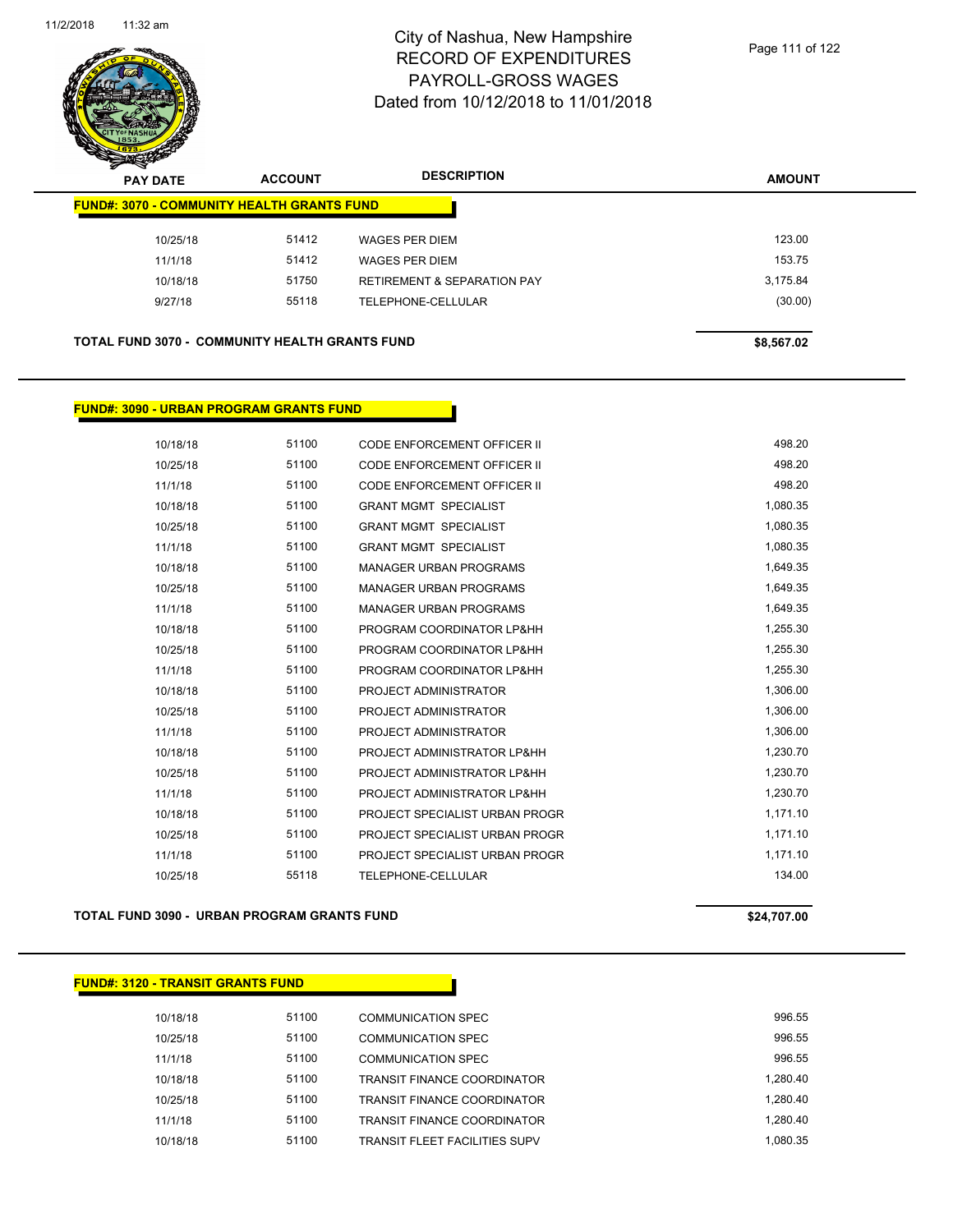

| <b>PAY DATE</b>                          | <b>ACCOUNT</b> | <b>DESCRIPTION</b>                    | <b>AMOUNT</b> |
|------------------------------------------|----------------|---------------------------------------|---------------|
| <b>FUND#: 3120 - TRANSIT GRANTS FUND</b> |                |                                       |               |
| 10/25/18                                 | 51100          | <b>TRANSIT FLEET FACILITIES SUPV</b>  | 1,080.35      |
| 11/1/18                                  | 51100          | <b>TRANSIT FLEET FACILITIES SUPV</b>  | 1,080.35      |
| 10/18/18                                 | 51100          | <b>TRANSIT MECHANICS</b>              | 1,968.67      |
| 10/25/18                                 | 51100          | <b>TRANSIT MECHANICS</b>              | 1,959.40      |
| 11/1/18                                  | 51100          | <b>TRANSIT MECHANICS</b>              | 1,959.41      |
| 10/18/18                                 | 51100          | <b>TRANSIT OPERATIONS COORDINATOR</b> | 970.00        |
| 10/25/18                                 | 51100          | <b>TRANSIT OPERATIONS COORDINATOR</b> | 970.00        |
| 11/1/18                                  | 51100          | <b>TRANSIT OPERATIONS COORDINATOR</b> | 970.00        |
| 10/18/18                                 | 51100          | <b>TRANSIT OPERATIONS SUPERVISOR</b>  | 1,161.20      |
| 10/25/18                                 | 51100          | <b>TRANSIT OPERATIONS SUPERVISOR</b>  | 1,161.20      |
| 11/1/18                                  | 51100          | <b>TRANSIT OPERATIONS SUPERVISOR</b>  | 1,161.21      |
| 10/18/18                                 | 51100          | <b>TRANSIT UTILITY SERVICE WORKER</b> | 1,496.15      |
| 10/25/18                                 | 51100          | <b>TRANSIT UTILITY SERVICE WORKER</b> | 1,670.00      |
| 11/1/18                                  | 51100          | <b>TRANSIT UTILITY SERVICE WORKER</b> | 1,442.65      |
| 10/18/18                                 | 51100          | <b>TRANSPORTATION DEPT MANAGER</b>    | 1,746.34      |
| 10/25/18                                 | 51100          | <b>TRANSPORTATION DEPT MANAGER</b>    | 1,746.35      |
| 11/1/18                                  | 51100          | <b>TRANSPORTATION DEPT MANAGER</b>    | 1,746.35      |
| 10/25/18                                 | 55118          | <b>TELEPHONE-CELLULAR</b>             | 67.00         |
|                                          |                |                                       |               |

**TOTAL FUND 3120 - TRANSIT GRANTS FUND \$32,267.83** 

### **FUND#: 3800 - SCHOOL GRANTS FUND**

| 10/18/18 | 51100 | 21 CENTURY ELEM MFAM RES COORD | 328.28     |
|----------|-------|--------------------------------|------------|
| 10/25/18 | 51100 | 21 CENTURY ELEM MFAM RES COORD | 5,417.10   |
| 10/25/18 | 51100 | ASSISTANT PRINCIPAL AMH        | 1,469.60   |
| 10/25/18 | 51100 | ASSISTANT PRINCIPAL BRO        | 1,659.60   |
| 10/25/18 | 51100 | ASSISTANT PRINCIPAL DR CRSP    | 1,614.10   |
| 10/25/18 | 51100 | ASSISTANT PRINCIPAL SHE        | 1,437.50   |
| 10/18/18 | 51100 | <b>CLERICAL 21 CENTURY</b>     | 762.95     |
| 10/25/18 | 51100 | <b>CLERICAL 21 CENTURY</b>     | 768.10     |
| 11/1/18  | 51100 | <b>CLERICAL 21 CENTURY</b>     | 762.94     |
| 10/4/18  | 51100 | CLERICAL STUDENT SERV SUP      | (5,753.81) |
| 10/25/18 | 51100 | DIRECTOR TITLE 1               | 3,220.10   |
| 10/25/18 | 51100 | DW TECHNOLOGY PEER COACH       | 3,068.80   |
| 10/18/18 | 51100 | ELL OUTREACH WORKER HOURLY     | 1,031.25   |
| 10/25/18 | 51100 | ELL OUTREACH WORKER HOURLY     | 1,143.75   |
| 11/1/18  | 51100 | ELL OUTREACH WORKER HOURLY     | 1,218.75   |
| 10/25/18 | 51100 | <b>INTRUCTIONAL LEADER FES</b> | 2,947.80   |
| 10/25/18 | 51100 | LICENSED PRACTICAL NURSE NHS   | 2,086.40   |
| 10/4/18  | 51100 | <b>OFFICE MANAGER TITLE 1</b>  | 4,857.96   |
| 10/25/18 | 51100 | <b>OFFICE MANAGER TITLE 1</b>  | 1,619.30   |
| 10/18/18 | 51100 | PARA DW SPEC ED AMH            | 537.96     |
| 10/25/18 | 51100 | PARA DW SPEC ED AMH            | 672.44     |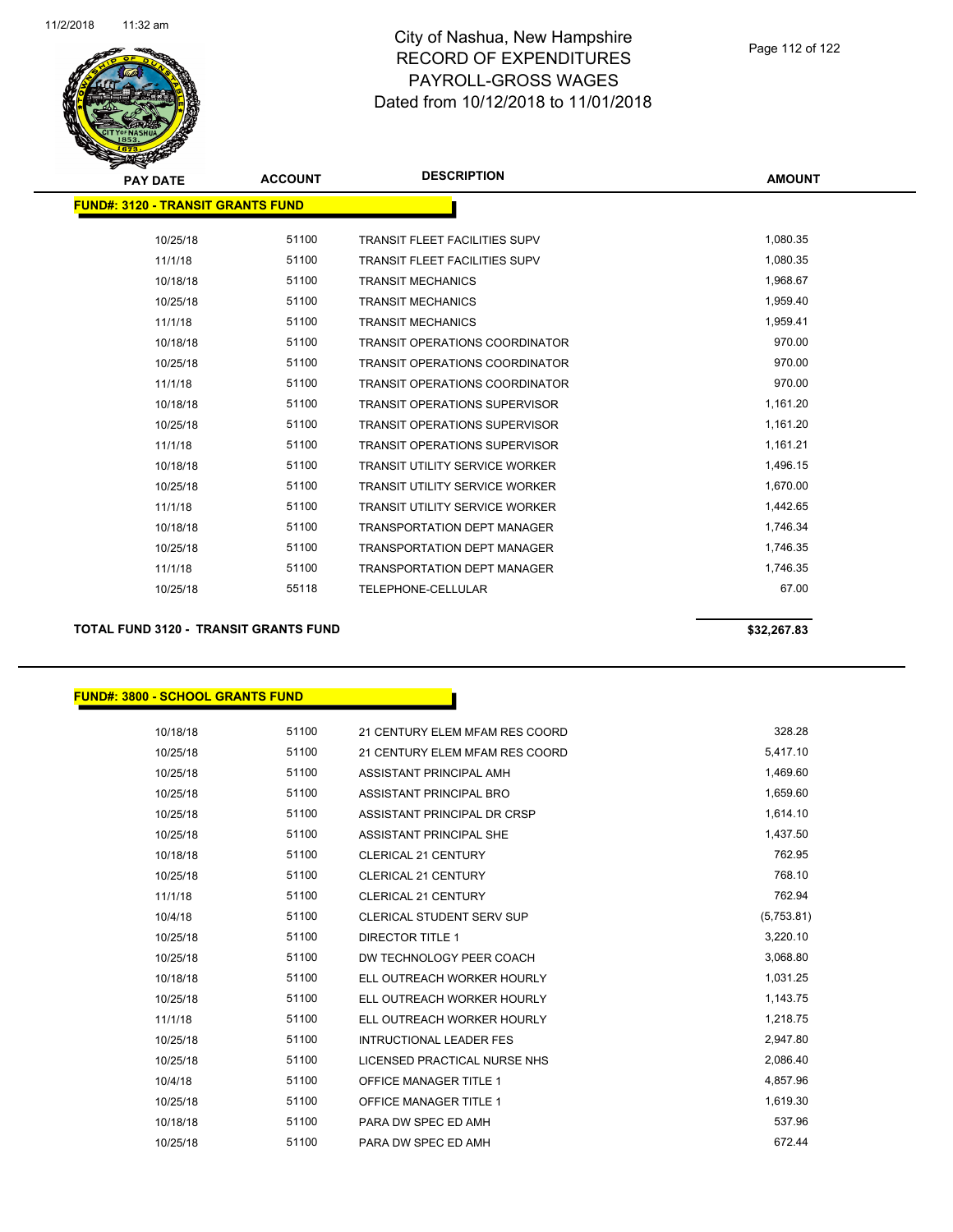

**AMOUNT**

| <u> FUND#: 3800 - SCHOOL GRANTS FUND</u> |                |                              |          |
|------------------------------------------|----------------|------------------------------|----------|
| 11/1/18                                  | 51100          | PARA DW SPEC ED AMH          | 667.26   |
| 10/18/18                                 | 51100          | PARA INST AMH                | 468.96   |
| 10/25/18                                 | 51100          | PARA INST AMH                | 600.86   |
| 11/1/18                                  | 51100          | PARA INST AMH                | 586.20   |
| 10/18/18                                 | 51100          | PARA INST MTP                | 310.54   |
| 10/25/18                                 | 51100          | PARA INST MTP                | 412.91   |
| 11/1/18                                  | 51100          | PARA INST MTP                | 419.74   |
| 10/18/18                                 | 51100          | PARA TTI AMH                 | 327.60   |
| 10/25/18                                 | 51100          | PARA TTI AMH                 | 334.42   |
| 11/1/18                                  | 51100          | PARA TTI AMH                 | 368.55   |
| 10/18/18                                 | 51100          | PARA TTI DRC                 | 811.28   |
| 10/25/18                                 | 51100          | PARA TTI DRC                 | 1,019.05 |
| 11/1/18                                  | 51100          | PARA TTI DRC                 | 1,019.05 |
| 10/18/18                                 | 51100          | PARA TTI LDG                 | 1,894.18 |
| 10/25/18                                 | 51100          | PARA TTI LDG                 | 2,388.44 |
| 11/1/18                                  | 51100          | PARA TTI LDG                 | 2,393.33 |
| 10/18/18                                 | 51100          | PARA TTI MTP                 | 670.51   |
| 10/25/18                                 | 51100          | PARA TTI MTP                 | 836.50   |
| 11/1/18                                  | 51100          | PARA TTI MTP                 | 839.83   |
| 10/25/18                                 | 51100          | PEER COACH                   | 4,956.90 |
| 10/18/18                                 | 51100          | SIGN LANGUAGE INTERPRETER    | 902.26   |
| 10/25/18                                 | 51100          | SIGN LANGUAGE INTERPRETER    | 1,106.24 |
| 11/1/18                                  | 51100          | SIGN LANGUAGE INTERPRETER    | 1,106.25 |
| 10/25/18                                 | 51100          | SOCIAL WORKER                | 2,885.20 |
| 10/25/18                                 | 51100          | TEACHER DWSE BRO             | 1,794.50 |
| 10/25/18                                 | 51100          | TEACHER DWSE CHA             | 3,976.00 |
| 10/25/18                                 | 51100          | TEACHER DWSE NHS             | 2,674.40 |
| 10/25/18                                 | 51100          | TEACHER PRESCHOOL NHS        | 1,872.10 |
| 10/25/18                                 | 51100          | <b>TEACHER SPED AMH</b>      | 2,085.00 |
| 10/25/18                                 | 51100          | <b>TEACHER SPED BIC</b>      | 1,949.20 |
| 10/25/18                                 | 51100          | <b>TEACHER SPED DRC</b>      | 1,805.70 |
| 10/25/18                                 | 51100          | <b>TEACHER SPED ELM</b>      | 1,737.50 |
| 10/25/18                                 | 51100          | <b>TEACHER SPED FES</b>      | 1,561.40 |
| 10/25/18                                 | 51100          | <b>TEACHER SPED FMS</b>      | 2,007.10 |
| 10/25/18                                 | 51100          | <b>TEACHER SPED LDG</b>      | 1,797.20 |
| 10/25/18                                 | 51100          | TEACHER SPED MDE             | 3,954.10 |
| 10/25/18                                 | 51100          | TEACHER SPED NHN             | 9,525.74 |
| 10/25/18                                 | 51100          | TEACHER SPED NHS             | 4,684.80 |
| 10/25/18                                 | 51100          | <b>TEACHER SPED NSE</b>      | 6,712.99 |
| 10/25/18                                 | 51100          | <b>TEACHER SPED PMS</b>      | 3,537.20 |
| 10/18/18                                 | 51100          | TITLE ONE PARA FES           | 1,156.54 |
| 10/25/18                                 | 51100<br>51100 | TITLE ONE PARA FES           | 1,430.95 |
| 11/1/18                                  |                | TITLE ONE PARA FES           | 1,449.24 |
| 10/18/18                                 | 51200          | 21 CENTURY PROGRAM ASSISTANT | 1,117.50 |
| 10/25/18                                 | 51200          | 21 CENTURY PROGRAM ASSISTANT | 1,455.00 |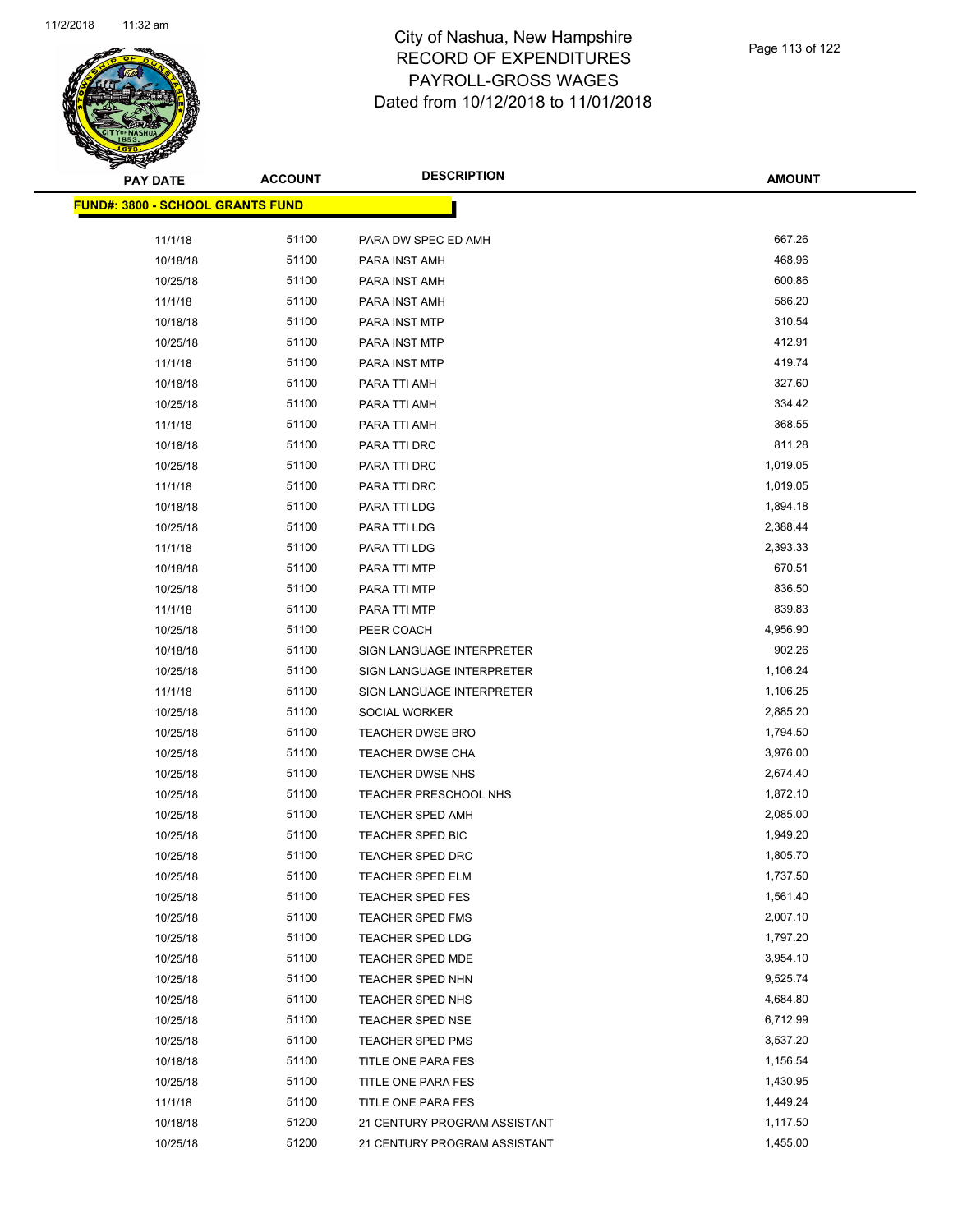

| <b>PAY DATE</b>                          | <b>ACCOUNT</b> | <b>DESCRIPTION</b>            | <b>AMOUNT</b> |
|------------------------------------------|----------------|-------------------------------|---------------|
| <u> FUND#: 3800 - SCHOOL GRANTS FUND</u> |                |                               |               |
| 11/1/18                                  | 51200          | 21 CENTURY PROGRAM ASSISTANT  | 2,255.50      |
| 10/18/18                                 | 51200          | 21ST CENTURY INSTRUCTOR       | 720.00        |
| 10/25/18                                 | 51200          | 21ST CENTURY INSTRUCTOR       | 632.50        |
| 11/1/18                                  | 51200          | 21ST CENTURY INSTRUCTOR       | 670.00        |
|                                          | 51200          | ASSISTANT PRINCIPAL NHS       | 200.00        |
| 10/25/18<br>10/18/18                     | 51200          | CLERICAL PRINCIPAL ELM        | 50.00         |
| 10/18/18                                 | 51200          |                               | 375.00        |
|                                          | 51200          | <b>FAMILY LIAISON</b>         | 387.50        |
| 10/25/18                                 | 51200          | <b>FAMILY LIAISON</b>         | 356.25        |
| 11/1/18                                  |                | <b>FAMILY LIAISON</b>         |               |
| 10/25/18                                 | 51200          | <b>GUIDANCE COUNSELOR FES</b> | 275.00        |
| 10/18/18                                 | 51200          | HOME SCHOOL CORD TTI          | 3,555.01      |
| 10/25/18                                 | 51200          | HOME SCHOOL CORD TTI          | 4,429.87      |
| 11/1/18                                  | 51200          | HOME SCHOOL CORD TTI          | 4,382.91      |
| 10/18/18                                 | 51200          | <b>INTERPRETER</b>            | 100.00        |
| 10/18/18                                 | 51200          | LUNCH MONITOR DRC             | 142.50        |
| 10/25/18                                 | 51200          | LUNCH MONITOR DRC             | 140.00        |
| 11/1/18                                  | 51200          | LUNCH MONITOR DRC             | 177.50        |
| 10/18/18                                 | 51200          | <b>LUNCH MONITOR FES</b>      | 75.00         |
| 10/25/18                                 | 51200          | <b>LUNCH MONITOR FES</b>      | 100.00        |
| 11/1/18                                  | 51200          | LUNCH MONITOR FES             | 100.00        |
| 10/18/18                                 | 51200          | PARA DW SPEC ED BIR           | 75.00         |
| 10/18/18                                 | 51200          | PARA ELL DRC                  | 12.50         |
| 10/18/18                                 | 51200          | PARA INST PMS                 | 17.50         |
| 11/1/18                                  | 51200          | <b>PARA INST PMS</b>          | 17.50         |
| 11/1/18                                  | 51200          | SPECIAL EDUCATION TUTOR       | 525.00        |
| 10/25/18                                 | 51200          | <b>TEACHER BUSINESS NHS</b>   | 100.00        |
| 10/25/18                                 | 51200          | <b>TEACHER ENGLISH NHN</b>    | 100.00        |
| 10/25/18                                 | 51200          | <b>TEACHER ENGLISH NHS</b>    | 100.00        |
| 10/25/18                                 | 51200          | <b>TEACHER GR1 DRC</b>        | 150.00        |
| 10/25/18                                 | 51200          | <b>TEACHER GR1 FES</b>        | 50.00         |
| 10/25/18                                 | 51200          | <b>TEACHER GR1 LDG</b>        | 75.00         |
| 10/25/18                                 | 51200          | <b>TEACHER GR2 FES</b>        | 75.00         |
| 10/25/18                                 | 51200          | <b>TEACHER GR3 DRC</b>        | 100.00        |
| 10/25/18                                 | 51200          | <b>TEACHER GR3 LDG</b>        | 50.00         |
| 10/25/18                                 | 51200          | <b>TEACHER GR5 AMH</b>        | 50.00         |
| 10/25/18                                 | 51200          | <b>TEACHER GR5 DRC</b>        | 25.00         |
| 10/25/18                                 | 51200          | TEACHER IN SCH SUSPENSION NHN | 100.00        |
| 10/25/18                                 | 51200          | <b>TEACHER KIND LDG</b>       | 150.00        |
| 10/25/18                                 | 51200          | <b>TEACHER MATH NHN</b>       | 100.00        |
| 10/25/18                                 | 51200          | <b>TEACHER MATH NHS</b>       | 200.00        |
| 10/25/18                                 | 51200          | <b>TEACHER SCIENCE NHN</b>    | 100.00        |
| 10/25/18                                 | 51200          | <b>TEACHER TTI AMH</b>        | 8,677.40      |
| 10/25/18                                 | 51200          | TEACHER TTI FES               | 2,308.20      |
| 10/25/18                                 | 51200          | <b>TEACHER TTI LDG</b>        | 5,814.50      |
| 11/1/18                                  | 51200          | <b>TEACHER TTI LDG</b>        | 471.78        |
|                                          |                |                               |               |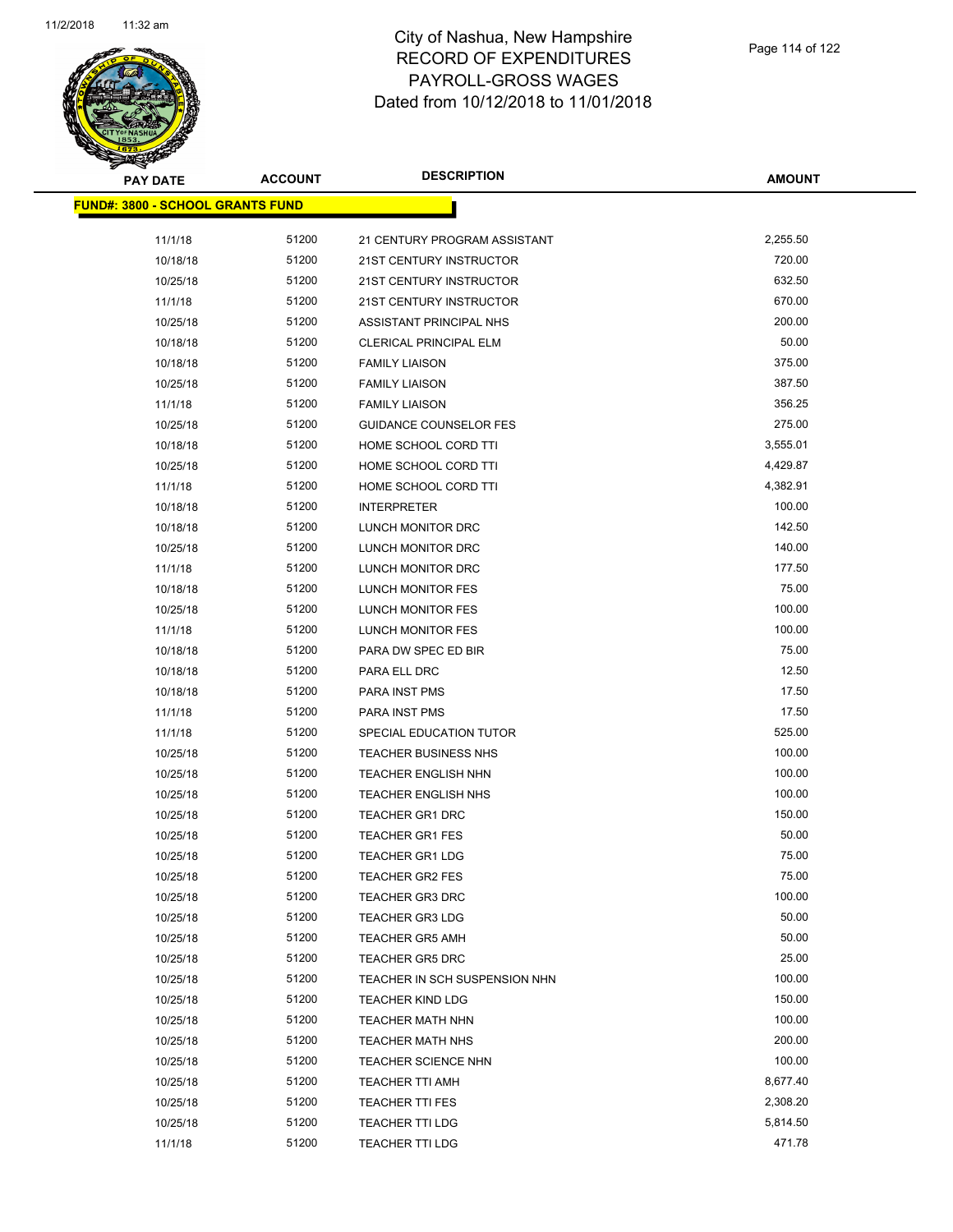

| <b>PAY DATE</b>                             | <b>ACCOUNT</b> | <b>DESCRIPTION</b>         | <b>AMOUNT</b> |
|---------------------------------------------|----------------|----------------------------|---------------|
| <b>FUND#: 3800 - SCHOOL GRANTS FUND</b>     |                |                            |               |
| 10/25/18                                    | 51200          | <b>TEACHER TTI MTP</b>     | 3,972.59      |
| 10/25/18                                    | 51200          | <b>TEACHER TTI NURSERY</b> | 5,315.48      |
| 10/25/18                                    | 51200          | <b>TEACHER TTIDRC</b>      | 6,107.54      |
| 10/18/18                                    | 51412          | <b>WAGES PER DIEM</b>      | 302.36        |
| 10/25/18                                    | 51412          | <b>WAGES PER DIEM</b>      | 154.77        |
| 11/1/18                                     | 51412          | <b>WAGES PER DIEM</b>      | 431.33        |
| 10/18/18                                    | 51650          | ADDITIONAL HOURS           | 1,346.25      |
| 10/25/18                                    | 51650          | ADDITIONAL HOURS           | 6,141.00      |
| 11/1/18                                     | 51650          | <b>ADDITIONAL HOURS</b>    | 1,137.50      |
| <b>TOTAL FUND 3800 - SCHOOL GRANTS FUND</b> |                |                            | \$179,958.83  |

| <b>FUND#: 3810 - FOOD SERVICE GRANTS FUND</b> |       |                  |
|-----------------------------------------------|-------|------------------|
| 10/18/18                                      | 51300 | OVERTIME-REGULAR |
| 10/25/18                                      | 51300 | OVERTIME-REGULAR |
| 11/1/18                                       | 51300 | OVERTIME-REGULAR |

**TOTAL FUND 3810 - FOOD SERVICE GRANTS FUND \$1,791.06** 

### **FUND#: 4005 - TRAFFIC VIOLATIONS FUND**

| 10/18/18 | 51100 | <b>MVR CLERK II</b>                    | 320.50 |
|----------|-------|----------------------------------------|--------|
| 10/25/18 | 51100 | <b>MVR CLERK II</b>                    | 320.50 |
| 11/1/18  | 51100 | <b>MVR CLERK II</b>                    | 320.50 |
| 10/18/18 | 51100 | PARKING MANAGER                        | 298.80 |
| 10/25/18 | 51100 | PARKING MANAGER                        | 298.80 |
| 11/1/18  | 51100 | PARKING MANAGER                        | 298.80 |
| 10/18/18 | 51200 | PARKING ENFORCEMENT SPECIALIST         | 761.81 |
| 10/25/18 | 51200 | PARKING ENFORCEMENT SPECIALIST         | 697.12 |
| 11/1/18  | 51200 | PARKING ENFORCEMENT SPECIALIST         | 614.47 |
| 10/18/18 | 51200 | <b>VEHICLE REGISTRATION CLERK</b>      | 402.21 |
| 10/25/18 | 51200 | <b>VEHICLE REGISTRATION CLERK</b>      | 85.91  |
| 10/18/18 | 51300 | OVERTIME-REGULAR                       | 3.01   |
| 10/25/18 | 51300 | OVERTIME-REGULAR                       | 6.02   |
| 11/1/18  | 51300 | <b>OVERTIME-REGULAR</b>                | 24.04  |
| 10/25/18 | 51750 | <b>RETIREMENT &amp; SEPARATION PAY</b> | 346.76 |
|          |       |                                        |        |

### **TOTAL FUND 4005 - TRAFFIC VIOLATIONS FUND \$4,799.25**

**FUND#: 4030 - POLICE SPECIAL DETAILS FUND**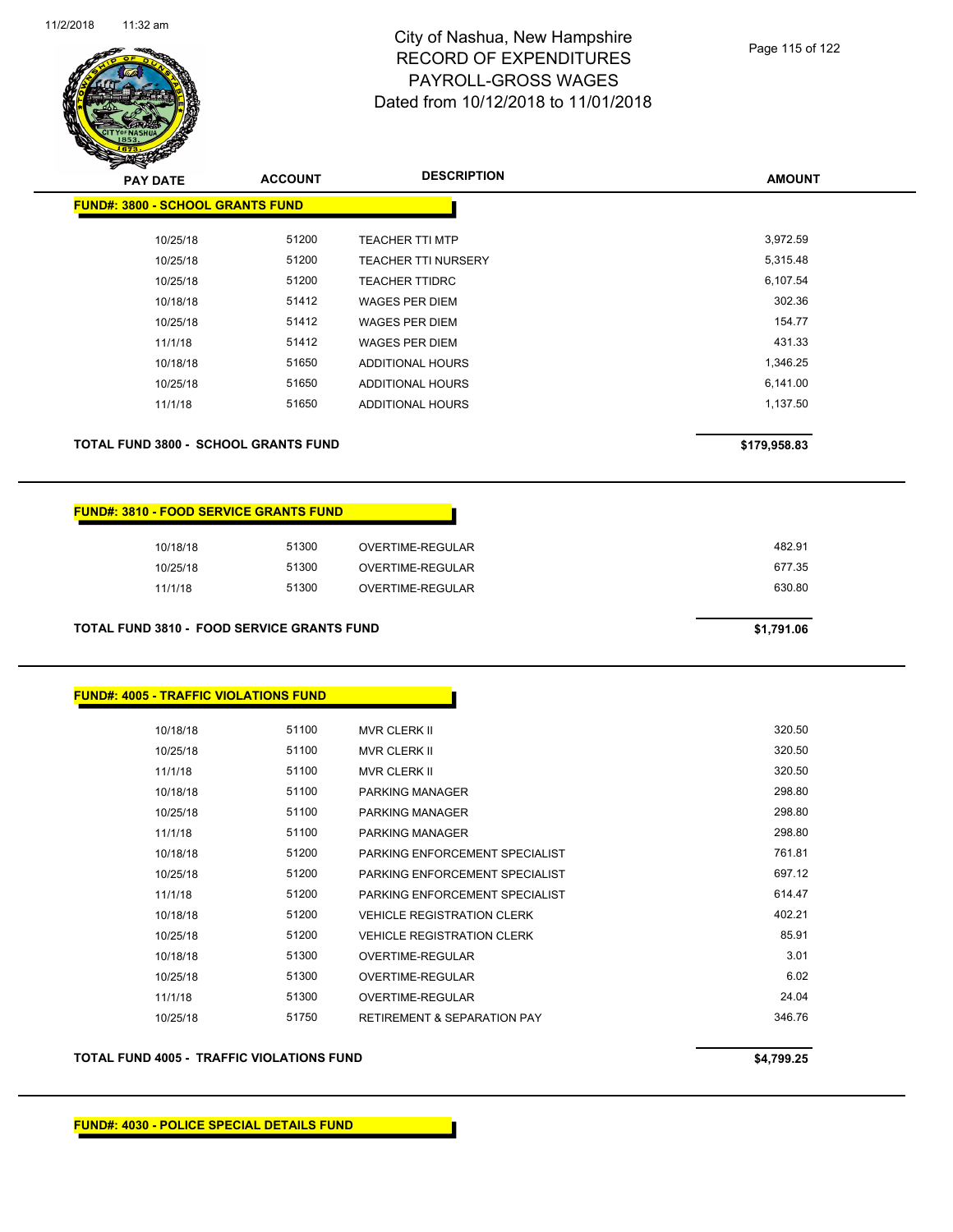

| Sentidas por algunas de la companya de la companya de la companya de la companya de la companya de la companya<br>Del companya de la companya de la companya de la companya de la companya de la companya de la companya de la c |                |                                |               |
|----------------------------------------------------------------------------------------------------------------------------------------------------------------------------------------------------------------------------------|----------------|--------------------------------|---------------|
| <b>PAY DATE</b>                                                                                                                                                                                                                  | <b>ACCOUNT</b> | <b>DESCRIPTION</b>             | <b>AMOUNT</b> |
| <b>FUND#: 4030 - POLICE SPECIAL DETAILS FUND</b>                                                                                                                                                                                 |                |                                |               |
| 10/18/18                                                                                                                                                                                                                         | 51710          | SPECIAL DETAIL-NON PENSIONABLE | 10,213.08     |
| 10/25/18                                                                                                                                                                                                                         | 51710          | SPECIAL DETAIL-NON PENSIONABLE | 9,710.28      |
| 11/1/18                                                                                                                                                                                                                          | 51710          | SPECIAL DETAIL-NON PENSIONABLE | 8,661.33      |
| 10/18/18                                                                                                                                                                                                                         | 51712          | SPECIAL DETAIL-PENSIONABLE     | 4,429.05      |
| 10/25/18                                                                                                                                                                                                                         | 51712          | SPECIAL DETAIL-PENSIONABLE     | 6,172.09      |
| 11/1/18                                                                                                                                                                                                                          | 51712          | SPECIAL DETAIL-PENSIONABLE     | 7,040.42      |
| <b>TOTAL FUND 4030 - POLICE SPECIAL DETAILS FUND</b>                                                                                                                                                                             |                |                                | \$46,226.25   |
| <b>FUND#: 4035 - POLICE OVERTIME BILLING FUND</b>                                                                                                                                                                                |                |                                |               |
| 10/18/18                                                                                                                                                                                                                         | 51300          | OVERTIME-REGULAR               | 682.29        |
| 10/25/18                                                                                                                                                                                                                         | 51300          | <b>OVERTIME-REGULAR</b>        | 1,642.51      |
| 11/1/18                                                                                                                                                                                                                          | 51300          | OVERTIME-REGULAR               | 538.72        |
| <b>TOTAL FUND 4035 - POLICE OVERTIME BILLING FUND</b>                                                                                                                                                                            |                |                                | \$2,863.52    |
| <b>FUND#: 4065 - FIRE WATCHGUARDS FUND</b>                                                                                                                                                                                       |                |                                |               |
| 10/25/18                                                                                                                                                                                                                         | 51712          | SPECIAL DETAIL-PENSIONABLE     | 395.14        |
| 11/1/18                                                                                                                                                                                                                          | 51712          | SPECIAL DETAIL-PENSIONABLE     | 312.15        |
|                                                                                                                                                                                                                                  |                |                                |               |
| TOTAL FUND 4065 - FIRE WATCHGUARDS FUND                                                                                                                                                                                          |                |                                | \$707.29      |
|                                                                                                                                                                                                                                  |                |                                |               |
| <b>FUND#: 6000 - SOLID WASTE FUND</b>                                                                                                                                                                                            |                |                                |               |
| 10/18/18                                                                                                                                                                                                                         | 51100          | ADMINISTRATIVE ASSISTANT I     | 721.95        |
| 10/25/18                                                                                                                                                                                                                         | 51100          | ADMINISTRATIVE ASSISTANT I     | 721.95        |
| 11/1/18                                                                                                                                                                                                                          | 51100          | ADMINISTRATIVE ASSISTANT I     | 721.95        |
| 10/18/18                                                                                                                                                                                                                         | 51100          | ADMINISTRATIVE ASSISTANT II    | 858.87        |
| 10/25/18                                                                                                                                                                                                                         | 51100          | ADMINISTRATIVE ASSISTANT II    | 858.89        |
| 11/1/18                                                                                                                                                                                                                          | 51100          | ADMINISTRATIVE ASSISTANT II    | 858.87        |

10/18/18 51100 ASSIST DIRECTOR PUBLIC WORKS 202.40 10/25/18 51100 ASSIST DIRECTOR PUBLIC WORKS 202.40 11/1/18 51100 ASSIST DIRECTOR PUBLIC WORKS 202.40 10/18/18 51100 AUTOMATED TRASH COLLECTION OPR 5,093.94 10/25/18 51100 AUTOMATED TRASH COLLECTION OPR 4,898.00 11/1/18 51100 AUTOMATED TRASH COLLECTION OPR 4,898.00 10/18/18 51100 CITY ENGINEER 343.40 10/25/18 51100 CITY ENGINEER 343.40 11/1/18 51100 CITY ENGINEER 343.40 10/18/18 51100 COLLECTION EQUIP OPR 8,349.24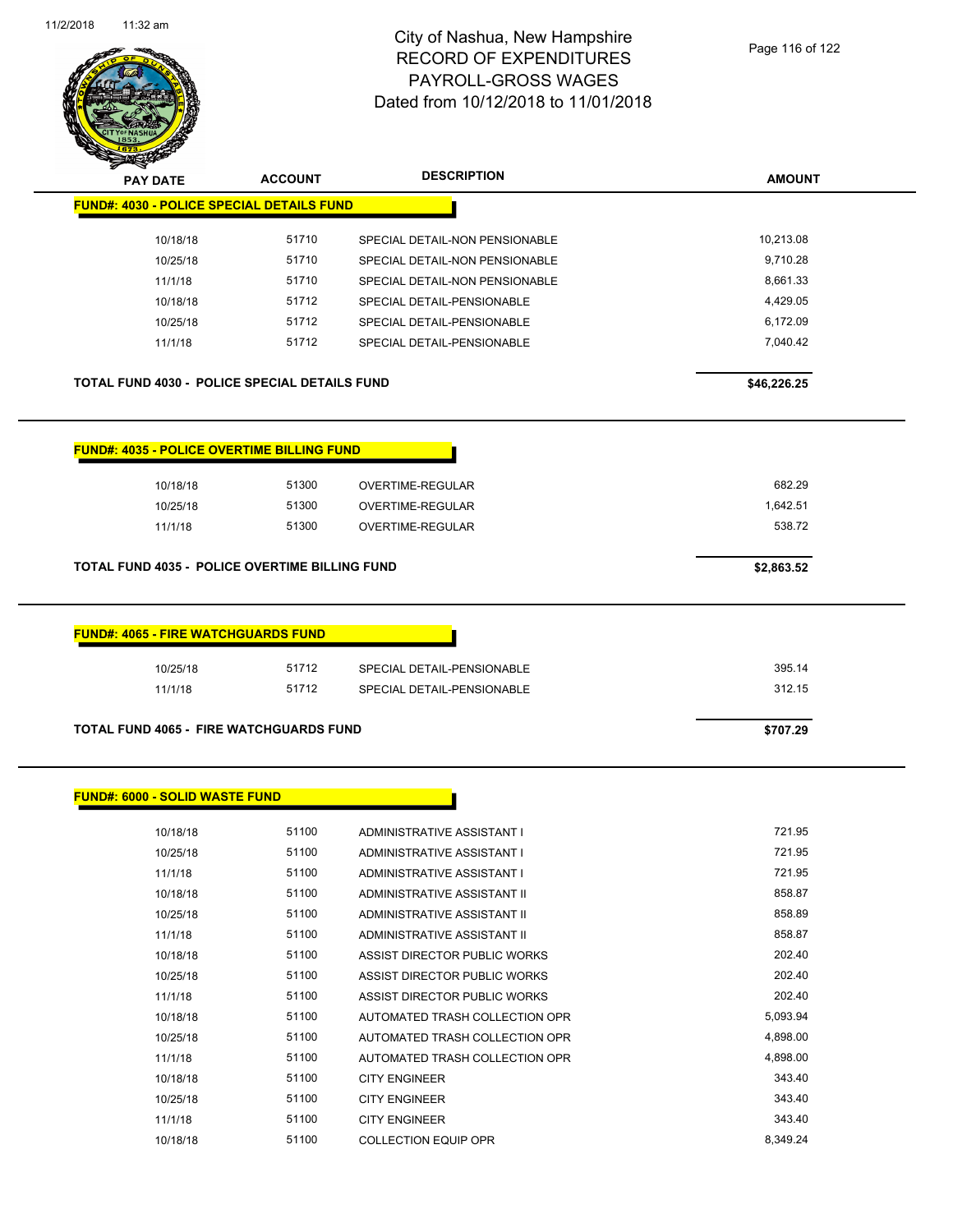

| <b>PAY DATE</b>                        | <b>ACCOUNT</b> | <b>DESCRIPTION</b>                   | <b>AMOUNT</b>      |
|----------------------------------------|----------------|--------------------------------------|--------------------|
| <u> FUND#: 6000 - SOLID WASTE FUND</u> |                |                                      |                    |
|                                        |                |                                      |                    |
| 10/25/18                               | 51100          | <b>COLLECTION EQUIP OPR</b>          | 7,432.48           |
| 11/1/18                                | 51100          | <b>COLLECTION EQUIP OPR</b>          | 7,422.39<br>970.40 |
| 10/18/18                               | 51100          | <b>COLLECTION EQUIP OPR LANDFILL</b> |                    |
| 10/25/18                               | 51100          | <b>COLLECTION EQUIP OPR LANDFILL</b> | 970.41             |
| 11/1/18                                | 51100          | <b>COLLECTION EQUIP OPR LANDFILL</b> | 970.41             |
| 10/18/18                               | 51100          | DEP TREASURER TAX COLLECTOR          | 261.95             |
| 10/25/18                               | 51100          | DEP TREASURER TAX COLLECTOR          | 261.95             |
| 11/1/18                                | 51100          | DEP TREASURER TAX COLLECTOR          | 261.95             |
| 10/18/18                               | 51100          | DEPUTY CITY ENGINEER                 | 82.05              |
| 10/25/18                               | 51100          | <b>DEPUTY CITY ENGINEER</b>          | 82.05              |
| 11/1/18                                | 51100          | <b>DEPUTY CITY ENGINEER</b>          | 82.05              |
| 10/18/18                               | 51100          | <b>DIRECTOR PUBLIC WORKS</b>         | 261.20             |
| 10/25/18                               | 51100          | DIRECTOR PUBLIC WORKS                | 261.20             |
| 11/1/18                                | 51100          | DIRECTOR PUBLIC WORKS                | 261.20             |
| 10/18/18                               | 51100          | DPW BILLING ACCOUNTANT               | 499.05             |
| 10/25/18                               | 51100          | DPW BILLING ACCOUNTANT               | 499.05             |
| 11/1/18                                | 51100          | DPW BILLING ACCOUNTANT               | 499.05             |
| 10/18/18                               | 51100          | DPW COLLECTIONS SPEC III             | 406.05             |
| 10/25/18                               | 51100          | DPW COLLECTIONS SPEC III             | 406.05             |
| 11/1/18                                | 51100          | DPW COLLECTIONS SPEC III             | 406.06             |
| 10/18/18                               | 51100          | DPW CONTRACT ADMINISTRATOR           | 121.65             |
| 10/25/18                               | 51100          | DPW CONTRACT ADMINISTRATOR           | 121.65             |
| 11/1/18                                | 51100          | DPW CONTRACT ADMINISTRATOR           | 121.65             |
| 10/18/18                               | 51100          | <b>ENVIRONMENTAL ENGINEER</b>        | 1,480.85           |
| 10/25/18                               | 51100          | <b>ENVIRONMENTAL ENGINEER</b>        | 1,480.85           |
| 11/1/18                                | 51100          | <b>ENVIRONMENTAL ENGINEER</b>        | 1,480.85           |
| 10/18/18                               | 51100          | <b>EQUIPMENT OPR LANDFILL</b>        | 4,932.00           |
| 10/25/18                               | 51100          | EQUIPMENT OPR LANDFILL               | 4,932.00           |
| 11/1/18                                | 51100          | <b>EQUIPMENT OPR LANDFILL</b>        | 4,932.00           |
| 10/18/18                               | 51100          | <b>EXECUTIVE ASSISTANT</b>           | 164.35             |
| 10/25/18                               | 51100          | <b>EXECUTIVE ASSISTANT</b>           | 164.36             |
| 11/1/18                                | 51100          | <b>EXECUTIVE ASSISTANT</b>           | 164.35             |
| 10/18/18                               | 51100          | FINANCE AND ADMIN MANAGER            | 349.28             |
| 10/25/18                               | 51100          | FINANCE AND ADMIN MANAGER            | 523.92             |
| 11/1/18                                | 51100          | FINANCE AND ADMIN MANAGER            | 436.60             |
| 10/18/18                               | 51100          | FLEET MANAGER STREET DEPT            | 346.35             |
| 10/25/18                               | 51100          | FLEET MANAGER STREET DEPT            | 277.08             |
| 11/1/18                                | 51100          | FLEET MANAGER STREET DEPT            | 415.62             |
| 10/18/18                               | 51100          | LICENSED SCALE OPERATOR              | 757.70             |
| 10/18/18                               | 51100          | PUBLIC RELATIONS ADMINISTRATOR       | 164.40             |
| 10/25/18                               | 51100          | PUBLIC RELATIONS ADMINISTRATOR       | 164.40             |
| 11/1/18                                | 51100          | PUBLIC RELATIONS ADMINISTRATOR       | 164.40             |
| 10/18/18                               | 51100          | RECYCLING COORDINATOR                | 1,192.80           |
| 10/25/18                               | 51100          | RECYCLING COORDINATOR                | 1,192.80           |
| 11/1/18                                | 51100          | RECYCLING COORDINATOR                | 1,192.80           |
|                                        |                |                                      |                    |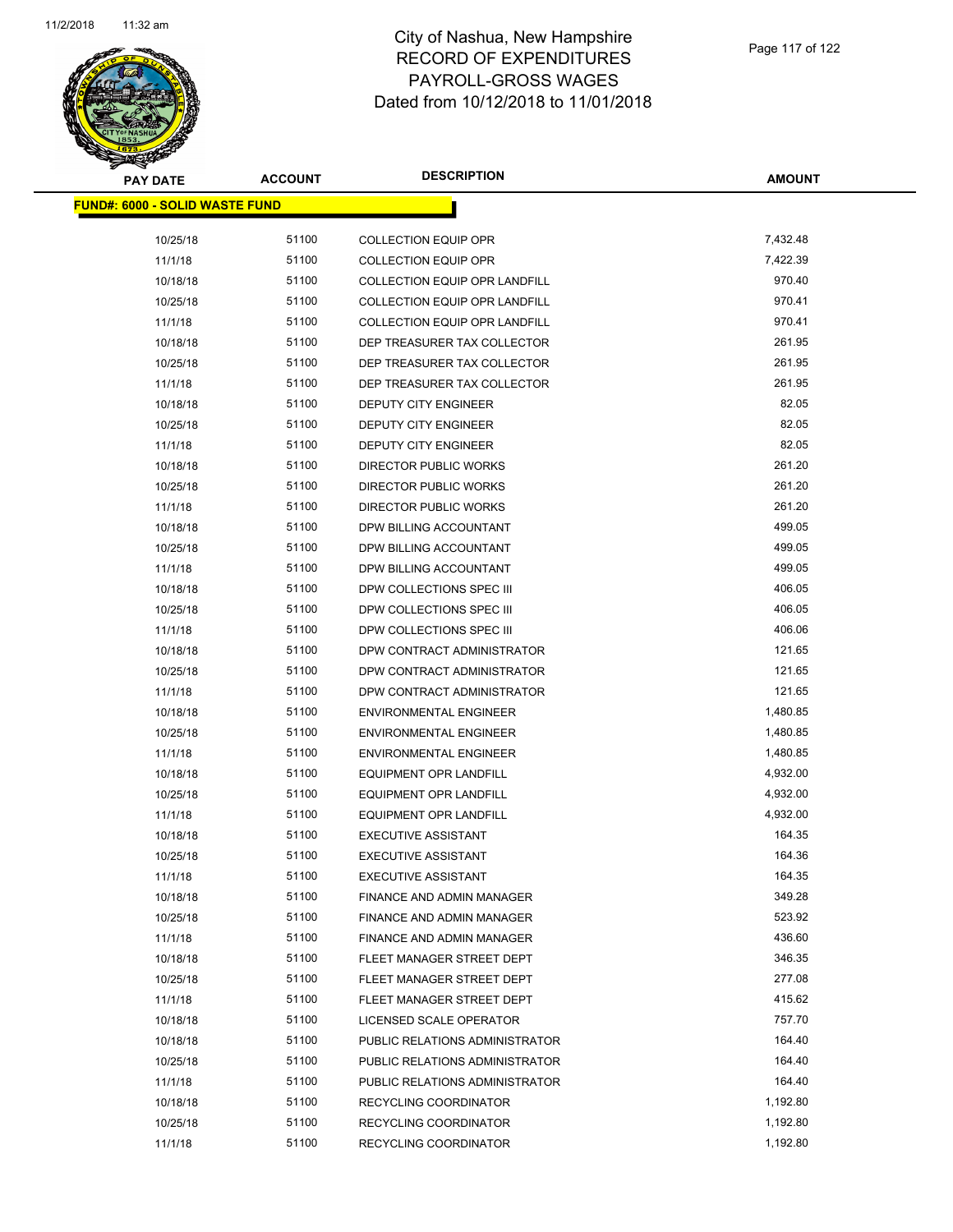

| <b>PAY DATE</b>                       | <b>ACCOUNT</b> | <b>DESCRIPTION</b>                     | <b>AMOUNT</b> |
|---------------------------------------|----------------|----------------------------------------|---------------|
| <b>FUND#: 6000 - SOLID WASTE FUND</b> |                |                                        |               |
| 10/18/18                              | 51100          | SENIOR STAFF ENGINEER                  | 143.81        |
| 10/25/18                              | 51100          | <b>SENIOR STAFF ENGINEER</b>           | 143.80        |
| 11/1/18                               | 51100          | <b>SENIOR STAFF ENGINEER</b>           | 143.80        |
| 10/18/18                              | 51100          | <b>SOLID WASTE FOREMAN</b>             | 2,593.30      |
| 10/25/18                              | 51100          | SOLID WASTE FOREMAN                    | 2,593.30      |
| 11/1/18                               | 51100          | SOLID WASTE FOREMAN                    | 2,593.32      |
| 10/18/18                              | 51100          | SOLID WASTE TECHNICIAN                 | 1,128.30      |
| 10/25/18                              | 51100          | SOLID WASTE TECHNICIAN                 | 1,128.30      |
| 11/1/18                               | 51100          | SOLID WASTE TECHNICIAN                 | 1,128.30      |
| 10/18/18                              | 51100          | SR MGR ACCT FIN REPORTING              | 191.25        |
| 10/25/18                              | 51100          | SR MGR ACCT FIN REPORTING              | 191.25        |
| 11/1/18                               | 51100          | SR MGR ACCT FIN REPORTING              | 191.25        |
|                                       | 51100          | SUPERINTENDENT OF SOLID WASTE          | 1,804.30      |
| 10/18/18                              | 51100          | SUPERINTENDENT OF SOLID WASTE          | 1,804.30      |
| 10/25/18                              | 51100          |                                        | 1,804.30      |
| 11/1/18                               |                | SUPERINTENDENT OF SOLID WASTE          | 185.28        |
| 10/18/18                              | 51100          | <b>TRUCK DRIVER STREET REPAIR</b>      |               |
| 10/18/18                              | 51300          | OVERTIME-REGULAR                       | 10,577.17     |
| 10/25/18                              | 51300          | OVERTIME-REGULAR                       | 5,805.74      |
| 11/1/18                               | 51300          | OVERTIME-REGULAR                       | 5,030.93      |
| 10/18/18                              | 51400          | WAGES TEMPORARY-SEASONAL               | 3,682.50      |
| 10/25/18                              | 51400          | WAGES TEMPORARY-SEASONAL               | 4,271.25      |
| 11/1/18                               | 51400          | <b>WAGES TEMPORARY-SEASONAL</b>        | 3,277.50      |
| 10/25/18                              | 51600          | <b>LONGEVITY</b>                       | 2,200.00      |
| 11/1/18                               | 51600          | <b>LONGEVITY</b>                       | 800.00        |
| 10/18/18                              | 51750          | <b>RETIREMENT &amp; SEPARATION PAY</b> | 6,814.49      |
| 10/25/18                              | 55118          | TELEPHONE-CELLULAR                     | 128.00        |

### **TOTAL FUND 6000 - SOLID WASTE FUND \$139,546.51**

## **FUND#: 6200 - WASTEWATER FUND**

| 10/18/18 | 51100 | ANALYTICAL CHEMIST              | 861.95   |
|----------|-------|---------------------------------|----------|
| 10/25/18 | 51100 | ANALYTICAL CHEMIST              | 861.95   |
| 11/1/18  | 51100 | ANALYTICAL CHEMIST              | 861.95   |
| 10/18/18 | 51100 | ASSIST DIRECTOR PUBLIC WORKS    | 202.35   |
| 10/25/18 | 51100 | ASSIST DIRECTOR PUBLIC WORKS    | 202.35   |
| 11/1/18  | 51100 | ASSIST DIRECTOR PUBLIC WORKS    | 202.35   |
| 10/18/18 | 51100 | ASSISTANT CONSTRUCTION ENGINEER | 1,339.75 |
| 10/25/18 | 51100 | ASSISTANT CONSTRUCTION ENGINEER | 1,339.75 |
| 11/1/18  | 51100 | ASSISTANT CONSTRUCTION ENGINEER | 1,339.75 |
| 10/18/18 | 51100 | <b>CITY ENGINEER</b>            | 801.30   |
| 10/25/18 | 51100 | <b>CITY ENGINEER</b>            | 801.30   |

11/1/18 51100 CITY ENGINEER 801.30 10/18/18 51100 COLLECTION SYSTEMS OPERATOR 2,967.60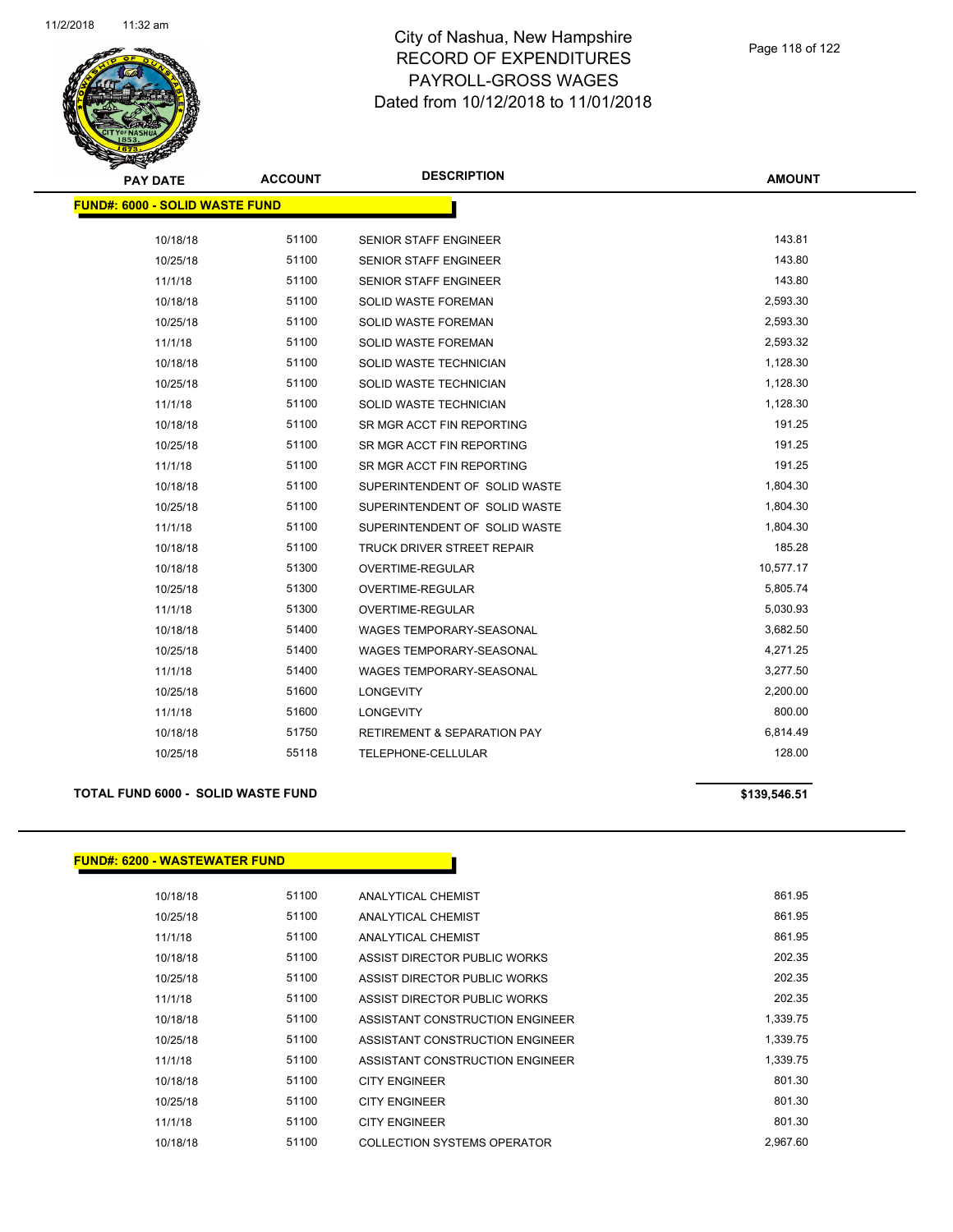

| <b>PAY DATE</b>                       | <b>ACCOUNT</b> | <b>DESCRIPTION</b>                   | <b>AMOUNT</b> |
|---------------------------------------|----------------|--------------------------------------|---------------|
| <u> FUND#: 6200 - WASTEWATER FUND</u> |                |                                      |               |
|                                       |                |                                      |               |
| 10/25/18                              | 51100          | <b>COLLECTION SYSTEMS OPERATOR</b>   | 1,959.20      |
| 11/1/18                               | 51100          | <b>COLLECTION SYSTEMS OPERATOR</b>   | 2,071.56      |
| 10/18/18                              | 51100          | <b>COLLECTION SYSTEMS TECHNICIAN</b> | 2,103.20      |
| 10/25/18                              | 51100          | <b>COLLECTION SYSTEMS TECHNICIAN</b> | 2,103.20      |
| 11/1/18                               | 51100          | COLLECTION SYSTEMS TECHNICIAN        | 2,103.20      |
| 10/18/18                              | 51100          | <b>COLLECTIONS SPEC II</b>           | 854.84        |
| 10/25/18                              | 51100          | <b>COLLECTIONS SPEC II</b>           | 854.85        |
| 11/1/18                               | 51100          | <b>COLLECTIONS SPEC II</b>           | 854.84        |
| 10/18/18                              | 51100          | DEP TREASURER TAX COLLECTOR          | 261.95        |
| 10/25/18                              | 51100          | DEP TREASURER TAX COLLECTOR          | 261.95        |
| 11/1/18                               | 51100          | DEP TREASURER TAX COLLECTOR          | 261.95        |
| 10/18/18                              | 51100          | DEPUTY CITY ENGINEER                 | 820.35        |
| 10/25/18                              | 51100          | <b>DEPUTY CITY ENGINEER</b>          | 820.35        |
| 11/1/18                               | 51100          | DEPUTY CITY ENGINEER                 | 820.35        |
| 10/18/18                              | 51100          | <b>DIRECTOR PUBLIC WORKS</b>         | 522.40        |
| 10/25/18                              | 51100          | <b>DIRECTOR PUBLIC WORKS</b>         | 522.40        |
| 11/1/18                               | 51100          | <b>DIRECTOR PUBLIC WORKS</b>         | 522.40        |
| 10/18/18                              | 51100          | DPW BILLING ACCOUNTANT               | 499.05        |
| 10/25/18                              | 51100          | DPW BILLING ACCOUNTANT               | 499.05        |
| 11/1/18                               | 51100          | DPW BILLING ACCOUNTANT               | 499.05        |
| 10/18/18                              | 51100          | DPW COLLECTIONS SPEC III             | 406.10        |
| 10/25/18                              | 51100          | DPW COLLECTIONS SPEC III             | 406.10        |
| 11/1/18                               | 51100          | DPW COLLECTIONS SPEC III             | 406.10        |
| 10/18/18                              | 51100          | DPW CONTRACT ADMINISTRATOR           | 730.00        |
| 10/25/18                              | 51100          | DPW CONTRACT ADMINISTRATOR           | 730.00        |
| 11/1/18                               | 51100          | DPW CONTRACT ADMINISTRATOR           | 730.00        |
| 10/18/18                              | 51100          | ELECTRICAL DIAGNOSTIC TECH I         | 2,240.00      |
| 10/25/18                              | 51100          | ELECTRICAL DIAGNOSTIC TECH I         | 2,240.00      |
| 11/1/18                               | 51100          | ELECTRICAL DIAGNOSTIC TECH I         | 2,240.00      |
| 10/18/18                              | 51100          | <b>EXECUTIVE ASSISTANT</b>           | 164.40        |
| 10/25/18                              | 51100          | <b>EXECUTIVE ASSISTANT</b>           | 164.40        |
| 11/1/18                               | 51100          | <b>EXECUTIVE ASSISTANT</b>           | 164.40        |
| 10/18/18                              | 51100          | <b>FINANCE AND ADMIN MANAGER</b>     | 349.28        |
| 10/25/18                              | 51100          | <b>FINANCE AND ADMIN MANAGER</b>     | 523.92        |
| 11/1/18                               | 51100          | FINANCE AND ADMIN MANAGER            | 436.60        |
| 10/18/18                              | 51100          | FLEET MANAGER STREET DEPT            | 115.45        |
| 10/25/18                              | 51100          | FLEET MANAGER STREET DEPT            | 92.36         |
| 11/1/18                               | 51100          | FLEET MANAGER STREET DEPT            | 138.54        |
| 10/18/18                              | 51100          | MECHANIC WWTP 1ST CLASS              | 4,315.20      |
| 10/25/18                              | 51100          | MECHANIC WWTP 1ST CLASS              | 4,315.20      |
| 11/1/18                               | 51100          | MECHANIC WWTP 1ST CLASS              | 4,315.21      |
| 10/18/18                              | 51100          | OPERATOR II WWTP 1st                 | 4,293.60      |
| 10/25/18                              | 51100          | OPERATOR II WWTP 1st                 | 4,293.60      |
| 11/1/18                               | 51100          | OPERATOR II WWTP 1st                 | 4,293.61      |
| 10/18/18                              | 51100          | OPERATOR II WWTP 2nd                 | 2,172.80      |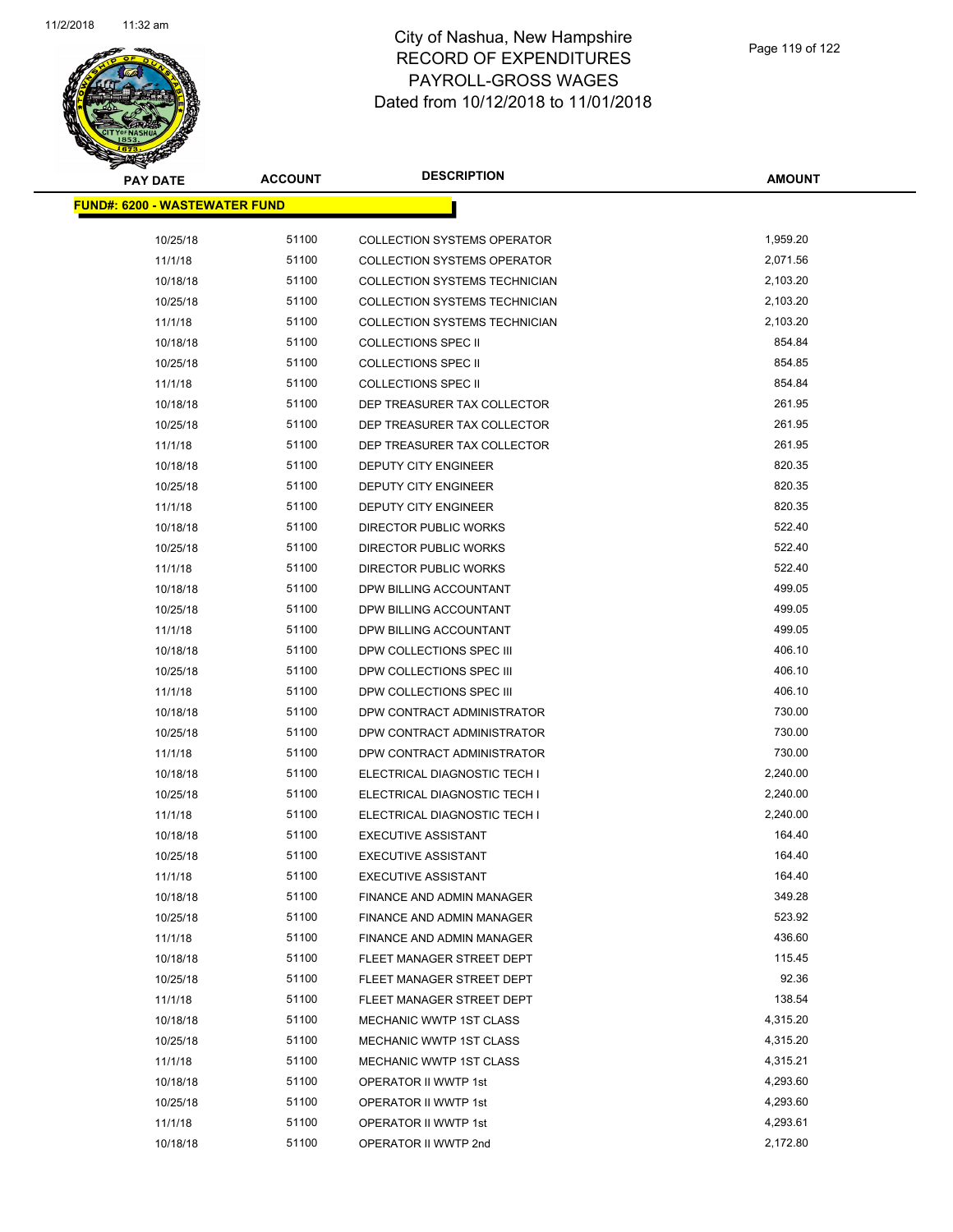

| <b>PAY DATE</b>                       | <b>ACCOUNT</b> | <b>DESCRIPTION</b>                | <b>AMOUNT</b> |
|---------------------------------------|----------------|-----------------------------------|---------------|
| <u> FUND#: 6200 - WASTEWATER FUND</u> |                |                                   |               |
|                                       |                |                                   |               |
| 10/25/18                              | 51100          | OPERATOR II WWTP 2nd              | 2,172.80      |
| 11/1/18                               | 51100          | OPERATOR II WWTP 2nd              | 2,172.80      |
| 10/18/18                              | 51100          | OPERATOR II WWTP 3rd              | 2,177.63      |
| 10/25/18                              | 51100          | OPERATOR II WWTP 3rd              | 2,180.81      |
| 11/1/18                               | 51100          | OPERATOR II WWTP 3rd              | 2,180.82      |
| 10/18/18                              | 51100          | OPERATOR III WWTP 1st             | 3,390.80      |
| 10/25/18                              | 51100          | OPERATOR III WWTP 1st             | 3,390.80      |
| 11/1/18                               | 51100          | OPERATOR III WWTP 1st             | 3,390.81      |
| 10/18/18                              | 51100          | PLANT OPERATIONS SUPERVISOR       | 1,490.15      |
| 10/25/18                              | 51100          | PLANT OPERATIONS SUPERVISOR       | 1,490.15      |
| 11/1/18                               | 51100          | PLANT OPERATIONS SUPERVISOR       | 1,490.15      |
| 10/18/18                              | 51100          | PROCESS CHEMIST                   | 1,001.00      |
| 10/25/18                              | 51100          | PROCESS CHEMIST                   | 1,001.00      |
| 11/1/18                               | 51100          | PROCESS CHEMIST                   | 1,001.00      |
| 10/18/18                              | 51100          | PUBLIC RELATIONS ADMINISTRATOR    | 219.15        |
| 10/25/18                              | 51100          | PUBLIC RELATIONS ADMINISTRATOR    | 219.15        |
| 11/1/18                               | 51100          | PUBLIC RELATIONS ADMINISTRATOR    | 219.15        |
| 10/18/18                              | 51100          | SENIOR STAFF ENGINEER             | 1,559.20      |
| 10/25/18                              | 51100          | <b>SENIOR STAFF ENGINEER</b>      | 1,559.20      |
| 11/1/18                               | 51100          | <b>SENIOR STAFF ENGINEER</b>      | 1,559.20      |
| 10/18/18                              | 51100          | SR MGR ACCT FIN REPORTING         | 382.70        |
| 10/25/18                              | 51100          | SR MGR ACCT FIN REPORTING         | 382.70        |
| 11/1/18                               | 51100          | SR MGR ACCT FIN REPORTING         | 382.70        |
| 10/18/18                              | 51100          | <b>STAFF ENGINEER</b>             | 1,595.91      |
| 10/25/18                              | 51100          | <b>STAFF ENGINEER</b>             | 1,595.90      |
| 11/1/18                               | 51100          | <b>STAFF ENGINEER</b>             | 1,595.92      |
| 10/18/18                              | 51100          | SUPERINTENDENT OF WASTEWATER      | 1,890.35      |
| 10/25/18                              | 51100          | SUPERINTENDENT OF WASTEWATER      | 1,890.35      |
| 11/1/18                               | 51100          | SUPERINTENDENT OF WASTEWATER      | 1,890.35      |
| 10/18/18                              | 51100          | <b>SUPV LABORATORY</b>            | 1,211.50      |
| 10/25/18                              | 51100          | <b>SUPV LABORATORY</b>            | 1,211.50      |
| 11/1/18                               | 51100          | <b>SUPV LABORATORY</b>            | 1,211.50      |
| 10/18/18                              | 51100          | TRUCK DRIVER STREET REPAIR        | 917.20        |
| 10/25/18                              | 51100          | TRUCK DRIVER STREET REPAIR        | 918.40        |
| 11/1/18                               | 51100          | <b>TRUCK DRIVER STREET REPAIR</b> | 917.20        |
| 10/18/18                              | 51100          | WASTEWATER ASSISTANT              | 2,689.20      |
| 10/25/18                              | 51100          | WASTEWATER ASSISTANT              | 2,689.20      |
| 11/1/18                               | 51100          | <b>WASTEWATER ASSISTANT</b>       | 2,689.20      |
| 10/18/18                              | 51100          | <b>WASTEWATER FOREMAN</b>         | 2,593.30      |
| 10/25/18                              | 51100          | <b>WASTEWATER FOREMAN</b>         | 2,593.31      |
| 11/1/18                               | 51100          | <b>WASTEWATER FOREMAN</b>         | 2,593.30      |
| 10/18/18                              | 51100          | WASTEWATER PROJECT ENGINEER       | 1,524.70      |
| 10/25/18                              | 51100          | WASTEWATER PROJECT ENGINEER       | 1,524.70      |
| 11/1/18                               | 51100          | WASTEWATER PROJECT ENGINEER       | 1,524.70      |
| 10/18/18                              | 51300          | OVERTIME-REGULAR                  | 8,502.72      |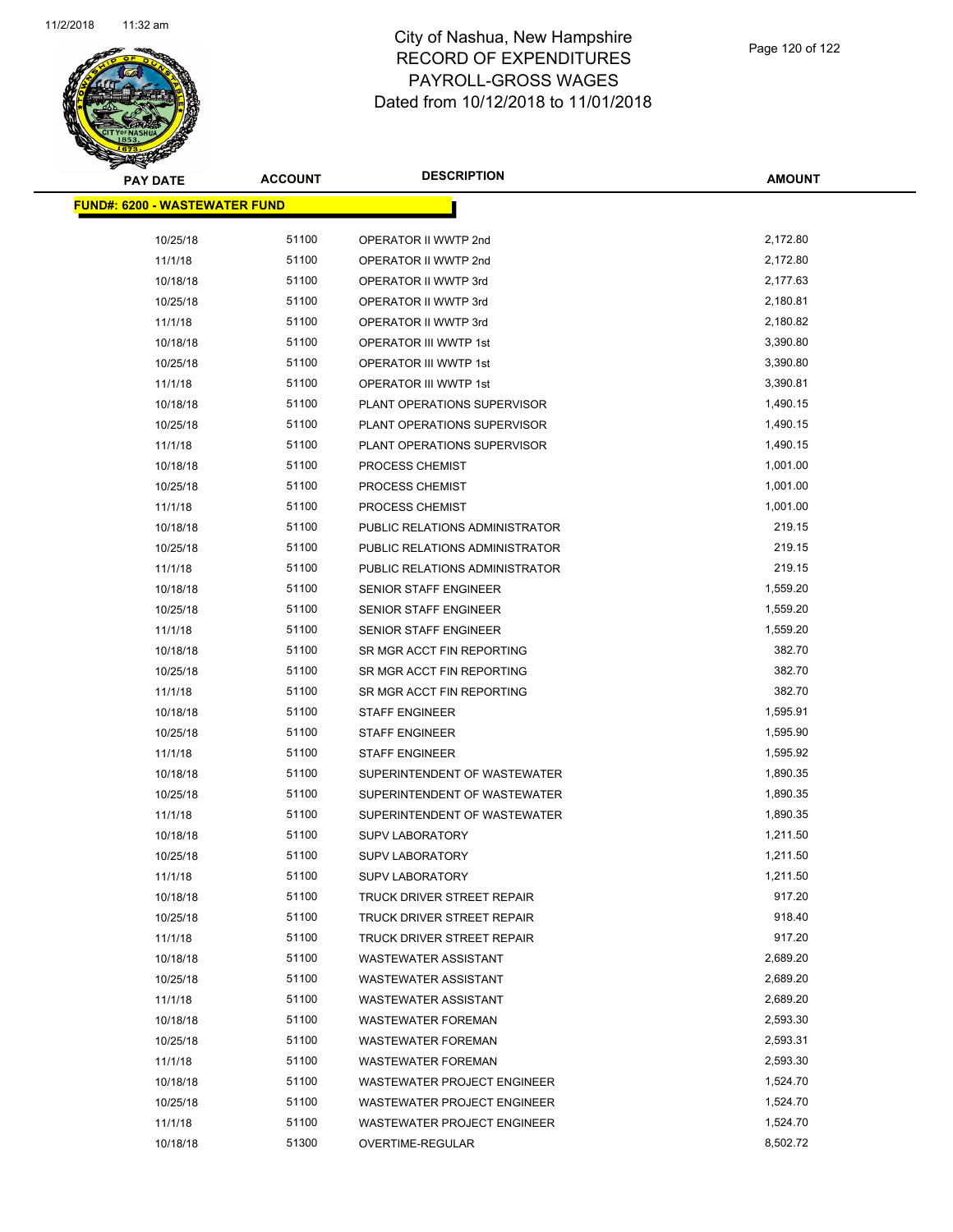

| $\mathscr{D} \rightarrow$<br><b>PAY DATE</b> | <b>ACCOUNT</b> | <b>DESCRIPTION</b> | <b>AMOUNT</b> |
|----------------------------------------------|----------------|--------------------|---------------|
| <b>FUND#: 6200 - WASTEWATER FUND</b>         |                |                    |               |
| 10/25/18                                     | 51300          | OVERTIME-REGULAR   | 3,934.78      |
| 11/1/18                                      | 51300          | OVERTIME-REGULAR   | 3,738.94      |
| 10/25/18                                     | 55118          | TELEPHONE-CELLULAR | 149.75        |
| <b>TOTAL FUND 6200 - WASTEWATER FUND</b>     |                |                    | \$160,684.41  |

## **FUND#: 6500 - PROPERTY & CASUALTY FUND**

| 10/18/18 | 51100 | ADMINISTRATIVE ASSISTANT I         | 695.60    |
|----------|-------|------------------------------------|-----------|
| 10/25/18 | 51100 | ADMINISTRATIVE ASSISTANT I         | 695.60    |
| 11/1/18  | 51100 | ADMINISTRATIVE ASSISTANT I         | 695.60    |
| 10/18/18 | 51100 | <b>PROGRAM SUPV</b>                | 1,347.95  |
| 10/25/18 | 51100 | <b>PROGRAM SUPV</b>                | 1,347.95  |
| 11/1/18  | 51100 | <b>PROGRAM SUPV</b>                | 1,347.95  |
| 10/18/18 | 51100 | PROPERTY AND CASUALTY ADJUSTER     | 2,356.81  |
| 10/25/18 | 51100 | PROPERTY AND CASUALTY ADJUSTER     | 2,356.80  |
| 11/1/18  | 51100 | PROPERTY AND CASUALTY ADJUSTER     | 2,356.80  |
| 10/18/18 | 51100 | <b>RISK MANAGER</b>                | 1,808.50  |
| 10/25/18 | 51100 | <b>RISK MANAGER</b>                | 1,808.50  |
| 11/1/18  | 51100 | <b>RISK MANAGER</b>                | 1,808.50  |
| 10/18/18 | 51100 | SAFETY LOSS PREVENTION SPEC        | 1,136.95  |
| 10/25/18 | 51100 | SAFETY LOSS PREVENTION SPEC        | 1,136.95  |
| 11/1/18  | 51100 | SAFETY LOSS PREVENTION SPEC        | 1,136.95  |
| 10/25/18 | 55118 | TELEPHONE-CELLULAR                 | 100.00    |
| 10/18/18 | 59207 | <b>WORKERS COMPENSATION CLAIMS</b> | 9,921.55  |
| 10/25/18 | 59207 | <b>WORKERS COMPENSATION CLAIMS</b> | 9,553.98  |
| 11/1/18  | 59207 | <b>WORKERS COMPENSATION CLAIMS</b> | 10,140.06 |
| 10/18/18 | 59290 | <b>LONG TERM DISABILITY CLAIMS</b> | 1,319.79  |
| 10/25/18 | 59290 | LONG TERM DISABILITY CLAIMS        | 1,023.08  |
| 11/1/18  | 59290 | <b>LONG TERM DISABILITY CLAIMS</b> | 627.48    |
|          |       |                                    |           |

### **TOTAL FUND 6500 - PROPERTY & CASUALTY FUND \$54,723.35**

| <b>FUND#: 6600 - BENEFITS SELF INSURANCE FUND</b> |       |                                    |          |
|---------------------------------------------------|-------|------------------------------------|----------|
| 10/18/18                                          | 51100 | EMPLOYEE BENEFITS ASSISTANT        | 728.25   |
| 10/25/18                                          | 51100 | EMPLOYEE BENEFITS ASSISTANT        | 728.25   |
| 11/1/18                                           | 51100 | <b>EMPLOYEE BENEFITS ASSISTANT</b> | 728.25   |
| 10/18/18                                          | 51100 | <b>EMPLOYEE BENEFITS MANAGER</b>   | 1.438.15 |
| 10/25/18                                          | 51100 | <b>EMPLOYEE BENEFITS MANAGER</b>   | 1.438.15 |
| 11/1/18                                           | 51100 | <b>EMPLOYEE BENEFITS MANAGER</b>   | 1.438.15 |
| 10/18/18                                          | 51100 | <b>EMPLOYEE BENEFITS SPEC</b>      | 1.033.41 |
| 10/25/18                                          | 51100 | EMPLOYEE BENEFITS SPEC             | 1.033.41 |